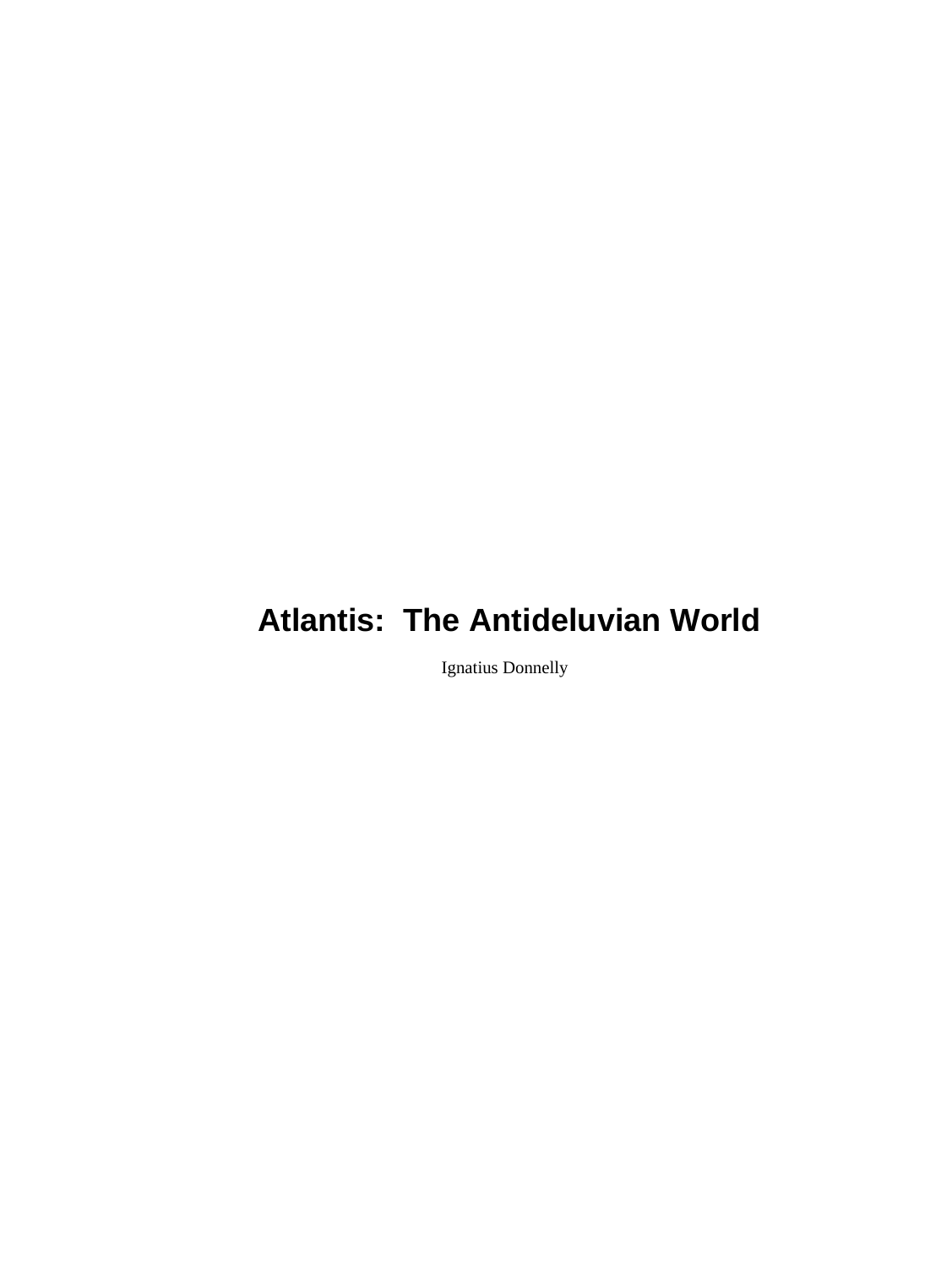## **Table of Contents**

| CHAPTER I. THE DESTRUCTION OF ATLANTIS DESCRIBED IN THE DELUGE          |  |
|-------------------------------------------------------------------------|--|
|                                                                         |  |
|                                                                         |  |
|                                                                         |  |
|                                                                         |  |
|                                                                         |  |
|                                                                         |  |
|                                                                         |  |
|                                                                         |  |
| CHAPTER II. THE IDENTITY OF THE CIVILIZATIONS OF THE OLD WORLD AND THE  |  |
|                                                                         |  |
| <b>CHAPTER III. AMERICAN EVIDENCES OF INTERCOURSE WITH EUROPE OR</b>    |  |
|                                                                         |  |
|                                                                         |  |
|                                                                         |  |
|                                                                         |  |
|                                                                         |  |
|                                                                         |  |
|                                                                         |  |
| PART IV. THE MYTHOLOGIES OF THE OLD WORLD A RECOLLECTION OF ATLANTIS116 |  |
|                                                                         |  |
| CHAPTER II. THE KINGS OF ATLANTIS BECOME THE GODS OF THE GREEKS120      |  |
| CHAPTER III. THE GODS OF THE PHOENICIANS ALSO KINGS OF ATLANTIS131      |  |
|                                                                         |  |
| CHAPTER V. THE PYRAMID, THE CROSS, AND THE GARDEN OF EDEN135            |  |
| <b>CHAPTER VI. GOLD AND SILVER THE SACRED METALS OF ATLANTIS146</b>     |  |
|                                                                         |  |
|                                                                         |  |
|                                                                         |  |
|                                                                         |  |
|                                                                         |  |
|                                                                         |  |
|                                                                         |  |
|                                                                         |  |
|                                                                         |  |
|                                                                         |  |
|                                                                         |  |
|                                                                         |  |
|                                                                         |  |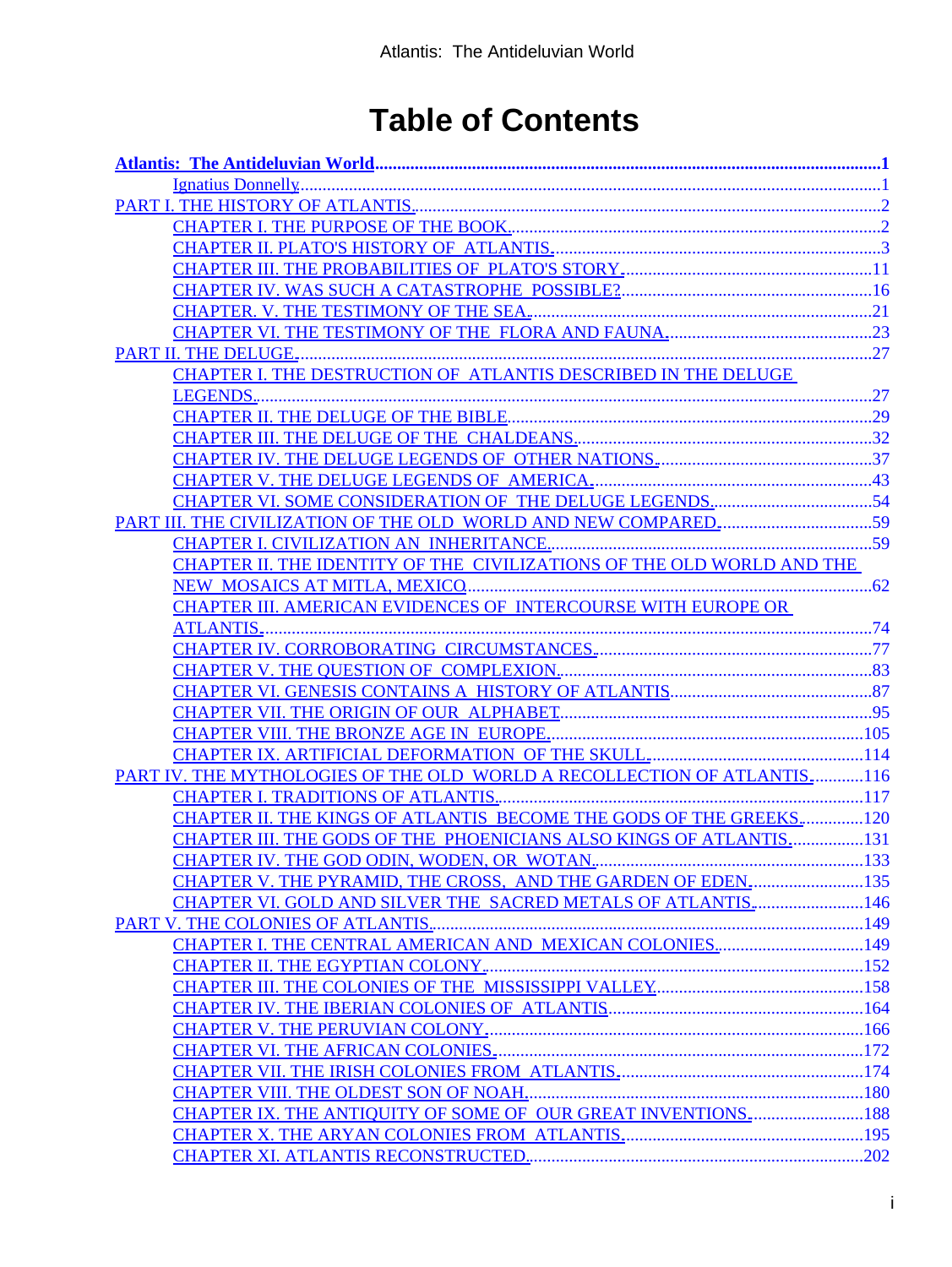### **Ignatius Donnelly**

<span id="page-2-0"></span>This page copyright © 2001 Blackmask Online.

http://www.blackmask.com

- [PART I. THE HISTORY OF ATLANTIS.](#page-3-0)
	- [CHAPTER I. THE PURPOSE OF THE BOOK.](#page-3-0)
	- [CHAPTER II. PLATO'S HISTORY OF ATLANTIS.](#page-4-0)
	- [CHAPTER III. THE PROBABILITIES OF PLATO'S STORY.](#page-12-0)
	- [CHAPTER IV. WAS SUCH A CATASTROPHE POSSIBLE?](#page-17-0)
	- [CHAPTER. V. THE TESTIMONY OF THE SEA.](#page-22-0)
	- [CHAPTER VI. THE TESTIMONY OF THE FLORA AND FAUNA.](#page-24-0)
- [PART II. THE DELUGE.](#page-28-0)
	- [CHAPTER I. THE DESTRUCTION OF ATLANTIS DESCRIBED IN THE DELUGE LEGENDS.](#page-28-0)
	- [CHAPTER II. THE DELUGE OF THE BIBLE](#page-30-0)
	- [CHAPTER III. THE DELUGE OF THE CHALDEANS.](#page-33-0)
	- [CHAPTER IV. THE DELUGE LEGENDS OF OTHER NATIONS.](#page-38-0)
	- [CHAPTER V. THE DELUGE LEGENDS OF AMERICA.](#page-44-0)
	- [CHAPTER VI. SOME CONSIDERATION OF THE DELUGE LEGENDS.](#page-55-0)
- [PART III. THE CIVILIZATION OF THE OLD WORLD AND NEW COMPARED.](#page-60-0)
	- [CHAPTER I. CIVILIZATION AN INHERITANCE.](#page-60-0)
	- **[CHAPTER II. THE IDENTITY OF THE CIVILIZATIONS OF THE OLD WORLD AND THE](#page-63-0)** [NEW MOSAICS AT MITLA, MEXICO](#page-63-0)
	- [CHAPTER III. AMERICAN EVIDENCES OF INTERCOURSE WITH EUROPE OR ATLANTIS.](#page-75-0)
	- [CHAPTER IV. CORROBORATING CIRCUMSTANCES.](#page-78-0)
	- [CHAPTER V. THE QUESTION OF COMPLEXION.](#page-84-0)
	- [CHAPTER VI. GENESIS CONTAINS A HISTORY OF ATLANTIS](#page-88-0)
	- [CHAPTER VII. THE ORIGIN OF OUR ALPHABET](#page-96-0)
	- [CHAPTER VIII. THE BRONZE AGE IN EUROPE.](#page-106-0)
	- [CHAPTER IX. ARTIFICIAL DEFORMATION OF THE SKULL.](#page-115-0)
- [PART IV. THE MYTHOLOGIES OF THE OLD WORLD A RECOLLECTION OF ATLANTIS.](#page-117-0)
	- [CHAPTER I. TRADITIONS OF ATLANTIS.](#page-118-0)
	- [CHAPTER II. THE KINGS OF ATLANTIS BECOME THE GODS OF THE GREEKS.](#page-121-0)
	- [CHAPTER III. THE GODS OF THE PHOENICIANS ALSO KINGS OF ATLANTIS.](#page-132-0)
	- [CHAPTER IV. THE GOD ODIN, WODEN, OR WOTAN.](#page-134-0)
	- [CHAPTER V. THE PYRAMID, THE CROSS, AND THE GARDEN OF EDEN.](#page-136-0)
	- [CHAPTER VI. GOLD AND SILVER THE SACRED METALS OF ATLANTIS.](#page-147-0)
- [PART V. THE COLONIES OF ATLANTIS.](#page-150-0)
	- [CHAPTER I. THE CENTRAL AMERICAN AND MEXICAN COLONIES.](#page-150-0)
	- [CHAPTER II. THE EGYPTIAN COLONY.](#page-153-0)
	- [CHAPTER III. THE COLONIES OF THE MISSISSIPPI VALLEY](#page-159-0)
	- [CHAPTER IV. THE IBERIAN COLONIES OF ATLANTIS](#page-165-0)
	- [CHAPTER V. THE PERUVIAN COLONY.](#page-167-0)
	- [CHAPTER VI. THE AFRICAN COLONIES.](#page-173-0)
	- [CHAPTER VII. THE IRISH COLONIES FROM ATLANTIS.](#page-175-0)
	- [CHAPTER VIII. THE OLDEST SON OF NOAH.](#page-181-0)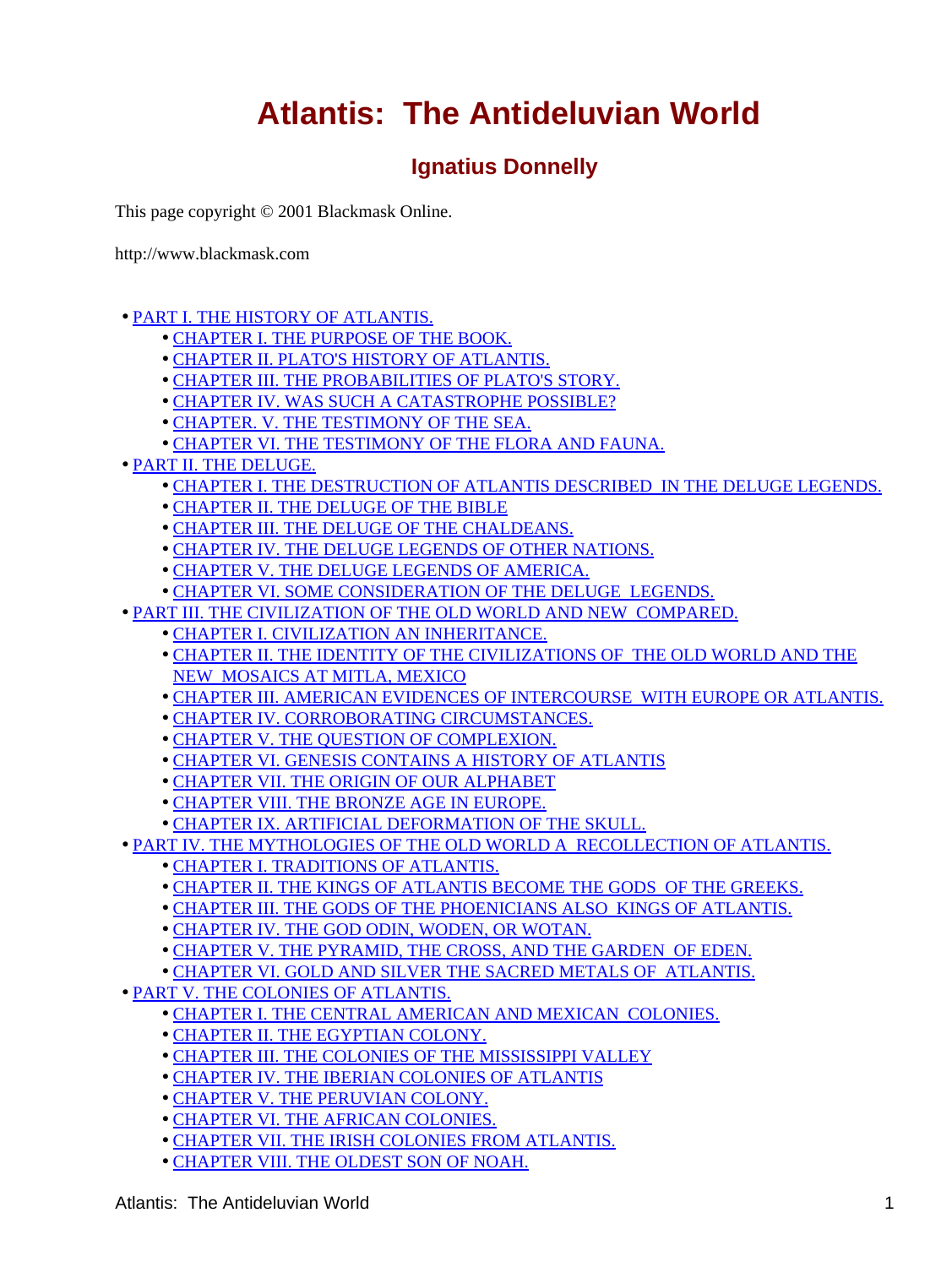- <span id="page-3-0"></span>• [CHAPTER IX. THE ANTIQUITY OF SOME OF OUR GREAT INVENTIONS.](#page-189-0)
- [CHAPTER X. THE ARYAN COLONIES FROM ATLANTIS.](#page-196-0)
- [CHAPTER XI. ATLANTIS RECONSTRUCTED.](#page-203-0)

Produced by Norman Wolcott

The world has made such comet−like advance Lately on science, we may almost hope, Before we die of sheer decay, to learn Something about our infancy; when lived That great, original, broad−eyed, sunken race, Whose knowledge, like the sea−sustaining rocks, Hath formed the base of this world's fluctuous lore −−FESTUS.

## **PART I. THE HISTORY OF ATLANTIS.**

### **CHAPTER I. THE PURPOSE OF THE BOOK.**

This book is an attempt to demonstrate several distinct and novel propositions. These are:

1. That there once existed in the Atlantic Ocean, opposite the mouth of the Mediterranean Sea, a large island, which was the remnant of an Atlantic continent, and known to the ancient world as Atlantis.

2. That the description of this island given by Plato is not, as has been long supposed, fable, but veritable history.

3. That Atlantis was the region where man first rose from a state of barbarism to civilization.

4. That it became, in the course of ages, a populous and mighty nation, from whose overflowings the shores of the Gulf of Mexico, the Mississippi River, the Amazon, the Pacific coast of South America, the Mediterranean, the west coast of Europe and Africa, the Baltic, the Black Sea, and the Caspian were populated by civilized nations.

5. That it was the true Antediluvian world; the Garden of Eden; the Gardens of the Hesperides; the Elysian Fields; the Gardens of Alcinous; the Mesomphalos; the Olympos; the Asgard of the traditions of the ancient nations; representing a universal memory of a great land, where early mankind dwelt for ages in peace and happiness.

6. That the gods and goddesses of the ancient Greeks, the Phoenicians, the Hindoos, and the Scandinavians were simply the kings, queens, and heroes of Atlantis; and the acts attributed to them in mythology are a confused recollection of real historical events.

7. That the mythology of Egypt and Peru represented the original religion of Atlantis, which was sun−worship.

8. That the oldest colony formed by the Atlanteans was probably in Egypt, whose civilization was a reproduction of that of the Atlantic island.

9. That the implements of the "Bronze Age" of Europe were derived from Atlantis. The Atlanteans were also the first manufacturers of iron.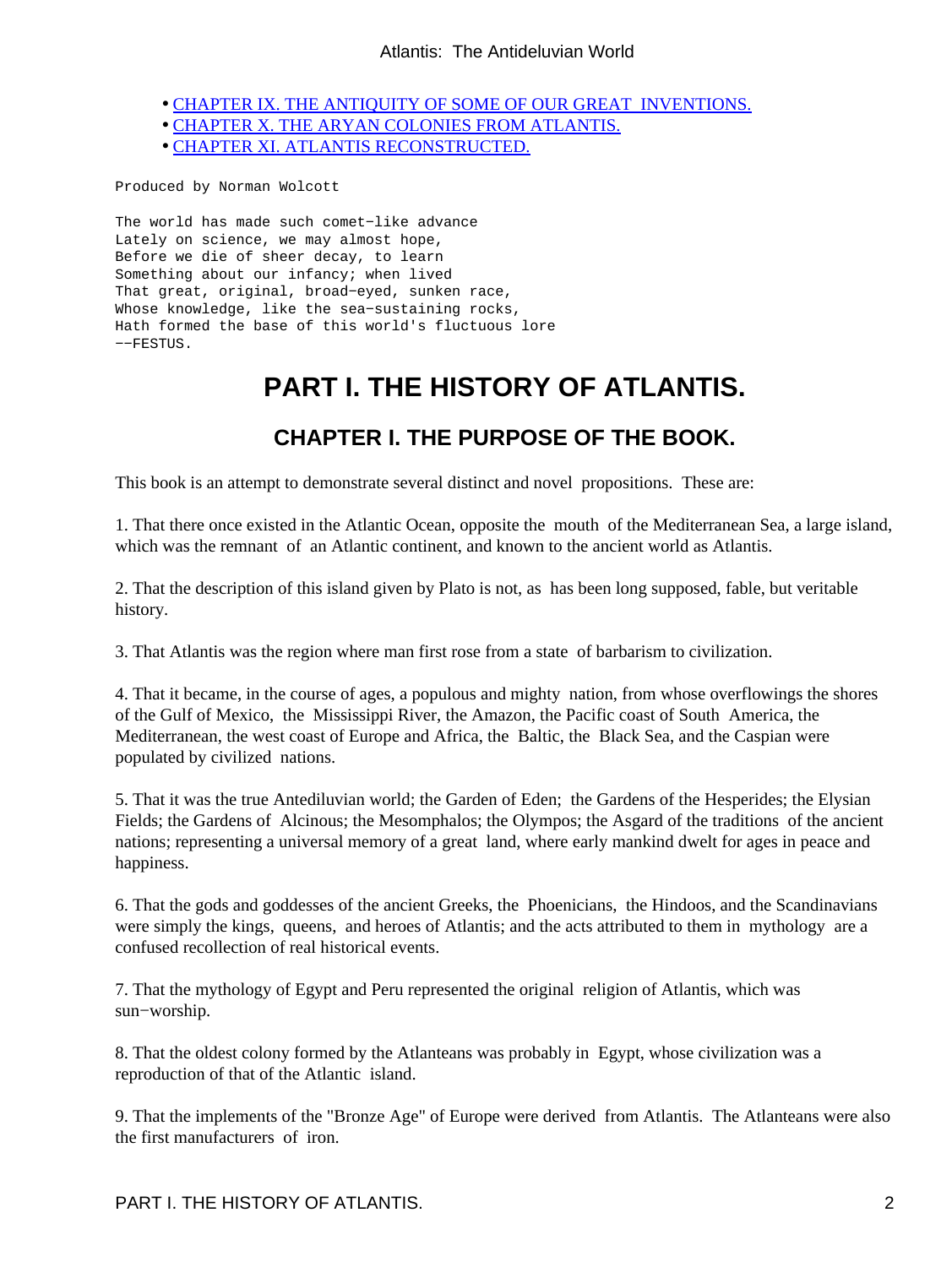<span id="page-4-0"></span>10. That the Phoenician alphabet, parent of all the European alphabets, was derived from au Atlantis alphabet, which was also conveyed from Atlantis to the Mayas of Central America.

11. That Atlantis was the original seat of the Aryan or Indo−European family of nations, as well as of the Semitic peoples, and possibly also of the Turanian races.

12. That Atlantis perished in a terrible convulsion of nature, in which the whole island sunk into the ocean, with nearly all its inhabitants.

13. That a few persons escaped in ships and on rafts, and, carried to the nations east and west the tidings of the appalling catastrophe, which has survived to our own time in the Flood and Deluge legends of the different nations of the old and new worlds.

If these propositions can be proved, they will solve many problems which now perplex mankind; they will confirm in many respects the statements in the opening chapters of Genesis; they will widen the area of human history; they will explain the remarkable resemblances which exist between the ancient civilizations found upon the opposite shores of the Atlantic Ocean, in the old and new worlds; and they will aid us to rehabilitate the fathers of our civilization, our blood, and our fundamental ideas−−the men who lived, loved, and labored ages before the Aryans descended upon India, or the Phoenician had settled in Syria, or the Goth had reached the shores of the Baltic.

The fact that the story of Atlantis was for thousands of years regarded as a fable proves nothing. There is an unbelief which grows out of ignorance, as well as a scepticism which is born of intelligence. The people nearest to the past are not always those who are best informed concerning the past.

For a thousand years it was believed that the legends of the buried cities of Pompeii and Herculaneum were myths: they were spoken of as "the fabulous cities." For a thousand years the educated world did not credit the accounts given by Herodotus of the wonders of the ancient civilizations of the Nile and of Chaldea. He was called "the father of liars." Even Plutarch sneered at him. Now, in the language of Frederick Schlegel, "the deeper and more comprehensive the researches of the moderns have been, the more their regard and esteem for Herodotus has increased." Buckle says, "His minute information about Egypt and Asia Minor is admitted by all geographers."

There was a time when the expedition sent out by Pharaoh Necho to circumnavigate Africa was doubted, because the explorers stated that after they had progressed a certain distance the sun was north of them; this circumstance, which then aroused suspicion, now proves to us that the Egyptian navigators had really passed the equator, and anticipated by 2100 years Vasquez de Gama in his discovery of the Cape of Good Hope.

If I succeed in demonstrating the truth of the somewhat startling propositions with which I commenced this chapter, it will only be by bringing to bear upon the question of Atlantis a thousand converging lines of light from a multitude of researches made by scholars in different fields of modern thought. Further investigations and discoveries will, I trust, confirm the correctness of the conclusions at which I have arrived.

### **CHAPTER II. PLATO'S HISTORY OF ATLANTIS.**

Plato has preserved for us the history of Atlantis. If our views are correct, it is one of the most valuable records which have come down to us from antiquity.

Plato lived 400 years before the birth of Christ. His ancestor, Solon, was the great law−giver of Athens 600 years before the Christian era. Solon visited Egypt. Plutarch says, "Solon attempted in verse a large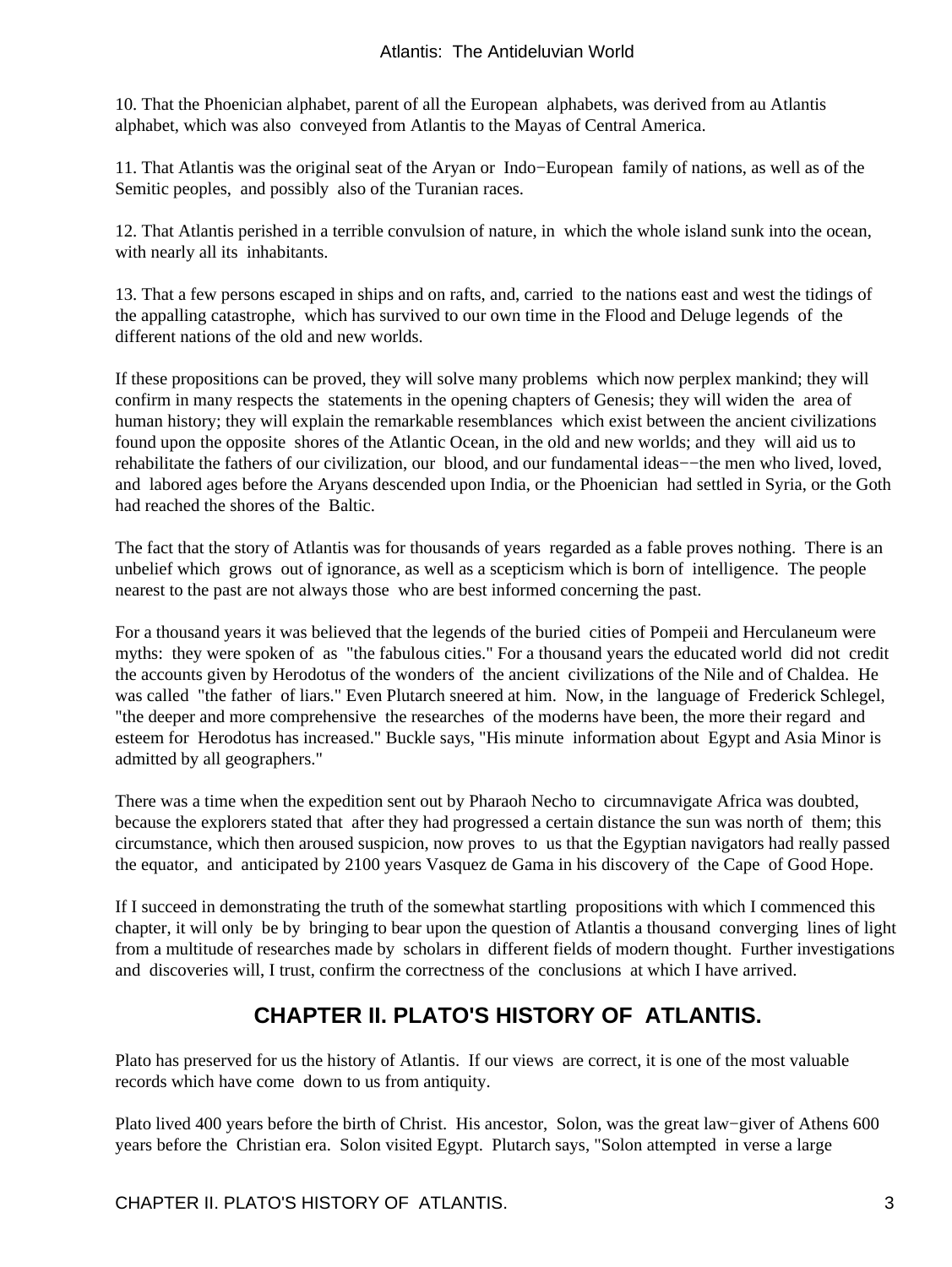description, or rather fabulous account of the Atlantic Island, which he had learned from the wise men of Sais, and which particularly concerned the Athenians; but by reason of his age, not want of leisure (as Plato would have it), he was apprehensive the work would be too much for him, and therefore did not go through with it. These verses are a proof that business was not the hinderance:

"'I grow in learning as I grow in age.'

And again:

"'Wine, wit, and beauty still their charms bestow, Light all the shades of life, and cheer us as we go.'

"Plato, ambitious to cultivate and adorn the subject of the Atlantic Island, as a delightful spot in some fair field unoccupied, to which also be had some claim by reason of his being related to Solon, laid out magnificent courts and enclosures, and erected a grand entrance to it, such as no other story, fable, or Poem ever had. But, as he began it late, he ended his life before the work, so that the more the reader is delighted with the part that is written, the more regret he has to find it unfinished."

There can be no question that Solon visited Egypt. The causes of his departure from Athens, for a period of ten years, are fully explained by Plutarch. He dwelt, be tells us,

"On the Canopian shore, by Nile's deep mouth."

There be conversed upon points of philosophy and history with the most learned of the Egyptian priests. He was a man of extraordinary force and penetration of mind, as his laws and his sayings, which have been preserved to us, testify. There is no improbability in the statement that be commenced in verse a history and description of Atlantis, which be left unfinished at his death; and it requires no great stretch of the imagination to believe that this manuscript reached the bands of his successor and descendant, Plato; a scholar, thinker, and historian like himself, and, like himself, one of the profoundest minds of the ancient world. the Egyptian priest had said to Solon, "You have no antiquity of history, and no history of antiquity;" and Solon doubtless realized fully the vast importance of a record which carried human history back, not only thousands of years before the era of Greek civilization, but many thousands of years before even the establishment of the kingdom of Egypt; and be was anxious to preserve for his half−civilized countrymen this inestimable record of the past.

We know of no better way to commence a book about Atlantis than by giving in full the record preserved by Plato. It is as follows:

'Critias'. Then listen, Socrates, to a strange tale, which is, however, certainly true, as Solon, who was the wisest of the seven sages, declared. He was a relative and great friend of my great−grandfather, Dropidas, as be himself says in several of his poems; and Dropidas told Critias, my grandfather, who remembered, and told us, that there were of old great and marvellous actions of the Athenians, which have passed into oblivion through time and the destruction of the human race and one in particular, which was the greatest of them all, the recital of which will be a suitable testimony of our gratitude to you....

'Socrates'. Very good; and what is. this ancient famous action of which Critias spoke, not as a mere legend, but as a veritable action of the Athenian State, which Solon recounted!

'Critias'. I will tell an old−world story which I heard from an aged man; for Critias was, as be said, at that time nearly ninety years of age, and I was about ten years of age. Now the day was that day of the Apaturia which is called the registration of youth; at which, according to custom, our parents gave prizes for recitations, and the poems of several poets were recited by us boys, and many of us sung the poems of Solon,

CHAPTER II. PLATO'S HISTORY OF ATLANTIS. 4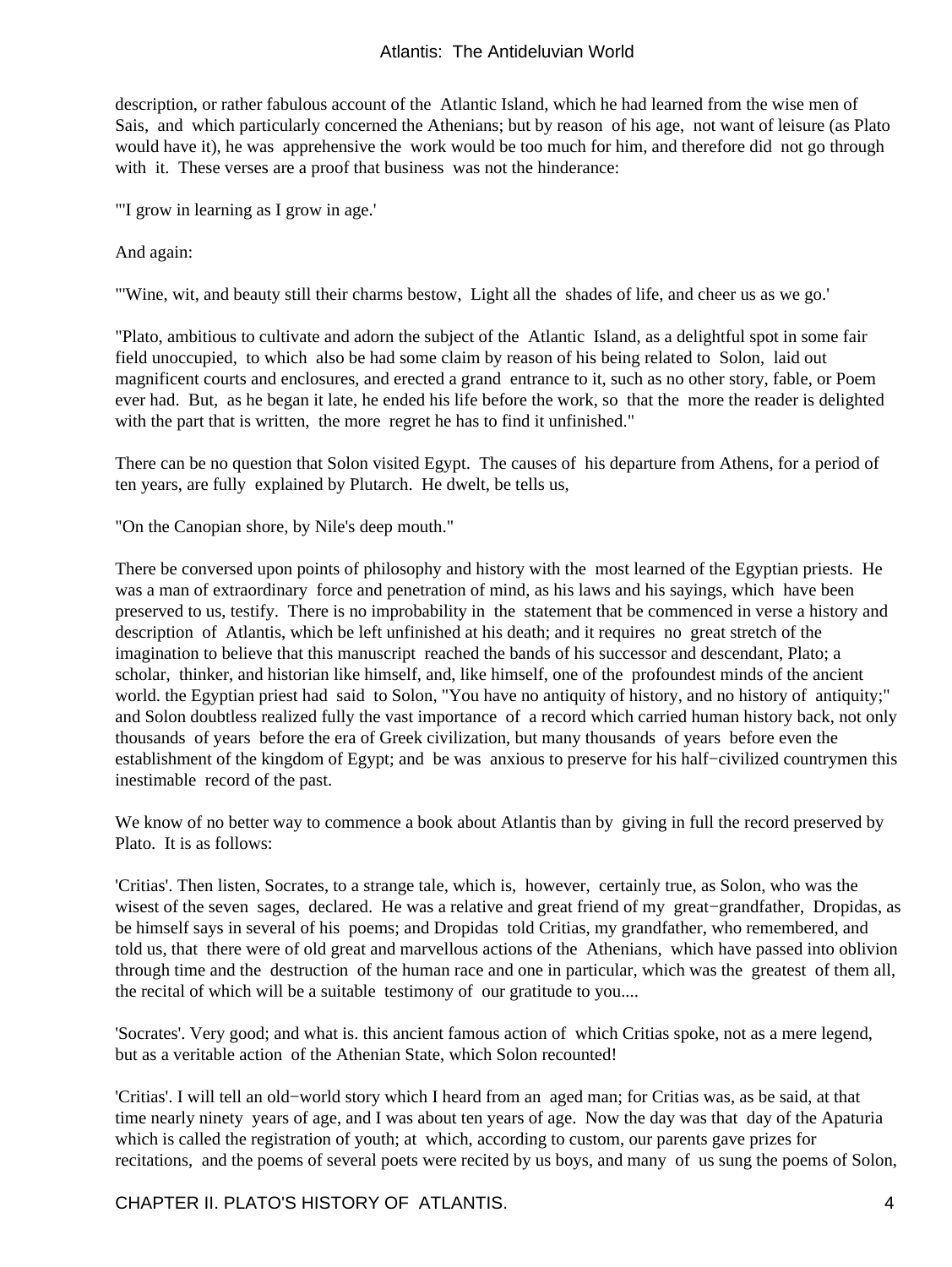which were new at the time. One of our tribe, either because this was his real opinion, or because he thought that he would please Critias, said that, in his judgment, Solon was not only the wisest of men but the noblest of poets. The old man, I well remember, brightened up at this, and said, smiling: "Yes, Amynander, if Solon had only, like other poets, made poetry the business of his life, and had completed the tale which he brought with him from Egypt, and had not been compelled, by reason of the factions and troubles which he found stirring in this country when he came home, to attend to other matters, in my opinion be would have been as famous as Homer, or Hesiod, or any poet."

"And what was that poem about, Critias?" said the person who addressed him.

"About the greatest action which the Athenians ever did, and which ought to have been most famous, but which, through the lapse of time and the destruction of the actors, has not come down to us."

"Tell us," said the other, "the whole story, and bow and from whom Solon heard this veritable tradition."

He replied: "At the head of the Egyptian Delta, where the river Nile divides, there is a certain district which is called the district of Sais, and the great city of the district is also called Sais, and is the city from which Amasis the king was sprung. And the citizens have a deity who is their foundress: she is called in the Egyptian tongue Neith, which is asserted by them to be the same whom the Hellenes called Athene. Now, the citizens of this city are great lovers of the Athenians, and say that they are in some way related to them. Thither came Solon, who was received by them with great honor; and be asked the priests, who were most skilful in such matters, about antiquity, and made the discovery that neither he nor any other Hellene knew anything worth mentioning about the times of old. On one occasion, when he was drawing them on to speak of antiquity, he began to tell about the most ancient things in our part of the world−−about Phoroneus, who is called 'the first,' and about Niobe; and, after the Deluge, to tell of the lives of Deucalion and Pyrrha; and he traced the genealogy of their descendants, and attempted to reckon bow many years old were the events of which he was speaking, and to give the dates. Thereupon, one of the priests, who was of very great age; said, 'O Solon, Solon, you Hellenes are but children, and there is never an old man who is an Hellene.' Solon, bearing this, said, 'What do you mean?' 'I mean to say,' he replied, 'that in mind you are all young; there is no old opinion handed down among you by ancient tradition, nor any science which is hoary with age. And I will tell you the reason of this: there have been, and there will be again, many destructions of mankind arising out of many causes. There is a story which even you have preserved, that once upon a time Phaëthon, the son of Helios, having yoked the steeds in his father's chariot, because he was not able to drive them in the path of his father, burnt up all that was upon the earth, and was himself destroyed by a thunderbolt. Now, this has the form of a myth, but really signifies a declination of the bodies moving around the earth and in the heavens, and a great conflagration of things upon the earth recurring at long intervals of time: when this happens, those who live upon the mountains and in dry and lofty places are more liable to destruction than those who dwell by rivers or on the sea−shore; and from this calamity the Nile, who is our never−failing savior, saves and delivers us. When, on the other hand, the gods purge the earth with a deluge of water, among you herdsmen and shepherds on the mountains are the survivors, whereas those of you who live in cities are carried by the rivers into the sea; but in this country neither at that time nor at any other does the water come from above on the fields, having always a tendency to come up from below, for which reason the things preserved here are said to be the oldest. The fact is, that wherever the extremity of winter frost or of summer sun does not prevent, the human race is always increasing at times, and at other times diminishing in numbers. And whatever happened either in your country or in ours, or in any other region of which we are informed−−if any action which is noble or great, or in any other way remarkable has taken place, all that has been written down of old, and is preserved in our temples; whereas you and other nations are just being provided with letters and the other things which States require; and then, at the usual period, the stream from heaven descends like a pestilence, and leaves only those of you who are destitute of letters and education; and thus you have to begin all over again as children, and know nothing of what happened in ancient times, either among us or among yourselves. As for those genealogies of yours which you have recounted to us, Solon, they are no better than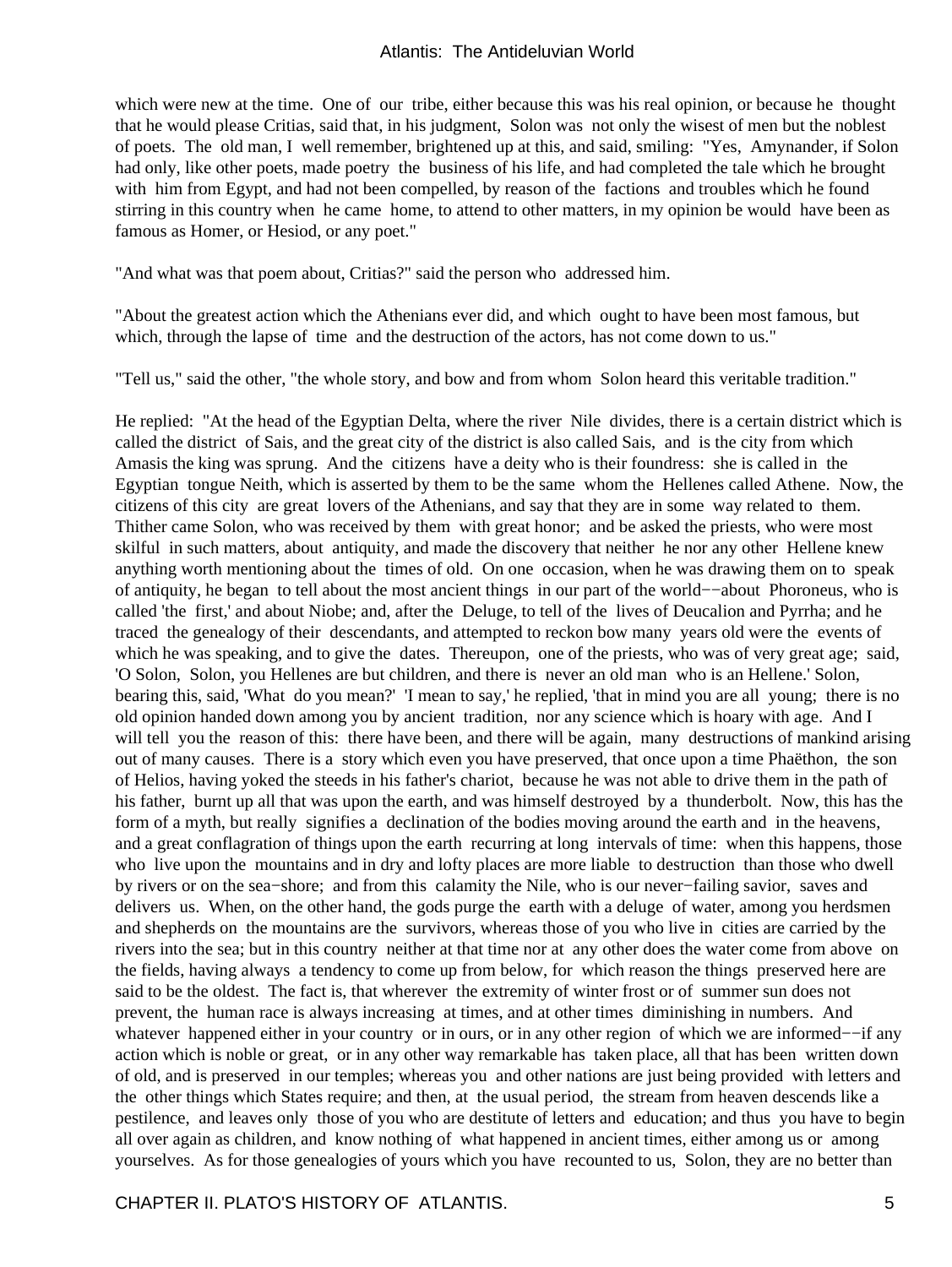the tales of children; for, in the first place, you remember one deluge only, whereas there were many of them; and, in the next place, you do not know that there dwelt in your land the fairest and noblest race of men which ever lived, of whom you and your whole city are but a seed or remnant. And this was unknown to you, because for many generations the survivors of that destruction died and made no sign. For there was a time, Solon, before that great deluge of all, when the city which now is Athens was first in war, and was preeminent for the excellence of her laws, and is said to have performed the noblest deeds, and to have had the fairest constitution of any of which tradition tells, under the face of heaven.' Solon marvelled at this, and earnestly requested the priest to inform him exactly and in order about these former citizens. 'You are welcome to hear about them, Solon,' said the priest, 'both for your own sake and for that of the city; and, above all, for the sake of the goddess who is the common patron and protector and educator of both our cities. She founded your city a thousand years before ours, receiving from the Earth and Hephæstus the seed of your race, and then she founded ours, the constitution of which is set down in our sacred registers as 8000 years old. As touching the citizens of 9000 years ago, I will briefly inform you of their laws and of the noblest of their actions; and the exact particulars of the whole we will hereafter go through at our leisure. in the sacred registers themselves. If you compare these very laws with your own, you will find that many of ours are the counterpart of yours, as they were in the olden time. In the first place, there is the caste of priests, which is separated from all the others; next there are the artificers, who exercise their several crafts by themselves, and without admixture of any other; and also there is the class of shepherds and that of hunters, as well as that of husbandmen; and you will observe, too, that the warriors in Egypt are separated from all the other classes, and are commanded by the law only to engage in war; moreover, the weapons with which they are equipped are shields and spears, and this the goddess taught first among you, and then in Asiatic countries, and we among the Asiatics first adopted.

"'Then, as to wisdom, do you observe what care the law took from the very first, searching out and comprehending the whole order of things down to prophecy and medicine (the latter with a view to health); and out of these divine elements drawing what was needful for human life, and adding every sort of knowledge which was connected with them. All this order and arrangement the goddess first imparted to you when establishing your city; and she chose the spot of earth in which you were born, because she saw that the happy temperament of the seasons in that land would produce the wisest of men. Wherefore the goddess, who was a lover both of war and of wisdom, selected, and first of all settled that spot which was the most likely to produce men likest herself. And there you dwelt, having such laws as these and still better ones, and excelled all mankind in all virtue, as became the children and disciples of the gods. Many great and wonderful deeds are recorded of your State in our histories; but one of them exceeds all the rest in greatness and valor; for these histories tell of a mighty power which was aggressing wantonly against the whole of Europe and Asia, and to which your city put an end. This power came forth out of the Atlantic Ocean, for in those days the Atlantic was navigable; and there was an island situated in front of the straits which you call the Columns of Heracles: the island was larger than Libya and Asia put together, and was the way to other islands, and from the islands you might pass through the whole of the opposite continent which surrounded the true ocean; for this sea which is within the Straits of Heracles is only a harbor, having a narrow entrance, but that other is a real sea, and the surrounding land may be most truly called a continent. Now, in the island of Atlantis there was a great and wonderful empire, which had rule over the whole island and several others, as well as over parts of the continent; and, besides these, they subjected the parts of Libya within the Columns of Heracles as far as Egypt, and of Europe as far as Tyrrhenia. The vast power thus gathered into one, endeavored to subdue at one blow our country and yours, and the whole of the land which was within the straits; and then, Solon, your country shone forth, in the excellence of her virtue and strength, among all mankind; for she was the first in courage and military skill, and was the leader of the Hellenes. And when the rest fell off from her, being compelled to stand alone, after having undergone the very extremity of danger, she defeated and triumphed over the invaders, and preserved from slavery those who were not yet subjected, and freely liberated all the others who dwelt within the limits of Heracles. But afterward there occurred violent earthquakes and floods, and in a single day and night of rain all your warlike men in a body sunk into the earth, and the island of Atlantis in like manner disappeared, and was sunk beneath the sea. And that is the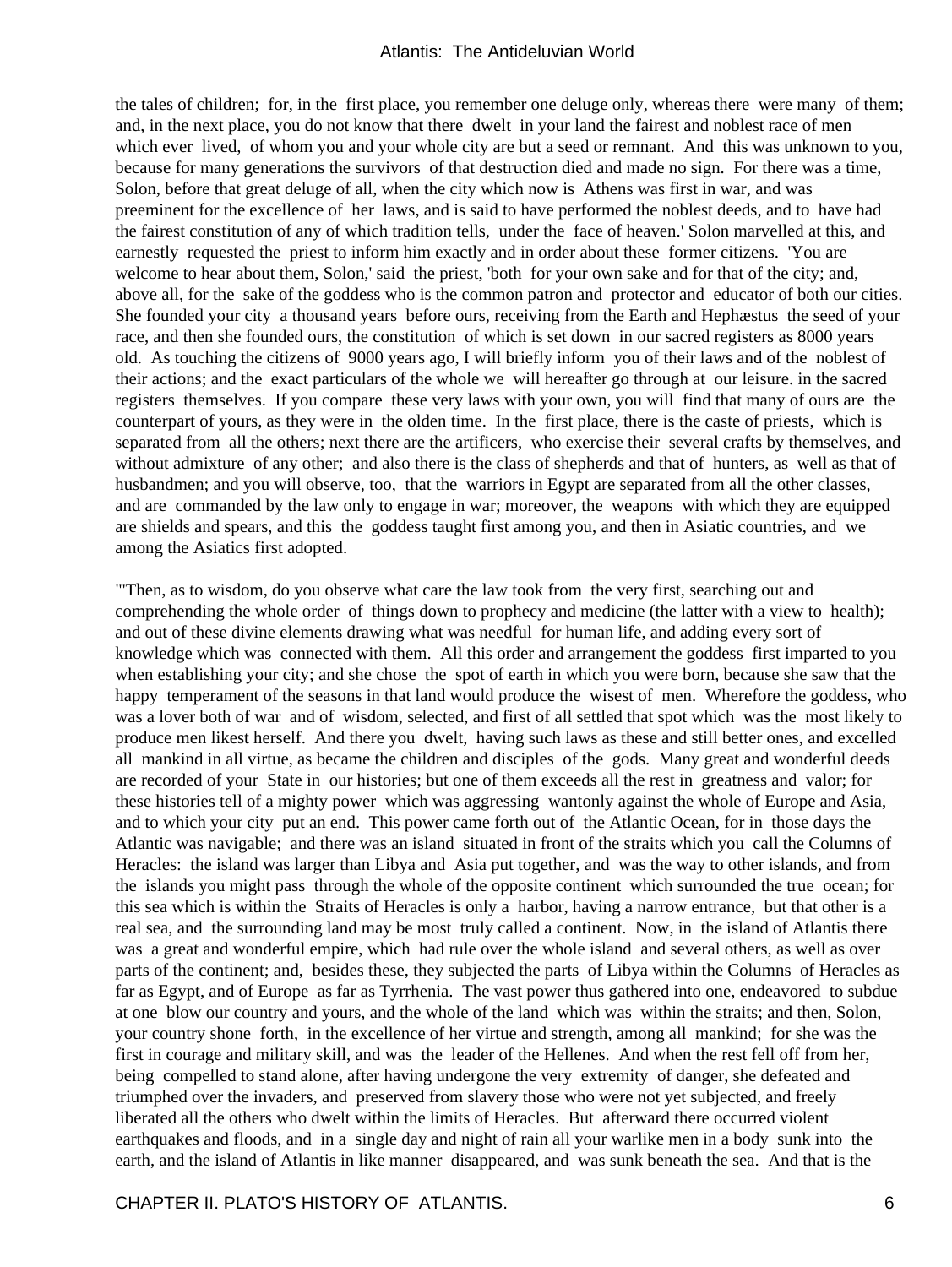reason why the sea in those parts is impassable and impenetrable, because there is such a quantity of shallow mud in the way; and this was caused by the subsidence of the island.' ("Plato's Dialogues," ii., 617, Timæus.....

"But in addition to the gods whom you have mentioned, I would specially invoke Mnemosyne; for all the important part of what I have to tell is dependent on her favor, and if I can recollect and recite enough of what was said by the priests, and brought hither by Solon, I doubt not that I shall satisfy the requirements of this theatre. To that task, then, I will at once address myself.

"Let me begin by observing, first of all, that nine thousand was the sum of years which had elapsed since the war which was said to have taken place between all those who dwelt outside the Pillars of Heracles and those who dwelt within them: this war I am now to describe. Of the combatants on the one side the city of Athens was reported to have been the ruler, and to have directed the contest; the combatants on the other side were led by the kings of the islands of Atlantis, which, as I was saying, once had an extent greater than that of Libya and Asia; and, when afterward sunk by an earthquake, became an impassable barrier of mud to voyagers sailing from hence to the ocean. The progress of the history will unfold the various tribes of barbarians and Hellenes which then existed, as they successively appear on the scene; but I must begin by describing, first of all, the Athenians as they were in that day, and their enemies who fought with them; and I shall have to tell of the power and form of government of both of them. Let us give the precedence to Athens....

Many great deluges have taken place during the nine thousand years, for that is the number of years which have elapsed since the time of which I am speaking; and in all the ages and changes of things there has never been any settlement of the earth flowing down from the mountains, as in other places, which is worth speaking of; it has always been carried round in a circle, and disappeared in the depths below. The consequence is that, in comparison of what then was, there are remaining in small islets only the bones of the wasted body, as they may be called, all the richer and softer parts of the soil having fallen away, and the mere skeleton of the country being left....

"And next, if I have not forgotten what I heard when I was a child, I will impart to you the character and origin of their adversaries; for friends should not keep their stories to themselves, but have them in common. Yet, before proceeding farther in the narrative, I ought to warn you that you must not be surprised if you should bear Hellenic names given to foreigners. I will tell you the reason of this: Solon, who was intending to use the tale for his poem, made an investigation into the meaning of the names, and found that the early Egyptians, in writing them down, had translated them into their own language, and be recovered the meaning of the several names and retranslated them, and copied them out again in our language. My great−grandfather, Dropidas, had the original writing, which is still in my possession, and was carefully studied by me when I was a child. Therefore, if you bear names such as are used in this country, you must not be surprised, for I have told you the reason of them.

"The tale, which was of great length, began as follows: I have before remarked, in speaking of the allotments of the gods, that they distributed the whole earth into portions differing in extent, and made themselves temples and sacrifices. And Poseidon, receiving for his lot the island of Atlantis, begat children by a mortal woman, and settled them in a part of the island which I will proceed to describe. On the side toward the sea, and in the centre of the whole island, there was a plain which is said to have been the fairest of all plains, and very fertile. Near the plain again, and also in the centre of the island, at a distance of about fifty stadia, there was a mountain, not very high on any side. In this mountain there dwelt one of the earth−born primeval men of that country, whose name was Evenor, and he had a wife named Leucippe, and they had an only daughter, who was named Cleito. The maiden was growing up to womanhood when her father and mother died; Poseidon fell in love with her, and had intercourse with her; and, breaking the ground, enclosed the hill in which she dwelt all round, making alternate zones of sea and land, larger and smaller, encircling one another;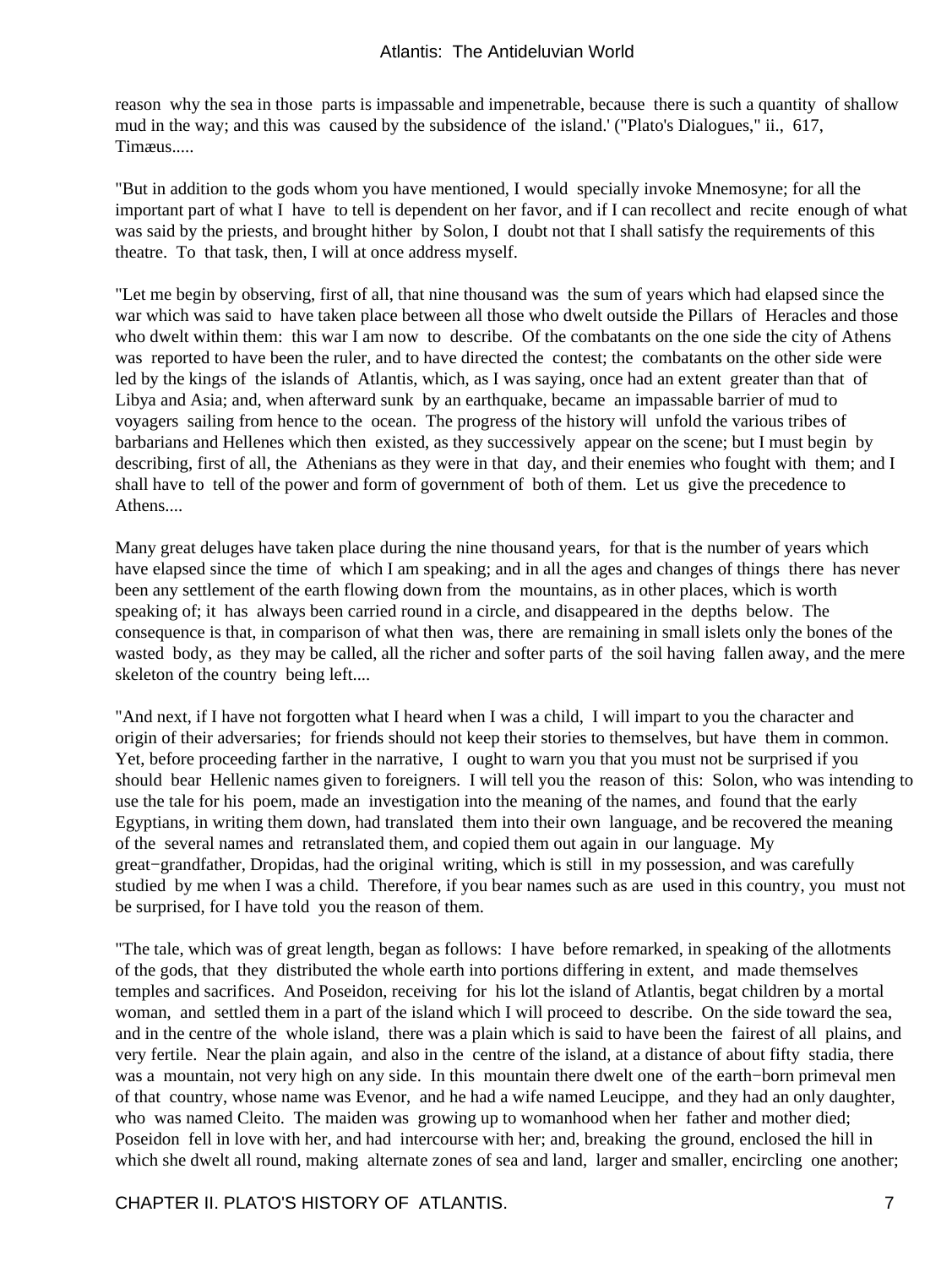there were two of land and three of water, which he turned as with a lathe out of the centre of the island, equidistant every way, so that no man could get to the island, for ships and voyages were not yet heard of. He himself, as be was a god, found no difficulty in making special arrangements for the centre island, bringing two streams of water under the earth, which he caused to ascend as springs, one of warm water and the other of cold, and making every variety of food to spring up abundantly in the earth. He also begat and brought up five pairs of male children, dividing the island of Atlantis into ten portions: he gave to the first−born of the eldest pair his mother's dwelling and the surrounding allotment, which was the largest and best, and made him king over the rest; the others he made princes, and gave them rule over many men and a large territory. And he named them all: the eldest, who was king, he named Atlas, and from him the whole island and the ocean received the name of Atlantic. To his twin−brother, who was born after him, and obtained as his lot the extremity of the island toward the Pillars of Heracles, as far as the country which is still called the region of Gades in that part of the world, be gave the name which in the Hellenic language is Eumelus, in the language of the country which is named after him, Gadeirus. Of the second pair of twins, he called one Ampheres and the other Evæmon. To the third pair of twins he gave the name Mneseus to the elder, and Autochthon to the one who followed him. Of the fourth pair of twins he called the elder Elasippus and the younger Mestor, And of the fifth pair be gave to the elder the name of Azaes, and to the younger Diaprepes. All these and their descendants were the inhabitants and rulers of divers islands in the open sea; and also, as has been already said, they held sway in the other direction over the country within the Pillars as far as Egypt and Tyrrhenia. Now Atlas had a numerous and honorable family, and his eldest branch always retained the kingdom, which the eldest son handed on to his eldest for many generations; and they had such an amount of wealth as was never before possessed by kings and potentates, and is not likely ever to be again, and they were furnished with everything which they could have, both in city and country. For, because of the greatness of their empire, many things were brought to them from foreign countries, and the island itself provided much of what was required by them for the uses of life. In the first place, they dug out of the earth whatever was to be found there, mineral as well as metal, and that which is now only a name, and was then something more than a name−−orichalcum−−was dug out of the earth in many parts of the island, and, with the exception of gold, was esteemed the most precious of metals among the men of those days. There was an abundance of wood for carpenters' work, and sufficient maintenance for tame and wild animals. Moreover, there were a great number of elephants in the island, and there was provision for animals of every kind, both for those which live in lakes and marshes and rivers, and also for those which live in mountains and on plains, and therefore for the animal which is the largest and most voracious of them. Also, whatever fragrant things there are in the earth, whether roots, or herbage, or woods, or distilling drops of flowers or fruits, grew and thrived in that land; and again, the cultivated fruit of the earth, both the dry edible fruit and other species of food, which we call by the general name of legumes, and the fruits having a hard rind, affording drinks, and meats, and ointments, and good store of chestnuts and the like, which may be used to play with, and are fruits which spoil with keeping––and the pleasant kinds of dessert which console us after dinner, when we are full and tired of eating−−all these that sacred island lying beneath the sun brought forth fair and wondrous in infinite abundance. All these things they received from the earth, and they employed themselves in constructing their temples, and palaces, and harbors, and docks; and they arranged the whole country in the following manner: First of all they bridged over the zones of sea which surrounded the ancient metropolis, and made a passage into and out of they began to build the palace in the royal palace; and then the habitation of the god and of their ancestors. This they continued to ornament in successive generations, every king surpassing the one who came before him to the utmost of his power, until they made the building a marvel to behold for size and for beauty. And, beginning from the sea, they dug a canal three hundred feet in width and one hundred feet in depth, and fifty stadia in length, which they carried through to the outermost zone, making a passage from the sea up to this, which became a harbor, and leaving an opening sufficient to enable the largest vessels to find ingress. Moreover, they divided the zones of land which parted the zones of sea, constructing bridges of such a width as would leave a passage for a single trireme to pass out of one into another, and roofed them over; and there was a way underneath for the ships, for the banks of the zones were raised considerably above the water. Now the largest of the zones into which a passage was cut from the sea was three stadia in breadth, and the zone of land which came next of equal breadth; but the next two, as well the zone of water as of land,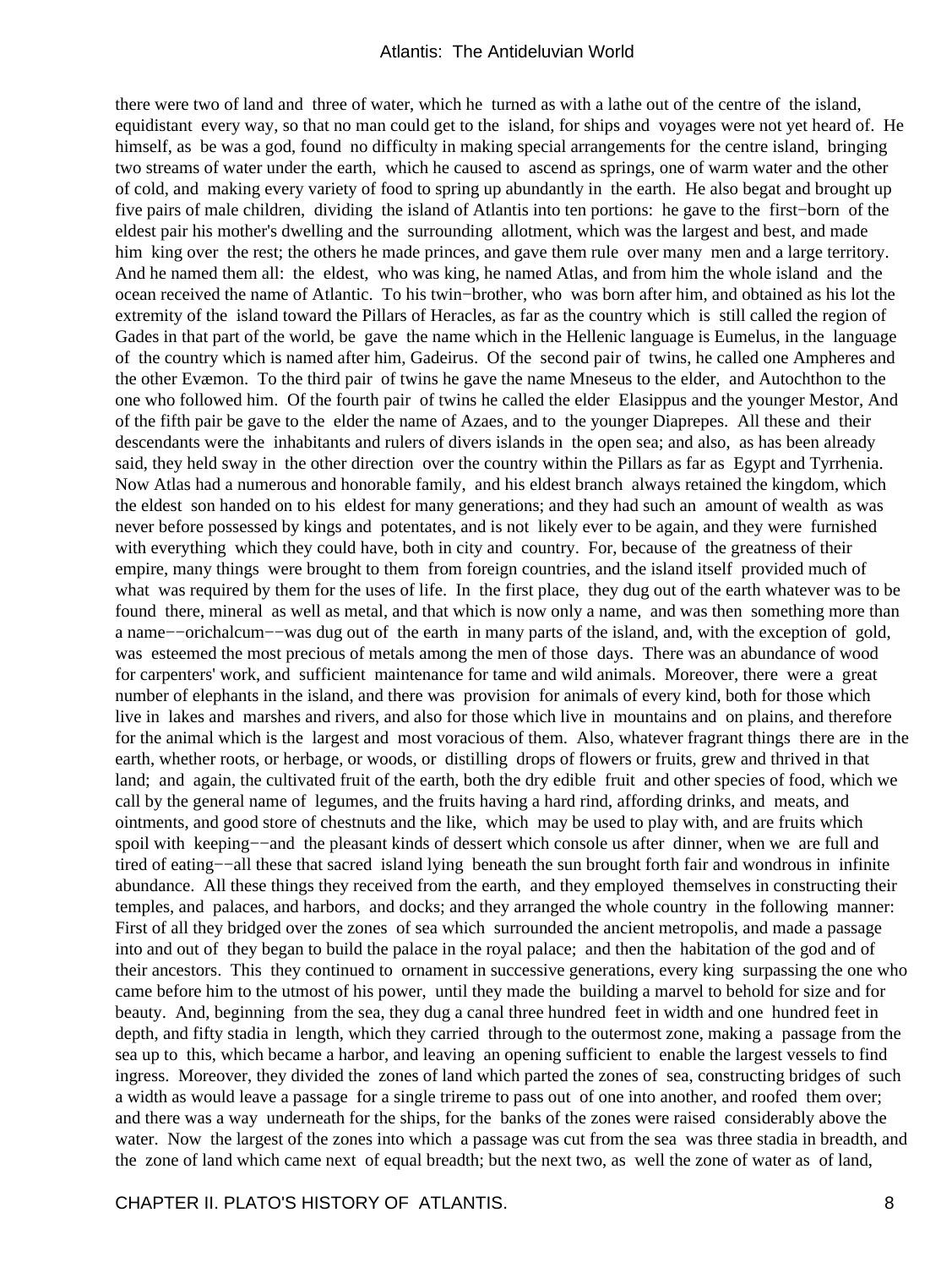were two stadia, and the one which surrounded the central island was a stadium only in width. The island in which the palace was situated had a diameter of five stadia. This, and the zones and the bridge, which was the sixth part of a stadium in width, they surrounded by a stone wall, on either side placing towers, and gates on the bridges where the sea passed in. The stone which was used in the work they quarried from underneath the centre island and from underneath the zones, on the outer as well as the inner side. One kind of stone was white, another black, and a third red; and, as they quarried, they at the same time hollowed out docks double within, having roofs formed out of the native rock. Some of their buildings were simple, but in others they put together different stones, which they intermingled for the sake of ornament, to be a natural source of delight. The entire circuit of the wall which went round the outermost one they covered with a coating of brass, and the circuit of the next wall they coated with tin, and the third, which encompassed the citadel flashed with the red light of orichalcum. The palaces in the interior of the citadel were constructed in this wise: In the centre was a holy temple dedicated to Cleito and Poseidon, which remained inaccessible, and was surrounded by an enclosure of gold; this was the spot in which they originally begat the race of the ten princes, and thither they annually brought the fruits of the earth in their season from all the ten portions, and performed sacrifices to each of them. Here, too, was Poiseidon's own temple, of a stadium in length and half a stadium in width, and of a proportionate height, having a sort of barbaric splendor. All the outside of the temple, with the exception of the pinnacles, they covered with silver, and the pinnacles with gold. In the interior of the temple the roof was of ivory, adorned everywhere with gold and silver and orichalcum; all the other parts of the walls and pillars and floor they lined with orichalcum. In the temple they placed statues of gold: there was the god himself standing in a chariot-−the charioteer of six winged horses--and of such a size that be touched the roof of the building with his bead; around him there were a hundred Nereids riding on dolphins, for such was thought to be the number of them in that day. There were also in the interior of the temple other images which had been dedicated by private individuals. And around the temple on the outside were placed statues of gold of all the ten kings and of their wives; and there were many other great offerings, both of kings and of private individuals, coming both from the city itself and the foreign cities over which they held sway. There was an altar, too, which in size and workmanship corresponded to the rest of the work, and there were palaces in like manner which answered to the greatness of the kingdom and the glory of the temple.

"In the next place, they used fountains both of cold and hot springs; these were very abundant, and both kinds wonderfully adapted to use by reason of the sweetness and excellence of their waters. They constructed buildings about them, and planted suitable trees; also cisterns, some open to the heaven, other which they roofed over, to be used in winter as warm baths, there were the king's baths, and the baths of private persons, which were kept apart; also separate baths for women, and others again for horses and cattle, and to them they gave as much adornment as was suitable for them. The water which ran off they carried, some to the grove of Poseidon, where were growing all manner of trees of wonderful height and beauty, owing to the excellence of the soil; the remainder was conveyed by aqueducts which passed over the bridges to the outer circles: and there were many temples built and dedicated to many gods; also gardens and places of exercise, some for men, and some set apart for horses, in both of the two islands formed by the zones; and in the centre of the larger of the two there was a race−course of a stadium in width, and in length allowed to extend all round the island, for horses to race in. Also there were guard−houses at intervals for the body−guard, the more trusted of whom had their duties appointed to them in the lesser zone, which was nearer the Acropolis; while the most trusted of all had houses given them within the citadel, and about the persons of the kings. The docks were full of triremes and naval stores, and all things were quite ready for use. Enough of the plan of the royal palace. Crossing the outer harbors, which were three in number, you would come to a wall which began at the sea and went all round: this was everywhere distant fifty stadia from the largest zone and harbor, and enclosed the whole, meeting at the mouth of the channel toward the sea. The entire area was densely crowded with habitations; and the canal and the largest of the harbors were full of vessels and merchants coming from all parts, who, from their numbers, kept up a multitudinous sound of human voices and din of all sorts night and day. I have repeated his descriptions of the city and the parts about the ancient palace nearly as he gave them, and now I must endeavor to describe the nature and arrangement of the rest of the country. The whole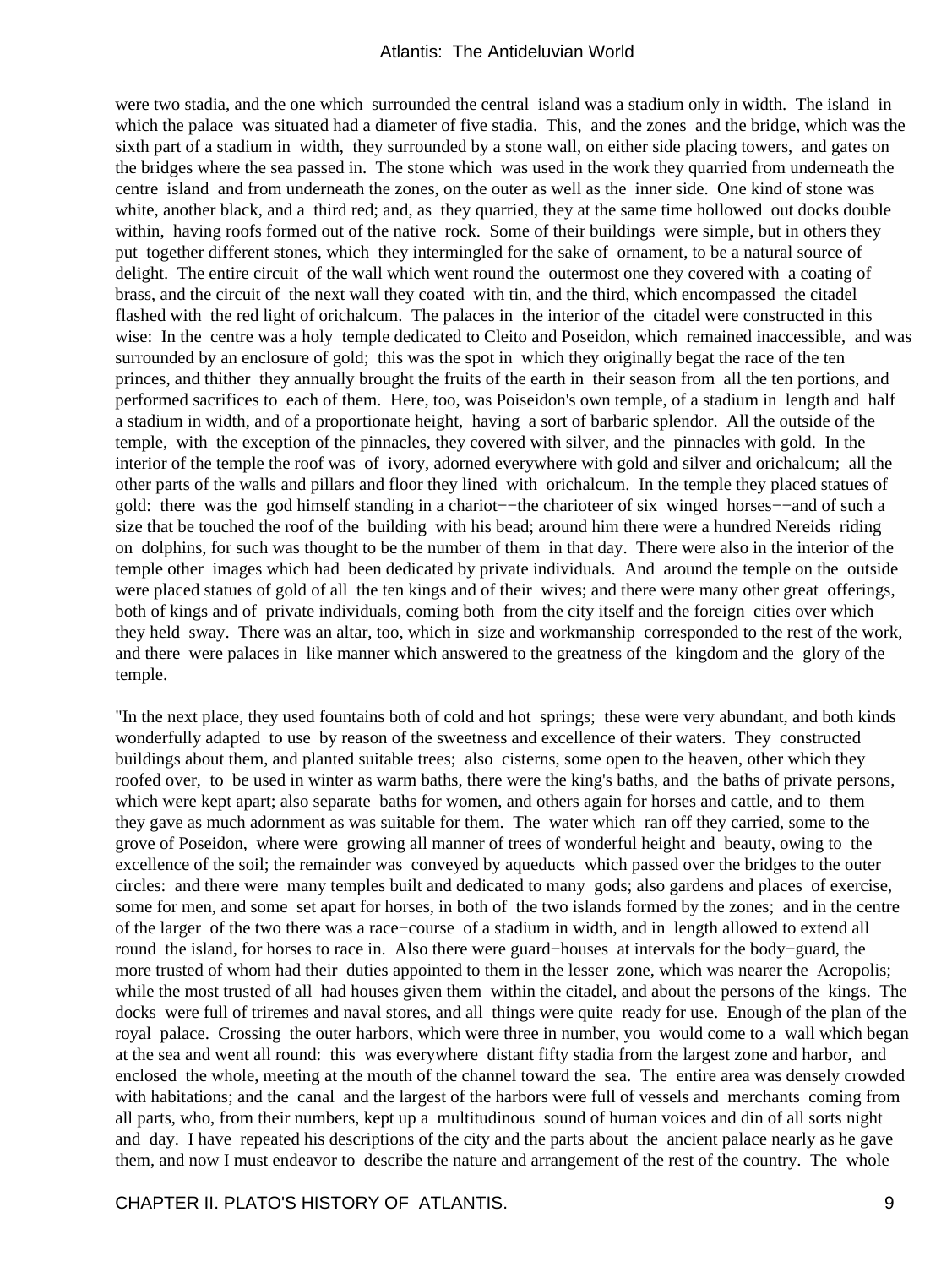country was described as being very lofty and precipitous on the side of the sea, but the country immediately about and surrounding the city was a level plain, itself surrounded by mountains which descended toward the sea; it was smooth and even, but of an oblong shape, extending in one direction three thousand stadia, and going up the country from the sea through the centre of the island two thousand stadia; the whole region of the island lies toward the south, and is sheltered from the north. The surrounding mountains he celebrated for their number and size and beauty, in which they exceeded all that are now to be seen anywhere; having in them also many wealthy inhabited villages, and rivers and lakes, and meadows supplying food enough for every animal, wild or tame, and wood of various sorts, abundant for every kind of work. I will now describe the plain, which had been cultivated during many ages by many generations of kings. It was rectangular, and for the most part straight and oblong; and what it wanted of the straight line followed the line of the circular ditch. The depth and width and length of this ditch were incredible and gave the impression that such a work, in addition to so many other works, could hardly have been wrought by the hand of man. But I must say what I have heard. It was excavated to the depth of a hundred feet, and its breadth was a stadium everywhere; it was carried round the whole of the plain, and was ten thousand stadia in length. It received the streams which came down from the mountains, and winding round the plain, and touching the city at various points, was there let off into the sea. From above, likewise, straight canals of a hundred feet in width were cut in the plain, and again let off into the ditch, toward the sea; these canals were at intervals of a Hundred stadia, and by them they brought, down the wood from the mountains to the city, and conveyed the fruits of the earth in ships, cutting transverse passages from one canal into another, and to the city. Twice in the year they gathered the fruits of the earth−−in winter having the benefit of the rains, and in summer introducing the water of the canals. As to the population, each of the lots in the plain had an appointed chief of men who were fit for military service, and the size of the lot was to be a square of ten stadia each way, and the total number of all the lots was sixty thousand.

"And of the inhabitants of the mountains and of the rest of the country there was also a vast multitude having leaders, to whom they were assigned according to their dwellings and villages. The leader was required to furnish for the war the sixth portion of a war−chariot, so as to make up a total of ten thousand chariots; also two horses and riders upon them, and a light chariot without a seat, accompanied by a fighting man on foot carrying a small shield, and having a charioteer mounted to guide the horses; also, be was bound to furnish two heavy−armed men, two archers, two slingers, three stone−shooters, and three javelin men, who were skirmishers, and four sailors to make up a complement of twelve hundred ships. Such was the order of war in the royal city−−that of the other nine governments was different in each of them, and would be wearisome to narrate. As to offices and honors, the following was the arrangement from the first: Each of the ten kings, in his own division and in his own city, had the absolute control of the citizens, and in many cases of the laws, punishing and slaying whomsoever be would.

"Now the relations of their governments to one another were regulated by the injunctions of Poseidon as the law had handed them down. These were inscribed by the first men on a column of orichalcum, which was situated in the middle of the island, at the temple of Poseidon, whither the people were gathered together every fifth and sixth years alternately, thus giving equal honor to the odd and to the even number. And when they were gathered together they consulted about public affairs, and inquired if any one had transgressed in anything, and passed judgment on him accordingly−−and before they passed judgment they gave their pledges to one another in this wise: There were bulls who had the range of the temple of Poseidon; and the ten who were left alone in the temple, after they had offered prayers to the gods that they might take the sacrifices which were acceptable to them, hunted the bulls without weapons, but with staves and nooses; and the bull which they caught they led up to the column; the victim was then struck on the head by them, and slain over the sacred inscription, Now on the column, besides the law, there was inscribed an oath invoking mighty curses on the disobedient. When, therefore, after offering sacrifice according to their customs, they had burnt the limbs of the bull, they mingled a cup and cast in a clot of blood for each of them; the rest of the victim they took to the fire, after having made a purification of the column all round. Then they drew from the cup in golden vessels, and, pouring a libation on the fire, they swore t hat they would judge according to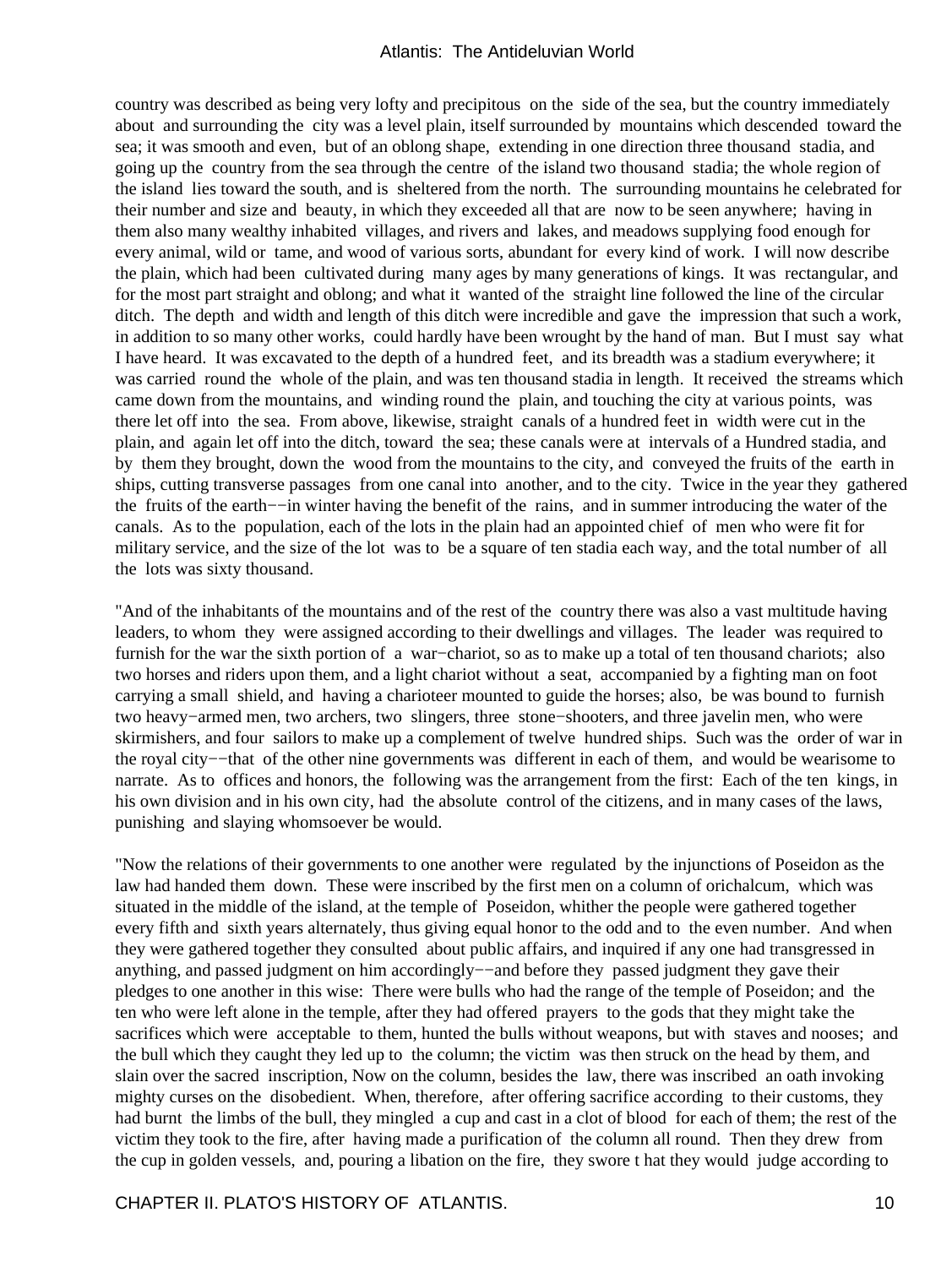<span id="page-12-0"></span>the laws on the column, and would punish any one who had previously transgressed, and that for the future they would not, if they could help, transgress any of the inscriptions, and would not command or obey any ruler who commanded them to act otherwise than according to the laws of their father Poseidon. This was the prayer which each of them offered up for himself and for his family, at the same time drinking, and dedicating the vessel in the temple of the god; and, after spending some necessary time at supper, when darkness came on and the fire about the sacrifice was cool, all of them put on most beautiful azure robes, and, sitting on the ground at night near the embers of the sacrifices on which they had sworn, and extinguishing all the fire about the temple, they received and gave judgement, if any of them had any accusation to bring against any one; and, when they had given judgment, at daybreak they wrote down their sentences on a golden tablet, and deposited them as memorials with their robes. There were many special laws which the several kings had inscribed about the temples, but the most important was the following: That they were not to take up arms against one another, and they were all to come to the rescue if any one in any city attempted to over. throw the royal house. Like their ancestors, they were to deliberate in common about war and other matters, giving the supremacy to the family of Atlas; and the king was not to have the power of life and death over any of his kinsmen, unless he had the assent of the majority of the ten kings.

"Such was the vast power which the god settled in the lost island of Atlantis; and this he afterward directed against our land on the following pretext, as traditions tell: For many generations, as long as the divine nature lasted in them, they were obedient to the laws, and well−affectioned toward the gods, who were their kinsmen; for they possessed true and in every way great spirits, practising gentleness and wisdom in the various chances of life, and in their intercourse with one another. They despised everything but virtue, not caring for their present state of life, arid thinking lightly on the possession of gold and other property, which seemed only a burden to them; neither were they intoxicated by luxury; nor did wealth deprive them of their self–control; but they were sober, and saw clearly that all these goods are increased by virtuous friendship with one another, and that by excessive zeal for them, and honor of them, the good of them is lost, and friendship perishes with them.

"By such reflections, and by the continuance in them of a divine nature, all that which we have described waxed and increased in them; but when this divine portion began to fade away in them, and became diluted too often, and with too much of the mortal admixture, and the human nature got the upper−hand, then, they being unable to bear their fortune, became unseemly, and to him who had an eye to see, they began to appear base, and had lost the fairest of their precious gifts; but to those who had no eye to see the true happiness, they still appeared glorious and blessed at the very time when they were filled with unrighteous avarice and power. Zeus, the god of gods, who rules with law, and is able to see into such things, perceiving that an honorable race was in a most wretched state, and wanting to inflict punishment on them, that they might be chastened and improved, collected all the gods into his most holy habitation, which, being placed in the centre of the world, sees all things that partake of generation. And when he had called them together he spake as follows:"

[Here Plato's story abruptly ends.]

### **CHAPTER III. THE PROBABILITIES OF PLATO'S STORY.**

There is nothing improbable in this narrative, so far as it describes a great, rich, cultured, and educated people. Almost every part of Plato's story can be paralleled by descriptions of the people of Egypt or Peru; in fact, in some respects Plato's account of Atlantis falls short of Herodotus's description of the grandeur of Egypt, or Prescott's picture of the wealth and civilization of Peru. For instance, Prescott, in his "Conquest of Peru" (vol. i., p. 95), says:

"The most renowned of the Peruvian temples, the pride of the capital and the wonder of the empire, was at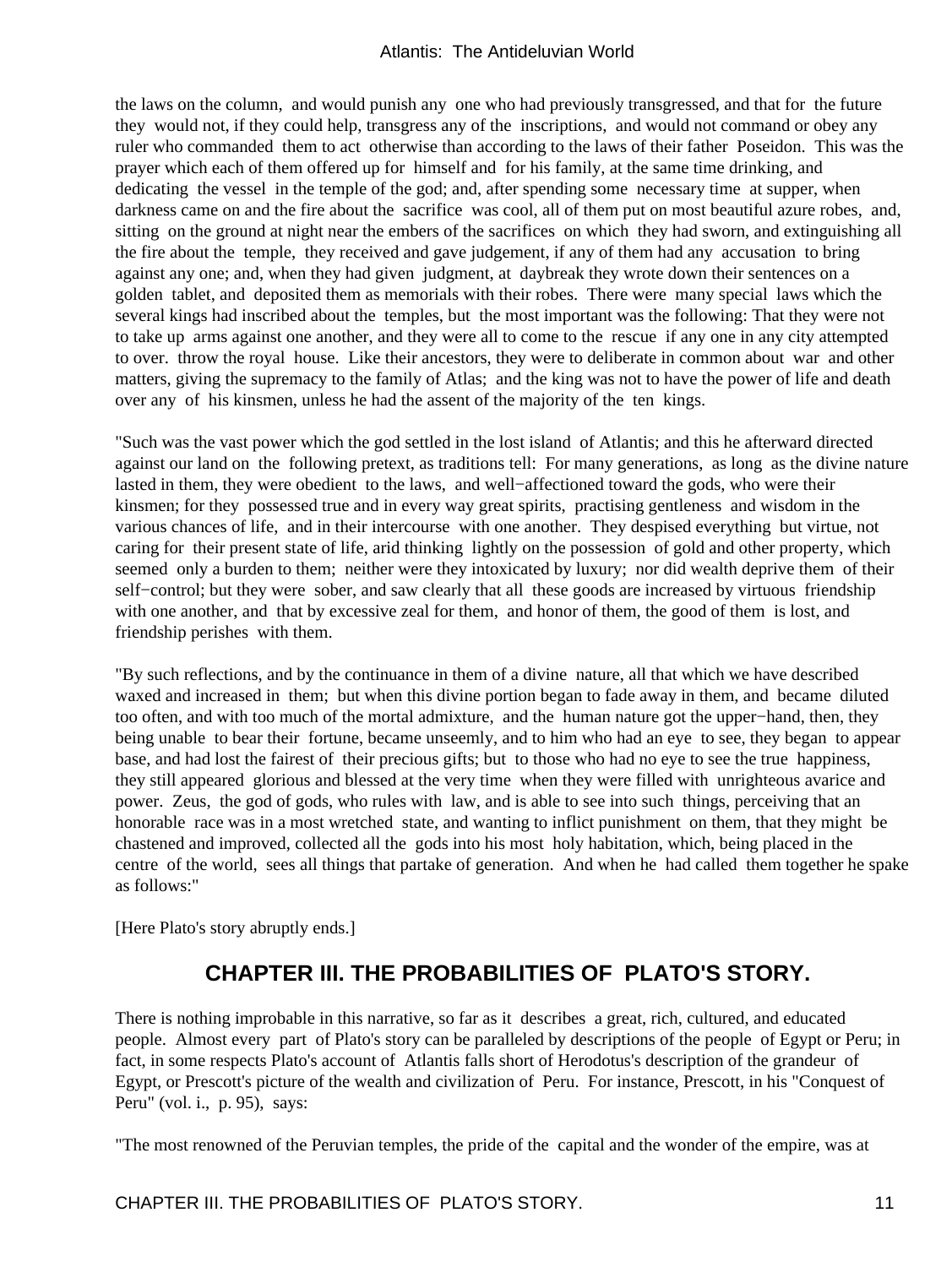Cuzco, where, under the munificence of successive sovereigns, it had become so enriched that it received the name of 'Coricancha', or 'the Place of Gold..... The interior of the temple was literally a mine of gold. On the western wall was emblazoned a representation of the Deity, consisting of a human countenance looking forth from amid innumerable rays of light, which emanated from it in every direction, in the same manner as the sun is often personified with us. The figure was engraved on a massive plate of gold, of enormous dimensions, thickly powdered with emeralds and precious stones.... The walls and ceilings were everywhere incrusted with golden ornaments; every part of the interior of the temple glowed with burnished plates and studs of the precious metal; the cornices were of the same material."

There are in Plato's narrative no marvels; no myths; no tales of gods, gorgons, hobgoblins, or giants. It is a plain and reasonable history of a people who built temples, ships, and canals; who lived by agriculture and commerce: who in pursuit of trade, reached out to all the countries around them. The early history of most nations begins with gods and demons, while here we have nothing of the kind; we see an immigrant enter the country, marry one of the native women, and settle down; in time a great nation grows up around him. It reminds one of the information given by the Egyptian priests to Herodotus. "During the space of eleven thousand three hundred and fort years they assert," says Herodotus, "that no divinity has appeared in human shape.... they absolutely denied the possibility of a human being's descent from a god." If Plato had sought to draw from his imagination a wonderful and pleasing story, we should not have had so plain and reasonable a narrative. He would have given us a history like the legends of Greek mythology, full of the adventures of gods and goddesses, nymphs, fauns, and satyrs.

Neither is there any evidence on the face of this history that Plato sought to convey in it a moral or political lesson, in the guise of a fable, as did Bacon in the "New Atlantis," and More in the "Kingdom of Nowhere." There is no ideal republic delineated here. It is a straightforward, reasonable history of a people ruled over by their kings, living and progressing as other nations have lived and progressed since their day.

Plato says that in Atlantis there was "a great and wonderful empire," which "aggressed wantonly against the whole of Europe and Asia," thus testifying to the extent of its dominion. It not only subjugated Africa as far as Egypt, and Europe as far as Italy, but it ruled "as well 'over parts of the continent'," to wit, "the opposite continent" of America, "which surrounded the true ocean." Those parts of America over which it ruled were, as we will show hereafter, Central America, Peru, and the Valley of the Mississippi, occupied by the "Mound Builders."

Moreover, be tells us that "this vast power was gathered into one;" that is to say, from Egypt to Peru it was one consolidated empire. We will see hereafter that the legends of the Hindoos as to Deva Nahusha distinctly refer to this vast empire, which covered the whole of the known world.

Another corroboration of the truth of Plato's narrative is found in the fact that upon the Azores black lava rocks, and rocks red and white in color, are now found. He says they built with white, red, and black stone. Sir C. Wyville Thomson describes a narrow neck of land between Fayal and Monte da Guia, called "Monte Queimada" (the burnt mountain), as follows: "It is formed partly of stratified tufa of a dark chocolate color, and partly of lumps of 'black' lava, porous, and each with a large cavity in the centre, which must have been ejected as volcanic bombs in a glorious display of fireworks at some period beyond the records of Acorean history, but late in the geological annals of the island" ("Voyage of the Challenger," vol. ii., p. 24). He also describes immense walls of black volcanic rock in the island.

The plain of Atlantis, Plato tells us, "had been cultivated during many ages by many generations of kings." If, as we believe, agriculture, the domestication of the horse, ox, sheep, goat, and bog, and the discovery or development of wheat, oats, rye, and barley originated in this region, then this language of Plato in reference to "the many ages, and the successive generations of kings," accords with the great periods of time which were necessary to bring man from a savage to a civilized condition.

CHAPTER III. THE PROBABILITIES OF PLATO'S STORY. 12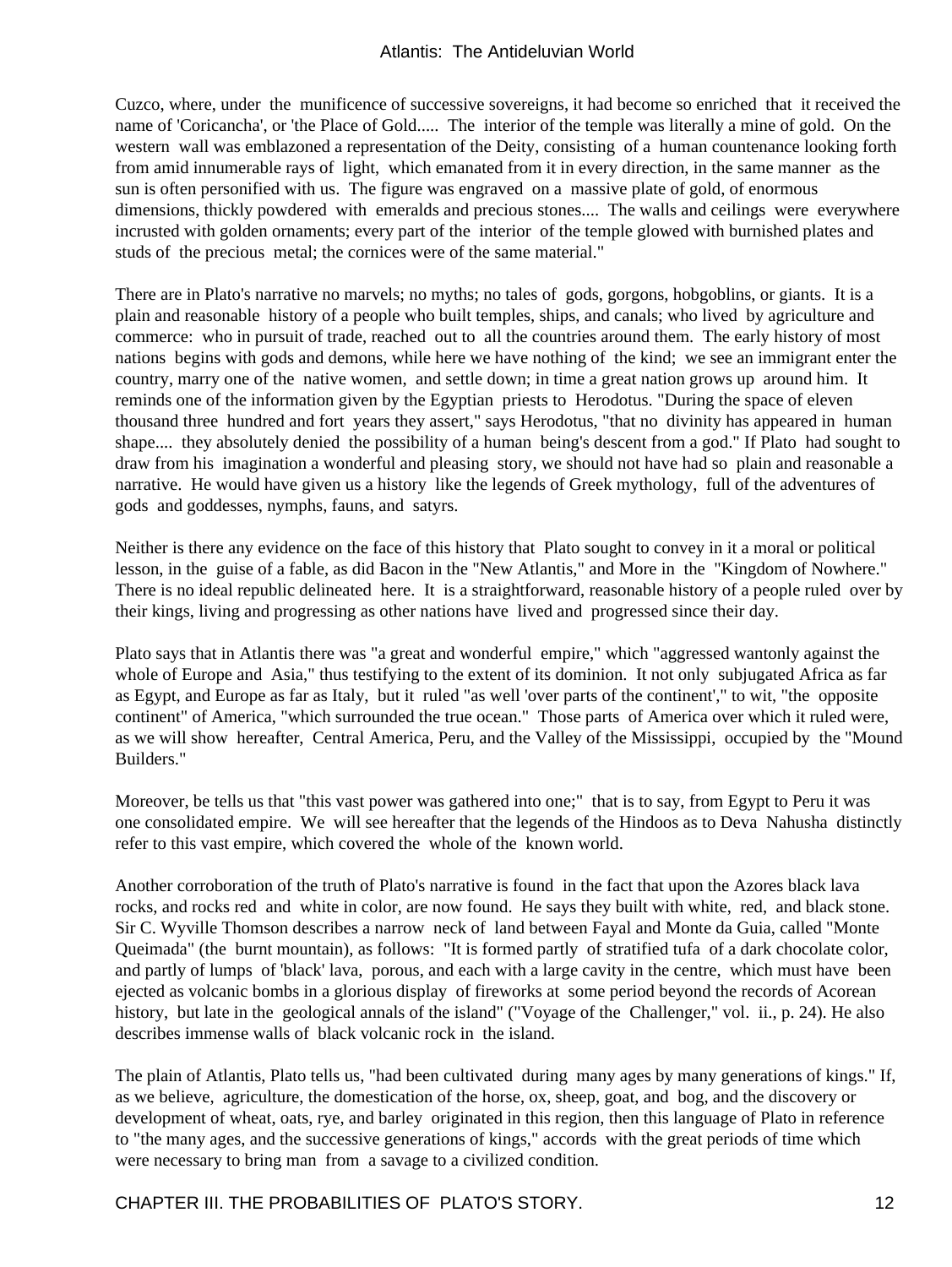In the great ditch surrounding the whole land like a circle, and into which streams flowed down from the mountains, we probably see the original of the four rivers of Paradise, and the emblem of the cross surrounded by a circle, which, as we will show hereafter, was, from the earliest pre−Christian ages, accepted as the emblem of the Garden of Eden.

We know that Plato did not invent the name of Poseidon, for the worship of Poseidon was universal in the earliest ages of Europe; "Poseidon−worship seems to have been a peculiarity of all the colonies previous to the time of Sidon" ("Prehistoric Nations," p. 148.) This worship "was carried to Spain, and to Northern Africa, but most abundantly to Italy, to many of the islands, and to the regions around the Ægean Sea; also to Thrace." ('Ibid'., p. 155.)

Poseidon, or Neptune, is represented in Greek mythology as a sea−god; but he is figured as standing in a war−chariot drawn by horses. The association of the horse (a land animal) with a sea−god is inexplicable, except with the light given by Plato. Poseidon was a sea−god because he ruled over a great land in the sea, and was the national god of a maritime people; be is associated with horses, because in Atlantis the horse was first domesticated; and, as Plato shows, the Atlanteans had great race−courses for the development of speed in horses; and Poseidon is represented as standing in a war−chariot, because doubtless wheeled vehicles were first invented by the same people who tamed the horse; and they transmitted these war−chariots to their descendants from Egypt to Britain. We know that horses were the favorite objects chosen for sacrifice to Poseidon by the nations of antiquity within the Historical Period; they were killed, and cast into the sea from high precipices. The religious horse−feasts of the pagan Scandinavians were a survival of this Poseidon−worship, which once prevailed along all the coasts of Europe; they continued until the conversion of the people to Christianity, and were then suppressed by the Church with great difficulty.

We find in Plato's narrative the names of some of the Phoenician deities among the kings of Atlantis. Where did the Greek, Plato, get these names if the story is a fable?

Does Plato, in speaking of "the fruits having a hard rind, affording drinks and meats and ointments," refer to the cocoa nut?

Again: Plato tells us that Atlantis abounded in both cold and hot springs. How did he come to hit upon the hot springs if be was drawing a picture from his imagination? It is a singular confirmation of his story that hot springs abound in the Azores, which are the surviving fragments of Atlantis; and an experience wider than that possessed by Plato has taught scientific men that hot springs are a common feature of regions subject to volcanic convulsions.

Plato tells us, "The whole country was very lofty and precipitous on the side of the sea, but the country immediately about and surrounding the city was a level plain, itself surrounded by mountains which descended toward the sea." One has but to look at the profile of the "Dolphin's Ridge," as revealed by the deep−sea soundings of the Challenger, given as the frontispiece to this volume, to see that this is a faithful description of that precipitous elevation. "The surrounding mountains," which sheltered the plain from the north, are represented in the present towering peaks of the Azores.

Plato tells us that the destruction of Atlantis filled the sea with mud, and interfered with navigation. For thousands of years the ancients believed the Atlantic Ocean to be "a muddy, shallow, dark, and misty sea, 'Mare tenebrosum'." ("Cosmos," vol. ii., p. 151.)

The three−pronged sceptre or trident of Poseidon reappears constantly in ancient history. We find it in the hands of Hindoo gods, and at the base of all the religious beliefs of antiquity.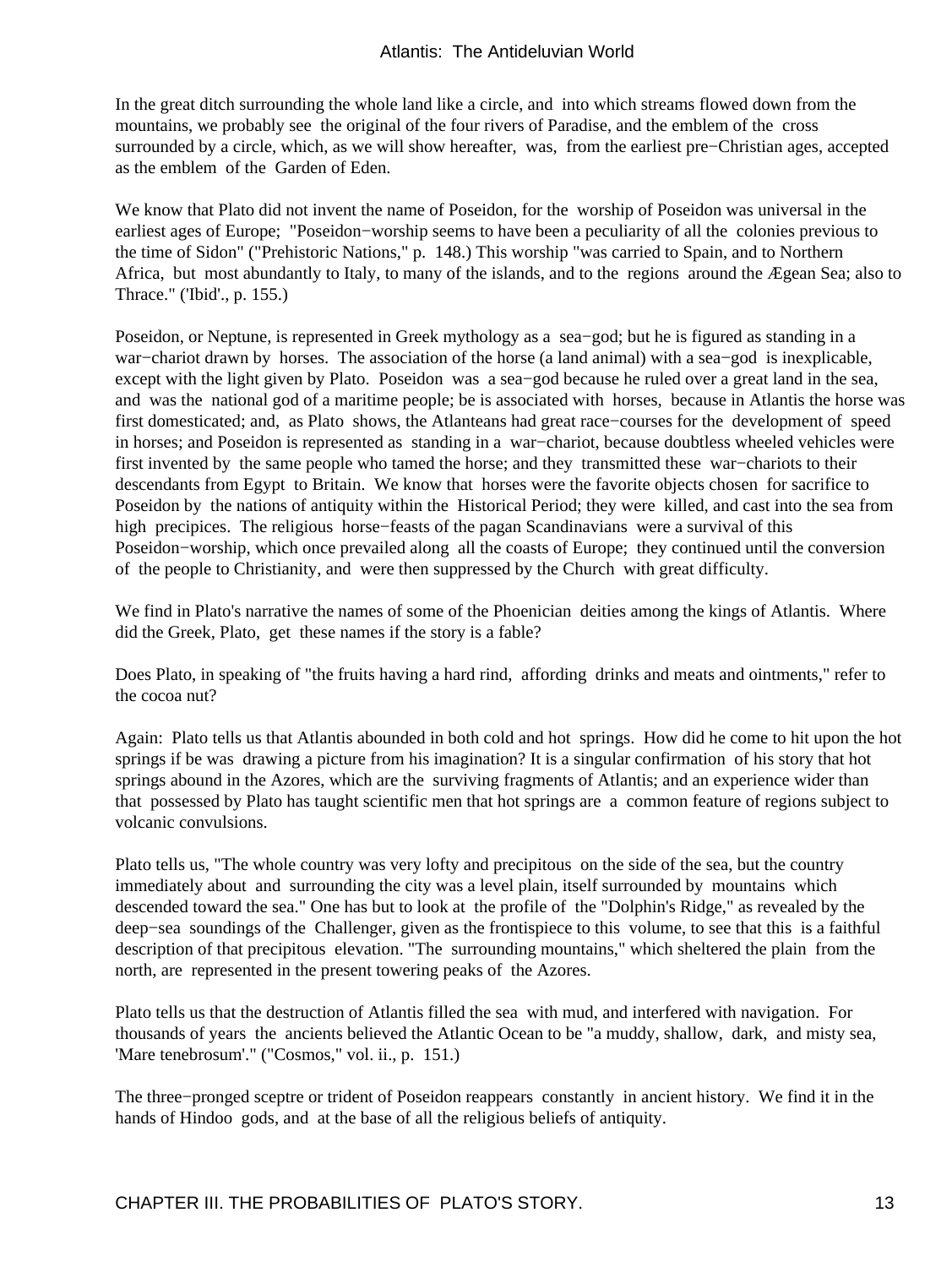"Among the numerals the sacred three has ever been considered the mark of perfection, and was therefore exclusively ascribed to the Supreme Deity, or to its earthly representative−−a king, emperor, or any sovereign. For this reason triple emblems of various shapes are found on the belts, neckties, or any encircling fixture, as can be seen on the works of ancient art in Yucatan, Guatemala, Chiapas, Mexico, etc., whenever the object has reference to divine supremacy." (Dr. Arthur Schott, "Smith. Rep.," 1869, p. 391.)

We are reminded of the, "tiara," and the "triple round of sovereignty."

In the same manner the ten kingdoms of Atlantis are perpetuated in all the ancient traditions.

"In the number given by the Bible for the Antediluvian patriarchs we have the first instance of a striking agreement with the traditions of various nations. Ten are mentioned in the Book of Genesis. Other nations, to whatever epoch they carry back their ancestors, whether before or after the Deluge, whether the mythical or historical character prevail, they are constant to this sacred number ten, which some have vainly attempted to connect with the speculations of later religious philosophers on the mystical value of numbers. In Chaldea, Berosus enumerates ten Antediluvian kings whose fabulous reign extended to thousands of years. The legends of the Iranian race commence with the. reign of ten Peisdadien (Poseidon?) kings, 'men of the ancient law, who lived on pure Homa (water of life)' (nectar?), 'and who preserved their sanctity.' In India we meet with the nine Brahmadikas, who, with Brahma, their founder, make ten, and who are called the Ten Petris, or Fathers. The Chinese count ten emperors, partakers of the divine nature, before the dawn of historical times. The Germans believed in the ten ancestors of Odin, and the Arabs in the ten mythical kings of the Adites." (Lenormant and Chevallier, "Anc. Hist. of the East," vol. i., p. 13.)

The story of Plato finds confirmation from other sources.

An extract preserved in Proclus, taken from a work now lost, which is quoted by Boeckh in his commentary on Plato, mentions islands in the exterior sea, beyond the Pillars of Hercules, and says it was known that in one of these islands "the inhabitants preserved from their ancestors a remembrance of Atlantis, all extremely large island, which for a long time held dominion over all the islands of the Atlantic Ocean."

Ælian, in his "Varia Historia" (book iii., chap. xviii.), tells us that Theopompus (400 B.C.) related the particulars of an interview between Midas, King of Phrygia, and Silenus, in which Silenus reported the existence of a great continent beyond the Atlantic, "larger than Asia, Europe, and Libya together." He stated that a race of men called Meropes dwelt there, and had extensive cities. They were persuaded that their country alone was a continent. Out of curiosity some of them crossed the ocean and visited the Hyperboreans.

"The Gauls possessed traditions upon the subject of Atlantis which were collected by the Roman historian Timagenes, who lived in the first century before Christ. He represents that three distinct people dwelt in Gaul: 1. The indigenous population, which I suppose to be Mongoloids, who had long dwelt in Europe; 2. The invaders from a distant island, which I understand to be Atlantis; 3. The Aryan Gauls." ("Preadamites," p. 380.)

Marcellus, in a work on the Ethiopians, speaks of seven islands lying in the Atlantic Ocean−−probably the Canaries−−and the inhabitants of these islands, he says, preserve the memory of a much greater island, Atlantis, "which had for a long time exercised dominion over the smaller ones." (Didot Müller, "Fragmenta Historicorum Græcorum," vol. iv., p. 443.)

Diodorus Siculus relates that the Phoenicians discovered "a large island in the Atlantic Ocean, beyond the Pillars of Hercules, several days' sail from the coast of Africa. This island abounded in all manner of riches. The soil was exceedingly fertile; the scenery was diversified by rivers, mountains, and forests. It was the custom of the inhabitants to retire during the summer to magnificent country−houses, which stood in the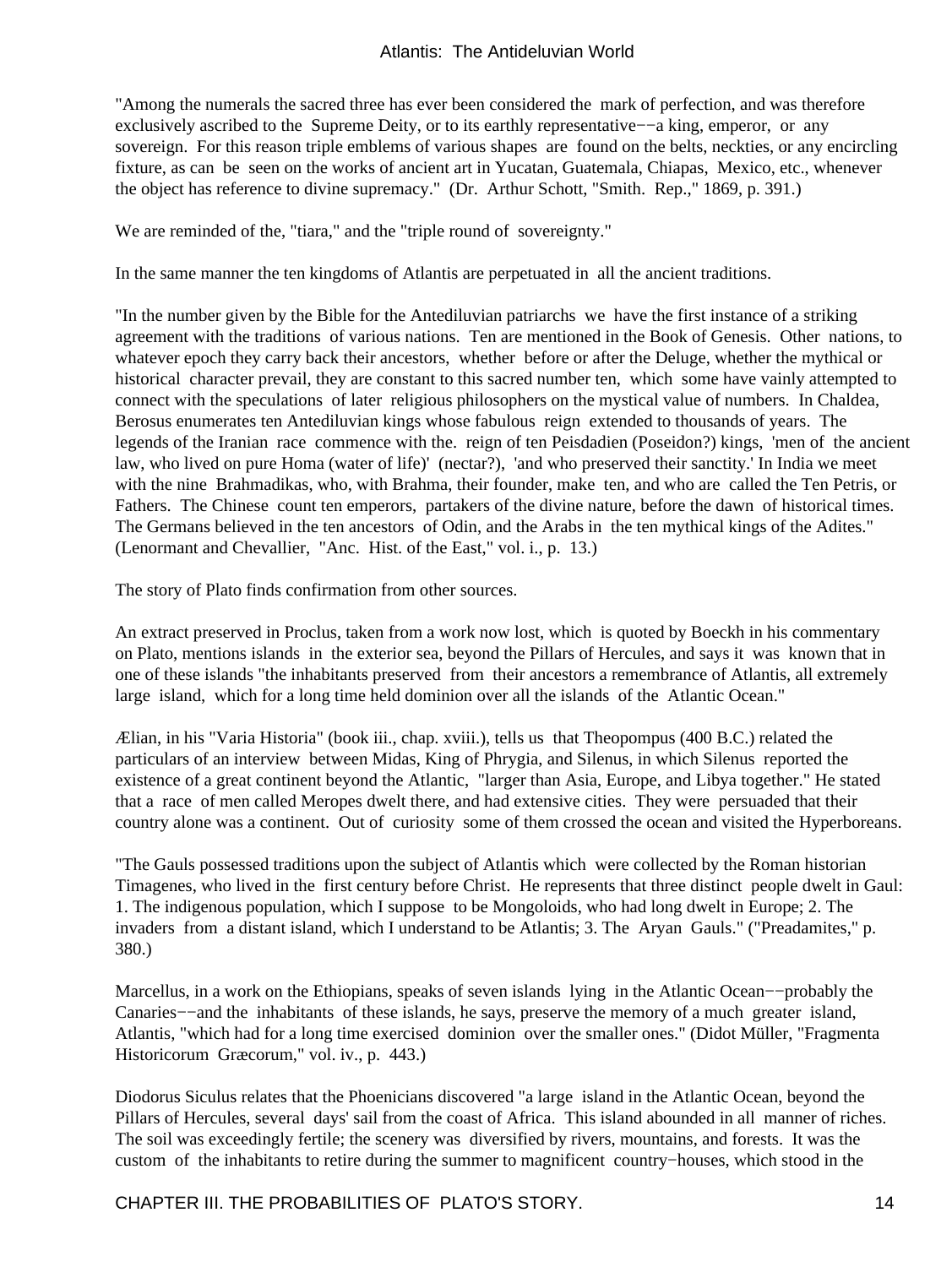midst of beautiful gardens. Fish and game were found in great abundance; the climate was delicious, and the trees bore fruit at all seasons of the year." Homer, Plutarch, and other ancient writers mention islands situated in the Atlantic, "several thousand stadia from the Pillars of Hercules." Silenus tells Midas that there was another continent besides Europe, Asia, and Africa−−"a country where gold and silver are so plentiful that they are esteemed no more than we esteem iron." St. Clement, in his Epistle to the Corinthians, says that there were other worlds beyond the ocean.

Attention may here be called to the extraordinary number of instances in which allusion is made in the Old Testament to the "islands of the sea," especially in Isaiah and Ezekiel. What had an inland people, like the Jews, to do with seas and islands? Did these references grow out of vague traditions linking their race with "islands in the sea?"

The Orphic Argonaut sings of the division of the ancient Lyktonia into separate islands. He says," When the dark−haired Poseidon, in anger with Father Kronion, struck Lyktonia with the golden trident."

Plato states that the Egyptians told Solon that the destruction of Atlantis occurred 9000 years before that date, to wit, about 9600 years before the Christian era. This looks like an extraordinarily long period of time, but it must be remembered that geologists claim that the remains of man found in the caves of Europe date back 500,000 years; and the fossil Calaveras skull was found deep under the base of Table Mountain, California, the whole mountain having been formed since the man to whom it belonged lived and died.

"M. Oppert read an essay at the Brussels Congress to show, from the astronomical observations of the Egyptians and Assyrians, that 11,542 years before our era man existed on the earth at such a stage of civilization as to be able to take note of astronomical phenomena, and to calculate with considerable accuracy the length of the year. The Egyptians, says he, calculated by cycles of 1460 years−−zodiacal cycles, as they were called. Their year consisted of 365 days, which caused them to lose one day in every four solar years, and, consequently, they would attain their original starting−point again only after 1460 years (365 x 4). Therefore, the zodiacal cycle ending in the year 139 of our era commenced in the year 1322 B.C. On the other hand, the Assyrian cycle was 1805 years, or 22,325 lunations. An Assyrian cycle began 712 B.C. The Chaldeans state that between the Deluge and their first historic dynasty there was a period of 39,180 years. Now, what means, this number? It stands for 12 Egyptian zodiacal cycles 'plus' 12 Assyrian lunar cycles.

|  |  | +---------------------+---------+ |
|--|--|-----------------------------------|
|  |  | 12 X 1460 = 17,52                 |
|  |  | +---------------------+---------+ |
|  |  | $\ldots$ $\ldots$ $\ldots$ 39,180 |
|  |  | +-------------------+---------+   |
|  |  | 12 X 1805 = 21,66                 |
|  |  | +-------------------+---------+   |

"These two modes of calculating time are in agreement with each other, and were known simultaneously to one people, the Chaldeans. Let us now build up the series of both cycles, starting from our era, and the result will be as follows:

| +-----------------+-------------+                                       |  |
|-------------------------------------------------------------------------|--|
| Zodiacal Cycle.   Lunar Cycle.  <br>+------------------+--------------- |  |
| $1, 46, \ldots$ $1, 80, \ldots$<br>+-----------------+--------------+   |  |
| $1,82,$ 71<br>+-----------------+-------------+                         |  |
| <u>  _ _</u>   ___<br>+----------------+-------------+                  |  |
| 2,78 2,51                                                               |  |

CHAPTER III. THE PROBABILITIES OF PLATO'S STORY. 15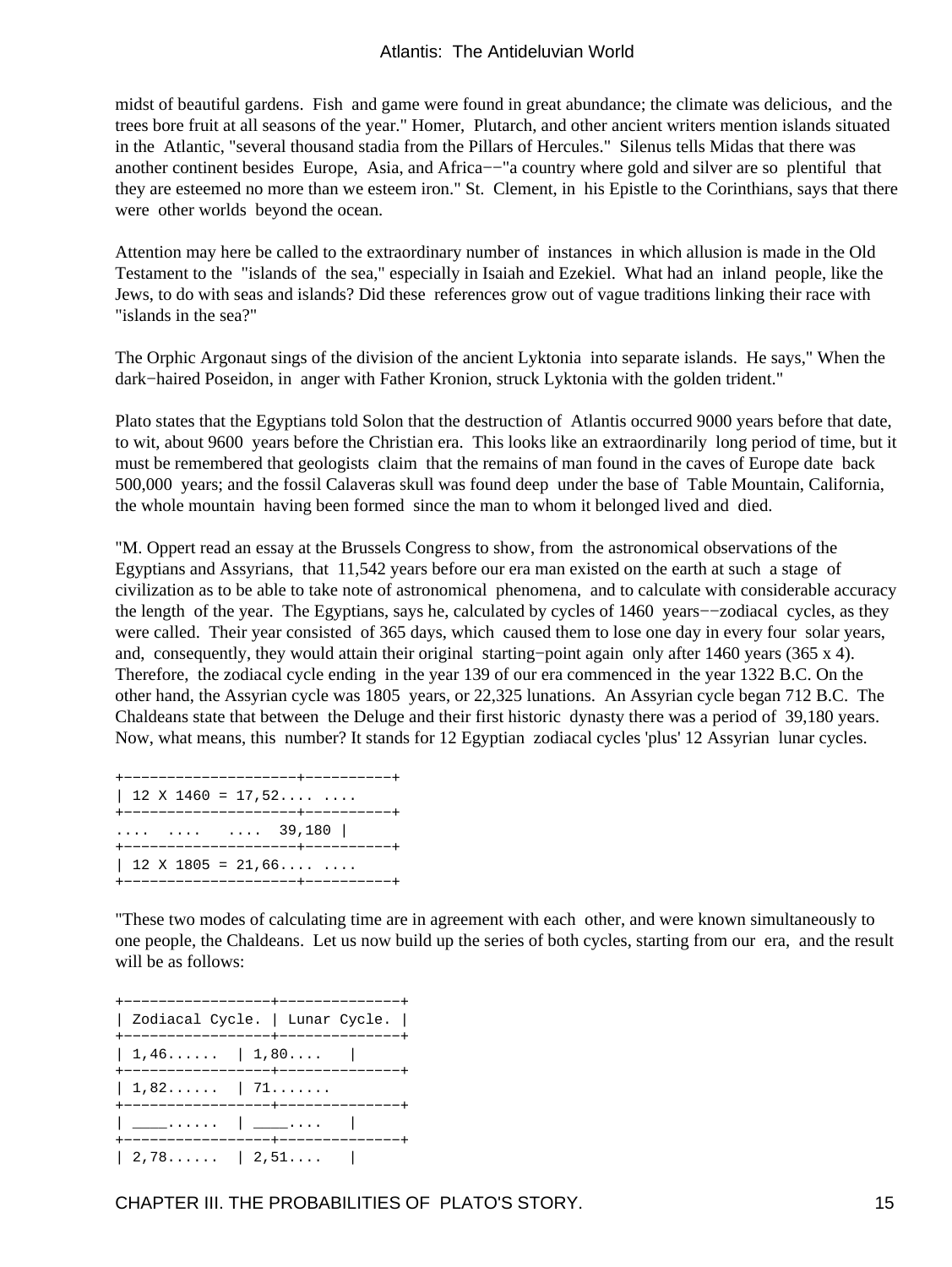<span id="page-17-0"></span>

|                                            | +------------------+--------------+                                      |
|--------------------------------------------|--------------------------------------------------------------------------|
| $\vert 4, 24, \ldots, \vert 4, 32, \ldots$ | $\sim$ 1<br>+------------------+--------------+                          |
| 5,70   6,12                                | $\sim$ 1<br>+-----------------+-------------+                            |
| 7,16   7,93                                | - 1<br>+------------------+--------------+                               |
| 8,62   9,73                                | $\sim$ 1<br>+-----------------+-------------+                            |
| 110,08 11,54                               |                                                                          |
| 11,54                                      | +-----------------+-------------+<br>+------------------+--------------- |
|                                            |                                                                          |

"At the year 11,542 B.C. the two cycles came together, and consequently they had on that year their common origin in one and the same astronomical observation."

That observation was probably made in Atlantis.

The wide divergence of languages which is found to exist among the Atlanteans at the beginning of the Historical Period implies a vast lapse of time. The fact that the nations of the Old World remembered so little of Atlantis, except the colossal fact of its sudden and overwhelming destruction, would also seem to remove that event into a remote past.

Herodotus tells us that he learned from the Egyptians that Hercules was one of their most ancient deities, and that he was one of the twelve produced from the eight gods, 17,000 years before the reign of Amasis.

In short, I fail to see why this story of Plato, told as history, derived from the Egyptians, a people who, it is known, preserved most ancient records, and who were able to trace their existence back to a vast antiquity, should have been contemptuously set aside as a fable by Greeks, Romans, and the modern world. It can only be because our predecessors, with their limited knowledge of the geological history of the world, did not believe it possible that any large. part of the earth's surface could have been thus suddenly swallowed up by the sea.

Let us then first address ourselves to that question.

### **CHAPTER IV. WAS SUCH A CATASTROPHE POSSIBLE?**

All that is needed to answer this question is to briefly refer to some of the facts revealed by the study of geology.

In the first place, the earth's surface is a record of successive risings and fallings of the land. The accompanying picture represents a section of the anthracite coal−measures of Pennsylvania. Each of the coal deposits here shown, indicated by the black lines, was created when the land had risen sufficiently above the sea to maintain vegetation; each of the strata of rock, many of them hundreds of feet in thickness, was deposited under water. Here we have twenty−three different changes of the level of the land during the formation of 2000 feet of rock and coal; and these changes took place over vast areas, embracing thousands of square miles.

All the continents which now exist were, it is well understood, once, under water, and the rocks of which they are composed were deposited beneath the water; more than this, most of the rocks so deposited were the detritus or washings of other continents, which then stood where the oceans now roll, and whose mountains and plains were ground down by the action of volcanoes and earthquakes, and frost, ice, wind, and rain, and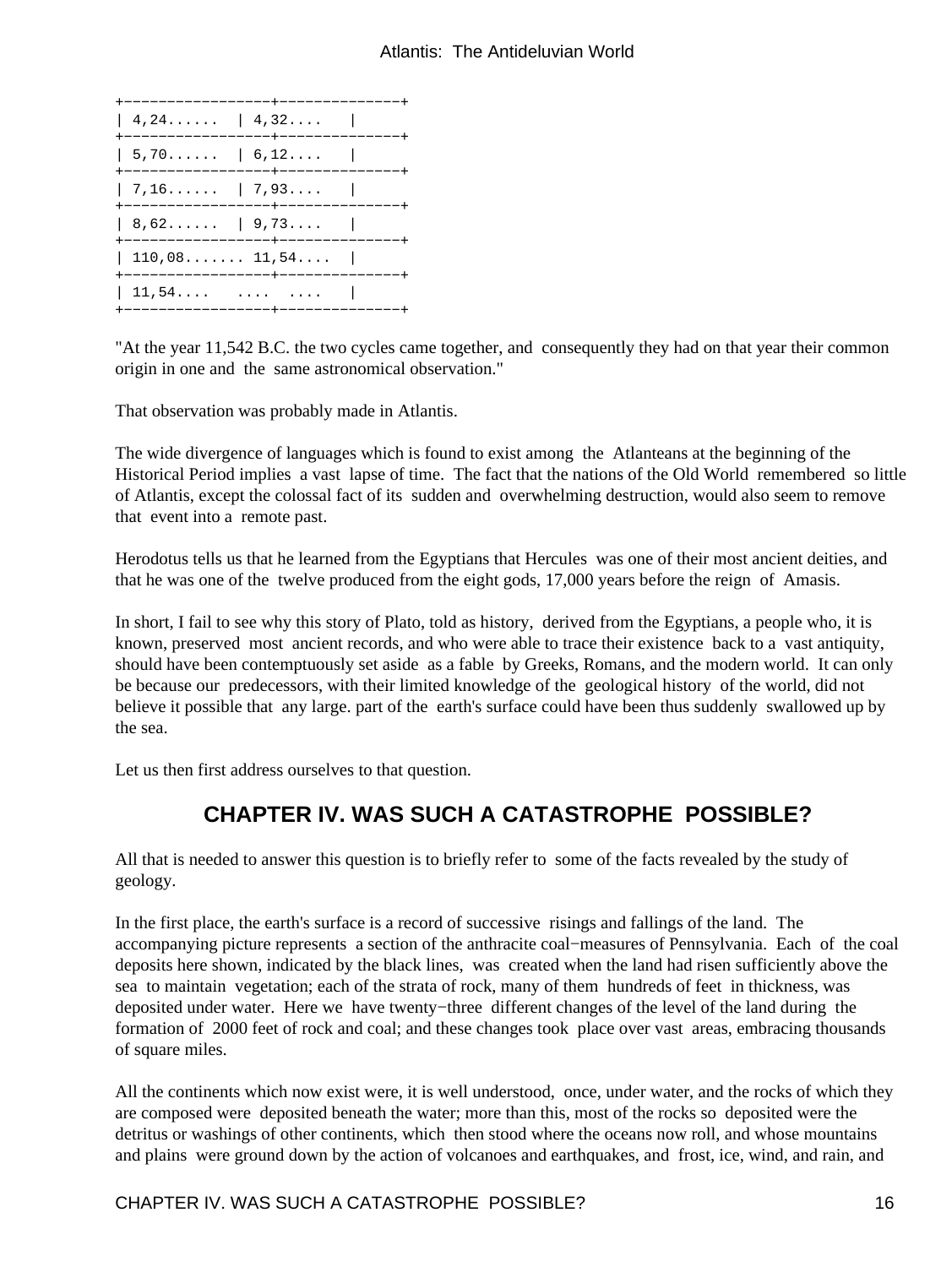washed into the sea, to form the rocks upon which the nations now dwell; so that we have changed the conditions of land and water: that which is now continent was once sea, and that which is now sea was formerly continent. There can be no question that the Australian Archipelago is simply the mountain−tops of a drowned continent, which once reached from India to South America. Science has gone so far as to even give it a name; it is called "Lemuria," and here, it is claimed, the human race originated. An examination of the geological formation of our Atlantic States proves beyond a doubt, from the manner in which the sedimentary rocks, the sand, gravel, and mud−−aggregating a thickness of 45,000 feet−−are deposited, that they came from the north and east. "They represent the detritus of pre−existing lands, the washings of rain, rivers, coast−currents, and other agencies of erosion; and since the areas supplying the waste could scarcely have been of less extent than the new strata it formed, it is reasonably inferred that land masses of continental magnitude must have occupied the region now covered by the North Atlantic before America began to be, and onward at least through the palæozoic ages of American history. The proof of this fact is that the great strata of rocks are thicker the nearer we approach their source in the east: the maximum thickness of the palæozoic rocks of the Appalachian formation is 25,000 to 35,000 feet in Pennsylvania and Virginia, while their minimum thickness in Illinois and Missouri is from 3000 to 4000 feet; the rougher and grosser−textured rocks predominate in the east, while the farther west we go the finer the deposits were of which the rocks are composed; the finer materials were carried farther west by the water." ("New Amer. Cyclop.," art. 'Coal'.)

#### DESTRUCTION OF POMPEII

The history of the growth of the European Continent, as recounted by Professor Geikie, gives an instructive illustration of the relations of geology to geography. The earliest European land, he says, appears to have existed in the north and north−west, comprising Scandinavia, Finland, and the northwest of the British area, and to have extended thence through boreal and arctic latitudes into North America. Of the height and mass of this primeval land some idea may be formed by considering the enormous bulk of the material derived from its disintegration. In the Silurian formations of the British Islands alone there is a mass of rock, worn from the land, which would form a mountain−chain extending from Marseilles to the North Cape (1800 miles), with a mean breadth of over thirty−three miles, and an average height of 16,000 feet.

As the great continent which stood where the Atlantic Ocean now is wore away, the continents of America and Europe were formed; and there seems to have been from remote times a continuous rising, still going on, of the new lands, and a sinking of the old ones. Within five thousand years, or since the age of the "polished stone," the shores of Sweden, Denmark, and Norway have risen from 200 to 600 feet.

Professor Winchell says ("The Preadamites," p. 437):

We are in the midst of great, changes, and are scarcely conscious of it. We have seen worlds in flames, and have felt a cornet strike the earth. We have seen the whole coast of South America lifted up bodily ten or fifteen feet and let down again in an hour. We have seen the Andes sink 220 feet in seventy years... Vast transpositions have taken place in the coast−line of China. The ancient capital, located, in all probability, in an accessible position near the centre of the empire, has now become nearly surrounded by water, and its site is on the peninsula of Corea.... There was a time when the rocky barriers of the Thracian Bosphorus gave way and the Black Sea subsided. It had covered a vast area in the north and east. Now this area became drained, and was known as the ancient Lectonia: it is now the prairie region of Russia, and the granary of Europe."

There is ample geological evidence that at one time the entire area of Great Britain was 'submerged to the depth of at least seventeen hundred feet'. Over the face of the submerged land was strewn thick beds of sand, gravel, and clay, termed by geologists "the Northern Drift." The British Islands rose again from the sea, bearing these water−deposits on their bosom. What is now Sicily once lay deep beneath the sea: A subsequently rose 3000 feet above the sea−level. The Desert of Sahara was once under water, and its now burning sands are a deposit of the sea.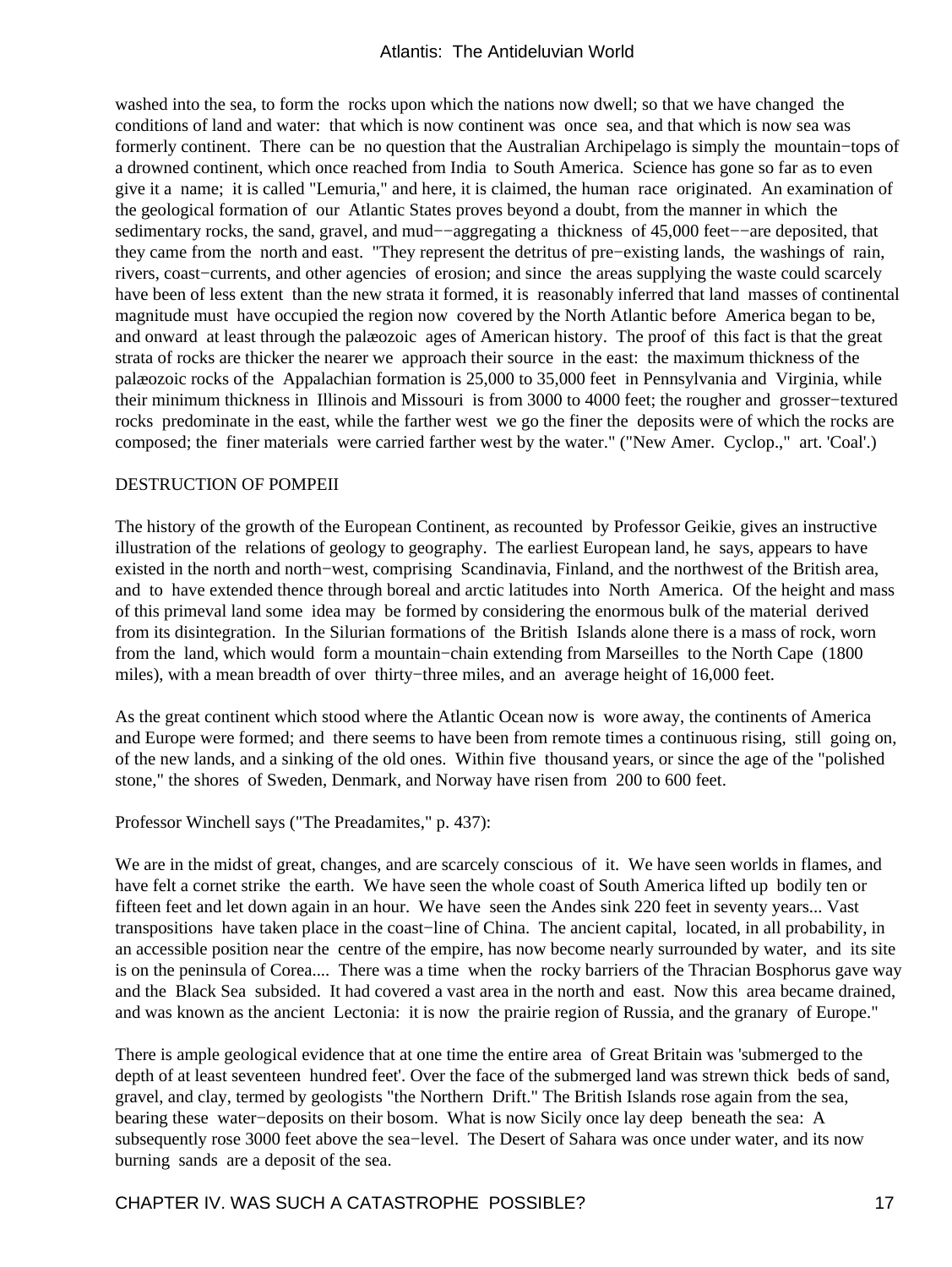Geologically speaking, the submergence of Atlantis, within the historical period, was simply the last of a number of vast changes, by which the continent which once occupied the greater part of the Atlantic had gradually sunk under the ocean, while the new lands were rising on both sides of it.

We come now to the second question, Is it possible that Atlantis could have been suddenly destroyed by such a convulsion of nature as is described by Plato? The ancients regarded this part of his story as a fable. With the wider knowledge which scientific research has afforded the modern world, we can affirm that such an event is not only possible, but that the history of even the last two centuries has furnished us with striking parallels for it. We now possess the record of numerous islands lifted above the waters, and others sunk beneath the waves, accompanied by storms and earthquakes similar to those which marked the destruction of Atlantis.

In 1783 Iceland was visited by convulsions more tremendous than any recorded in the modern annals of that country. About a month previous to the eruption on the main−land a submarine volcano burst forth in the sea, at a distance of thirty miles from the shore. It ejected so much pumice that the sea was covered with it for a distance of 150 miles, and ships were considerably impeded in their course. A new island was thrown up, consisting of high cliffs, which was claimed by his Danish Majesty, and named "Nyöe," or the New Island; but before a year had elapsed it sunk beneath the sea, leaving a reef of rocks thirty fathoms under water.

The earthquake of 1783 in Iceland destroyed 9000 people out of a population of 50,000; twenty villages were consumed by fire or inundated by water, and a mass of lava thrown out greater than the entire bulk of Mont Blanc."

On the 8th of October, 1822, a great earthquake occurred on the island of Java, near the mountain of Galung Gung. "A loud explosion was heard, the earth shook, and immense columns of hot water and boiling mud, mixed with burning brimstone, ashes, and lapilli, of the size of nuts, were projected from the mountain like a water−spout, with such prodigious violence that large quantities fell beyond the river Tandoi, which is forty miles distant.... The first eruption lasted nearly five hours; and on the following days the rain fell ill torrents, and the rivers, densely charged with mud, deluged the country far and wide. At the end of four days (October 12th), a second eruption occurred, more violent than the first, in which hot water and mud were again vomited, and great blocks of basalt were thrown to the distance of seven miles from the volcano. There was at the same time a violent earthquake, the face of the mountain was utterly changed, its summits broken down, and one side, which had been covered with trees, became an enormous gulf in the form of a semicircle. Over 4000 persons were killed and 114 villages destroyed." (Lyell's "Principles of Geology," p. 430.)

In 1831 a new island was born in the Mediterranean, near the coast of Sicily. It was called Graham's Island. It came up with an earthquake, and "a water−spout sixty feet high and eight hundred yards in circumference rising from the sea." In about a month the island was two hundred feet high and three miles in circumference; it soon, however, stink beneath the sea.

The Canary Islands were probably a part of the original empire of Atlantis. On the 1st of September, 1730, the earth split open near Year, in the island of Lancerota. In one night a considerable hill of ejected matter was thrown up; in a few days another vent opened and gave out a lava stream which overran several villages. It flowed at first rapidly, like water, but became afterward heavy and slow, like honey. On the 11th of September more lava flowed out, covering up a village, and precipitating itself with a horrible roar into the sea. Dead fish floated on the waters in indescribable multitudes, or were thrown dying on the shore; the cattle throughout the country dropped lifeless to the ground, suffocated by putrid vapors, which condensed and fell down in drops. These manifestations were accompanied by a storm such as the people of the country had never known before. These dreadful commotions lasted for 'five years'. The lavas thrown out covered 'one−third of the whole island of Lancerota'.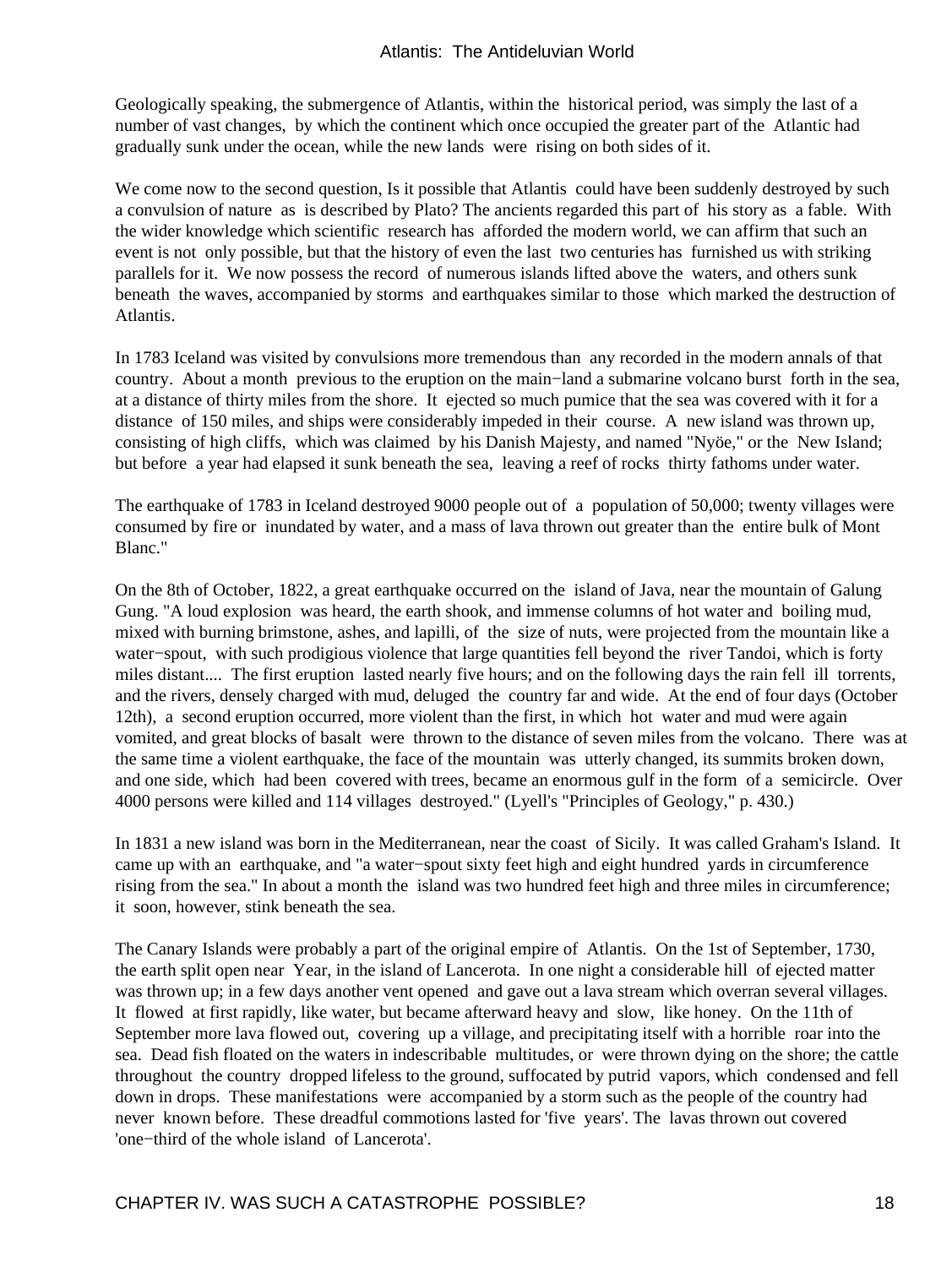#### CALABRIAN PEASANTS INGULFED BY CREVASSES (1783).

The Gulf of Santorin, in the Grecian Archipelago, has been for two thousand years a scene of active volcanic operations. Pliny informs us that in the year 186 B.C. the island of "Old Kaimeni," or the Sacred Isle, was lifted up from the sea; and in A.D. 19 the island of "Thia" (the Divine) made its appearance. In A.D. 1573 another island was created, called "the small sunburnt island." In 1848 a volcanic convulsion of three months' duration created a great shoal; an earthquake destroyed many houses in Thera, and the sulphur and hydrogen issuing from the sea killed 50 persons and 1000 domestic animals. A recent examination of these islands shows that the whole mass of Santorin 'has sunk, since its projection from the sea, over' 1200 'feet'.

The fort and village of Sindree, on the eastern arm of the Indus, above Luckput, was submerged in 1819 by an earthquake, together with a tract of country 2000 square miles in extent.

"In 1828 Sir A. Burnes went in a boat to the ruins of Sindree, where a single remaining tower was seen in the midst of a wide expanse of sea. The tops of the ruined walls still rose two or three feet above the level of the water; and, standing on one of these, he could behold nothing in the horizon but water, except in one direction, where a blue streak of land to the north indicated the Ullah Bund. This scene," says Lyell ("Principles of Geology," p. 462), "presents to the imagination a lively picture of the revolutions now in progress on the earth−a waste of waters where a few years before all was land, and the only land visible consisting of ground uplifted by a recent earthquake."

We give from Lyell's great work the following curious pictures of the appearance of the Fort of Sindree before and after the inundation.

#### FORT OF SINDEE, ON THE EASTERN BRANCH OF THE INDUS, BEFORE IT WAS SUBMERGED BY THE EARTHQUAKE OF 1819.

In April, 1815, one of the most frightful eruptions recorded in history occurred in the province of Tomboro, in the island of Sumbawa, about two hundred miles from the eastern extremity of Java. It lasted from April 5th to July of that year; but was most violent on the 11th and 12th of July. The sound of the explosions was heard for nearly one thousand miles. 'Out of a population of' 12,000', in the province of Tombora, only twenty−six individuals escaped'. "Violent whirlwinds carried up men, horses, and cattle into the air, tore tip the largest trees by the roots, and covered the whole sea with floating timber." (Raffles's "History of Java," vol. i., p. 28.) 'The ashes darkened the air'; "the floating cinders to the westward of Sumatra formed, on the 12th of April, a mass two feet thick and several miles in extent, 'through which ships with difficulty forced their way'." The darkness in daytime was more profound than the blackest night. "The town called Tomboro, on the west side of Sumbawa, was overflowed by the sea, which encroached upon the shore, 'so that the water remained permanently eighteen feet deep in places where there was land before'. The area covered by the convulsion was 1000 English miles in circumference. "'In the island of Amboyna, in the same month and year, the ground opened, threw out water and then closed again'." (Raffles's "History of Java," vol. i., p. 25.)

#### VIEW OF THE FORT OF SINDREE FROM THE WEST IN MARCH, 1839.

But it is at that point of the European coast nearest to the site of Atlantis at Lisbon that the most tremendous earthquake of modern times has occurred. On the 1st of November, 1775, a sound of thunder was heard underground, and immediately afterward a violent shock threw down the greater part of the city. 'In six minutes 60,000 persons perished'. A great concourse of people had collected for safety upon a new quay, built entirely of marble; but suddenly it sunk down with all the people on it, and not one of the dead bodies ever floated to the surface. A great number of small boats and vessels anchored near it, and, full of people, were swallowed up as in a whirlpool. No fragments of these wrecks ever rose again to the surface; the water where the quay went down is now 600 feet deep. The area covered by this earthquake was very great.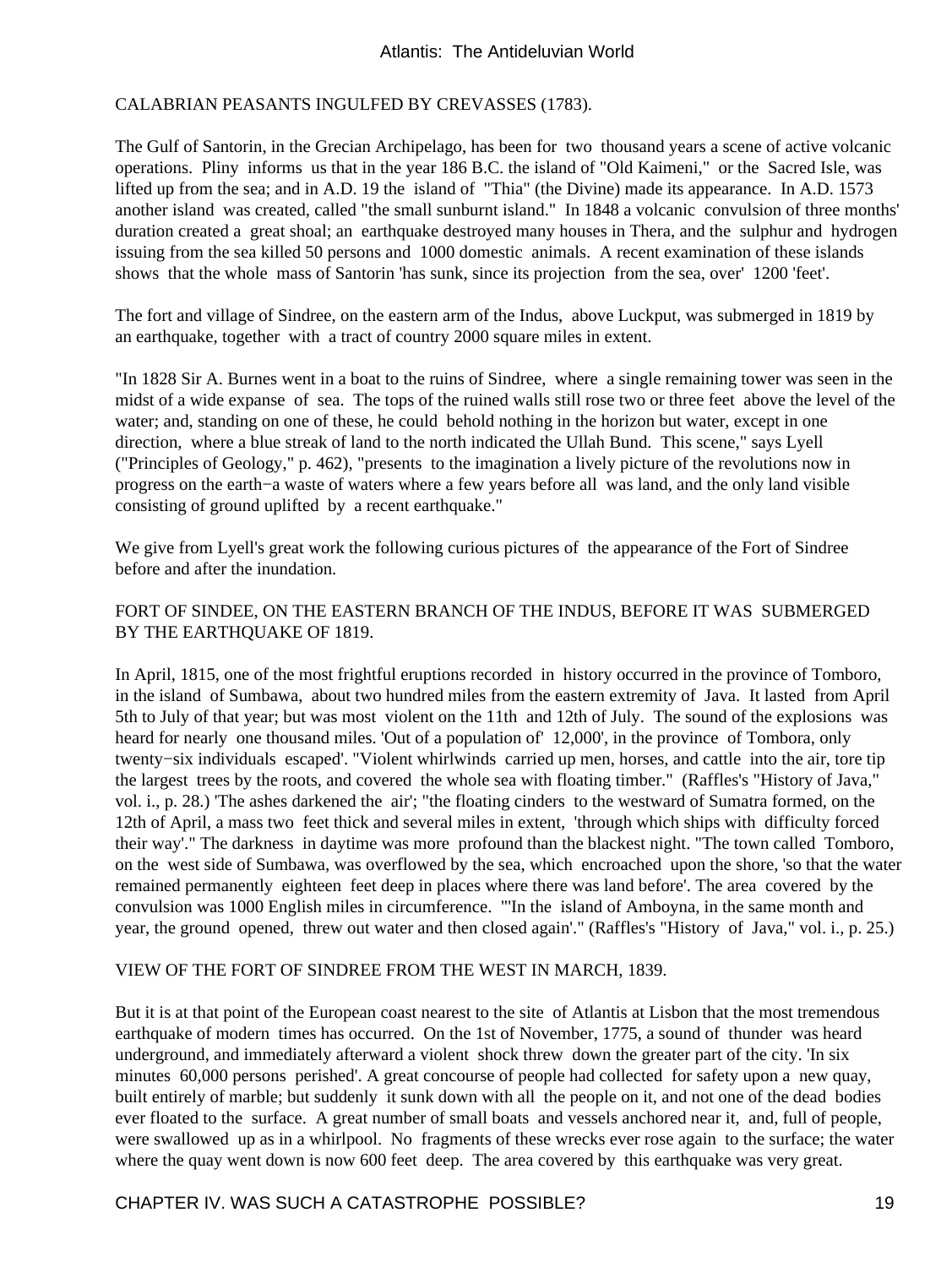Humboldt says that a portion of 'the earth's surface, four times as great as the size of Europe, was simultaneously shaken'. It extended from the Baltic to the West Indies, and from Canada to Algiers. At eight leagues from Morocco the ground opened and swallowed a village of 10,000 inhabitants, and closed again over them.

It is very probable that the centre of the convulsion was in the bed of the Atlantic, at or near the buried island of Atlantis, and that it was a successor of the great earth throe which, thousands of years before, had brought destruction upon that land.

#### ERUPTION OF VESUVIUS IN 1737.

Ireland also lies near the axis of this great volcanic area, reaching from the Canaries to Iceland, and it has been many times in the past the seat of disturbance. The ancient annals contain numerous accounts of eruptions, preceded by volcanic action. In 1490, at the Ox Mountains, Sligo, one occurred by which one hundred persons and numbers of cattle were destroyed; and a volcanic eruption in May, 1788, on the hill of Knocklade, Antrim, poured a stream of lava sixty yards wide for thirty−nine hours, and destroyed the village of Ballyowen and all the inhabitants, save a man and his wife and two children. ("Amer. Cyclop.," art. 'Ireland'.)

While we find Lisbon and Ireland, east of Atlantis, subjected to these great earthquake shocks, the West India Islands, west of the same centre, have been repeatedly visited in a similar manner. In 1692 Jamaica suffered from a violent earthquake. The earth opened, and great quantities of water were cast out; many people were swallowed up in these rents; the earth caught some of them by the middle and squeezed them to death; the heads of others only appeared above−ground. A tract of land near the town of Port Royal, about a thousand acres in extent, sunk down in less than one minute, and the sea immediately rolled in.

The Azore Islands are undoubtedly the peaks of the mountains of Atlantis. They are even yet the centre of great volcanic activity. They have suffered severely from eruptions and earthquakes. In 1808 a volcano rose suddenly in San Jorge to the height of 3500 feet, and burnt for six days, desolating the entire island. In 1811 a volcano rose from the sea, near San Miguel, creating an island 300 feet high, which was named Sambrina, but which soon sunk beneath the sea. Similar volcanic eruptions occurred in the Azores in 1691 and 1720.

Along a great line, a mighty fracture in the surface of the globe, stretching north and south through the Atlantic, we find a continuous series of active or extinct volcanoes. In Iceland we have Oerafa, Hecla, and Rauda Kamba; another in Pico, in the Azores; the peak of Teneriffe; Fogo, in one of the Cape de Verde Islands: while of extinct volcanoes we have several in Iceland, and two in Madeira; while Fernando de Noronha, the island of Ascension, St. Helena, and Tristan d'Acunha are all of volcanic origin. ("Cosmos," vol. v., p. 331.)

The following singular passage we quote entire from Lyell's Principles of Geology," p. 436:

"In the 'Nautical Magazine' for 1835, p. 642, and for 1838, p. 361, and in the 'Comptes Rendus', April, 1838, accounts are given of a series of volcanic phenomena, earthquakes, troubled water, floating scoria, and columns of smoke, which have been observed at intervals since the middle of the last century, in a space of open sea between longitudes 20° and 22' W., about half a degree south of the equator. These facts, says Mr. Darwin, seem to show that an island or archipelago is in process of formation in the middle of the Atlantic. A line joining St. Helena and Ascension would, if prolonged, intersect this slowly nascent focus of volcanic action. Should land be eventually formed here, it will not be the first that has been produced by igneous action in this ocean since it was inhabited by the existing species of testacea. At Porto Praya, in St. Jago, one of the Azores, a horizontal, calcareous stratum occurs, containing shells of recent marine species, covered by a great sheet of basalt eighty feet thick. It would be difficult to estimate too highly the commercial and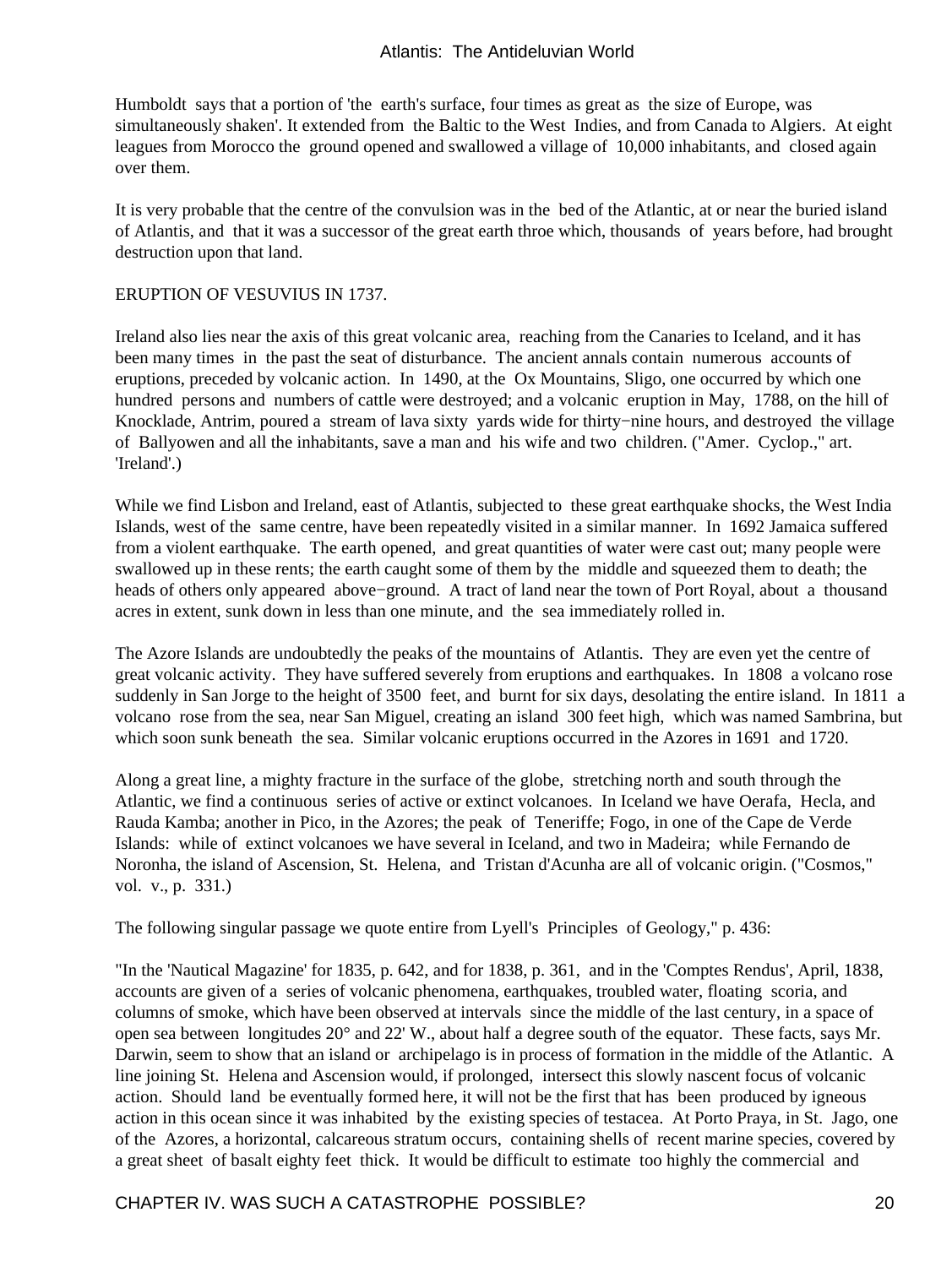<span id="page-22-0"></span>political importance which a group of islands might acquire if, in the next two or three thousand years, they should rise in mid−ocean between St. Helena and Ascension."

These facts would seem to show that the great fires which destroyed Atlantis are still smouldering in the depths of the ocean; that the vast oscillations which carried Plato's continent beneath the sea may again bring it, with all its buried treasures, to the light; and that even the wild imagination of Jules Verne, when he described Captain Nemo, in his diving armor, looking down upon the temples and towers of the lost island, ht by the fires of submarine volcanoes, had some groundwork of possibility to build upon.

But who will say, in the presence of all the facts here enumerated, that the submergence of Atlantis, in some great world−shaking cataclysm, is either impossible or improbable? As will be shown hereafter, when we come to discuss the Flood legends, every particular which has come down to us of the destruction of Atlantis has been duplicated in some of the accounts just given.

We conclude, therefore: 1. That it is proven beyond question, by geological evidence, that vast masses of land once existed in the region where Atlantis is located by Plato, and that therefore such an island must have existed; 2. That there is nothing improbable or impossible in the statement that it was destroyed suddenly by an earthquake "in one dreadful night and day."

### **CHAPTER. V. THE TESTIMONY OF THE SEA.**

Suppose we were to find in mid−Atlantic, in front of the Mediterranean, in the neighborhood of the Azores, the remains of an immense island, sunk beneath the sea−−one thousand miles in width, and two or three thousand miles long−−would it not go far to confirm the statement of Plato that, "beyond the strait where you place the Pillars of Hercules, there was an island larger than Asia (Minor) and Libya combined," called Atlantis? And suppose we found that the Azores were the mountain peaks of this drowned island, and were torn and rent by tremendous volcanic convulsions; while around them, descending into the sea, were found great strata of lava; and the whole face of the sunken land was covered for thousands of miles with volcanic débris, would we not be obliged to confess that these facts furnished strong corroborative proofs of the truth of Plato's statement, that "in one day and one fatal night there came mighty earthquakes and inundations which ingulfed that mighty people? Atlantis disappeared beneath the sea; and then that sea became inaccessible on account of the quantity of mud which the ingulfed island left in its place."

#### MAP OF ATLANTIS, WITH ITS ISLANDS AND CONNECTING RIDGES, FROM DEEP−SEA **SOUNDINGS**

And all these things recent investigation has proved conclusively. Deep−sea soundings have been made by ships of different nations; the United States ship 'Dolphin', the German frigate 'Gazelle', and the British ships 'Hydra', 'Porcupine', and 'Challenger' have mapped out the bottom of the Atlantic, and the result is the revelation of a great elevation, reaching from a point on the coast of the British Islands southwardly to the coast of South America, at Cape Orange, thence south−eastwardly to the coast of Africa, and thence southwardly to Tristan d'Acunha. I give one map showing the profile of this elevation in the frontispiece, and another map, showing the outlines of the submerged land, on page 47. It rises about 9000 feet above the great Atlantic depths around it, and in the Azores, St. Paul's Rocks, Ascension, and Tristan d'Acunha it reaches the surface of the ocean.

Evidence that this elevation was once dry land is found in the fact that "the inequalities, the mountains and valleys of its surface, could never have been produced in accordance with any laws for the deposition of sediment, nor by submarine elevation; but, on the contrary, must have been carved by agencies 'acting above the water level'." ('Scientific American', July 28th, 1877.)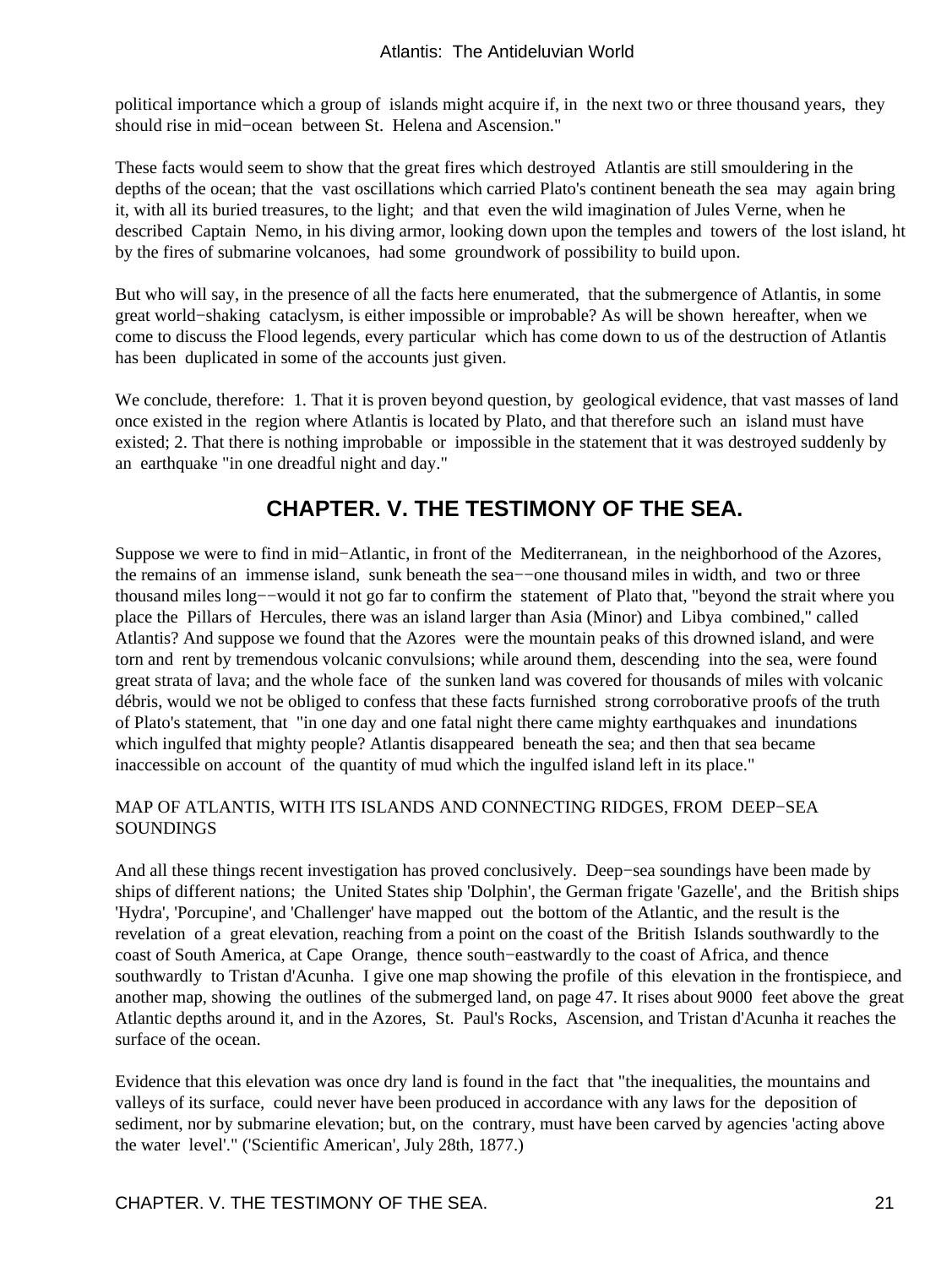Mr. J. Starke Gardner, the eminent English geologist, is of the opinion that in the Eocene Period a great extension of land existed to the west of Cornwall. Referring to the location of the "Dolphin" and "Challenger" ridges, he asserts that "a great tract of land formerly existed where the sea now is, and that Cornwall, the Scilly and Channel Islands, Ireland and Brittany, are the remains of its highest summits." ('Popular Science Review', July, 1878.)

Here, then, we have the backbone of the ancient continent which once occupied the whole of the Atlantic Ocean, and from whose washings Europe and America were constructed; the deepest parts of the ocean, 3500 fathoms deep, represent those portions which sunk first, to wit, the plains to the east and west of the central mountain range; some of the loftiest peaks of this range−−the Azores, St. Paul's, Ascension, Tristan d'Acunba−−are still above the ocean level; while the great body of Atlantis lies a few hundred fathoms beneath the sea. In these "connecting ridges" we see the pathway which once extended between the New World and the Old, and by means of which the plants and animals of one continent travelled to the other; and by the same avenues black men found their way, as we will show hereafter, from Africa to America, and red men from America to Africa.

And, as I have shown, the same great law which gradually depressed the Atlantic continent, and raised the lands east and west of it, is still at work: the coast of Greenland, which may be regarded as the northern extremity of the Atlantic continent, is still sinking "so rapidly that ancient buildings on low rock−islands are now submerged, and the Greenlander has learned by experience never to build near the water's edge," ("North Amer. of Antiq.," p. 504.) The same subsidence is going on along the shore of South Carolina and Georgia, while the north of Europe and the Atlantic coast of South America are rising rapidly. Along the latter raised beaches, 1180 miles long and from 100 to 1300 feet high, have been traced.

When these connecting ridges extended from America to Europe and Africa, they shut off the flow of the tropical waters of the ocean to the north: there was then no "Gulf Stream;" the land−locked ocean that laved the shores of Northern Europe was then intensely cold; and the result was the Glacial Period. When the barriers of Atlantis sunk sufficiently to permit the natural expansion of the heated water of the tropics to the north, the ice and snow which covered Europe gradually disappeared; the Gulf Stream flowed around Atlantis, and it still retains the circular motion first imparted to it by the presence of that island.

The officers of the Challenger found the entire ridge of Atlantis covered with volcanic deposits; these are the subsided mud which, as Plato tells us, rendered the sea impassable after the destruction of the island.

It does not follow that, at the time Atlantis was finally ingulfed, the ridges connecting it with America and Africa rose above the water−level; these may have gradually subsided into the sea, or have gone down in cataclysms such as are described in the Central American books. The Atlantis of Plato may have been confined to the "Dolphin Ridge" of our map.

#### ANCIENT ISLANDS BETWEEN ATLANTIS AND THE MEDITERRANIAN, FROM DEEP−SEA SOUNDINGS

The United States sloop 'Gettysburg' has also made some remarkable discoveries in a neighboring field. I quote from John James Wild (in 'Nature', March 1st, 1877, p. 377):

"The recently announced discovery by Commander Gorringe, of the United States sloop 'Gettysburg', of a bank of soundings bearing N. 85° W., and distant 130 miles from Cape St. Vincent, during the last voyage of the vessel across the Atlantic, taken in connection with previous soundings obtained in the same region of the North Atlantic, suggests the probable existence of a submarine ridge or plateau connecting the island of Madeira with the coast of Portugal, and the probable subaerial connection in prehistoric times of that island with the south−western extremity of Europe..... "These soundings reveal the existence of a channel of an

CHAPTER. V. THE TESTIMONY OF THE SEA. 22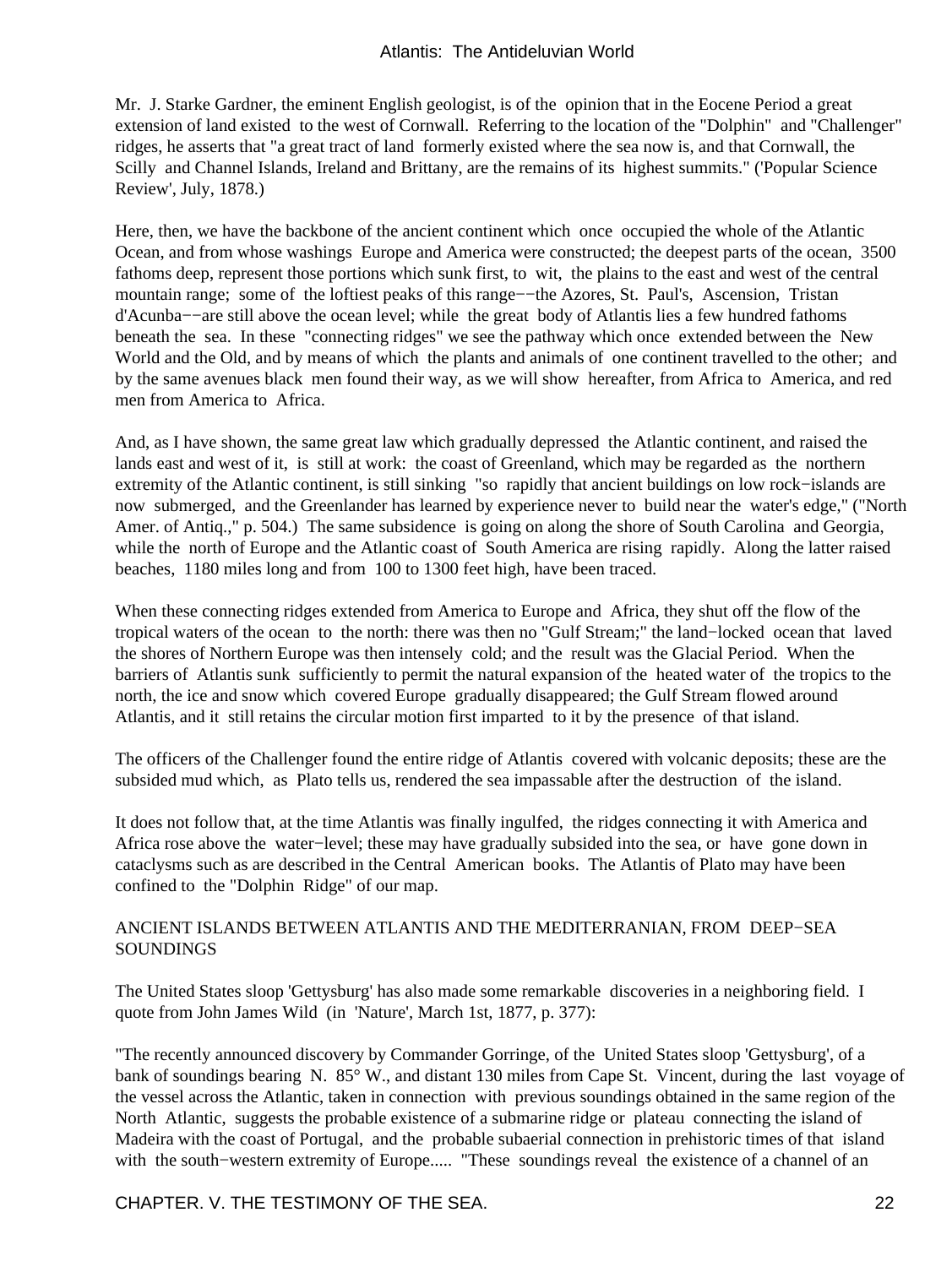<span id="page-24-0"></span>average depth of from 2000 to 3000 fathoms, extending in a northeasterly direction from its entrance between Madeira and the Canary Islands toward Cape St. Vincent.... Commander Gorringe, when about 150 miles from the Strait of Gibraltar, found that the soundings decreased from 2700 fathoms to 1600 fathoms in the distance of a few miles. The subsequent soundings (five miles apart) gave 900, 500, 400, and 100 fathoms; and eventually a depth of 32 fathoms was obtained, in which the vessel anchored. The bottom was found to consist of live pink coral, and the position of the bank in lat.  $36^{\circ}$  29' N., long.  $11^{\circ}$  33' W."

The map on page 51 shows the position of these elevations. They must have been originally islands;−−stepping−stones, as it were, between Atlantis and the coast of Europe.

Sir C. Wyville Thomson found that the specimens of the fauna of the coast of Brazil, brought up in his dredging−machine, are similar to those of the western coast of Southern Europe. This is accounted for by the connecting ridges reaching from Europe to South America.

A member of the 'Challenger' staff, in a lecture delivered in London, soon after the termination of the expedition, gave it as his opinion that the great submarine plateau is the remains of "the lost Atlantis."

### **CHAPTER VI. THE TESTIMONY OF THE FLORA AND FAUNA.**

Proofs are abundant that there must have been at one time uninterrupted land communication between Europe and America. In the words of a writer upon this subject,

"When the animals and plants of the Old and New World are compared, one cannot but be struck with their identity; all or nearly all belong to the same genera, while many, even of the species, are common to both continents. This is most important in its bearing on our theory, as indicating that they radiated from a common centre 'after the Glacial Period'.... The hairy mammoth, woolly−haired rhinoceros, the Irish elk, the musk−ox, the reindeer, the glutton, the lemming, etc., more or less accompanied this flora, and their remains are always found in the post−glacial deposits of Europe as low down as the South of France. In the New World beds of the same age contain similar remains, indicating that they came from a common centre, and were spread out over both continents alike." ('Westminster Review', January, 1872, p. 19.)

Recent discoveries in the fossil beds of the Bad Lands of Nebraska prove that the horse originated in America. Professor Marsh, of Yale College, has identified the several preceding forms from which it was developed, rising, in the course of ages, from a creature not larger than a fox until, by successive steps, it developed into the true horse. How did the wild horse pass from America to Europe and Asia if there was not continuous land communication between the two continents? He seems to have existed in Europe in a wild state prior to his domestication by man.

The fossil remains of the camel are found in India, Africa, South America, and in Kansas. The existing alpacas and llamas of South America are but varieties of the camel family.

The cave bear, whose remains are found associated with the hones of the mammoth and the bones and works of man in the caves of Europe, was identical with the grizzly bear of our Rocky Mountains. The musk−ox, whose relics are found in the same deposits, now roams the wilds of Arctic America. The glutton of Northern Europe, in the Stone Age, is identical with the wolverine of the United States. According to Rutimeyer, the ancient bison ('Bos priscus') of Europe was identical with the existing American buffalo. "Every stage between the ancient cave bison and the European aurochs can be traced." The Norway elk, now nearly extinct, is identical with the American moose. The 'Cervus Americanus' found in Kentucky was as large as the Irish elk, which it greatly resembled. The lagomys, or tailless hare, of the European eaves, is now found in the colder regions of North America. The reindeer, which once occupied Europe as far down as France,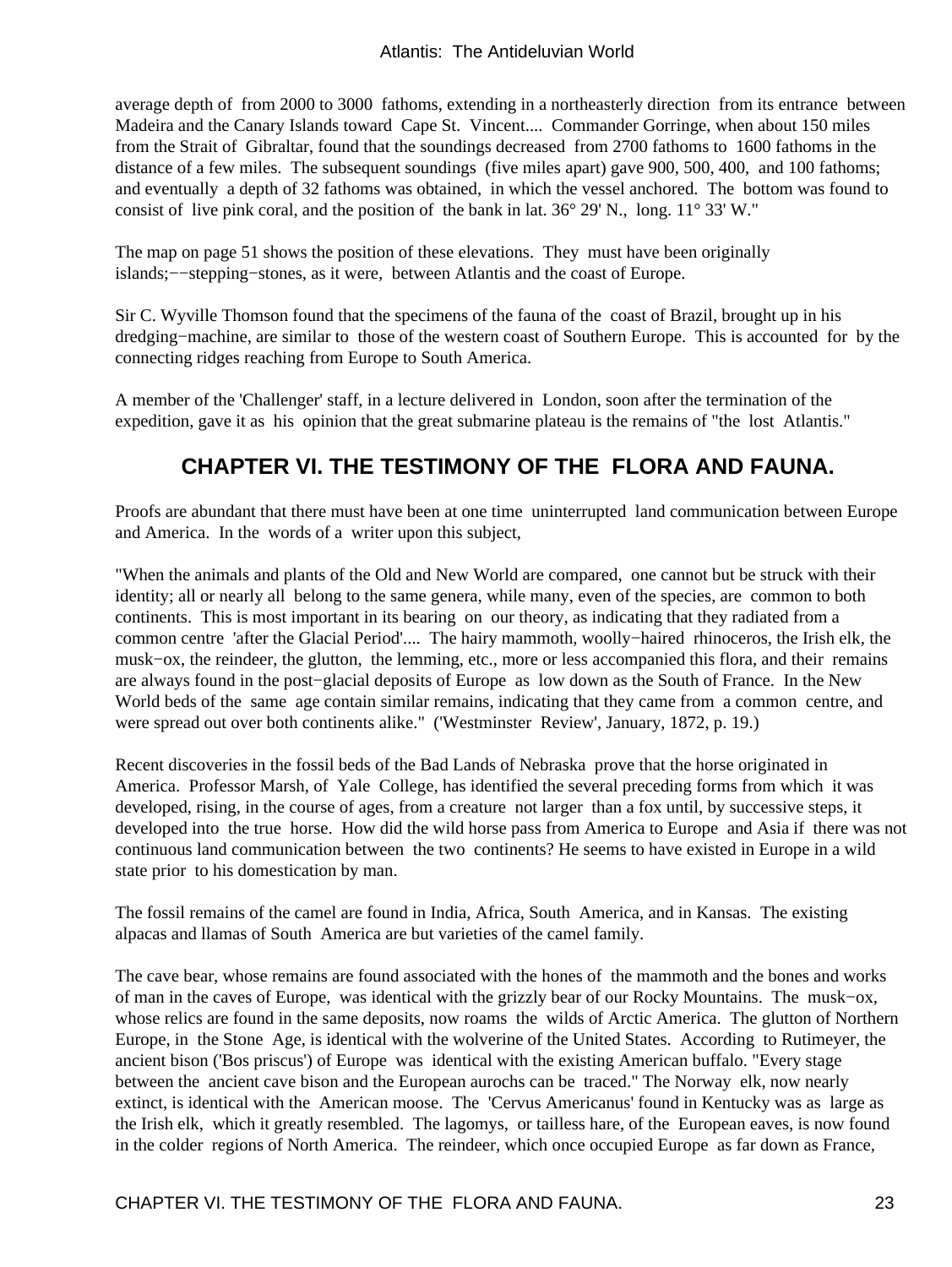was the same as the reindeer of America. Remains of the cave lion of Europe ('Felix speloæ'), a larger beast than the largest of the existing species, have been found at Natchez, Mississippi. The European cave wolf was identical with the American wolf.

Cattle were domesticated among the people of Switzerland during the earliest part of the Stone Period (Darwin's "Animals Under Domestication," vol. i., p. 103), that is to say, before the Bronze Age and the Age of Iron. Even at that remote period they had already, by long−continued selection, been developed out of wild forms akin to the American buffalo. M. Gervais ("Hist. Nat. des Mammifores," vol. xi., p. 191) concludes that the wild race from which our domestic sheep was derived is now extinct. The remains of domestic sheep are found in the debris of the Swiss lake−dwellings during the Stone Age. The domestic horse, ass, lion, and goat also date back to a like great antiquity. We have historical records 7000 years old, and during that time no similar domestication of a wild animal has been made. This fact speaks volumes as to the vast period,, of time during which man must have lived in a civilized state to effect the domestication of so many and such useful animals.

And when we turn from the fauna to the flora, we find the same state of things.

An examination of the fossil beds of Switzerland of the Miocene Age reveals the remains of more than eight hundred different species of flower−bearing plants, besides mosses, ferns, etc. The total number of fossil plants catalogued from those beds, cryptogamous as well as phænogamous, is upward of three thousand. 'The majority of these species have migrated to America'. There were others that passed into Asia, Africa, and even to Australia. The American types are, however, in the largest proportion. The analogues of the flora of the Miocene Age of Europe now grow in the forests of Virginia, North and South Carolina, and Florida; they include such familiar examples as magnolias, tulip−trees, evergreen oaks, maples, plane−trees, robinas, sequoias, etc. It would seem to be impossible that these trees could have migrated from Switzerland to America unless there was unbroken land communication between the two continents.

It is a still more remarkable fact that a comparison of the flora of the Old World and New goes to show that not only was there communication by land, over which the plants of one continent could extend to another, but that man must have existed, and have helped this transmigration, in the case of certain plants that were incapable of making the journey unaided.

Otto Kuntze, a distinguished German botanist, who has spent many years in the tropics, announces his conclusion that "In America and in Asia the principal domesticated tropical plants 'are represented by the same species'." He instances the 'Manihot utilissima', whose roots yield a fine flour; the tarro ('Colocasia esculenta'), the Spanish or red pepper, the tomato, the bamboo, the guava, the mango−fruit, and especially the banana. He denies that the American origin of tobacco, maize, and the cocoa−nut is proved. He refers to the 'Paritium tiliaceum', a malvaceous plant, hardly noticed by Europeans, but very highly prized by the natives of the tropics, and cultivated everywhere in the East and West Indies; it supplies to the natives of these regions so far apart their ropes and cordage. It is always seedless in a cultivated state. It existed in America before the arrival of Columbus.

But Professor Kuntze pays especial attention to the banana, or plantain. The banana is seedless. It is found throughout tropical Asia and Africa. Professor Kuntze asks, "In what way was this plant, which cannot stand a voyage through the temperate zone, carried to America?" And yet it was generally cultivated in America before 1492. Says Professor Kuntze, "It must be remembered that the plantain is a tree−like, herbaceous plant, possessing no easily transportable bulbs, like the potato or the dahlia, nor propagable by cuttings, like the willow or the poplar. It has only a perennial root, which, once planted, needs hardly any care, and yet produces the most abundant crop of any known tropical plant." He then proceeds to discuss how it could have passed from Asia to America. He admits that the roots must have been transported from one country to the other by civilized man. He argues that it could not have crossed the Pacific from Asia to America, because

CHAPTER VI. THE TESTIMONY OF THE FLORA AND FAUNA. 24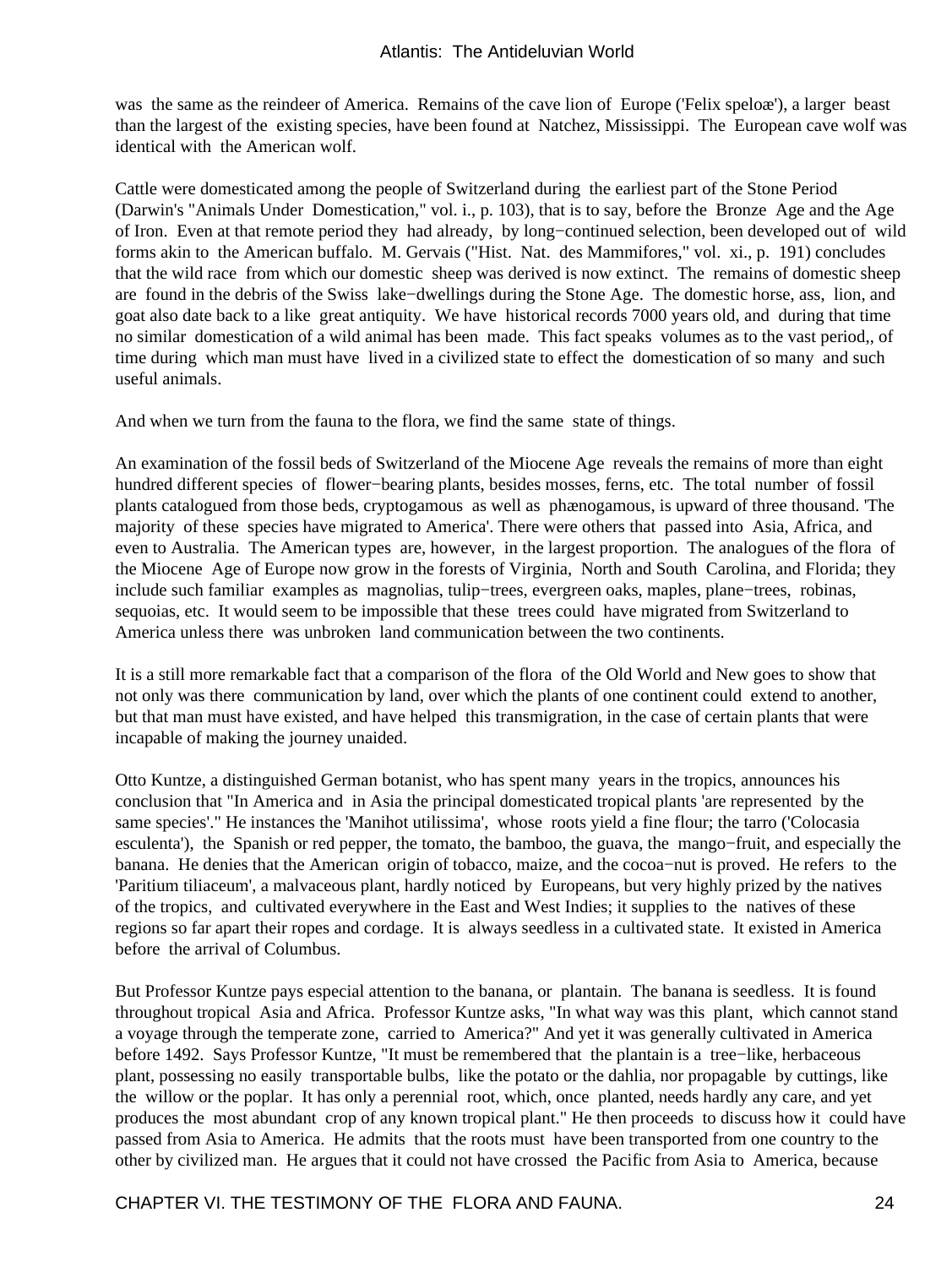the Pacific is nearly thrice or four times as wide as the Atlantic. The only way he can account for the plantain reaching America is to suppose that it was carried there when the North Pole had a tropical climate! Is there any proof that civilized man existed at the North Pole when it possessed the climate of Africa?

Is it not more reasonable to suppose that the plantain, or banana, was cultivated by the people of Atlantis, and carried by their civilized agricultural colonies to the east and the west? Do we not find a confirmation of this view in the fact alluded to by Professor Kuntze in these words: "A cultivated plant which does not possess seeds must have been under culture for a very long period—–we have not in Europe a single exclusively seedless, berry–bearing, cultivated plant––and hence it is perhaps fair to infer that these plants 'were cultivated as early as the beginning of the middle of the Diluvial Period'."

Is it possible that a plant of this kind could have been cultivated for this immense period of time in both Asia and America? Where are the two nations, agricultural and highly civilized, on those continents by whom it was so cultivated? What has become of them? Where are the traces of their civilization? All the civilizations of Europe, Asia, and Africa radiated from the Mediterranean; the Hindoo−Aryans advanced from the north−west; they were kindred to the Persians, who were next−door neighbors to the Arabians (cousins of the Phoenicians), and who lived along−side of the Egyptians, who had in turn derived their civilization from the Phoenicians.

It would be a marvel of marvels if 'one' nation, on 'one' continent, had cultivated the banana for such a vast period of time until it became seedless; the nation retaining a peaceful, continuous, agricultural civilization during all that time. But to suppose that two nations could have cultivated the same plant, under the same circumstances, on two different continents, for the same unparalleled lapse of time, is supposing an impossibility.

We find just such a civilization as was necessary, according to Plato, and under just such a climate, in Atlantis and nowhere else. We have found it reaching, by its contiguous islands, within one hundred and fifty miles of the coast of Europe on the one side, and almost touching the West India Islands on the other, while, by its connecting ridges, it bound together Brazil and Africa.

But it may be said these animals and plants may have passed from Asia to America across the Pacific by the continent of Lemuria; or there may have been continuous land communication at one time at Behring's Strait. True; but an examination of the flora of the Pacific States shows that very many of the trees and plants common to Europe and the Atlantic States are not to be seen west of the Rocky Mountains. The magnificent magnolias, the tulip−trees, the plane−trees, etc., which were found existing in the Miocene Age in Switzerland, and are found at the present day in the United States, are altogether lacking on the Pacific coast. The sources of supply of that region seem to have been far inferior to the sources of supply of the Atlantic States. Professor Asa Gray tells us that, out of sixty−six genera and one hundred and fifty−five species found in the forests cast of the Rocky Mountains, only thirty−one genera and seventy−eight species are found west of the mountains. The Pacific coast possesses no papaw, no linden or basswood, no locust−trees, no cherry−tree large enough for a timber tree, no gum−trees, no sorrel−tree, nor kalmia; no persimmon−trees, not a holly, only one ash that may be called a timber tree, no catalpa or sassafras, not a single elm or hackberry, not a mulberry, not a hickory, or a beech, or a true chestnut. These facts would seem to indicate that the forest flora of North America entered it from the east, and that the Pacific States possess only those fragments of it that were able to struggle over or around the great dividing mountain−chain.

We thus see that the flora and fauna of America and Europe testify not only to the existence of Atlantis, but to the fact that in an earlier age it must have extended from the shores of one continent to those of the other; and by this bridge of land the plants and animals of one region passed to the other.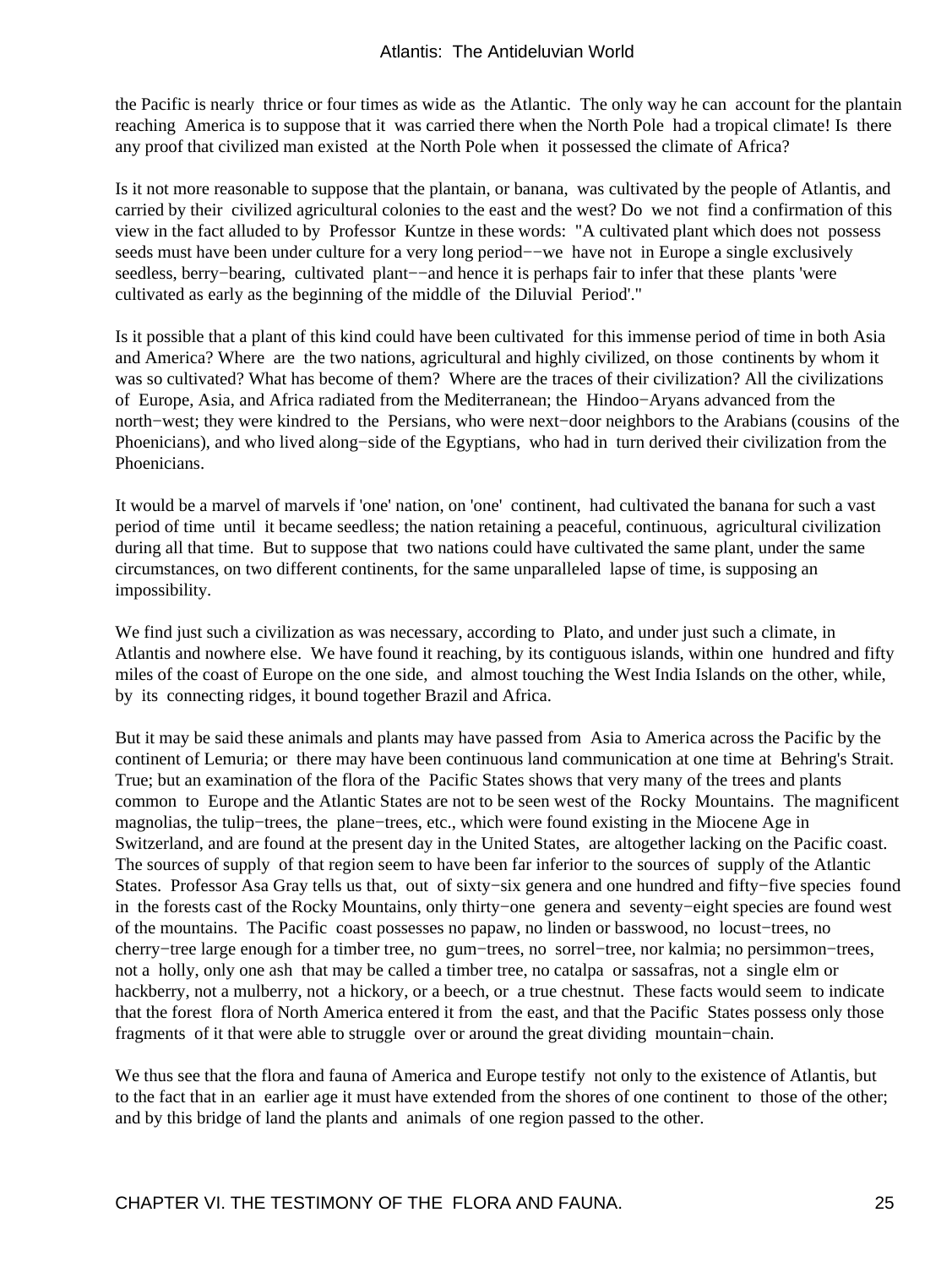The cultivation of the cotton−plant and the manufacture of its product was known to both the Old and New World. Herodotus describes it (450 B.C.) as the tree of India that bears a fleece more beautiful than that of the sheep. Columbus found the natives of the West Indies using cotton cloth. It was also found in Mexico and Peru. It is a significant fact that the cotton−plant has been found growing wild in many parts of America, but never in the Old World. This would seem to indicate that the plant was a native of America; and this is confirmed by the superiority of American cotton, and the further fact that the plants taken from America to India constantly degenerate, while those taken from India to America as constantly improve.

There is a question whether the potato, maize, and tobacco were not cultivated in China ages before Columbus discovered America. A recent traveller says, "The interior of China, along the course of the Yang−tse−Kiang, is a land full of wonders. In one place piscicultural nurseries line the banks for nearly fifty miles. All sorts of inventions, the cotton−gin included, claimed by Europeans and Americans, are to be found there forty centuries old. Plants, yielding drugs of great value, without number, the familiar tobacco and potato, maize, white and yellow corn, and other plants 'believed to be indigenous to America, have been cultivated there from time immemorial'."

Bonafous ("Histoire Naturelle du Mais," Paris, 1826) attributes a European or Asiatic origin to maize. The word maize, (Indian corn) is derived from 'mahiz' or 'mahis', the name of the plant in the language of the Island of Hayti. And yet, strange to may, in the Lettish and Livonian languages, in the north of Europe, 'mayse' signifies bread; in Irish, 'maise' is food, and in the Old High German, 'maz' is meat. May not likewise the Spanish 'maiz' have antedated the time of Columbus, and borne testimony to early intercommunication between the people of the Old and New Worlds?

It is to Atlantis we must look for the origin of nearly all our valuable plants. Darwin says ("Animals and Plants under Domestication," vol. i., p. 374), "It has often been remarked that we do not owe a single useful plant to Australia, or the Cape of Good Hope−−countries abounding to an unparalleled degree with endemic species−−or to New Zealand, or to America south of the Plata; and, according to some authors, not to America north of Mexico." In other words, the domesticated plants are only found within the limits of what I shall show hereafter was the Empire of Atlantis and its colonies; for only here was to be found an ancient, long−continuing civilization, capable of developing from a wild state those plants which were valuable to man, including all the cereals on which to−day civilized man depends for subsistence. M. Alphonse de Candolle tells us that we owe 33 useful plants to Mexico, Peru, and Chili. According to the same high authority, of 157 valuable cultivated plants 85 can be traced back to their wild state; as to 40, there is doubt as to their origin; while 32 are utterly unknown in their aboriginal condition. ("Geograph. Botan. Raisonnée," 1855, pp. 810−991.) Certain roses−−the imperial lily, the tuberose and the lilac−−are said to have been cultivated from such a vast antiquity that they are not known in their wild state. (Darwin, "Animals and Plants," vol. i., p. 370.) And these facts are the more remarkable because, as De Candolle has shown, all the plants historically known to have been first cultivated in Europe still exist there in the wild state. ('Ibid'.) The inference is strong that the great cereals−−wheat, oats, barley, rye, and maize−−must have been first domesticated in a vast antiquity, or in some continent which has since disappeared, carrying the original wild plants with it.

#### CEREALS OF THE AGE OF STONE IN EUROPE

Darwin quotes approvingly the opinion of Mr. Bentham (Hist. Notes Cult. Plants"), "as the result of all the most reliable evidence that none of the Ceralia−−wheat, rye, barley, and oats−−exist or have existed truly wild in their present state." In the Stone Age of Europe five varieties of wheat and three of barley were cultivated. (Darwin, "Animals and Plants," vol. i., p. 382.) He says that it may be inferred, from the presence in the lake habitations of Switzerland of a variety of wheat known as the Egyptian wheat, and from the nature of the weeds that grew among their crops, "that the lake inhabitants either still kept up commercial intercourse with some southern people, or had originally proceeded as colonists from the south." I should

CHAPTER VI. THE TESTIMONY OF THE FLORA AND FAUNA. 26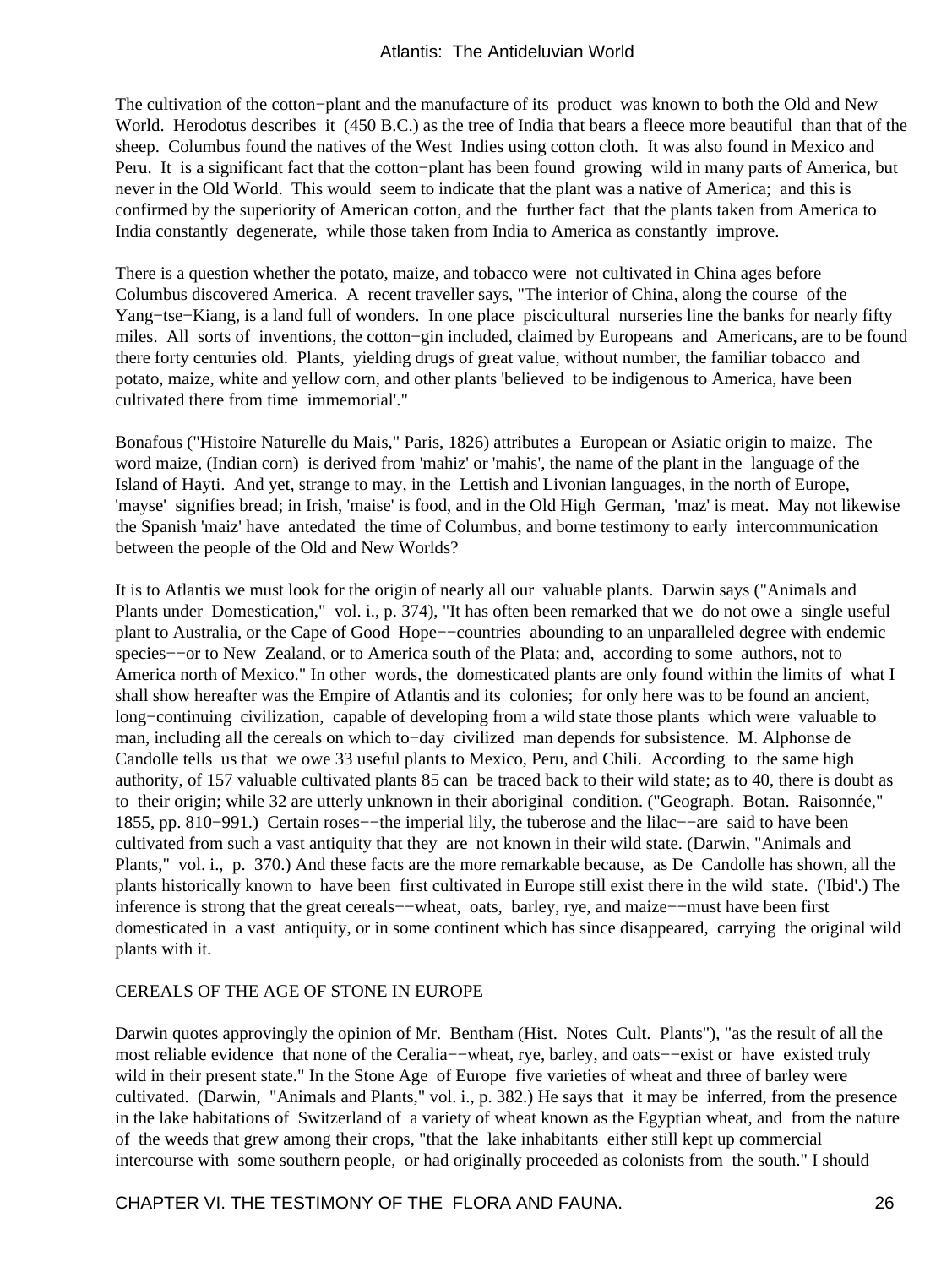<span id="page-28-0"></span>argue that they were colonists from the land where wheat and barley were first domesticated, to wit, Atlantis. And when the Bronze Age came, we find oats and rye making their appearance with the weapons of bronze, together with a peculiar kind of pea. Darwin concludes ('Ibid'., vol. i., p. 385) that wheat, barley, rye, and oats were either descended from ten or fifteen distinct species, "most of which are now unknown or extinct," or from four or eight species closely resembling our present forms, or so "widely different as to escape identification;" in which latter case, he says, "man must have cultivated the cereals at an 'enormously remote period'," and at that time practised "some degree of selection."

Rawlinson ("Ancient Monarchies," vol. i., p. 578) expresses the opinion that the ancient Assyrians possessed the pineapple. "The representation on the monuments is so exact that I can scarce] doubt the pineapple being intended." (See Layard's "Nineveh and Babylon," p. 338.) The pineapple ('Bromelia ananassa') is supposed to be of American origin, and unknown to Europe before the time of Columbus; and yet, apart from the revelations of the Assyrian monuments, there has been some dispute upon this point. ("Amer. Cyclop.," vol. xiii., p. .528.)

#### ANCIENT IRISH PIPES

It is not even certain that the use of tobacco was not known to the colonists from Atlantis settled in Ireland in an age long prior to Sir Walter Raleigh. Great numbers of pipes have been found in the raths and tumuli of Ireland, which, there is every reason to believe, were placed there by men of the Prehistoric Period. The illustration on p. 63 represents some of the so−called "Danes' pipes" now in the collection of the Royal Irish Academy. The Danes entered Ireland many centuries before the time of Columbus, and if the pipes are theirs, they must have used tobacco, or some substitute for it, at that early period. It is probable, however, that the tumuli of Ireland antedate the Danes thousands of years.

#### ANCIENT INDIAN PIPE, NEW JERSEY

Compare these pipes from the ancient mounds of Ireland with the accompanying picture of an Indian pipe of the Stone Age of New Jersey. ("Smithsonian Rep.," 1875, p. 342.)

Recent Portuguese travellers have found the most remote tribes of savage negroes in Africa, holding no commercial intercourse with Europeans, using strangely shaped pipes, in which they smoked a plant of the country. Investigations in America lead to the conclusion that tobacco was first burnt as an incense to the gods, the priest alone using the pipe; and from this beginning the extraordinary practice spread to the people, and thence over all the world. It may have crossed the Atlantic in a remote age, and have subsequently disappeared with the failure of retrograding colonists to raise the tobacco−plant.

## **PART II. THE DELUGE.**

### **CHAPTER I. THE DESTRUCTION OF ATLANTIS DESCRIBED IN THE DELUGE LEGENDS.**

Having demonstrated, as we think successfully, that there is no improbability in the statement of Plato that a large island, almost a continent, existed in the past in the Atlantic Ocean, nay, more, that it is a geological certainty that it did exist; and having further shown that it is not improbable but very possible that it may have sunk beneath the sea in the manner described by Plato, we come now to the next question, Is the memory of this gigantic catastrophe preserved among the traditions of mankind? We think there can be no doubt that an affirmative answer must be given to this question.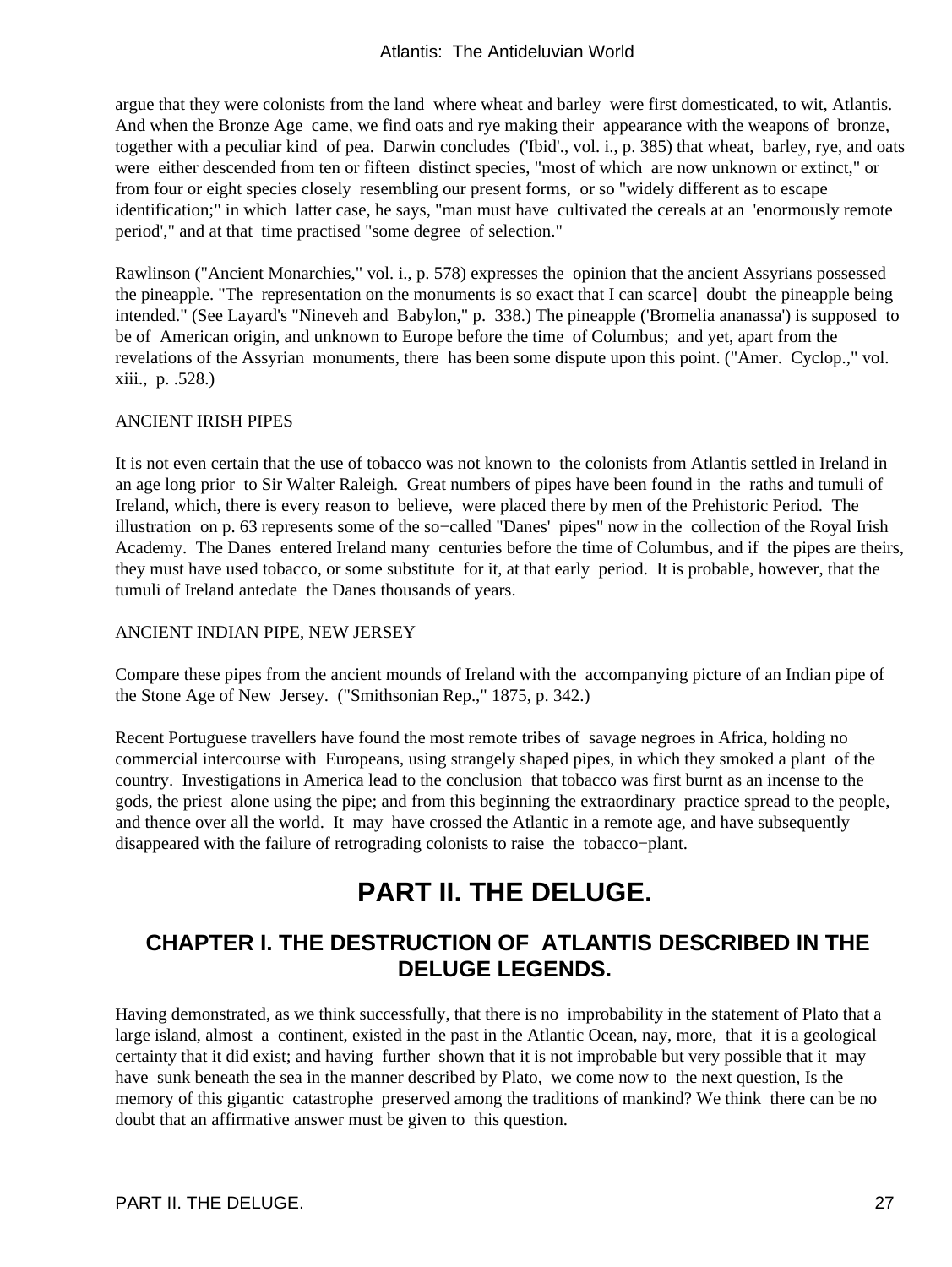An event, which in a few hours destroyed, amid horrible convulsions, an entire country, with all its vast population−that Population the ancestors of the great races of both continents, and they themselves the custodians of the civilization of their age−could not fail to impress with terrible force the minds of men, and to project its gloomy shadow over all human history. And hence, whether we turn to the Hebrews, the Aryans, the Phoenicians, the Greeks, the Cushites, or the inhabitants of America, we find everywhere traditions of the Deluge; and we shall see that all these traditions point unmistakably to the destruction of Atlantis.

François Lenormant says ('Contemp. Rev'., Nov., 1879):

"The result authorizes us to affirm the story of the Deluge to be a universal tradition among all branches of the human race, with the one exception, however, of the black. Now, a recollection thus precise and concordant cannot be a myth voluntarily invented. No religious or cosmogonic myth presents this character of universality. It must arise from the reminiscence of a real and terrible event, so powerfully impressing the imagination of the first ancestors of our race as never to have been forgotten by their descendants. This cataclysm. must have occurred near the first cradle of mankind, and before the dispersion of the families from which the principal races were to spring; for it would be at once improbable and uncritical to admit that, at as many different points of the globe as we should have to assume in order to explain the wide spread of these traditions, local phenomena so exactly alike should have occurred, their memory having assumed an identical form, and presenting circumstances that need not necessarily have occurred to the mind in such cases.

"Let us observe, however, that probably the diluvian tradition is not primitive, but imported in America; that it undoubtedly wears the aspect of an importation among the rare populations of the yellow race where it is found; and lastly, that it is doubtful among the Polynesians of Oceania. There will still remain three great races to which it is undoubtedly peculiar, 'who have not borrowed it from each other', but among whom the tradition is primitive, and goes back to the most ancient times, and these three races are precisely the only ones of which the Bible speaks as being 'descended from Noah'−−those of which it gives the ethnic filiation in the tenth chapter of Genesis. This observation. which I hold to be undeniable, attaches a singularly historic and exact value to the tradition as recorded by the Sacred Book, even if, on the other hand, it may lead to giving it a 'more limited geographical and ethnological significance'....

"But, as the case now stands, we do not hesitate to declare that, far from being a myth, the Biblical Deluge 'is a real and historical fact', having, to say the least, left its impress on the ancestors of three races−−Aryan, or Indo−European, Semitic, or Syro−Arabian, Chamitic, or Cushite−−that is to say, on the 'three great civilized races of the ancient world', those which constitute the higher humanity−−before the ancestors of those races had as yet separated, and in the part of Asia they together inhabited."

Such profound scholars and sincere Christians as M. Schwoebel (Paris, 1858), and M. Omalius d'Halloy (Bruxelles, 1866), deny the universality of the Deluge, and claim that "it extended only to the principal centre of humanity, to those who remained near its primitive cradle, without reaching the scattered tribes who had already spread themselves far away in almost desert regions. It is certain that the Bible narrative commences by relating facts common to the whole human species, confining itself subsequently to the annals of the race peculiarly chosen by the designs of Providence." (Lenormant and Chevallier, "Anc. Hist. of the East," p. 44.) This theory is supported by that eminent authority on anthropology, M. de Quatrefages, as well as by Cuvier; the Rev. R. p. Bellynck, S.J., admits that it has nothing expressly opposed to orthodoxy.

Plato identifies "the great deluge of all" with the destruction of Atlantis. The priest of Sais told Solon that before "the great deluge of all" Athens possessed a noble race, who performed many noble deeds, the last and greatest of which was resisting the attempts of Atlantis to subjugate them; and after this came the destruction of Atlantis, and the same great convulsion which overwhelmed that island destroyed a number of the Greeks. So that the Egyptians, who possessed the memory of many partial deluges, regarded this as "the great deluge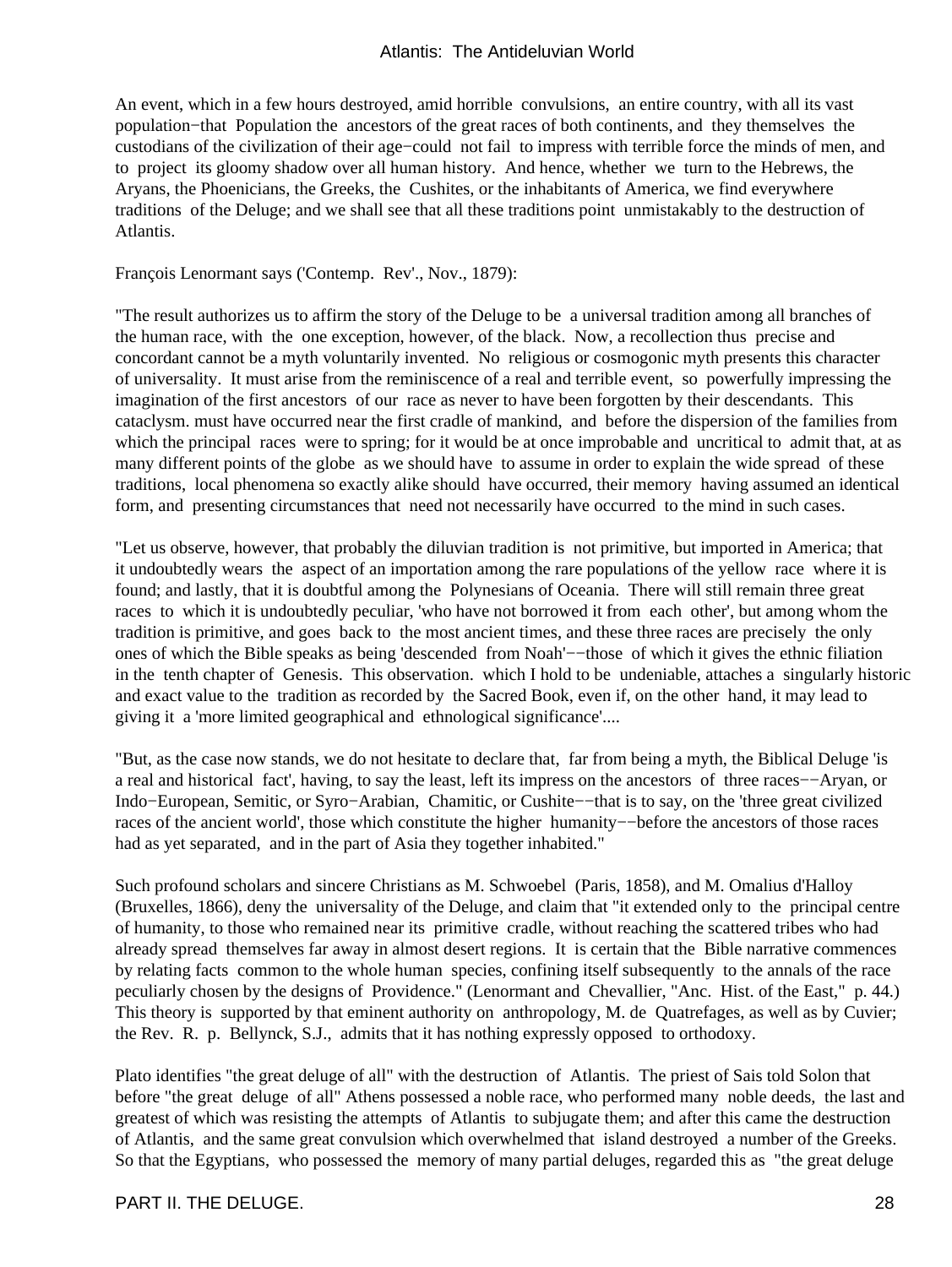<span id="page-30-0"></span>of all."

### **CHAPTER II. THE DELUGE OF THE BIBLE**

We give first the Bible history of the Deluge, as found in Genesis (chap. vi. to chap. viii.):

"And it came to pass, when men began to multiply on the face of the earth, and daughters were born unto them, that the sons of God saw the daughters of men that they were fair; and they took them wives of all which they chose.

"And the Lord said, My Spirit shall not always strive with man, for that he also is flesh: yet his days shall be a hundred and twenty years.

"There were giants in the earth in those days; and also after that, when the sons of God came in unto the daughters of men, and they bare children to them, the same became mighty men which were of old, men of renown.

"And God saw that the wickedness of man was great in the earth, and that every imagination of the thoughts of his heart was only evil continually. And it repented the Lord that he had made man on the earth, and it grieved him at his heart. And the Lord said, I will destroy man whom I have created from the face of the earth; both man, and beast, and the creeping thing, and the fowls of the air; for it repenteth me that I have made them. But Noah found grace in the eyes of the Lord.

["These are the generations of Noah: Noah was a just man and perfect in his generations, and Noah walked with God. And Noah begat three sons, Shem, Ham, and Japheth.]

"The earth also was corrupt before God; and the earth was filled with violence. And God looked upon the earth, and, behold, it was corrupt; for all flesh had corrupted his way upon the earth. And God said unto Noah, The end of all flesh is come before me; for the earth is filled with violence through them; and, behold, I will destroy them with the earth. Make thee an ark of gopher wood; rooms shalt thou make in the ark, and shalt pitch it within and without with pitch. And this is the fashion which thou shalt make it of: The length of the ark shall be three hundred cubits, the breadth of it fifty cubits, and the height of it thirty cubits. A window shalt thou make to the ark, and in a cubit shalt thou finish it above; and the door of the ark shalt thou set in the side thereof; with lower, second, and third stories shalt thou make it. And, behold, I, even I, do bring a flood of waters upon the earth, to destroy all flesh, wherein is the breath of life, from under heaven; and everything that is in the earth shall die. But with thee will I establish my covenant; and thou shalt come into the ark, thou, and thy sons, and thy wife, and thy sons' wives with thee. And of every living thing of all flesh, two of every sort shalt thou bring into the ark, to keep them alive with thee; they shall be male and female. Of fowls after their kind, and of cattle after their kind, of every creeping thing of the earth after his kind; two of every sort shall come unto thee, to keep them alive. And take thou unto thee of all food that is eaten, and thou shalt gather it to thee; and it shall be for food for thee, and for them.

"Thus did Noah; according to all that God commanded him, so did he.

"And the Lord said unto Noah, Come thou and all thy house into the ark; for thee have I seen righteous before me in this generation. Of every clean beast thou shalt take to thee by sevens, the male and his female: and of beasts that are not clean by two, the male and his female. Of fowls also of the air by sevens, the male and the female; to keep seed alive upon the face of all the earth. For yet seven days, and I will cause it to rain upon the earth forty days and forty nights; and every living substance that I have made will I destroy from off the face of the earth.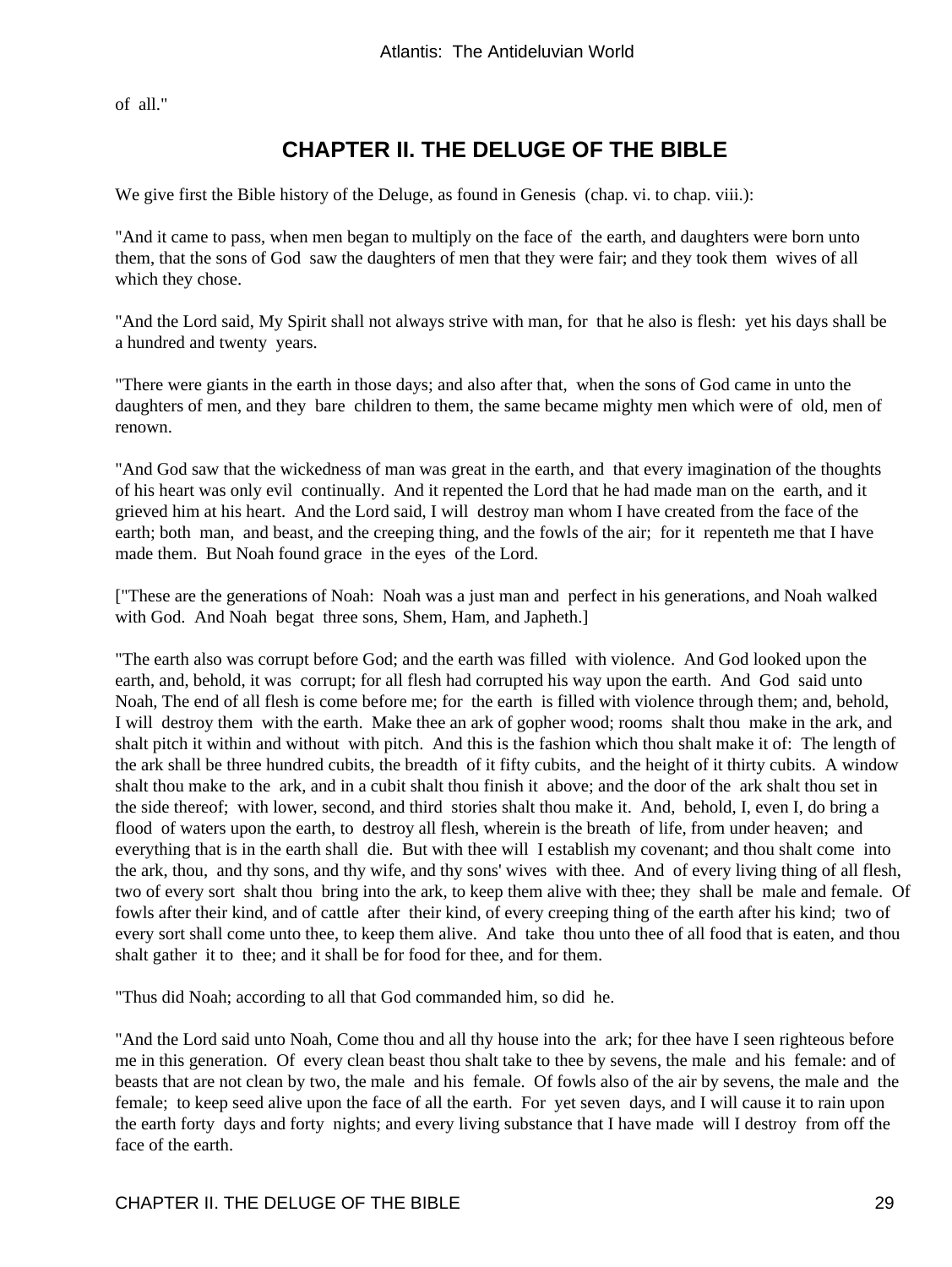"And Noah did according unto all that the Lord commanded him. And Noah was six hundred years old when the flood of waters was upon the earth.

"And Noah went in, and his sons, and his wife, and his sons' wives with him, into the ark, because of the waters of the flood. Of clean beasts, and of beasts that are not clean, and of fowls, and of everything that creepeth upon the earth, there went in two and two unto Noah into the ark, the male and the female, as God had commanded Noah.

"And it came to pass after seven days, that the waters of the flood were upon the earth. In the six hundredth year of Noah's life, in the second month, the seventeenth day of the month, the same day were all the fountains of the great deep broken up, and the windows of heaven were opened. And the rain was upon the earth forty days and forty nights. In the selfsame day entered Noah, and Shem, and Ham, and Japheth, the sons of Noah, and Noah's wife, and the three wives of his sons with them, into the ark; they, and every beast after his kind, and all the cattle after their kind, and every creeping thing that creepeth upon the earth after his kind, and every fowl after his kind, every bird of every sort. And they went in unto Noah into the ark, two and two of all flesh, wherein is the breath of life. And they that went in, went in male and female of all flesh, as God had commanded him: and the Lord shut him in.

"And the flood was forty days upon the earth; and the waters increased, and bare up the ark, and it was lifted up above the earth. And the waters prevailed, and were increased greatly upon the earth; and the ark went Upon the face of the waters. And the waters prevailed exceedingly upon the earth; and all the high bills, that were under the whole heaven, were covered. Fifteen cubits upward did the waters prevail; and the mountains were covered. And all flesh died that moved upon the earth, both of fowl, and of cattle, and of beast, and of every creeping thing that creepeth upon the earth, and every man: all in whose nostrils was the breath of life, of all that was in the dry land, died. And every living substance was destroyed which was upon the face of the ground, both man, and cattle, and the creeping things, and the fowl of the heaven; and they were destroyed from the earth: and Noah only remained alive, and they that were with him in the ark. And the waters prevailed upon the earth a hundred and fifty days.

"And God remembered Noah, and every living thing, and all the cattle that was with him in the ark: and God made a wind to pass over the earth, and the waters assuaged. The fountains also of the deep and the windows of heaven were stopped, and the rain from heaven was restrained. And the waters returned from off the earth continually: and after the end of the hundred and fifty days the waters were abated. And the ark rested in the seventh mouth, on the seventeenth day of the month, upon the mountains of Ararat. And the waters decreased continually until the tenth month: in the tenth month, on the first day of the mouth, were the tops of the mountains seen.

"And it came to pass at the end of forty days, that Noah opened the window of the ark which he had made: and be sent forth a raven, which went forth to and fro, until the waters were dried up from off the earth. Also he sent forth a dove from him, to see if the waters were abated from off the face of the ground. But the dove found no rest for the sole of her foot, and she returned unto him into the ark; for the waters were on the face of the whole earth. Then he put forth his hand, and took her, and pulled her in unto him into the ark. And he stayed yet other seven days; and again he sent forth the dove out of the ark. And the dove came in to him in the evening, and, lo, in her mouth was an olive leaf plucked off: so Noah knew that the waters were abated from off the earth. And he stayed yet other seven days, and sent forth the dove, which returned not again unto him any more.

"And it came to pass in the six hundredth and first year, in the first month, the first day of the month, the waters were dried up from off the earth: and Noah removed the covering of the ark, and looked, and, behold, the face of the ground was dry. And in the second month, on the seven and twentieth day of the month, was the earth dried.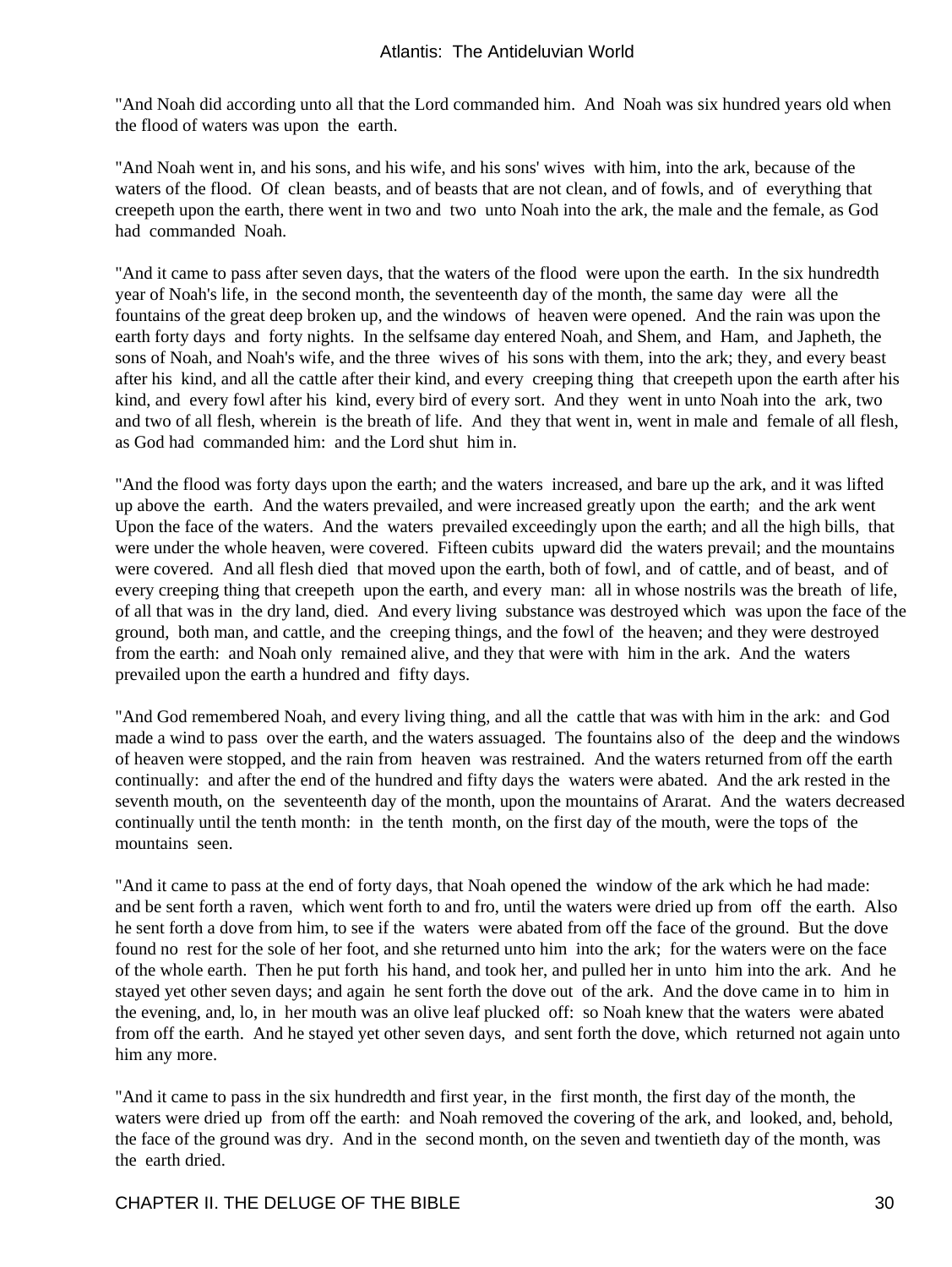"And God spake unto Noah, saying, Go forth of the ark, thou, and thy wife, and thy sons, and thy sons' wives with thee. Bring forth with thee every living thing that is with thee, of all flesh, both of fowl and of cattle, and of every creeping thing that creepeth upon the earth; that they may breed abundantly it) the earth, and be fruitful, and multiply upon the earth.

"And Noah went forth, and his sons, and his wife, and big sons' wives with him: every beast, every creeping thing, and every fowl, and whatsoever creepeth upon the earth, after their kinds, went forth out of the ark.

"And Noah builded an altar unto the Lord; and took of every clean beast, and of every clean fowl, and offered burnt offerings on the altar. And the Lord smelled a sweet savour; and the Lord said in his heart, I will not again curse the ground any more for man's sake; for the imagination of man's heart is evil from his youth: neither will I again smite any more every thing living, as I have done. While the earth remaineth, seedtime and harvest, and cold and heat, and summer and winter, and day and night shall not cease."

Let us briefly consider this record.

It shows, taken in connection with the opening chapters of Genesis:

1. That the land destroyed by water was the country in which the civilization of the human race originated. Adam was at first naked (Gen., chap. iii., 7); then he clothed himself in leaves; then in the skins of animals (chap. iii., 21): be was the first that tilled the earth, having emerged from a more primitive condition in which be lived upon the fruits of the forest (chap. ii., 16); his son Abel was the first of those that kept flocks of sheep (chap. iv., 2); his son Cain was the builder of the first city (chap. iv., 17); his descendant, Tubal−cain, was the first metallurgist (chap. iv., 22); Jabal was the first that erected tents and kept cattle (chap. iv., 20); Jubal was the first that made musical instruments. We have here the successive steps by which a savage race advances to civilization. We will see hereafter that the Atlanteans passed through precisely similar stages of development.

2. The Bible agrees with Plato in the statement that these Antediluvians had reached great populousness and wickedness, and that it was on account of their wickedness God resolved to destroy them.

3. In both cases the inhabitants of the doomed land were destroyed in a great catastrophe by the agency of water; they were drowned.

4. The Bible tells us that in an earlier age, before their destruction, mankind had dwelt in a happy, peaceful, sinless condition in a Garden of Eden. Plato tells us the same thing of the earlier ages of the Atlanteans.

6. In both the Bible history and Plato's story the destruction of the people was largely caused by the intermarriage of the superior or divine race, "the sons of God," with an inferior stock, "the children of men," whereby they were degraded and rendered wicked.

We will see hereafter that the Hebrews and their Flood legend are closely connected with the Phoenicians, whose connection with Atlantis is established in many ways.

It is now conceded by scholars that the genealogical table given in tho Bible (Gen., chap. x.) is not intended to include the true negro races, or the Chinese, the Japanese, the Finns or Lapps, the Australians, or the American red men. It refers altogether to the Mediterranean races, the Aryans, the Cushites, the Phoenicians, the Hebrews, and the Egyptians. "The sons of Ham" were not true negroes, but the dark−brown races. (See Winchell's "Preadamites," chap. vii.)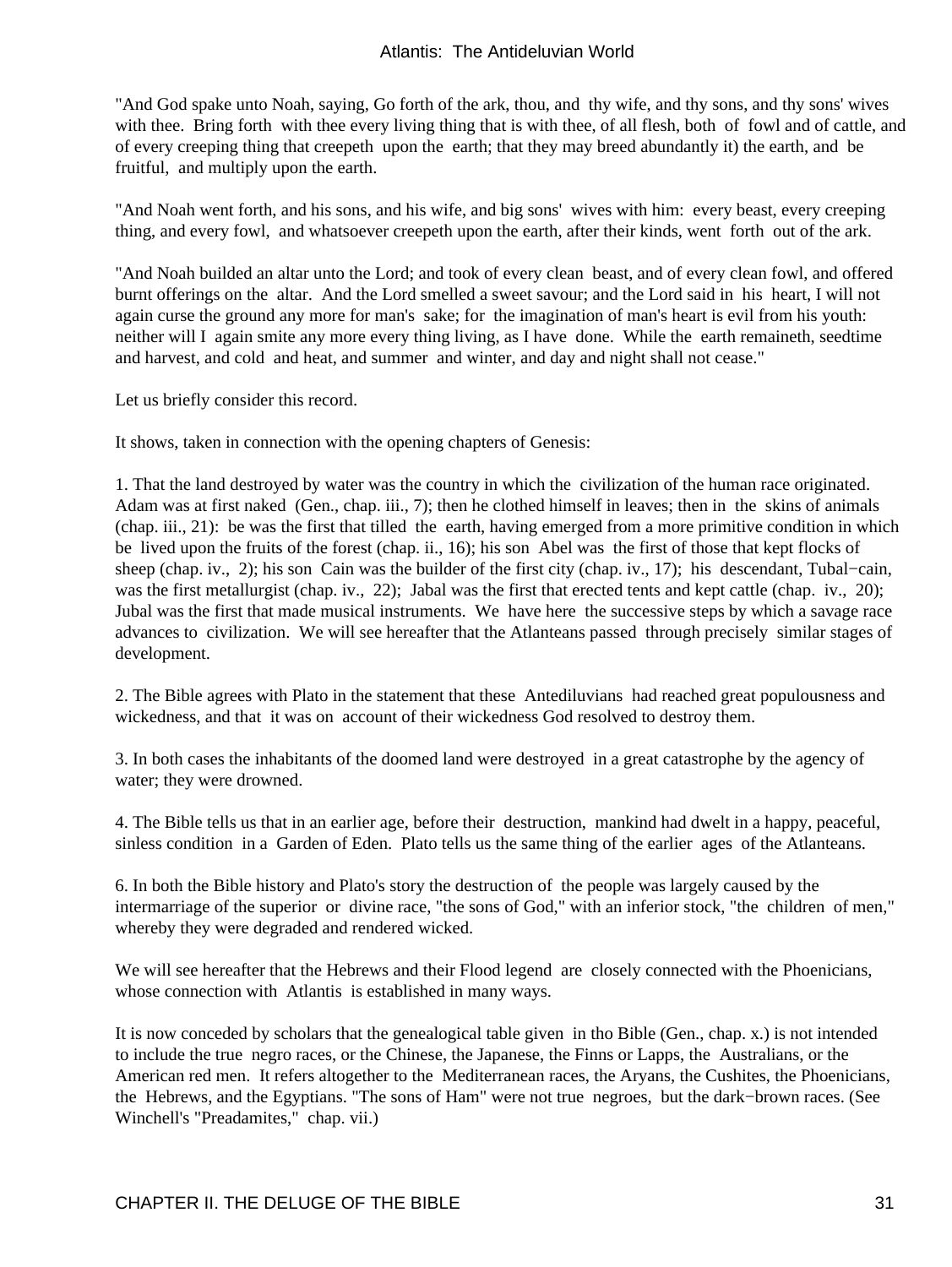<span id="page-33-0"></span>If these races (the Chinese, Australians, Americans, etc.) are not descended from Noah they could not have been included in the Deluge. If neither China, Japan, America, Northern Europe, nor Australia were depopulated by the Deluge, the Deluge could not have been universal. But as it is alleged that it did destroy a country, and drowned all the people thereof except Noah and his family, the country so destroyed could not have been Europe, Asia, Africa, America, or Australia, for there has been no universal destruction of the people of those regions; or, if there had been, how can we account for the existence to−day of people on all of those continents whose descent Genesis does not trace back to Noah, and, in fact, about whom the writer of Genesis seems to have known nothing?

We are thus driven to one of two alternative conclusions: either the Deluge record of the Bible is altogether fabulous, or it relates to some land other than Europe, Asia, Africa, or Australia, some land that 'was' destroyed by water. It is not fabulous; and the land it refers to is not Europe, Asia, Africa, or Australia−−but Atlantis. No other land is known to history or tradition that was overthrown in a great catastrophe by the agency of water; that was civilized, populous, powerful, and given over to wickedness.

That high and orthodox authority, François Lenormant, says ("Ancient Hist. of the East," vol. i., p. 64), "The descendants of Shem, Ham, and Japhet, so admirably catalogued by Moses, include one only of the races of humanity, the white race, whose three chief divisions he gives us as now recognized by anthropologists. The other three races−−yellow, black, and red−−have no place in the Bible list of nations sprung from Noah." As, therefore, the Deluge of the Bible destroyed only the land and people of Noah, it could not have been universal. The religious world does not pretend to fix the location of the Garden of Eden. The Rev. George Leo Haydock says, "The precise situation cannot be ascertained; bow great might be its extent we do not know;" and we will see hereafter that the unwritten traditions of the Church pointed to a region in the west, beyond the ocean which bounds Europe in that direction, as the locality in which "mankind dwelt before the Deluge."

It will be more and more evident) as we proceed in the consideration. of the Flood legends of other nations, that the Antediluvian World was none other than Atlantis,

### **CHAPTER III. THE DELUGE OF THE CHALDEANS.**

We have two versions of the Chaldean story−−unequally developed, indeed, but exhibiting a remarkable agreement. The one most anciently known, and also the shorter, is that which Berosus took from the sacred books of Babylon, and introduced into the history that he wrote for the use of the Greeks. After speaking of the last nine antediluvian kings, the Chaldean priest continues thus.

"Obartès Elbaratutu being dead, his son Xisuthros (Khasisatra) reigned eighteen sares (64,800 years). It was under him that the Great Deluge took place, the history of which is told in the sacred documents as follows: Cronos (Ea) appeared to him in his sleep, and announced that on the fifteenth of the month of Daisios (the Assyrian month Sivan−−a little before the summer solstice) all men should perish by a flood. He therefore commanded him to take the beginning, the middle, and the end of whatever was consigned to writing, and to bury it in the City of the Sun, at Sippara; then to build a vessel, and to enter it with his family and dearest friends; to place in this vessel provisions to eat and drink, and to cause animals, birds, and quadrupeds to enter it; lastly, to prepare everything, for navigation. And when Xisuthros inquired in what direction he should steer his bark, be was answered, 'toward the gods,' and enjoined to pray that good might come of it for men.

"Xisuthros obeyed, and constructed a vessel five stadia long and five broad; he collected all that had been prescribed to him, and embarked his wife, his children, and his intimate friends.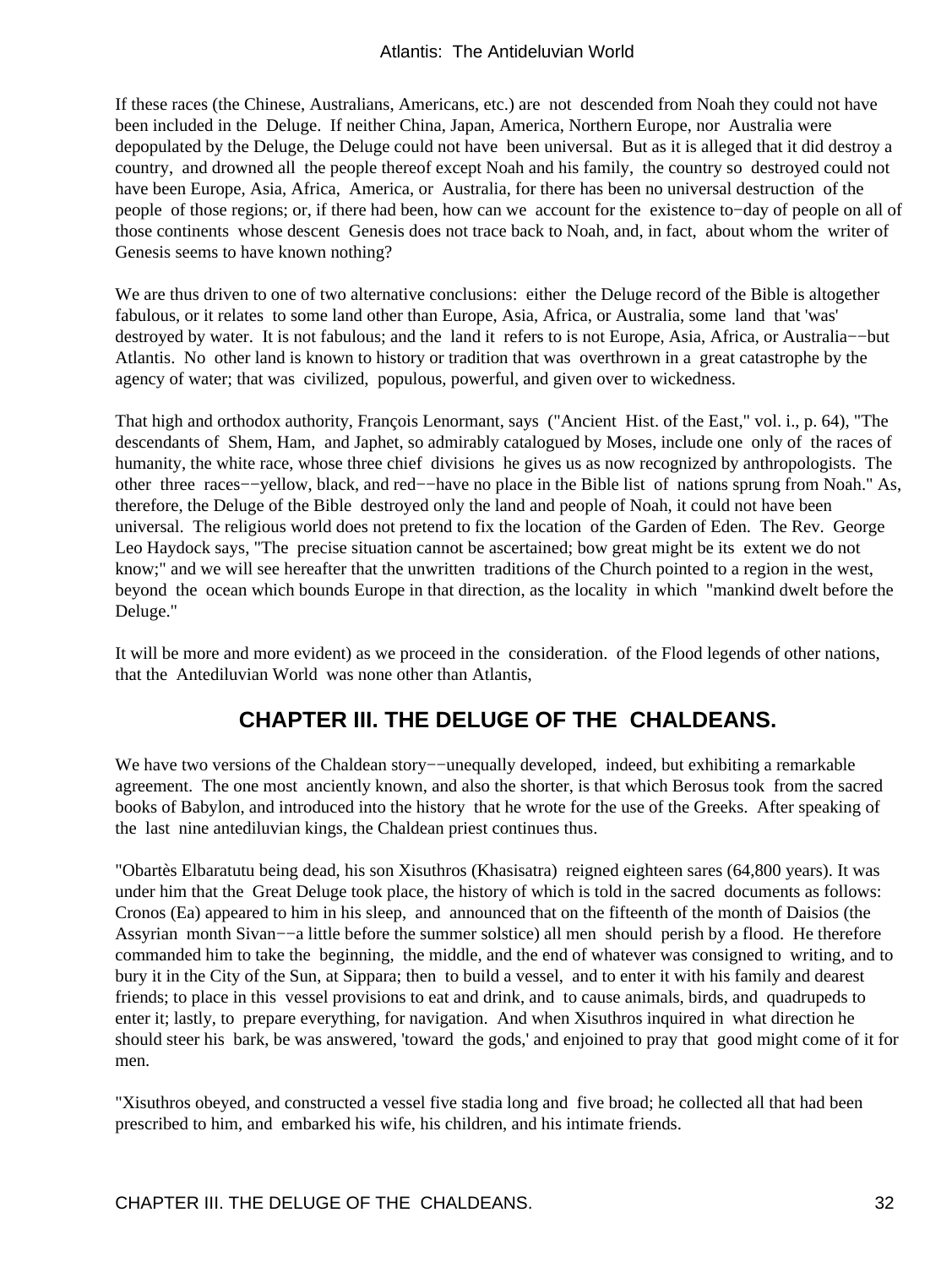"The Deluge having come, and soon going down, Xisuthros loosed some of the birds. These, finding no food nor place to alight on, returned to the ship. A few days later Xisuthros again let them free, but they returned again to the vessel, their feet fall of mud. Finally, loosed the third time, the birds came no more back. Then Xisuthros understood that the earth was bare. He made an opening in the roof of the ship, and saw that it had grounded on the top of a mountain. He then descended with his wife, his daughter, and his pilot, who worshipped the earth, raised an altar, and there sacrificed to the gods; at the same moment he vanished with those who accompanied him.

"Meanwhile those who had remained in the vessel, not seeing Xisutbros return, descended too, and began to seek him, calling him by his name. They saw Xisuthros no more; but a voice from heaven was heard commanding them piety toward the gods; that he, indeed, was receiving the reward of his piety in being carried away to dwell thenceforth in the midst of the gods, and that his wife, his daughter, and the pilot of the ship shared the same honor. The voice further said that they were to return to Babylon, and, conformably to the decrees of fate, disinter the writings buried at Sippara in order to transmit them to men. It added that the country in which they found themselves was Armenia. These, then, having heard the voice, sacrificed to the gods and returned on foot to Babylon. Of the vessel of Xisuthros, which had finally landed in Armenia, a portion is still to be found in the Gordyan Mountains in Armenia, and pilgrims bring thence asphalte that they have scraped from its fragments. It is used to keep off the influence of witchcraft. As to the companions of Xisuthros, they came to Babylon, disinterred the writings left at Sippara, founded numerous cities, built temples, and restored Babylon."

"By the side of this version," says Lenormant, "which, interesting though it be, is, after all, second−hand, we are now able to place an original Chaldeo−Babylonian edition, which the lamented George Smith was the first to decipher on the cuneiform tablets exhumed at Nineveh, and now in the British Museum. Here the narrative of the Deluge appears as an episode in the eleventh tablet, or eleventh chant of the great epic of the town of Uruk. The hero of this poem, a kind of Hercules, whose name has not as yet been made out with certainty, being attacked by disease (a kind of leprosy), goes, with a view to its cure, to consult the patriarch saved from the Deluge, Khasisatra, in the distant land to which the gods have transported him, there to enjoy eternal felicity. He asks Khasisatra to reveal the secret of the events which led to his obtaining the privilege of immortality, and thus the patriarch is induced to relate the cataclysm.

"By a comparison of the three copies of the poem that the library of the palace of Nineveh contained, it has been possible to restore the narrative with hardly any breaks. These three copies were, by order of the King of Assyria, Asshurbanabal, made in the eighth century B.C., from a very ancient specimen in the sacerdotal library of the town of Uruk, founded by the monarchs of the first Chaldean empire. It is difficult precisely to fix the date of the original, copied by Assyrian scribes, but it certainly goes back to the ancient empire, seventeen centuries at least before our era, and even probably beyond; it was therefore much anterior to Moses, and nearly contemporaneous with Abraham. The variations presented by the three existing copies prove that the original was in the primitive mode of writing called the 'hieratic', a character which must have already become difficult to decipher in the eighth century B.C., as the copyists have differed as to the interpretation to be given to certain signs, and in other cases have simply reproduced exactly the forms of such as they did not understand. Finally, it results from a comparison of these variations, that the original, transcribed by order of Asshurbanabal, must itself have been a copy of some still more ancient manuscript, it, which the original text had already received interlinear comments. Some of the copyists have introduced these into their text, others have omitted them. With these preliminary observations, I proceed to give integrally the narrative ascribed ill the poem to Khasisatra:

"'I will reveal to thee, O Izdhubar, the history of my preservation−−and tell to thee the decision of the gods.

"'The town of Shurippak, a town which thou knowest, is situated on the Euphrates−−it was ancient, and in it [men did not honor] the gods. [I alone, I was] their servant, to the great gods−−[The gods took counsel on the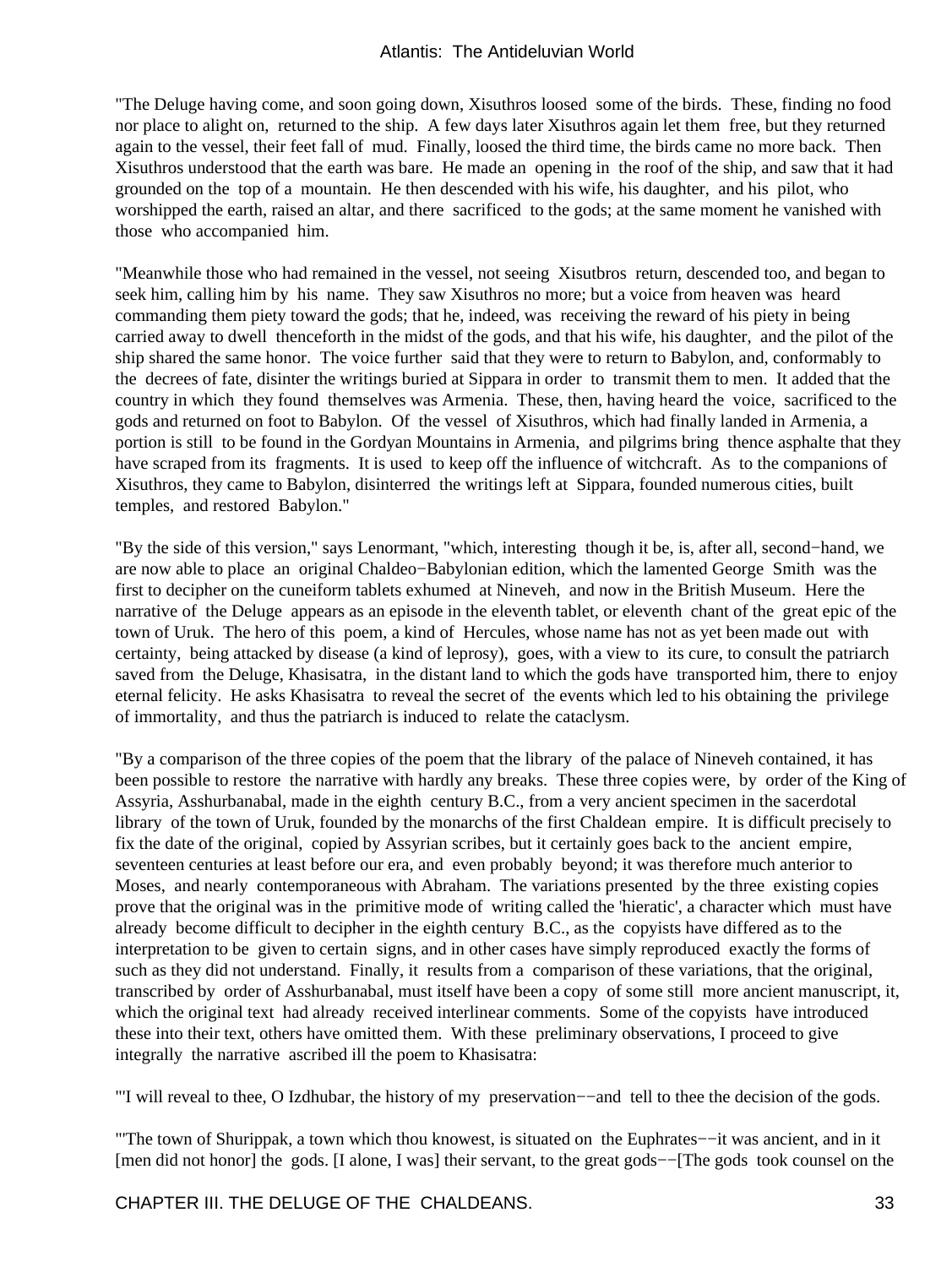appeal of] Ann−−[a deluge was proposed by] Bel−−[and approved by Nabon, Nergal and] Adar.

"'And the god [Ea], the immutable lord, repeated this command in a dream.−−I listened to the decree of fate that he announced, and he said to me:−−" Man of Shurippak, son of Ubaratutu−−thou, build a vessel and finish it [quickly].−−[By a deluge] I will destroy substance and life.−−Cause thou to go up into the vessel the substance of all that has life.—−The vessel thou shall build–600 cubits shall be the measure of its length—–and 60 cubits the amount of its breadth and of its height. [Launch if] thus on the ocean, and cover it with a roof."-−I understood, and I said to Ea, my lord:--"The vessel] that thou commandest me to build thus−−[when] I shall do it,−−young and old [shall laugh at me.]"−−[Ea opened his mouth and] spoke.−−He said to me, his servant:−−"[If they laugh at thee] thou shalt say to them:−−[shall be punished] he who has insulted me, [for the protection of the gods] is over me.−.... like to cavern.... −.... I will exercise my judgment on that which is on high and that which is belo.... .−... . Close the vesse.... −.... At a given moment that I shall cause thee to know,––enter into it, and draw the door of the ship toward thee.—Within it, thy grains, thy furniture, thy provisions, thy riches, thy men−servants, and thy maid−servants, and thy young people−−the cattle of the field, and the wild beasts of the plain that I will assemble−and that I will send thee, shall be kept behind thy door."−−Khasisatra opened his mouth and spoke;−−he said to Ea, his lord:−−"No one has made [such a] ship.−−On the prow I will fi....  $-1$  shall se.... and the vesse.... -−the vessel thou commandest me to build [thus]which i... ."

"'On the fifth day [the two sides of the bark] were raised.−−In its covering fourteen in all were its rafters−−fourteen in all did it count above.−−I placed its roof, and I covered it.−−I embarked in it on the sixth day; I divided its floors on the seventh;−−I divided the interior compartments on the eighth. 1 stopped up the chinks through which the water entered in;−−I visited the chinks, and added what was wanting.−−I poured on the exterior three times 3600 measures of asphalte,−−and three times 3600 measures of asphalte within.—−Three times 3600 men, porters, brought on their beads the chests of provisions.—I kept 3600 chests for the nourishment of my family,—–and the mariners divided among themselves twice 3600 chests.—–For [provisioning] I had oxen slain;−−I instituted [rations] for each day.−−In anticipation of the need of] drinks, of barrels, and of wine−−[I collected in quantity] like to the waters of a river, [of provisions] in quantity like to the dust of the earth.−[To arrange them in] the chests I set my hand to.−−... of the su.... the vessel was completed.−.... strong and−−I had carried above and below the furniture of the ship.−−[This lading filled the two−thirds.]

'All that I possessed I gathered together; all I possessed of silver I gathered together; all that I possessed of gold I gathered−−all that I possessed of the substance of life of every kind I gathered together.−−I made all ascend into the vessel; my servants, male and female,−−the cattle of the fields, the wild beasts of the plains, and the sons of the people, I made them all ascend.

"'Shamash (the sun) made the moment determined, and he announced it in these terms:−−"In the evening I will cause it to rain abundantly from heaven; enter into the vessel and close the door."–−The fixed Moment had arrived, which he announced in these terms:—−"In the evening I will cause it to rain abundantly from heaven."––When the evening of that day arrived, I was afraid,—–I entered into the vessel and shut my door.−−In shutting the vessel, to Buzur−shadi−rabi, the pilot,−−I confided this dwelling, with all that it contained.

"'Mu−sheri−ina−namari−−rose from the foundations of heaven in a black cloud;−−Ramman thundered in the midst of the cloud,−−and Nabon and Sharru marched before;−−they marched, devastating the mountain and the plain;−−Nergal the powerful dragged chastisements after him;−−Adar advanced, overthrowing;−−before him;−−the archangels of the abyss brought destruction,−−in their terrors they agitated the earth.−−The inundation of Ramman swelled up to the sky,−−and [the earth] became without lustre, was changed into a desert.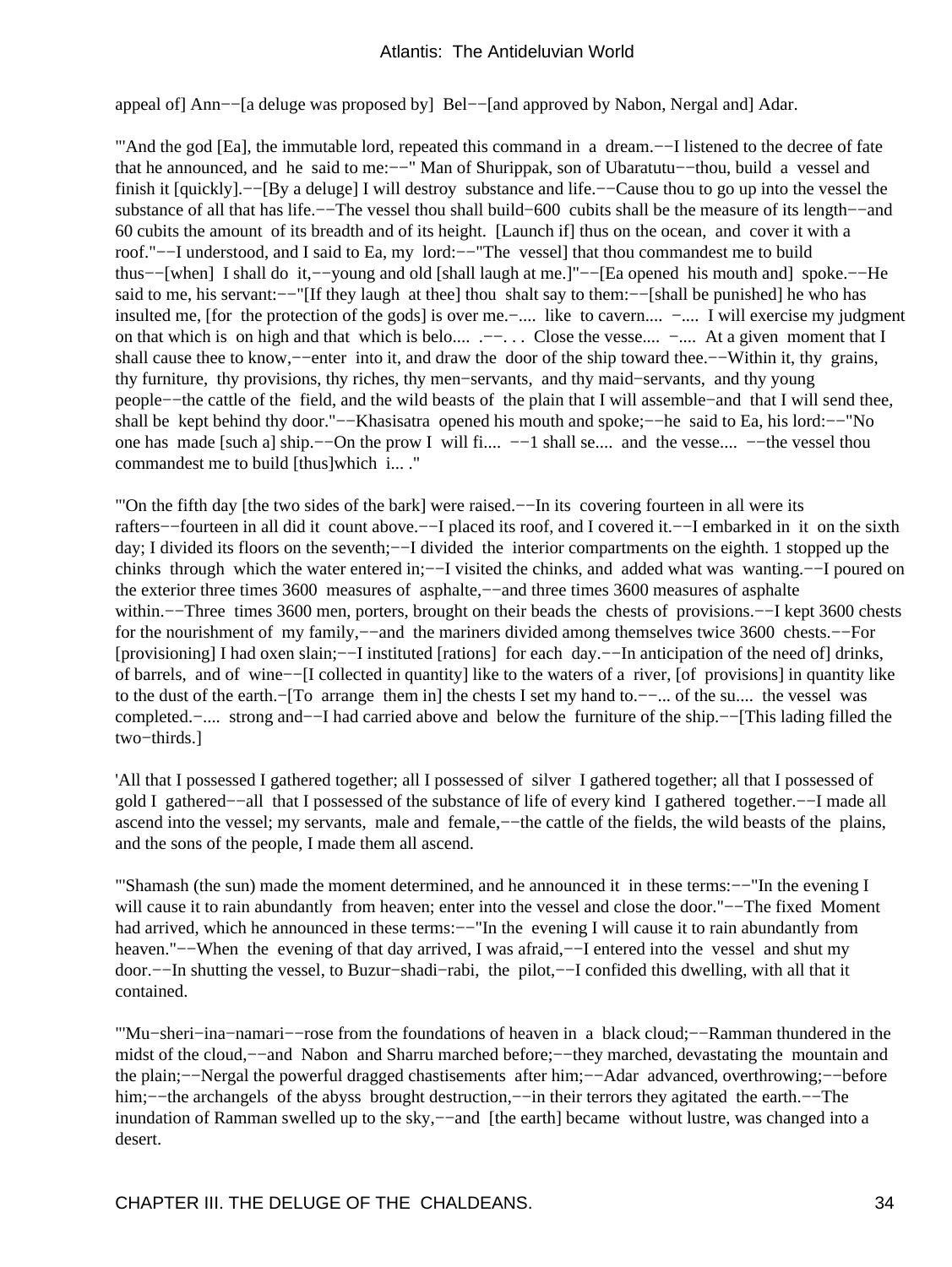'They brok.... of the surface of the earth lik.... ;−−[they destroyed] the living beings of the surface of the earth.−−The terrible [Deluge] on men swelled up to [heaven].The brother no longer saw his brother; men no longer knew each other. In heaven−−the gods became afraid of the water−spout, and−−sought a refuge; they mounted up to the heaven of Anu.−−The gods were stretched out motionless, pressing one against another like dogs.−−Ishtar wailed like a child, the great goddess pronounced her discourse:−−"Here is humanity returned into mud, and−−this is the misfortune that I have announced in the presence of the gods.−−So I announced the misfortune in the presence of the gods,−−for the evil I announced the terrible [chastisement] of men who are mine.−−I am the mother who gave birth to men, and−−like to the race of fishes, there they are filling the sea;−−and the gods, by reason of that−−which the archangels of the abyss are doing, weep with me."−−The gods on their seats were seated in tears,−−and they held their lips closed, [revolving] future things.

"'Six days and as many nights passed; the wind, the water−spout, and the diluvian rain were in all their strength. At the approach of the seventh day the diluvian rain grew weaker, the terrible water−spout−which had assailed after the fashion of an earthquake−−grew calm, the sea inclined to dry up, and the wind and the water−spout came to an end. I looked at the sea, attentively observing−−and the whole of humanity had returned to mud; like unto sea−weeds the corpses floated. I opened the window, and the light smote on my face. I was seized with sadness; I sat down and I wept;−and my tears came over my face.

"'I looked at the regions bounding the sea: toward the twelve points of the horizon; not any continent.−−The vessel was borne above the land of Nizir,−−the mountain of Nizir arrested the vessel, and did not permit it to pass over.−−A day and a second day the mountain of Nizir arrested the vessel, and did not permit it to pass over;−−the third and fourth day the mountain of Nizir arrested the vessel, and did not permit it to pass over;−−the fifth and sixth day the mountain of Nizir arrested the vessel, and did not permit it to pass over. At the approach of the seventh day, I sent out and loosed a dove. The dove went, turned, and−−found no place to light on, and it came back. I sent out and loosed a swallow; the swallow went, turned, and−−found no place to light on, and it came back. I sent out and loosed a raven; the raven went and saw the corpses on the waters; it ate, rested, turned, and came not back.

"'1 then sent out (what was in the vessel) toward the four winds, and I offered a sacrifice. I raised the pile of my burnt−offering on the peak of the mountain; seven by seven I disposed the measured vases,−−and beneath I spread rushes, cedar, and juniper−wood. The gods were seized with the desire of it−−the gods were seized with a benevolent desire of it;—–and the gods assembled like flies above the master of the sacrifice. From afar, in approaching, the great goddess raised the great zones that Anu has made for their glory (the gods). These gods, luminous crystal before me, I will never leave them; in that day I prayed that I might never leave them. "Let the gods come to my sacrificial pile!−−but never may Bel come to my sacrificial pile! for he did not master himself, and he has made the water−spout for the Deluge, and he has numbered my men for the pit."

"'From far, in drawing near, Bel−−saw the vessel, and Bel stopped;−−he was filled with anger against the gods and the celestial archangels:−−

"'"No one shall come out alive! No man shall be preserved from the abyss!"−−Adar opened his mouth and said; he said to the warrior Bel:−−"What other than Ea should have formed this resolution?-−for Ea possesses knowledge, and [he foresees] all."−−Ea opened his mouth and spake; he said to the warrior Bel:−−"O thou, herald of the gods, warrior,−−as thou didst not master thyself, thou hast made the water−spout of the Deluge.−−Let the sinner carry the weight of his sins, the blasphemer the weight of his blasphemy.−−Please thyself with this good pleasure, and it shall never be infringed; faith in it never [shall be violated].−−Instead of thy making a new deluge, let lions appear and reduce the number of men;−−instead of thy making a new deluge, let hyenas appear and reduce the number of men;−−instead of thy making a new deluge, let there be famine, and let the earth be [devastated];−−instead of thy making a new deluge, let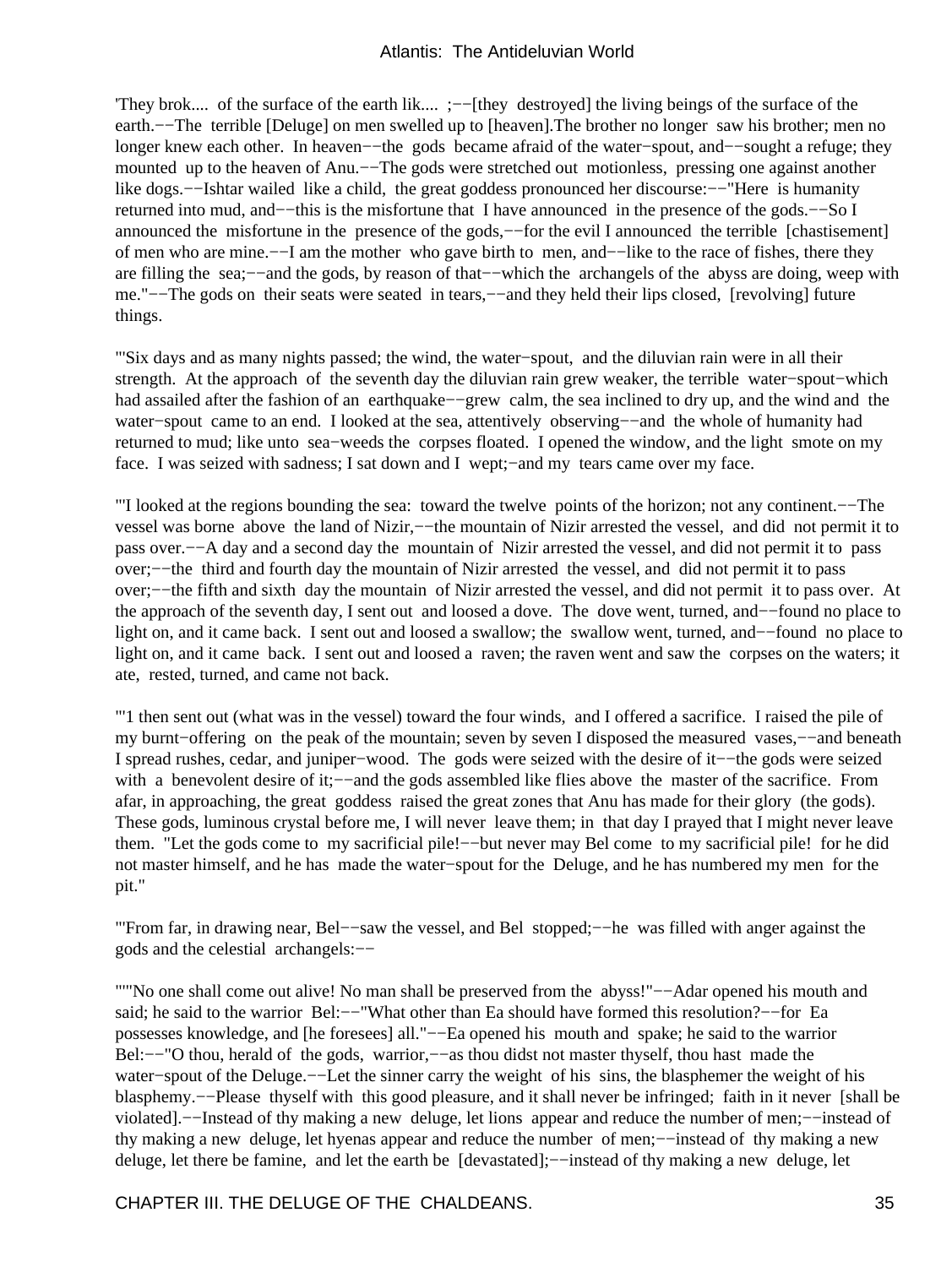Dibbara appear, and let men be [mown down]. I have not revealed the decision of the great gods;−−it is Khasisatra who interpreted a dream and comprehended what the gods had decided."

"'Then, when his resolve was arrested, Bel entered into the vessel.−He took my hand and made me rise.−−He made my wife rise, and made her place herself at my side−.−He turned around us and stopped short; he approached our group.−−"Until now Khasisatra has made part of perishable humanity;−−but lo, now Khasisatra and his wife are going to be carried away to live like the gods,−−and Khasisatra will reside afar at the mouth of the rivers."−−They carried me away, and established me in a remote place at the mouth of the streams.'

"This narrative," says Lenormant, "follows with great exactness the same course as that, or, rather, as those of Genesis; and the analogies are, on both sides, striking."

When we consider these two forms of the same legend, we see many points wherein the story points directly to Atlantis.

1. In the first place, Berosus tells us that the god who gave warning of the coming of the Deluge was Chronos. Chronos, it is well known, was the same as Saturn. Saturn was an ancient king of Italy, who, far anterior to the founding of Rome, introduced civilization from some other country to the Italians. He established industry and social order, filled the land with plenty, and created the golden age of Italy. He was suddenly removed to the abodes of the gods. His name is connected, in the mythological legends, with "a great Saturnian continent" in the Atlantic Ocean, and a great kingdom which, in the remote ages, embraced Northern Africa and the European coast of the Mediterranean as far as the peninsula of Italy, and "certain islands in the sea;" agreeing, in this respect, with the story of Plato as to the dominions of Atlantis. The Romans called the Atlantic Ocean "Chronium Mare," the Sea of Chronos, thus identifying Chronos with that ocean. The pillars of Hercules were also called by the ancients "the pillars of Chronos."

Here, then, we have convincing testimony that the country referred to in the Chaldean legends was the land of Chronos, or Saturn−−the ocean world, the dominion of Atlantis.

2. Hea or Ea. the god of the Nineveh tablets, was a fish−god: he was represented in the Chaldean monuments as half man and half fish; he was described as the god, not of the rivers and seas, but of "the abyss"−−to wit, the ocean. He it was who was said to have brought civilization and letters to the ancestors of the Assyrians. He clearly represented an ancient, maritime, civilized nation; he came from the ocean, and was associated with some land and people that had been destroyed by rain and inundations. The fact that the scene of the Deluge is located on the Euphrates proves nothing, for we will see hereafter that almost every nation had its especial mountain on which, according to its traditions, the ark rested; just as every Greek tribe had its own particular mountain of Olympos. The god Bel of the legend was the Baal of the Phoenicians, who, as we shall show, were of Atlantean origin. Bel, or Baal, was worshipped on the western and northern coasts of Europe, and gave his name to the Baltic, the Great and Little Belt, Balesbaugen, Balestranden, etc.; and to many localities, in the British Islands, as, for instance, Belan and the Baal hills in Yorkshire.

3. In those respects wherein the Chaldean legend, evidently the older form of the tradition, differs from the Biblical record, we see that in each instance we approach nearer to Atlantis. The account given in Genesis is the form of the tradition that would be natural to an inland people. Although there is an allusion to "the breaking up of the fountains of the great deep" (about which I shall speak more fully hereafter), the principal destruction seems to have been accomplished by rain; hence the greater period allowed for the Deluge, to give time enough for the rain to fall, and subsequently drain off from the land. A people dwelling in the midst of a continent could not conceive the possibility of a whole world sinking beneath the sea; they therefore supposed the destruction to have been, caused by a continuous down−pour of rain for forty days and forty nights.

CHAPTER III. THE DELUGE OF THE CHALDEANS. 36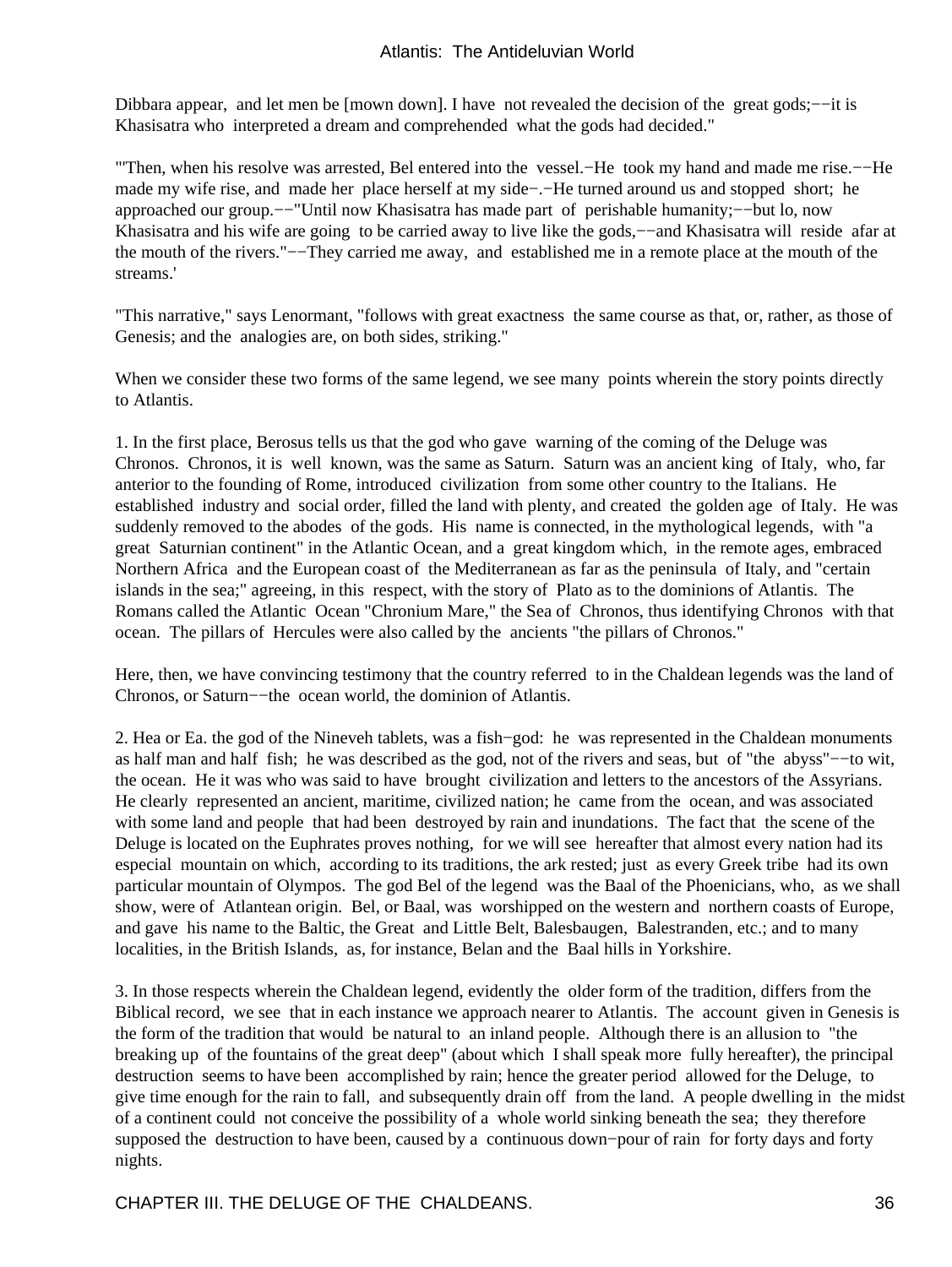In the Chaldean legend, on the contrary, the rain lasted but seven days; and we see that the writer had a glimpse of the fact that the destruction occurred in the midst of or near the sea. The ark of Genesis ('têbâh') was simply a chest, a coffer, a big box, such as might be imagined by an inland people. The ark of the Chaldeans was a veritable ship; it had a prow, a helm, and a pilot, and men to manage it; and it navigated "the sea."

4. The Chaldean legend represents not a mere rain−storm, but a tremendous cataclysm. There was rain, it is true, but there was also thunder, lightning, earthquakes, wind, a water−spout, and a devastation of mountain and land by the war of the elements. All the dreadful forces of nature were fighting together over the doomed land: "the archangel of the abyss brought destruction," "the water rose to the sky," "the brother no longer saw his brother; men no longer knew each other;" the men "filled the sea like fishes;" 'the sea was filled with mud', and "the corpses floated like sea−weed." When the storm abated the land had totally disappeared−there was no longer "'any continent'." Does not all this accord with "that dreadful day and night" described by Plato?

5. In the original it appears that Izdhubar, when he started to find the deified Khasisatra, travelled first, for nine days' journey, to the sea; then secured the services of a boatman, and, entering a ship, sailed for fifteen days before finding the Chaldean Noah. This would show that Khasisatra dwelt in a far country, one only attainable by crossing the water; and this, too, seems like a reminiscence of the real site of Atlantis. The sea which a sailing−vessel required fifteen days to cross must have been a very large body of water; in fact, an ocean.

# **CHAPTER IV. THE DELUGE LEGENDS OF OTHER NATIONS.**

A collection of the Deluge legends of other nations will throw light upon the Biblical and Chaldean records of that great event.

The author of the treatise "On the Syrian Goddess" acquaints us with the diluvian tradition of the Arameans, directly derived from that of Chaldea, as it was narrated in the celebrated Sanctuary of Hierapolis, or Bambyce.

"The generality of people," be says, "tells us that the founder of the temple was Deucalion Sisythes−−that Deucalion in whose time the great inundation occurred. I have also heard the account given by the Greeks themselves of Deucalion; the myth runs thus: The actual race of men is not the first, for there was a previous one, all the members of which perished. We belong to a second race, descended from Deucalion, and multiplied in the course of time. As to the former men, they are said to have been full of insolence and pride, committing many crimes, disregarding their oath, neglecting the rights of hospitality, unsparing to suppliants; accordingly, they were punished by an immense disaster. All on a sudden enormous volumes of water issued from the earth, and rains of extraordinary abundance began to fall; the rivers left their beds, and the 'sea overflowed its shores'; the whole earth was covered with water, and all men perished. Deucalion alone, because of his virtue and piety, was preserved alive to give birth to a new race. This is how he was saved: He placed himself, his children, and his wives in a great coffer that he had, in which pigs, horses, lions, serpents, and all other terrestrial animals came to seek refuge with him. He received them all; and while they were in the coffer Zeus inspired them with reciprocal amity, which prevented their devouring one another. In this manner, shut up within one single coffer, they floated as long as the waters remained in force. Such is the account given by the Greeks of Deucalion.

"But to this, which they equally tell, the people of Hierapolis add a marvellous narrative: That in their country a great chasm opened, into which all the waters of the Deluge poured. Then Deucalion raised an altar, and dedicated a temple to Hera (Atargatis) close to this very chasm. I have seen it; it is very narrow, and situated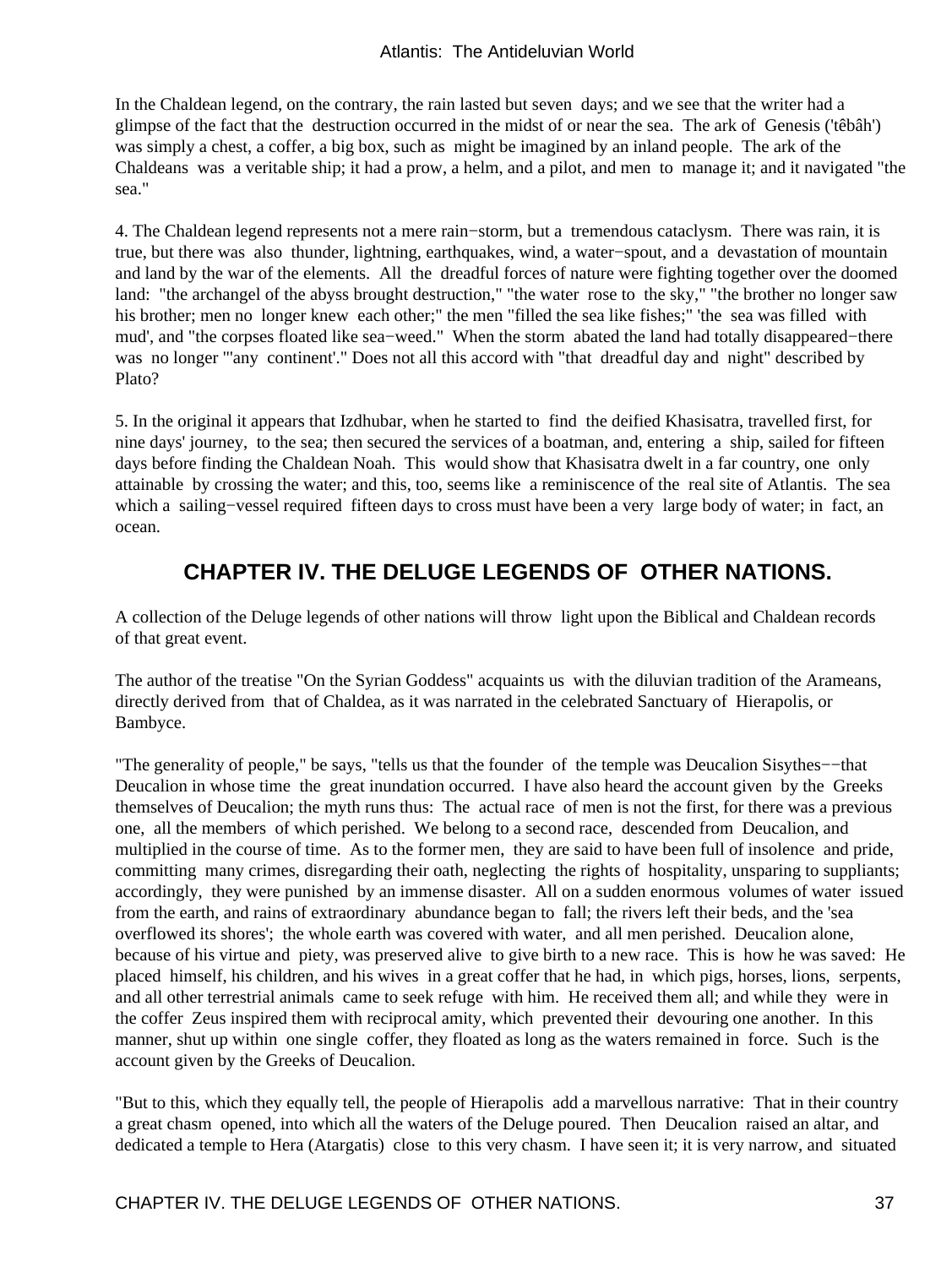under the temple. Whether it was once large, and has now shrunk, I do not know; but I have seen it, and it is quite small. In memory of the event the following is the rite accomplished: Twice a year sea−water is brought to the temple. This is not only done by the priests, but numerous pilgrims come from the whole of Syria and Arabia, and even from beyond the Euphrates, bringing water. It is poured out in the temple and goes into the cleft, which, narrow as it is, swallows up a considerable quantity. This is said to be in virtue of a religious law instituted by Deucalion to preserve the memory of the catastrophe, and of the benefits that he received from the gods. Such is the ancient tradition of the temple."

"It appears to me difficult," says Lenormant, "not to recognize an echo of fables popular in all Semitic countries about this chasm of Hierapolis, and the part it played in the Deluge, in the enigmatic expressions of the Koran respecting the oven ('tannur') which began to bubble and disgorge water all around at the commencement of the Deluge. We know that this 'tannur' has been the occasion of most grotesque imaginings of Mussulman commentators, who had lost the tradition of the story to which Mohammed made allusion. And, moreover, the Koran formally states that the waters of the Deluge were absorbed in the bosom of the earth."

Here the Xisuthros of Berosus becomes Deucalion−'Sisythes'. The animals are not collected together by Deucalion, as in the case of Noah and Khasisatra, but they crowded into the vessel of their own accord, driven by the terror with which the storm had inspired them; as in great calamities the creatures of the forest have been known to seek refuge in the houses of men.

India affords us art account of the Deluge which, by its poverty, strikingly contrasts with that of the Bible and the Chaldeans. Its most simple and ancient form is found in the 'Çatapatha Brâhmana' of the Rig−Veda. It has been translated for the first time by Max Müller.

"One morning water for washing was brought to Manu, and when he had washed himself a fish remained in his hands, and it addressed these words to him: 'Protect me, and I will save thee.' 'From what wilt thou save me?' 'A deluge will sweep all creatures away; it is from that I will save thee.' 'How shall I protect thee?' The fish replied, 'While we are small we run great dangers, for fish swallow fish. Keep me at first in a vase; when I become too large for it, dig a basin to put me into. When I shall have grown still more, throw me into the ocean; then I shall be preserved from destruction.' Soon it grew a large fish. It said to Mann, 'The very year I shall have reached my full growth the Deluge will happen. Then build a vessel and worship me. When the waters rise, enter the vessel, and I will save thee.'

"After keeping him thus, Mann carried the fish to the sea. In the year indicated Mann built a vessel and worshipped the fish. And when the Deluge came he entered the vessel. Then the fish came swimming up to him, and Mann fastened the cable of the ship to the horn of the fish, by which means the latter made it pass over the Mountain of the North. The fish said, 'I have saved thee; fasten the vessel to a tree, that the water may not sweep it away while thou art on the mountain; and in proportion as the waters decrease thou shalt descend.' Manu descended with the waters, and this is what is called the 'descent of Manu' on the Mountain of the North. The Deluge had carried away all creatures, and Mann remained alone."

There is another form of the Hindoo legend in the 'Purânas'. Lenormant says:

"We must also 'remark that in the 'Purânas' it is no longer Manu Vaivasata that the divine fish saves from the Deluge, but a different personage, the King of the Dâstas−−'i. e.', fisher−−Satyravata,' the man who loves justice and truth,' strikingly corresponding to the Chaldean Khasisatra. Nor is the Puranic version of the Legend of the Deluge to be despised, though it be of recent date, and full of fantastic and often puerile details. In certain aspects it is less Aryanized than that of Brâhmana or than the 'Mahâbhârata'; and, above all, it gives some circumstances omitted in these earlier versions, which must yet have belonged to the original foundation, since they appear in the Babylonian legend; a circumstance preserved, no doubt, by the oral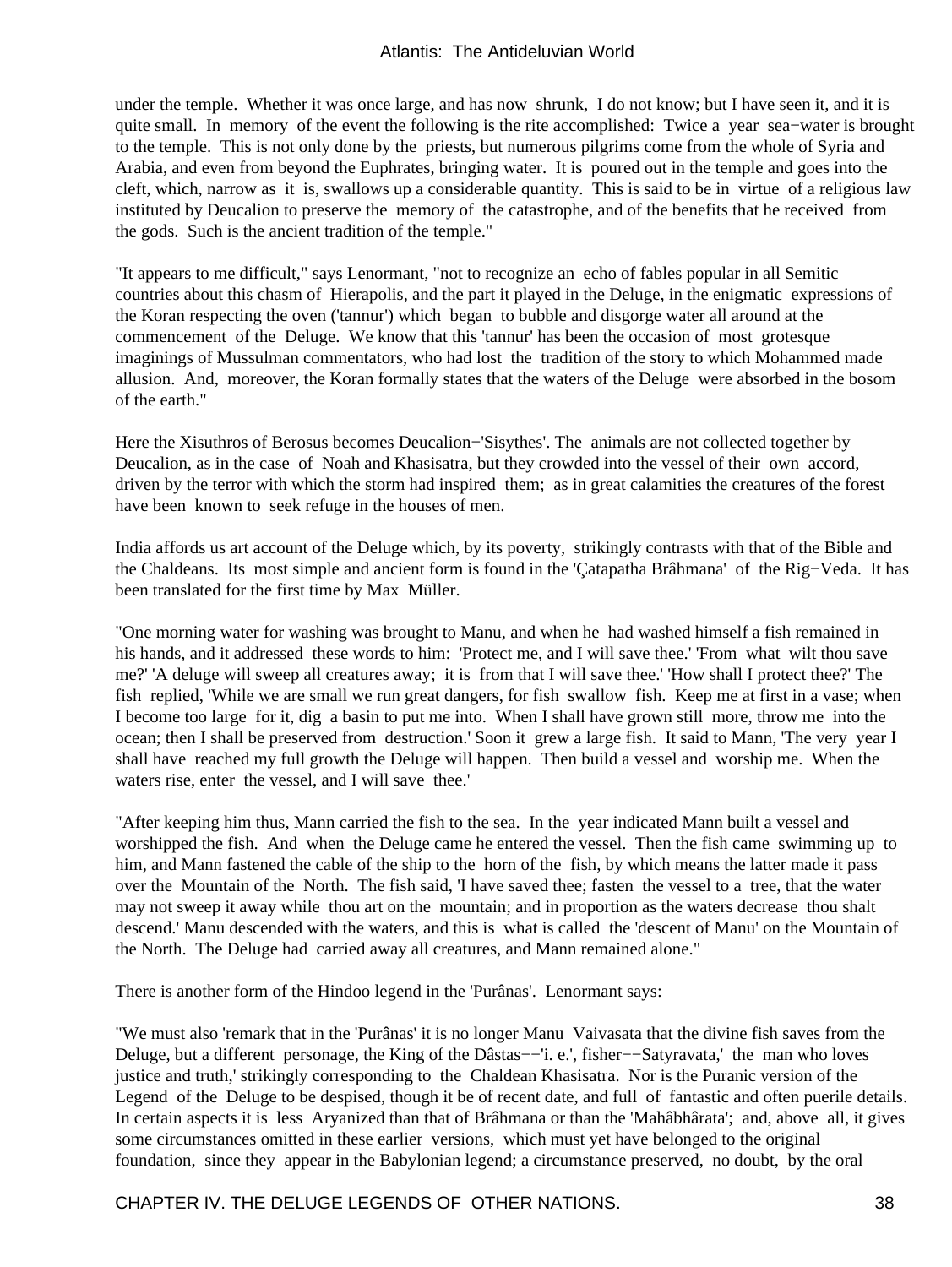tradition−−popular, and not Brahmanic−−with which the 'Purânas' are so deeply imbued. This has already been observed by Pictet, who lays due stress on the following passage of the 'Bhâgavata−Purâna': 'In seven days,' said Vishnu to Satyravata, 'the three worlds shall be submerged.' There is nothing like this in the Brâhmana nor the 'Mahâbhârata', but in Genesis the Lord says to Noah, 'Yet seven days and I will cause it to rain upon the earth;' and a little farther we read, 'After seven days the waters of the flood were upon the earth.'... Nor must we pay less attention to the directions given by the fish−god to Satyravata for the placing of the sacred Scriptures in a safe place, in order to preserve them from Hayagriva, a marine horse dwelling in the abyss.... We recognize in it, under an Indian garb, the very tradition of the interment of the sacred writings at Sippara by Khasisatra, such as we have seen it in the fragment of Berosus."

The references to "the three worlds" and the "fish−god" in these legends point to Atlantis. The "three worlds" probably refers to the great empire of Atlantis, described by Plato, to wit, the western continent, America, the eastern continent, Europe and Africa, considered as one, and the island of Atlantis. As we have seen, Poseidon, the founder of the civilization of Atlantis, is identical with Neptune, who is always represented riding a dolphin, bearing a trident, or three−pronged symbol, in his hand, emblematical probably of the triple kingdom. He is thus a sea−god, or fish−god, and be comes to save the representative of his country.

And we have also a new and singular form of the legend in the following. Lenormant says:

"Among the Iranians, in the sacred books containing the fundamental Zoroastrian doctrines, and dating very far back, we meet with a tradition which must assuredly be looked upon as a variety of that of the Deluge, though possessing a special character, and diverging in some essential particulars from those we have been examining. It relates how Yima, who, in the original and primitive conception, was the father of the human race, was warned by Ahuramazda, the good deity, of the earth being about to be devastated by a flood. The god ordered Yima to construct a refuge, a square garden, 'vara', protected by an enclosure, and to cause the germs of men, beasts, and plants to enter it, in order to escape annihilation. Accordingly, when the inundation occurred, the garden of Yima, with all that it contained, was alone spared, and the message of safety was brought thither by the bird Karshipta, the envoy of Ahuramazda." ("Vendûdid," vol. ii., p. 46.)

This clearly signifies that, prior to the destruction of Atlantis, a colony had been sent out to some neighboring country. These emigrants built a walled town, and brought to it the grains and domestic animals of the mother country; and when the island of Atlantis sunk in the ocean, a messenger brought the terrible tidings to them in a ship.

"The Greeks had two principal legends as to the cataclysm by which primitive humanity was destroyed. The first was connected with the name of Ogyges, the most ancient of the kings of Boeotia or Attica−−a quite mythical personage, lost in the night of ages, his very name seemingly derived from one signifying deluge in Aryan idioms, in Sanscrit 'Angha'. It is said that in his time the whole land was covered by a flood, whose waters reached the sky, and from which he, together with some companions, escaped in a vessel.

"The second tradition is the Thessalian legend of Deucalion. Zeus having worked to destroy the men of the age of bronze, with whose crimes be was wroth, Deucalion, by the advice of Prometheus, his father, constructed a coffer, in which he took refuge with his wife, Pyrrha. The Deluge came; the chest, or coffer, floated at the mercy of the waves for nine days and nine nights, and was finally stranded on Mount Parnassus. Deucalion and Pyrrha leave it, offer sacrifice, and, according to the command of Zeus, repeople the world by throwing behind them 'the bones of the earth'−−namely, stones, which change into men. This Deluge of Deucalion is, in Grecian tradition, what most resembles a universal deluge. Many authors affirm that it extended to the whole earth, and that the whole human race perished. At Athens, in memory of the event, and to appease the manes of its victims, a ceremony called 'Hydrophoria' was observed, having so close a resemblance to that in use at Hierapolis, in Syria, that we can hardly fail to look upon it as a Syro−Phoenician importation, and the result of an assimilation established in remote antiquity between the Deluge of

CHAPTER IV. THE DELUGE LEGENDS OF OTHER NATIONS.  $39$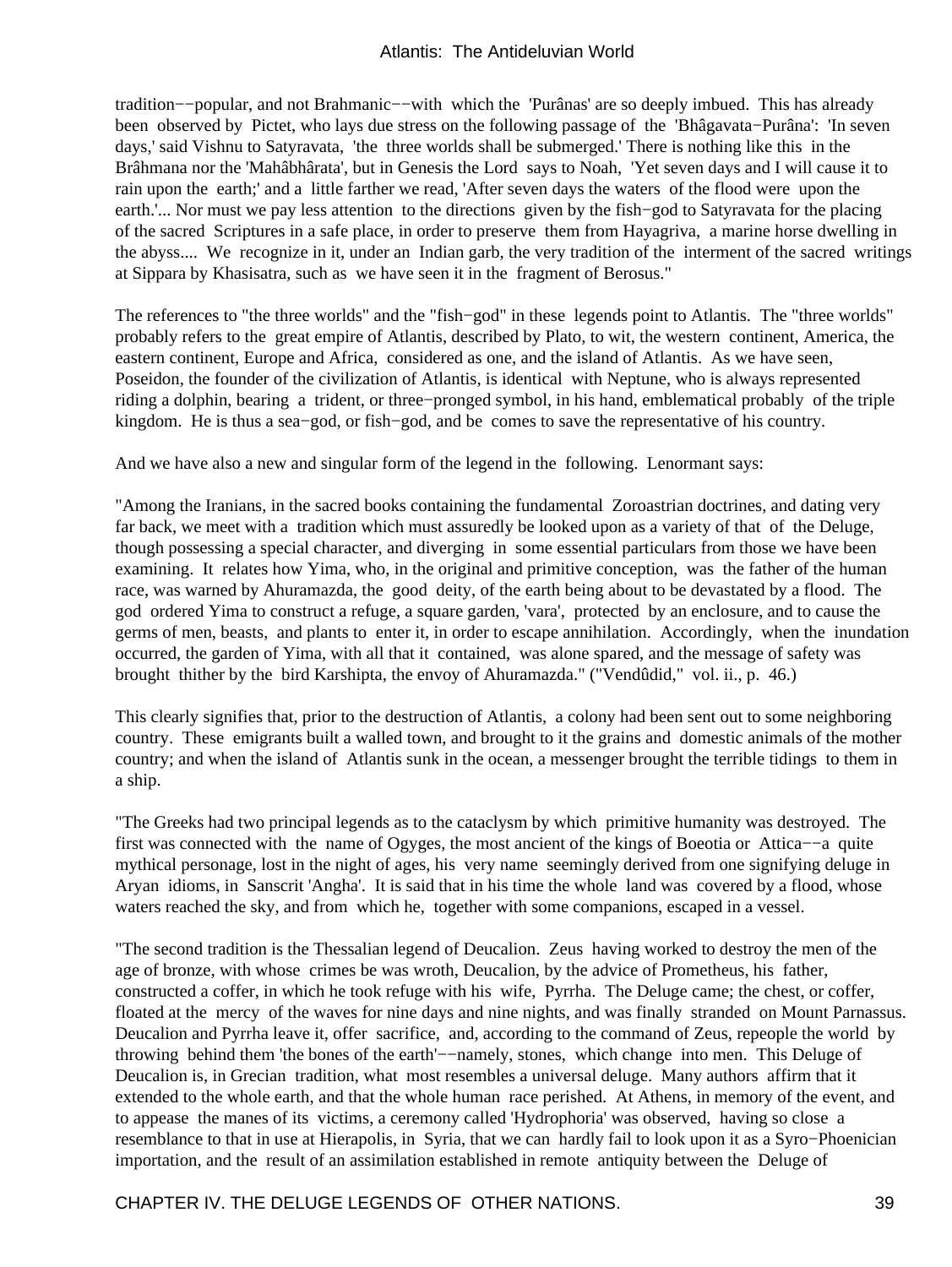Deucalion and that of Khasisatra, as described by the author of the treatise 'On the Syrian Goddess.' Close to the temple of the Olympian Zeus a fissure in the soil was shown, in length but one cubit, through which it was said the waters of the Deluge had been swallowed tip. Thus,, every year, on the third day of the festival of the Anthestéria, a day of mourning consecrated to the dead−−that is, on the thirteenth of the month of Anthestérion, toward the beginning of March−it was customary, as at Bambyce, to pour water into the fissure, together with flour mixed with honey, poured also into the trench dug to the west of the tomb, in the funeral sacrifices of the Athenians."

In this legend, also, there are passages which point to Atlantis. We will see hereafter that the Greek god Zeus was one of the kings of Atlantis. "The men of the age of bronze" indicates the civilization of the doomed people; they were the great metallurgists of their day, who, as we will see, were probably the source of the great number of implements and weapons of bronze found all over Europe. Here, also, while no length of time is assigned to the duration of the storm, we find that the ark floated but nine days and nights. Noah was one year and ten days in the ark, Khasisatra was not half that time, while Deucalion was afloat only nine days.

At Megara, in Greece, it was the eponym of the city, Megaros, son of Zeus and one of the nymphs, Sithnides, who, warned by the cry of cranes of the imminence of the danger of the coming flood, took refuge on Mount Geranien. Again, there was the Thessalian Cerambos, who was said to have escaped the flood by rising into the air on wings given him by the nymphs; and it was Perirrhoos, son of Eolus, that Zeus Naios had preserved at Dodona. For the inhabitants of the Isle of Cos the hero of the Deluge was 'Merops', son of Hyas, who there assembled under his rule the remnant of humanity preserved with him. The traditions of Rhodes only supposed the Telchines, those of Crete Sasion, to have escaped the cataclysm. In Samothracia the same character was attributed to Saon, said to be the son of Zeus or of Hermes.

It will be observed that in all these legends the name of Zeus, King of Atlantis, reappears. It would appear probable that many parties had escaped from the catastrophe, and had landed at the different points named in the traditions; or else that colonies had already been established by the Atlanteans at those places. It would appear impossible that a maritime people could be totally destroyed; doubtless many were on shipboard in the harbors, and others going and coming on distant voyages.

"The invasion of the East," says Baldwin ('Prehistoric Nations,' p. 396), "to which the story of Atlantis refers, seems to have given rise to the Panathenæ, the oldest, greatest, and most splendid festivals in honor of Athena celebrated in Attica. These festivals are said to have been established by Erichthonis in the most ancient times remembered by the historical traditions of Athens. Boeckh says of them, in his 'Commentary on Plato:'

"'In the greater Panathenæ there was carried in procession a 'peplum' of Minerva, representing the war with the giants and the victory of the gods of Olympus. In the lesser Panathenæ they carried another 'peplum' (covered with symbolic devices), which showed how the Athenians, supported by Minerva, had the advantage in the war with the Atlantes.' A scholia quoted from Proclus by Humboldt and Boeckh says: 'The historians who speak of the islands of the exterior sea tell us that in their time there were seven islands consecrated, to Proserpine, and three others of immense extent, of which the first was consecrated to Pluto, the second to Ammon, and the third to Neptune. The inhabitants of the latter had preserved a recollection (transmitted to them by their ancestors) of the island of Atlantis, which was extremely large, and for a long time held sway over all the islands of the Atlantic Ocean. Atlantis was also consecrated to Neptune."' (See Humboldt's "Histoire de la Géographie du Nouveau Continent," vol. i.)

No one can read these legends and doubt that the Flood watt an historical reality. It is impossible that in two different places in the Old World, remote from each other, religious ceremonies should have been established and perpetuated from age to age in memory of an event which never occurred. We have seen that at Athens

CHAPTER IV. THE DELUGE LEGENDS OF OTHER NATIONS. 40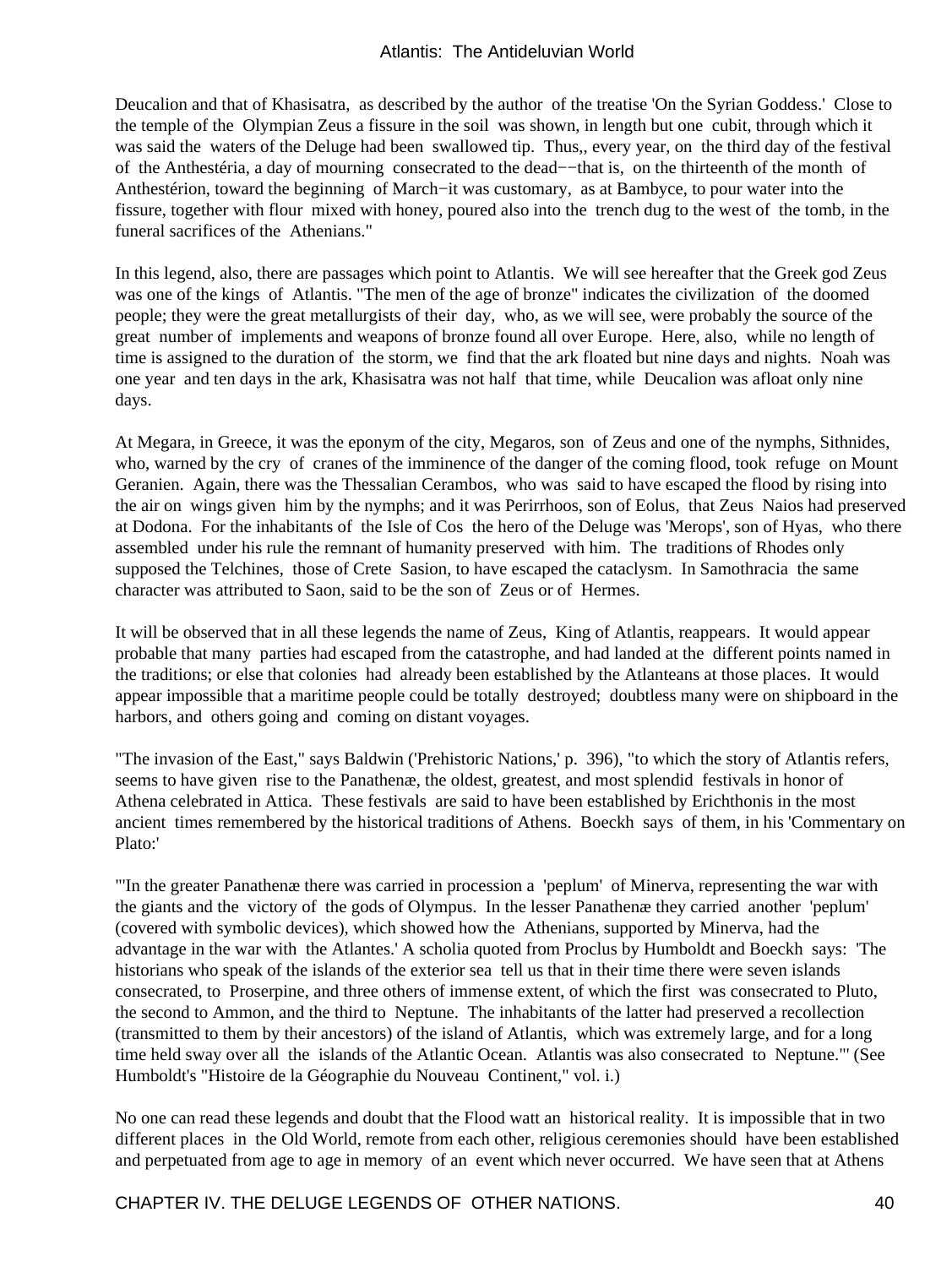and at Hierapolis, in Syria, pilgrims came from a distance to appease the god of the earthquake, by pouring offerings into fissures of the earth said to have been made at the time Atlantis was destroyed.

More than this, we know from Plato's history that the Athenians long preserved in their books the memory of a victory won over the Atlanteans in the early ages, and celebrated it by national festivals, with processions and religious ceremonies.

It is too much to ask us to believe that Biblical history, Chaldean, Iranian, and Greek legends signify nothing, and that even religious pilgrimages and national festivities were based upon a myth.

I would call attention to the farther fact that in the Deluge legend of the Isle of Cos the hero of the affair was Merops. Now we have seen that, according to Theopompus, one of the names of the people of Atlantis was "Meropes."

But we have not reached the end of our Flood legends. The Persian Magi possessed a tradition in which the waters issued from the oven of an old woman. Mohammed borrowed this story, and in the Koran he refers to the Deluge as coming from an oven. "All men were drowned save Noah and his family; and then God said, 'O earth, swallow up thy waters; and thou, O heaven, withhold thy rain;' and immediately the waters abated."

In the bardic poems of Wales we have a tradition of the Deluge which, although recent, under the concise forms of the triads, is still deserving of attention. As usual, the legend is localized in the country, and the Deluge counts among three terrible catastrophes of the island of Prydian, or Britain, the other two consisting of devastation by fire and by drought.

"The first of these events," it is said, "was the eruption of Llyn−llion, or 'the lake of waves,' and the inundation ('bawdd') of the whole country, by which all mankind was drowned with the exception of Dwyfam and Dwyfach, who saved themselves in a vessel without rigging, and it was by them that the island of Prydian was repeopled."

Pictet here observes:

"Although the triads in their actual form hardly date farther than the thirteenth or fourteenth century, some of them are undoubtedly connected with very ancient traditions, and nothing here points to a borrowing from Genesis.

"But it is not so, perhaps, with another triad, speaking of the vessel 'Nefyddnaf−Neifion', which at the time of the overflow of Llyon−llion, bore a pair of all living creatures, and rather too much resembles the ark of Noah. The very name of the patriarch may have suggested this triple epithet, obscure as to its meaning, but evidently formed on the principle of Cymric alliteration. In the same triad we have the enigmatic story of the horned oxen ('ychain banog') of Hu the mighty, who drew out of Llyon−llion the 'avanc' (beaver or crocodile?), in order that the lake should not overflow. The meaning of these enigmas could only be hoped from deciphering the chaos of barbaric monuments of the Welsh middle age; but meanwhile we cannot doubt that the Cymri possessed an indigenous tradition of the Deluge."

We also find a vestige of the same tradition in the Scandinavian Ealda. Here the story is combined with a cosmogonic myth. The three sons of Borr−−Othin, Wili, and We−−grandsons of Buri, the first man, slay Ymir, the father of the Hrimthursar, or ice giants, and his body serves them for the construction of the world. Blood flows from his wounds in such abundance that all the race of giants is drowned in it except Bergelmir, who saves himself, with his wife, in a boat, and reproduces the race.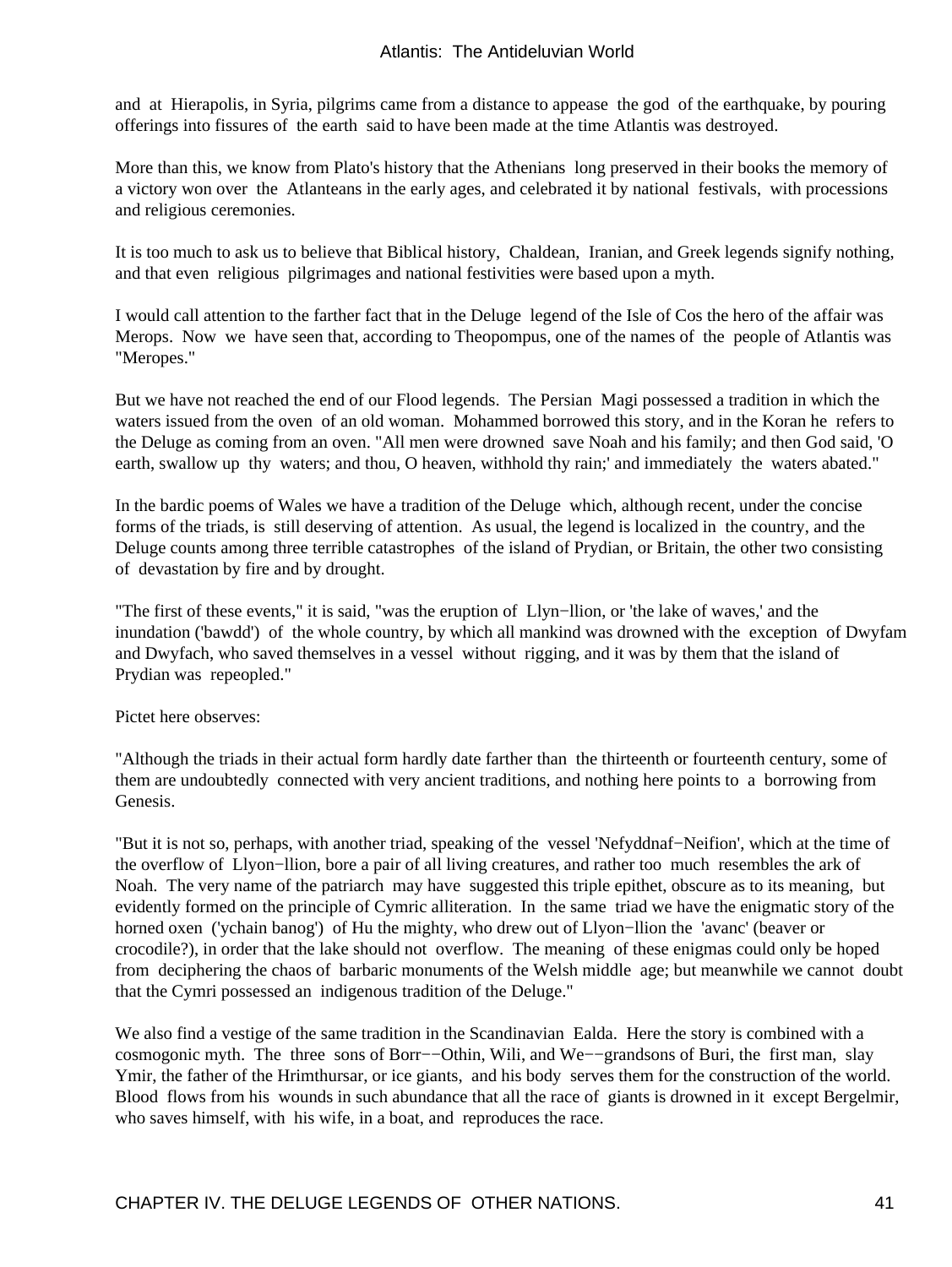In the 'Edda' of 'Soemund', "The Vala's Prophecy" (stz. 48−56, p. 9), we seem to catch traditional glimpses of a terrible catastrophe, which reminds us of the Chaldean legend:

"Then trembles Yggdrasil's ash yet standing, groans that ancient tree, and the Jötun Loki is loosed. The shadows groan on the ways of Hel (the goddess of death), until the fire of Surt has consumed 'the tree'. 'Hyrm steers from the east, the waters rise', the mundane snake is coiled in jötun−rage. The worm beats the water and the eagle screams; the pale of beak tears carcasses; (the ship) Naglfar is loosed. Surt from the south comes with flickering flame; shines from his sword the Valgod's sun. The stony hills are dashed together, the giantesses totter; men tread the path of Hel, and heaven is cloven. The sun darkens, 'earth in ocean sinks', fall from heaven the bright stars, fire's breath assails the all−nourishing, towering fire plays against heaven itself."

Egypt does not contain a single allusion to the Flood. Lenormant says:

"While the tradition of the Deluge holds so considerable a place in the legendary memories of all branches of the Aryan race, the monuments and original texts of Egypt, with their many cosmogonic speculations, have not afforded one, even distant, allusion to this cataclysm. When the Greeks told the Egyptian priests of the Deluge of Deucalion, their reply was that they had been preserved from it as well as from the conflagration produced by Phaëthon; they even added that the Hellenes were childish in attaching so much importance to that event, as there had been several other local catastrophes resembling it. According to a passage in Manetho, much suspected, however, of being an interpolation, Thoth, or Hermes Trismegistus, had himself, before the cataclysm, inscribed on stelæ, in hieroglyphical and sacred language, the principles of all knowledge. After it the second Thoth translated into the vulgar tongue the contents of these stelæ. This would be the only Egyptian mention of the Deluge, the same Manetho not speaking of it in what remains to us of his 'Dynasties,' his only complete authentic work. The silence of all other myths of the Pharaonic religion on this head render it very likely that the above is merely a foreign tradition, recently introduced, and no doubt of Asiatic and Chaldean origin."

To my mind the explanation of this singular omission is very plain. The Egyptians had preserved in their annals the precise history of the destruction of Atlantis, out of which the Flood legends grew; and, as they told the Greeks, there had been no universal flood, but only local catastrophes. Possessing the real history of the local catastrophe which destroyed Atlantis, they did not indulge in any myths about a universal deluge covering the mountain−tops of all the world. They had no Ararat in their neighborhood.

The traditions of the early Christian ages touching the Deluge pointed to the quarter of the world in which Atlantis was situated.

There was a quaint old monk named Cosmos, who, about one thousand years ago, published a book, "Topographia Christiana," accompanied by a map, in which he gives his view of the world as it was then understood. It was a body surrounded by water, and resting on nothing. "The earth," says Cosmos, "presses downward, but the igneous parts tend upward," and between the conflicting forces the earth hangs suspended,, like Mohammed's coffin in the old story. The accompanying illustration (page 95) represents the earth surrounded by the ocean, and beyond this ocean was "the land where men dwelt before the Deluge."

He then gives us a more accurate map, in detail, of the known world of his day.

I copy this map, not to show how much more we know than poor Cosmos, but because be taught that all around this habitable world there was yet another world, adhering closely on all sides to the circumscribing walls of heaven. "Upon the eastern side of this transmarine land he judges man was created; and that there the paradise of gladness was located, such as here on the eastern edge is described, where it received our first parents, driven out of Paradise to that extreme point of land on the sea−shore. Hence, upon the coming of the Deluge, Noah and his sons were borne by the ark to the earth we now inhabit. The four rivers he supposes to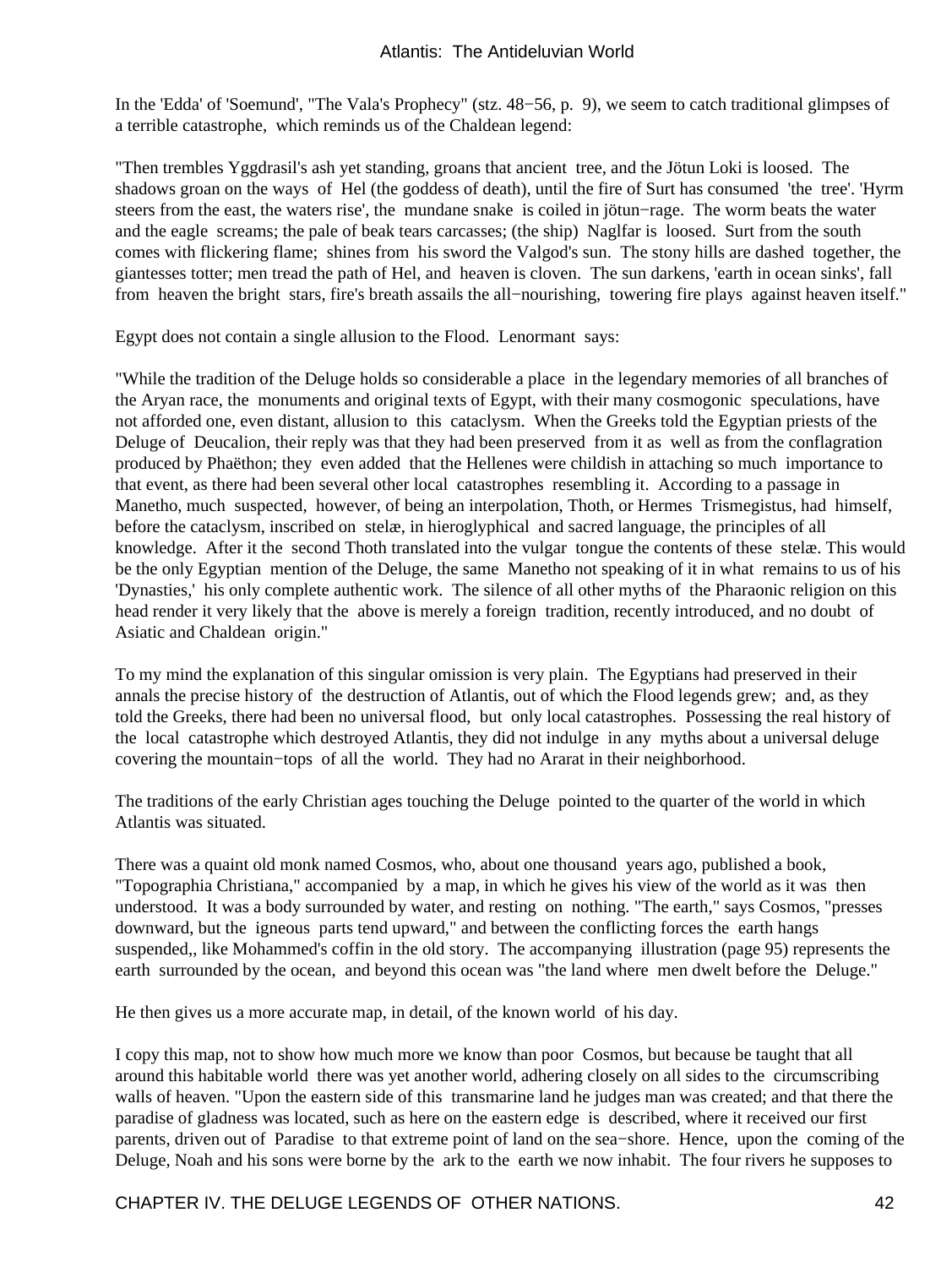be gushing up the spouts of Paradise." They are depicted on the above map: O is the Mediterranean Sea; P, the Arabian Gulf; L, the Caspian Sea; Q, the Tigris; M, the river Pison; "and J, the land where men dwelt before the Flood."

It will be observed that, while he locates Paradise in the east, he places the scene of the Deluge in the west; and he supposes that Noah came from the scene of the Deluge to Europe.

This shows that the traditions in the time of Cosmos looked to the west as the place of the Deluge, and that after the Deluge Noah came to the shores of the Mediterranean. The fact, too, that there was land in the west beyond the ocean is recognized by Cosmos, and is probably a dim echo from Atlantean times.

#### MAP OF EUROPE, AFTER COSMOS

The following rude cut, from Cosmos, represents the high mountain in the north behind which the sun hid himself at night, thus producing the alternations of day and night. His solar majesty is just getting behind the mountain, while Luna looks calmly on at the operation. The mountain is as crooked as Culhuacan, the crooked mountain of Atzlan described by the Aztecs.

## THE MOUNTAIN THE SUN GOES BEHIND AT NIGHT

# **CHAPTER V. THE DELUGE LEGENDS OF AMERICA.**

"It is a very remarkable fact," says Alfred Maury, "that we find in America traditions of the Deluge coming infinitely nearer to that of the Bible and the Chaldean religion than among any people of the Old World. It is difficult to suppose that the emigration that certainly took place from Asia into North America by the Kourile and Aleutian Islands, and still does so in our day, should have brought in these memories, since no trace is found of them among those Mongol or Siberian populations which were fused with the natives of the New World.... The attempts that have been made to trace the origin of Mexican civilization to Asia have not as vet led to any sufficiently conclusive facts. Besides, had Buddhism, which we doubt, made its way into America, it could not have introduced a myth not found in its own scriptures. The cause of these similarities between the diluvian traditions of the nations of the New World and that of the Bible remains therefore unexplained."

The cause of these similarities can be easily explained: the legends of the Flood did not pass into America by way of the Aleutian Islands, or through the Buddhists of Asia, but were derived from an actual knowledge of Atlantis possessed by the people of America.

Atlantis and the western continent had from an immemorial age held intercourse with each other: the great nations of America were simply colonies from Atlantis, sharing in its civilization, language, religion, and blood. From Mexico to the peninsula of Yucatan, from the shores of Brazil to the heights of Bolivia and Peru, from the Gulf of Mexico to the head−waters of the Mississippi River, the colonies of Atlantis extended; and therefore it is not strange to find, as Alfred Maury says, American traditions of the Deluge coming nearer to that of the Bible and the Chaldean record than those of any people of the Old World.

"The most important among the American traditions are the Mexican, for they appear to have been definitively fixed by symbolic and mnemonic paintings before any contact with Europeans. According to these documents, the Noah of the Mexican cataclysm was Coxcox, called by certain peoples Teocipactli or Tezpi. He had saved himself, together with his wife Xochiquetzal, in a bark, or, according to other traditions, on a raft made of cypress−wood ('Cupressus disticha'). Paintings retracing the deluge of Coxcox have been discovered among the Aztecs, Miztecs, Zapotecs, Tlascaltecs, and Mechoacaneses. The tradition of the latter is still more strikingly in conformity with the story as we have it in Genesis, and in Chaldean sources. It tells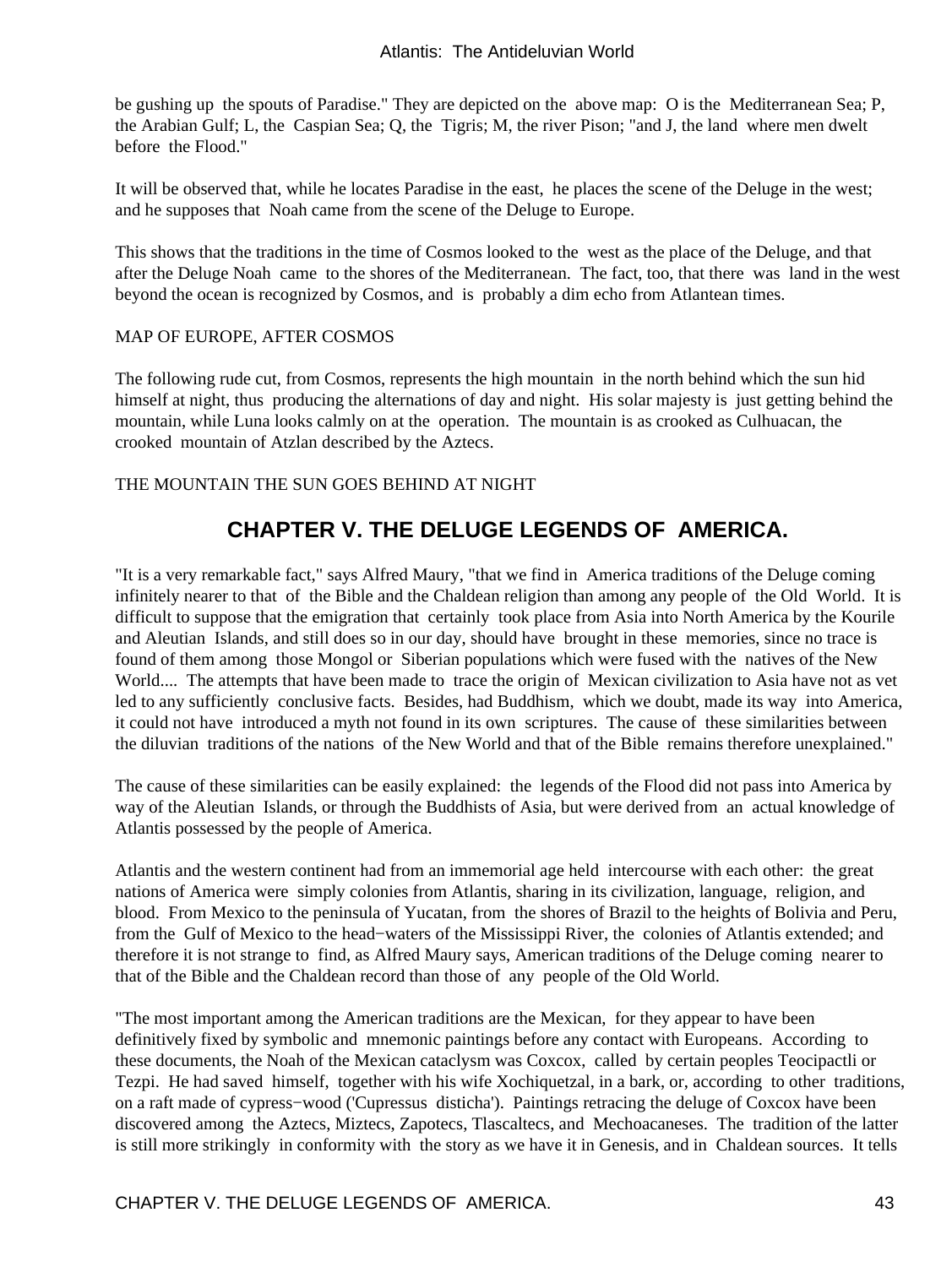how Tezpi embarked in a spacious vessel with his wife, his children, and several animals, and grain, whose preservation was essential to the subsistence of the human race. When the great god Tezcatlipoca decreed that the waters should retire, Tezpi sent a vulture from the bark. The bird, feeding on the carcasses with which the earth was laden, did not return. Tezpi sent out other birds, of which the humming−bird only came back with a leafy branch in its beak. Then Tezpi, seeing that the country began to vegetate, left his bark on the mountain of Colhuacan.

"The document, however, that gives the most valuable information," says Lenormant, "as to the cosmogony of the Mexicans is one known as 'Codex Vaticanus,' from the library where it is preserved. It consists of four symbolic pictures, representing the four ages of the world preceding the actual one. They were copied at Chobula from a manuscript anterior to the conquest, and accompanied by the explanatory commentary of Pedro de los Rios, a Dominican monk, who, in 1566, less than fifty years after the arrival of Cortez, devoted himself to the research of indigenous traditions as being necessary to his missionary work."

There were, according to this document, four ages of the world. The first was an age of giants (the great mammalia?) who were destroyed by famine; the second age ended in a conflagration; the third age was an age of monkeys.

"Then comes the fourth age, 'Atonatiuh', 'Sun of Water,' whose number is  $10 \text{ X } 400 + 8$ , or 4008. It ends by a great inundation, a veritable deluge. All mankind are changed into fish, with the exception of one man and his wife, who save themselves in a bark made of the trunk of a cypress−tree. The picture represents Matlalcueye, goddess of waters, and consort of Tlaloc, god of rain, as darting down toward earth. Coxcox and Xochiquetzal, the two human beings preserved, are seen seated on a tree−trunk and floating in the midst of the waters. This flood is represented as the last cataclysm that devastates the earth."

The learned Abbé Brasseur de Bourbourg translates from the Aztec language of the "Codex Chimalpopoca" the following Flood legend:

"This is the sun called 'Nahui−atl', '4 water.' Now the water was tranquil for forty years, plus twelve, and men lived for the third and fourth times. When the sun 'Nahui−atl' came there had passed away four hundred years, plus two ages, plus seventy−six years. Then all mankind was lost and drowned, and found themselves changed into fish. The sky came nearer the water. In a single day all was lost, and the day 'Nahui−xochitl', '4 flower,' destroyed all our flesh.

"And that year was that of 'cé−calli', '1 house,' and the day 'Nahui−atl' all was lost. Even the mountains 'sunk into the water', and the water remained tranquil for fifty−two springs.

"Now at the end of the year the god Titlacahuan had warned Nata and his spouse Nena, saying, 'Make no more wine of Agave, but begin to hollow out a great cypress, and you will enter into it when in the month Tozontli the water approaches the sky.'

"Then they entered in, and when the god had closed the door, he said, 'Thou shalt eat but one ear of maize, and thy wife one also.'

"But as soon as they had finished they went out, and the water remained calm, for the wood no longer moved, and, on opening it, they began to see fish.

"Then they lit a fire, by rubbing together pieces of wood, and they roasted fish.

The gods Citlallinicué and Citlalatonac, instantly looking down said: 'Divine Lord, what is that fire that is making there? Why do they thus smoke the sky?' At once Titlacahuan−Tezcatlipoca descended. He began to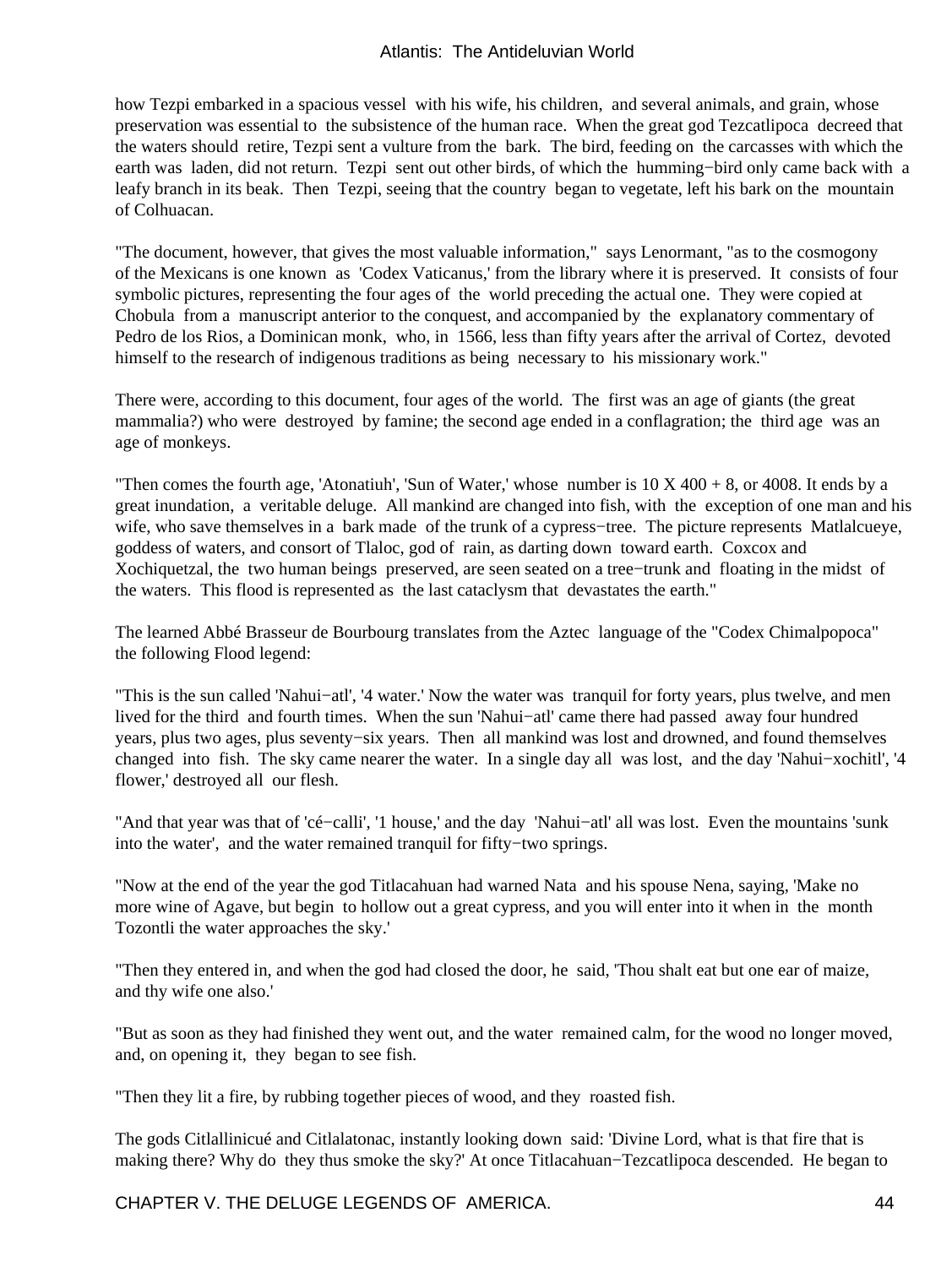chide, saying, 'Who has made this fire here?' And, seizing hold of the fish, he shaped their loins and heads, and they were transformed into dogs ('chichime')."

Here we note a remarkable approximation to Plato's account of the destruction of Atlantis. "In one day and one fatal night," says Plato, "there came mighty earthquakes and inundations that ingulfed that warlike people." "In a single day all was lost," says the Aztec legend. And, instead of a rainfall of forty days and forty nights, as represented in the Bible, here we see "in a single day... 'even the mountains sunk into the water';" not only the land on which the people dwelt who were turned into fish, but the very mountains of that land sunk into the water. Does not this describe the fate of Atlantis? In the Chaldean legend "the great goddess Ishtar wailed like a child," saying, "I am the mother who gave birth to men, and, 'like to the race of fishes', they are filling the sea."

In the account in Genesis, Noah "builded an altar unto the Lord, and took of every clean beast, and of every clean fowl, and offered burnt offerings on the altar. And the Lord smelled a sweet savor; and the Lord said in his heart, 'I will not again curse the ground any more for man's sake.'" In the Chaldean legend we are told that Khasisatra also offered a sacrifice, a burnt offering, "and the gods assembled like flies above the master of the sacrifice." But Bel came in a high state of indignation, just as the Aztec god did, and was about to finish the work of the Deluge, when the great god Ea took ''pity in his heart and interfered to save the remnant of mankind.

These resemblances cannot be accidental; neither can they be the interpolations of Christian missionaries, for it will be observed the Aztec legends differ from the Bible in points where they resemble on the one hand Plato's record, and on the other the Chaldean legend.

The name of the hero of the Aztec story, 'Nata', pronounced with the broad sound of the 'a', is not far from the name of Noah or Noe. The Deluge of Genesis is a Phoenician, Semitic, or Hebraic legend, and yet, strange to say, the name of Noah, which occurs in it, bears no appropriate meaning in those tongues, but is derived from Aryan sources; its fundamental root is 'Na', to which in all the Aryan language is attached the meaning of water−−{Greek} na'ein, to flow; {Greek} na~ma, water; Nympha, Neptunus, water deities. (Lenormant and Chevallier, "Anc. Hist. of the East," vol. i., p. 15.) We find the root 'Na' repeated in the name of this Central American Noah, 'Na−ta', and probably in the word "'Na'−hui−atl"−−the age of water.

But still more striking analogies exist between the Chaldean legend and the story of the Deluge as told in the "Popul Vuh" (the Sacred Book) of the Central Americans:

"Then the waters were agitated by the will of the Heart of Heaven (Hurakan), and a great inundation came upon the heads of these creatures.... They were ingulfed, and a resinous thickness descended from heaven.... the face of the earth was obscured, and a heavy darkening rain commenced−rain by day and rain by night.... There was beard a great noise above their heads, as if produced by fire. Then were men seen running, pushing each other, filled with despair; they wished to climb upon their houses, and the houses, tumbling down, fell to the ground; they wished to climb upon the trees, and the trees shook them off; they wished to enter into the grottoes (eaves), and the grottoes closed themselves before them.... Water and fire contributed to the universal ruin at the time of the last great cataclysm which preceded the fourth creation."

Observe the similarities here to the Chaldean legend. There is the same graphic description of a terrible event. The "black cloud" is referred to in both instances; also the dreadful noises. the rising water, the earthquake rocking the trees, overthrowing the houses, and crushing even the mountain caverns; "the men running and pushing each other, filled with despair," says the "Popul Vuh;" "the brother no longer saw his brother," says the Assyrian legend.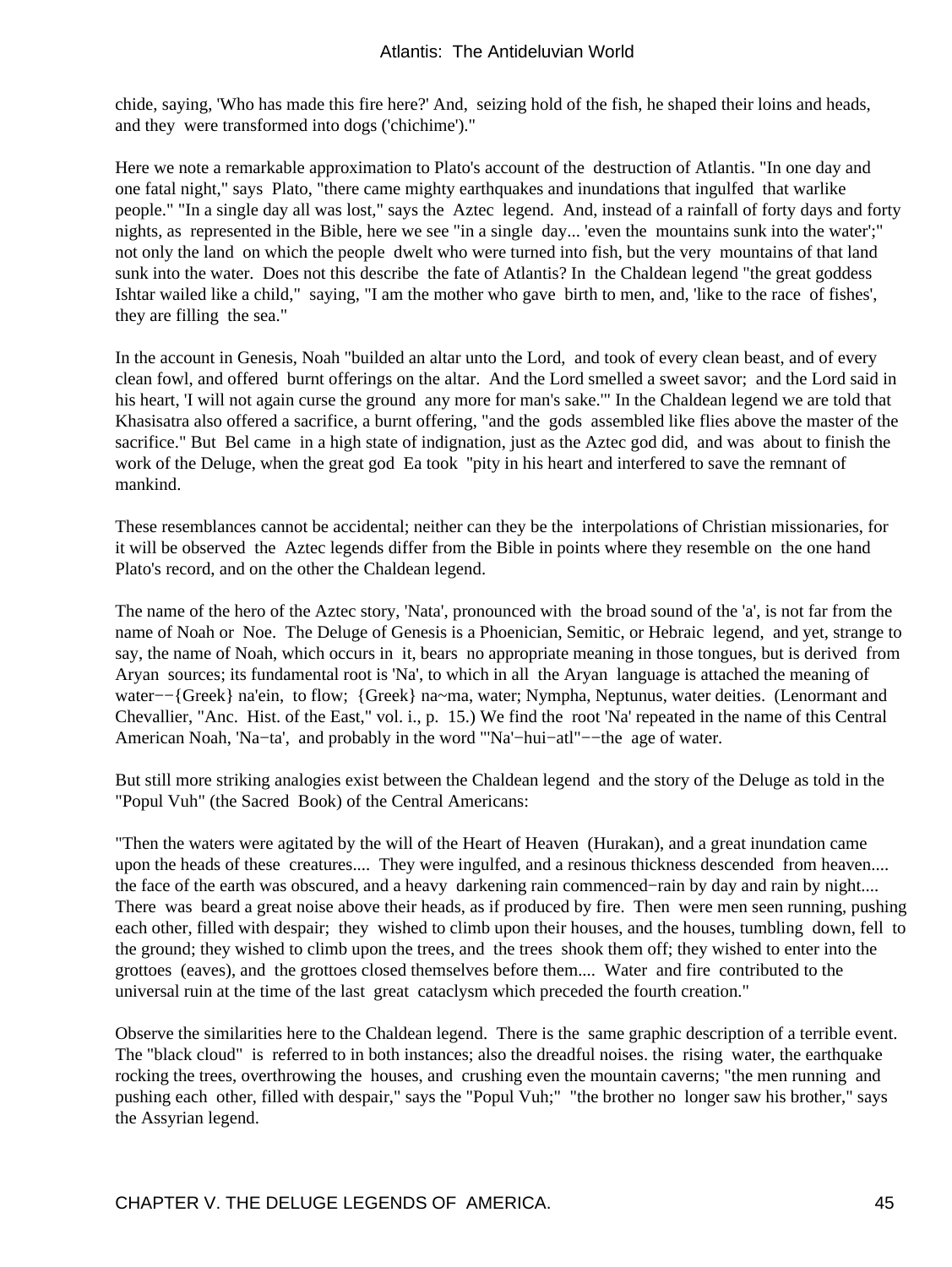And here I may note that this word 'hurakan'−−the spirit of the abyss, the god of storm, the hurricane−−is very suggestive, and testifies to an early intercourse between the opposite shores of the Atlantic. We find in Spanish the word 'huracan'; in Portuguese, 'furacan'; in French, 'ouragan'; in German, Danish, and Swedish, 'orcan'−−all of them signifying a storm; while in Latin 'furo', or 'furio', means to rage. And are not the old Swedish 'hurra', to be driven along; our own word hurried; the Icelandic word 'hurra', to be rattled over frozen ground, all derived from the same root from which the god of the abyss, Hurakan, obtained his name? The last thing a people forgets is the name of their god; we retain to this day, in the names of the days of the week, the designations of four Scandinavian gods and one Roman deity.

It seems to me certain the above are simply two versions of the same event; that while ships from Atlantis carried terrified passengers to tell the story of the dreadful catastrophe to the people of the Mediterranean shores, other ships, flying from the tempest, bore similar awful tidings to the civilized races around the Gulf of Mexico.

The native Mexican historian, Ixtlilxochitl, gave this as the Toltec legend of the Flood:

It is found in the histories of the Toltecs that this age and 'first world', as they call it, lasted 1716 years; that men were destroyed by tremendous rains and lightning from the sky, and even all the land, without the exception of anything, and the highest mountains, were covered up and submerged in water 'fifteen cubits' (caxtolmolatli); and here they added other fables of how men came to multiply from the few who escaped from this destruction in a "toptlipetlocali;" that this word nearly signifies a close chest; and how, after men had multiplied, they erected a very high "zacuali," which is to−day a tower of great height, in order to take refuge in it should the second world (age) be destroyed. Presently their languages were confused, and, not being able to understand each other, they went to different parts of the earth.

"The Toltecs, consisting of seven friends, with their wives, who understood the same language, came to these parts, having first passed great land and seas, having lived in caves, and having endured great hardships in order to reach this land.... they wandered 104 years through different parts of the world before they reached Hue Hue Tlapalan, which was in Ce Tecpatl, 520 years after the Flood." ("Ixtlilxochitl Relaciones," in Kingsborough's "Mex. Ant.," vol. ix., pp. 321, 322.)

It will of course be said that this account, in those particulars where it agrees with the Bible, was derived from the teachings of the Spanish priests; but it must be remembered that Ixtlilxochitl was an Indian, a native of Tezeuco, a son of the queen, and that his "Relaciones" were drawn from the archives of his family and the ancient writings of his nation: he had no motive to falsify documents that were probably in the hands of hundreds at that time.

Here we see that the depth of the water over the earth, "fifteen cubits," given in the Toltec legend, is precisely the same as that named in the Bible: "fifteen cubits upward did the waters prevail." (Gen., chap. vii., 20.)

In the two curious picture−histories of the Aztecs preserved in the Boturini collection, and published by Gamelli Careri and others, there is a record of their migrations from their original location through various parts of the North American continent until their arrival in Mexico. In both cases their starting−point is an island, from which they pass in a boat; and the island contains in one case a mountain, and in the other a high temple in the midst thereof. These things seem to be reminiscences of their origin in Atlantis.

In each case we see the crooked mountain of the Aztec legends, the Calhuacan, looking not unlike the bent mountain of the monk, Cosmos.

In the legends of the Chibchas of Bogota we seem to have distinct reminiscences of Atlantis. Bochica was their leading divinity. During two thousand years he employed himself in elevating his subjects. He lived in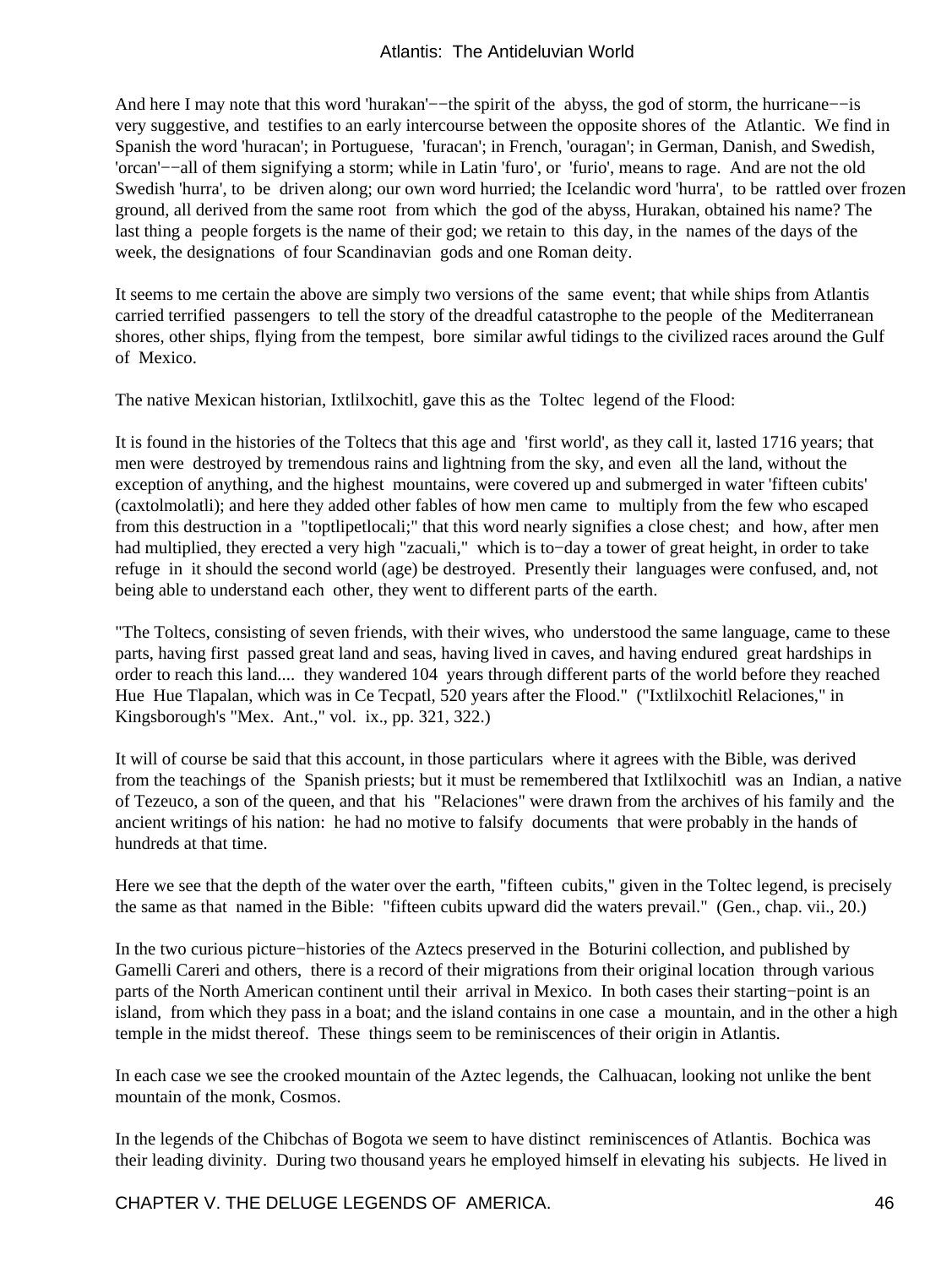the sun, while his wife Chia occupied the moon. This would appear to be an allusion to the worship of the sun and moon. Beneath Bochica in their mythology was Chibchacum. In an angry mood he brought a deluge on the people of the table−land. Bochica punished him for this act, and obliged him ever after, like Atlas, to bear the burden of the earth on his back. Occasionally be shifts the earth from one shoulder to another, and this causes earthquakes!

Here we have allusions to an ancient people who, during thousands of years, were elevated in the scale of civilization, and were destroyed by a deluge; and with this is associated an Atlantean god bearing the world on his back. We find even the rainbow appearing in connection with this legend. When Bochica appeared in answer to prayer to quell the deluge he is seated on a rainbow. He opened a breach in the earth at Tequendama, through which the waters of the flood escaped, precisely as we have seen them disappearing through the crevice in the earth near Bambyce, in Greece.

The Toltecs traced their migrations back to a starting−point called "Aztlan," or "Atlan." This could be no other than , Atlantis. (Bancroft's "Native Races," vol. v., p. 221.) "The original home of the Nahuatlacas was Aztlan, the location of which has been the subject of much discussion. The causes that led to their exodus from that country can only be conjectured; but they may be supposed to have been driven out by their enemies, for Aztlan is described as a land too fair and beautiful to be left willingly in the mere hope of finding a better." (Bancroft's "Native Races," vol. v., p. .306.) The Aztecs also claimed to have come originally from Aztlan. ('Ibid'., p. 321.) Their very name, Aztecs, was derived from Aztlan. ('Ibid'., vol. ii., p. 125). They were Atlanteans.

The "Popul Vuh" tells us that after the migration from Aztlan three sons of the King of the Quiches, upon the death of their father, "determined to go as their fathers had ordered to the East, on the shores of the sea whence their fathers had come, to receive the royalty, 'bidding adieu to their brothers and friends, and promising to return.' Doubtless they passed over the sea when they went to the East to receive the royalty. Now this is the name of the lord, of the monarch of the people of the East where they went. And when they arrived before the lord Nacxit, the name of the great lord, the only judge, whose power was without limit, behold he granted them the sign of royalty and all that represents it . . . and the insignia of royalt.... all the things, in fact, which they brought on their return, and which they went to receive from the other side of the sea--the art of painting from Tulan, a system of writing, they said, 'for the things recorded in their histories'." (Bancroft's "Native Races," vol. v., p. 553 "Popul Vuh," p. 294.)

This legend not only points to the East as the place of origin of these races, but also proves that this land of the East, this Aztlan, this Atlantis, exercised dominion over the colonies in Central America, and furnished them with the essentials of civilization. How completely does this agree with the statement of Plato that the kings of Atlantis held dominion over parts of "the great opposite continent!"

Professor Valentini ("Maya Archæol.," p. 23) describes an Aztec picture in the work of Gemelli ("Il giro del mondo," vol. vi.) of the migration of the Aztecs from Aztlan:

"Out of a sheet of water there projects the peak of a mountain; on it stands a tree, and on the tree a bird spreads its .wings. At the foot of the mountain−peak there comes out of the water the heads of a man and a woman. The one wears on his head the symbol of his name, 'Coxcox', a pheasant. The other head bears that of a hand with a bouquet ('xochitl', a flower, and 'quetzal', shining in green gold). In the foreground is a boat, out of which a naked man stretches out his hand imploringly to heaven. Now turn to the sculpture in the Flood tablet (on the great Calendar stone). There you will find represented the Flood, and with great emphasis, by the accumulation of all those symbols with which the ancient Mexicans conveyed the idea of water: a tub of standing water, drops springing out−−not two, as heretofore in the symbol for 'Atl', water–−but four drops; the picture for moisture, a snail; above, a crocodile, the king of the rivers. In the midst of these symbols you notice the profile of a man with a fillet, and a smaller one of a woman. There can be doubt these are the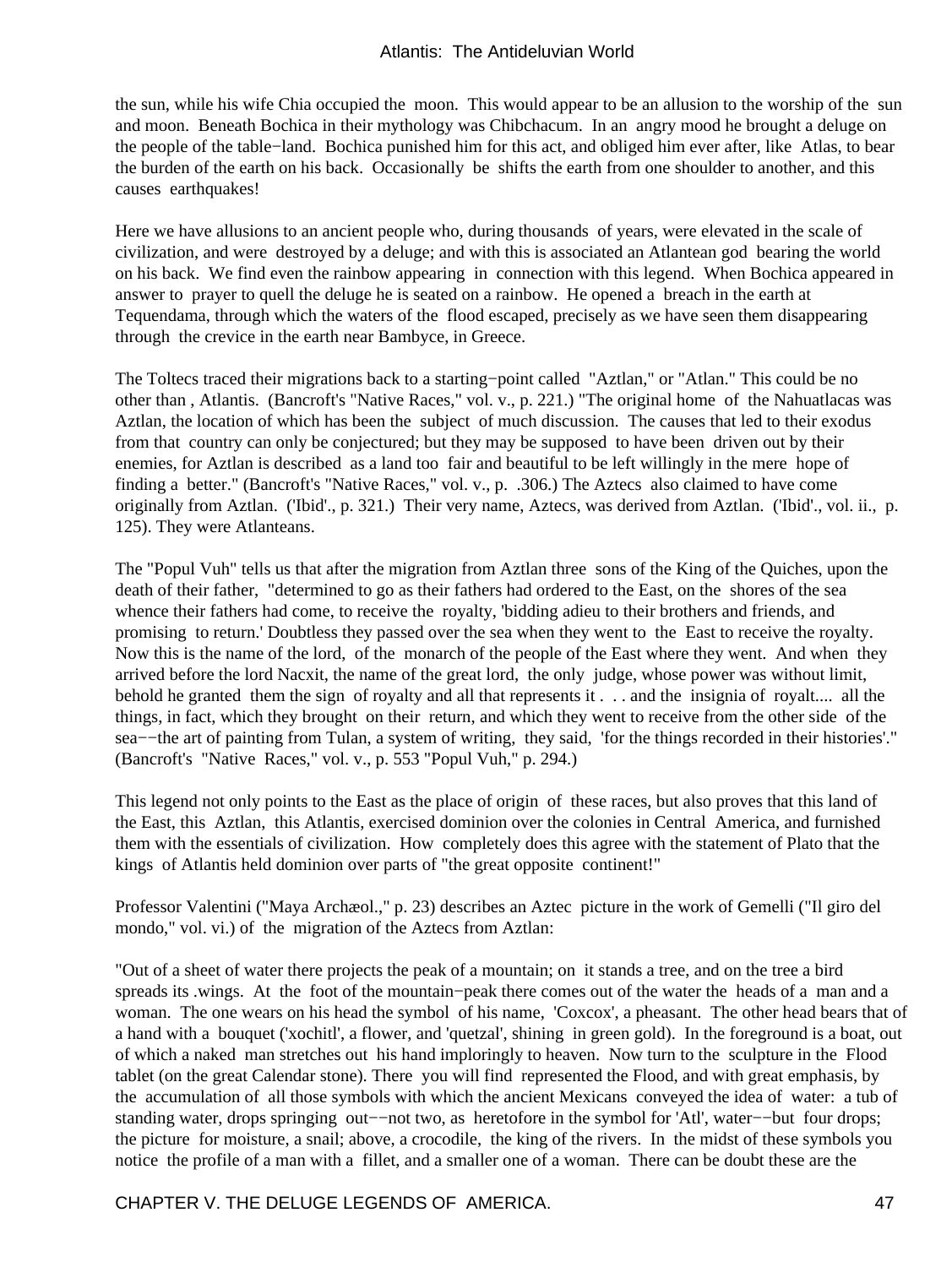Mexican Noah, 'Coxcox', and his wife, 'Xochiquetzal'; and at the same time it is evident (the Calendar stone, we know, was made in A.D., 1478) that the story of them, and the pictures representing the story, have not been invented by the Catholic clergy, but really existed among these nations long before the Conquest."

The above figure represents the Flood tablet on the great Calendar stone.

When we turn to the uncivilized Indians of America, while we still find legends referring to the Deluge, they are, with one exception, in such garbled and uncouth forms that we can only see glimpses of the truth shining through a mass of fable.

The following tradition was current among the Indians of the Great Lakes:

"In former times the father of the Indian tribes dwelt 'toward the rising sun'. Having been warned in a dream that a deluge was coming upon the earth, be built a raft, on which be saved himself, with his family and all the animals. He floated thus for several months. The animals, who at that time spoke, loudly complained and murmured against him. At last a new earth appeared, on which he landed with all the animals, who from that time lost the power of speech, as a punishment for their murmurs against their deliverer."

According to Father Charlevoix, the tribes of Canada and the valley of the Mississippi relate in their rude legends that all mankind was destroyed by a flood, and that the Good Spirit, to repeople the earth, had changed animals into men. It is to J. S. Kohl we owe our acquaintance with the version of the Chippeways−−full of grotesque and perplexing touches−−in which the man saved from the Deluge is called Menaboshu. To know if the earth be drying, he sends a bird, the diver, out of his bark; then becomes the restorer of the human race and the founder of existing society.

A clergyman who visited the Indians north−west of the Ohio in 1764 met, at a treaty, a party of Indians from the west of the Mississippi.

"They informed him that one of their most ancient traditions was that, a great while ago, they had a common father, who lived toward the rising of the sun, and governed the whole world; that all the white people's heads were under his feet; that he had twelve sons, by whom he administered the government; that the twelve sons behaved very bad, and tyrannized over the people, abusing their power; that the Great Spirit, being thus angry with them, suffered the white people to introduce spirituous liquors among them, made them drunk, stole the special gift of the Great Spirit from them, and by this means usurped power over them; and ever since the Indians' heads were under the white people's feet." (Boudinot's "Star in the West," p. 111.)

Here we note that they looked "toward the rising sun"--toward Atlantis--for the original home of their race; that this region governed "the whole world;" that it contained white people, who were at first a subject race, but who subsequently rebelled, and acquired dominion over the darker races. We will see reason hereafter to conclude that Atlantis had a composite population, and that the rebellion of the Titans in Greek mythology was the rising up of a subject population.

In 1836 C. S. Rafinesque published in Philadelphia, Pa., a work called "The American Nations," in which he gives the historical songs or chants of the Lenni−Lenapi, or Delaware Indians, the tribe that originally dwelt along, the Delaware River. After describing a time "when there was nothing but sea−water on top of the land," and the creation of sun, moon, stars, earth, and man, the legend depicts the Golden Age and the Fall in these words: "All were willingly pleased, all were easy−thinking, and all were well−happified. But after a while a snake−priest, 'Powako', brings on earth secretly the snake−worship ('Initako') of the god of the snakes, 'Wakon'. And there came wickedness, crime, and unhappiness. And bad weather was coming, distemper was coming, with death was coming. All this happened 'very long ago, at the first land, Netamaki', beyond the great 'ocean Kitahikau'." Then follows the Song of the Flood: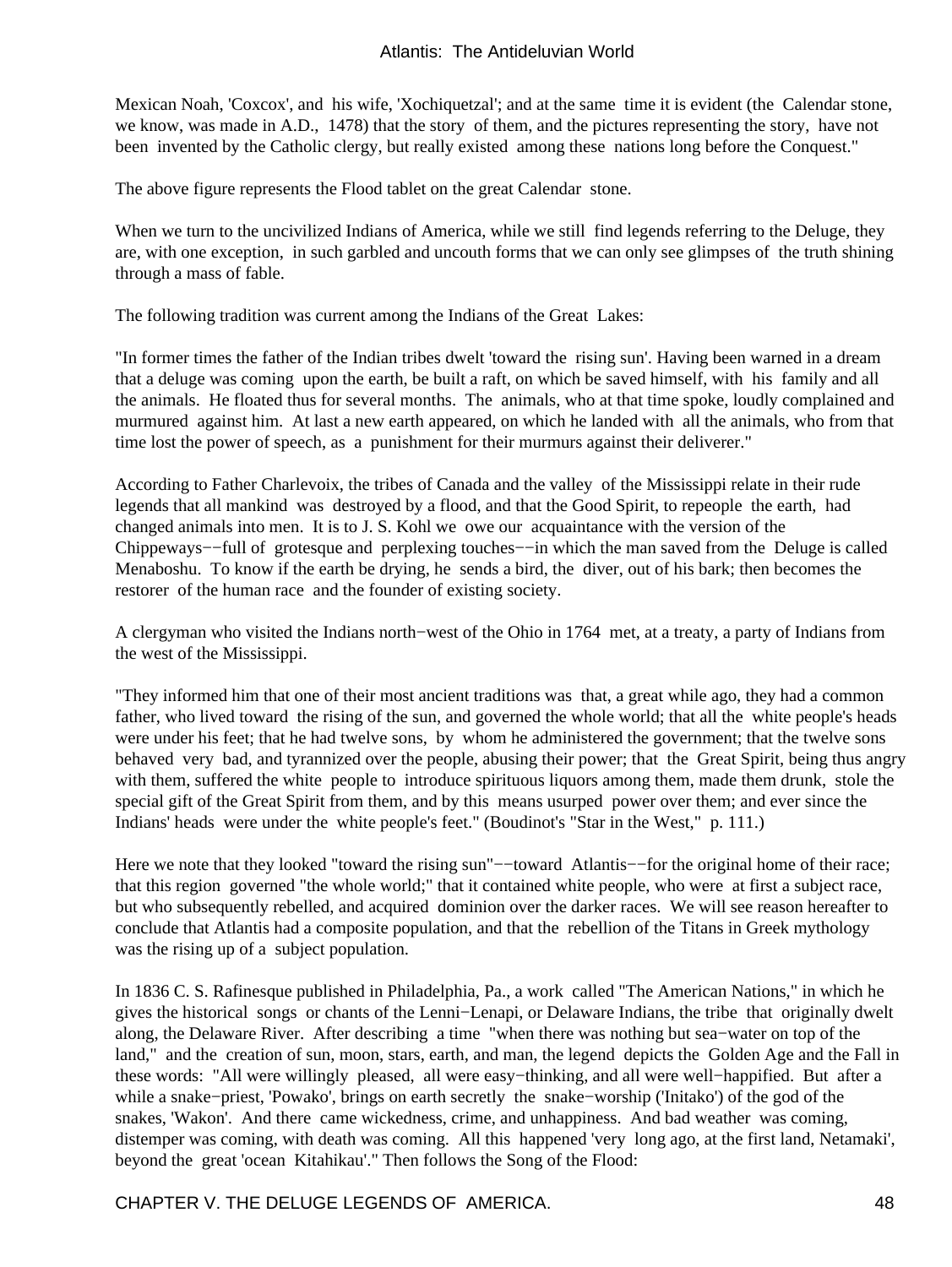"There was, long ago, a powerful snake, 'Maskanako', when the men had become bad beings, 'Makowini'. This strong snake had become the foe of the Jins, and they became troubled, hating each other. Both were fighting, both were, spoiling, both were never peaceful. And they were fighting, least man 'Mattapewi' with dead−keeper 'Nihaulowit'. And the strong snake readily resolved to destroy or fight the beings or the men. The dark snake he brought, the monster ('Amanyam') he brought, snake−rushing water he brought (it). 'Much water is rushing, much go to hills, much penetrate, much destroying'. Meanwhile at 'Tula' (this is the same Tula referred to in the Central American legends), at THAT ISLAND, Nana−Bush (the great hare Nana) becomes the ancestor of beings and men. Being born creeping, he is ready to move and dwell at 'Tula'. The beings and men all go forth from the flood creeping in shallow water or swimming afloat, asking which is the way to the turtle−back, 'Tula−pin'. But there are many monsters in the way, and some men were devoured by them. But the daughter of a spirit helped them in a boat, saying, 'Come, come;' they were coming and were helped. The name of the boat or raft is 'Mokol'.... Water running off, it is drying; in the plains and the mountains, at the path of the cave, elsewhere went the powerful action or motion." Then follows Song 3, describing the condition of mankind after the Flood. Like the Aryans, they moved into a cold country: "It freezes was there; it snows was there; it is cold was there." They move to a milder region to hunt cattle; they divided their forces into tillers and hunters. "The good and the holy were the hunters;" they spread themselves north, south, east, and west." Meantime all the snakes were afraid in their huts, and the Snake−priest 'Nakopowa' said to all, 'Let us go.' 'Eastwardly' they go forth at Snakeland ('Akhokink'), and they went away earnestly grieving." Afterward the fathers of the Delawares, who "were always boating and navigating," find that the Snake−people have taken possession of a fine country; and they collect together the people from north, south, east, and west, and attempt "to pass over the waters of the frozen sea to possess that land." They seem to travel in the dark of an Arctic winter until they come to a gap of open sea. They can go no farther; but some tarry at Firland, while the rest return to where they started from, "the old turtle land."

Here we find that the land that was destroyed was the "first land;" that it was an island "beyond the great ocean." In all early age the people were happy and peaceful; they became wicked; "snake worship" was introduced, and was associated, as in Genesis, with the "fall of man;" Nana−Bush became the ancestor of the new race; his name reminds us of the Toltec 'Nata' and the Hebrew 'Noah'. After the flood came a dispersing of the people, and a separation into hunters and tillers of the soil.

Among the Mandan Indians we not only find flood legends, but, more remarkable still, we find an 'image of the ark preserved' from generation to generation, and a religious ceremony performed which refers plainly to the destruction of Atlantis, and to the arrival of one of those who escaped from the Flood, bringing the dreadful tidings of the disaster. It must be remembered, as we will show hereafter, that many of these Mandan Indians were white men, with hazel, gray, and blue eyes, and all shades of color of the hair from black to pure white; that they dwelt in houses in fortified towns, and manufactured earthen−ware pots in which they could boil water−−an art unknown to the ordinary Indians, who boiled water by putting heated stones into it.

I quote the very interesting account of George Catlin, who visited the Mandans nearly fifty years ago, lately republished in London in the "North American Indians," a very curious and valuable work. He says (vol. i., p. 88):

"In the centre of the village is an open space, or public square, 150 feet in diameter and circular in form, which is used for all public games and festivals, shows and exhibitions. The lodges around this open space front in, with their doors toward. the centre; and in the middle of this stands an object of great religious veneration, on account of the importance it has in connection with the annual religious ceremonies. This object is in the form of a large hogshead, some eight or ten feet high, made of planks and hoops, containing within it some of their choicest mysteries or medicines. They call it the 'Big Canoe.'"

This is a representation of the ark; the ancient Jews venerated a similar image, and some of the ancient Greek States followed in processions a model of the ark of Deucalion. But it is indeed surprising to find this practice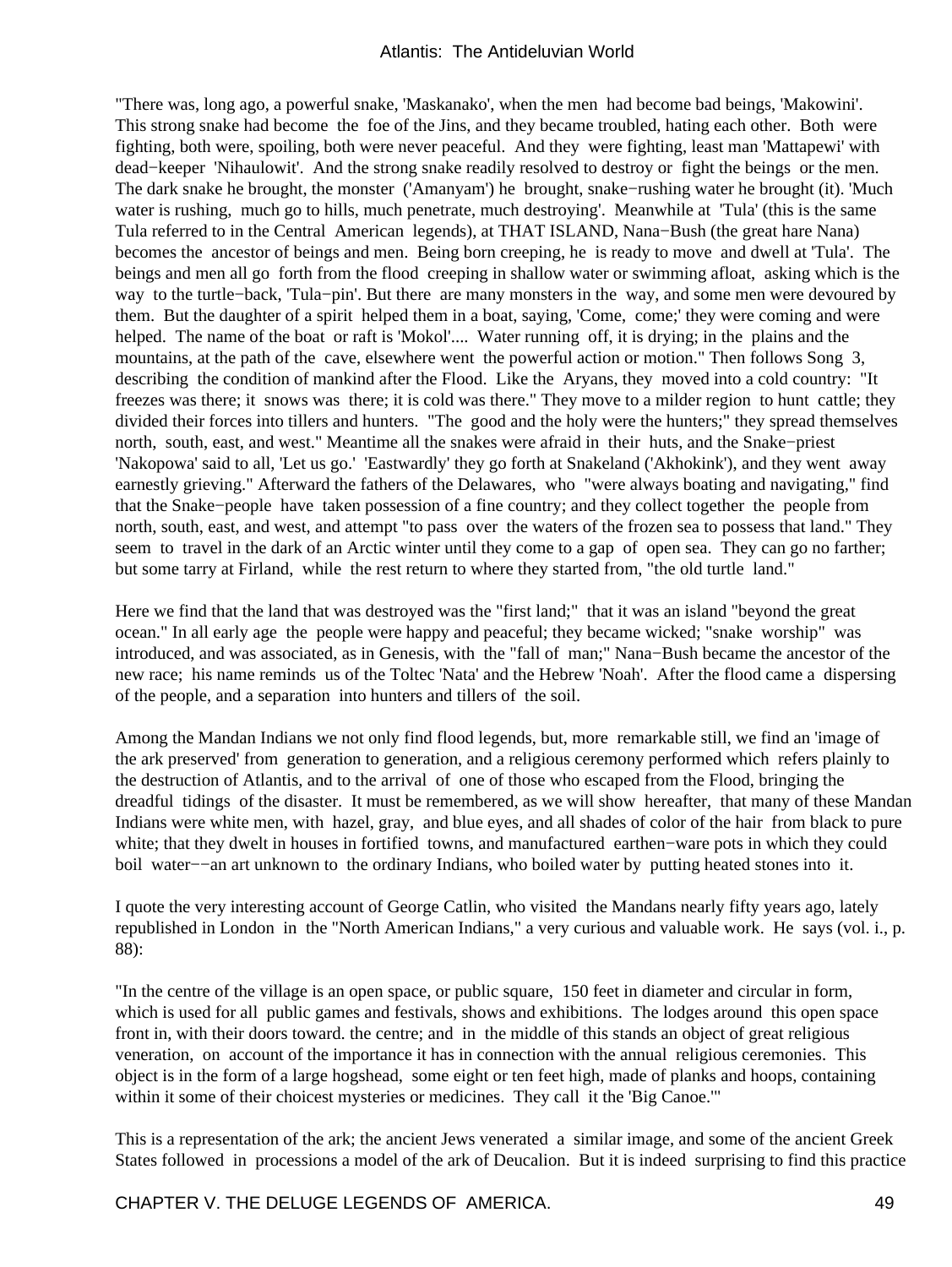perpetuated, even to our own times, by a race of Indians in the heart of America. On page 158 of the first volume of the same work Catlin describes the great annual mysteries and religious ceremonials of which this image of the ark was the centre. He says:

"On the day set apart for the commencement of the ceremonies a solitary figure is seen approaching the village.

"During the deafening din and confusion within the pickets of the village the figure discovered on the prairie continued to approach with a dignified step, and in a right line toward the village; all eyes were upon him, and he at length made his appearance within the pickets, and proceeded toward the centre of the village, where all the chiefs and braves stood ready to receive him, which they did in a cordial manner by shaking hands, recognizing him as an old acquaintance, and pronouncing his name, Nu−mohk−muck−a−nah ('the first or only man'). The body of this strange personage, which was chiefly naked, was painted with white clay, so as to resemble at a distance a white man. He enters the medicine lodge, and goes through certain mysterious ceremonies.

"During the whole of this day Nu−mohk−muck−a−nah (the first or only man) travelled through the village, stopping in front of each man's lodge, and crying until the owner of the lodge came out and asked who he was, and what was the matter? To which be replied by narrating 'the sad catastrophe which had happened on the earth's surface by the overflowing of the waters', saying that 'he was the 'only person saved from the universal calamity'; that he landed his big canoe on a high mountain in the west, where he now resides; that be has come to open the medicine lodge, which must needs receive a present of an edged tool from the owner of every wigwam, that it may be sacrificed to the water; for,' he says, 'if this is not done there will be another flood, and no one will be saved, as it was with such tools that the big canoe was made.'

"Having visited every lodge in the village during the day, and having received such a present from each as a hatchet, a knife, etc. (which is undoubtedly always prepared ready for the occasion), be places them in the medicine lodge; and, on the last day of the ceremony, they are thrown into a deep place in the river−−'sacrificed to the Spirit of the Waters."'

Among the sacred articles kept in the great medicine lodge are four sacks of water, called 'Eeh−teeh−ka', sewed together, each of them in the form of a tortoise lying on its back, with a bunch of eagle feathers attached to its tail. "These four tortoises," they told me, "contained the waters from the four quarters of the world−−that those waters had been contained therein 'ever since the settling down of the waters'," "I did not," says Catlin, who knew nothing of an Atlantis theory, "think it best to advance anything against such a ridiculous belief." Catlin tried to purchase one of these water−sacks, but could not obtain it for any price; he was told they were "a society property."

He then describes a dance by twelve men around the ark: "They arrange themselves according to 'the four cardinal points'; two are painted perfectly 'black', two are vermilion color, some were painted partially white. They dance a dance called Bel−lohck−na−pie,'" with horns on their heads, like those used in Europe as symbolical of Bel, or Baal.

Could anything be more evident than the connection of these ceremonies with the destruction of Atlantis? Here we have the image of the ark; here we have a white man coming with the news that "the waters had overflowed the land," and that all the people were destroyed except himself; here we have the sacrifice to appease the spirit that caused the Flood, just as we find the Flood terminating, in the Hebrew, Chaldean, and Central American legends, with a sacrifice. Here, too, we have the image of the tortoise, which we find in other flood legends of the Indians, and which is a very natural symbol for an island. As one of our own poets has expressed it,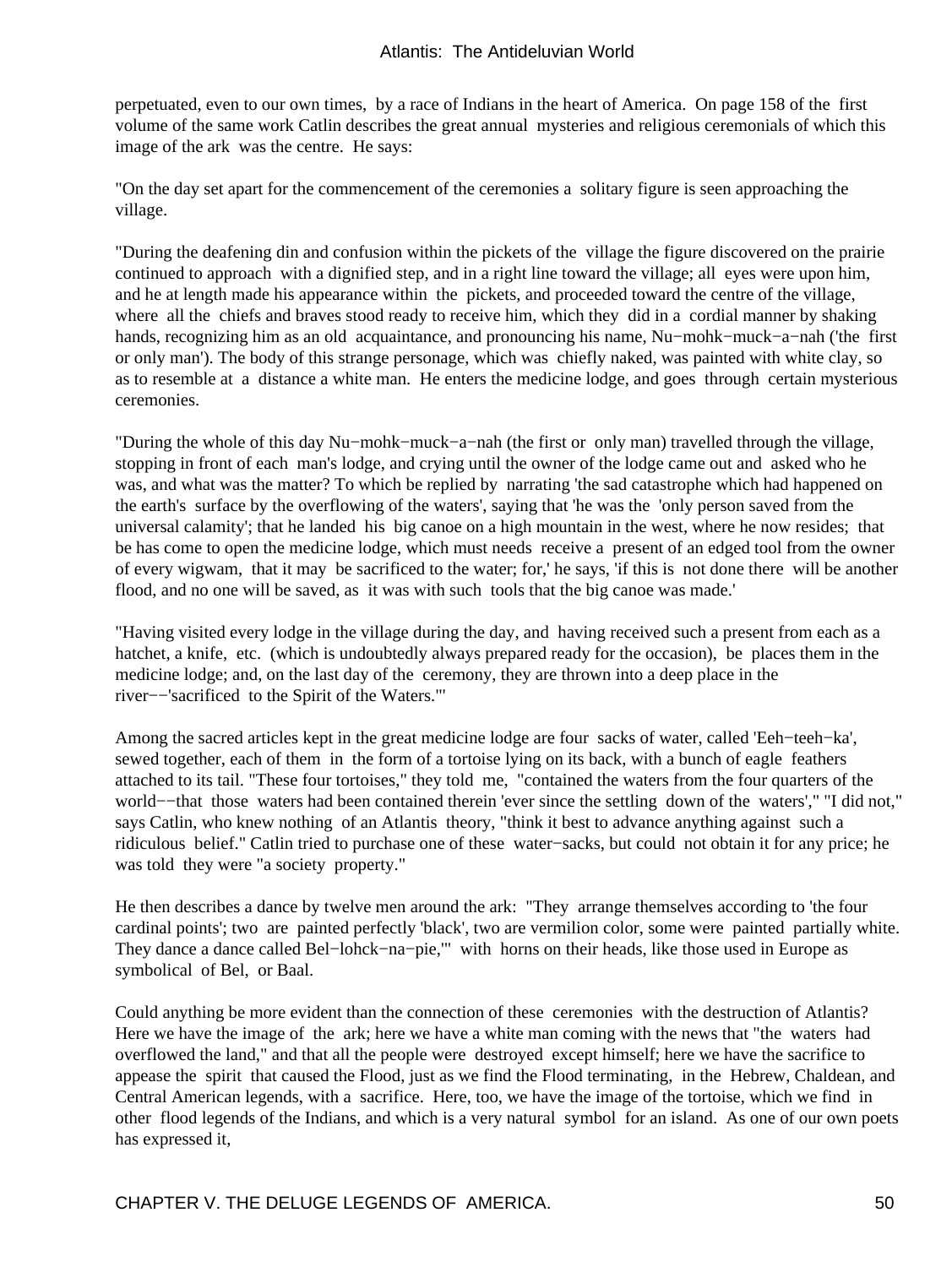"Very fair and full of promise Lay the island of St. Thomas; Like a great green turtle slumbered On the sea which it encumbered."

Here we have, too, the four quarters of Atlantis, divided by its four rivers, as we shall see a little farther on, represented in a dance, where the dancers arrange themselves according to the four cardinal points of the compass; the dancers are painted to represent the black and red races, while "the first and only man" represents the white race; and the name of the dance is a reminiscence of Baal, the ancient god of the races derived from Atlantis.

But this is not all. The Mandans were evidently of the race of Atlantis. They have another singular legend, which we find in the account of Lewis and Clarke:

"Their belief in a future state is connected with this theory of their origin: The whole nation resided in one large village, underground, near a subterranean lake. A grape−vine extended its roots down to their habitation, and gave them a view of the light. Some of the most adventurous climbed up the vine, and were delighted with the sight of the earth, which they found covered with buffalo, and rich with every kind of fruit. Returning with the grapes they had gathered, their countrymen were so pleased with the taste of them that the whole nation resolved to leave their dull residence for the charms of the upper region. Men, women, and children ascended by means of the vine, but, when about half the nation had reached the surface of the earth, a corpulent woman, who was clambering up the vine, broke it with her weight, and closed upon herself and the rest of the nation the light of the sun."

This curious tradition means. that the present nation dwelt in a large settlement underground, that is, beyond the land, in the sea; the sea being represented by "the subterranean lake." At one time the people had free intercourse between this "large village" and the American continent, and they founded extensive colonies on this continent; whereupon some mishap cut them off from the mother country. This explanation is confirmed by the fact that in the legends of the Iowa Indians, who were a branch of the Dakotas, or Sioux Indians, and relatives of the Mandans (according to Major James W. Lynd), "all the tribes of Indians were formerly one, and all dwelt together on an island, or at least across a large water toward the east or sunrise. They crossed this water in skin canoes, or by swimming; but they know not how long they were in crossing, or whether the water was salt or fresh." While the Dakotas, according to Major Lynd, who lived among them for nine years, possessed legends of "huge skiffs, in which the Dakotas of old floated for weeks, finally gaining dry land"−−a reminiscence of ships and long sea−voyages.

The Mandans celebrated their great religious festival above described in the season when the willow is first in leaf, and a dove is mixed up in the ceremonies; and they further relate a legend that "the world was once a great tortoise, borne on the waters, and covered with earth, and that when one day, in digging the soil, a tribe of white men, who had made holes in the earth to a great depth digging for badgers, at length pierced the shell of the tortoise, it sank, and the water covering it drowned all men with the exception of one, who saved himself in a boat; and when the earth re−emerged, sent out a dove, who returned with a branch of willow in its beak."

The holes dug to find badgers were a savage's recollection of mining operations; and when the great disaster came, and the island sunk in the sea amid volcanic convulsions, doubtless men said it was due to the deep mines, which had opened the way to the central fires. But the recurrence of "white men" as the miners, and of a white man as "the last and only man," and the presence of white blood in the veins of the people, all point to the same conclusion−−that the Mandans were colonists from Atlantis.

And here I might add that Catlin found the following singular resemblances between the Mandan tongue and the Welsh:

CHAPTER V. THE DELUGE LEGENDS OF AMERICA. THE STATE RESIDENCE AND STATE AND THE STATE OF STATE AND THE STATE O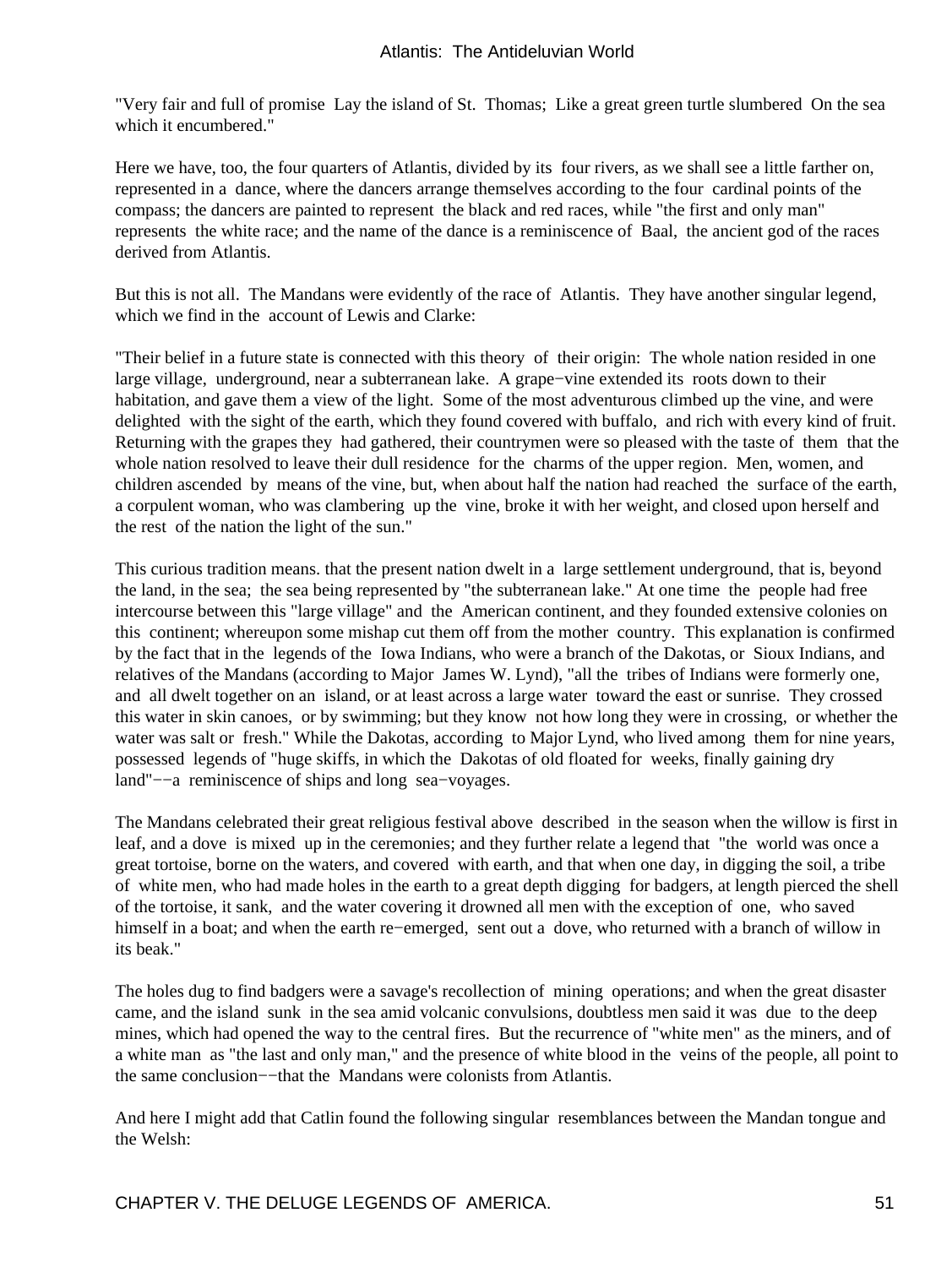| $\vert$ English  Mandan Welsh $\vert$ Pronounced. $\vert$          |
|--------------------------------------------------------------------|
| Me   Mi   Me                                                       |
| You $\ldots$ Ne   Chwi Chwe                                        |
| He    E   A   A                                                    |
| She  Ea   E   A                                                    |
| It $\ldots$   Ount Hwynt   Hooynt                                  |
| We $\ldots$   Noo Ni   Ne                                          |
| They $\ldots$ Eonah   Hona, 'fem'.   Hona                          |
| No; or there is not.   Megosh Nagoes Nagosh                        |
| No    Na                                                           |
|                                                                    |
| The Great Spirit Maho Peneta.   Maw Mosoor<br>  Penæthir Panæther. |

Major Lynd found the following resemblances between the Dakota tongue and the languages of the Old World:

COMPARISON OF DAKOTA, OR SIOUX, WITH OTHER LANGUAGES.

|                               |  |  |                                                                    | Latin.   English.   Saxo Sanscrit.   German.   Danish.   Sioux Other Primar |  |
|-------------------------------|--|--|--------------------------------------------------------------------|-----------------------------------------------------------------------------|--|
|                               |  |  | See Seon    Sehe Sig Si    Appearing                               |                                                                             |  |
|                               |  |  | Pinso   Pound Punian      Pa   'W   Beatin                         |                                                                             |  |
|                               |  |  | Vad Wen Wendan      Wint    Passage                                |                                                                             |  |
|                               |  |  | Tow Tu  Zaun Tun Tonw 'Gaelic                                      |                                                                             |  |
|                               |  |  | Qui Who Hw Kwas Wi Tuwe                                            |                                                                             |  |
|                               |  |  | $\ldots$ Weapo Wepn $\ldots$ Wape Vaape Wipe $\ldots$ Sioux dimin. |                                                                             |  |
|                               |  |  | Ego      Ic  Agam  Ic  Jeg  Mish                                   |                                                                             |  |
|                               |  |  |                                                                    |                                                                             |  |
| $\mathbf{1}$ and $\mathbf{1}$ |  |  | Eight Acht Aute Acht Ott Shaktogan   'Gr.,                         |                                                                             |  |
|                               |  |  |                                                                    |                                                                             |  |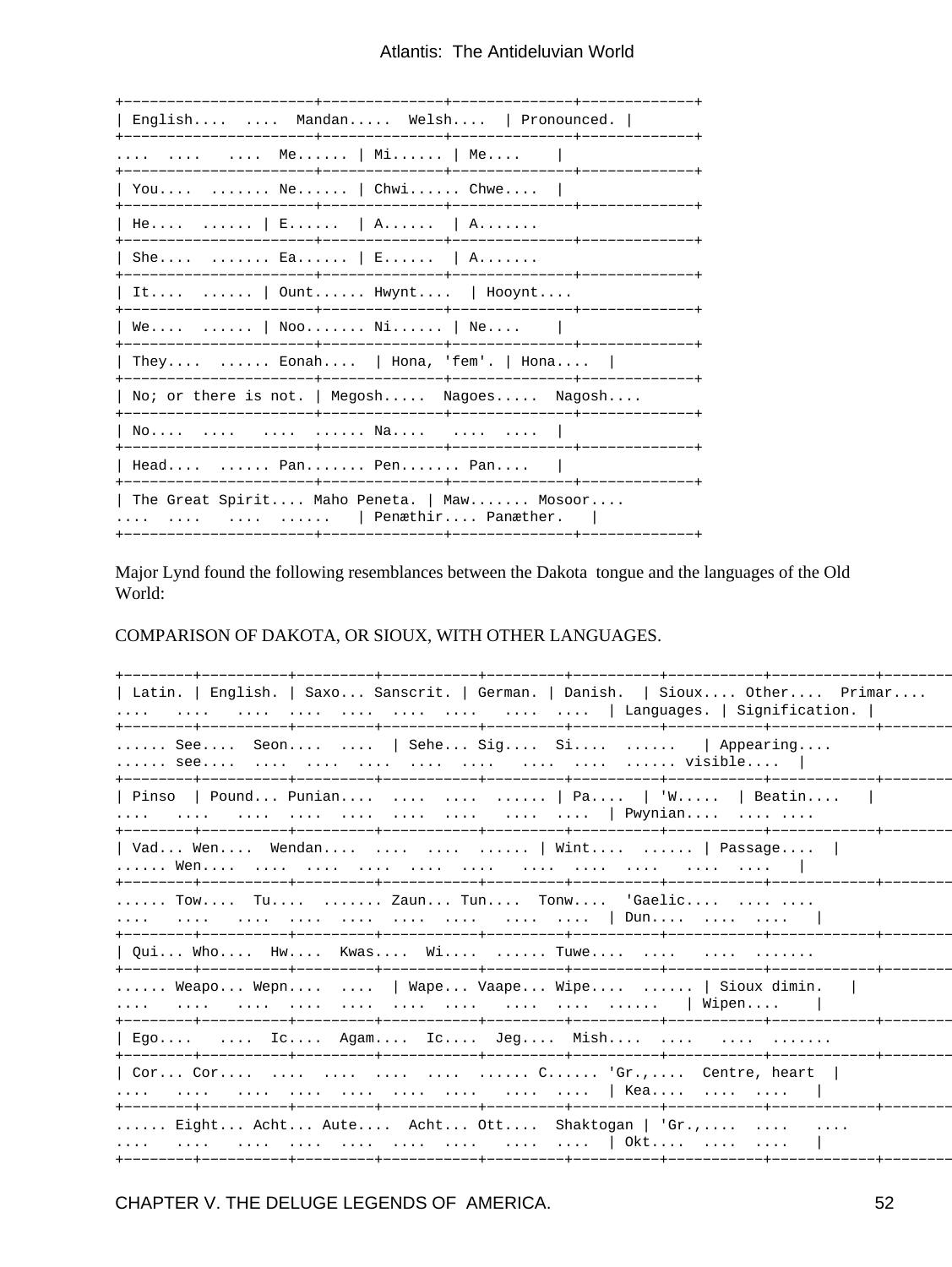| Canna | Can.... .... .... .... .... ...... Ca.... | 'Heb., Can | Reed, weed, .... .... .... .... .... .... .... .... .... | W., Cawn' | wood....... +−−−−−−−−+−−−−−−−−−−+−−−−−−−−−+−−−−−−−−−−−+−−−−−−−−−+−−−−−−−−−−+−−−−−−−−−−−+−−−−−−−−−−−−+−−−−−−−−−−−−−−−−+ | Poc... Poc.... Po.... ....... Pock... Pukke... Poka.... 'Dutch,... Swelling..... .... .... .... .... .... .... .... .... .... | Poca'.... .... .... +−−−−−−−−+−−−−−−−−−−+−−−−−−−−−+−−−−−−−−−−−+−−−−−−−−−+−−−−−−−−−−+−−−−−−−−−−−+−−−−−−−−−−−−+−−−−−−−−−−−−−−−−+ ...... Wit.... With.... .... | Wide.... .... Wita.... 'Goth.,.... .... .... .... .... .... .... .... .... .... .... .... | Gewithan..... ....... +−−−−−−−−+−−−−−−−−−−+−−−−−−−−−+−−−−−−−−−−−+−−−−−−−−−+−−−−−−−−−−+−−−−−−−−−−−+−−−−−−−−−−−−+−−−−−−−−−−−−−−−−+ ...... Doughty | Dohtig.... .... Taugen | Digti... Dita.... ...... | Hot, brave, | .... .... .... .... .... .... ...... | Ditaya.... ...... daring.... | +−−−−−−−−+−−−−−−−−−−+−−−−−−−−−+−−−−−−−−−−−+−−−−−−−−−+−−−−−−−−−−+−−−−−−−−−−−+−−−−−−−−−−−−+−−−−−−−−−−−−−−−−+ ...... Tight... Tian.... .... | Dich... Dig.... Tita.... ...... | Strain.... | +−−−−−−−−+−−−−−−−−−−+−−−−−−−−−+−−−−−−−−−−−+−−−−−−−−−+−−−−−−−−−−+−−−−−−−−−−−+−−−−−−−−−−−−+−−−−−−−−−−−−−−−−+ | Tango | Touch... Taecan.... .... Ticken | Tekka... Ta.... ...... | Touch, take. | | Tactus | Tak.... .... .... ..... ..... ....... Htak.... ..... ..... ......... +−−−−−−−−+−−−−−−−−−−+−−−−−−−−−+−−−−−−−−−−−+−−−−−−−−−+−−−−−−−−−−+−−−−−−−−−−−+−−−−−−−−−−−−+−−−−−−−−−−−−−−−−+ ...... Child... Cild.... .... | Kind... Kul.... Ci.... ...... | Progeny.... | +−−−−−−−−+−−−−−−−−−−+−−−−−−−−−+−−−−−−−−−−−+−−−−−−−−−+−−−−−−−−−−+−−−−−−−−−−−+−−−−−−−−−−−−+−−−−−−−−−−−−−−−−+ ...... Wor.... Wercan.... .... .... ...... | Woccas... 'Dutch,... Labor, motion. | .... .... .... .... .... .... ...... | Heco.... Wer.... .... .... | .... .... .... .... .... .... .... .... .... | Span..... .... .... .... .... .... .... .... .... .... .... .... | Hecho.... .... .... +−−−−−−−−+−−−−−−−−−−+−−−−−−−−−+−−−−−−−−−−−+−−−−−−−−−+−−−−−−−−−−+−−−−−−−−−−−+−−−−−−−−−−−−+−−−−−−−−−−−−−−−−+ ...... Shackle | Seoacu.... .... .... ...... | Shka.... 'Ar.,.... to bind (.... .... .... .... .... .... .... .... .... .... | Schakala, | link).... | .... .... .... .... .... .... .... .... .... | Dutch.... .... .... .... .... .... .... .... .... .... .... .... | Schakel.... .... .... .... .... .... .... .... .... .... .... .... | Teton.... .... .... .... .... .... .... .... .... .... .... .... | Shakalan'.... ....... +−−−−−−−−+−−−−−−−−−−+−−−−−−−−−+−−−−−−−−−−−+−−−−−−−−−+−−−−−−−−−−+−−−−−−−−−−−+−−−−−−−−−−−−+−−−−−−−−−−−−−−−−+ | Query.... .... .... .... .... .... ..... Kuiv.... .... ..... ........ +−−−−−−−−+−−−−−−−−−−+−−−−−−−−−+−−−−−−−−−−−+−−−−−−−−−+−−−−−−−−−−+−−−−−−−−−−−+−−−−−−−−−−−−+−−−−−−−−−−−−−−−−+ | Shabb.... .... .... ....... Schabig | Schabbig | Shabya.... .... .... .... | +−−−−−−−−+−−−−−−−−−−+−−−−−−−−−+−−−−−−−−−−−+−−−−−−−−−+−−−−−−−−−−+−−−−−−−−−−−+−−−−−−−−−−−−+−−−−−−−−−−−−−−−−+

According to Major Lynd, the Dakotas, or Sioux, belonged to the same race as the Mandans; hence the interest which attaches to these verbal similarities.

"Among the Iroquois there is a tradition that the sea and waters infringed upon the land, so that all human life was destroyed. The Chickasaws assert that the world was once destroyed by water, but that one family was saved, and two animals of every kind. The Sioux say there was a time when there was no dry land, and all men had disappeared from existence." (See Lynd's "MS. History of the Dakotas," Library of Historical Society of Minnesota.)

"The Okanagaus have a god, Skyappe, and also one called Chacha, who appear to be endowed with omniscience; but their principal divinity is their great mythical ruler and heroine, Scomalt. Long ago, when the sun was no bigger than a star, this strong medicine−woman ruled over what appears to have now become a 'lost island'. At last the peace of the island was destroyed by war, and the noise of battle was heard, with which Scomalt was exceeding wroth, whereupon she rose up in her might and drove her rebellious subjects to one end of the island, and broke off the piece of land on which they were huddled and pushed it out to sea, to drift whither it would. This floating island was tossed to and fro and buffeted by the winds till all but two died. A man and woman escaped in a canoe, and arrived on the main−land; and from these the Okanagaus are descended." (Bancroft's "Native Races," vol. iii., p. 149.)

Here we have the Flood legend clearly connected with a lost island.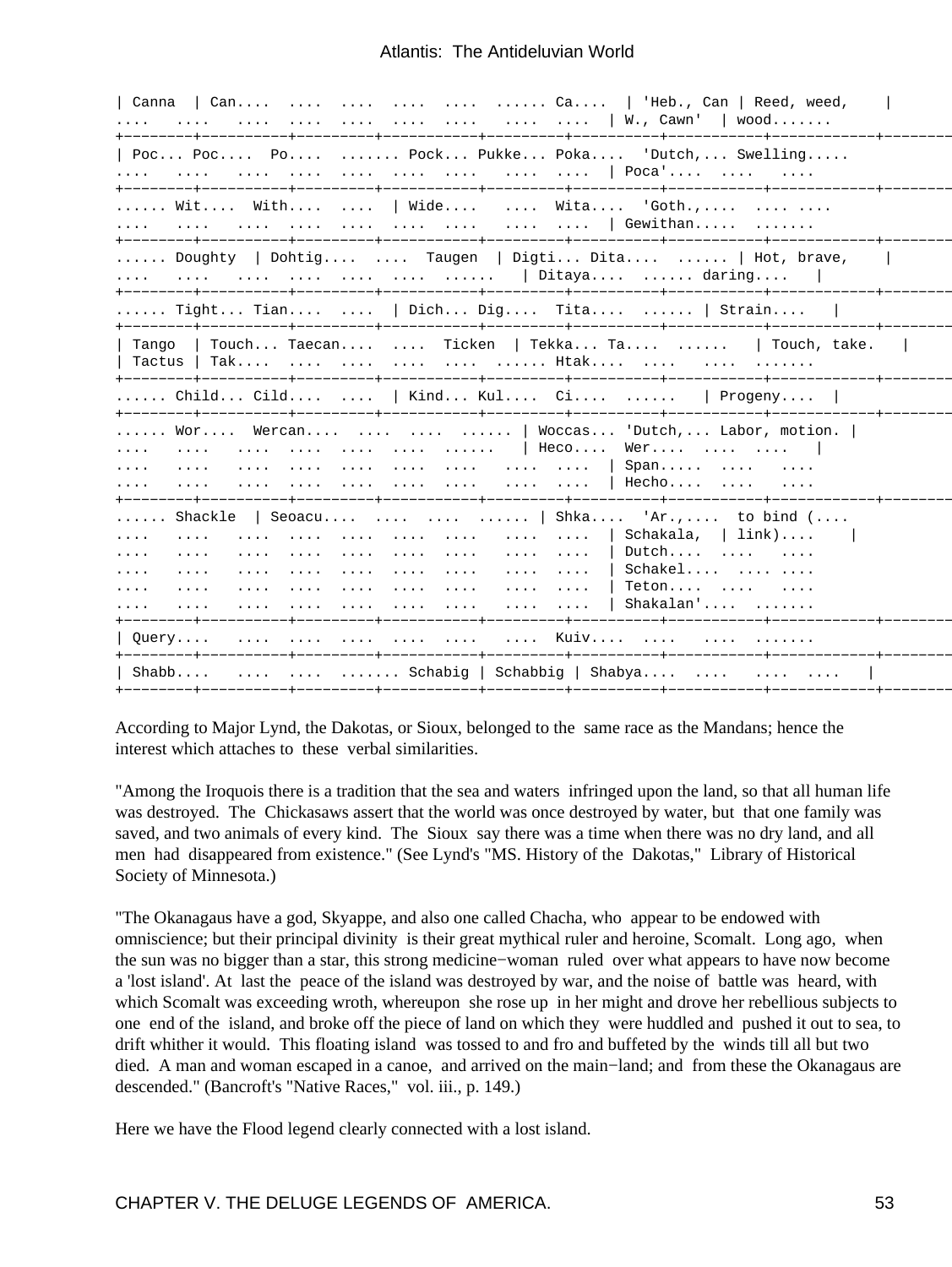The Nicaraguans believed "that ages ago the world was destroyed by a flood, in which the most part of mankind perished. Afterward the 'teotes', or gods, restored the earth as at the beginning." ('Ibid'., p. 75.) The wild Apaches, "wild from their natal hour," have a legend that "the first days of the world were happy and peaceful days;" then came a great flood, from which Montezuma and the coyote alone escaped. Montezuma became then very wicked, and attempted to build a house that would reach to heaven, but the Great Spirit destroyed it with thunderbolts. (Bancroft's "Native Races," vol. iii., p. 76.)

The Pimas, an Indian tribe allied to the Papagos, have a peculiar flood legend. The son of the Creator was called Szeu−kha (Ze−us?). An eagle prophesied the deluge to the prophet of the people three times in succession, but his warning was despised; "then in the twinkling of an eye there came a peal of thunder and an awful crash, and a green mound of water reared itself over the plain. It seemed to stand upright for a second, then, cut incessantly by the lightning, goaded on like a great beast, it flung itself upon the prophet's hut. When the morning broke there was nothing to be seen alive but one man−−if indeed be were a man; Szeu−kha, the son of the Creator, had saved himself by floating on a ball of gum or resin." This instantaneous catastrophe reminds one forcibly of the destruction of Atlantis. Szeu−kha killed the eagle, restored its victims to life, and repeopled the earth with them, as Deucalion repeopled the earth with the stones.

# **CHAPTER VI. SOME CONSIDERATION OF THE DELUGE LEGENDS.**

'The Fountains of the Great Deep.'−−As Atlantis perished in a volcanic convulsion, it must have possessed volcanoes. This is rendered the more probable when we remember that the ridge of land of which it was a part, stretching from north to south, from Iceland to St. Helena, contains even now great volcanoes−−as in Iceland, the Azores, the Canaries, etc.−−and that the very sea−bed along the line of its original axis is, to this day, as we have shown, the scene of great volcanic disturbances.

If, then, the mountains of Atlantis contained volcanoes, of which the peaks of the Azores are the surviving representatives, it is not improbable that the convulsion which drowned it in the sea was accompanied by great discharges of water. We have seen that such discharges occurred in the island of Java, when four thousand people perished. "Immense columns of hot water and boiling mud were thrown out" of the volcano of Galung Gung; the water was projected from the mountain "like a water−spout." When a volcanic island was created near Sicily in 1831, it was accompanied by "a waterspout sixty feet high."

In the island of Dominica, one of the islands constituting the Leeward group of the West Indies, and nearest to the site of Atlantis, on the 4th of January, 1880, occurred a series of convulsions which reminds us forcibly of the destruction of Plato's island; and the similarity extends to another particular: Dominica contains, like Atlantis, we are told, numerous hot and sulphur springs. I abridge the account given by the 'New York Herald' of January 28th, 1880:

"A little after 11 o'clock A.M., soon after high−mass in the Roman Catholic cathedral, and while divine service was still going on in the Anglican and Wesleyan chapels, all the indications of an approaching thunder−storm suddenly showed themselves; the atmosphere, which just previously had been cool and pleasant−−slight showers falling since early morning−−became at once nearly stifling hot; the rumbling of distant thunder was heard, and the light−blue and fleecy white of the sky turned into a heavy and lowering black. Soon the thunder−peals came near and loud, the lightning flashes, of a blue and red color, more frequent and vivid; and the rain, first with a few heavy drops, commenced to pour as if the floodgates of heaven were open. In a moment it darkened, as if night had come; a strong, nearly overpowering smell of sulphur announced itself; and people who happened to be out in the streets felt the rain−drops failing on their heads, backs, and shoulders like showers of hailstones. The cause of this was to be noted by looking at the spouts, from which the water was rushing like so many cataracts of molten lead, while the gutters below ran swollen streams of thick gray mud, looking like nothing ever seen in them before. In the mean time the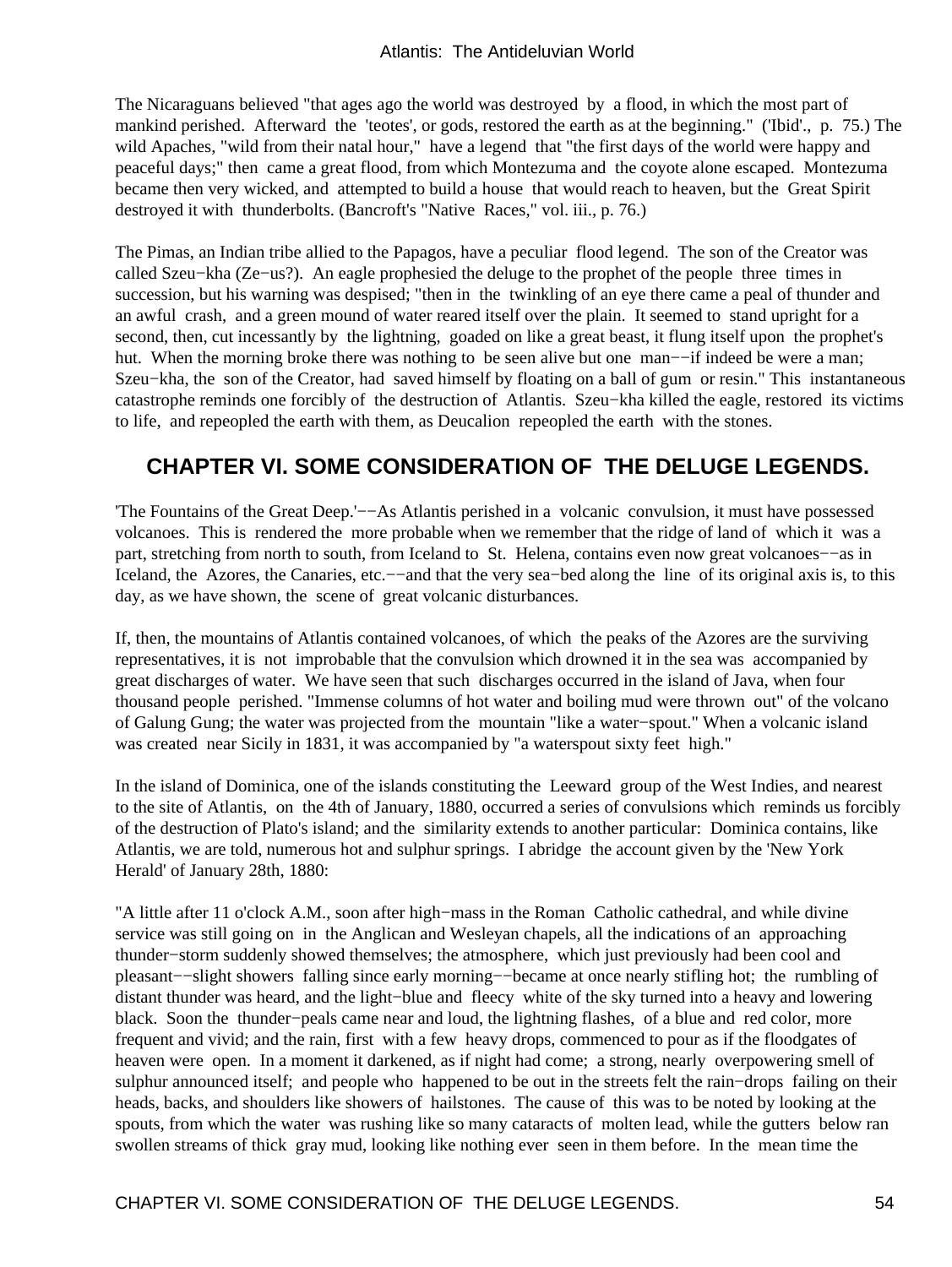Roseau River had worked itself into a state of mad fury, overflowing its banks, carrying down rocks and large trees, and threatening destruction to the bridges over it and the houses in its neighborhood. When the storm ceased−−it lasted till twelve, mid−day−−the roofs and walls of the buildings in town, the street pavement, the door−steps and back−yards were found covered with a deposit of volcanic débris, holding together like clay, dark−gray in color, and in some places more than an inch thick, with small, shining metallic particles on the surface, which could be easily identified as iron pyrites. Scraping up some of the stuff, it required only a slight examination to determine its main constituents−−sandstone and magnesia, the pyrites being slightly mixed, and silver showing itself in even smaller quantity. This is, in fact, the composition of the volcanic mud thrown up by the 'soufrières' at Watton Waven and in the Boiling Lake country, and it is found in solution as well in the lake water. The Devil's Billiard−table, within half a mile of the Boiling Lake, is composed wholly of this substance, which there assumes the character of stone in formation. Inquiries instituted on Monday morning revealed the fact that, except on the south−east, the mud shower had not extended beyond the limits of the town. On the north−west, in the direction of Fond Colo and Morne Daniel, nothing but pure rain−water had fallen, and neither Loubière nor Pointe Michel had seen any signs of volcanic disturbance

"But what happened at Pointe Mulâtre enables us to spot the locale of the eruption. Pointe Mulâtre lies at the foot of the range of mountains on the top of which the Boiling Lake frets and seethes. The only outlet of the lake is a cascade which falls into one of the branches of the Pointe Mulâtre River, the color and temperature of which, at one time and another, shows the existence or otherwise of volcanic activity in the lake−country. We may observe, 'en passant', that the fall of the water from the lake is similar in appearance to the falls on the sides of Roairama, in the interior of British Guiana; there, is no continuous stream, but the water overleaps its basin. like a kettle boiling over, and comes down in detached cascades from the top. May there not be a boiling lake on the unapproachable summit of Roairama? The phenomena noted at Pointe Mulâtre on Sunday were similar to what we witnessed in Roseau, but with every feature more strongly marked. The fall of mud was heavier, covering all the fields; the atmospheric disturbance was greater, and the change in the appearance of the running water about the place more surprising. The Pointe Mulâtre River suddenly began to run volcanic mud and water; then the mud predominated, and almost buried the stream under its weight, and the odor of sulphur in the air became positively oppressive. Soon the fish in the water−−brochet, camoo, meye, crocro, mullet, down to the eel, the crawfish, the loche, the tétar, and the dormer−−died, and were thrown on the banks. The mud carried down by the river has formed a bank at the month which nearly dams up the stream, and threatens to throw it back over the low−lying lands of the Pointe Mulâtre estate. The reports from the Laudat section of the Boiling Lake district are curious. The Bachelor and Admiral rivers, and the numerous mineral springs which arise in that part of the island, are all running a thick white flood, like cream milk. The face of the entire country, from the Admiral River to the Solfatera Plain, has undergone some portentous change, which the frightened peasants who bring the news to Roseau seem unable clearly and connectedly to describe, and the volcanic activity still continues."

From this account it appears that the rain of water and mud came from a boiling lake on the mountains; it must have risen to a great height, "like a water−spout," and then fallen in showers over the face of the country. We are reminded, in this Boiling Lake of Dominica, of the Welsh legend of the eruption of the Llyn−llion, "the Lake of Waves," which "inundated the whole country." On the top of a mountain in the county of Kerry, Ireland, called Mangerton, there is a deep lake known as Poulle−i−feron, which signifies Hell−hole; it frequently overflows, and rolls down the mountain in frightful torrents. On Slieve−donart, in the territory of Mourne, in the county of Down, Ireland, a lake occupies the mountain−top, and its overflowings help to form rivers.

If we suppose the destruction of Atlantis to have been, in like manner, accompanied by a tremendous outpour of water from one or more of its volcanoes, thrown to a great height, and deluging the land, we can understand the description in the Chaldean legend of "'the terrible water−spout'," which even "the gods grew afraid of," and which "rose to the sky," and which seems to have been one of the chief causes, together with

CHAPTER VI. SOME CONSIDERATION OF THE DELUGE LEGENDS.  $55$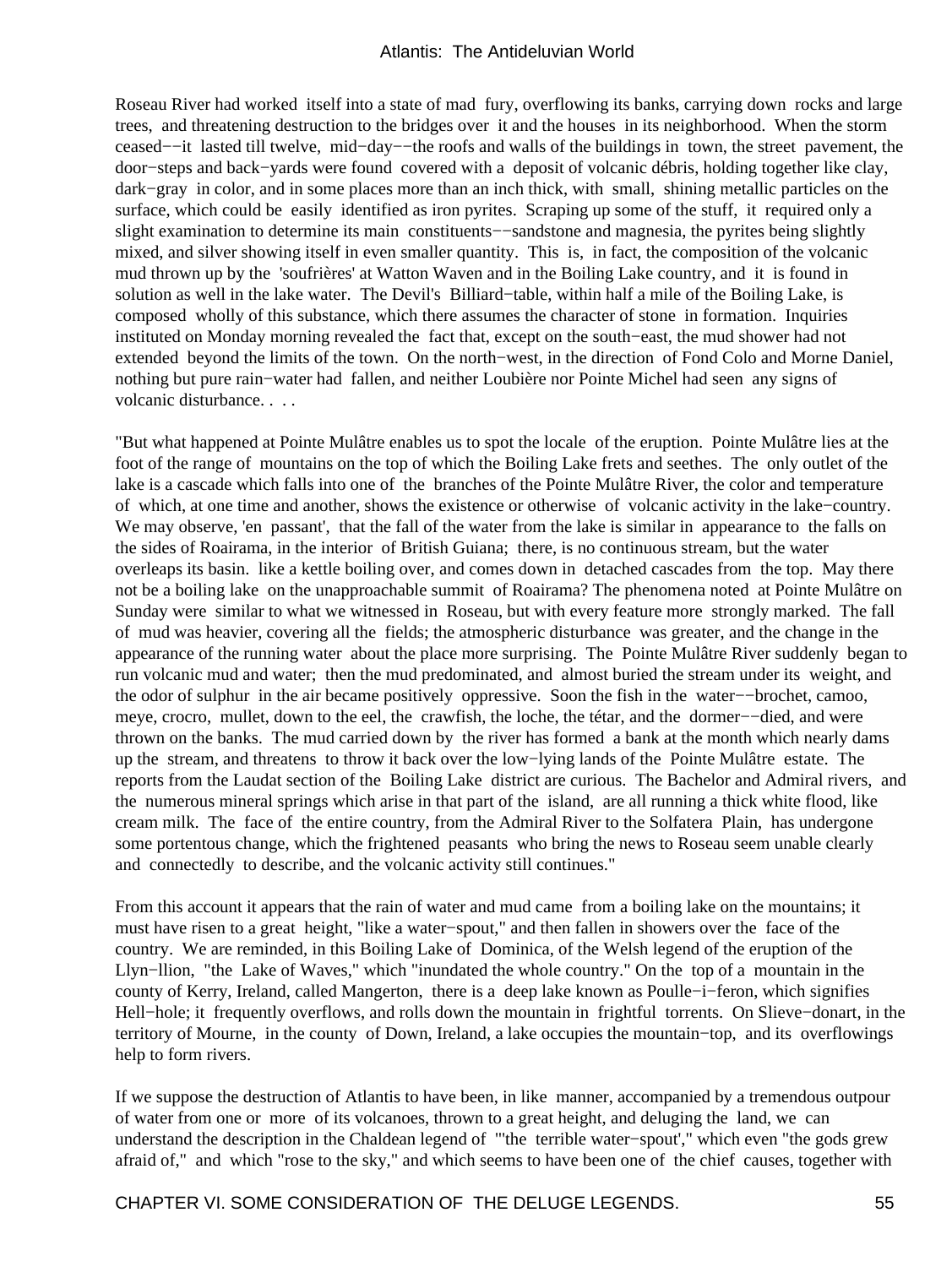the earthquake, of the destruction of the country. And in this view we are confirmed by the Aramæan legend of the Deluge, probably derived at an earlier age from the Chaldean tradition. In it we are told, "All on a sudden 'enormous volumes of water issued from the earth', and rains of extraordinary abundance began to fall; the rivers left their beds, and the ocean overflowed its banks." The disturbance in Dominica duplicates this description exactly: "In a moment" the water and mud burst from the mountains, "the floodgates of heaven were opened," and "the river overflowed its banks."

And here, again, we are reminded of the expression in Genesis, "the same day were all the fountains of the great deep broken up" (chap. vii., 11). That this does not refer to the rain is clear from the manner in which it is stated: "The same day were all the fountains of the great deep broken up, and the windows of heaven were opened. And the rain was upon the earth," etc. And when the work of destruction is finished, we are told "the fountains also of the deep and the windows of heaven were stopped." This is a reminiscence by an inland people, living where such tremendous volcanic disturbances were nearly unknown, of "the terrible water−spout which "rose to the sky," of the Chaldean legend, and of "the enormous volumes of water issuing from the earth" of the Aramæan tradition. The Hindoo legend of the Flood speaks of "the marine god Hayagriva, who dwelt in the abyss," who produced the cataclysm. This is doubtless "the archangel of the abyss" spoken of in the Chaldean tradition.

'The Mountains of the North.'−−We have in Plato the following reference to the mountains of Atlantis:

"The whole country was described as being very lofty and precipitous on the side of the sea.... The whole region of the island lies toward the south, and is sheltered from the north.... The surrounding mountains exceeded all that are to be seen now anywhere."

These mountains were the present Azores. One has but to contemplate their present elevation, and remember the depth to which they descend in the ocean, to realize their tremendous altitude and the correctness of the description given by Plato.

In the Hindoo legend we find the fish−god, who represents Poseidon, father of Atlantis, helping Mann. over "the Mountain of the North." In the Chaldean legend Khasisatra's vessel is stopped by "the Mountain of Nizir" until the sea goes down.

'The Mud which Stopped Navigation.'−−We are told by Plato, "Atlantis disappeared beneath the sea, and then that sea became inaccessible, so that navigation on it ceased, on account of the quantity of mud which the ingulfed island left in its place." This is one of the points of Plato's story which provoked the incredulity and ridicule of the ancient, and even of the modern, world. We find in the Chaldean legend something of the same kind: Khasisatra says, "I looked at the sea attentively, observing, and the whole of humanity had returned to mud." In the "Popol Vuh" we are told that a "resinous thickness descended from heaven," even as in Dominica the rain was full of "thick gray mud," accompanied by an "overpowering smell of sulphur."

The explorations of the ship 'Challenger' show that the whole of the submerged ridge of which Atlantis 'is a part is to this day thickly covered with volcanic débris'.

We have but to remember the cities of Pompeii and Herculaneum, which were covered with such a mass of volcanic ashes from the eruption of A.D. 79 that for seventeen centuries they remained buried at a depth of from fifteen to thirty feet; a new population lived and labored above them; an aqueduct was constructed over their heads; and it was only when a farmer, in digging for a well, penetrated the roof of a house, that they were once more brought to the light of day and the knowledge of mankind.

We have seen that, in 1783, the volcanic eruption in Iceland covered the sea with pumice for a distance of one hundred and fifty miles, "and 'ships were considerably impeded in their course'."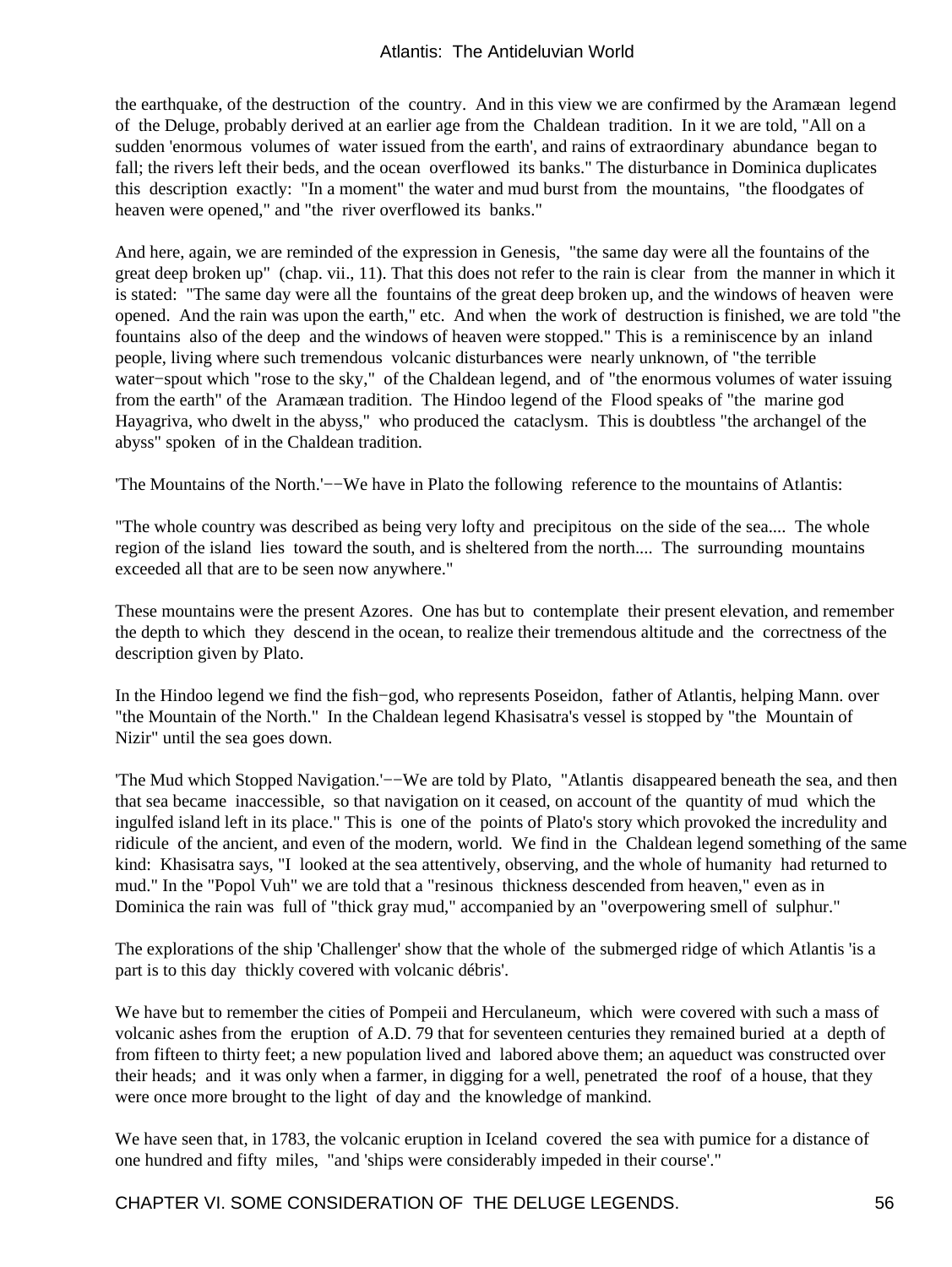The eruption in the island of Sumbawa, in April, 1815, threw out such masses of ashes as to darken the air. "The floating cinders to the west of Sumatra formed, on the 12th of April, a mass 'two feet thick' and several miles in extent, 'through which ships with difficulty forced their way'."

It thus appears that the very statement of Plato which has provoked the ridicule of scholars is in itself one of the corroborating features of his story. It is probable that the ships of the Atlanteans, when they returned after the tempest to look for their country, found the sea impassable from the masses of volcanic ashes and pumice. They returned terrified to the shores of Europe; and the shock inflicted by the destruction of Atlantis upon the civilization of the world probably led to one of those retrograde periods in the history of our race in which they lost all intercourse with the Western continent.

'The Preservation of a Record.'−−There is a singular coincidence in the stories of the Deluge in another particular.

The legends of the Phoenicians, preserved by Sanchoniathon, tell us that Taautos, or Taut, was the inventor of the alphabet and of the art of writing.

Now, we find in the Egyptian legends a passage of Manetho, in which Thoth (or Hermes Trismegistus), before the Deluge, inscribed on stelæ, or tablets, in hieroglyphics, or sacred characters, the principles of all knowledge. After the Deluge the second Thoth translated the contents of these stelæ into the vulgar tongue.

Josephus tells us that "The patriarch Seth, in order that wisdom and astronomical knowledge should not perish, erected, in prevision of the double destruction by fire and water predicted by Adam, two columns, one of brick, the other of stone, on which this knowledge was engraved, and which existed in the Siriadic country."

In the Chaldean legends the god Ea ordered Khasisatra to inscribe the divine learning, and the principles of all sciences, on tables of terra−cotta, and bury them, before the Deluge, "in the City of the Sun at Sippara."

Berosus, in his version of the Chaldean flood, says:

"The deity, Chronos, appeared to him (Xisuthros) in a vision, and warned him that, upon the 15th day of the month Doesius, there would be a flood by which mankind would be destroyed. He therefore enjoined him to write a history of the beginning, procedure, and conclusion of all things, and to bury it in the City of the Sun at Sippara, and to build a vessel," etc.

The Hindoo Bhâgavata−Purâna tells us that the fish−god, who warned Satyravata of the coming of the Flood, directed him to place the sacred Scriptures in a safe place, "in order to preserve them from Hayagriva, a marine horse dwelling in the abyss."

Are we to find the original of these legends in the following passage from Plato's history of Atlantis?

"Now, the relations of their governments to one another were regulated by the injunctions of Poseidon, as the law had handed them down. These were inscribed by the first then on a column of orichalcum, which was situated in the middle of the island, at the Temple of Poseidon, whither the people were gathered together.... They received and gave judgments, and at daybreak they wrote down their sentences on a golden tablet, and deposited them as memorials with their robes. There were many special laws which the several kings had inscribed about the temples." (Critias, p. 120.)

'A Succession of Disasters.'−−The Central American books, translated by De Bourbourg, state that originally a part of the American continent extended far into the Atlantic Ocean. This tradition is strikingly confirmed

CHAPTER VI. SOME CONSIDERATION OF THE DELUGE LEGENDS.  $57$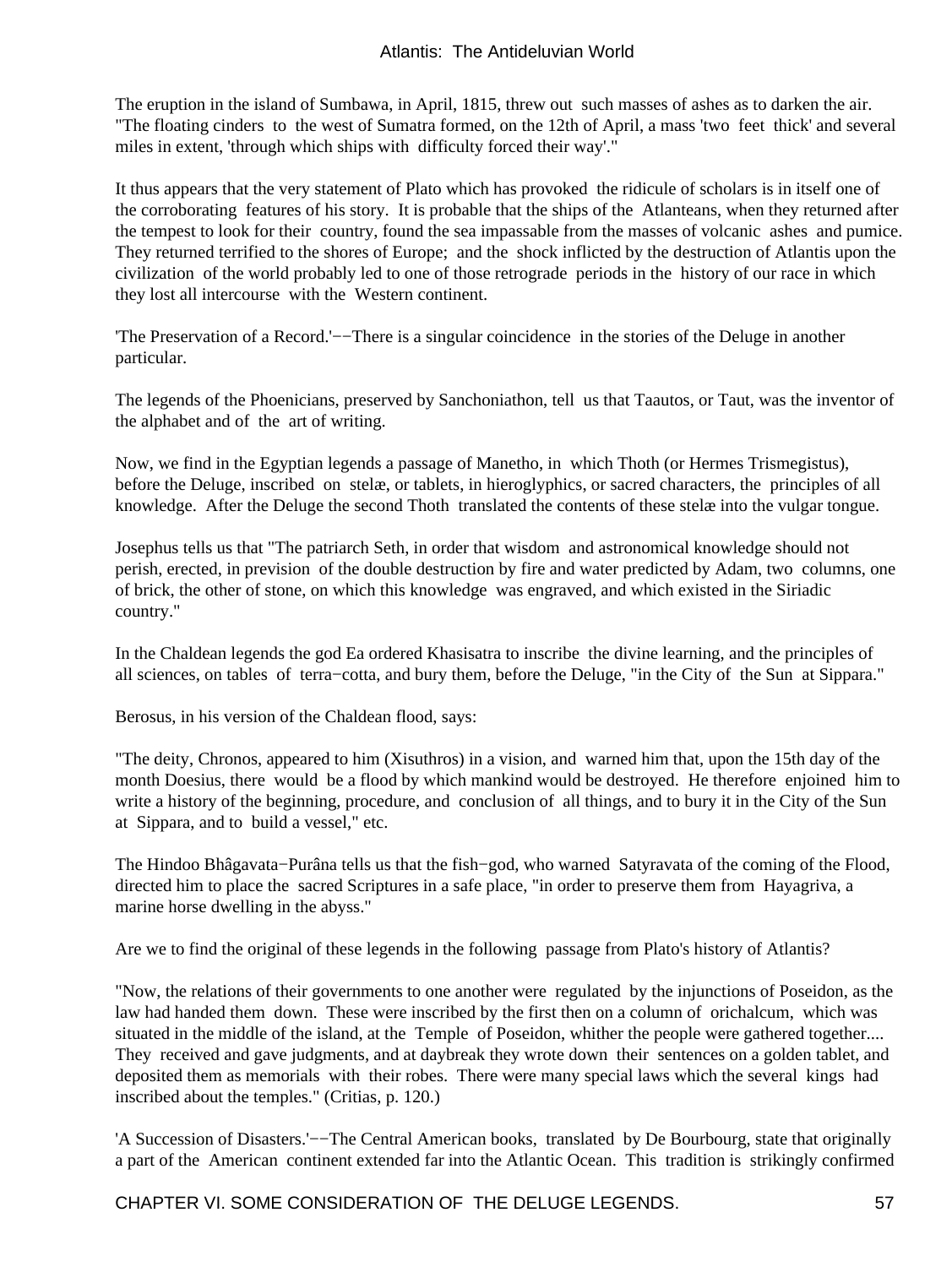by the explorations of the ship 'Challenger', which show that the "Dolphin's Ridge" was connected with the shore of South America north of the mouth of the Amazon. The Central American books tell us that this region of the continent was destroyed by a succession of frightful convulsions, probably at long intervals apart; three of these catastrophes are constantly mentioned, and sometimes there is reference to one or two more.

"The land," in these convulsions, "was shaken by frightful earthquakes, and the waves of the sea combined with volcanic fires to overwhelm and ingulf it.... Each convulsion swept away portions of the land until the whole disappeared, leaving the line of coast as it now is. Most of the inhabitants, overtaken amid their regular employments, were destroyed; but some escaped in ships, and some fled for safety to the summits of high mountains, or to portions of the land which for a time escaped immediate destruction." (Baldwin's "Ancient America," p. 176.)

This accords precisely with the teachings of geology. We know that the land from which America and Europe were formed once covered nearly or quite the whole space now occupied by the Atlantic between the continents; and it is reasonable to believe that it went down piecemeal, and that Atlantis was but the stump of the ancient continent, which at last perished from the same causes and in the same way.

The fact that this tradition existed among the inhabitants of America is proven by the existence of festivals, "especially one in the month 'Izcalli', which were instituted to commemorate this frightful destruction of land and people, and in which, say the sacred books, 'princes and people humbled themselves before the divinity, and besought him to withhold a return of such terrible calamities.'"

Can we doubt the reality of events which we thus find confirmed by religious ceremonies at Athens, in Syria, and on the shores of Central America?

And we find this succession of great destructions of the Atlantic continent in the triads of Wales, where traditions are preserved of "three terrible catastrophes." We are told by the explorations of the ship 'Challenger' that the higher lands reach in the direction of the British Islands; and the Celts had traditions that a part of their country once extended far out into the Atlantic, and was subsequently destroyed.

And the same succession of destructions is referred to in the Greek legends, where a deluge of Ogyges−−"the most ancient of the kings of Boeotia or Attica, a quite mythical person, lost in the night of ages"−−preceded that of Deucalion.

We will find hereafter the most ancient hymns of the Aryans praying God to 'hold the land firm'. The people of Atlantis, having seen their country thus destroyed, section by section, and judging that their own time must inevitably come, must have lived under a great and perpetual terror, which will go far to explain the origin of primeval religion, and the hold which it took upon the minds of men; and this condition of things may furnish us a solution of the legends which have come down to us of their efforts to perpetuate their learning on pillars, and also an explanation of that other legend of the Tower of Babel, which, as I will show hereafter, was common to both continents, and in which they sought to build a tower high enough to escape the Deluge.

All the legends of the preservation of a record prove that the united voice of antiquity taught that the antediluvians had advanced so far in civilization as to possess an alphabet and a system of writing; a conclusion which, as we will see hereafter, finds confirmation in the original identity of the alphabetical signs used in the old world and the new.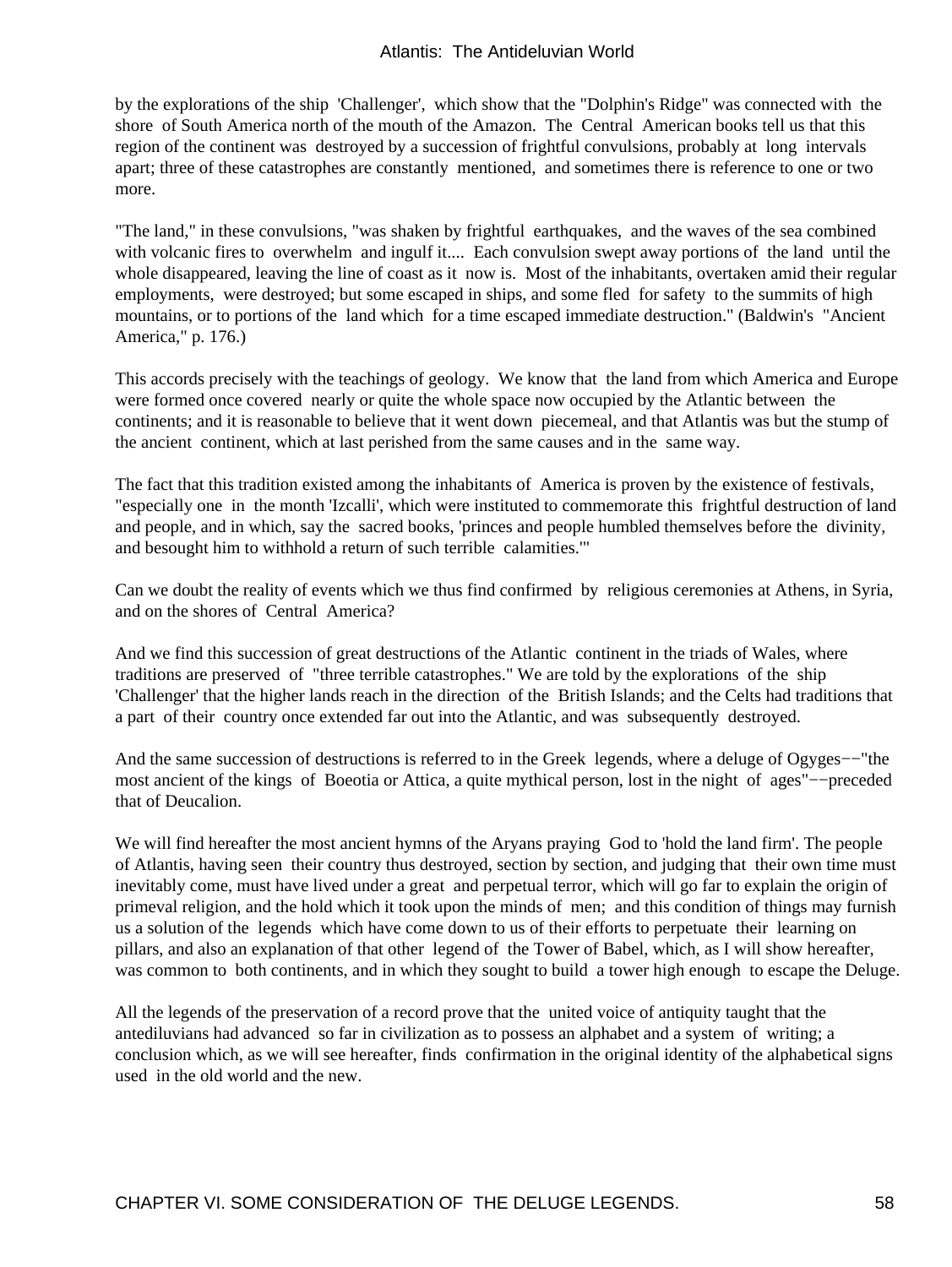# **PART III. THE CIVILIZATION OF THE OLD WORLD AND NEW COMPARED.**

# **CHAPTER I. CIVILIZATION AN INHERITANCE.**

Material civilization might be defined to be the result of a series of inventions and discoveries, whereby man improves his condition, and controls the forces of nature for his own advantage.

The savage man is a pitiable creature; as Menabosbu says, in the Chippeway legends, he is pursued by a "perpetual hunger;" he is exposed unprotected to the blasts of winter and the heats of summer. A great terror sits upon his soul; for every manifestation of nature−−the storm, the wind, the thunder, the lightning, the cold, the heat−−all are threatening and dangerous demons. The seasons bring him neither seed−time nor harvest; pinched with hunger, appeasing in part the everlasting craving of his stomach with seeds, berries, and creeping things, he sees the animals of the forest dash by him, and he has no means to arrest their flight. He is powerless and miserable in the midst of plenty. Every step toward civilization is a step of conquest over nature. The invention of the bow and arrow was, in its time, a far greater stride forward for the human race than the steam−engine or the telegraph. The savage could now reach his game−−his insatiable hunger could be satisfied; the very eagle, "towering in its pride of place," was not beyond the reach of this new and wonderful weapon. The discovery of fire and the art of cooking was another immense step forward. The savage, having nothing but wooden vessels in which to cook, covered the wood with clay; the day hardened in the fire. The savage gradually learned that he could dispense with the wood, and thus pottery was invented. Then some one (if we are to believe the Chippeway legends, on the shores of Lake Superior) found fragments of the pure copper of that region, beat them into shape, and the art of metallurgy was begun; iron was first worked in the same way by shaping meteoric iron into spear−heads.

But it must not be supposed that these inventions followed one another in rapid succession. Thousands, and perhaps tens of thousands, of years intervened between each step; many savage races have not to this day achieved some of these steps. Prof. Richard Owen says, "Unprepossessed and sober experience teaches that arts, language, literature are of slow growth, the results of gradual development."

I shall undertake to show hereafter that nearly all the arts essential to civilization which we possess date back to the time of Atlantis−−certainly to that ancient Egyptian civilization which was coeval with, and an outgrowth from, Atlantis.

'In six thousand years the world made no advance on the civilization which it received from Atlantis.'

Phoenicia, Egypt, Chaldea, India, Greece, and Rome passed the torch of civilization from one to the other; but in all that lapse of time they added nothing to the arts which existed at the earliest period of Egyptian history. In architecture, sculpture, painting, engraving, mining, metallurgy, navigation, pottery, glass−ware, the construction of canals, roads, and aqueducts, the arts of Phoenicia and Egypt extended, without material change or improvement, to a period but two or three hundred years ago. The present age has entered upon a new era; it has added a series of wonderful inventions to the Atlantean list; it has subjugated steam and electricity to the uses of man. And its work has but commenced: it will continue until it lifts man to a plane as much higher than the present as the present is above the barbaric condition; and in the future it will be said that between the birth of civilization in Atlantis and the new civilization there stretches a period of many thousands of years, during which mankind did not invent, but simply perpetuated.

Herodotus tells us ("Euterpe," cxlii.) that, according to the information he received from the Egyptian priests, their written history dated back 11,340 years before his era, or nearly 14,000 years prior to this time. They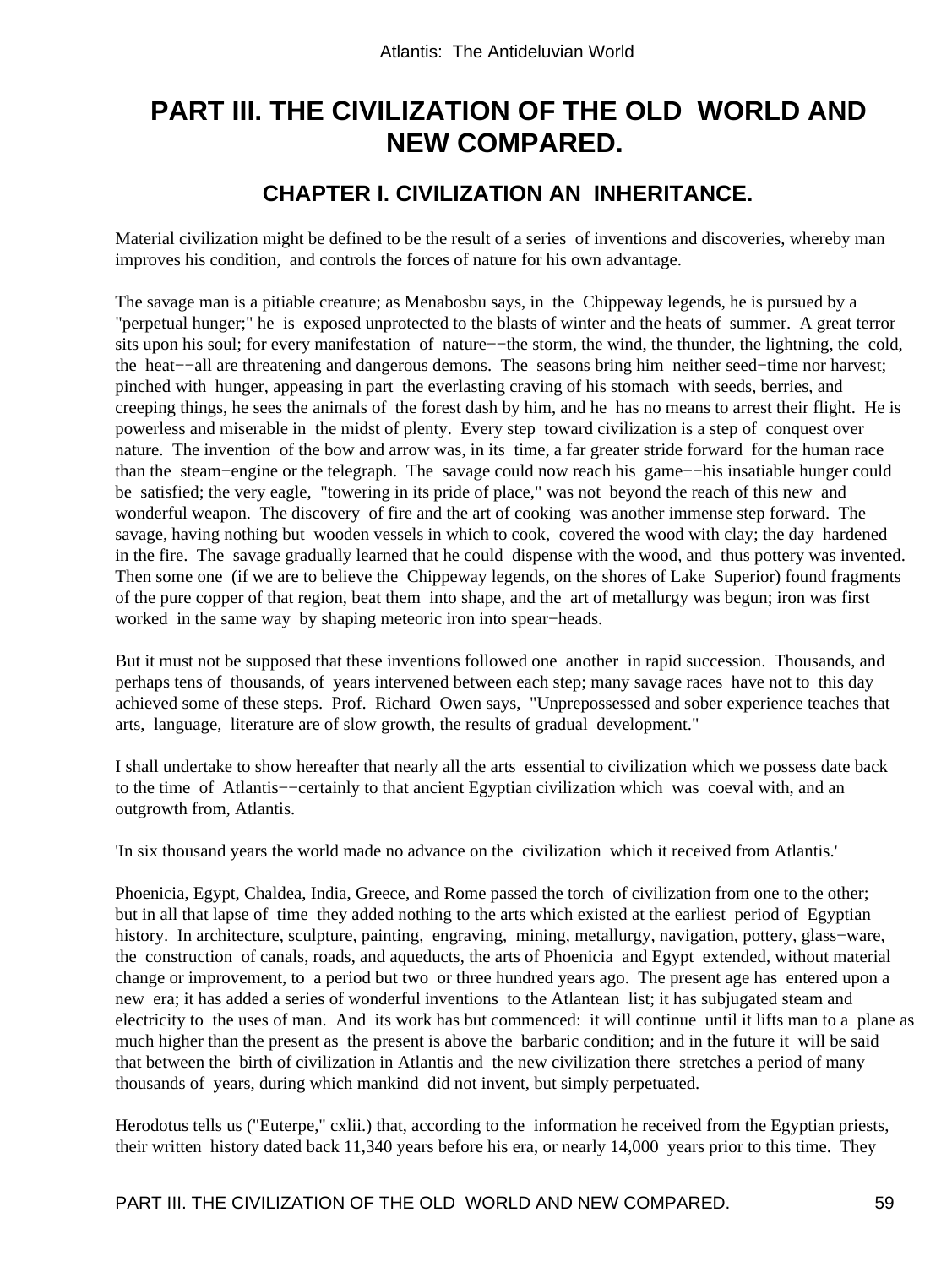introduced him into a spacious temple, and showed him the statues of 341 high−priests who had in turn succeeded each other; and yet the age of Columbus possessed no arts, except that of printing (which was ancient in China), which was not known to the Egyptians; and the civilization of Egypt at its first appearance was of a higher order than at any subsequent period of its history, thus testifying that it drew its greatness from a fountain higher than itself. It was in its early days that Egypt worshipped one only God; in the later ages this simple and sublime belief was buried under the corruptions of polytheism. The greatest pyramids were built by the Fourth Dynasty, and so universal was education at that time among the people that the stones with which they were built retain to this day the writing of the workmen. The first king was Menes.

"At the epoch of Menes," says Winchell, "the Egyptians were already a civilized and numerous people. Manetho tells us that Athotis, the son of this first king, Menes, built the palace at Memphis; that he was a physician, and left anatomical books. All these statements imply that even at this early period the Egyptians were in a high state of civilization." (Winchell's "Preadamites," p. 120.) "In the time of Menes the Egyptians had long been architects, sculptors, painters, mythologists, and theologians." Professor Richard Owen says, "Egypt is recorded to have been a civilized and governed community 'before' the time of Menes. The pastoral community of a group of nomad families, as portrayed in the Pentateuch, may be admitted as an early step in civilization. But how far in advance of this stage is a nation administered by a kingly government, consisting of grades of society, with divisions of labor, of which one kind, assigned to the priesthood, was to record or chronicle the names and dynasties of the kings, the duration and chief events of their reigns!" Ernest Renan points out that "Egypt at the beginning appears mature, old, and entirely without mythical and heroic ages, as if the country had never known youth. Its civilization has no infancy, and its art no archaic period. The civilization of the Old Monarchy did not begin with infancy. It was already mature."

We shall attempt to show that it matured in Atlantis, and that the Egyptian people were unable to maintain it at the high standard at which they had received it, as depicted in the pages of Plato. What king of Assyria, or Greece, or Rome, or even of these modern nations, has ever devoted himself to the study of medicine and the writing of medical books for the benefit of mankind? Their mission has been to kill, not to heal the people; yet here, at the very dawn of Mediterranean history, we find the son of the first king of Egypt recorded "as a physician, and as having left anatomical books."

I hold it to be incontestable that, in some region of the earth, primitive mankind must have existed during vast spaces of time, and under most favorable circumstances, to create, invent, and discover those arts and things which constitute civilization. When we have it before our eyes that for six thousand years mankind in Europe, Asia, and Africa, even when led by great nations, and illuminated by marvellous minds, did not advance one inch beyond the arts of Egypt, we may conceive what lapses, what aeons, of time it must have required to bring savage man to that condition of refinement and civilization possessed by Egypt when it first comes within the purview of history.

That illustrious Frenchman, H. A. Taine (" History of English Literature," p. 23), sees the unity of the Indo−European races manifest in their languages, literature, and philosophies, and argues that these pre−eminent traits are "the great marks of an original model," and that when we meet with them "fifteen, twenty, thirty centuries before our era, in an Aryan, an Egyptian, a Chinese, they represent the work of a great many ages, perhaps of several myriads of centuries.... Such is the first and richest source of these master faculties from which historical events take their rise; and one sees that if it be powerful it is because this is no simple spring, but a kind of lake, a deep reservoir, wherein other springs have, for a multitude of centuries, discharged their several streams." In other words, the capacity of the Egyptian, Aryan, Chaldean, Chinese, Saxon, and Celt to maintain civilization is simply the result of civilized training during "myriads of centuries" in some original home of the race.

I cannot believe that the great inventions were duplicated spontaneously, as some would have us believe, in different countries; there is no truth in the theory that men pressed by necessity will always hit upon the same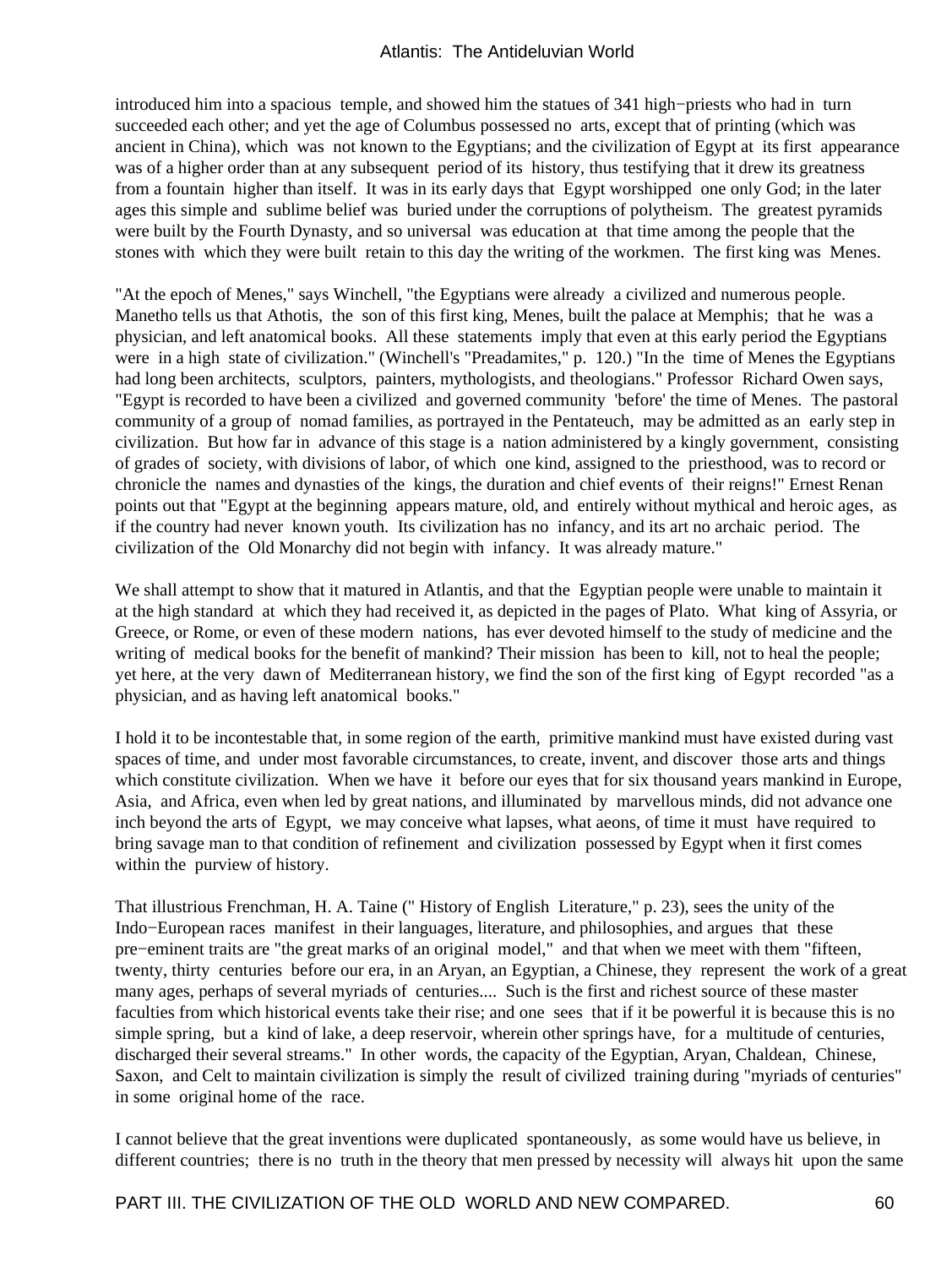invention to relieve their wants. If this were so, all savages would have invented the boomerang; all savages would possess pottery, bows and arrows, slings, tents, and canoes; in short, all races would have risen to civilization, for certainly the comforts of life are as agreeable to one people as another.

Civilization is not communicable to all; many savage tribes are incapable of it. There are two great divisions of mankind, the civilized and the savage; and, as we shall show, every civilized race in the world has had something of civilization from the earliest ages; and as "all roads lead to Rome," so all the converging lines of civilization lead to Atlantis. The abyss between the civilized man and the savage is simply incalculable; it represents not alone a difference in arts and methods of life, but in the mental constitution, the instincts, and the predispositions of the soul. The child of the civilized races in his sports manufactures water−wheels, wagons, and houses of cobs; the savage boy amuses himself with bows and arrows: the one belongs to a building and creating race; the other to a wild, hunting stock. This abyss between savagery and civilization has never been passed by any nation through its own original force, and without external influences, during the Historic Period; those who were savages at the dawn of history are savages still; barbarian slaves may have been taught something of the arts of their masters, and conquered races have shared some of the advantages possessed by their conquerors; but we will seek in vain for any example of a savage people developing civilization of and among themselves. I may be reminded of the Gauls, Goths, and Britons; but these were not savages, they possessed written languages, poetry, oratory, and history; they were controlled by religious ideas; they believed in God and the immortality of the soul, and in a state of rewards and punishments after death. Wherever the Romans came in contact with Gauls, or Britons, or German tribes, they found them armed with weapons of iron. The Scots, according to Tacitus, used chariots and iron swords in the battle of the Grampians−−"enormes gladii sine mucrone." The Celts of Gaul are stated by Diodorus Siculus to have used iron−headed spears and coats−of−mail, and the Gauls who encountered the Roman arms in B.C. 222 were armed with soft iron swords, as well as at the time when Caesar conquered their country. Among the Gauls men would lend money to be repaid in the next world, and, we need not add, that no Christian people has yet reached that sublime height of faith; they cultivated the ground, built houses and walled towns, wove cloth, and employed wheeled vehicles; they possessed nearly all the cereals and domestic animals we have, and they wrought in iron, bronze, and steel. The Gauls had even invented a machine on wheels to cut their grain, thus anticipating our reapers and mowers by two thousand years. The difference between the civilization of the Romans under Julius Caesar and the Gauls under Vercingetorix was a difference in degree and not in kind. The Roman civilization was simply a development and perfection of the civilization possessed by all the European populations; it was drawn from the common fountain of Atlantis.

If we find on both sides of the Atlantic precisely the same arts, sciences, religious beliefs, habits, customs, and traditions, it is absurd to say that the peoples of the two continents arrived separately, by precisely the same steps, at precisely the same ends. When we consider the resemblance of the civilizations of the Mediterranean nations to one another, no man is silly enough to pretend that Rome, Greece, Egypt, Assyria, Phoenicia, each spontaneously and separately invented the arts, sciences, habits, and opinions in which they agreed; but we proceed to trace out the thread of descent or connection from one to another. Why should a rule of interpretation prevail, as between the two sides of the Atlantic, different from that which holds good as to the two sides of the Mediterranean Sea? If, in the one case, similarity of origin has unquestionably produced similarity of arts, customs, and condition, why, in the other, should not similarity of arts, customs, and condition prove similarity of origin? Is there any instance in the world of two peoples, without knowledge of or intercourse with each other, happening upon the same invention, whether that invention be an arrow−head or a steam−engine? If it required of mankind a lapse of at least six thousand years before it began anew the work of invention, and took up the thread of original thought where Atlantis dropped it, what probability is there of three or four separate nations all advancing at the same speed to precisely the same arts and opinions? The proposition is untenable.

If, then, we prove that, on both sides of the Atlantic, civilizations were found substantially identical, we have demonstrated that they must have descended one from the other, or have radiated from some common source.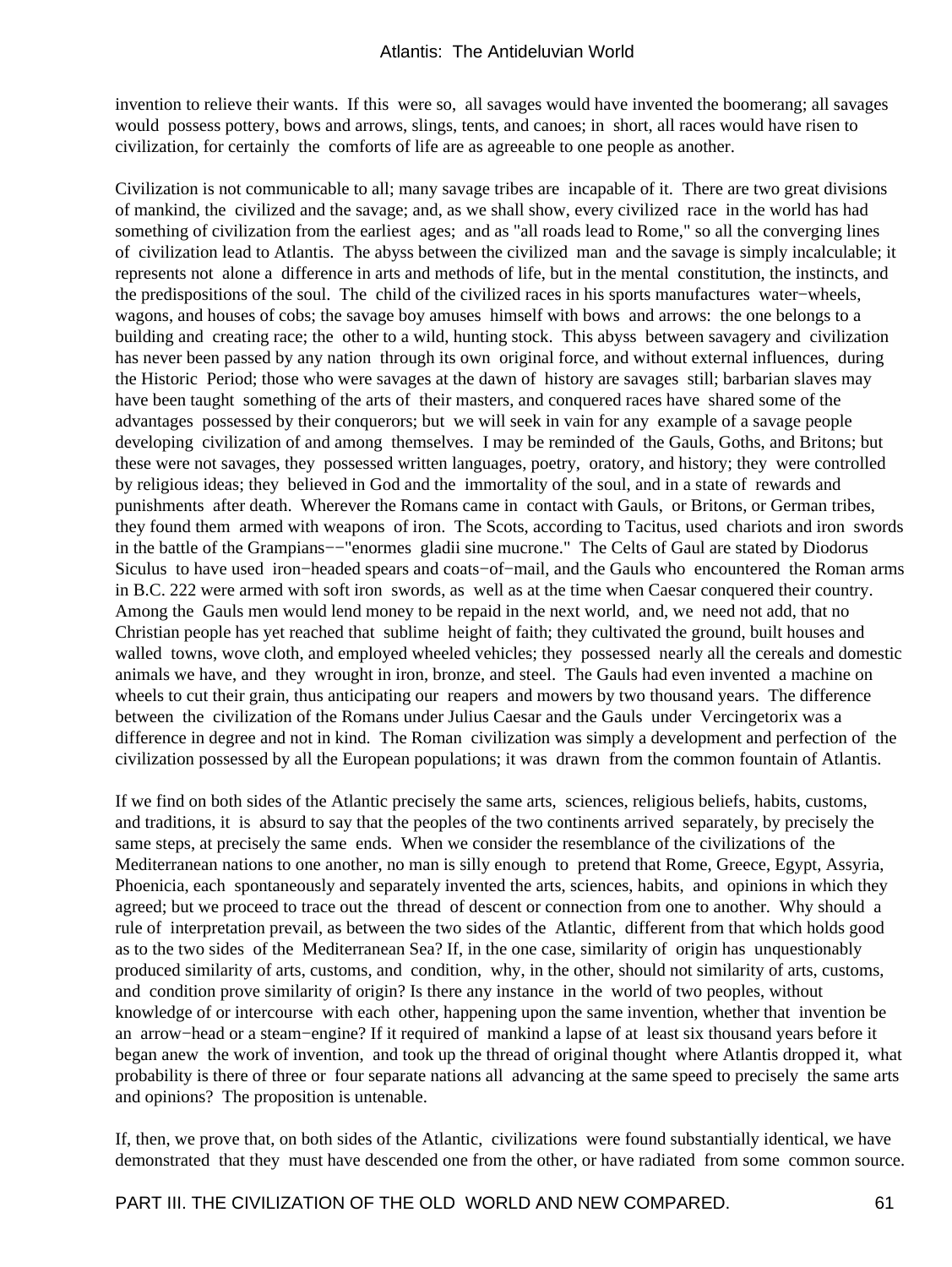# **CHAPTER II. THE IDENTITY OF THE CIVILIZATIONS OF THE OLD WORLD AND THE NEW MOSAICS AT MITLA, MEXICO**

'Architecture.'−−Plato tells us that the Atlanteans possessed architecture; that they built walls, temples, and palaces.

We need not add that this art was found in Egypt and all the civilized countries of Europe, as well as in Peru, Mexico, and Central America. Among both the Peruvians and Egyptians the walls receded inward, and the doors were narrower at, the top than at the threshold.

The obelisks of Egypt, covered with hieroglyphics, are paralleled by the round columns of Central America, and both are supposed to have originated in 'Phallus−worship'. "The usual symbol of the Phallus was an erect stone, often in its rough state, sometimes sculptured." (Squier, "Serpent Symbol," p. 49; Bancroft's "Native Races," vol. iii., p. 504.) The worship of Priapus was found in Asia, Egypt, along the European shore of the Mediterranean, and in the forests of Central America.

The mounds of Europe and Asia were made in the same way and for the same purposes as those of America. Herodotus describes the burial of a Scythian king; he says, "After this they set to work to raise a vast mound above the grave, all of them vying with each other, and seeking to make it as tall as possible." "It must be confessed," says Foster ("Prehistoric Races," p. 193), "that these Scythic burial rites have a strong resemblance to those of the Mound Builders." Homer describes the erection of a great symmetrical mound over Achilles, also one over Hector. Alexander the Great raised a great mound over his friend Hephæstion, at a cost of more than a million dollars; and Semiramis raised a similar mound over her husband. The pyramids of Egypt, Assyria, and Phoenicia had their duplicates in Mexico and Central America.

#### CARVING ON THE BUDDHIST TOWER, SARNATH, INDIA

The grave−cists made of stone of the American mounds are exactly like the stone chests, or 'kistvaen' for the dead, found in the British mounds. (Fosters "Prehistoric Races," p. 109.) Tumuli have been found in Yorkshire enclosing wooden coffins, precisely as in the mounds of the Mississippi Valley. ('Ibid'., p. 185.) The articles associated with the dead are the same in both continents: arms, trinkets, food, clothes, and funeral urns. In both the Mississippi Valley and among the Chaldeans vases were constructed around the bones, the neck of the vase being too small to permit the extraction of the skull. (Foster's "Prehistoric Races," p. 200.)

The use of 'cement' was known alike to the European and American nations.

The use of the 'arch' was known on both sides of the Atlantic.

The manufacture of bricks was known in both the Old and New Worlds.

The style of ornamentation in architecture was much the same on both hemispheres, as shown in the preceding designs, pages 137, 139.

'Metallurgy.'−−The Atlanteans mined ores, and worked in metals; they used copper, tin, bronze, gold, and silver, and probably iron.

The American nations possessed all these metals. The age of bronze, or of copper combined with tin, was preceded in America, 'and nowhere else', by a simpler age of copper; and, therefore, the working of metals probably originated in America, or in some region to which it was tributary. The Mexicans manufactured bronze, and the Incas mined iron near Lake Titicaca; and the civilization of this latter region, as we will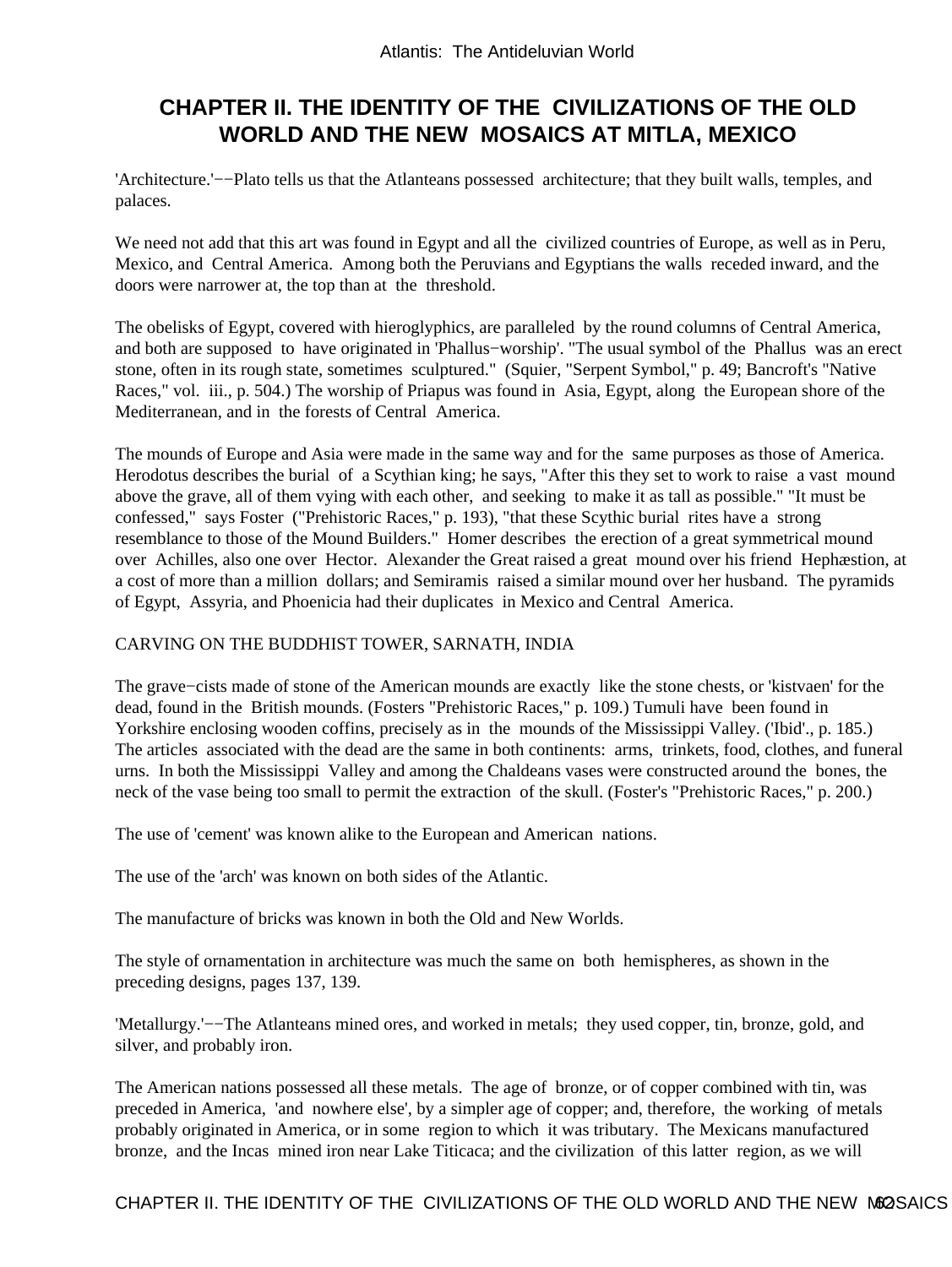show, probably dated back to Atlantean times. The Peruvians called gold the tears of the sun: it was sacred to, the sun, as silver was to the moon.

'Sculpture.'−−The Atlanteans possessed this art; so did the American and Mediterranean nations.

Dr. Arthur Schott ("Smith. Rep.," 1869, p. 391), in describing the "Cara Gigantesca," or gigantic face, a monument of Yzamal, in Yucatan, says, "Behind and on both sides, from under the mitre, a short veil falls upon the shoulders, so as to protect the back of the head and the neck. This particular appendage vividly calls to mind the same feature in the symbolic adornments of Egyptian and Hindoo priests, and even those of the Hebrew hierarchy." Dr. Schott sees in the orbicular wheel−like plates of this statue the wheel symbol of Kronos and Saturn; and, in turn, it may be supposed that the wheel of Kronos was simply the cross of Atlantis, surrounded by its encircling ring.

'Painting.'−−This art was known on both sides of the Atlantic. The paintings upon the walls of some of the temples of Central America reveal a state of the art as high as that of Egypt.

'Engraving.'−−Plato tells us that the Atlanteans engraved upon pillars. The American nations also had this art in common with Egypt, Phoenicia, and Assyria.

'Agriculture.'−−The people of Atlantis were pre−eminently an agricultural people; so were the civilized nations of America and the Egyptians. In Egypt the king put his hand to the plough at an annual festival, thus dignifying and consecrating the occupation of husbandry. In Peru precisely the same custom prevailed. In both the plough was known; in Egypt it was drawn by oxen, and in Peru by men. It was drawn by men in the North of Europe down to a comparatively recent period.

'Public Works.'−−The American nations built public works as great as or greater than any known in Europe. The Peruvians had public roads, one thousand five hundred to two thousand miles long, made so thoroughly as to elicit the astonishment of the Spaniards. At every few miles taverns or hotels were established for the accommodation of travellers. Humboldt pronounced these Peruvian roads "among the most useful and stupendous works ever executed by man." They built aqueducts for purposes of irrigation some of which were five hundred miles long. They constructed magnificent bridges of stone, and had even invented suspension bridges thousands of years before they were introduced into Europe. They had, both in Peru and Mexico, a system of posts, by means of which news was transmitted hundreds of miles in a day, precisely like those known among the Persians in the time of Herodotus, and subsequently among the Romans. Stones similar to mile–stones were placed along the roads in Peru. (See Prescott's "Peru,")

'Navigation.'−−Sailing vessels were known to the Peruvians and the Central Americans. Columbus met, in 1502, at an island near Honduras, a party of the Mayas in a large vessel, equipped with sails, and loaded with a variety of textile fabrics of divers colors.

#### ANCIENT IRISH VASE OF THE BRONZE AGE

'Manufactures.'−−The American nations manufactured woollen and cotton goods; they made pottery as beautiful as the wares of Egypt; they manufactured glass; they engraved gems and precious stones. The Peruvians had such immense numbers of vessels and ornaments of gold that the Inca paid with them a ransom for himself to Pizarro of the value of fifteen million dollars.

'Music.'−−It has been pointed out that there is great resemblance between the five−toned music of the Highland Scotch and that of the Chinese and other Eastern nations. ("Anthropology," p. 292.)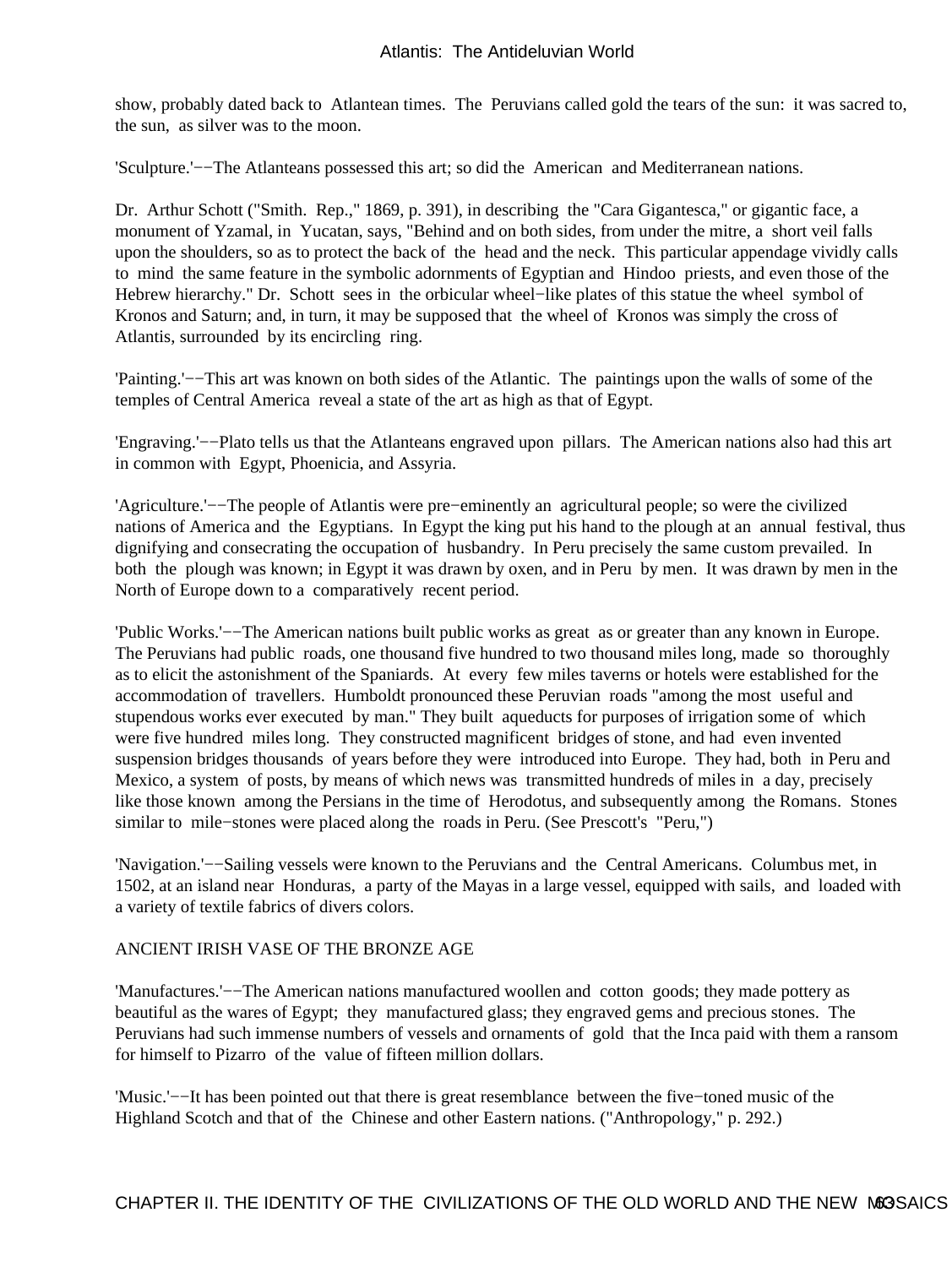'Weapons.'−−The weapons of the New World were identically the same as those of the Old World; they consisted of bows and arrows, spears, darts, short swords, battle−axes, and slings; and both peoples used shields or bucklers, and casques of wood or hide covered with metal. If these weapons had been derived from separate sources of invention, one country or the other would have possessed implements not known to the other, like the blow−pipe, the boomerang, etc. Absolute identity in so many weapons strongly argues identity of origin.

'Religion.'−−The religion of the Atlanteans, as Plato tells us, was pure and simple; they made no regular sacrifices but fruits and flowers; they worshipped the sun.

In Peru a single deity was worshipped, and the sun, his most glorious work, was honored as his representative. Quetzalcoatl, the founder of the Aztecs, condemned all sacrifice but that of fruits and flowers. The first religion of Egypt was pure and simple; its sacrifices were fruits and flowers; temples were erected to the sun, 'Ra', throughout Egypt. In Peru the great festival of the sun was called 'Ra'−mi. The Phoenicians worshipped Baal and Moloch; the one represented the beneficent, and the other the injurious powers of the sun.

'Religious Beliefs.'−−The Guanches of the Canary Islands, who were probably a fragment of the old Atlantean population, believed in the immortality of the soul and the resurrection of the body, and preserved their dead as mummies. The Egyptians believed in the immortality of the soul and the resurrection of the body, and preserved the bodies of the dead by embalming them. The Peruvians believed in the immortality of the soul and the resurrection of the body, and they too preserved the bodies of their dead by embalming them. "A few mummies in remarkable preservation have been found among the Chinooks and Flatheads." (Schoolcraft, vol. v., p. 693.) The embalmment of the body was also practised in Central America and among the Aztecs. The Aztecs, like the Egyptians, mummified their dead by taking out the bowels and replacing them with aromatic substances. (Dorman, "Origin Prim. Superst.," p. 173.) The bodies of the kings of the Virginia Indians were preserved by embalming. (Beverly, p. 47.)

Here are different races, separated by immense distances of land and ocean, uniting in the same beliefs, and in the same practical and logical application of those beliefs.

The use of confession and penance was known in the religious ceremonies of some of the American nations. Baptism was a religious ceremony with them, and the bodies of the dead were sprinkled with water.

Vestal virgins were found in organized communities on both sides of the Atlantic; they were in each case pledged to celibacy, and devoted to death if they violated their vows. In both hemispheres the recreant were destroyed by being buried alive. The Peruvians, Mexicans, Central Americans, Egyptians, Phoenicians, and Hebrews each had a powerful hereditary priesthood.

The Phoenicians believed in an evil spirit called Zebub; the Peruvians had a devil called Cupay. The Peruvians burnt incense in their temples. The Peruvians, when they sacrificed animals, examined their entrails, and from these prognosticated the future.

I need not add that all these nations preserved traditions of the Deluge; and all of them possessed systems of writing.

The Egyptian priest of Sais told Solon that the myth of Phaëthon, the son of Helios, having attempted to drive the chariot of the sun, and thereby burning up the earth, referred to "a declination of the bodies moving round the earth and in the heavens" (comets), which caused a "great conflagration upon the earth," from which those only escaped who lived near rivers and seas. The "Codex Chimalpopoca"−−a Nahua, Central American record−−tells us that the third era of the world, or "third sun," is called, 'Quia Tonatiuh', or sun of rain,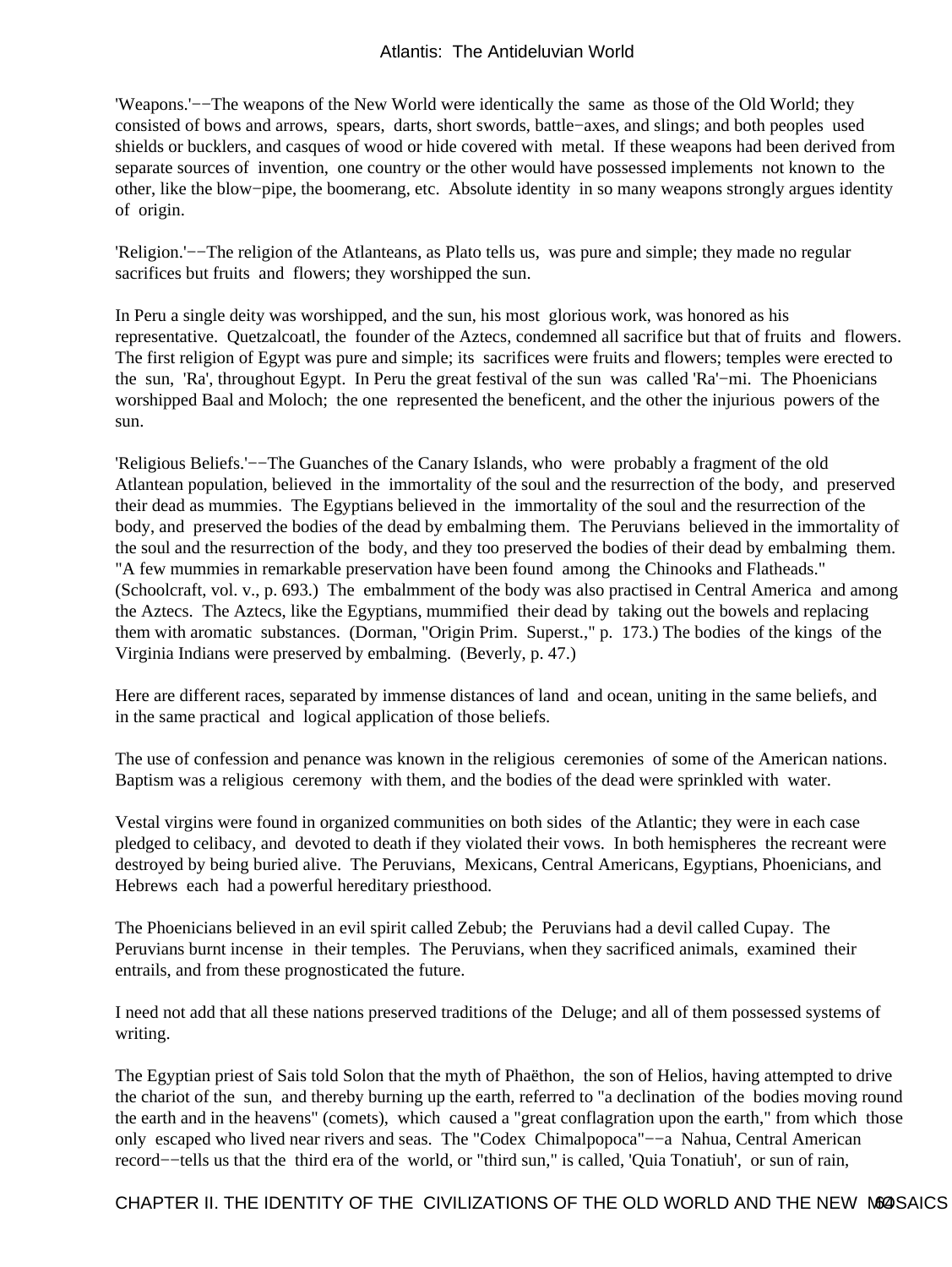"because in this age there fell a rain of fire, all which existed burned, and there fell a rain of gravel;" the rocks "boiled with tumult, and there also arose the rocks of vermilion color." In other words, the traditions of these people go back to a great cataclysm of fire, when the earth possibly encountered, as in the Egyptian story, one of "the bodies moving round the earth and in the heavens;" they had also memories of "the Drift Period," and of the outburst of Plutonic rocks. If man has existed on the earth as long as science asserts, be must have passed through many of the great catastrophes which are written upon the face of the planet; and it is very natural that in myths and legends he should preserve some recollection of events so appalling and destructive.

Among the early Greeks Pan was the ancient god; his wife was Maia. The Abbé Brasseur de Bourbourg calls attention to the fact that Pan was adored in all parts of Mexico and Central America; and at 'Panuco', or 'Panca', literally 'Panopolis', the Spaniards found. upon their entrance into Mexico, superb temples and images of Pan. (Brasseur's Introduction in Landa's "Relacion.") The names of both Pan and Maya enter extensively into the Maya vocabulary, Maia being the same as Maya, the principal name of the peninsula; and 'pan', added to 'Maya', makes the name of the ancient capital 'Mayapan'. In the Nahua language 'pan', or 'pani', signifies "equality to that which is above," and Pentecatl was the progenitor of all beings. ("North Americans of Antiquity," p. 467.)

The ancient Mexicans believed that the sun−god would destroy the world in the last night of the fifty−second year, and that he would never come back. They offered sacrifices to him at that time to propitiate him; they extinguished all the fires in the kingdom; they broke all their household furniture; they bung black masks before their faces; they prayed and fasted; and on the evening of the last night they formed a great procession to a neighboring mountain. A human being was sacrificed exactly at midnight; a block of wood was laid at once on the body, and fire was then produced by rapidly revolving another piece of wood upon it; a spark was carried to a funeral pile, whose rising flame proclaimed to the anxious people the promise of the god not to destroy the world for another fifty−two years. Precisely the same custom obtained among the nations of Asia Minor and other parts of the continent of Asia, wherever sun−worship prevailed, at the periodical reproduction of the sacred fire, but not with the same bloody rites as in Mexico. (Valentini, "Maya Archaeology," p. 21.)

To this day the Brahman of India "churns" his sacred fire out of a board by boring into it with a stick; the Romans renewed their sacred fire in the same way; and in Sweden even now a "need−fire is kindled in this manner when cholera or other pestilence is about." (Tylor's "Anthropology," p. 262.)

A belief in ghosts is found on both continents. The American Indians think that the spirits of the dead retain the form and features which they wore while living; that there is a hell and a heaven; that hell is below the earth, and heaven above the clouds; that the souls of the wicked sometimes wander the face of the earth, appearing occasionally to mortals. The story of Tantalus is found among the Chippewayans, who believed that bad souls stand up to their chins in water in sight of the spirit−land, which they can never enter. The dead passed to heaven across a stream of water by means of a narrow and slippery bridge, from which many were lost. The Zuñis set apart a day in each year which they spent among the graves of their dead, communing with their spirits, and bringing them presents−−a kind of All–souls−day. (Dorman, "Prim. Superst.," p. 35.) The Stygian flood, and Scylla and Charybdis, are found among the legends of the Caribs. ('Ibid'., p. 37.) Even the boat of Charon reappears in the traditions of the Chippewayans.

The Oriental belief in the transmigration of souls is found in every American tribe. The souls of men passed into animals or other men. (Schoolcraft, vol. i., p. 33.) The souls of the wicked passed into toads and wild beasts. (Dorman, "Prim. Superst.," p. 50.)

Among both the Germans and the American Indians lycanthropy, or the metamorphosis of men into wolves, was believed in. In British Columbia the men−wolves have often been seen seated around a fire, with their wolf−hides hung upon sticks to dry! The Irish legend of hunters pursuing an animal which suddenly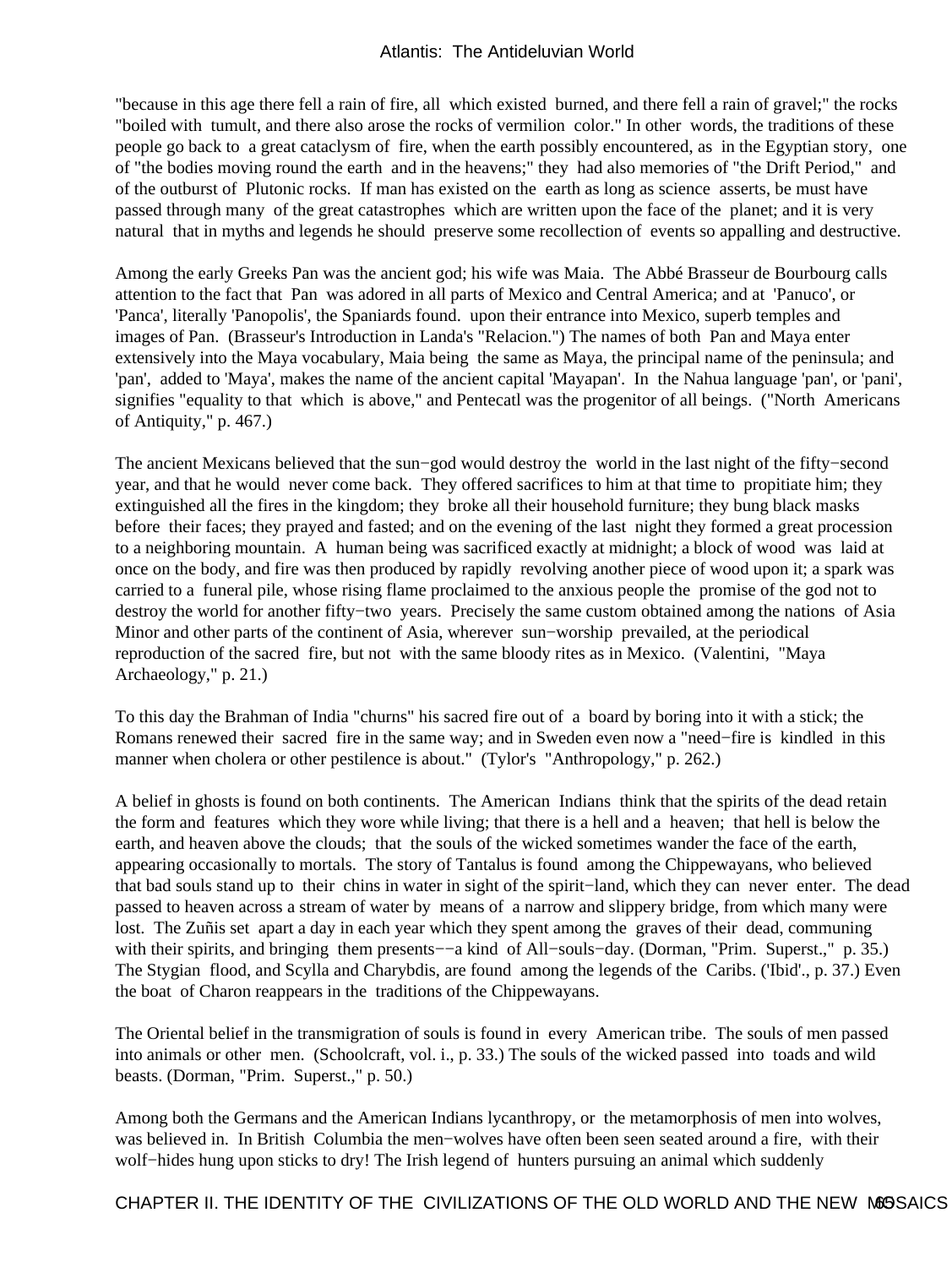disappears, whereupon a human being appears in its place is found among all the American tribes.

That timid and harmless animal, the hare, was, singularly enough, an object of superstitious reverence and fear in Europe, Asia, and America. The ancient Irish killed all the hares they found on May−day among their cattle, believing them to be witches. Cæsar gives an account of the horror in which this animal was held by the Britons. The Calmucks regarded the rabbit with fear and reverence. Divine honors were paid to the hare in Mexico. Wabasso was changed into a white rabbit, and canonized in that form.

The white bull, Apis, of the Egyptians, reappears in the Sacred white buffalo of the Dakotas, which was supposed to possess supernatural power, and after death became a god. The white doe of European legend had its representative in the white deer of the Housatonic Valley, whose death brought misery to the tribe. The transmission of spirits by the laying on of hands, and the exorcism of demons, were part of the religion of the American tribes.

The witches of Scandinavia, who produced tempests by their incantations, are duplicated in America. A Cree sorcerer sold three days of fair weather for one pound of tobacco! The Indian sorcerers around Freshwater Bay kept the winds in leather bags, and disposed of them as they pleased.

Among the American Indians it is believed that those who are insane or epileptic are "possessed of devils." (Tylor, "Prim. Cult.," vol. ii., pp. 123−126.) Sickness is caused by evil spirits entering into the sick person. (Eastman's "Sioux.") The spirits of animals are much feared, and their departure out of the body of the invalid is a cause of thanksgiving. Thus an Omaha, after an eructation, says, "Thank you, animal." (Dorman, "Prim. Superst.," p. 55.) The confession of their sins was with a view to satisfy the evil spirit and induce him to leave them. ('Ibid'., p. 57.)

In both continents burnt−offerings were sacrificed to the gods. In both continents the priests divined the future from the condition of the internal organs of the man or animal sacrificed. ('Ibid'., pp. 214, 226.) In both continents the future was revealed by the flight of birds and by dreams. In Peru and Mexico there were colleges of augurs, as in Rome, who practised divination by watching the movements and songs of birds. ('Ibid'., p. 261.)

Animals were worshipped in Central America and on the banks of the Nile. ('Ibid'., p. 259.)

The Ojibbeways believed that the barking of a fox was ominous of ill. ('Ibid'., p. 225). The peasantry of Western Europe have the same belief as to the howling of a dog.

The belief in satyrs, and other creatures half man and half animal, survived in America. The Kickapoos are Darwinians. "They think their ancestors had tails, and when they lost them the impudent fox sent every morning to ask how their tails were, and the bear shook his fat sides at the joke." ('Ibid'., p. 232.) Among the natives of Brazil the father cut a stick at the wedding of his daughter; "this was done to cut off the tails of any future grandchildren." (Tylor, vol. i., p. 384.)

Jove, with the thunder−bolts in his hand, is duplicated in the Mexican god of thunder, Mixcoatl, who is represented holding a bundle of arrows. "He rode upon a tornado, and scattered the lightnings." (Dorman, "Prim. Superst.," p. 98.)

Dionysus, or Bacchus, is represented by the Mexican god Texcatzoncatl, the god of wine. (Bancroft, vol. iii., p. 418.)

Atlas reappears in Chibchacum, the deity of the Chibchas; he bears the world on his shoulders, and when be shifts the burden from one shoulder to another severe earthquakes are produced. (Bollært, pp. 12, 13.)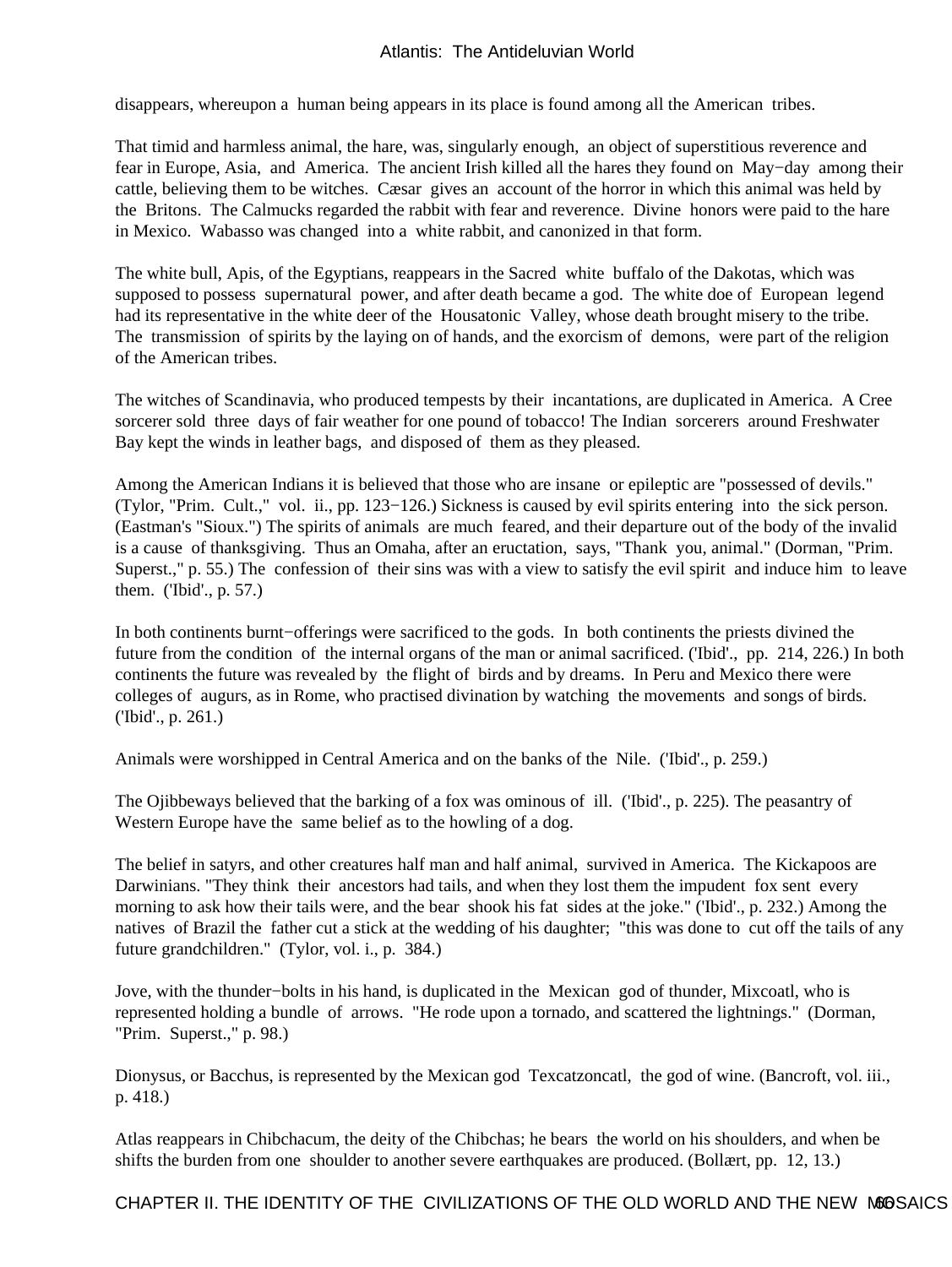Deucalion repeopling the world is repeated in Xololt, who, after the destruction of the world, descended to Mictlan, the realm of the dead, and brought thence a bone of the perished race. This, sprinkled with blood, grew into a youth, the father of the present race. The Quiche hero−gods, Hunaphu and Xblanque, died; their bodies were burnt, their bones ground to powder and thrown into the waters, whereupon they changed into handsome youths, with the same features as before. (Dorman, "Prim. Superst.," p. 193.)

Witches and warlocks, mermaids and mermen, are part of the mythology of the American tribes, as they were of the European races. ('Ibid'., p. 79.) The mermaid of the Ottawas was "woman to the waist and fair;" thence fish−like. ('Ibid'., p. 278.)

The snake−locks of Medusa are represented in the snake−locks of At−otarho, an ancient culture−hero of the Iroquois.

A belief in the incarnation of gods in men, and the physical translation of heroes to heaven, is part of the mythology of the Hindoos and the American races. Hiawatha, we are told, rose to heaven in the presence of the multitude, and vanished from sight in the midst of sweet music.

The vocal statues and oracles of Egypt and Greece were duplicated in America. In Peru, in the valley of Rimac, there was an idol which answered questions and became famous as an oracle. (Dorman, "Prim. Superst.," p. 124.)

The Peruvians believed that men were sometimes metamorphosed into stones.

The Oneidas claimed descent from a stone, as the Greeks from the stones of Deucalion. ('Ibid'., p. 132.)

Witchcraft is an article of faith among all the American races. Among the Illinois Indians "they made small images to represent those whose days they have a mind to shorten, and which they stab to the heart," whereupon the person represented is expected to die. (Charlevoix, vol. ii., p. 166.) The witches of Europe made figures of wax of their enemies, and gradually melted them at the fire, and as they diminished the victim was supposed to sicken and die.

A writer in the Popular Science Monthly (April, 1881, p. 828) points out the fact that there is an absolute identity between the folk−lore of the negroes on the plantations of the South and the myths and stories of certain tribes of Indians in South America, as revealed by Mr. Herbert Smith's "Brazil, the Amazons, and the Coast." (New York: Scribner, 1879.) Mr. Harris, the author of a work on the folk−lore of the negroes, asks this question, "When did the negro or the North American Indian come in contact with the tribes of South America?"

'Customs.'−−Both peoples manufactured a fermented, intoxicating drink, the one deriving it from barley, the other from maize. Both drank toasts. Both had the institution of marriage, an important part of the ceremony consisting in the joining of bands; both recognized divorce, and the Peruvians and Mexicans established special courts to decide cases of this kind. Both the Americans and Europeans erected arches, and had triumphal processions for their victorious kings, and both strewed the ground before them with leaves and flowers. Both celebrated important events with bonfires and illuminations; both used banners, both invoked blessings. The Phoenicians, Hebrews, and Egyptians practised circumcision. Palacio relates that at Azori, in Honduras, the natives circumcised boys before an idol called Icelca. ("Carta," p. 84.) Lord Kingsborough tells us the Central Americans used the same rite, and McKenzie (quoted by Retzius) says he saw the ceremony performed by the Chippeways. Both had bards and minstrels, who on great festivals sung the deeds of kings and heroes. Both the Egyptians and the Peruvians held agricultural fairs; both took a census of the people. Among both the land was divided per capita among the people; in Judea a new division was made every fifty years. The Peruvians renewed every year all the fires of the kingdom from the Temple of the Sun, the new

CHAPTER II. THE IDENTITY OF THE CIVILIZATIONS OF THE OLD WORLD AND THE NEW MOOSAICS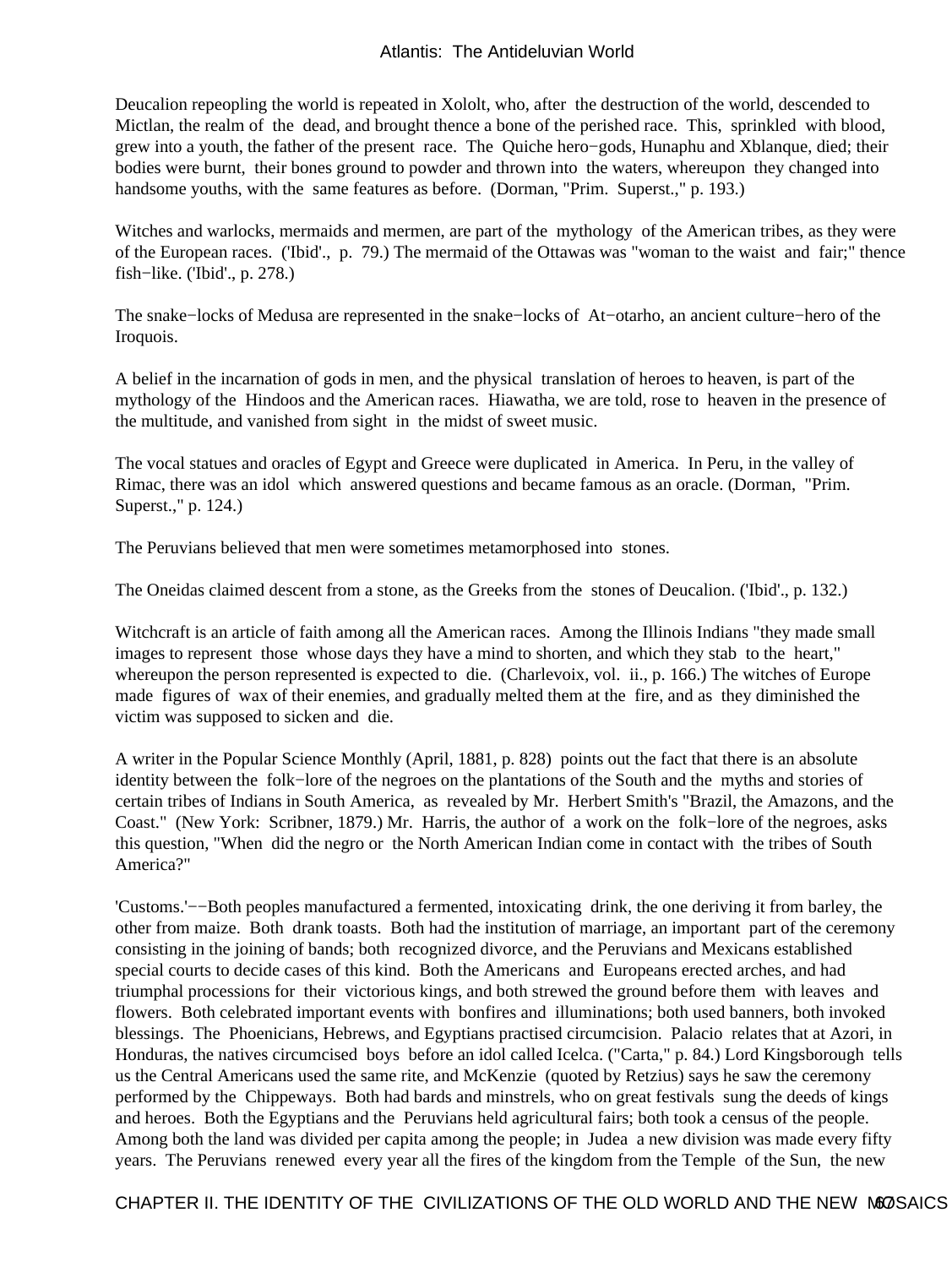fire being kindled from concave mirrors by the sun's rays. The Romans under Numa had precisely the same custom. The Peruvians had theatrical plays. They chewed the leaves of the coca mixed with lime, as the Hindoo to−day chews the leaves of the betel mixed with lime. Both the American and European nations were divided into castes; both practised planet−worship; both used scales and weights and mirrors. The Peruvians, Egyptians, and Chaldeans divided the year into twelve months, and the months into lesser divisions of weeks. Both inserted additional days, so as to give the year three hundred and sixty−five days. The Mexicans added five intercalary days; and the Egyptians, in the time of Amunoph I., had already the same practice.

Humboldt, whose high authority cannot be questioned, by an elaborate discussion ("Vues des Cordilleras," p. 148 'et. seq.', ed. 1870), has shown the relative likeness of the Nahua calendar to that of Asia. He cites the fact that the Chinese, Japanese, Calmucks, Mongols, Mantchou, and other hordes of Tartars have cycles of sixty years' duration, divided into five brief periods of twelve years each. The method of citing a date by means of signs and numbers is quite similar with Asiatics and Mexicans. He further shows satisfactorily that 'the majority of the names of the twenty days employed by the Aztecs are those of a zodiac used since the most remote antiquity among the peoples of Eastern Asia.'

Cabera thinks he finds analogies between the Mexican and Egyptian calendars. Adopting the view of several writers that the Mexican year began on the 26th of February, be finds the date to correspond with the beginning of the Egyptian year.

The American nations believed in four great primeval ages, as the Hindoo does to this day.

"In the Greeks of Homer," says Volney, "I find the customs, discourse, and manners of the Iroquois, Delawares, and Miamis. The tragedies of Sophocles and Euripides paint to me almost literally the sentiments of the red men respecting necessity, fatality, the miseries of human life, and the rigor of blind destiny." (Volney's "View of the United States.")

The Mexicans represent an eclipse of the moon as the moon being devoured by a dragon; and the Hindoos have precisely the same figure; and both nations continued to use this expression long after they had discovered the real meaning of an eclipse.

The Tartars believe that if they cut with an axe near a fire, or stick a knife into a burning stick, or touch the fire with a knife, they will "cut the top off the fire." The Sioux Indians will not stick an awl or a needle into a stick of wood on the fire, or chop on it with an axe or a knife.

Cremation was extensively practised in the New World. The dead were burnt, and their ashes collected and placed in vases and urns, as in Europe. Wooden statues of the dead were made.

There is a very curious and apparently inexplicable custom, called the "Couvade," which extends from China to the Mississippi Valley; it demands "that, when a child is born, the father must take to his bed, while the mother attends to all the duties of the household." Marco Polo found the custom among the Chinese in the thirteenth century.

The widow tells Hudibras––

"Chineses thus are said To lie−in in their ladies' stead."

The practice remarked by Marco Polo continues to this day among the hill−tribes of China. "The father of a new−born child, as soon as the mother has become strong enough to leave her couch, gets into bed himself, and there receives the congratulations of his acquaintances." (Max Müller's "Chips from a German Workshop," vol. ii., p. 272.) Strabo (vol. iii., pp. 4, 17) mentions that, among the Iberians of the North of

CHAPTER II. THE IDENTITY OF THE CIVILIZATIONS OF THE OLD WORLD AND THE NEW M68 SAICS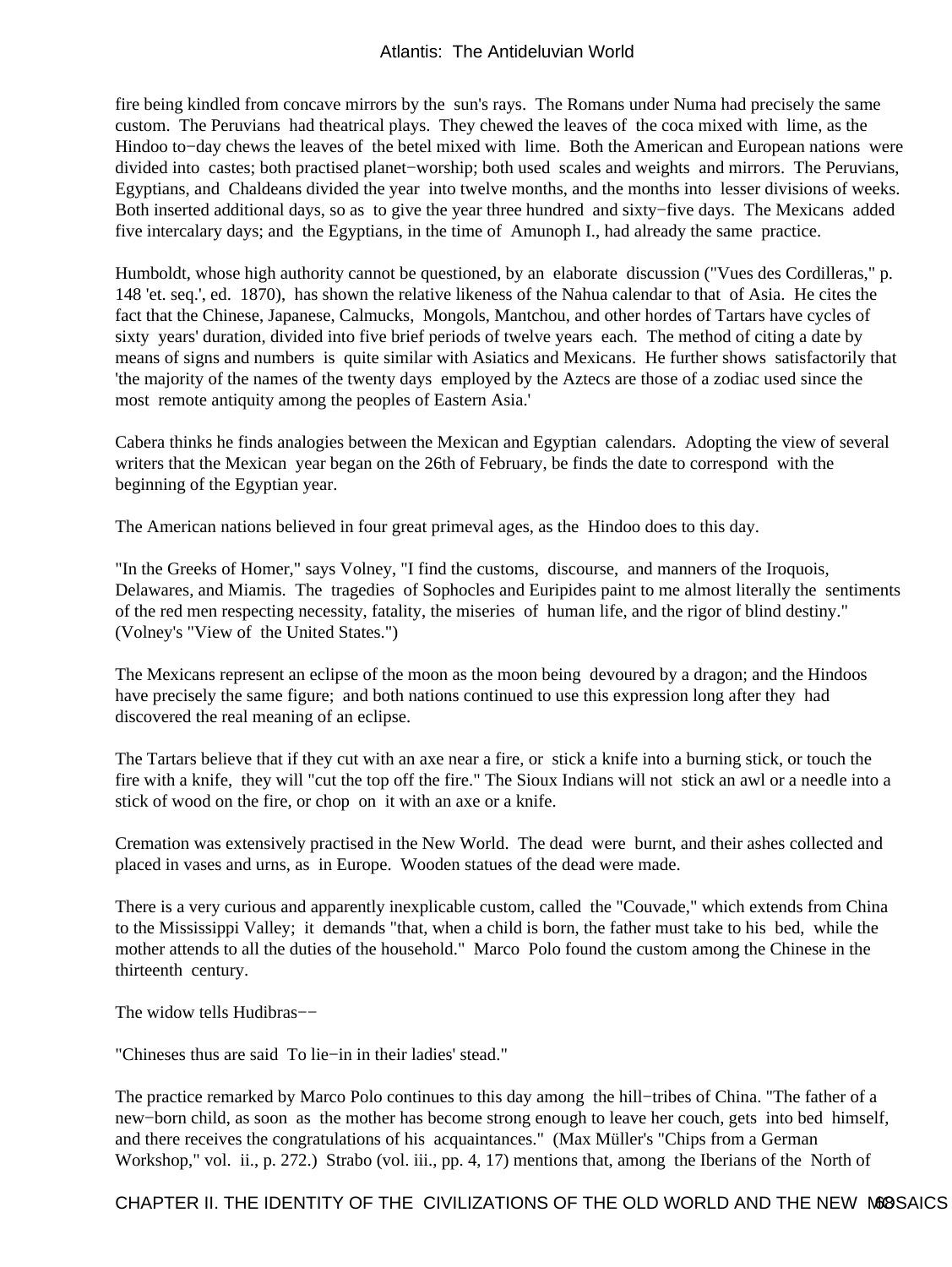Spain, the women, after the birth of a child, tend their husbands, putting them to bed instead of going themselves. The same custom existed among the Basques only a few years ago. "In Biscay," says M. F. Michel, "the women rise immediately after childbirth and attend to the duties of the household, while the husband goes to bed, taking the baby with him, and thus receives the neighbors' compliments." The same custom was found in France, and is said to 'exist to this day in some cantons of Béarn'. Diodorus Siculus tells us that among the Corsicans the wife was neglected, and the husband put to bed and treated as the patient. Apollonius Rhodius says that among the Tibereni, at the south of the Black Sea, "when a child was born the father lay groaning, with his head tied up, while the mother tended him with food and prepared his baths." The same absurd custom extends throughout the tribes of North and South America. Among the Caribs in the West Indies (and the Caribs, Brasseur de Bourbourg says, were the same as the ancient Carians of the Mediterranean Sea) the man takes to his bed as soon as a child is born, and kills no animals. And herein we find an explanation of a custom otherwise inexplicable. Among the American Indians it is believed that, if the father kills an animal during the infancy of the child, the spirit of the animal will revenge itself by inflicting some disease upon the helpless little one. "For six months the Carib father must not eat birds or fish, for what ever animals he eats will impress their likeness on the child, or produce disease by entering its body." (Dorman, "Prim. Superst.," p. 58.) Among the Abipones the husband goes to bed, fasts a number of days, "and you would think," says Dobrizboffer, "that it was he that had had the child." The Brazilian father takes to his hammock during and after the birth of the child, and for fifteen days eats no meat and hunts no game. Among the Esquimaux the husbands forbear hunting during the lying−in of their wives and for some time thereafter.

Here, then, we have a very extraordinary and unnatural custom, existing to this day on both sides of the Atlantic, reaching back to a vast antiquity, and finding its explanation only in the superstition of the American races. A practice so absurd could scarcely have originated separately in the two continents; its existence is a very strong proof of unity of origin of the races on the opposite sides of the Atlantic; and the fact that the custom and the reason for it are both found in America, while the custom remains in Europe without the reason, would imply that the American population was the older of the two.

The Indian practice of depositing weapons and food with the dead was universal in ancient Europe, and in German villages nowadays a needle and thread is placed in the coffin for the dead to mend their torn clothes with; "while all over Europe the dead man had a piece of money put in his hand to pay his way with." ("Anthropology," p. 347.)

The American Indian leaves food with the dead; the Russian peasant puts crumbs of bread behind the saints' pictures on the little iron shelf, and believes that the souls of his forefathers creep in and out and eat them. At the cemetery of Père−la−Chaise, Paris, on All−souls−day, they "still put cakes and sweetmeats on the graves; and in Brittany the peasants that night do not forget to make up the fire and leave the fragments of the supper on the table for the souls of the dead." ('Ibid'.. p. 351.)

The Indian prays to the spirits of his forefathers; the Chinese religion is largely "ancestor−worship;" and the rites paid to the dead ancestors, or lares, held the Roman family together." ("Anthropology," p. 351.)

We find the Indian practice of burying the dead in a sitting posture in use among the Nasamonians, tribe of Libyans. Herodotus, speaking of the wandering tribes of Northern Africa, says, "They bury their dead 'according to the fashion of the Greeks'.... They bury them sitting, and are right careful, when the sick man is at the point of giving up the ghost, to make him sit, and not let him die lying down."

The dead bodies of the caciques of Bogota were protected from desecration by diverting the course of a river and making the grave in its bed, and then letting the stream return to its natural course. Alaric, the leader of the Goths, was secretly buried in the same way. (Dorman, "Prim. Superst.," p. 195.)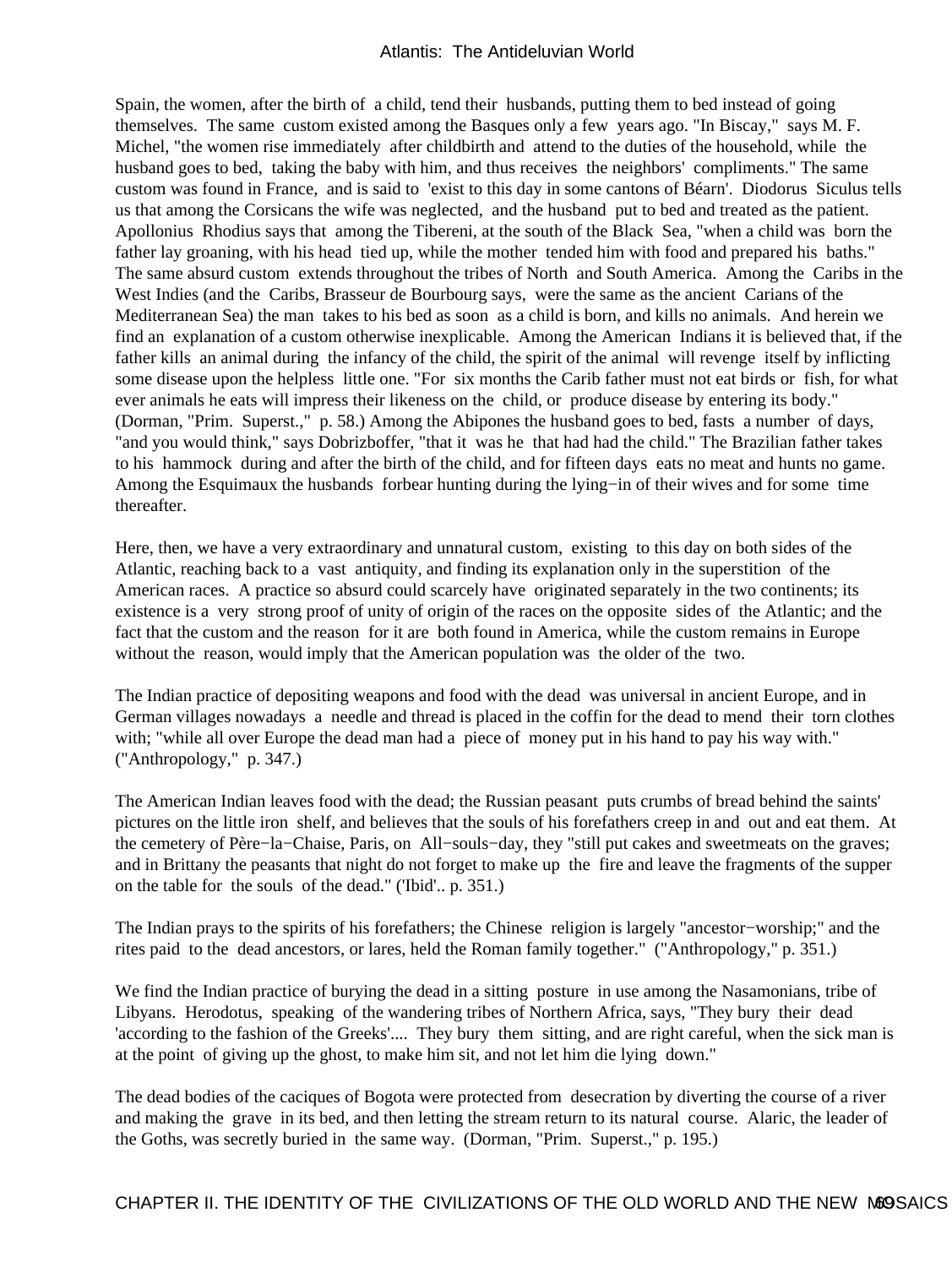Among the American tribes no man is permitted to marry a wife of the same clan−name or totem as himself. In India a Brahman is not allowed to marry a wife whose clan−name (her "cow−stall," as they say) is the same as his own; nor may a Chinaman take a wife of his own surname. ("Anthropology," p. 403.) "Throughout India the hill−tribes are divided into septs or clans, and a man may not marry a woman belonging to his own clan. The Calmucks of Tartary are divided into hordes, and a man may not marry a girl of his own horde. The same custom prevails among the Circassians and the Samoyeds of Siberia. The Ostyaks and Yakuts regard it as a crime to marry a woman of the same family, or even of the same name." (Sir John Lubbock, "Smith. Rep.," p. 347, 1869.)

Sutteeism−−the burning of the widow upon the funeral−pile of the husband−−was extensively practised in America (West's "Journal," p. 141); as was also the practice of sacrificing warriors, servants, and animals at the funeral of a great chief (Dorman, pp. 210−211.) Beautiful girls were sacrificed to appease the anger of the gods, as among the Mediterranean races. (Bancroft, vol. iii., p. 471.) Fathers offered up their children for a like purpose, as among the Carthaginians.

The poisoned arrows of America had their representatives in Europe. Odysseus went to Ephyra for the man−slaying drug with which to smear his bronze−tipped arrows. (Tylor's "Anthropology," p. 237.)

"The bark canoe of America was not unknown in Asia and Africa" ('Ibid'., p. 254), while the skin canoes of our Indians and the Esquimaux were found on the shores of the Thames and the Euphrates. In Peru and on the Euphrates commerce was carried on upon rafts supported by inflated skins. They are still used on the Tigris.

The Indian boils his meat by dropping red−hot stones into a water−vessel made of hide; and Linnæus found the Both land people brewing beer in this way−−"and to this day the rude Carinthian boor drinks such stone−beer, as it is called." ('Ibid'., p. 266.)

In the buffalo dance of the Mandan Indians the dancers covered their heads with a mask made of the head and horns of the buffalo. To−day in the temples of India, or among the lamas of Thibet, the priests dance the demons out, or the new year in, arrayed in animal masks ('Ibid'., p. 297 ); and the "mummers" at Yule−tide, in England, are a survival of the same custom. ('Ibid'., p. 298.) The North American dog and bear dances, wherein the dancers acted the part of those animals, had their prototype in the Greek dances at the festivals of Dionysia. ('Ibid'., p. 298.)

Tattooing was practised in both continents. Among the Indians it was fetichistic in its origin; "every Indian had the image of an animal tattooed on his breast or arm, to charm away evil spirits." (Dorman, "Prim. Superst.," p. 156.) The sailors of Europe and America preserve to this day a custom which was once universal among the ancient races. Banners, flags, and armorial bearings are supposed to be survivals of the old totemic tattooing. The Arab woman still tattoos her face, arms, and ankles. The war−paint of the American savage reappeared in the 'woad' with which the ancient Briton stained his body; and Tylor suggests that the painted stripes on the circus clown are a survival of a custom once universal. (Tylor's "Anthropology," p. 327.)

In America, as in the Old World, the temples of worship were built over the dead., (Dorman, "Prim. Superst.," p. 178.) Says Prudentius, the Roman bard, "there were as many temples of gods as sepulchres."

The Etruscan belief that evil spirits strove for the possession of the dead was found among the Mosquito Indians. (Bancroft, "Native Races," vol. i., p. 744.)

The belief in fairies, which forms so large a part of the folklore of Western Europe, is found among the American races. The Ojibbeways see thousands of fairies dancing in a sunbeam; during a rain myriads of them bide in the flowers. When disturbed they disappear underground. They have their dances, like the Irish fairies; and, like them, they kill the domestic animals of those who offend them. The Dakotas also believe in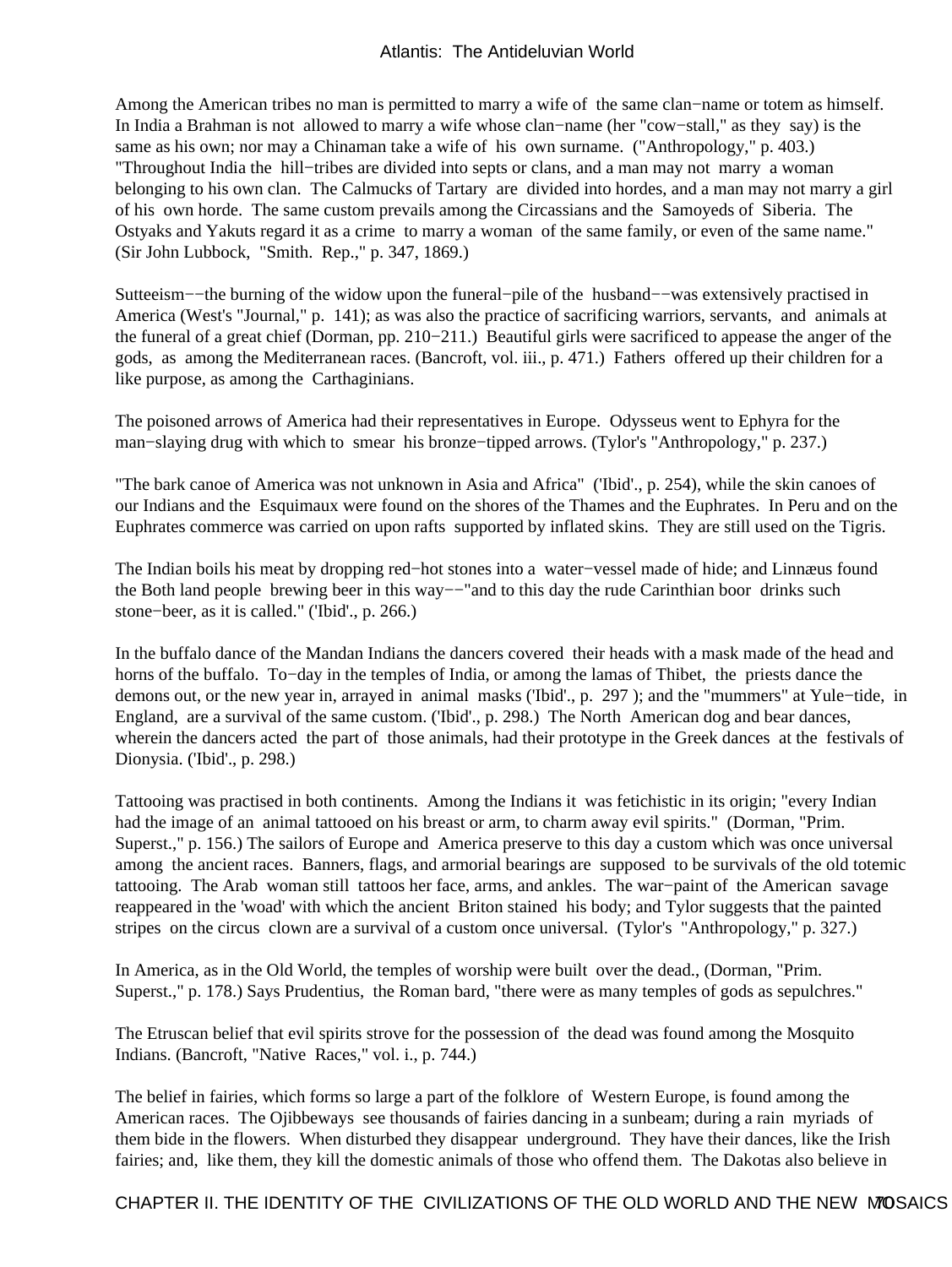fairies. The Otoes located the "little people" in a mound at the mouth of Whitestone River; they were eighteen inches high, with very large heads; they were armed with bows and arrows, and killed those who approached their residence. (See Dorman's "Origin of Primitive Superstitions," p. 23.) "The Shoshone legends people the mountains of Montana with little imps, called Nirumbees, two feet long, naked, and 'with a tail'." They stole the children of the Indians, and left in their stead the young of their own baneful race, who resembled the stolen children so much that the mothers were deceived and suckled them, whereupon they died. This greatly resembles the European belief in "changelings." ('Ibid'., p. 24.)

In both continents we find tree−worship. In Mexico and Central America cypresses and palms were planted near the temples, generally in 'groups of threes'; they were tended with great care, and received offerings of incense and gifts. The same custom prevailed among the Romans−−the cypress was dedicated to Pluto, and the palm to Victory.

Not only infant baptism by water was found both in the old Babylonian religion and among the Mexicans, but an offering of cakes, which is recorded by the prophet Jeremiah as part of the worship of the Babylonian goddess–mother, "the Queen of Heaven," was also found in the ritual of the Aztecs. ("Builders of Babel," p. 78.)

In Babylonia, China, and Mexico the caste at the bottom of the social scale lived upon floating islands of reeds or rafts, covered with earth, on the lakes and rivers.

In Peru and Babylonia marriages were made but once a year, at a public festival.

Among the Romans, the Chinese, the Abyssinians, and the Indians of Canada the singular custom prevails of lifting the bride over the door−step of her husband's home. (Sir John Lubbock, "Smith. Rep.," 1869, p. 352.)

"The bride−cake which so invariably accompanies a wedding among ourselves, and which must always be cut by the bride, may be traced back to the old Roman form of marriage by ''conferreatio',' or eating together. So, also, among the Iroquois the bride and bridegroom used to partake together of a cake of sagamite, which the bride always offered to her husband." ('Ibid'.)

Among many American tribes, notably in Brazil, the husband captured the wife by main force, as the men of Benjamin carried off the daughters of Shiloh at the feast, and as the Romans captured the Sabine women. "Within a few generations the same old habit was kept up in Wales, where the bridegroom and his friends, mounted and armed as for war, carried off the bride; and in Ireland they used even to hurl spears at the bride's people, though at such a distance that no one was hurt, except now and then by accident−−as happened when one Lord Hoath lost an eye, which mischance put an end to this curious relic of antiquity." (Tylor's "Anthropology," p. 409.)

Marriage in Mexico was performed by the priest. He exhorted them to maintain peace and harmony, and tied the end of the man's mantle to the dress of the woman; he perfumed them, and placed on each a shawl on which was painted a skeleton, "as a symbol that 'only death could now separate them' from one another." (Dorman, "Prim. Superst.," p. 379.)

The priesthood was thoroughly organized in Mexico and Peru. They were prophets as well as priests. "They brought the newly−born infant into the religious society; they directed their training and education; they determined the entrance of the young men into the service of the state; they consecrated marriage by their blessing; they comforted the sick and assisted the dying." ('Ibid'., p. 374.) There were five thousand priests in the temples of Mexico. They confessed and absolved the sinners, arranged the festivals, and managed the choirs in the churches. They lived in conventual discipline, but were allowed to marry; they practised flagellation and fasting, and prayed at regular hours. There were great preachers and exhorters among them.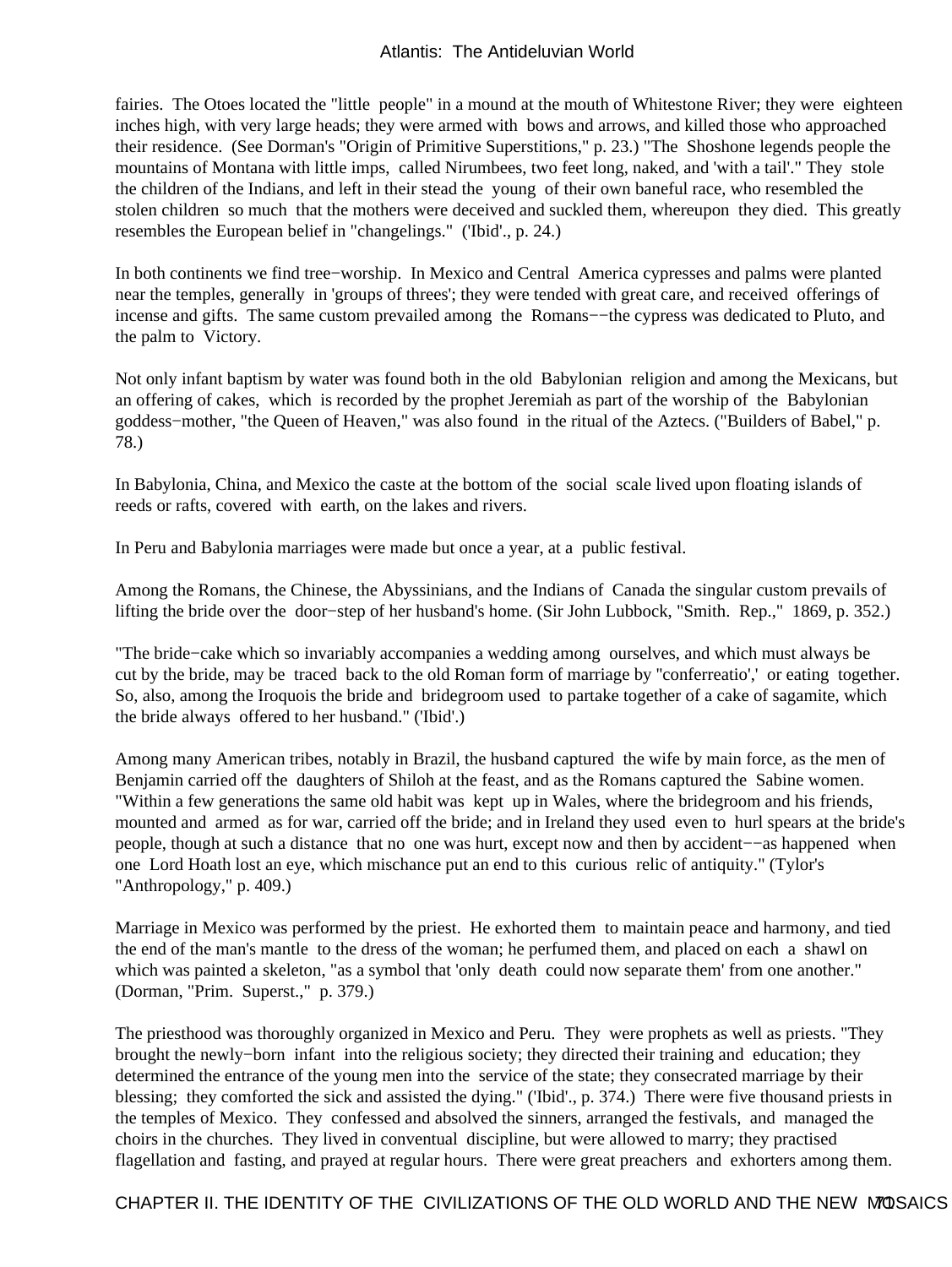There were also convents into which females were admitted. The novice had her hair cut off and took vows of celibacy; they lived holy and pious lives. ('Ibid'., pp. 375, 376.) The king was the high−priest of the religious orders. A new king ascended the temple naked, except his girdle; he was sprinkled four times with water which had been blessed; he was then clothed in a mantle, and on his knees took an oath to maintain the ancient religion. The priests then instructed him in his royal duties. ('Ibid'., p. 378.) Besides the regular priesthood there were monks who were confined in cloisters. ('Ibid'., p. 390.) Cortes says the Mexican priests were very strict in the practice of honesty and chastity, and any deviation was punished with death. They wore long white robes and burned incense. (Dorman, "Prim. Superst.," p. 379.) The first fruits of the earth were devoted to the support of the priesthood. ('Ibid'., p. 383.) The priests of the Isthmus were sworn to perpetual chastity.

The American doctors practised phlebotomy. They bled the sick man because they believed the evil spirit which afflicted him would come away with the blood. In Europe phlebotomy only continued to a late period, but the original superstition out of which it arose, in this case as in many others, was forgotten.

There is opportunity here for the philosopher to meditate upon the perversity of human nature and the persistence of hereditary error. The superstition of one age becomes the science of another; men were first bled to withdraw the evil spirit, then to cure the disease; and a practice whose origin is lost in the night of ages is continued into the midst of civilization, and only overthrown after it has sent millions of human beings to untimely graves. Dr. Sangrado could have found the explanation of his profession only among the red men of America.

'Folk−lore.'−−Says Max Müller: "Not only do we find the same words and the same terminations in Sanscrit and Gothic; not only do we find the same name for Zeus in Sanscrit, Latin, and German; not only is the abstract Dame for God the same in India, Greece, and Italy; but these very stories, these 'Mährchen' which nurses still tell, with almost the same words, in the Thuringian forest and in the Norwegian villages, and to which crowds of children listen under the Pippal−trees of India−−these stories, too, belonged to the common heirloom of the Indo−European race, and their origin carries us back to the same distant past, when no Greek had set foot in Europe, no Hindoo had bathed in the sacred waters of the Ganges."

And we find that an identity of origin can be established between the folk−lore or fairy tales of America and those of the Old World, precisely such as exists between the, legends of Norway and India.

Mr. Tylor tells us the story of the two brothers in Central America who, starting on their dangerous journey to the land of Xibalba, where their father had perished, plant each a cane in the middle of their grandmother's house, that she may know by its flourishing or withering whether they are alive or dead. Exactly the same conception occurs in Grimm's "Mährchen," when the two gold−children wish to see the world and to leave their father; and when their father is sad, and asks them how he shall bear news of them, they tell him, "We leave you the two golden lilies; from these you can see how we fare. If they are fresh, we are well; if they fade, we are ill; if they fall, we are dead." Grimm traces the same idea in Hindoo stories. "Now this," says Max Müller, "is strange enough, and its occurrence in India, Germany, and Central America is stranger still."

Compare the following stories, which we print in parallel columns, one from the Ojibbeway Indians, the other from Ireland:

+−−−−−−−−−−−−−−−−−−−−−−−−−−−−−−−−−−+−−−−−−−−−−−−−−−−−−−−−−−−−−−−−−−−−−−−+ | THE OJIBBEWAY STORY.... .... THE IRISH STORY.... ........ .... .... .... .... .... .... .... .... .... | The birds met together one da... The birds all met together on.... | to try which could fly th.... | day, and settled among themselves | | highest. Some flew up ver.... | that whichever of them could fly | | swift, but soon got tired, an... highest was to be the king of....

CHAPTER II. THE IDENTITY OF THE CIVILIZATIONS OF THE OLD WORLD AND THE NEW MOSAICS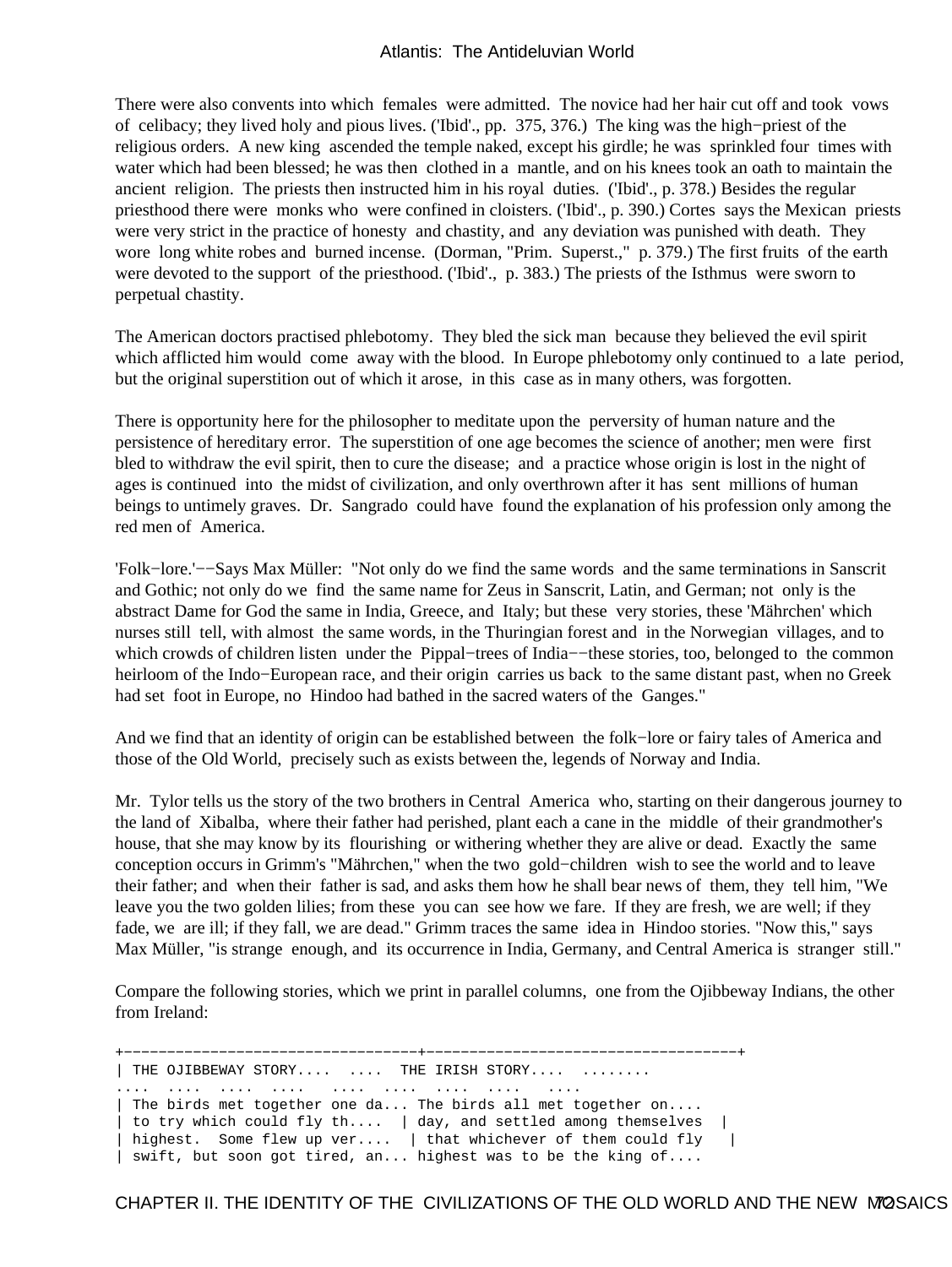| were passed by others  $0$ ....... all. Well, just as they were on | stronger wing. But the eagl.... the hinges of being off, what.... went up beyond them all, an.... does the little rogue of a wren was ready to claim the victory,  $\vert$  do but hop up and perch himself when the gray linnet, a ver.... unbeknown on the eagle's tail. So  $\vert$ small bird, flew from  $th......$  they flew and flew ever so high,  $|$ eagle's back, where it ha....  $\vert$  till the eagle was miles abov....  $|$  perched unperceived, and, being  $|$  all the rest, and could not fly | fresh and unexhausted...... | another stroke, he was so tired. | succeeded in going the highest.  $|$  "Then," says he, "I'm king of the | When the birds came down an.... birds." "You lie!" says the wren, | | met in council to award the.... darting up a perch and a half.... | prize it was given to th...... above the big fellow. Well, the | eagle, because that bird  $h$ .... eagle was so mad to think how he not only gone up nearer to th... was done, that when the wren was | sun than any of the large.... | coming down he gave him a stroke birds, but it had carried the... of his wing, and from that day to | linnet on its back.... .... this the wren was never able to | .... .... .... ...... | fly farther than a hawthorn-bush. | | For this reason the eagle's.... .... .... ..... ....... feathers became the mos.... .... .... .... .... .... .... | honorable marks of distinctio.... .... .... .... ....  $|$  a warrior could bear....  $\ldots$  .... .... .... .... +−−−−−−−−−−−−−−−−−−−−−−−−−−−−−−−−−−+−−−−−−−−−−−−−−−−−−−−−−−−−−−−−−−−−−−−+

Compare the following stories:

+−−−−−−−−−−−−−−−−−−−−−−−−−−−−−−−−−−−−+−−−−−−−−−−−−−−−−−−−−−−−−−−−−−−−−−−+ | THE ASIATIC STORY.... ....... THE AMERICAN STORY.... .... .... .... .... .... .... .... .... .... .... | In Hindoo mythology Urvasi came... Wampee, a great hunter, onc.... | down from heaven and became the... came to a strange prairie.... | | wife of the son of Buddha only on | where be heard faint sounds of condition that two pet ram...... music, and looking up  $sa...$  | should never be taken from he.... speck in the sky, which proved bedside, and that she shoul.... | itself to be a baske.... $\overline{\cdot \ldots}$ never behold her lord undressed... containing twelve mos........ The immortals, however, wishing... beautiful maidens, who, o.... Urvasi back in heaven, contrive... reaching the earth, forthwith | to steal the rams; and, as th.... set themselves to dance. He.... | king pursued the robbers with his | tried to catch the youngest.... sword in the dark, the lightnin... but in vain; ultimately  $h...$  | revealed his person, the compac... succeeded by assuming th.... was broken, and Urvas.... .... disguise of a mouse. He was.... disappeared. This same story is... very attentive to his new wife,  $|$ found in different forms amon.... who was really a daughter o....  $\texttt{many people of Aryan and Turanian}$  one of the stars, but  $\texttt{sh} \dots$ descent, the central idea being... wished to return home, so she that of a man marrying some one... made a wicker basket secretly, of an aerial or aquatic origin,... and, by help of a charm she.... and living happily with her til... remembered, ascended to her.... he breaks the condition on whic... father.... .... ....... her residence with him depends,.... .... .... .... stories exactly parallel to tha.... .... .... .... of Raymond of Toulouse, wh.... .... .... ..... ....... chances in the hunt upon th.... .... .... .... beautiful Melusina at a fountain,.... .... .... and lives with her happily unti.... .... .... .... he discovers her fish-nature an.... .... .... ..... | she vanishes....  $\dots$  .... .... .... .... .... .... +−−−−−−−−−−−−−−−−−−−−−−−−−−−−−−−−−−−−+−−−−−−−−−−−−−−−−−−−−−−−−−−−−−−−−−−+

CHAPTER II. THE IDENTITY OF THE CIVILIZATIONS OF THE OLD WORLD AND THE NEW MOSAICS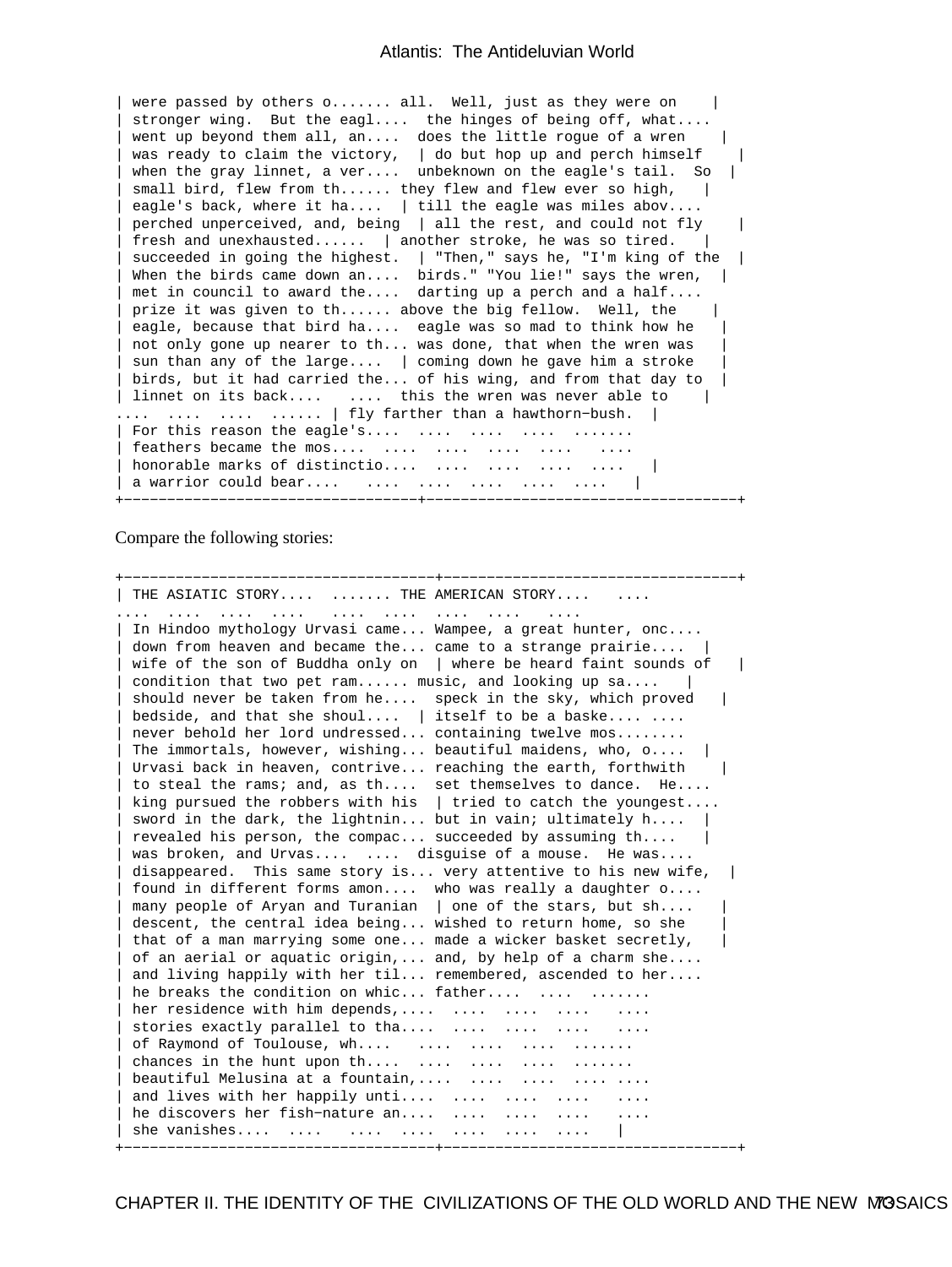If the legend of Cadmus recovering Europa, after she has been carried away by the white bull, the spotless cloud, means that "the sun must journey westward until he sees again the beautiful tints which greeted his eyes in the morning," it is curious to find a story current in North America to the effect that a man once had a beautiful daughter, 'whom he forbade to leave the lodge lest she should be carried off by the king of the buffaloes; and that as she sat, notwithstanding, outside the house combing her hair, "all of a sudden the king of the buffaloes came dashing on, with his herd of followers, and, taking her between his horns, away be cantered over plains, plunged into a river which bounded his land, and carried her safely to his lodge on the other side," whence she was finally recovered by her father.

'Games.'−−The same games and sports extended from India to the shores of Lake Superior. The game of the Hindoos, called 'pachisi', is played upon a cross−shaped board or cloth; it is a combination of checkers and draughts, with the throwing of dice, the dice determining the number of moves; when the Spaniards entered Mexico they found the Aztecs playing a game called 'patolli', identical with the Hindoo 'pachisi', on a similar cross−shaped board. The game of ball, which the Indians of America were in the habit of playing at the time of the discovery of the country, from California to the Atlantic, was identical with the European 'chueca', 'crosse', or 'hockey'.

One may well pause, after reading this catalogue, and ask himself, wherein do these peoples differ? It is absurd to pretend that all these similarities could have been the result of accidental coincidences.

These two peoples, separated by the great ocean, were baptized alike in infancy with blessed water; they prayed alike to the gods; they worshipped together the sun, moon, and stars; they confessed their sins alike; they were instructed alike by an established priesthood; they were married in the same way and by the joining of hands; they armed themselves with the same weapons; when children came, the man, on both continents, went to bed and left his wife to do the honors of the household; they tattooed and painted themselves in the same fashion; they became intoxicated on kindred drinks; their dresses were alike; they cooked in the same manner; they used the same metals; they employed the same exorcisms and bleedings for disease; they believed alike in ghosts, demons, and fairies; they listened to the same stories; they played the same games; they used the same musical instruments; they danced the same dances, and when they died they were embalmed in the same way and buried sitting; while over them were erected, on both continents, the same mounds, pyramids, obelisks, and temples. And yet we are asked to believe that there was no relationship between them, and that they had never had any ante−Columbian intercourse with each other.

If our knowledge of Atlantis was more thorough, it would no doubt appear that, in every instance wherein the people of Europe accord with the people of America, they were both in accord with the people of Atlantis; and that Atlantis was the common centre from which both peoples derived their arts, sciences, customs, and opinions. It will be seen that in every case where Plato gives us any information in this respect as to Atlantis, we find this agreement to exist. It existed in architecture, sculpture, navigation, engraving, writing, an established priesthood, the mode of worship, agriculture, the construction of roads and canals; and it is reasonable to suppose that the, same correspondence extended down to all the minor details treated of in this chapter.

# **CHAPTER III. AMERICAN EVIDENCES OF INTERCOURSE WITH EUROPE OR ATLANTIS.**

1. On the monuments of Central America there are representations of bearded men. How could the beardless American Indians have imagined a bearded race?

2. All the traditions of the civilized races of Central America point to an 'Eastern' origin.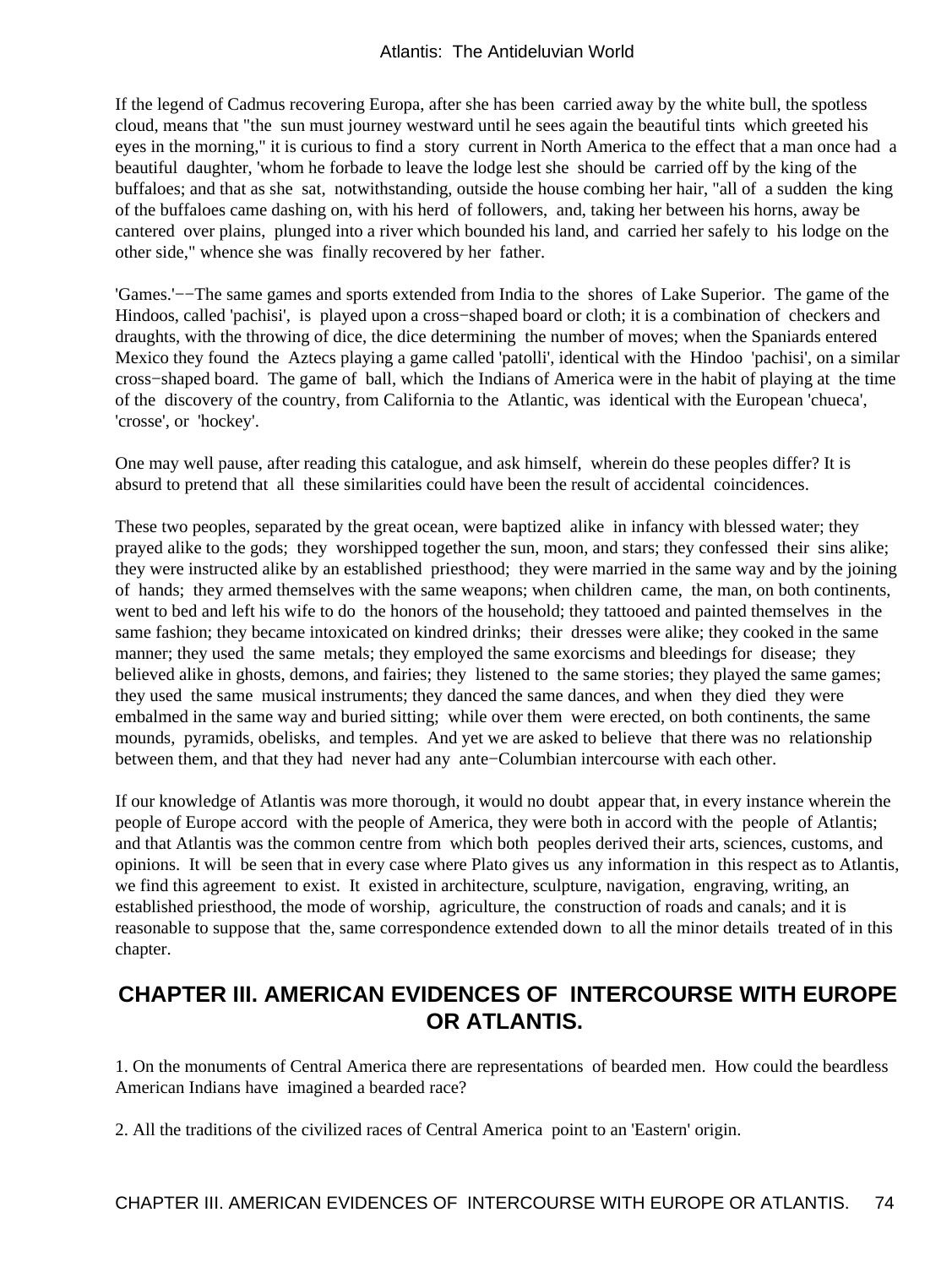The leader and civilizer of the Nahua family was Quetzalcoatl. This is the legend respecting him:

"'From the distant East', from the fabulous Hue Hue Tlapalan, this mysterious person came to Tula, and became the patron god and high−priest of the ancestors of the Toltecs. He is described as having been 'a white man', with strong formation of body, broad forehead, large eyes, and 'flowing beard'. He wore a mitre on his bead, and was dressed in a long white robe reaching to his feet, and covered with red crosses. In his hand he held a sickle. His habits were ascetic, he never married, was most chaste and pure in life, and is said to have endured penance in a neighboring mountain, not for its effects upon himself, but as a warning to others. He condemned sacrifices, except of fruits and flowers, and was known as the god of peace; for, when addressed on the subject of war, he is reported to have stopped his ears with his fingers." ("North Amer. of Antiq.," p. 268.)

"He was skilled in many arts: he invented" (that is, imported) "gem−cutting and metal−casting; he originated letters, and invented the Mexican calendar. He finally returned to the land in the East from which be came: leaving the American coast at Vera Cruz, he embarked in a canoe made of serpent−skins, and ''sailed away into the east'.'" ('Ibid'., p. 271.)

Dr. Le Plongeon says of the columns at Chichen:

"The base is formed by the head of Cukulcan, the shaft of the body of the serpent, with its feathers beautifully carved to the very chapiter. On the chapiters of the columns that support the portico, at the entrance of the castle in Chichen Itza, may be seen the carved figures of long−bearded men, with upraised hands, in the act of worshipping sacred trees. They forcibly recall to mind the same worship in Assyria."

In the accompanying cut of an ancient vase from Tula, we see a bearded figure grasping a beardless man.

In the cut given below we see a face that might be duplicated among the old men of any part of Europe.

The Cakchiquel MS. says: "Four persons came from Tulan, from the 'direction of the rising sun'–−that is one Tulan. There is another Tulan in Xibalbay, and another where the sun sets, 'and it is there that we came'; and in the direction of the setting sun there is another, where is the god; so that there are four Tulans; and it is where the sun sets that we came to Tulan, 'from the other side of the sea', where this Tulan is; and it is there that we were conceived and begotten by our mothers and fathers."

That is to say, the birthplace of the race was in the East, across the sea, at a place called Tulan and when they emigrated they called their first stopping−place on the American continent Tulan also; and besides this there were two other Tulans.

"Of the Nahua predecessors of the Toltecs in Mexico the Olmecs and Xicalaucans were the most important. They were the forerunners of the great races that followed. According to Ixtlilxochitl, these people−which are conceded to be one occupied the world in the third age; 'they came from the East in ships or barks' to the land of Potonchan, which they commenced to populate."

3. The Abbé Brasseur de Bourbourg, in one of the notes of the Introduction of the "Popol Vuh," presents a very remarkable analogy between the kingdom of Xibalba, described in that work, and Atlantis. He says:

"Both countries are magnificent, exceedingly fertile, and abound in the precious metals. The empire of Atlantis was divided into ten kingdoms, governed by five couples of twin sons of Poseidon, the eldest being supreme over the others; and the ten constituted a tribunal that managed the affairs of the empire. Their descendants governed after them. The ten kings of Xibalba, who reigned (in couples) under Hun−Came and Vukub−Came (and who together constituted a grand council of the kingdom), certainly furnish curious points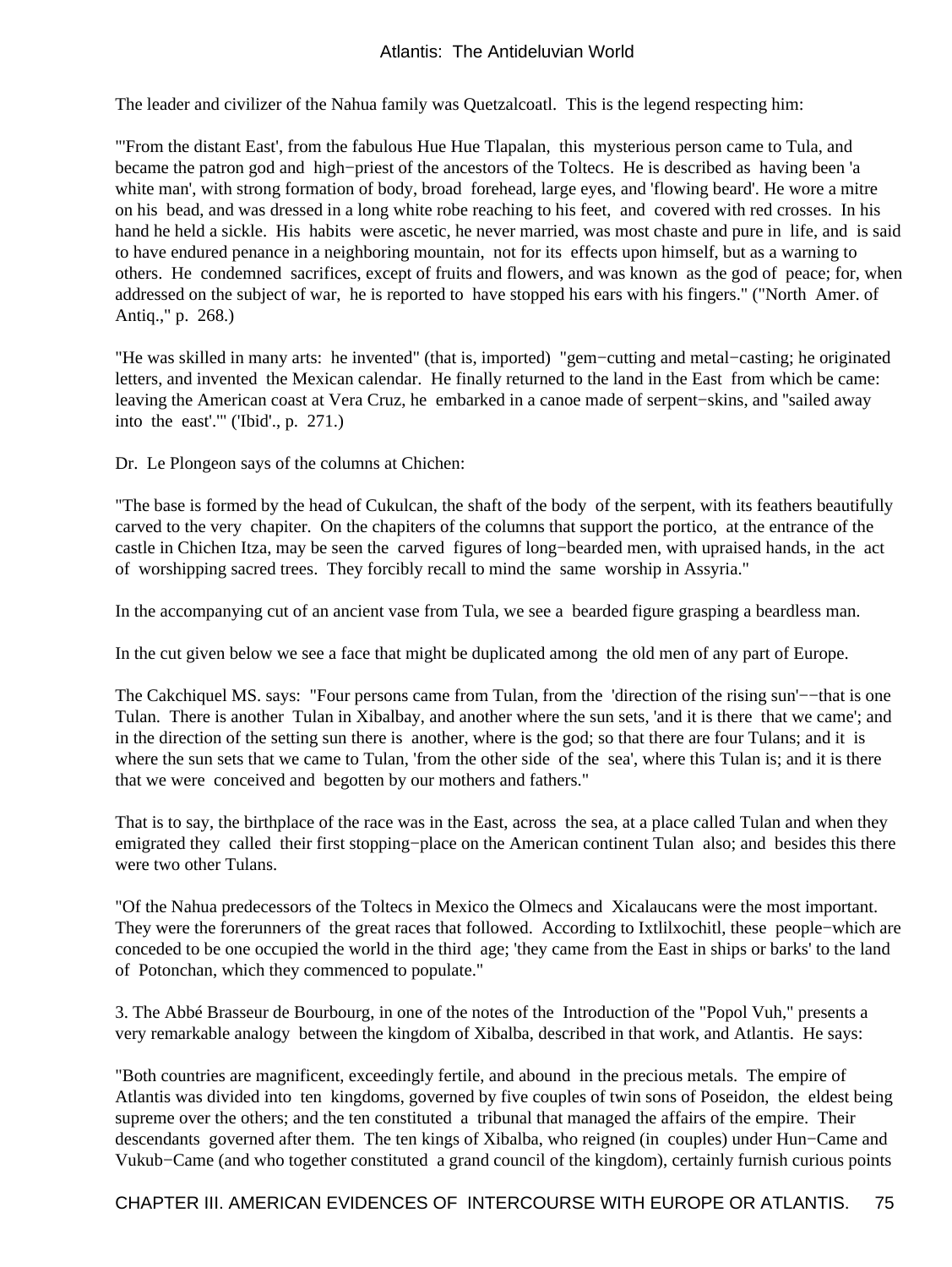of comparison. And there is wanting neither a catastrophe−−for Xibalba had a terrific inundation−−nor the name of Atlas, of which the etymology is found only in the Nahuatl tongue: it comes from atl, water; and we know that a city of Atlan (near the water) still existed on the Atlantic side of the Isthmus of Panama at the time of the Conquest."

"In Yucatan the traditions all point to an 'Eastern and foreign' origin for the race. The early writers report that the natives believe their ancestors to have crossed the sea by a passage which was opened for them." (Landa's "Relacion," p. 28.)

"It was also believed that part of the population came into the country from the West. Lizana says that the smaller portion, 'the little descent,' came from the East, while the greater portion, 'the great descent,' came from the West. Cogolluda considers the Eastern colony to have been the larger.... The culture−hero Zamna, the author of all civilization in Yucatan, is described as 'the teacher of letters', and the leader of the people from their ancient home.... He was the leader of a colony from the East." ("North Amer. of Antiq.," p. 229.)

The ancient Mexican legends say that, after the Flood, Coxcox and his wife, after wandering one hundred and four years, landed at 'Antlan', and passed thence to Capultepec, and thence to Culhuacan, and lastly to Mexico.

Coming from Atlantis, they named their first landing−place 'Antlan'.

All the races that settled Mexico, we are told, traced their origin back to an 'Aztlan' (Atlan−tis). Duran describes Aztlan as "a most attractive land." ("North Amer. of Antiq.," p. 257.)

Samé, the great name of Brazilian legend, came across the ocean 'from the rising sun'. He had power over the elements and tempests; the trees of the forests would recede to make room for him (cutting down the trees); the animals used to crouch before him (domesticated animals); lakes and rivers became solid for him (boats and bridges); and he taught the use of agriculture and magic. Like him, Bochica, the great law−giver of the Muyscas, and son of the sun−−he who invented for them the calendar and regulated their festivals−−had a white beard, a detail in which all the American culture−heroes agree. The "Samé" of Brazil was probably the "Zamna" of Yucatan.

#### ELEPHANT MOUND, WISCONSIN.

4. We find in America numerous representations of the elephant. We are forced to one of two conclusions: either the monuments date back to the time of the mammoth in North America, or these people held intercourse at some time in the past with races who possessed the elephant, and from whom they obtained pictures of that singular animal. Plato tells us that the Atlanteans possessed great numbers of elephants.

There are in Wisconsin a number of mounds of earth representing different animals−men, birds, and quadrupeds.

#### ELEPHANT PIPE, LOISA COUNTY, IOWA.

Among the latter is a mound representing an elephant, "so perfect in its proportions, and complete in its representation of an elephant, that its builders must have been well acquainted with all the physical characteristics of the animal which they delineated." We copy the representation of this mound on page 168.

On a farm in Louisa County, Iowa, a pipe was ploughed up which also represents an elephant. We are indebted to the valuable work of John T. Short ("The North Americans of Antiquity," p. 530) for a picture of this singular object. It was found in a section where the ancient mounds were very abundant and rich in relies.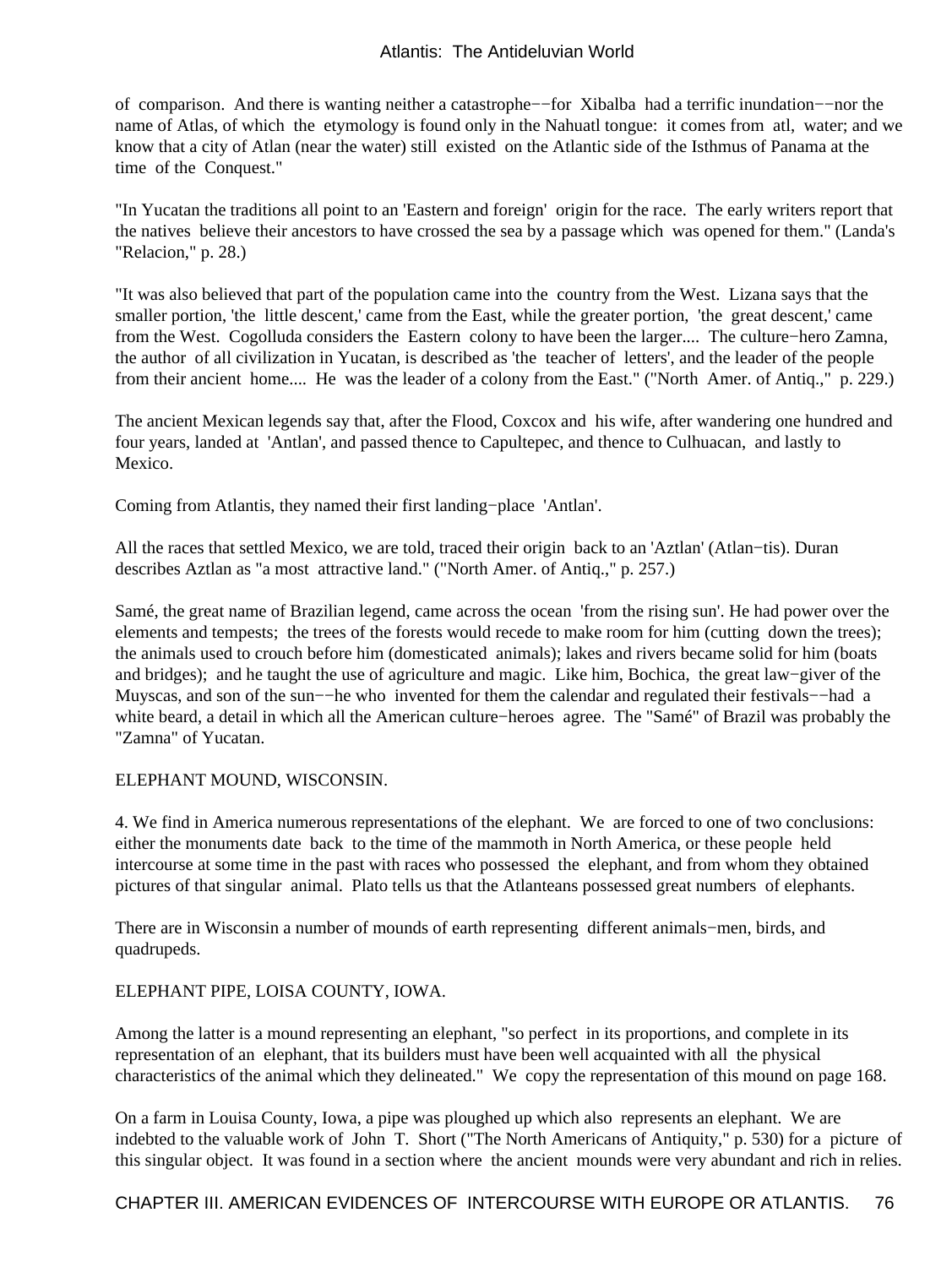The pipe is of sandstone, of the ordinary Mound−Builder's type, and has every appearance of age and usage. There can be no doubt of its genuineness. The finder had no conception of its archæological value.

In the ruined city of Palenque we find, in one of the palaces, a stucco bass−relief of a priest. His elaborate head−dress or helmet represents very faithfully the bead of an elephant. The cut on page 169 is from a drawing made by Waldeck.

The decoration known as "elephant−trunks" is found in many parts of the ancient ruins of Central America, projecting from above the door−ways of the buildings.

In Tylor's "Researches into the Early History of Mankind," p. 313, I find a remarkable representation of an elephant, taken from an ancient Mexican manuscript. It is as follows:

MEXICAN REPRESENTATION OF ELEPHANT.

# **CHAPTER IV. CORROBORATING CIRCUMSTANCES.**

1. Lenormant insists that the human race issued from Ups Merou, and adds that some Greek traditions point to "this locality−−particularly the expression me'ropes a?'nwpoi, which can only mean 'the men sprung from Merou.'" ("Manual," p.21.)

Theopompus tells us that the people who inhabited Atlantis were the 'Meropes', the people of 'Merou'.

2. Whence comes the word 'Atlantic'? The dictionaries tell us that the ocean is named after the mountains of 'Atlas'; but whence did the 'Atlas' mountains get their name?

"The words Atlas and Atlantic have no satisfactory etymology in any language known to Europe. They are not Greek, and cannot be referred to any known language of the Old World. But in the Nahuatl language we find immediately the radical 'a', 'atl', which signifies water, war, and the top of the head. (Molina, "Vocab. en lengua Mexicana y Castellana.") From this comes a series of words, such as atlan−−on the border of or amid the water−−from which we 'have the adjective 'Atlantic'. We have also 'atlaça', to combat, or be in agony; it means likewise to hurl or dart from the water, and in the preterit makes 'Atlaz'. A city named 'Atlan' existed when the continent was discovered by Columbus, at the entrance of the Gulf of Uraba, in Darien. With a good harbor, it is now reduced to an unimportant pueblo named 'Acla'." (Baldwin's "Ancient America," p. 179.)

Plato tells us that Atlantis and the Atlantic Ocean were named after Atlas, the eldest son of Poseidon, the founder of the kingdom.

3. Upon that part of the African continent nearest to the site of Atlantis we find a chain of mountains, known from the most ancient times as the Atlas Mountains. Whence this name Atlas, if it be not from the name of the great king of Atlantis? And if this be not its origin, how comes it that we find it in the most north−western corner of Africa? And how does it happen that in the time of Herodotus there dwelt near this mountain−chain a people called the 'Atlantes', probably a remnant of a colony from Solon's island? How comes it that the people of the Barbary States were known to the Greeks, Romans, and Carthaginians as the "Atlantes," this name being especially applied to the inhabitants of Fezzan and Bilma? Where did they get the name from? There is no etymology for it east of the Atlantic Ocean. (Lenormants "Anc. Hist. of the East," p. 253.)

Look at it! An "Atlas" mountain on the shore of Africa; an "Atlan" town on the shore of America; the "Atlantes" living along the north and west coast of Africa; an Aztec people from Aztlan, in Central America;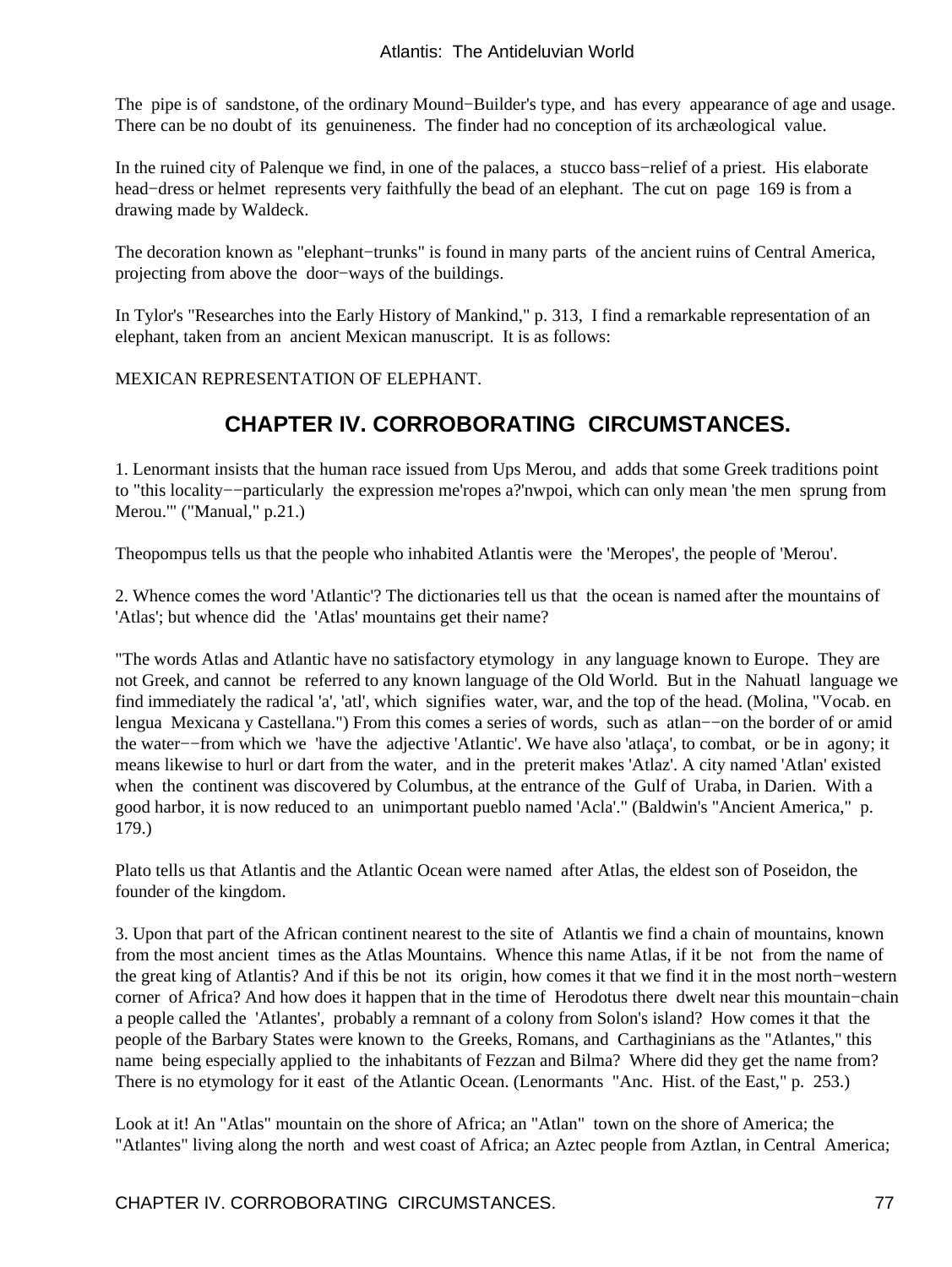an ocean rolling between the two worlds called the "Atlantic;" a mythological deity called "Atlas" holding the world on his shoulders; and an immemorial tradition of an island of Atlantis. Can all these things be the result of accident?

4. Plato says that there was a "passage west from Atlantis to the rest of the islands, as well as from these islands to the whole opposite continent that surrounds that real sea." He calls it a real sea, as contradistinguished from the Mediterranean, which, as he says, is not a real sea (or ocean) but a landlocked body of water, like a harbor.

Now, Plato might have created Atlantis out of his imagination; but how could he have invented the islands beyond (the West India Islands), and the whole continent (America) enclosing that real sea? If we look at the map, we see that the continent of America does "surround" the ocean in a great half−circle. Could Plato have guessed all this? If there had been no Atlantis, and no series of voyages from it that revealed the half−circle of the continent from Newfoundland to Cape St. Roche, how could Plato have guessed it? And how could he have known that the Mediterranean was only a harbor compared with the magnitude of the great ocean surrounding Atlantis? Long sea−voyages were necessary to establish that fact, and the Greeks, who kept close to the shores in their short journeys, did not make such voyages.

5. How can we, without Atlantis, explain the presence of the Basques in Europe, who have no lingual affinities with any other race on the continent of Europe, but whose language 'is similar to the languages of America'?

Plato tells us that the dominion of Gadeirus, one of the kings of Atlantis, extended "toward the pillars of Heracles (Hercules) as far as the country which is still called the region of Gades in that part of the world." Gades is the Cadiz of today, and the dominion of Gadeirus embraced the land of the Iberians or Basques, their chief city taking its name from a king of Atlantis, and they themselves being Atlanteans.

Dr. Farrar, referring to the Basque language, says:

"What is certain about it is, that its structure is polysynthetic, like the languages of America. Like them, it forms its compounds by the elimination of certain radicals in the simple words; so that 'ilhun', the twilight, is contracted from 'hill', dead, and 'egun', day; and 'belhaur', the knee, from 'belhar', front, and 'oin', leg.... The fact is indisputable, and is eminently noteworthy, that while the affinities of the Basque roots have never been conclusively elucidated, there has never been any doubt that this isolated language, preserving its identity in a western corner of Europe, between two mighty kingdoms, resembles, in its grammatical structure, the aboriginal languages of the vast opposite continent (America), and those alone." ("Families of Speech," p. 132.)

If there was an Atlantis, forming, with its connecting ridges, a continuous bridge of land from America to Africa, we can understand how the Basques could have passed from one continent to another; but if the wide Atlantic rolled at all times unbroken between the two continents, it is difficult to conceive of such an emigration by an uncivilized people.

6. Without Atlantis, how can we explain the fact that the early Egyptians were depicted by themselves as red men on their own monuments? And, on the other hand, how can we account for the representations of negroes on the monuments of Central America?

Dêsirè Charnay, now engaged in exploring those monuments, has published in the North American Review for December, 1880, photographs of a number of idols exhumed at San Juan de Teotihuacan, from which I select the following strikingly negroid faces: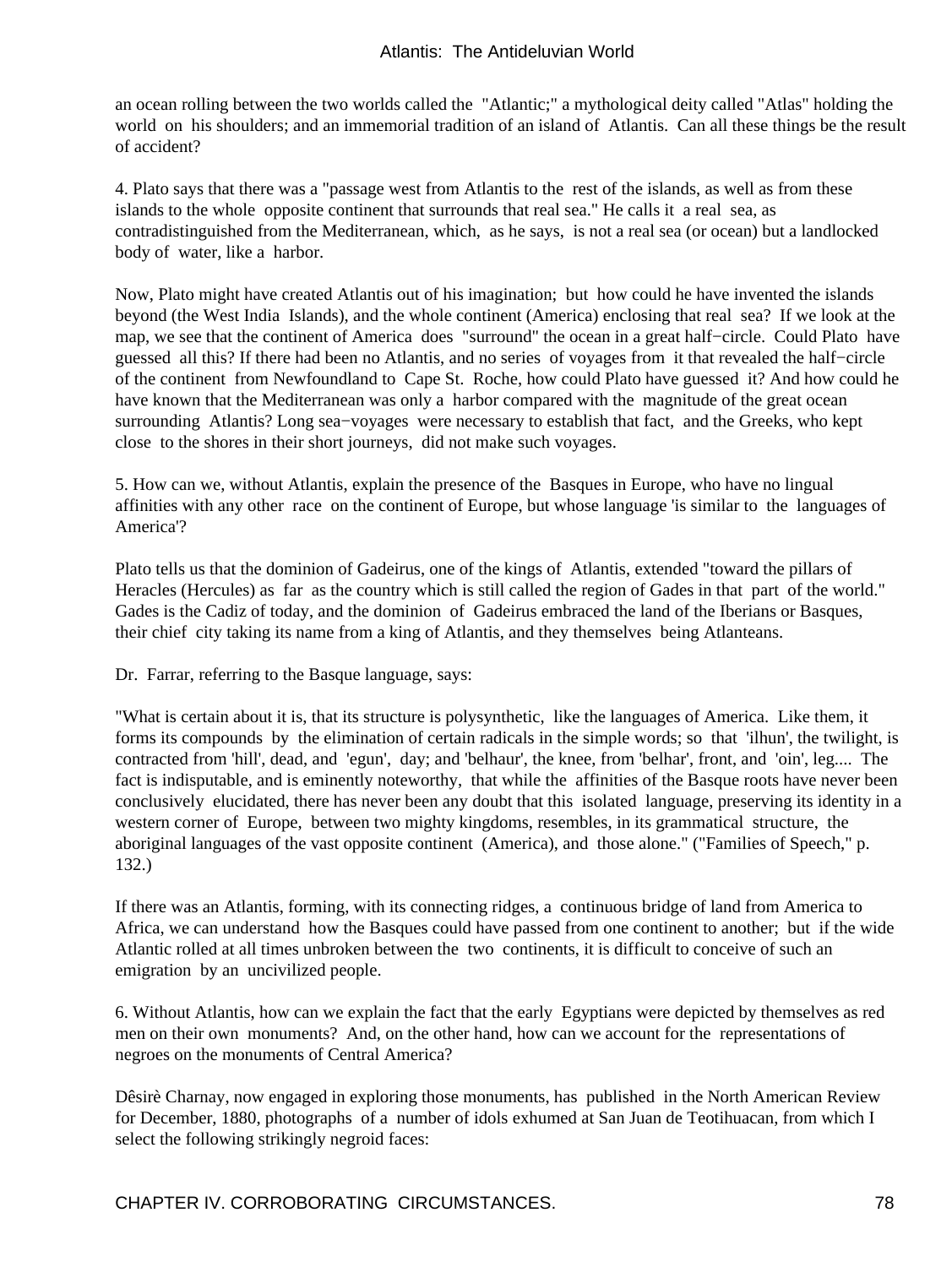# NEGRO IDOLS FOUND IN MEXICO.

### Dr. Le Plongeon says:

"Besides the sculptures of long−bearded men seen by the explorer at Chichen Itza, there were tall figures of people with small heads, thick lips, and curly short hair or wool, regarded as negroes. 'We always see them as standard or parasol bearers, but never engaged in actual warfare.'" ("Maya Archæology," p. 62.)

The following cut is from the court of the Palace of Palenque, figured by Stephens. The face is strongly Ethiopian.

The figure below represents a gigantic granite head, found near the volcano of Tuxtla, in the Mexican State of Vera Cruz, at Caxapa. The features are unmistakably negroid.

As the negroes have never been a sea−going race, the presence of these faces among the antiquities of Central America proves one of two things, either the existence of a land connection between America and Africa via Atlantis, as revealed by the deep−sea soundings of the 'Challenger', or commercial relations between America and Africa through the ships of the Atlanteans or some other civilized race, whereby the negroes were brought to America as slaves at a very remote epoch.

And we find some corroboration of the latter theory in that singular book of the Quiches, the "Popol Vuh," in which, after describing the creation of the first men "'in the region of the rising sun'" (Bancroft's "Native Races," vol. v., p. 548), and enumerating their first generations, we are told, "All seem to have spoken one language, and to have lived in great peace, 'black men and white together'. Here they awaited the rising of the sun, and prayed to the Heart of Heaven." (Bancroft's "Native Races," p. 547.) How did the red men of Central America know anything about "black men and white men?" The conclusion seems inevitable that these legends of a primitive, peaceful, and happy land, an Aztlan in the East, inhabited by black and white men, to which all the civilized nations of America traced their origin, could only refer to Atlantis−−that bridge of land where the white, dark, and red races met. The "Popol Vuh" proceeds to tell how this first home of the race became over−populous, and how the people under Balam−Quitze migrated; how their language became "confounded," in other words, broken up into dialects, in consequence of separation; and how some of the people "'went to the East', and many came hither to Guatemala." ('Ibid'., p. 547.)

M. A. de Quatrefages ("Human Species," p. 200) says, "Black populations have been found in America in very small numbers only, as isolated tribes in the midst of very different populations. Such are the Charruas, of Brazil, the Black Carribees of Saint Vincent, in the Gulf of Mexico; the Jamassi of Florida, and the dark−complexioned Californians.... Such, again, is the tribe that Balboa saw some representatives of in his passage of the Isthmus of Darien in 1513; . . . they were true negroes."

7. How comes it that all the civilizations of the Old World radiate from the shores of the Mediterranean? The Mediterranean is a 'cul de sac', with Atlantis opposite its mouth. Every civilization on its shores possesses traditions that point to Atlantis. We hear of no civilization coining 'to' the Mediterranean from Asia, Africa, or Europe−−from north, south, or west; but north, south, east, and west we find civilization radiating from the Mediterranean to other lands. We see the Aryans descending upon Hindostan from the direction of the Mediterranean; and we find the Chinese borrowing inventions from Hindostan, and claiming descent from a region not far from the Mediterranean.

The Mediterranean has been the centre of the modern world, because it lay in the path of the extension of an older civilization, whose ships colonized its shores, as they did also the shores .of America. Plato says, "the nations are gathered around the shores of the Mediterranean like frogs around a marsh."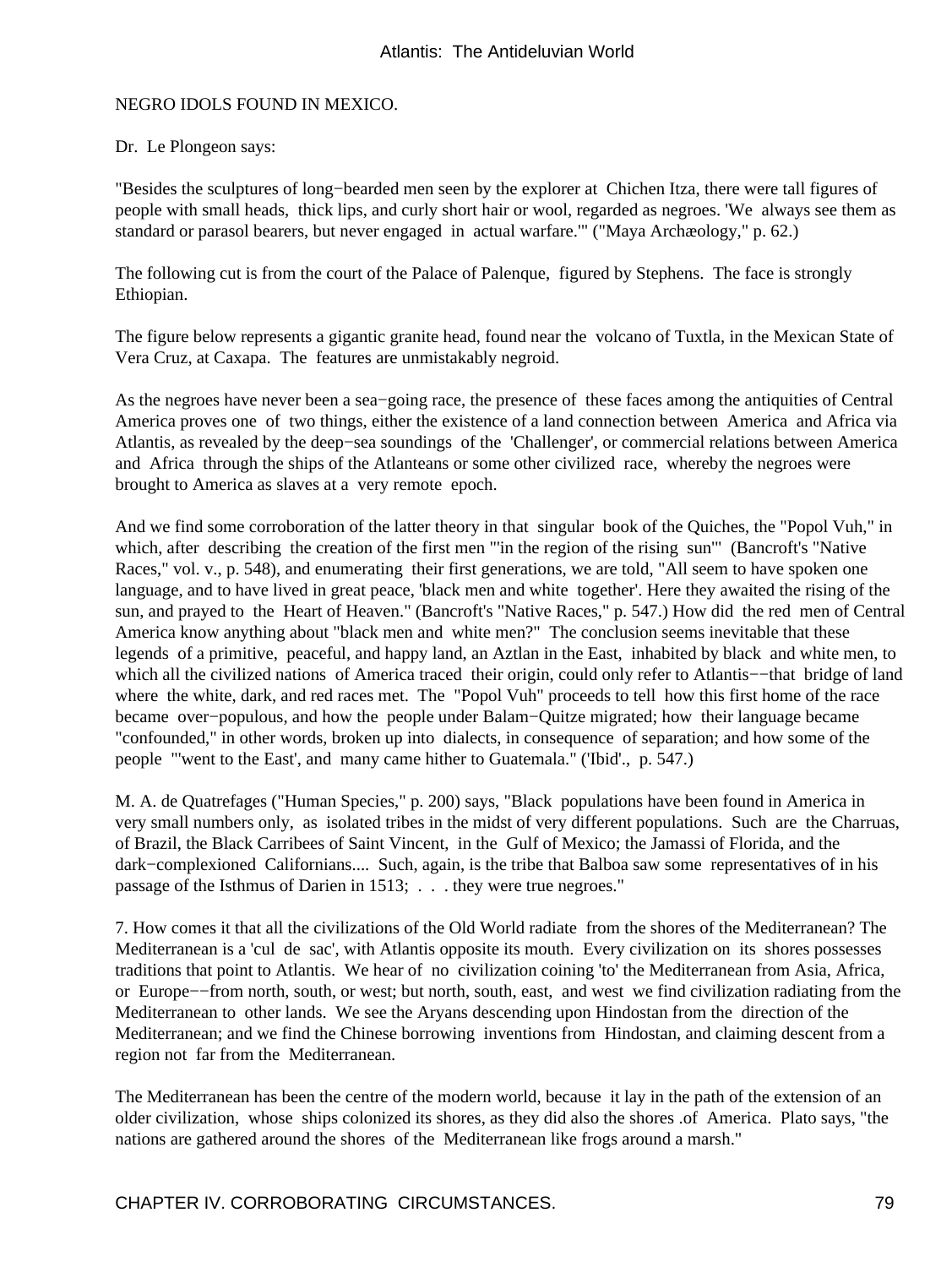## Dr. McCausland says:

The obvious conclusion from these facts is, that at some time previous to these migrations a people speaking a language of a superior and complicated structure broke up their society, and, under some strong impulse, poured out in different directions, and gradually established themselves in all the lands now inhabited by the Caucasian race. Their territories extend from the Atlantic to the Ganges, and from Iceland to Ceylon, and are bordered on the north and east by the Asiatic Mongols, and on the south by the negro tribes of Central Africa. They present all the appearances of a later race, expanding itself between and into the territories of two pre−existing neighboring races, and forcibly appropriating the room required for its increasing population." (McCausland's "Adam and the Adamites," p. 280.)

Modern civilization is Atlantean. Without the thousands of years of development which were had in Atlantis modern civilization could not have existed. The inventive faculty of the present age is taking up the great delegated work of creation where Atlantis left it thousands of years ago.

8. How are we to explain the existence of the Semitic race in Europe without Atlantis? It is an intrusive race; a race colonized on sea−coasts. Where are its Old World affinities?

9. Why is it that the origin of wheat, barley, oats, maize, and rye−−the essential plants of civilization−−is totally lost in the mists of a vast antiquity? We have in the Greek mythology legends of the introduction of most of these by Atlantean kings or gods into Europe; but no European nation claims to have discovered or developed them, and it has been impossible to trace them to their wild originals. Out of the whole 'flora' of the world mankind in the last seven thousand years has not developed a single food−plant to compare in importance to the human family with these. If a wise and scientific nation should propose nowadays to add to this list, it would have to form great botanical gardens, and, by systematic and long−continued experiments, develop useful plants from the humble productions of the field and forest. Was this done in the past on the island of Atlantis?

10. Why is it that we find in Ptolemy's "Geography of Asia Minor," in a list of cities in Armenia Major in A.D. 140, the names of five cities which have their counterparts in the names of localities in Central America?

| Armenian Cities.   Central American Localities. |
|-------------------------------------------------|
| $\vert$ Chol $\vert$ Chol-ul                    |
| $\vert$ Colua $\vert$ Colua-can                 |
| $\vert$ Zuivana Zuivan                          |
| $\vert$ Cholima Colima $\ldots$                 |
| $ $ Zalissa Xalisco                             |

(Short's "North Americans of Antiquity," p. 497.)

11. How comes it that the sandals upon the feet of the statue of Chacmol, discovered at Chichen Itza, are "exact representations of those found on the feet of the Guanches, the early inhabitants of the Canary Islands, whose mummies are occasionally discovered in the eaves of Teneriffe?" Dr. Merritt deems the axe or chisel heads dug up at Chiriqui, Central America, "almost identical in form as well as material with specimens found in Suffolk County, England." (Bancroft's Native Races," vol. iv., p. 20.) The rock−carvings of Chiriqui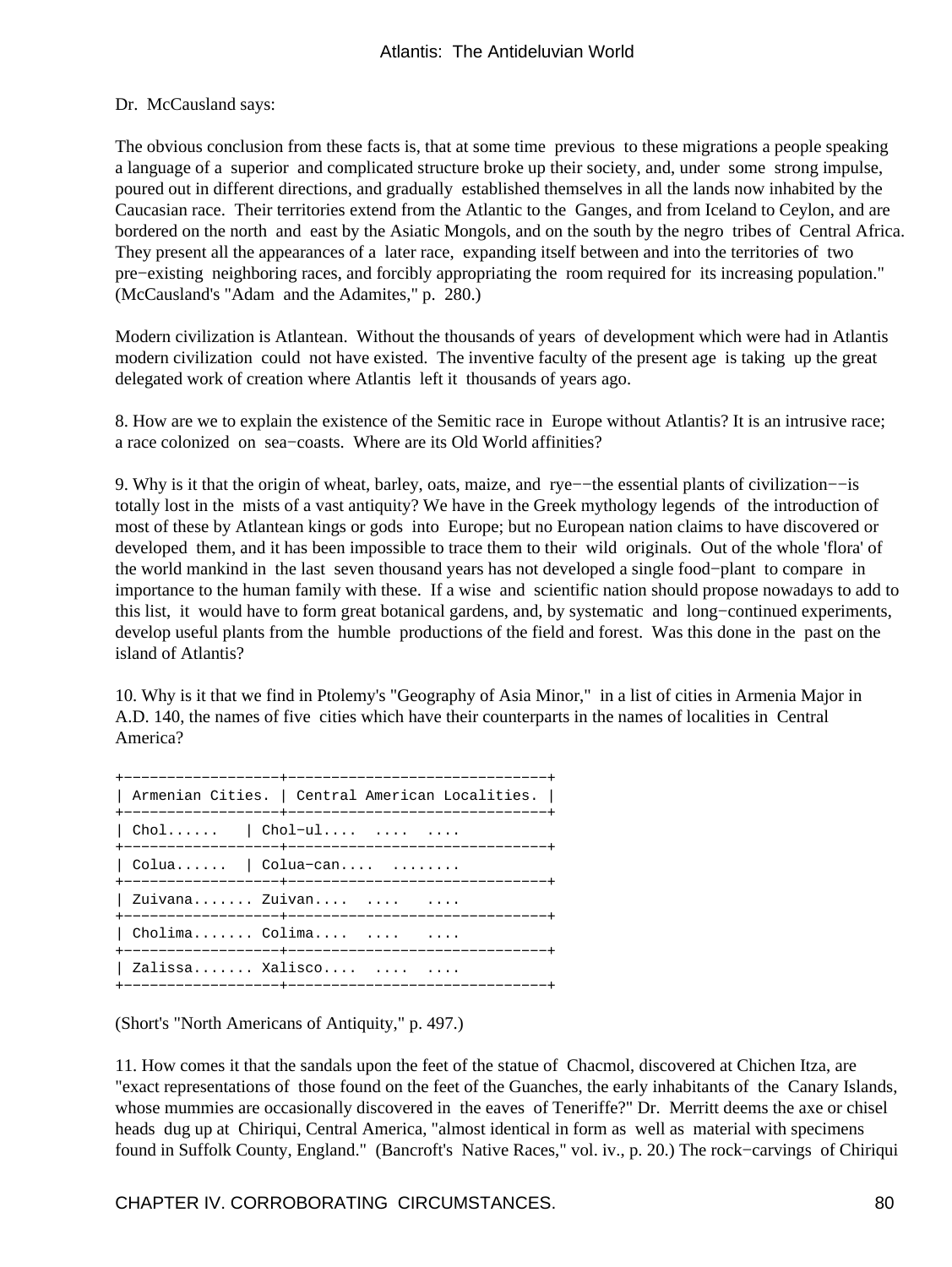are pronounced by Mr. Seemann to have a striking resemblance to the ancient incised characters found on the rocks of Northumberland, England. ('Ibid'.)

"Some stones have recently been discovered in Hierro and Las Palmas (Canary Islands), bearing sculptured symbols similar to those found on the shores of Lake Superior; and this has led M. Bertholet, the historiographer of the Canary Islands, to conclude that the first inhabitants of the Canaries and those of the great West were one in race." (Benjamin, "The Atlantic Islands," p. 130.)

12. How comes it that that very high authority, Professor Retzius ("Smithsonian Report," 1859, p. 266), declares, "With regard to the primitive dolichocephalæ of America I entertain a hypothesis still more bold, namely, that they are nearly related to the Guanches in the Canary Islands, and to the Atlantic populations of Africa, the Moors, Tuaricks, Copts, etc., which Latham comprises under the name of Egyptian−Atlantidæ. We find one and the same form of skull in the Canary Islands, in front of the African coast, and in the Carib Islands, on the opposite coast, which faces Africa. The color of the skin on both sides of the Atlantic is represented in these populations as being of a reddish−brown."

13. The Barbarians who are alluded to by Homer and Thucydides were a race of ancient navigators and pirates called 'Cares', or 'Carians', who occupied the isles of Greece before the Pelasgi, and antedated the Phoenicians in the control of the sea. The Abbé Brasseur de Bourbourg claims that these Carians were identical with the 'Caribs' of the West Indies, the 'Caras' of Honduras, and the 'Gurani' of South America. (Landa's "Relacion," pp. 52−65.)

14. When we consider it closely, one of the most extraordinary customs ever known to mankind is that to which I have already alluded in a preceding chapter, to wit, the embalming of the body of the dead man, with a purpose that the body itself may live again in a future state. To arrive at this practice several things must coexist:

a. The people must be highly religious, and possessed of an organized and influential priesthood, to perpetuate so troublesome a custom from age to age.

b. They must believe implicitly in the immortality of the soul; and this implies a belief in rewards and punishments after death; in a heaven and a hell.

c. They must believe in the immortality of the body, and its resurrection from the grave on some day of judgment in the distant future.

d. But a belief in the immortality of the soul and the resurrection of the body is not enough, for all Christian nations hold to these beliefs; they must supplement these with a determination that the body shall not perish; that the very flesh and blood in which the man died shall rise with him on the last day, and not a merely spiritual body.

Now all these four things must coexist before a people proceed to embalm their dead for religious purposes. The probability that all these four things should coexist by accident in several widely separated races is slight indeed. The doctrine of chances is all against it. There is here no common necessity driving men to the same expedient, with which so many resemblances have been explained; the practice is a religious ceremony, growing out of religious beliefs by no means common or universal, to wit, that the man who is dead shall live again, and live again in the very body in which he died. Not even all the Jews believed in these things.

If, then, it should appear that among the races which we claim were descended from Atlantis this practice of embalming the dead is found, and nowhere else, we have certainly furnished evidence which can only be explained by admitting the existence of Atlantis, and of some great religious race dwelling on Atlantis, who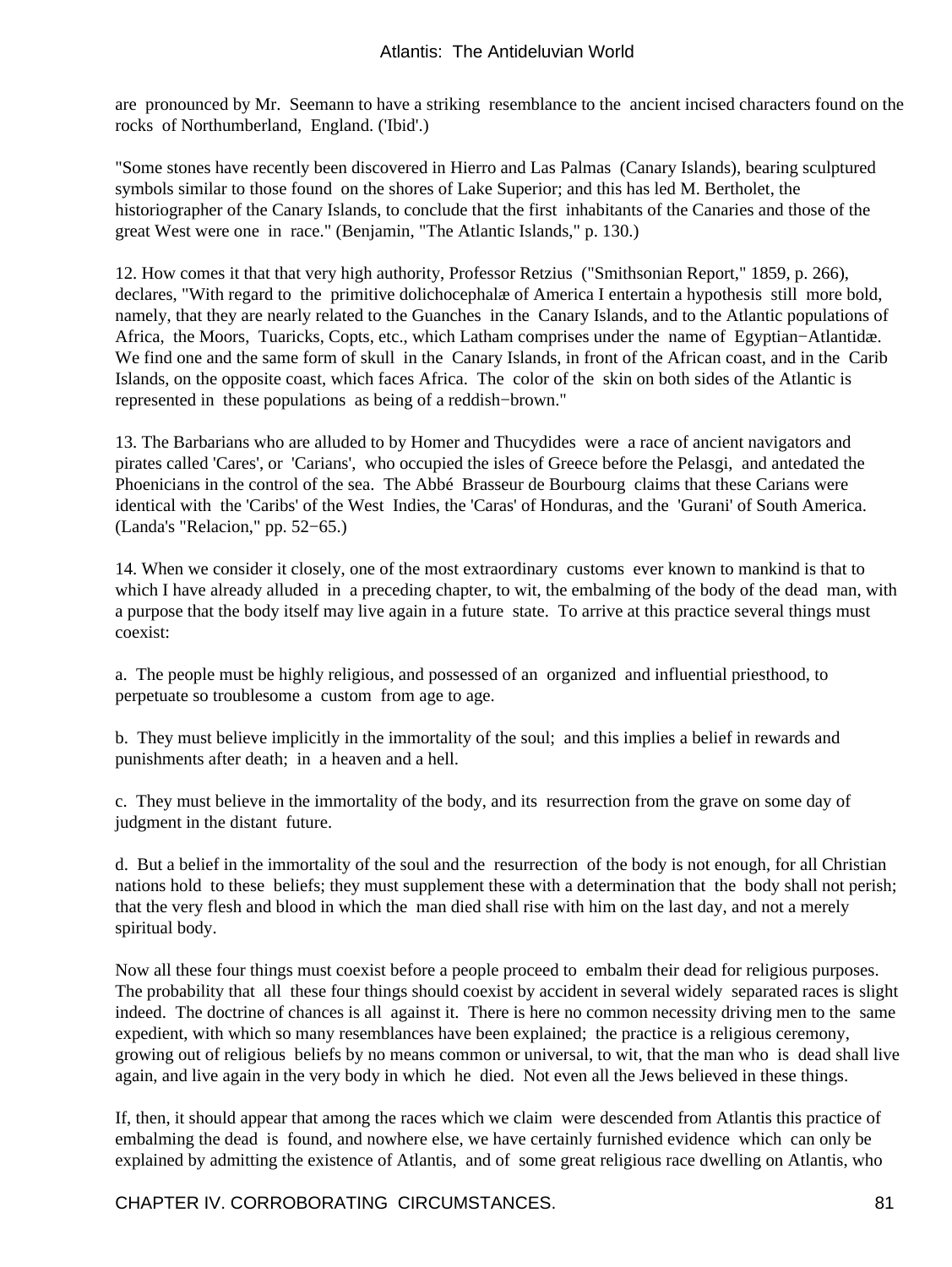believed in the immortality of soul and body, and who embalmed their dead. We find, as I have shown:

First. That the Guanches of the Canary Islands, supposed to be a remnant of the Atlantean population, preserved their dead as mummies.

Second. That the Egyptians, the oldest colony of Atlantis, embalmed their dead in such vast multitudes that they are now exported by the ton to England, and ground up into manures to grow English turnips.

Third. That the Assyrians, the Ethiopians, the Persians, the Greeks, and even the Romans embalmed their dead.

Fourth. On the American continents we find that the Peruvians, the Central Americans, the Mexicans, and some of the Indian tribes, followed the same practice.

Is it possible to account for this singular custom, reaching through a belt of nations, and completely around the habitable world, without Atlantis?

15. All the traditions of the Mediterranean races look to the ocean as the source of men and gods. Homer sings of

"Ocean, the origin of gods and Mother Tethys."

Orpheus says, "The fair river of Ocean was the first to marry, and he espoused his sister Tethys, who was his mothers daughter." (Plato's "Dialogues," 'Cratylus', p. 402.) The ancients always alluded to the ocean as a river encircling the earth, as in the map of Cosmos (see page 95 'ante'); probably a reminiscence of the great canal described by Plato which surrounded the plain of Atlantis. Homer (Iliad, book xviii.) describes Tethys, "the mother goddess," coming to Achilles "from the deep abysses of the main:"

"The circling Nereids with their mistress weep, And all the sea−green sisters of the deep."

Plato surrounds the great statue of Poseidon in Atlantis with the images of one hundred Nereids.

16. in the Deluge legends of the Hindoos (as given on page 87 'ante'), we have seen Manu saving a small fish, which subsequently grew to a great size, and warned him of the coming of the Flood. In this legend all the indications point to an ocean as the scene of the catastrophe. It says: "At the close of the last 'calpa' there was a general destruction, caused by the sleep of Brahma, whence his creatures, in different worlds, 'were drowned in a vast ocean'.... A holy king, named Satyavrata, then reigned, a servant of 'the spirit which moved on the waves'" (Poseidon?), "and so devout that water was his only sustenance.... In seven days the three worlds" (remember Poseidon's trident) "shall be 'plunged in an ocean of death'..... "'Thou shalt enter the spacious ark, and continue in it secure from the Flood 'on one immense ocean'..... 'The sea overwhelmed its shores', deluged the whole earth, augmented by showers from immense clouds." ("Asiatic Researches," vol. i., p. 230.)

All this reminds us of "the fountains of the great deep and the flood−gates of heaven," and seems to repeat precisely the story of Plato as to the sinking of Atlantis in the ocean.

17. While I do not attach much weight to verbal similarities in the languages of the two continents, nevertheless there are some that are very remarkable. We have seen the Pan and Maia of the Greeks reappearing in the Pan and Maya of the Mayas of Central America. The god of the Welsh triads, "Hu the mighty," is found in the Hu−nap−bu, the hero−god of the Quiches; in Hu−napu, a hero−god; and in Hu−hu−nap−hu, in Hu−ncam, in Hu−nbatz, semi−divine heroes of the Quiches. The Phoenician deity 'El'

CHAPTER IV. CORROBORATING CIRCUMSTANCES. 82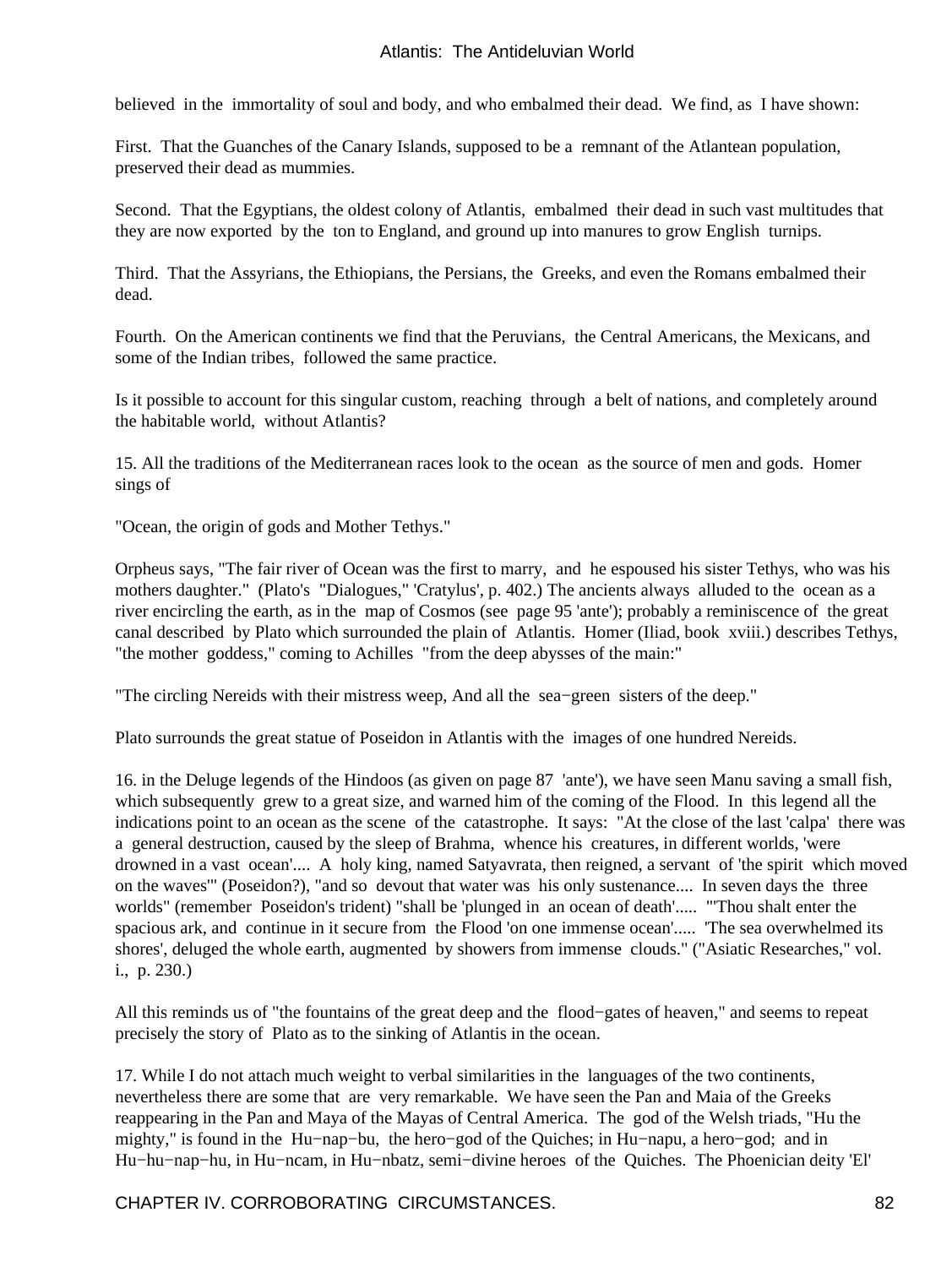"was subdivided into a number of hypostases called the 'Baalim', secondary divinities, emanating from the substance of the deity" ("Anc. Hist. East," vol. ii., p. 219); and this word 'Baalim' we find appearing in the mythology of the Central Americans, applied to the semi−divine progenitors of the human race, 'Balam−Quitze', 'Balam−Agab', and 'Iqui−Balam'.

# **CHAPTER V. THE QUESTION OF COMPLEXION.**

The tendency of scientific thought in ethnology is in the direction of giving more and more importance to the race characteristics, such as height, color of the hair, eyes and skin, and the formation of the skull and body generally, than to language. The language possessed by a people may be merely the result of conquest or migration. For instance, in the United States to−day, white, black, and red men, the descendants of French, Spanish, Italians, Mexicans, Irish, Germans, Scandinavians, Africans, all speak the English language, and by the test of language they are all Englishmen; and yet none of them are connected by birth or descent with the country where that language was developed.

There is a general misconception as to the color of the European and American races. Europe is supposed to be peopled exclusively by white men; but in reality every shade of color is represented on that continent, from the fair complexion of the fairest of the Swedes to the dark−skinned inhabitants of the Mediterranean coast, only a shade lighter than the Berbers, or Moors, on the opposite side of that sea. Tacitus spoke of the "Black Celts," and the term, so far as complexion goes, might not inappropriately be applied to some of the Italians, Spaniards, and Portuguese, while the Basques are represented as of a still darker hue. Tylor says ("Anthropology," p. 67), "On the whole, it seems that the distinction of color, from the fairest Englishman to the darkest African, has no hard and fast lines. but varies gradually from one tint to another."

And when we turn to America we find that the popular opinion that all Indians are "red men," and of the same hue from Patagonia to Hudson's Bay, is a gross error.

Prichard says ("Researches into the Physical History of Mankind," vol. i., p. 269, 4th ed., 1841):

"It will be easy to show that the American races show nearly as great a variety in this respect as the nations of the old continent; there are among them white races with a florid complexion, and tribes black or of a very dark hue; that their stature, figure, and countenance are almost equally diversified."

John T. Short says ("North Americans of Antiquity," p. 189):

"The Menominees, sometimes called the 'White Indians,' formerly occupied the region bordering on Lake Michigan, around Green Bay. The whiteness of these Indians, which is compared to that of white mulattoes, early attracted the attention of the Jesuit missionaries, and has often been commented on by travellers. While it is true that hybridy has done much to lighten the color of many of the tribes, still the peculiarity of the complexion of this people has been marked since the first time a European encountered them. Almost every shade, from the ash−color of the Menominees through the cinnamon−red, copper, and bronze tints, may be found among the tribes formerly occupying the territory cast of the Mississippi, until we reach the dark−skinned Kaws of Kansas, who are nearly as black as the negro. The variety of complexion is as great in South America as among the tribes of the northern part of the continent."

In foot−note of p. 107 of vol. iii. of "U. S. Explorations for a Railroad Route to the Pacific Ocean," we are told,

"Many of the Indians of Zuni (New Mexico) are white. They have a fair skin, blue eyes, chestnut or auburn hair, and are quite good−looking. They claim to be full−blooded Zunians, and have no tradition of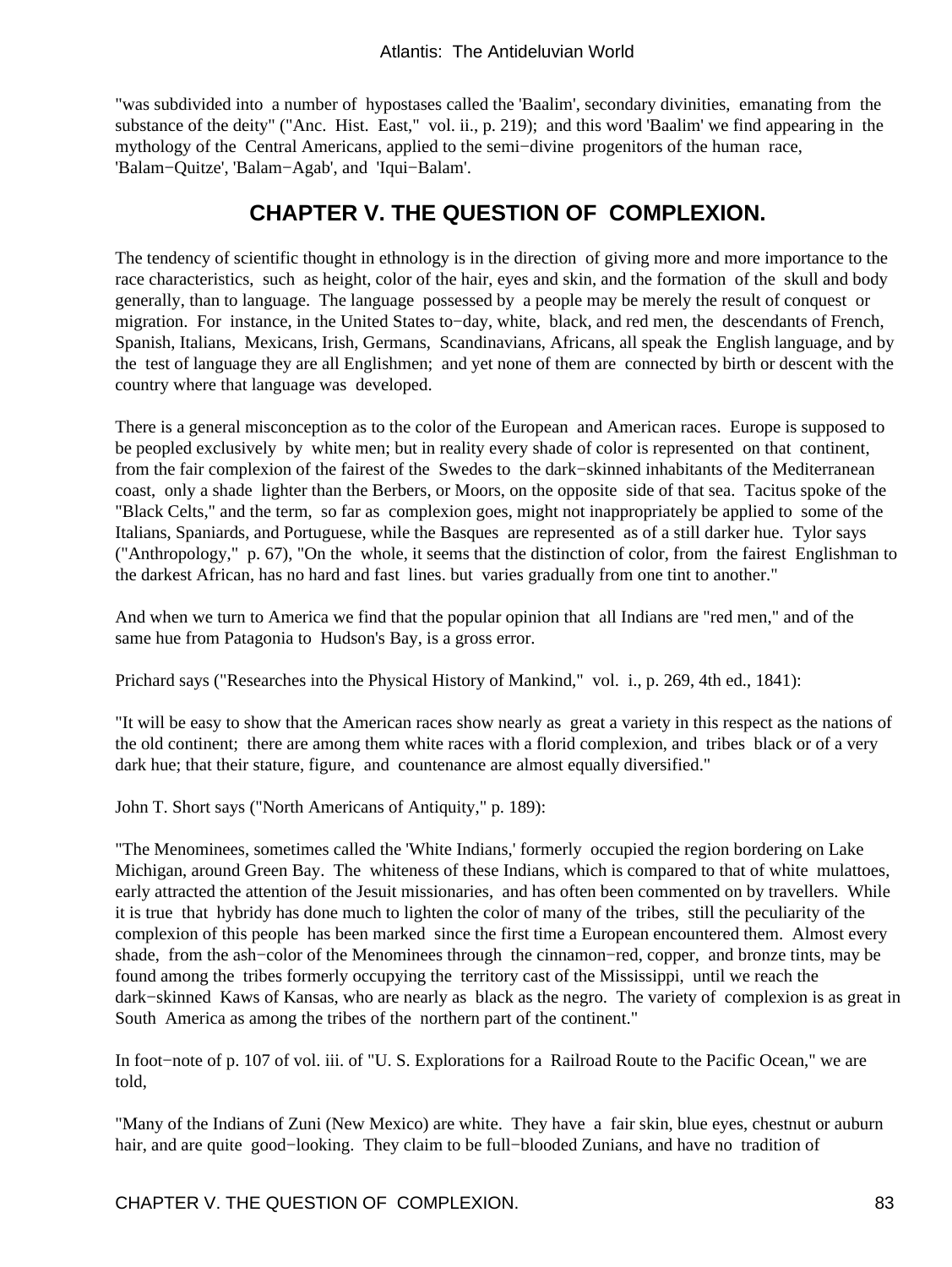intermarriage with any foreign race. The circumstance creates no surprise among this people, for from time immemorial a similar class of people has existed among the tribe."

Winchell says:

"The ancient Indians of California, in the latitude of forty−two degrees, were as black as the negroes of Guinea, while in Mexico were tribes of an olive or reddish complexion, relatively light. Among the black races of tropical regions we find, generally, some light−colored tribes interspersed. These sometimes have light hair and blue eyes. This is the case with the Tuareg of the Sahara, the Afghans of India, and the aborigines of the banks of the Oronoco and the Amazon." (Winchell's "Preadamites, p. 185.)

William Penn said of the Indians of Pennsylvania, in his letter of August, 1683:

"The native.... are generally tall, straight, well−built, and of singular proportion; they tread strong and clever, and mostly walk with a lofty chin.... Their eye is little and black, not unlike a straight−looked Jew.... I have seen among them as comely European−like faces of both sexes as on your side of the sea; and truly an Italian complexion hath not much more of the white, and the noses of several of them have as much of the Roman.... For their original, I am ready to believe them to be of the Jewish race−−I mean of the stock of the ten tribes−−and that for the following reasons: first, in the next place, I find them to be of the like countenance, and their children of so lively a resemblance that a man would think himself in Duke's Place or Berry Street in London when he seeth them. But this is not all: they agree in rites, they reckon by moons, they offer their first−fruits, they have a kind of feast of tabernacles, they are said to lay their altars upon twelve stones, their mourning a year, customs of women, with many other things that do not now occur."

Upon this question of complexion Catlin, in his "Indians of North America," vol. i., p. 95, etc., gives us some curious information. We have already seen that the Mandans preserved an image of the ark, and possessed legends of a clearly Atlantean character. Catlin says:

"A stranger in the Mandan village is first struck with the different shades of complexion and various colors of hair which he sees in a crowd about him, and is at once disposed to exclaim, 'These are not Indians.' There are a great many of these people whose complexions appear as light as half−breeds; and among the women particularly there are many whose skins are almost white, with the most pleasing symmetry and proportion of feature; with hazel, with gray, and with blue eyes; with mildness and sweetness of expression and excessive modesty of demeanor, which render them exceedingly pleasing and beautiful. Why this diversity of complexion I cannot tell, nor can they themselves account for it. Their traditions, so far as I can learn them, afford us no information of their having had any knowledge of white men before the visit of Lewis and Clarke, made to their village thirty−three years ago. Since that time until now (1835) there have been very few visits of white men to this place, and surely not enough to have changed the complexions and customs of a nation. And I recollect perfectly well that Governor Clarke told me, before I started for this place, that I would find the Mandans a strange people and half white.

"Among the females may be seen every shade and color of hair that can be seen in our own country except red or auburn, which is not to be found. ... There are very many of both sexes, and of every age, from infancy to manhood and old age, with hair of a bright silvery−gray, and in some instances almost perfectly white. This unaccountable phenomenon is not the result of disease or habit, but it is unquestionably an hereditary characteristic which runs in families, and indicates no inequality in disposition or intellect. And by passing this hair through my hands I have found it uniformly to be as coarse and harsh as a horse's mane, differing materially from the hair of other colors, which, among the Mandans, is generally as fine and soft as silk.

"The stature of the Mandans is rather below the ordinary size of man, with beautiful symmetry of form and proportion, and wonderful suppleness and elasticity."

CHAPTER V. THE QUESTION OF COMPLEXION. **84** SHAPTER V. THE QUESTION OF COMPLEXION.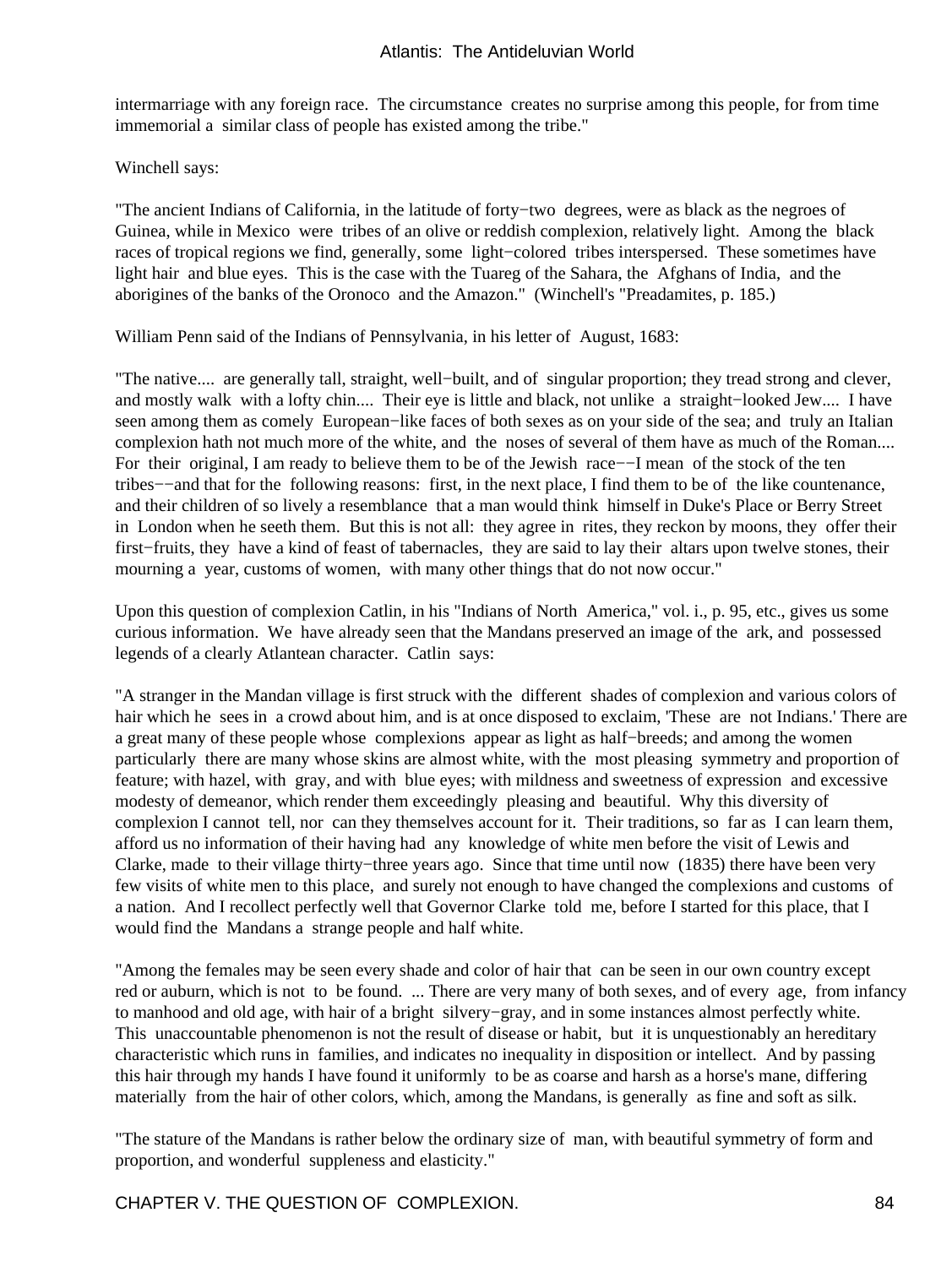Catlin gives a group (54) showing this great diversity in complexion: one of the figures is painted almost pure white, and with light hair. The faces are European.

#### GOVERNOR AND OTHER INDIANS OF THE PUEBLO OF SAN DOMINGO, NEW MEXICO.

Major James W. Lynd, who lived among the Dakota Indians for nine years, and was killed by them in the great outbreak of 1862, says (MS. "Hist. of Dakotas," Library, Historical Society, Minnesota, p. 47), after calling attention to the fact that the different tribes of the Sioux nation represent several different degrees of darkness of color:

"The Dakota child is of lighter complexion than the young brave; this one lighter than the middle−aged man, and the middle−aged man lighter than the superannuated 'homo', who, by smoke, paint, dirt, and a drying up of the vital juices, appears to be the true copper−colored Dakota. The color of the Dakotas varies with the nation, and also with the age and condition of the individual. It may be set down, however, as a shade lighter than olive; yet it becomes still lighter by change of condition or mode of life, and nearly vanishes, even in the child, under constant ablutions and avoiding of exposure. Those children in the Mission at Hazlewood, who are taken very young, and not allowed to expose themselves, lose almost entirely the olive shade, and become quite as white as the American child. The Mandans are as light as the peasants of Spain, while their brothers, the Crows, are as dark as the Arabs. Dr. Goodrich, in the 'Universal Traveller,' p. 154, says that the modern Peruvians, in the warmer regions of Peru, are as fair as the people of the south of Europe."

"The Aymaras, the ancient inhabitants of the mountains of Peru and Bolivia, are described as having an olive−brown complexion, with regular features, large heads, and a thoughtful and melancholy cast of countenance. They practised in early times the deformation of the skull.

Professor Wilson describes the hair of the ancient Peruvians, as found upon their mummies, as "a lightish brown, and of a fineness of texture which equals that of the Anglo−Saxon race." "The ancient Peruvians," says Short ("North Americans of Antiquity," p. 187), "appear, from numerous examples of hair found in their tombs, to have been an auburn−haired race." Garcilasso, who had an opportunity of seeing the body of the king, Viracocha, describes the hair of that monarch as snow−white. Haywood tells us of the discovery, at the beginning of this century, of three mummies in a cave on the south side of the Cumberland River (Tennessee), who were buried in baskets, as the Peruvians were occasionally buried, and whose skin was fair and white, and their hair auburn, and of a fine texture. ("Natural and Aboriginal History of Tennessee," p. 191.)

#### CHOCTAW.

Neither is the common opinion correct which asserts all the American Indians to be of the same type of features. The portraits on this page and on pages 187 and 191, taken from the "Report of the U. S. Survey for a Route for a Pacific Railroad," present features very much like those of Europeans; in fact, every face here could be precisely matched among the inhabitants of the southern part of the old continent.

#### SHAWNEES.

On the other hand, look at the portrait of the great Italian orator and reformer, Savonarola, on page 193. It looks more like the hunting Indians of North−western America than any of the preceding faces. In fact, if it was dressed with a scalp−lock it would pass muster anywhere as a portrait of the "Man−afraid−of−his−horses," or "Sitting Bull."

## SAVONAROLA.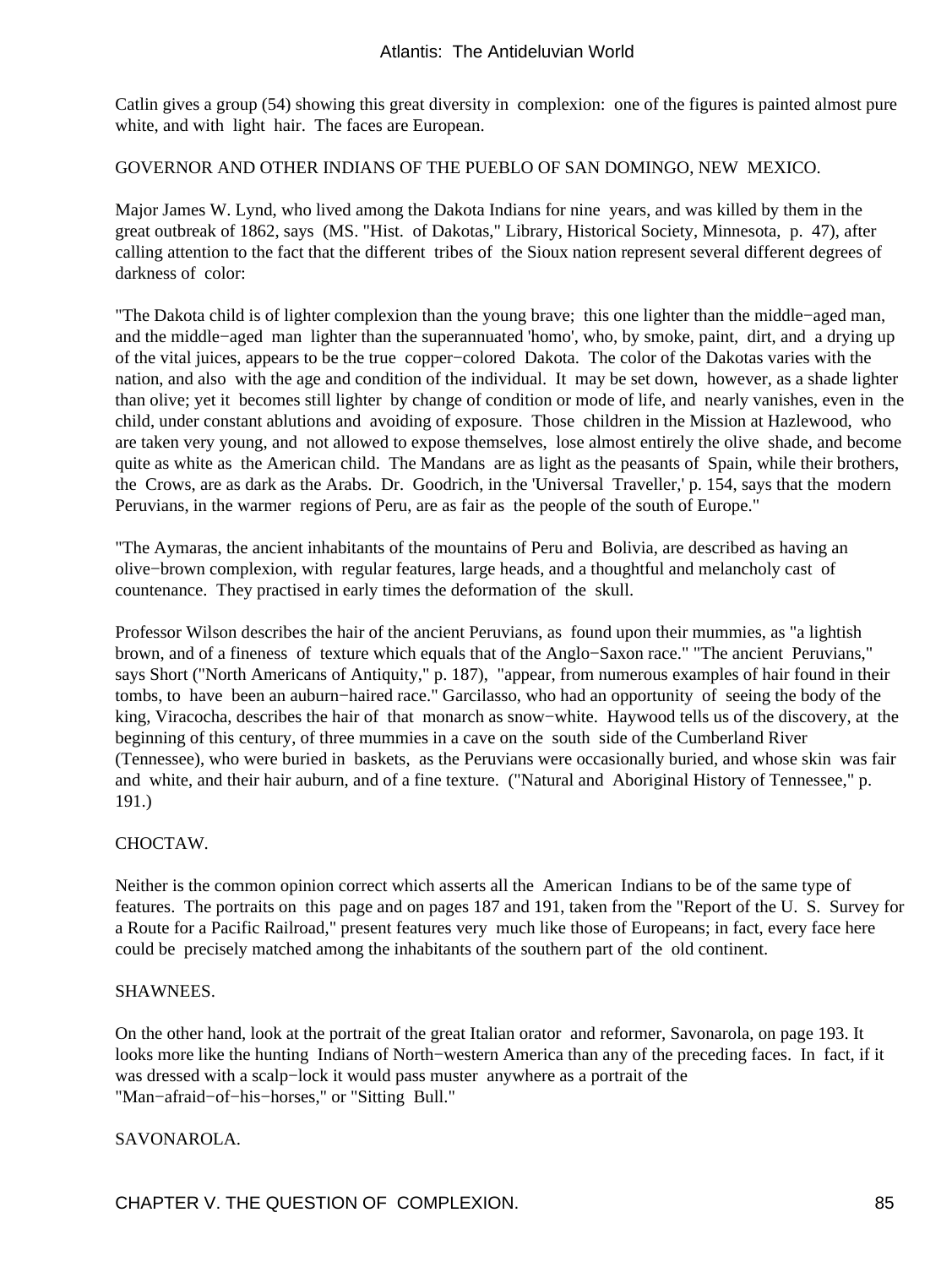Adam was, it appears, a 'red' man. Winchell tells us that Adam is derived from the 'red' earth. The radical letters ÂDâM are found in ADaMaH, "something out of which vegetation was made to germinate," to wit, the earth. ÂDôM and ÂDOM signifies 'red, ruddy, bay−colored', as of a horse, the color of a red heifer. "ÂDâM, a man, a human being, male or female, 'red, ruddy'." ("Preadamites," p.161.)

"The Arabs distinguished mankind into two races, one 'red, ruddy', the other black." ('Ibid'.) They classed themselves among the red men.

Not only was Adam a red man, but there is evidence that, from the highest antiquity, red was a sacred color; the gods of the ancients were always painted 'red'. The Wisdom of Solomon refers to this custom: "The carpenter carved it elegantly, and formed it by the skill of his understanding, and fashioned it to the shape of a man, or made it like some vile beast, laying it over with vermilion, and with paint, coloring it red, and covering every spot therein."

The idols of the Indians were also painted red, and red was the religious color. (Lynd's MS. "Hist. of Dakotas," Library, Hist. Society, Minn.)

The Cushites and Ethiopians, early branches of the Atlantean stock, took their name from their "sunburnt" complexion; they were red men.

The name of the Phoenicians signified 'red'. 'Himyar', the prefix of the 'Himyaritic' Arabians, also means red, and the Arabs were painted red on the Egyptian monuments.

The ancient Egyptians were red men. They recognized four races of men—–the red, yellow, black, and white men. They themselves belonged to the "'Rot'," or red men; the yellow men they called "'Namu'"−−it included the Asiatic races; the black men were called "'Nahsu'," and the white men "'Tamhu'." The following figures are copied from Nott and Gliddon's "Types of Mankind," p. 85, and were taken by them from the great works of Belzoni, Champollion, and Lepsius.

In later ages so desirous were the Egyptians of preserving, the aristocratic distinction of the color of their skin, that they represented themselves on the monuments as of a crimson hue−−an exaggeration of their original race complexion.

In the same way we find that the ancient Aryan writings divided mankind into four races−−the white, red, yellow, and black: the four castes of India were founded upon these distinctions in color; in fact, the word for color in Sanscrit ('varna') means caste. The red men, according to the 'Mahâbhârata', were the Kshatriyas−−the warrior caste−who were afterward engaged in a fierce contest with the whites−−the Brahmans−−and were nearly exterminated, although some of them survived, and from their stock Buddha was born. So that not only the Mohammedan and Christian but the Buddhistic religion seem to be derived from branches of the Hamitic or red stock. The great Manu was also of the red race.

#### THE RACES OF MEN ACCORDING TO THE EGYPTIANS.

The Egyptians, while they painted themselves red−brown, represented the nations of Palestine as yellow−brown, and the Libyans yellow−white. The present inhabitants of Egypt range from a yellow color in the north parts to a deep 'bronze'. Tylor is of opinion ("Anthropology," p. 95) that the ancient Egyptians belonged to a brown race, which embraced the Nubian tribes and, to some extent, the Berbers of Algiers and Tunis. He groups the Assyrians, Phoenicians, Persians, Greeks, Romans, Andalusians, Bretons, dark Welshmen, and people of the Caucasus into one body, and designates them as "dark whites." The Himyarite Arabs, as I have shown, derived their name originally from their red color, and they were constantly depicted on the Egyptian monuments as red or light brown. Herodotus tells us that there was a nation of Libyans,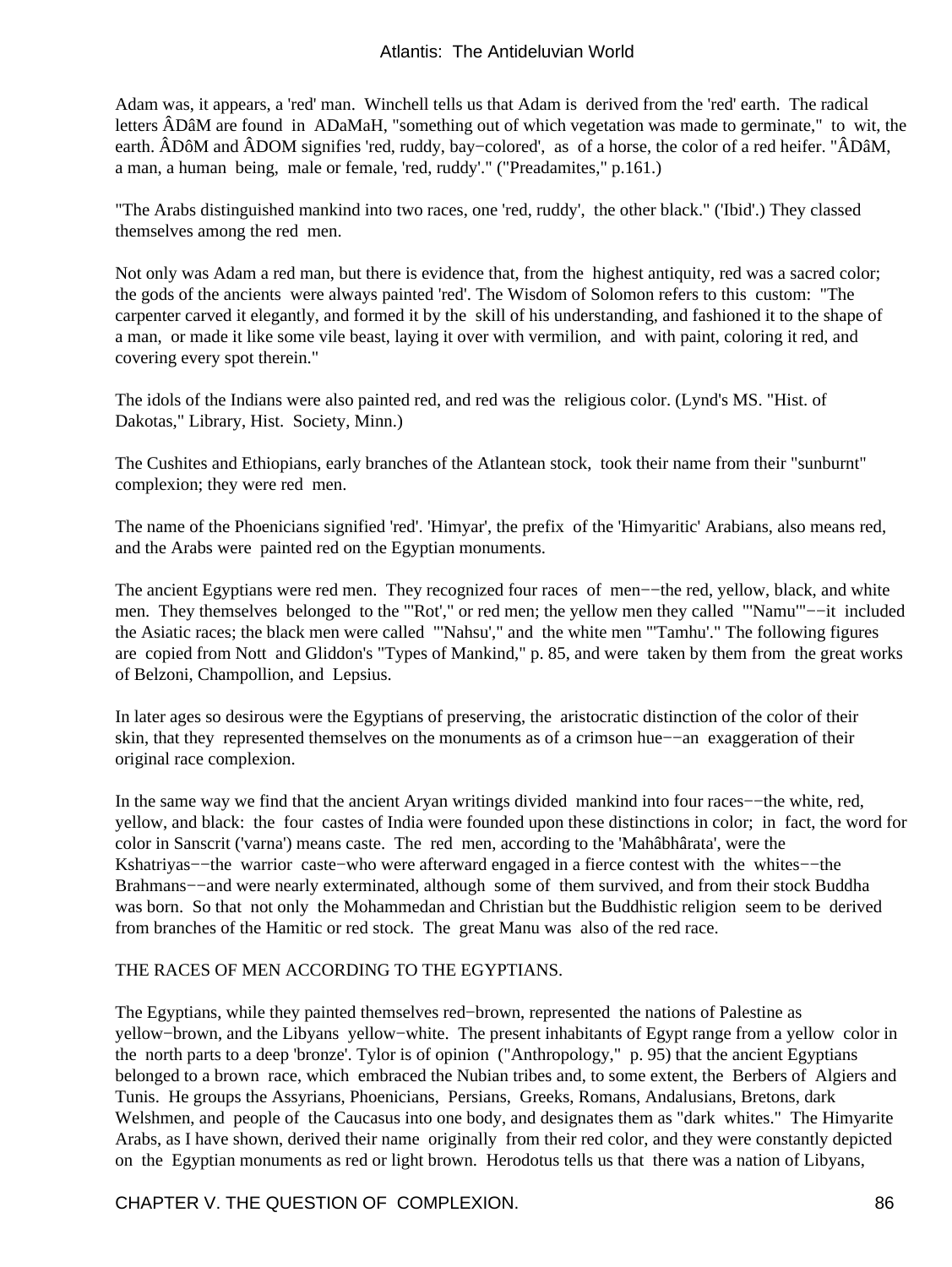called the Maxyans, who claimed descent from the people of Troy (the walls of Troy, we shall see, were built by Poseidon; that is to say, Troy was an Atlantean colony). These Maxyans painted their whole bodies red. The Zavecians, the ancestors of the Zuavas of Algiers (the tribe that gave their name to the French Zouaves), also painted themselves red. Some of the Ethiopians were "copper−colored." ("'Amer. Cyclop.," art. 'Egypt', p. 464.) Tylor says ("Anthropology," p. 160): "The language of the ancient Egyptians, though it cannot be classed in the Semitic family with Hebrew, has important points of correspondence, whether due to the long intercourse between the two races in Egypt 'or to some deeper ancestral connection'; and such analogies also appear in the Berber languages of North Africa."

These last were called by the ancients the Atlanteans.

"If a congregation of twelve representatives from Malacca, China, Japan, Mongolia, Sandwich Islands, Chili, Peru, Brazil, Chickasaws, Comanches, etc., were dressed alike, or undressed and unshaven, the most skilful anatomist could not, from their appearance, separate them." (Fontaine's "How the World was Peopled," pp. 147, 244.)

Ferdinand Columbus, in his relation of his father's voyages, compares the inhabitants of Guanaani to the Canary Islanders (an Atlantean race), and describes the inhabitants of San Domingo as still more beautiful and fair. In Peru the Charanzanis, studied by M. Angraud, also resemble the Canary Islanders. L'Abbé Brasseur de Bourbourg imagined himself surrounded by Arabs when all his Indians of Rabinal were around him; for they had, he said, their complexion, features, and beard. Pierre Martyr speaks of the Indians of the Parian Gulf as having fair hair. ("The Human Species," p. 201.) The same author believes that tribes belonging to the Semitic type are also found in America. He refers to "certain traditions of Guiana, and 'the use in the country of a weapon entirely characteristic of the ancient Canary Islanders'."

When science is able to disabuse itself of the Mortonian theory that the aborigines of America are all red men, and all belong to one race, we may hope that the confluence upon the continent of widely different races from different countries may come to be recognized and intelligently studied. There can be no doubt that red, white, black, and yellow men have united to form the original population of America. And there can be as little doubt that the entire population of Europe and the south shore of the Mediterranean is a mongrel race−−a combination, in varying proportions, of a dark−brown or red race with a white race; the characteristics of the different nations depending upon the proportions in which the dark and light races are mingled, for peculiar mental and moral characteristics go with these complexions. The red−haired people are a distinct variety of the white stock; there were once whole tribes and nations with this color of hair; their blood is now intermingled with all the races of men, from Palestine to Iceland. Everything in Europe speaks of vast periods of time and long. continued and constant interfusion of bloods, until there is not a fair−skinned man on the Continent that has not the blood of the dark−haired race in his veins; nor scarcely a dark−skinned man that is not lighter in hue from intermixture with the white stock.

# **CHAPTER VI. GENESIS CONTAINS A HISTORY OF ATLANTIS**

The Hebrews are a branch of the great family of which that powerful commercial race, the Phoenicians, who were the merchants of the world fifteen hundred years before the time of Christ, were a part. The Hebrews carried out from the common storehouse of their race a mass of traditions, many of which have come down−to us in that oldest and most venerable of human compositions, the Book of Genesis. I have shown that the story of the Deluge plainly refers to the destruction of Atlantis, and that it agrees in many important particulars with the account given by Plato. The people destroyed were, in both instances, the ancient race that had created civilization; they had formerly been in a happy and sinless condition; they had become great and wicked; they were destroyed for their sins−−they were destroyed by water.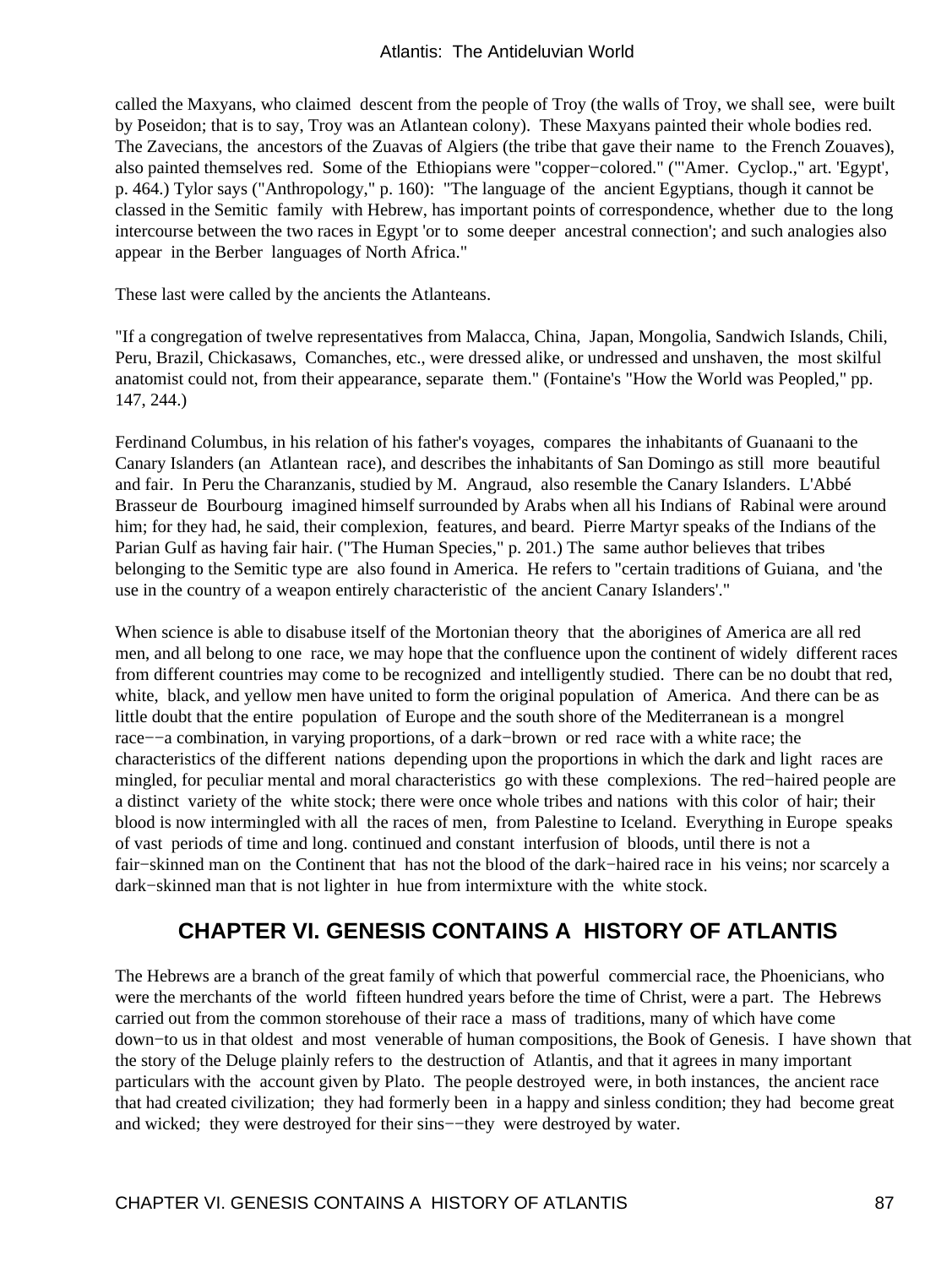But we can go farther, and it can be asserted that there is scarcely a prominent fact in the opening chapters of the Book of Genesis that cannot be duplicated from the legends of the American nations, and scarcely a custom known to the Jews that does not find its counterpart among the people of the New World.

Even in the history of the Creation we find these similarities:

The Bible tells us (Gen. i., 2) that in the beginning the earth was without form and void, and covered with water. In the Quiche legends we are told, "at first all was sea—−no man, animal, bird, or green herb—−there was nothing to be seen but the sea and the heavens."

The Bible says (Gen. i., 2), "And the Spirit of God moved upon the face of the waters." The Quiche legend says, "The Creator–−the Former, the Dominator–−the feathered serpent–−those that give life, moved upon the waters like a glowing light."

The Bible says (Gen. i., 9), "And God said, Let the waters under the heaven be gathered together unto one place, and let the dry land appear: and it was so." The Quiche legend says, "The creative spirits cried out 'Earth!' and in an instant it was formed, and rose like a vapor−cloud; immediately the plains and the mountains arose, and the cypress and pine appeared."

The Bible tells us, "And God saw that it was good." The Quiche legend says, "Then Gucumatz was filled with joy, and cried out, 'Blessed be thy coming, O Heart of Heaven, Hurakan, thunder−bolt.'"

The order in which the vegetables, animals, and man were formed is the same in both records.

In Genesis (chap. ii., 7) we are told, "And the Lord God formed man of the dust of the ground." The Quiche legend says. "The first man was made of clay; but he had no intelligence, and was consumed in the water."

In Genesis the first man is represented as naked. The Aztec legend says, "The sun was much nearer the earth then than now, and his grateful warmth rendered clothing unnecessary."

Even the temptation of Eve reappears in the American legends. Lord Kingsborough says: "The Toltecs had paintings of a garden, with a single tree standing in the midst; round the root of the tree is entwined a serpent, whose head appearing above the foliage displays the face of a woman. Torquemada admits the existence of this tradition among them, and agrees with the Indian historians, who affirm that this was the first woman in the world, who bore children, and from whom all mankind are descended." ("Mexican Antiquities," vol. viii., p. 19.) There is also a legend of Suchiquecal, who disobediently gathered roses from a tree, and thereby disgraced and injured herself and all her posterity. ("Mexican Antiquities," vol. vi., p. 401.)

The legends of the Old World which underlie Genesis, and were used by Milton in the "Paradise Lost," appear in the Mexican le(fends of a war of angels in heaven, and the fall of 'Zou−tem−que' ('Soutem', 'Satan'−−Arabic, 'Shatana?') and the other rebellious spirits.

We have seen that the Central Americans possessed striking parallels to the account of the Deluge in Genesis.

There is also a clearly established legend which singularly resembles the Bible record of the Tower of Babel.

Father Duran, in his MS. "Historia Antiqua de la Nueva Espana," A.D. 1585, quotes from the lips of a native of Cholula, over one hundred years old, a version of the legend as to the building of the great pyramid of Cholula. It is as follows: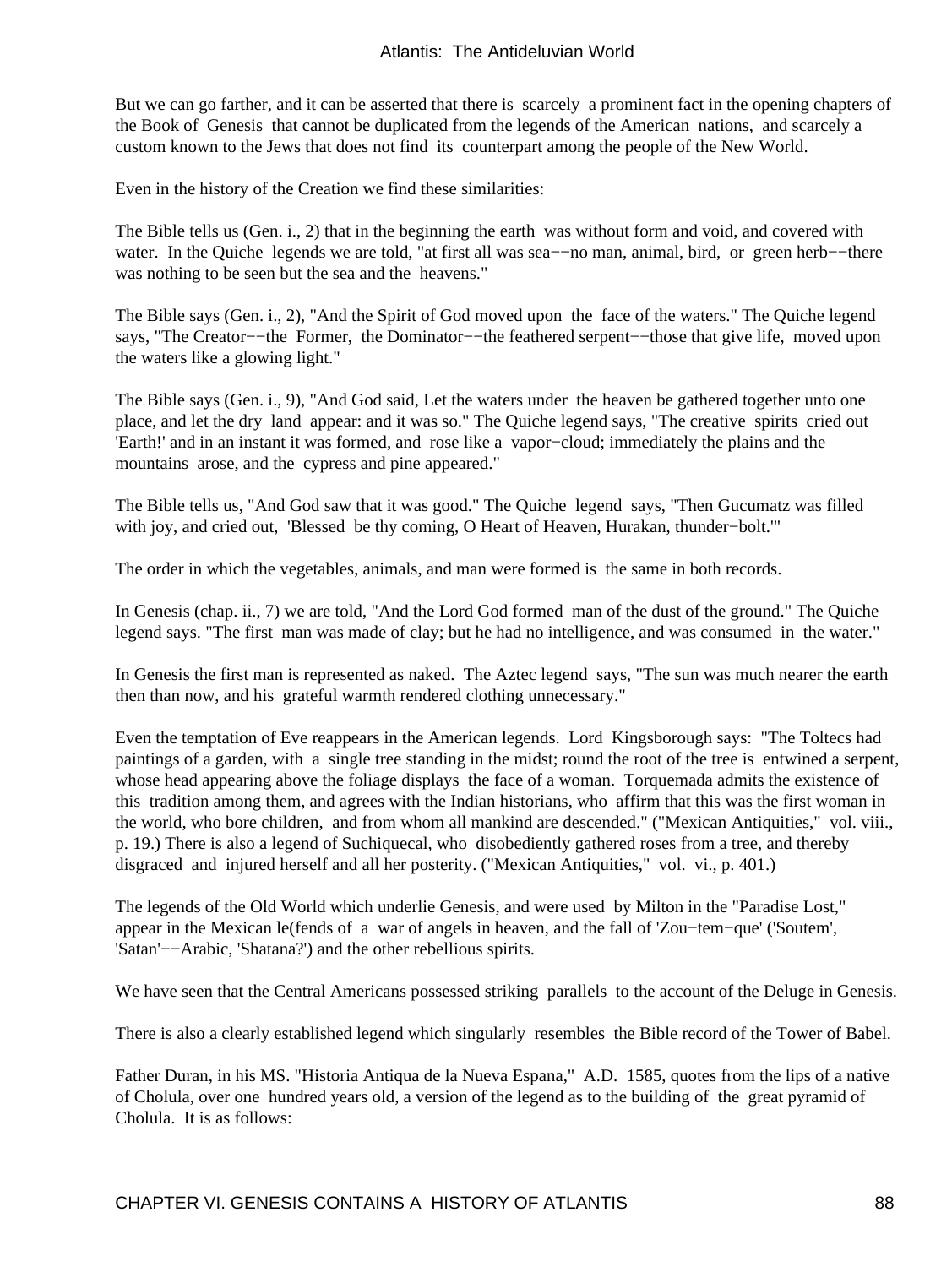"In the beginning, before the light of the sun had been created, this land (Cholula) was in obscurity and darkness, and void of any created thing; all was a plain, without hill or elevation, encircled in every part by water, without tree or created thing; and immediately 'after the light and the sun arose in the east' there appeared gigantic men of deformed stature and possessed the land, and desiring to see the nativity of the sun, as well as his occident, proposed to go and seek them. Dividing themselves into two parties, some journeyed to the west and others toward the east; these travelled; until the sea cut off their road, whereupon they determined to return to the place from which they started, and arriving at this place (Cholula), not finding the means of reaching the sun, enamored of his light and beauty, they determined to build a tower so high that its summit should reach the sky. Having collected materials for the purpose, they found a very adhesive clay and bitumen, with which they speedily commenced to build the tower; and having reared it to the greatest possible altitude, so that they say it reached to the sky, the Lord of the Heavens, enraged, said to the inhabitants of the sky, 'Have you observed how they of the earth have built a high and haughty tower to mount hither, being enamored of the light of the sun and his beauty? Come and confound them, because it is not right that they of the earth, living in the flesh, should mingle with us.' Immediately the inhabitants of the sky sallied forth like flashes of lightning; they destroyed the edifice, and divided and scattered its builders to all parts of the earth."

## RUINS OF THE TEMPLE OF CHOLULA.

One can recognize in this legend the recollection, by a ruder race, of a highly civilized people; for only a highly civilized people would have attempted such a vast work. Their mental superiority and command of the arts gave them the character of giants who arrived from the East; who had divided into two great emigrations, one moving eastward (toward Europe), the other westward (toward America). They were sun−worshippers; for we are told "they were enamored of the light and beauty of the sun," and they built a high place for his worship.

The pyramid of Cholula is one of the greatest constructions ever erected by human hands. It is even now, in its ruined condition, 160 feet high, 1400 feet square at the base, and covers forty−five acres; we have only to remember that the greatest pyramid of Egypt, Cheops, covers but twelve or thirteen acres, to form some conception of the magnitude of this American structure.

It must not be forgotten that this legend was taken down by a Catholic priest, shortly after the conquest of Mexico, from the lips of an old Indian who was born before Columbus sailed from Spain.

Observe the resemblances between this legend and the Bible account of the building of the Tower of Babel:

"All was a plain without hill or elevation," says the Indian legend. "They found a plain in the land of Shinar, and they dwelt there," says the Bible. They built of brick in both cases. "Let us build us a tower whose top may reach unto heaven," says the Bible. "They determined to build a tower so high that its summit should reach the sky," says the Indian legend. "And the Lord came down to see the city and the tower which the children of men had builded. And the Lord said, Behol.... nothing will be restrained from them which they have imagined to do. Go to, let us go down and confound them," says the Bible record. "The Lord of the Heavens, enraged, said to the inhabitants of the sky, 'Have you observed,' etc. Come and confound them," says the Indian record. "And the Lord scattered them abroad from thence on all the face of the earth," says the Bible. "They scattered its builders to all parts of the earth," says the Mexican legend.

Can any one doubt that these two legends must have sprung in some way from one another, or from some common source? There are enough points of difference to show that the American is not a servile copy of the Hebrew legend. In the former the story comes from a native of Cholula: it is told under the shadow of the mighty pyramid it commemorates; it is a local legend which he repeats. The men who built it, according to his account, were foreigners. They built it to reach the sun−−that is to say, as a sun−temple; while in the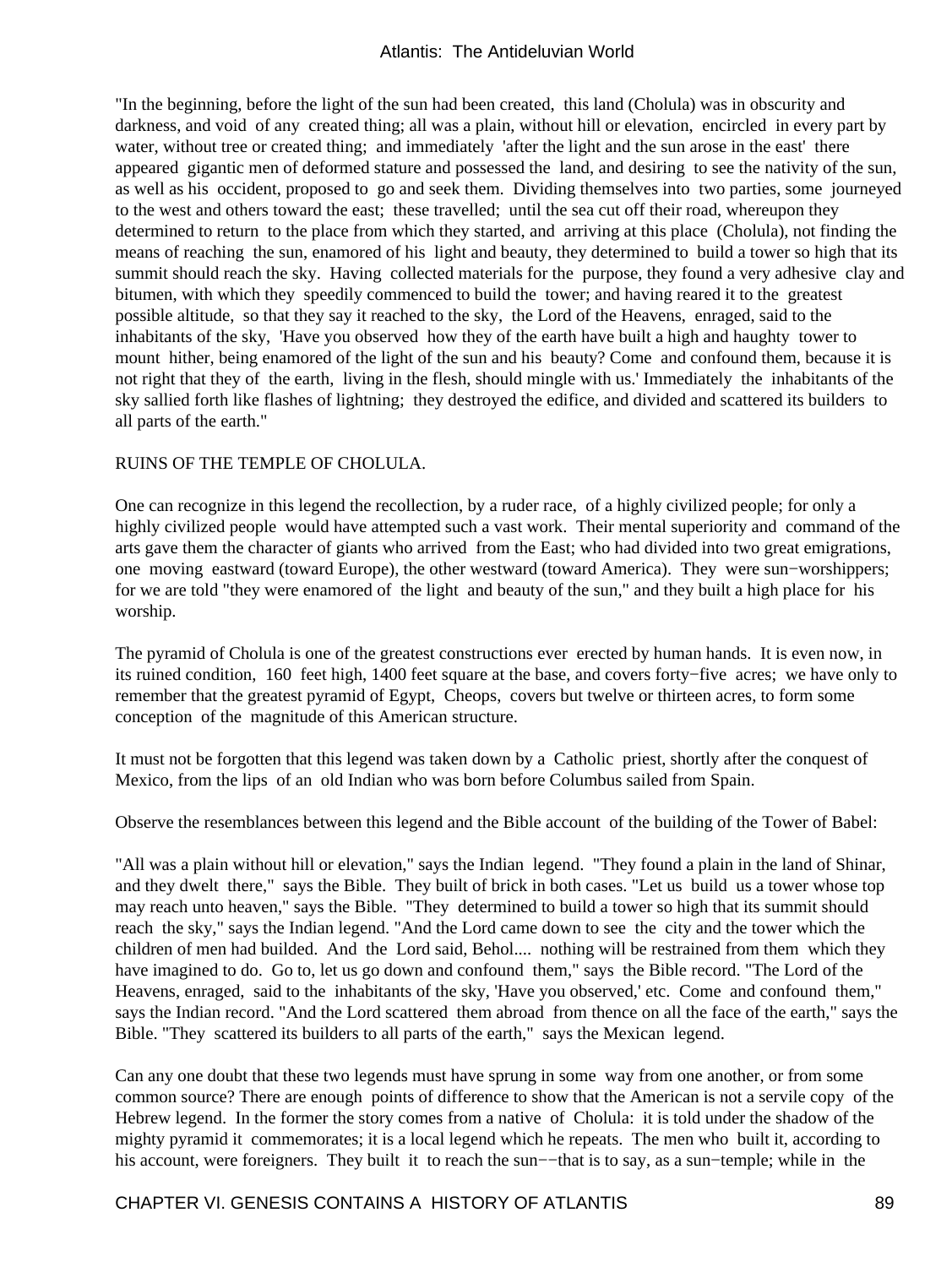Bible record Babel was built to perpetuate the glory of its architects. In the Indian legend the gods stop the work by a great storm, in the Bible account by confounding the speech of the people.

Both legends were probably derived from Atlantis, and referred to some gigantic structure of great height built by that people; and when the story emigrated to the east and west, it was in the one case affixed to the tower of the Chaldeans, and in the other to the pyramid of Cholula, precisely as we find the ark of the Deluge resting upon separate mountain−chains all the way from Greece to Armenia. In one form of the Tower of Babel legend, that of the Toltecs, we are told that the pyramid of Cholula was erected "as a means of escape from a second flood, should another occur."

But the resemblances between Genesis and the American legends do not stop here.

We are told (Gen. ii., 21) that "the Lord God caused a deep sleep to fall upon Adam," and while he slept God made Eve out of one of his ribs. According to the Quiche tradition, there were four men from whom the races of the world descended (probably a recollection of the red, black, yellow, and white races); and these men were without wives, and the Creator made wives for them "while they slept."

Some wicked misanthrope referred to these traditions when he said, "And man's first sleep became his last repose."

In Genesis (chap. iii., 22), "And the Lord God said, Behold, the man is become as one of us, to know good and evil: and now, lest he put forth his hand, and take also of the tree of life, and eat, and live forever:" therefore God drove him out of the garden. In the Quiche legends we are told, "The gods feared that they had made men too perfect, and they breathed a cloud of mist over their vision."

When the ancestors of the Quiches migrated to America the Divinity parted the sea for their passage, as the Red Sea was parted for the Israelites.

The story of Samson is paralleled in the history of a hero named Zipanca, told of in the "Popol Vuh," who, being captured by his enemies and placed in a pit, pulled down the building in which his captors had assembled, and killed four hundred of them.

"There were giants in those days," says the Bible. A great deal of the Central American history is taken up with the doings of an ancient race of giants called Quinames.

This parallelism runs through a hundred particulars:

Both the Jews and Mexicans worshipped toward the east.

Both called the south "the right hand of the world."

Both burnt incense toward the four corners of the earth.

Confession of sin and sacrifice of atonement were common to both peoples.

Both were punctilious about washings and ablutions.

Both believed in devils, and both were afflicted with leprosy.

Both considered women who died in childbirth as worthy of honor as soldiers who fell in battle.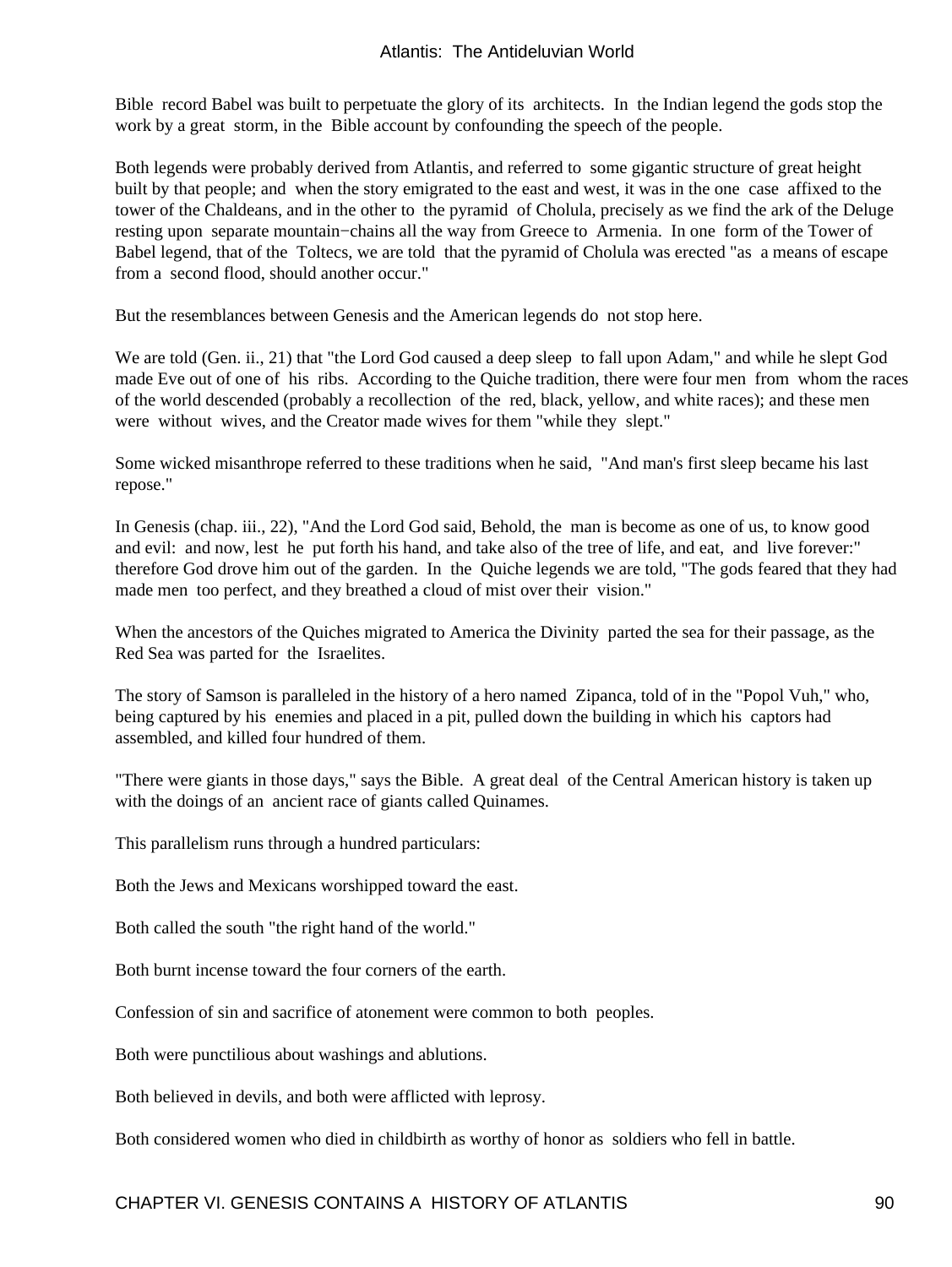Both punished adultery with stoning to death.

As David leaped and danced before the ark of the Lord, so did the Mexican monarchs before their idols.

Both had an ark, the abiding−place of an invisible god.

Both had a species of serpent−worship.

# GREAT SERPENT MOUND, OHIO.

Compare our representation of the great serpent−mound in Adams County, Ohio, with the following description of a great serpent−mound in Scotland:

"'Serpent−worship in the West'.−−Some additional light appears to have been thrown upon ancient serpent−worship in the West by the recent archaeological explorations of Mr. John S. Phené, F.G.S., F.R.G.S., in Scotland. Mr. Phené has just investigated a curious earthen mound in Glen Feechan, Argyleshire, referred to by him, at the late meeting of the British Association in Edinburgh, as being in the form of a serpent or saurian. The mound, says the 'Scotsman', is a most perfect one. The head is a large cairn, and the body of the earthen reptile 300 feet long; and in the centre of the bead there were evidences, when Mr. Phené first visited it, of an altar having been placed there. The position with regard to Ben Cruachan is most remarkable. The three peaks are seen over the length of the reptile when a person is standing on the head, or cairn. The shape can only be seen so as to be understood when looked down upon from an elevation, as the outline cannot be understood unless the whole of it can be seen. This is most perfect when the spectator is on the bead of the animal form, or on the lofty rock to the west of it. This mound corresponds almost entirely with one 700 feet long in America, an account of which was lately published, after careful survey, by Mr. Squier. The altar toward the head in each case agrees. In the American mound three rivers (also objects of worship with the ancients) were evidently identified. The number three was a sacred number in all ancient mythologies. The sinuous winding and articulations of the vertebral spinal arrangement are anatomically perfect in the Argyleshire mound. The gentlemen present with Mr. Phené during his investigation state that beneath the cairn forming the head of the animal was found a megalithic chamber, in which was a quantity of charcoal and burnt earth and charred nutshells, a flint instrument, beautifully and minutely serrated at the edge, and burnt bones. The back or spine of the serpent, which, as already stated, is 300 feet long, was found, beneath the peat moss, to be formed by a careful adjustment of stones, the formation of which probably prevented the structure from being obliterated by time and weather." ('Pall Mall Gazette'.)

# STONE IMPLEMENTS OF EUROPE AND AMERICA

We find a striking likeness between the works of the Stone Age in America and Europe, as shown in the figures here given.

The same singular custom which is found among the Jews and the Hindoos, for "a man to raise up seed for his deceased brother by marrying his widow," was found among the Central American nations. (Las Casas, MS. "Hist. Apoloq.," cap. ccxiii., ccxv. Torquemada, "Monarq. Ind.," tom. ii., 377−8.)

No one but the Jewish high−priest might enter the Holy of Holies. A similar custom obtained in Peru. Both ate the flesh of the sacrifices of atonement; both poured the blood of the sacrifice on the earth; they sprinkled it, they marked persons with it, they smeared it upon walls and stones. The Mexican temple, like the Jewish, faced the east. "As among the Jews the ark was a sort of portable temple, in which the Deity was supposed to be continually present, so among the Mexicans, the Cherokees, and the Indians of Michoacan and Honduras, an ark was held in the highest veneration, and was considered an object too sacred to be touched by any but the priests." (Kingsborough, "Mex. Antiq., "vol. viii., p.258.)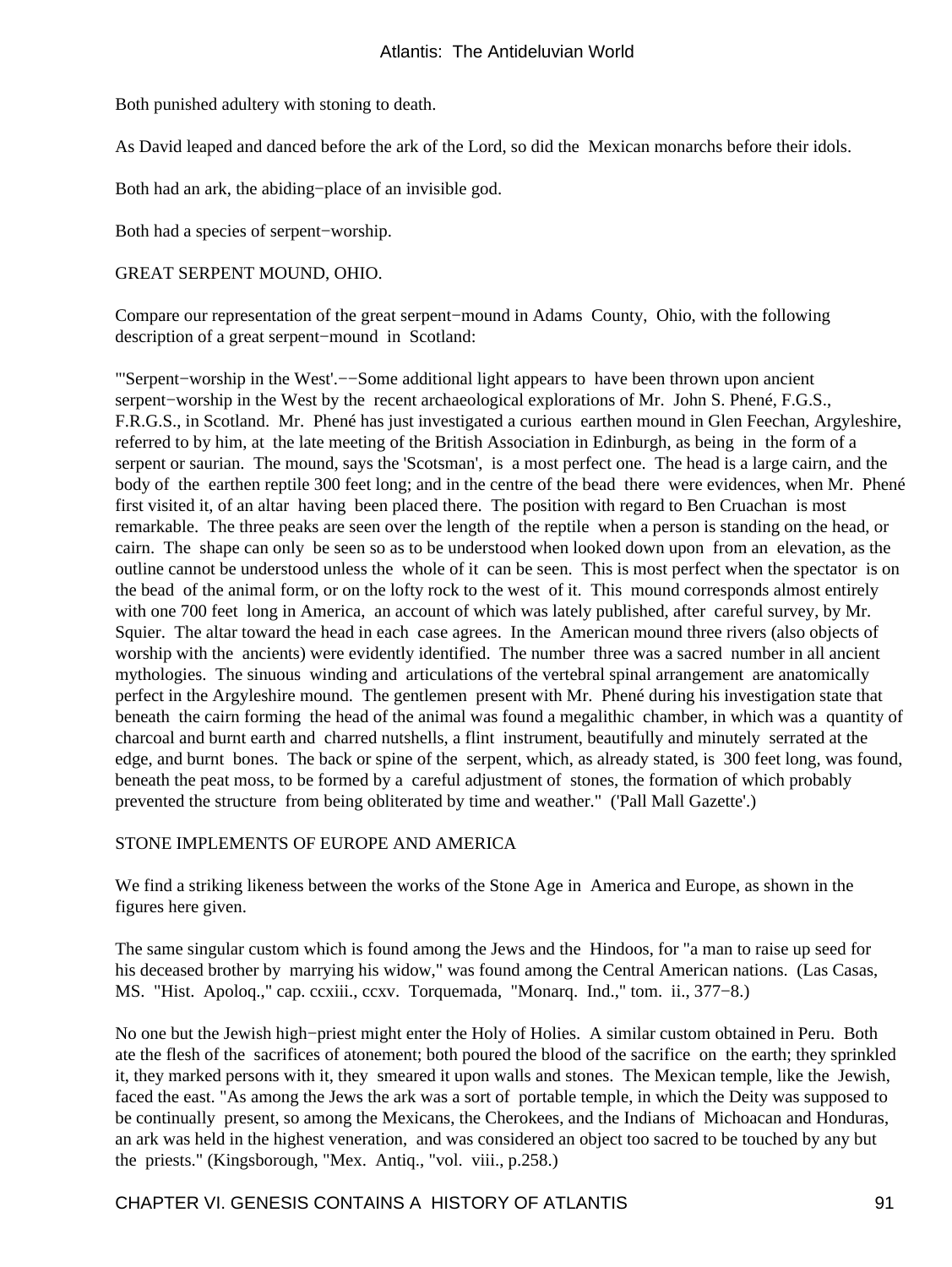The Peruvians believed that the rainbow was a sign that the earth would not be again destroyed by a deluge. ('Ibid'., p. 25.)

The Jewish custom of laying the sins of the people upon the head of an animal, and turning him out into the wilderness, had its counterpart among the Mexicans, who, to cure a fever, formed a dog of maize paste and left it by the roadside, saying the first passer−by would carry away the illness. (Dorman, "Prim. Super.," p. 59.) Jacob's ladder had its duplicate in the vine or tree of the Ojibbeways, which led from the earth to heaven, up and down which the spirits passed. ('Ibid'., p. 67.)

Both Jews and Mexicans offered water to a stranger that be might wash his feet; both ate dust in token of humility; both anointed with oil; both sacrificed prisoners; both periodically separated the women, and both agreed in the strong and universal idea of uncleanness connected with that period.

Both believed in the occult power of water, and both practised baptism.

"Then the Mexican midwife gave the child to taste of the water, putting her moistened fingers in its mouth, and said, 'Take this; by this thou hast to live on the earth, to grow and to flourish; through this we get all things that support existence on the earth; receive it.' Then with moistened fingers she touched the breast of the child, and said, 'Behold the pure water that washes and cleanses thy heart, that removes all filthiness; receive it: may the goddess see good to purify And cleanse thine heart.' Then the midwife poured water upon the head of the child, saying, 'O my grandson−−my son−−take this water of the Lord of the world, which is thy life, invigorating and refreshing, washing and cleansing. I pray that this celestial water, blue and light blue, may enter into thy body, and there live; I pray that it may destroy in thee and put away from thee all the things evil and adverse that were 'given thee before the beginning of the world'.... Wheresoever thou art in this child, O thou hurtful thing, begone! leave it, put thyself apart; for now does it live anew, and 'anew is it born'; now again is it purified and cleansed; now again is it shaped and engendered by our mother, the goddess of water." (Bancroft's "Native Races," vol. iii., p. 372.)

Here we find many resemblances to the Christian ordinance of baptism: the pouring of the water on the head, the putting of the fingers in the mouth, the touching of the breast, the new birth, and the washing away of the original sin. The Christian rite, we know, was not a Christian invention, but was borrowed from ancient times, from the great storehouse of Asiatic traditions and beliefs.

The Mexicans hung up the heads of their sacrificed enemies; this was also a Jewish custom:

"And the Lord said unto Moses, Take all the heads of the people, and hang them up before the Lord against the sun, that the fierce anger of the Lord may be turned away from Israel. And Moses said unto the judges of Israel, Slay ye every one his men that were joined unto Baal−peor." (Numb., xxv., 4, 5.)

The Scythians, Herodotus tells us, scalped their enemies, and carried the scalp at the pommel of their saddles; the Jews probably scalped their enemies:

"But God shall wound the head of his enemies, and the hairy scalp of such a one as goeth on still in his trespasses." (Psa., lxviii., 21.)

The ancient Scandinavians practised scalping. When Harold Harefoot seized his rival, Alfred, with six hundred followers, be "had them maimed, blinded, hamstrung, scalped, or embowelled. (Taine's "Hist. Eng. Lit.," p. 35.)

Herodotus describes the Scythian mode of taking the scalp: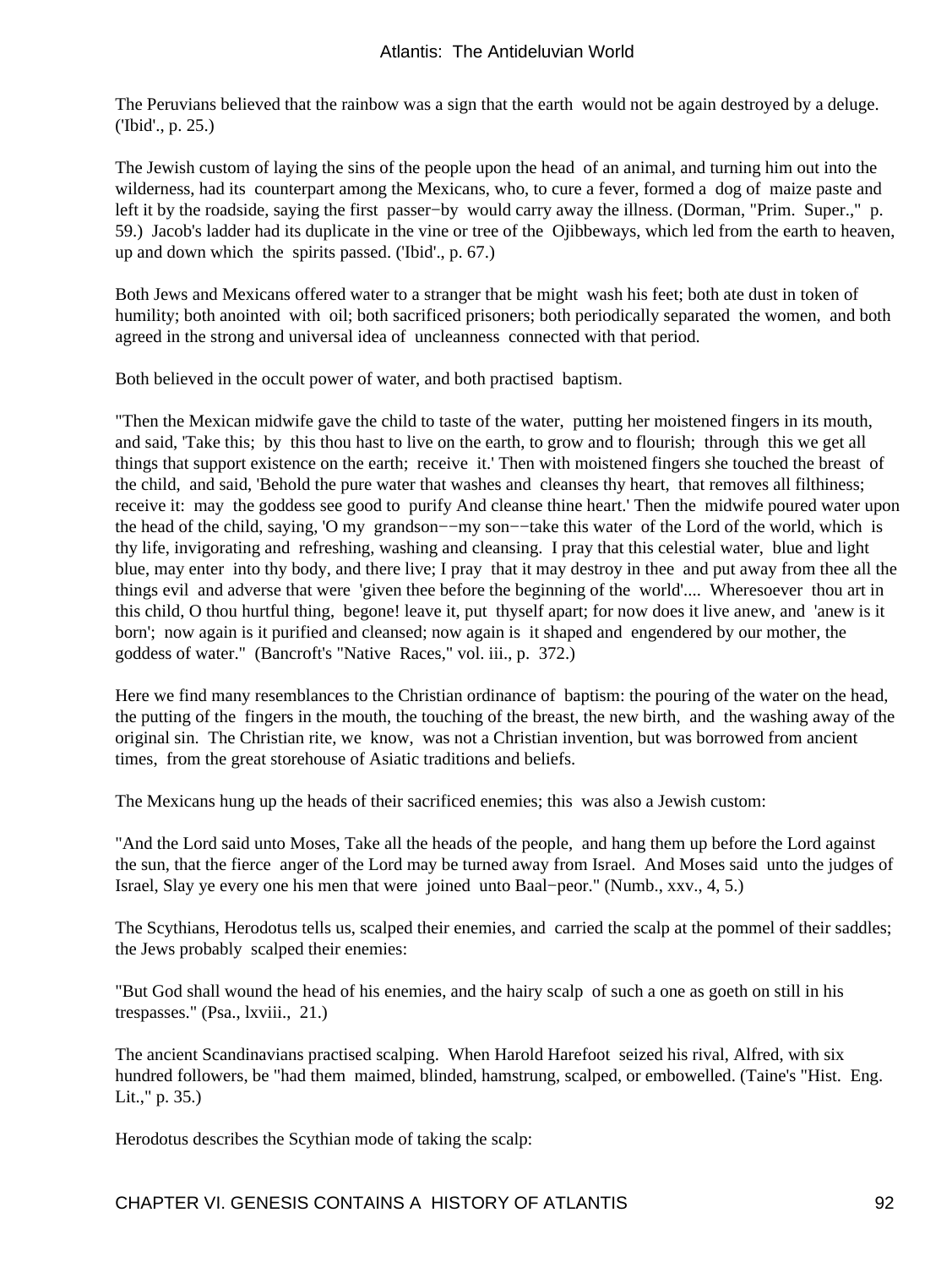He makes a cut round the head near the ears, and shakes the skull out." This is precisely the Indian custom. "The more scalps a man has," says Herodotus, "the more highly he is esteemed among them."

The Indian scalp−lock is found on the Egyptian monuments as one of the characteristics of the Japhetic Libyans, who shaved all the head except one lock in the middle.

The Mantchoos of Tartary wear a scalp−lock, as do the modern Chinese.

Byron describes the heads of the dead Tartars under the walls of Corinth, devoured by the wild dogs:

"Crimson and green were the shawls of their wear, And each scalp had a single long tuft of hair, All the rest was shaven and bare."

These resemblances are so striking and so numerous that repeated attempts have been made to prove that the inhabitants of America are the descendants of the Jews; some have claimed that they represented "the lost tribes" of that people. But the Jews were never a maritime or emigrating people; they formed no colonies; and it is impossible to believe (as has been asserted) that they left their flocks and herds, marched across the whole face of Asia, took ships and sailed across the greatest of the oceans to a continent of the existence of which they had no knowledge.

If we seek the origin of these extraordinary coincidences in opinions and habits, we must go far back of the time of the lost tribes. We must seek it in the relationship of the Jews to the family of Noah, and in the identity of the Noachic race destroyed in the Deluge with the people of the drowned Atlantis.

Nor need it surprise us to find traditions perpetuated for thousands upon thousands of years, especially among a people having a religious priesthood.

The essence of religion is conservatism; little is invented; nothing perishes; change comes from without; and even when one religion is supplanted by another its gods live on as the demons of the new faith, or they pass into the folk−lore and fairy stories of the people. We see Votan, a hero in America, become the god Odin or Woden in Scandinavia; and when his worship as a god dies out Odin survives (as Dr. Dasent has proved) in the Wild Huntsman of the Hartz, and in the Robin Hood (Oodin) of popular legend. The Hellequin of France becomes the Harlequin of our pantomimes. William Tell never existed; he is a myth; a survival of the sun−god Apollo, Indra, who was worshipped on the altars of Atlantis.

Nothing here but it doth change into something rich and strange."

The rite of circumcision dates back to the first days of Phoenicia, Egypt, and the Cushites. It, too, was probably an Atlantean custom, invented in the Stone Age. Tens of thousands of years have passed since the Stone Age; the ages of copper, bronze, and iron bare intervened; and yet to this day the Hebrew rabbi performs the ceremony of circumcision with a stone knife.

Frothingham says, speaking of St. Peter's Cathedral, in Rome:

"Into what depths of antiquity the ceremonies carried me back! To the mysteries of Eleusis; to the sacrificial rites of Phoenicia. The boys swung the censors as censors had been swung in the adoration of Bacchus. The girdle and cassock of the priests came from Persia; the veil and tonsure were from Egypt; the alb and chasuble were prescribed by Numa Pompilius; the stole was borrowed from the official who used to throw it on the back of the victim that was to be sacrificed; the white surplice was the same as described by Juvenal and Ovid."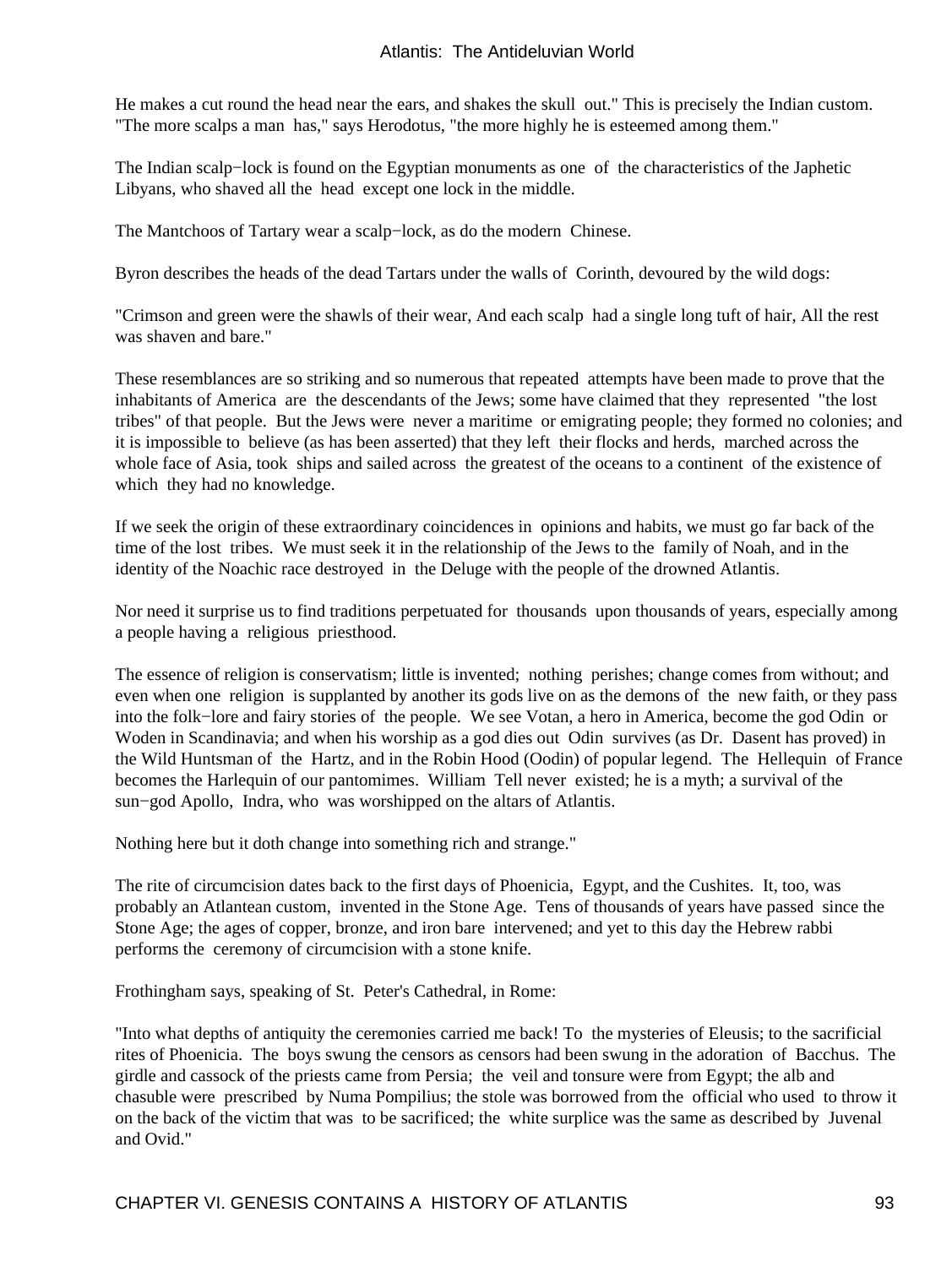Although it is evident that many thousands of years must have passed since the men who wrote in Sanscrit, in Northwestern India, could have dwelt in Europe, yet to this day they preserve among their ancient books maps and descriptions of the western coast of Europe, and even of England and Ireland; and we find among them a fuller knowledge of the vexed question of the sources of the Nile than was possessed by any nation in the world twenty−five years ago.

This perpetuation of forms and beliefs is illustrated in the fact that the formulas used in the Middle Ages in Europe to exorcise evil spirits were Assyrian words, imported probably thousands of years before from the magicians of Chaldea. When the European conjurer cried out to the demon, "'Hilka, hilka, besha, besha'," he had no idea that he was repeating the very words of a people who had perished ages before, and that they signified 'Go away, go away, evil one, evil one'. (Lenormant, "Anc. Hist. East," vol. i., p. 448.)

Our circle of 360 degrees; the division of a chord of the circle equal to the radius into 60 equal parts, called degrees: the division of these into 60 minutes, of the minute into 60 seconds, and the second into 60 thirds; the division of the day into 24 hours, each hour into 60 minutes, each minute into 60 seconds; the division of the week into seven days, and the very order of the days−−all have come down to us from the Chaldeo−Assyrians; and these things will probably be perpetuated among our posterity "to the last syllable of recorded time."

We need not be surprised, therefore, to find the same legends and beliefs cropping out among the nations of Central America and the people of Israel. Nay, it should teach us to regard the Book of Genesis with increased veneration, as a relic dating from the most ancient days of man's history on earth; its roots cross the great ocean; every line is valuable; a word, a letter, an accent may throw light upon the gravest problems of the birth of civilization.

The vital conviction which, during thousands of years, at all times pressed home upon the Israelites, was that they were a "chosen people," selected out of all the multitude of the earth, to perpetuate the great truth that there was but one God−−an illimitable, omnipotent, paternal spirit, who rewarded the good and punished the wicked−−in contradistinction from the multifarious, subordinate, animal and bestial demi−gods of the other nations of the earth. This sublime monotheism could only have been the outgrowth of a high civilization, for man's first religion is necessarily a worship of "stocks and stones," and history teaches us that the gods decrease in number as man increases in intelligence. It was probably in Atlantis that monotheism was first preached. The proverbs of "Ptah−hotep," the oldest book of the Egyptians, show that this most ancient colony from Atlantis received the pure faith from the mother−land at the very dawn of history: this book preached the doctrine of 'one' God, "the rewarder of the good and the punisher of the wicked." (Reginald S. Poole, 'Contemporary Rev'., Aug., 1881, p. 38.) "In the early days the Egyptians worshipped one only God, the maker of all things, without beginning and without end. To the last the priests preserved this doctrine and taught it privately to a select few." ("Amer. Encycl.," vol. vi., p. 463.) The Jews took up this great truth where the Egyptians dropped it, and over the beads and over the ruins of Egypt, Chaldea, Phoenicia, Greece, Rome, and India this handful of poor shepherds−−ignorant, debased, and despised−−have carried down to our own times a conception which could only have originated in the highest possible state of human society.

And even skepticism must pause before the miracle of the continued existence of this strange people, wading through the ages, bearing on their shoulders the burden of their great trust, and pressing forward under the force of a perpetual and irresistible impulse. The speech that may be heard to−day in the synagogues of Chicago and Melbourne resounded two thousand years ago in the streets of Rome; and, at a still earlier period, it could be heard in the palaces of Babylon and the shops of Thebes−−in Tyre, in Sidon, in Gades, in Palmyra, in Nineveh. How many nations have perished, how many languages have ceased to exist, how many splendid civilizations have crumbled into ruin, bow many temples and towers and towns have gone down to dust since the sublime frenzy of monotheism first seized this extraordinary people! All their kindred nomadic tribes are gone; their land of promise is in the hands of strangers; but Judaism, with its offspring, Christianity,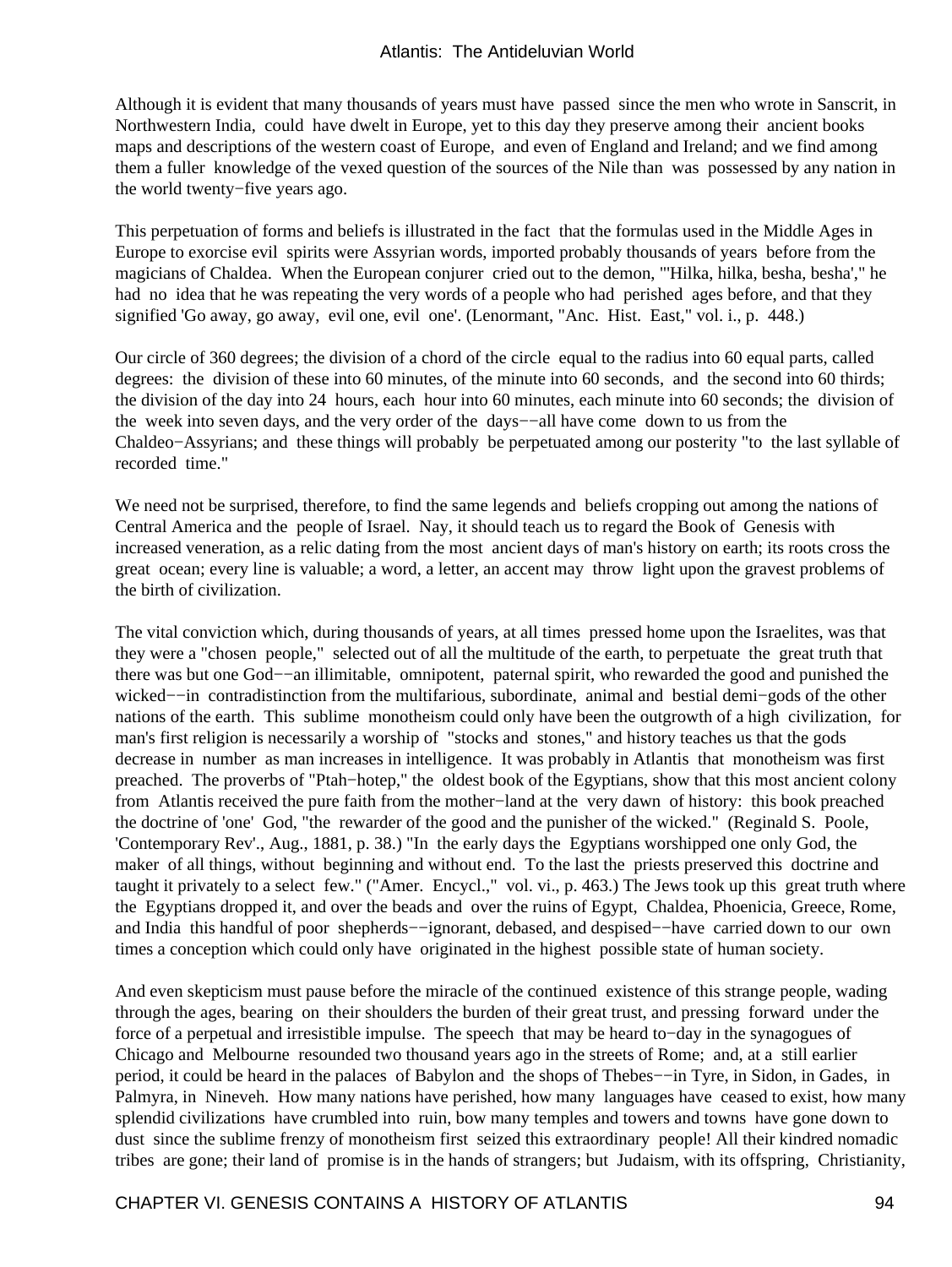is taking possession of the habitable world; and the continuous life of one people−−one poor, obscure, and wretched people−−spans the tremendous gulf between "Ptah−hotep" and this nineteenth century.

If the Spirit of which the universe is but an expression−−of whose frame the stars are the infinite molecules−−can be supposed ever to interfere with the laws of matter and reach down into the doings of men, would it not be to save from the wreck and waste of time the most sublime fruit of the civilization of the drowned Atlantis−−a belief in the one, only, just God, the father of all life, the imposer of all moral obligations?

# **CHAPTER VII. THE ORIGIN OF OUR ALPHABET**

One of the most marvellous inventions for the advancement of mankind is the phonetic alphabet, or a system of signs representing the sounds of human speech. Without it our present civilization could scarcely have been possible.

No solution of the origin of our European alphabet has. yet been obtained: we can trace it back from nation to nation, and form to form, until we reach the Egyptians, and the archaic forms of the Phoenicians, Hebrews, and Cushites, but. beyond this the light fails us.

The Egyptians spoke of their hieroglyphic system of writing not as their own invention, but as "the language of the gods." (Lenormant and Cheval, "Anc. Hist. of the East," vol. ii., p. 208.) "The gods" were, doubtless, their highly civilized ancestors−−the people of Atlantis−−who, as we shall hereafter see, became the gods of many of the Mediterranean races.

"According to the Phoenicians, the art of writing was invented by Taautus, or Taut, 'whom the Egyptians call Thouth,' and the Egyptians said it was invented by Thouth, or Thoth, otherwise called 'the first Hermes,' in which we clearly see that both the Phoenicians and Egyptians referred the invention to a period older than their own separate political existence, and to an older nation, from which both peoples received it." (Baldwin's "Prehistoric Nations," p. 91.)

The "first Hermes," here referred to (afterward called Mercury by the Romans), was a son of Zeus and Maia, a daughter of Atlas. This is the same 'Maia' whom the Abbé Brasseur de Bourbourg identifies with the Maya of Central America.

Sir William Drummond, in his "Origines," said:

"There seems to be no way of accounting either for the early use of letters among so many different nations, or for the resemblance which existed between some of the graphic systems employed by those nations, than by supposing hieroglyphical writing, if I may be allowed the term, to have been in use among the Tsabaists in the first ages after the Flood, when Tsabaisin (planet−worship) was the religion of almost every country that was yet inhabited."

Sir Henry Rawlinson says:

"So great is the analogy between the first principles of the Science of writing, as it appears to have been pursued in Chaldea, and as we can actually trace its progress in Egypt, that we can hardly hesitate to assign the original invention 'to a period before the Hamitic race had broken up and divided'."

It is not to be believed that such an extraordinary system of sound−signs could have been the invention of any one man or even of any one age. Like all our other acquisitions, it must have been the slow growth and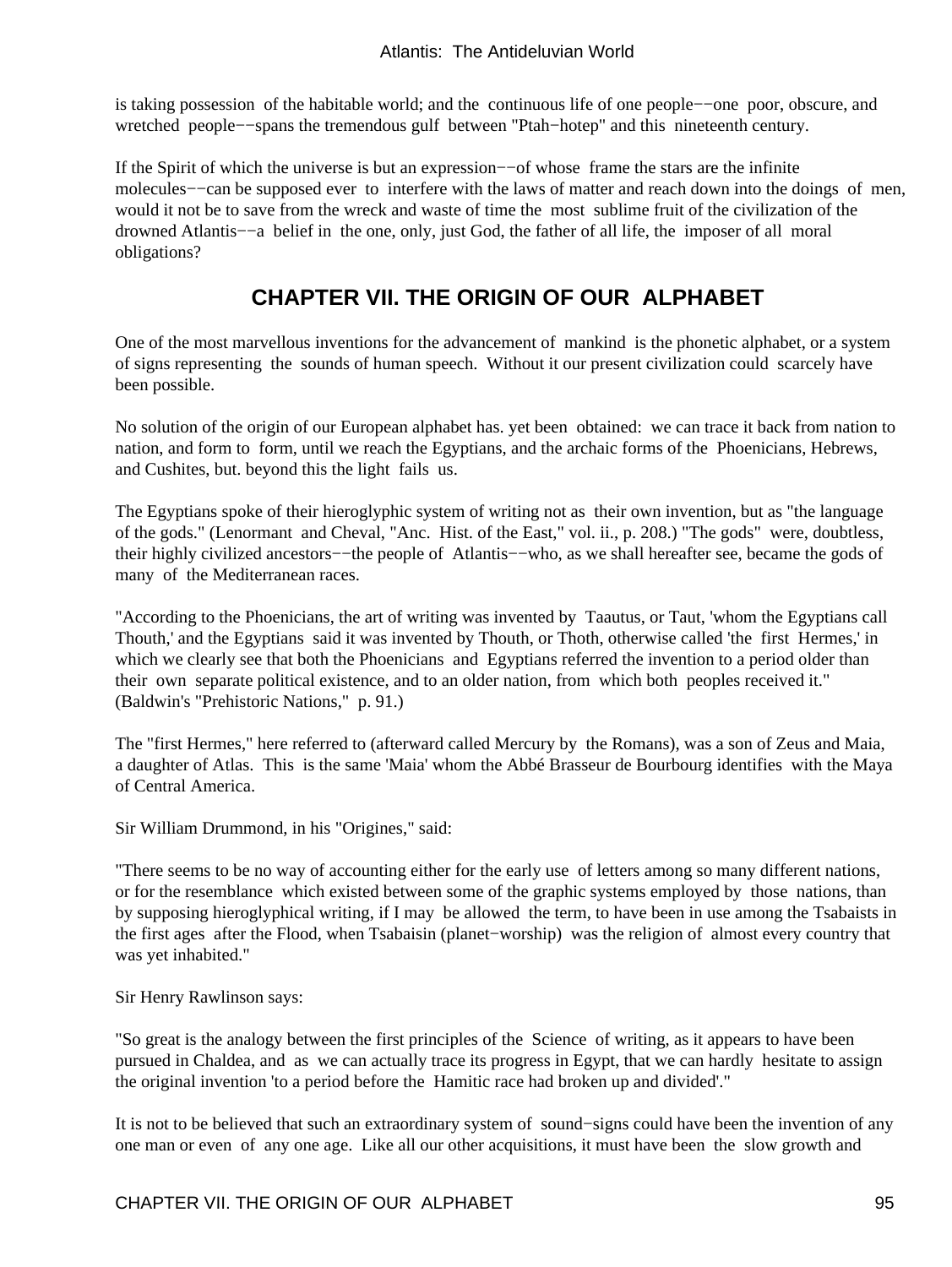accretion of ages; it must have risen step by step from picture−writing through an intermediate condition like that of the Chinese, where each word or thing was represented by a separate sign. The fact that so old and enlightened a people as the Chinese have never reached a phonetic alphabet, gives us some indication of the greatness of the people among whom it was invented, and the lapse of time before they attained to it.

Humboldt says:

"According to the views which, since Champollion's great discovery, have been gradually adopted regarding the earlier condition of the development of alphabetical writing, the Phoenician as well as the Semitic characters are to be regarded as a phonetic alphabet that has originated from pictorial writing; as one in which the ideal signification of the symbols is wholly disregarded, and the characters are regarded as mere signs for sounds." ("Cosmos," vol. ii., p. 129.)

Baldwin says (" Prehistoric Nations," p. 93):

"The nation that became mistress of the seas, established communication with every shore, and monopolized the commerce of the known world, must have substituted a phonetic alphabet for the hieroglyphics as it gradually grew to this eminence; while isolated Egypt, less affected by the practical wants and tendencies of commercial enterprise, retained the hieroglyphic system, and carried it to a marvellous height of perfection."

It must be remembered that some of the letters of our alphabet are inventions of the later nations. In the oldest alphabets there was no 'c', the 'g' taking its place. The Romans converted the 'g' into 'c'; and then, finding the necessity for a 'g' Sign, made one by adding a tail−piece to the 'c' ('C, G'). The Greeks added to the ancient alphabet the 'upsilon', shaped like our V or Y, the two forms being used at first indifferently: they added the X sign; they converted the t of the Phoenicians into 'th', or 'theta'; 'z' and 's' into signs for double consonants; they turned the Phoenician 'y' ('yod') into 'i' ('iota'). The Greeks converted the Phoenician alphabet, which was partly consonantal, into one purely phonetic−−"a perfect instrument for the expression of spoken language." The 'w' was also added to the Phoenician alphabet. The Romans added the 'y'. At first 'i' and 'j' were both indicated by the same sound; a sign for 'j' was afterward added. We have also, in common with other European languages, added a double U, that is, VV, or W, to represent the 'w' sound.

The letters, then, which we owe to the Phoenicians, are A, B, C, D, E, H, I, K, L, M, N, O, P, Q, R, S, T, Z. If we are to trace out resemblances with the alphabet of any other country, it must be with these signs.

Is there any other country to which we can turn which possessed a phonetic alphabet in any respect kindred to this Phoenician alphabet? It cannot be the Chinese alphabet, which has more signs than words; it cannot be the cuneiform alphabet of Assyria, with its seven hundred arrow−shaped characters, none of which bear the slightest affinity to the Phoenician letters.

It is a surprising fact that 'we find in Central America a phonetic alphabet'. This is in the alphabet of the Mayas, the ancient people of the peninsula of Yucatan, who claim that their civilization came to them across the sea in ships from the east, that is, from the direction of Atlantis. The Mayas succeeded to the Colhuas, whose era terminated one thousand years before the time of Christ; from them they received their alphabet. It has come to us through Bishop Landa, one of the early missionary bishops, who confesses to having burnt a great number of Maya books because they contained nothing but the works of the devil. He fortunately, however, preserved for posterity the alphabet of this people. We present it herewith.

LANDA'S ALPHABET (From "North Amer. of Antiquity," p. 434.)

Diego de Landa was the first bishop of Yucatan. He wrote a history of the Mayas and their country, which was preserved in manuscript at Madrid in the library of the Royal Academy of History.... It contains a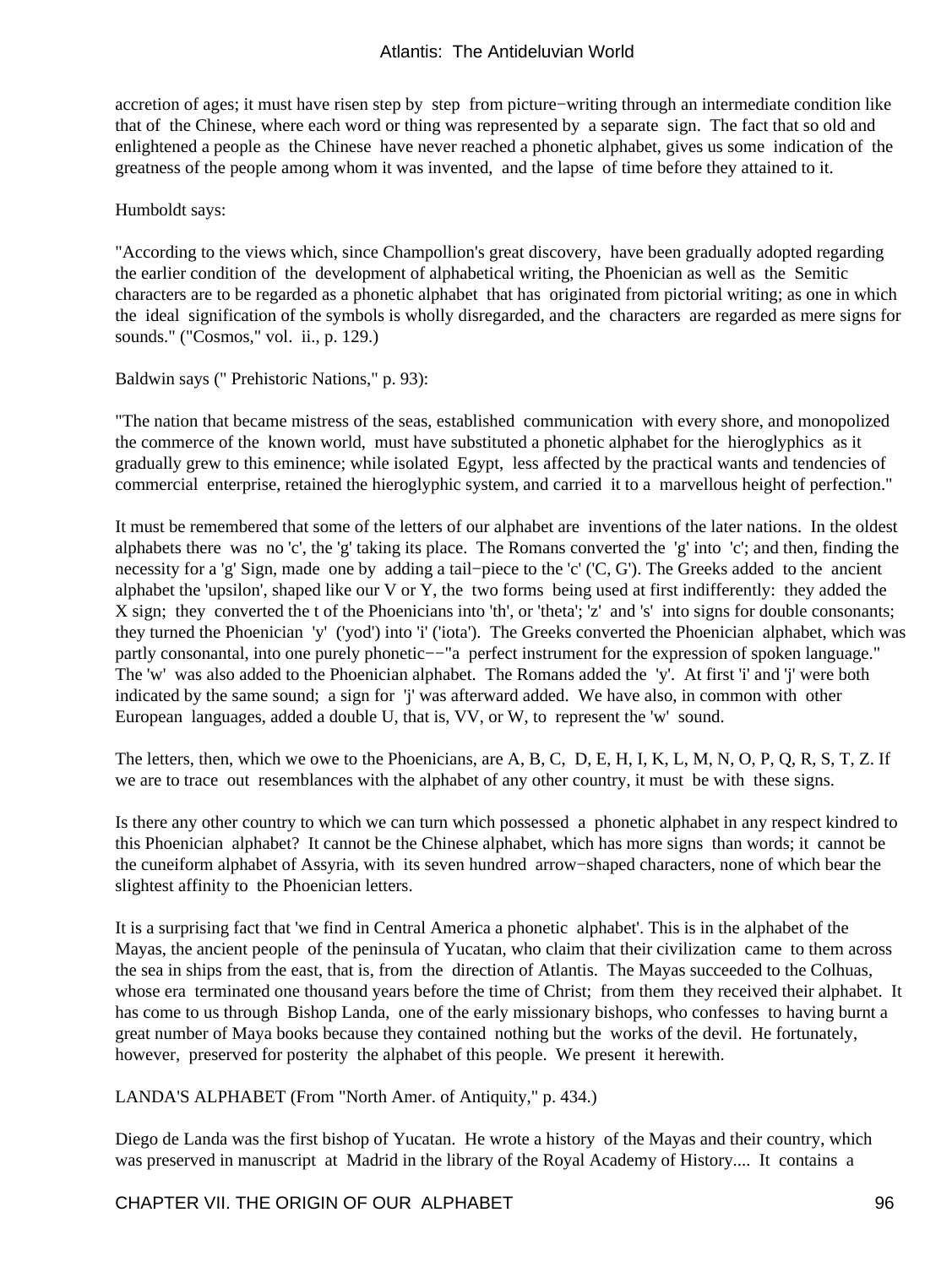description and explanation of the phonetic alphabet of the Mayas. Landa's manuscript seems to have lain neglected in the library, for little or nothing was heard of it until it was discovered by the French priest Brasseur de Bourbourg, who, by means of it, has deciphered some of the old American writings. he says, 'the alphabet and signs explained by Landa have been to me a Rosetta stone.'" (Baldwin's "Ancient America," p. 191.)

When we observe, in the table of alphabets of different European nations which I give herewith, how greatly the forms of the Phoenician letters have been modified, it would surprise us to find any resemblance between the Maya alphabet of two or three centuries since and the ancient European forms. It must, however, be remembered that the Mayas are one of the most conservative peoples in the world. They still adhere with striking pertinacity to the language they spoke when Columbus landed on San Salvador; and it is believed that that language is the same as the one inscribed on the most ancient monuments of their country. Señor Pimental says of them, "The Indians have preserved this idiom with such tenacity that they will speak no other; it is necessary for the whites to address them in their own language to communicate with them." It is therefore probable, as their alphabet did not pass from nation to nation, as did the Phoenician, that it has not departed so widely from the original forms received from the Colhuas.

#### The Alphabet

But when we consider the vast extent of time which has elapsed, and the fact that we are probably without the intermediate stages of the alphabet which preceded the archaic Phoenician, it will be astonishing if we find resemblances between 'any' of the Maya letters and the European forms, even though we concede that they are related. If we find decided affinities between two or three letters, we may reasonably presume that similar coincidences existed as to many others which have disappeared under the attrition of centuries.

The first thought that occurs to us on examining the Landa alphabet is the complex and ornate character of the letters. Instead of the two or three strokes with which we indicate a sign for a sound, we have here rude pictures of objects. And we find that these are themselves simplifications of older forms of a still more complex character. Take, for instance, the letter 'pp' in Landa's alphabet, ### : here are evidently the traces of a face. The same appear, but not so plainly, in the sign for 'x', which is ### . Now, if we turn to the ancient hieroglyphics upon the monuments of Central America, we will find the human face appearing in a great many of them, as in the following, which we copy from the Tablet of the Cross at Palenque. We take the hieroglyphs from the left−hand side of the inscription. Here it will be seen that, out of seven hieroglyphical figures, six contain human faces. And we find that in the whole inscription of the Tablet of the Cross there are 33 figures out of 108 that are made up in part of the human countenance.

We can see, therefore, in the Landa alphabet a tendency to simplification. And this is what we would naturally expect. When the emblems--which were probably first intended for religious inscriptions, where they could be slowly and carefully elaborated−−were placed in the bands of a busy, active, commercial people, such as were the Atlanteans, and afterward the Phoenicians, men with whom time was valuable, the natural tendency would be to simplify and condense them; and when the original meaning of the picture was lost, they would naturally slur it, as we find in the letters 'pp' and 'x' of the Maya alphabet, where the figure of the human face remains only in rude lines.

The same tendency is plainly shown in the two forms of the letter 'h', as given in Landa's alphabet; the original form is more elaborate than the variation of it. The original form is ### The variation is given as ###. Now let us suppose this simplification to be carried a step farther: we have seen the upper and lower parts of the first form shrink into a smaller and less elaborate shape; let us imagine that the same tendency does away with them altogether; we would then have the letter H of the Maya alphabet represented by this figure, ###; now, as it takes less time to make a single stroke than a double one, this would become in time ###. We turn now to the archaic Greek and the old Hebrew, and we find the letter 'h' indicated by this sign, ###, precisely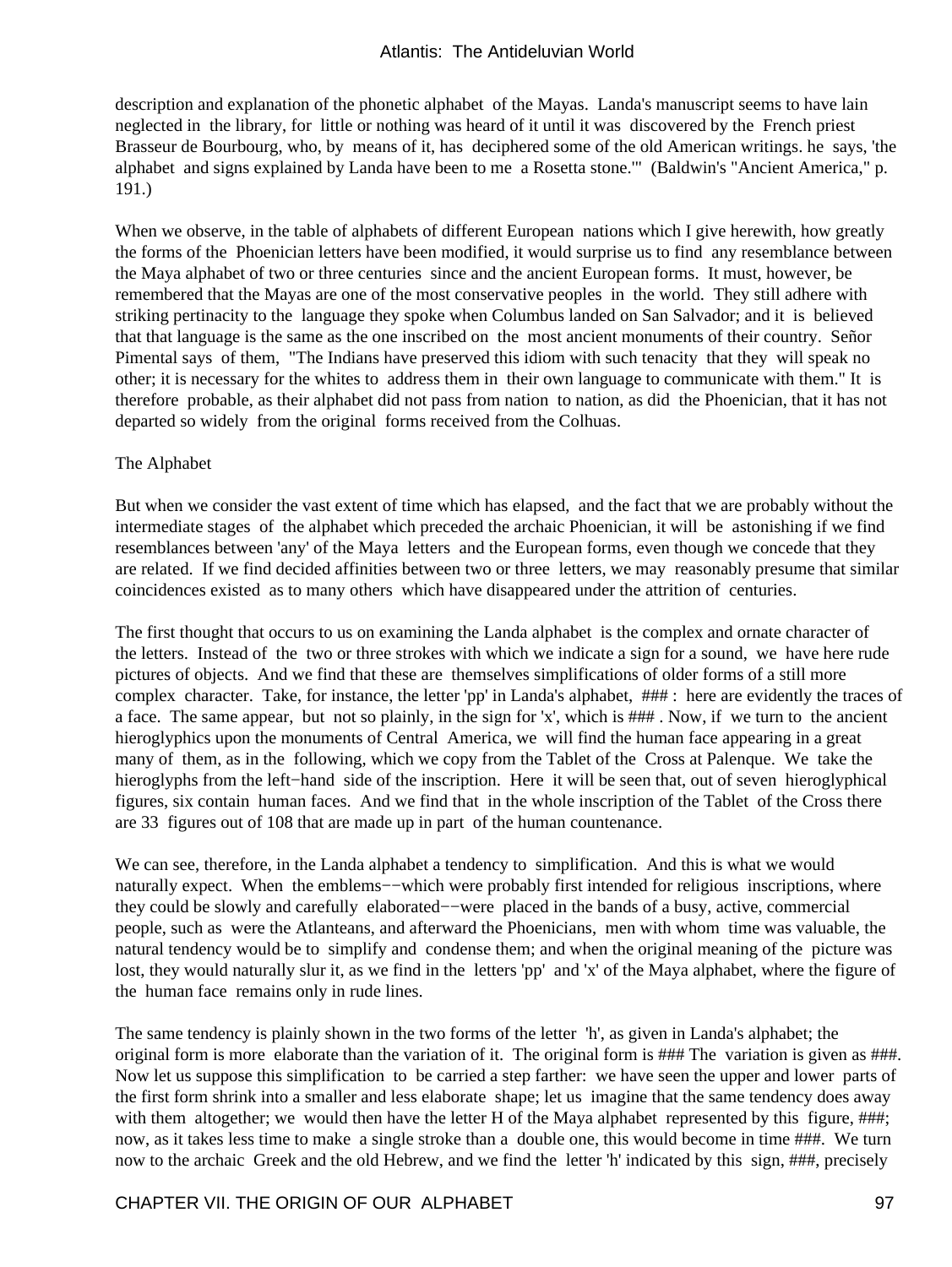the Maya letter 'h' simplified. We turn to the archaic Hebrew, and we find ###. Now it is known that the Phoenicians wrote from right to left, and just as we in writing from left to right slope our letters to the right, so did the Phoenicians slope their letters to the left. Hence the Maya sign becomes in the archaic Phoenician this, ###. In some of the Phoenician alphabets we even find the letter h made with the double strokes above and below, as in the Maya 'h'. The Egyptian hieroglyph for 'h' is ### while 'ch' is ###. In time the Greeks carried the work of simplification still farther, and eliminated the top lines, as we have supposed the Atlanteans to have eliminated the double strokes, and they left the letter as it has come down to us, H.

Now it may be said that all this is coincidence. If it is, it is certainly remarkable. But let us go a step farther:

We have seen in Landa's alphabet that there are two forms of the letter m. The first is ###. But we find also an 'm' combined with the letter 'o', 'a', or 'e', says Landa, in this form, ###. The 'm' here is certainly indicated by the central part of this combination, the figure ###; where does that come from? It is clearly taken from the heart of the original figure wherein it appears. What does this prove? That the Atlanteans, or Mayas, when they sought to simplify their letters and combine them with others, took from the centre of the ornate hieroglyphical figure some characteristic mark with which they represented the whole figure. Now let us apply this rule:

We have seen in the table of alphabets that in every language, from our own day to the time of the Phoenicians, 'o' has been represented by a circle or a circle within a circle. Now where did the Phoenicians get it? Clearly from the Mayas. There are two figures for 'o' in the Maya alphabet; they are ### and ###; now, if we apply the rule which we have seen to exist in the case of the Maya 'm' to these figures, the essential characteristic found in each is the circle, in the first case pendant from the hieroglyph; in the other, in the centre of the lower part of it. And that this circle was withdrawn from the hieroglyph, and used alone, as in the case of the 'm', is proved by the very sign used at the foot of Landa's alphabet, which is, ### Landa calls this 'ma', 'me', or 'mo'; it is probably the latter, and in it we have the circle detached from the hieroglyph.

We find the precise Maya 'o' a circle in a circle, or a dot within a circle, repeated in the Phoenician forms for 'o', thus, ### and ###, and by exactly the same forms in the Egyptian hieroglyphics; in the Runic we have the circle in the circle; in one form of the Greek o the dot was placed along−side of the circle instead of below it, as in the Maya.

Are these another set of coincidences?

Take another letter:

The letter 'n' of the Maya alphabet is represented by this sign, itself probably a simplification of some more ornate form, ###. This is something like our letter S, but quite unlike our N. But let us examine into the pedigree of our 'n'. We find in the archaic Ethiopian, a language as old as the Egyptian, and which represents the Cushite branch of the Atlantean stock, the sign for 'n' ('na') is ###; in archaic Phoenician it comes still closer to the S shape, thus, ###, or in this form, ###; we have but to curve these angles to approximate it very closely to the Maya 'n'; in Troy this form was found, ###. The Samaritan makes it ###; the old Hebrew ###; the Moab stone inscription gives it ###; the later Phoenicians simplified the archaic form still further, until it became ###; then it passed into ###: the archaic Greek form is ###; the later Greeks made ###, from which it passed into the present form, N. All these forms seem to be representations of a serpent; we turn to the valley of the Nile, and we find that the Egyptian hieroglyphic for 'n' was the serpent, ###; the Pelasgian 'n' was ###; the Arcadian, ###; the Etruscan, ###.

Can anything be more significant than to find the serpent the sign for 'n' in Central America, and in all these Old World languages?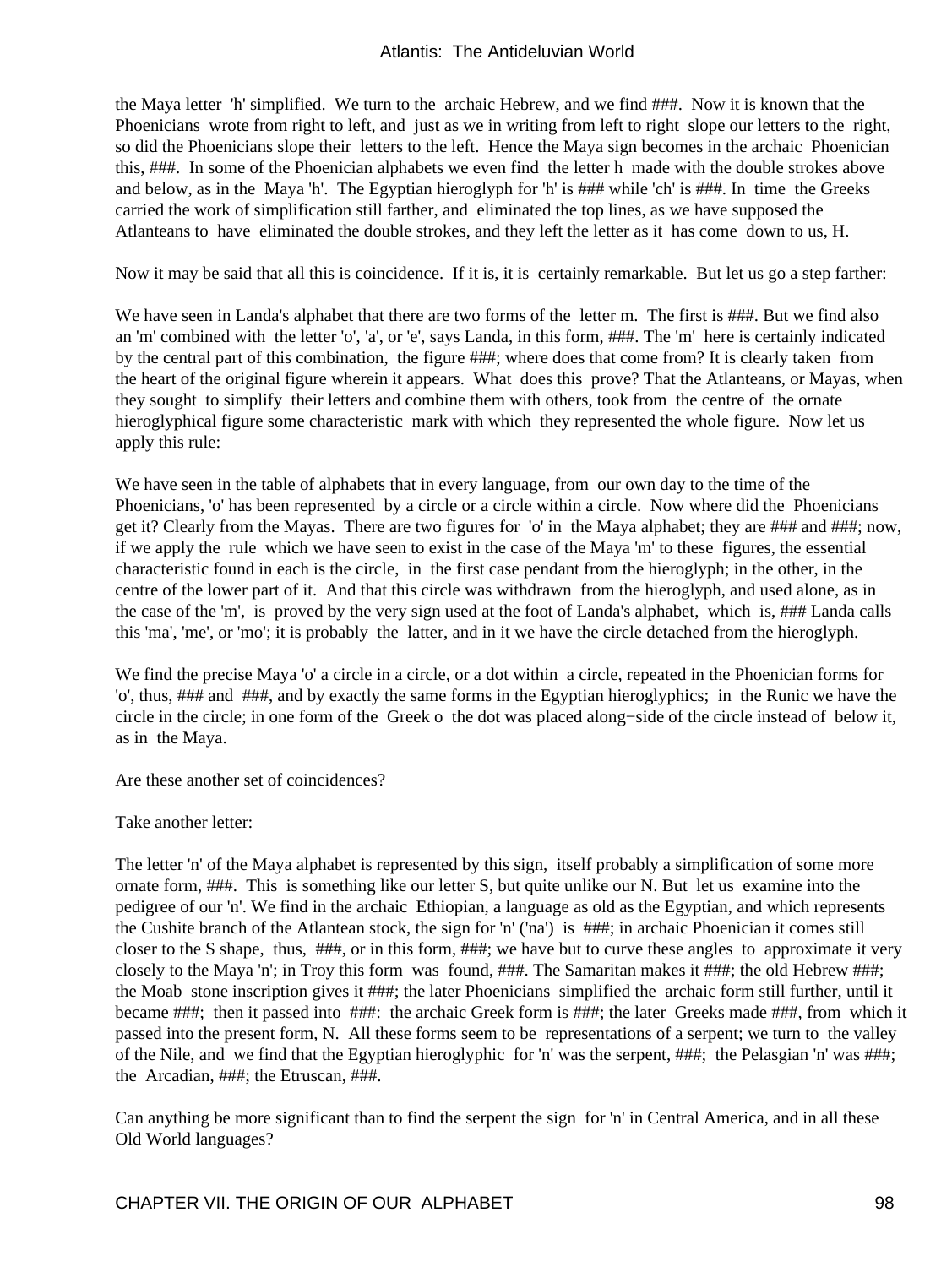Now turn to the letter 'k'. The Maya sign for 'k' is ###. This does not look much like our letter K; but let us examine it. Following the precedent established for us by the Mayas in the case of the letter m, let us see what is the distinguishing feature here; it is clearly the figure of a serpent standing erect, with its tail doubled around its middle, forming a circle. It has already been remarked by Savolini that this erect serpent is very much like the Egyptian 'Uræus', an erect serpent with an enlarged body−−a sacred emblem found in the hair of their deities. We turn again to the valley of the Nile, and we find that the Egyptian hieroglyphic for 'k' was a serpent with a convolution or protuberance in the middle, precisely as in the Maya, thus, ###; this was transformed into the Egyptian letter ###; the serpent and the protuberance reappear in one of the Phoenician forms of 'k', to wit, ###; while in the Punic we have these forms, ### and ###. Now suppose a busy people trying to give this sign: instead of drawing the serpent in all its details they would abbreviate it into something like this, ###; now we turn to the ancient Ethiopian sign for 'k' ('ka'), and we have ###, or the Himyaritic Arabian ###; while in the Phoenician it becomes ###; in the archaic Greek, ###; and in the later Greek, when they changed the writing from left to right, ###. So that the two lines projecting from the upright stroke of our English K are a reminiscence of the convolution of the serpent in the Maya original and the Egyptian copy.

Turn now to the Maya sign for 't': it is ###. What is the distinctive mark about this figure? It is the cross composed of two curved lines, thus, ###. It is probable that in the Maya sign the cross is united at the bottom, like a figure '8'. Here again we turn to the valley of the Nile, and we find that the Egyptian hieroglyph for 't' is ### and ###; and in the Syriac 't' it is ###. We even find the curved lines of the Maya 't' which give it something of the appearance of the numeral '8', repeated accurately in the Mediterranean alphabets; thus the Punic 't' repeats the Maya form almost exactly as ### and ###. Now suppose a busy people compelled to make this mark every day for a thousand years, and generally in a hurry, and the cross would soon be made without curving the lines; it would become X. But before it reached even that simplified form it had crossed the Atlantic, and appeared in the archaic Ethiopian sign for 'tsa', thus, ###. In the archaic Phoenician the sign for ### is ### and ###; the oldest Greek form is ### or ### and the later Greeks gave it to the Romans ###, and modified this into ###; the old Hebrew gave it as ### and ###; the Moab stone as ###; this became in time  $\# \# \#$  and  $\# \# \#$ .

Take the letter 'a'. In the Maya there are three forms given for this letter. The first is ###; the third is ###. The first looks very much like the foot of a lion or tiger; the third is plainly a foot or boot. If one were required to give hurriedly a rude outline of either of these, would he not represent it thus, ###; and can we not conceive that this could have been in time modified into the Phoenician 'a', which was ###? The hieratic Egyptian 'a' was ###; the ancient Hebrew, which was ### or ###; the ancient Greek was the foot reversed, ###; the later Greek became our A.

Turn next to the Maya sign for 'q' ('ku'): it is ###. Now what is the peculiarity of this hieroglyph? The circle below is not significant, for there are many circular figures in the Maya alphabet. Clearly, if one was called upon to simplify this, he would retain the two small circles joined side by side at the top, and would indicate the lower circle with a line or dash. And when we turn to the Egyptian 'q' we find it in this shape, ###; we turn to the Ethiopian 'q' ('khua'), and we find it ###, as 'qua', ###; while the Phoenician comes still nearer the supposed Maya form in ###; the Moab stone was ###; the Himyaritic Arabian form became ###; the Greek form was ###, which graduated into the Roman Q. But a still more striking proof of the descent of the Phoenician alphabet from the Maya is found in the other form of the 'q', the Maya 'cu', which is ###. Now, if we apply the Maya rule to this, and discard the outside circle, we have this left, ###. In time the curved line would be made straight, and the figure would assume this form, ###; the next step would be to make the cross on the straight line, thus, ###. One of the ancient Phoenician forms is ###. Can all this be accident?

The letter 'c' or 'g' (for the two probably gave the same sound as in the Phoenician) is given in the Maya alphabet as follows, ###. This would in time be simplified into a figure representing the two sides of a triangle with the apex upward, thus, ###. This is precisely the form found by Dr. Schliemann in the ruins of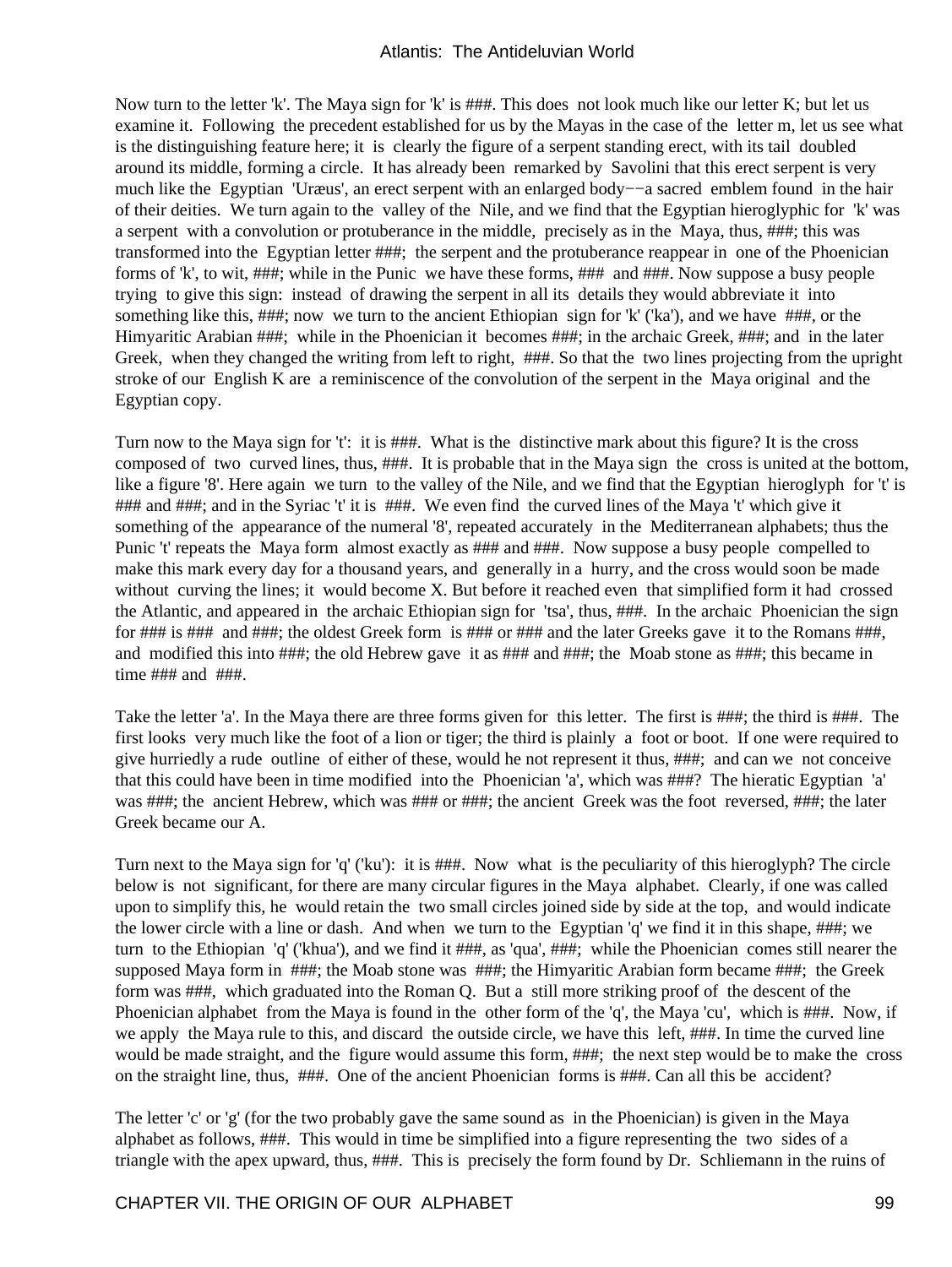Troy, ###. What is the Phoenician form for 'g' as found on the Moab stone? It is ###. The Carthaginian Phoenicians gave it more of a rounded form, thus, ###. The hieratic Egyptian figure for 'g' was ###; in the earlier Greek form the left limb of the figure was shortened, thus, ###; the later Greeks reversed it, and wrote it ###; the Romans, changed this into ### and it finally became C.

In the Maya we have one sign for 'p', and another for 'pp'. The first contains a curious figure, precisely like our 'r' laid on its back ###, There is, apparently, no 'r' in the Maya alphabet; and the Roman 'r' grew out of the later Phoenician 'r' formed thus, ###; it would appear that the earliest Phoenician alphabet did not contain the letter 'r'. But if we now turn to the Phoenician alphabet, we will find one of the curious forms of the 'p' given thus, ###, a very fair representation of an 'r' lying upon its face. Is it not another remarkable coincidence that the 'p', in both Maya and Phoenician, should contain this singular sign?

The form of 'pp' in the Maya alphabet is this, ###. If we are asked, on the principle already indicated, to reduce this to its elements, we would use a figure like this,  $\# \# \#$ ; in time the tendency would be to shorten one of these perpendicular lines, thus, and this we find is very much like the Phoenician 'p', ###. The Greek 'ph' is ###.

The letter 'l' in the Maya is in two forms; one of these is ###, the other is ###. Now, if we again apply the rule which we observed to hold good with the letter 'm'−−that is, draw from the inside of the hieroglyph some symbol that will briefly indicate the whole letter−−we will have one of two forms, either a right–angled figure formed thus, ###, or an acute angle formed by joining the two lines which are unconnected, thus, ###; and either of these forms brings us quite close to the letter 'l' of the Old World. We find 'l' on the Moab stone thus formed, ###. The archaic Phoenician form of 'l' was ###, or ###; the archaic Hebrew was ### and ###; the hieratic Egyptian was ###; the Greek form was ###−−the Roman L.

The Maya letter 'b' is shaped thus, ###. Now, if we turn to the Phoenician, we find that 'b' is represented by the same crescent−like figure which we find in the middle of this hieroglyph, but reversed in the direction of the writing, thus, ###; while in the archaic Hebrew we have the same crescent figure as in the Maya, turned in the same direction, but accompanied by a line drawn downward, and to the left, thus, ###; a similar form is also found in the Phoenician ###, and this in the earliest Greek changed into ###, and in the later Greek into B. One of the Etruscan signs for 'b' was ###, while the Pelasgian 'b' was represented thus, ###; the Chaldaic 'b' was ###; the Syriac sign for 'b' was ###; the Illyrian 'b' was ###.

The Maya 'e' is ###; this became in time ###; then ### (we see this form on the Maya monuments); the dots in time were indicated by strokes, and we reach the hieratic Egyptian form, ###: we even find in some of the ancient Phoenician inscriptions the original Maya circles preserved in making the letter 'e', thus, ###; then we find the old Greek form, ###; the old Hebrew, ###; and the later Phoenician, ###: when the direction of the writing was changed this became ###. Dr. Schliemann found a form like this on inscriptions deep in the ruins of Troy, ###. This is exactly the form found on the American monuments.

The Maya 'i' is ###; this became in time ###; this developed into a still simpler form, ###; and this passed into the Phoenician form, ###. The Samaritan 'i' was formed thus, ### ; the Egyptian letter 'i' is ### : gradually in all these the left−hand line was dropped, and we come to the figure used on the stone of Moab, ### and ###; this in time became the old Hebrew ###, or ###; and this developed into the Greek ###.

We have seen the complicated symbol for 'm' reduced by the Mayas themselves into this figure, ###: if we attempt to write this rapidly, we find it very difficult to always keep the base lines horizontal; naturally we form something like this, ###: the distinctive figure within the sign for 'm' in the Maya is ### or ###. We see this repeated in the Egyptian hieroglyphics for 'm', ###, and ###, and ###; and in the Chaldaic 'm', ###; and in the Ethiopic ###. We find one form of the Phoenician where the 'm' is made thus, ###; and in the Punic it appears thus, ###; and this is not unlike the 'm' on the stone of Moab, ###, or the ancient Phoenician forms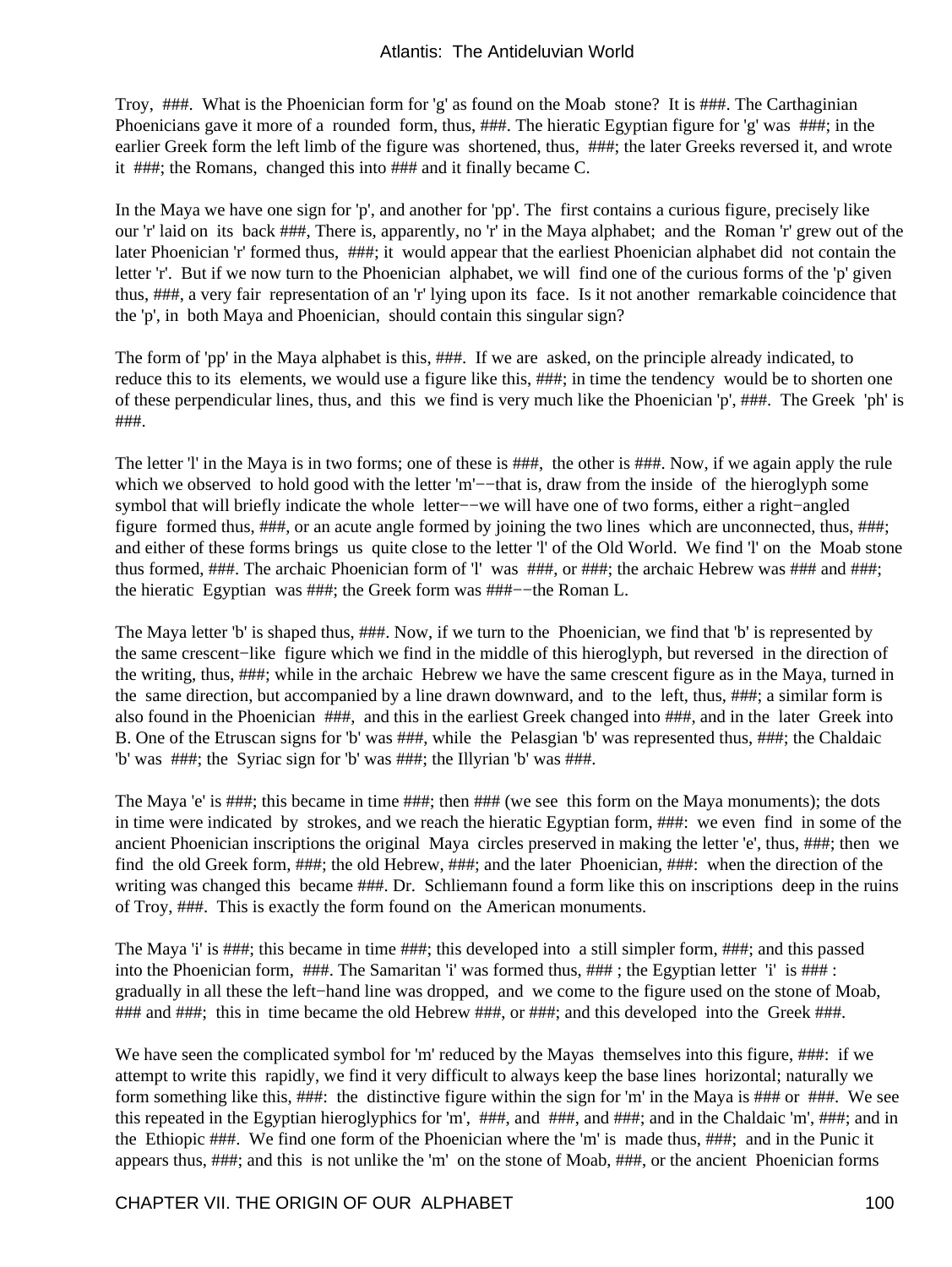###, ###, and the old Greek ###, or the ancient Hebrew ###, ###.

The ###, 'x', of the Maya alphabet is a hand pointing downward ###, this, reduced to its elements, would be expressed some thing like this, ### or ###; and this is very much like the 'x' of the archaic Phoenician, ###; or the Moab stone, ###; or the later Phoenician ### or the Hebrew ###, ###, or the old Greek, ###: the later Greek form was ###.

The Maya alphabet contains no sign for the letter 's'; there is, however, a symbol called 'ca' immediately above the letter 'k'; it is probable that the sign 'ca' stands for the soft sound of 'c', as, in our words 'citron', 'circle', 'civil', 'circus', etc. As it is written in the Maya alphabet 'ca', and not 'k', it evidently represents a different sound. The sign 'ca' is this, ###. A somewhat similar sign is found in the body of the symbol for 'k', thus, ###, this would appear to be a simplification of 'ca', but turned downward. If now we turn to the Egyptian letters we find the sign 'k' represented by this figure ###, simplified again into ###; while the sign for 'k' in the Phoenician inscription on the stone of Moab is ###. If now we turn to the 's' sound, indicated by the Maya sign 'ca', ###, we find the resemblance still more striking to kindred European letters. The Phoenician 's' is ###; in the Greek this becomes ### ###; the Hebrew is ### ###; the Samaritan, ###. The Egyptian hieroglyph for 's' is ###; the Egyptian letter 's' is ###; the Ethiopic, ###; the Chaldaic, ###; and the Illyrian 's c' is ###.

We have thus traced back the forms of eighteen of the ancient letters to the Maya alphabet. In some cases the pedigree, is so plain as to be indisputable.

For instance, take the 'h':

Maya, ###; old Greek, ###; old Hebrew, ###; Phoenician, ###.

Or take the letter 'o':

Maya, ###; old Greek, ###; old Hebrew, ###; Phoenician, ###.

Or take the letter 't':

Maya, ###; old Greek, ###; old Phoenician, ### and ###.

Or take the letter 'q':

Maya, ###; old Phoenician, ### and ###; Greek, ###.

Or take the letter 'k':

Maya, ###; Egyptian, ###; Ethiopian, ###; Phoenician, ###.

Or take the letter 'n':

Maya, ###; Egyptian, ###; Pelasgian ###, Arcadian,###; Phoenician, ###.

Surely all this cannot be accident!

But we find another singular proof of the truth of this theory: It will be seen that the Maya alphabet lacks the letter 'd' and the letter 'r'. The Mexican alphabet possessed a 'd'. The sounds 'd' and 't' were probably indicated in the Maya tongue by the same sign, called 't' in the Landa alphabet. The Finns and Lapps do not distinguish

CHAPTER VII. THE ORIGIN OF OUR ALPHABET 101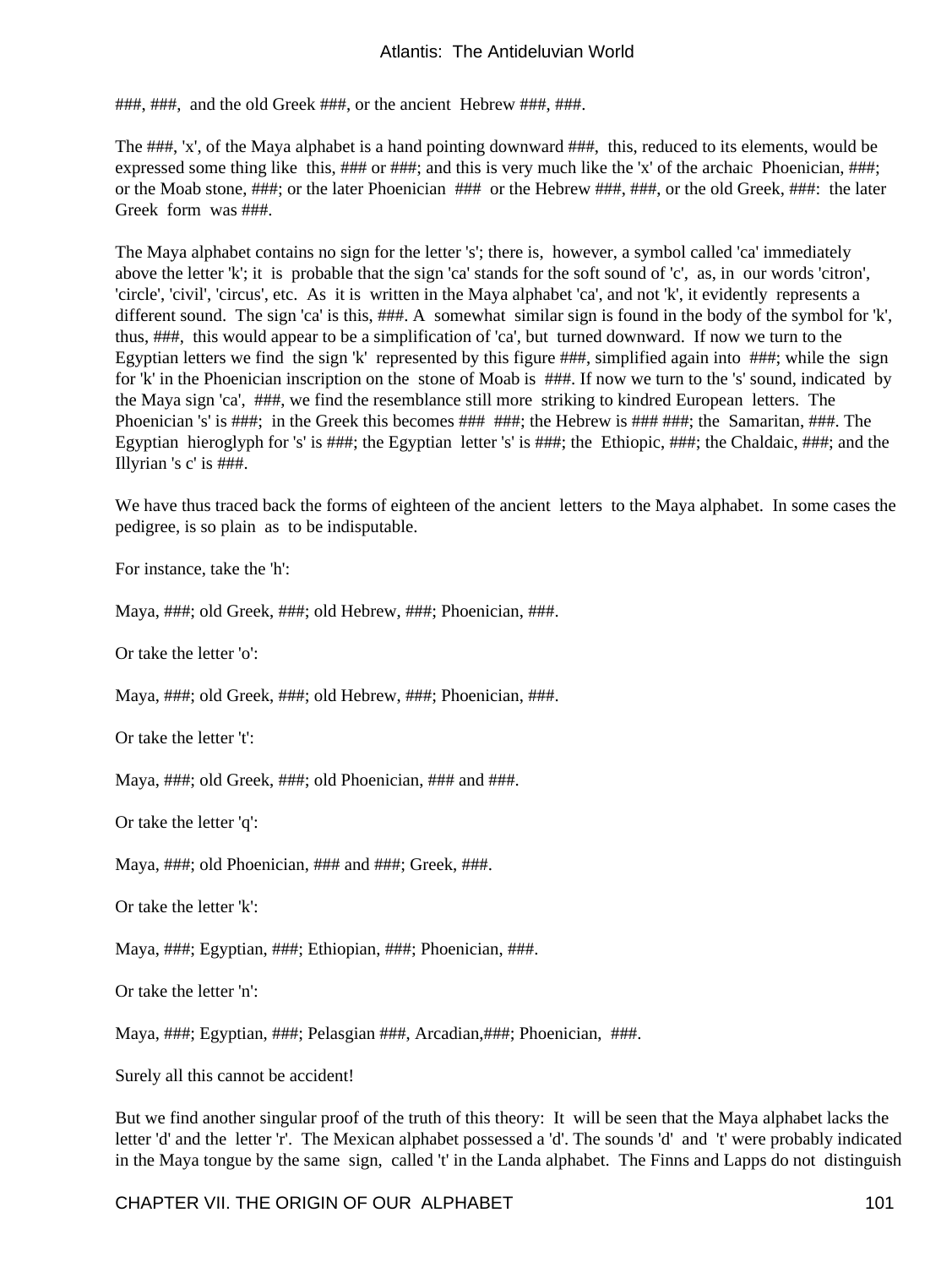between these two sounds. In the oldest known form of the Phoenician alphabet, that found on the Moab stone, we find in the same way but one sign to express the 'd' and 't'. 'D' does not occur on the Etruscan monuments, 't' being used in its place. It would, therefore, appear that after the Maya alphabet passed to the Phoenicians they added two new signs for the letters 'd' and 'r'; and it is a singular fact that their poverty of invention seems to have been such that they used to express both 'd' and 'r', the same sign, with very little modification, which they had already obtained from the Maya alphabet as the symbol for 'b'. To illustrate this we place the signs side by side:

It thus appears that the very signs 'd' and 'r', in the Phoenician, early Greek, and ancient Hebrew, which are lacking in the Maya, were supplied by imitating the Maya sign for 'b'; and it is a curious fact that while the Phoenician legends claim that Taaut invented the art of writing, yet they tell us that Taaut made records, and "delivered them to his successors and to foreigners, of whom one was Isiris (Osiris, the Egyptian god), 'the inventor of the three letters'." Did these three letters include the 'd' and 'r', which they did not receive from the Atlantean alphabet, as represented to us by the Maya alphabet?

In the alphabetical table which we herewith append we have represented the sign  $V$ , or vau, or  $f'$ , by the Maya sign for U. "In the present so−called Hebrew, as in the Syriac, Sabæic, Palmyrenic, and some other kindred writings, the 'vau' takes the place of F, and indicates the sounds of 'v' and 'u'. F occurs in the same place also on the Idalian tablet of Cyprus, in Lycian, also in Tuarik (Berber), and some other writings." ("American Cyclopædia," art. F.)

Since writing the above, I find in the "Proceedings of the American Philosophical Society" for December, 1880, p. 154, an interesting article pointing out other resemblances between the Maya alphabet and the Egyptian. I quote:

It is astonishing to notice that while Landa's first B is, according to Valentini, represented by a footprint, and that path and footprint are pronounced 'Be' in the Maya dictionary, the Egyptian sign for B was the human leg.

"Still more surprising is it that the H of Landa's alphabet is a tie of cord, while the Egyptian H is a twisted cord.... But the most striking coincidence of all occurs in the coiled or curled line representing Landa's U; 'for it is absolutely identical with the Egyptian curled U'. The Mayan word for to wind or bend is Uuc; but why should Egyptians, confined as they were to the valley of the Nile, and abhorring as they did the sea and sailors, write their U precisely like Landa's alphabet U in Central America? There is one other remarkable coincidence between Landa's and the Egyptian alphabets; and, by−the−way, the English and other Teutonic dialects have a curious share in it. Landa's D (T) is a disk with lines inside the four quarters, the allowed Mexican symbol for a day or sun. So far as sound is concerned, the English day represents it; so far as the form is concerned, the Egyptian 'cake,' ideograph for (1) country and (2) the sun's orbit is essentially the same."

It would appear as if both the Phoenicians and Egyptians drew their alphabet from a common source, of which the Maya is a survival, but did not borrow from one another. They followed out different characteristics in the same original hieroglyph, as, for instance, in the letter 'b'. And yet I have shown that the closest resemblances exist between the Maya alphabet and the Egyptian signs−−in the 'c', 'h', 't', 'i', 'k', 'm', 'n', 'o', 'q', and 's'−−eleven letters in all; in some cases, as in the 'n' and 'k', the signs are identical; the 'k', in both alphabets, is not only a serpent, but a serpent with a protuberance or convolution in the middle! If we add to the above the 'b' and 'u', referred to in the "Proceedings of the American Philosophical Society," we have thirteen letters out of sixteen in the Maya and Egyptian related to each other. Can any theory of accidental coincidences account for all this? And it must be remembered that these resemblances are found between the only two phonetic systems of alphabet in the world.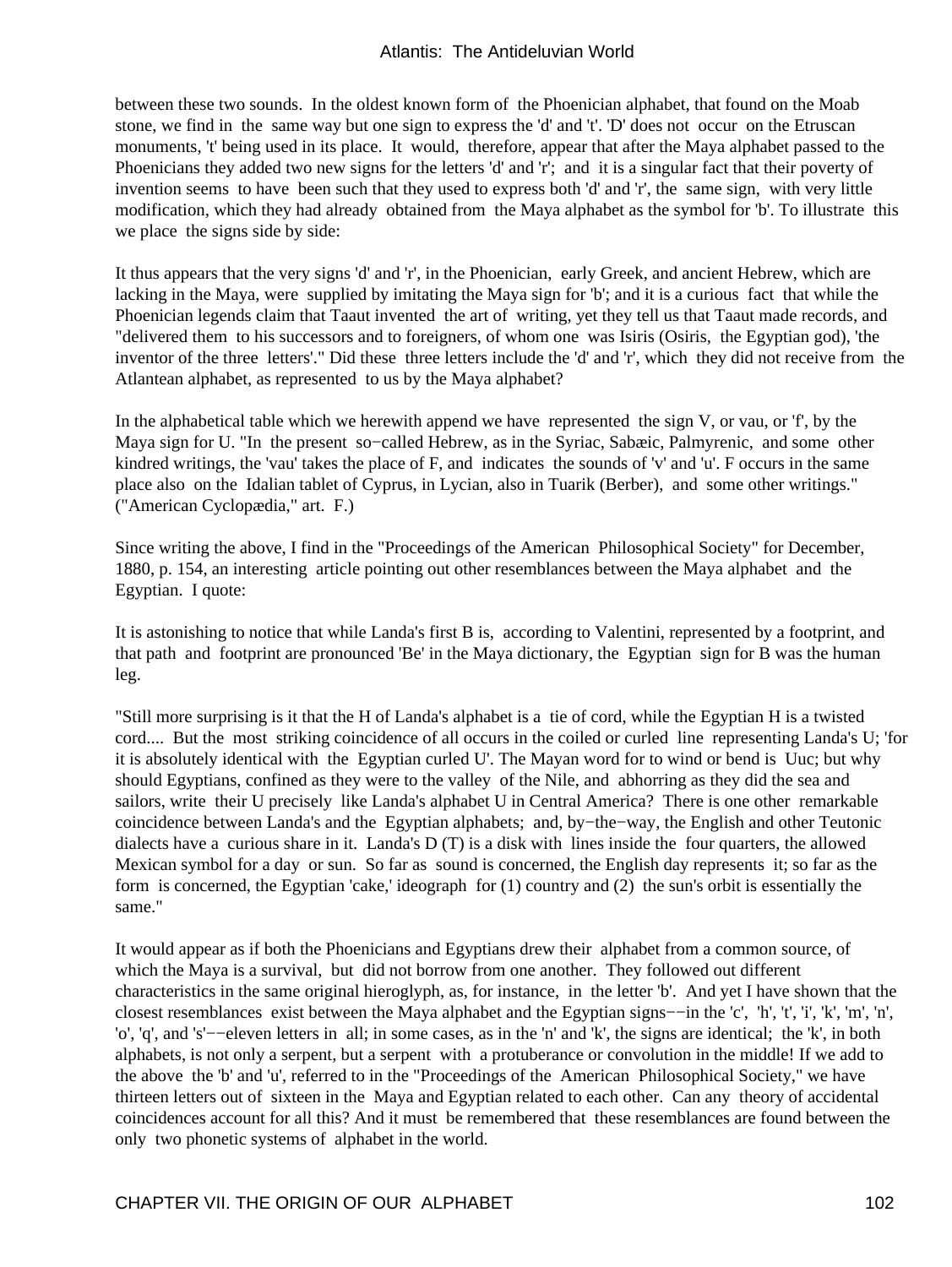Let us suppose that two men agree that each shall construct apart from the other a phonetic alphabet of sixteen letters; that they shall employ only simple forms−−combinations of straight or curved lines−−and that their signs shall not in anywise resemble the letters now in use. They go to work apart; they have a multitudinous array of forms to draw from the thousand possible combinations of lines, angles, circles, and curves; when they have finished, they bring their alphabets together for comparison. Under such circumstances it is possible that out of the sixteen signs one sign might appear in both alphabets; there is one chance in one hundred that such might be the case; but there is not one chance in five hundred that this sign should in both cases represent the same sound. It is barely possible that two men working thus apart should bit upon two or three identical forms, but altogether impossible that these forms should have the same significance; and by no stretch of the imagination can it be supposed that in these alphabets so created, without correspondence, thirteen out of sixteen signs should be the same in form and the same in meaning.

It is probable that a full study of the Central American monuments may throw stronger light upon the connection between the Maya and the European alphabets, and that further discoveries of inscriptions in Europe may approximate the alphabets of the New and Old World still more closely by supplying intermediate forms.

We find in the American hieroglyphs peculiar signs which take the place of pictures, and which probably, like the hieratic symbols mingled with the hieroglyphics of Egypt, represent alphabetical sounds. For instance, we find this sign on the walls of the palace of Palenque, ###; this is not unlike the form of the Phoenician 't' used in writing, ### and ###; we find also upon these monuments the letter 'o' represented by a small circle, and entering into many of the hieroglyphs; we also find the 'tau' sign (thus ###) often repeated; also the sign which we have supposed to represent 'b', ###; also this sign, ###, which we think is the simplification of the letter 'k'; also this sign, which we suppose to represent 'e', ###; also this figure, ###; and this ###. There is an evident tendency to reduce the complex figures to simple signs whenever the writers proceed to form words.

Although it has so far been found difficult, if not impossible, to translate the compound words formed from the Maya alphabet, yet we can go far enough to see that they used the system of simpler sounds for the whole hieroglyph to which we have referred.

Bishop Landa gives us, in addition to the alphabet, the signs which represent the days and months, and which are evidently compounds of the Maya letters. For instance, we have this figure as the representative of the month 'Mol' ###. Here we see very plainly the letter ### for 'm', the sign ### for 'o'; and we will possibly find the sign for 'l' in the right angle to the right of the 'm' sign, and which is derived from the figure in the second sign for 'l' in the Maya alphabet.

One of the most ancient races of Central America is the Chiapenec, a branch of the Mayas. They claim to be the first settlers of the country. They came, their legends tell us, from the East, from beyond the sea.

And even after the lapse of so many thousand years most remarkable resemblances have been found to exist between the Chiapenec language and the Hebrew, the living representative of the Phoenician tongue.

The Mexican scholar, Señor Melgar ("North Americans of Antiquity," p. 475) gives the following list of words taken from the Chiapenec and the Hebrew:

+−−−−−−−−−−−−−−−−−−−−−−+−−−−−−−−−−−−−−+−−−−−−−−−−−+ | 'English....... | 'Chiapenec.' | 'Hebrew.' | +−−−−−−−−−−−−−−−−−−−−−−+−−−−−−−−−−−−−−+−−−−−−−−−−−+ | So.... ...... | Bee....... Ben..... +−−−−−−−−−−−−−−−−−−−−−−+−−−−−−−−−−−−−−+−−−−−−−−−−−+ | Daughte.... .... Bat....... Bath....

CHAPTER VII. THE ORIGIN OF OUR ALPHABET 103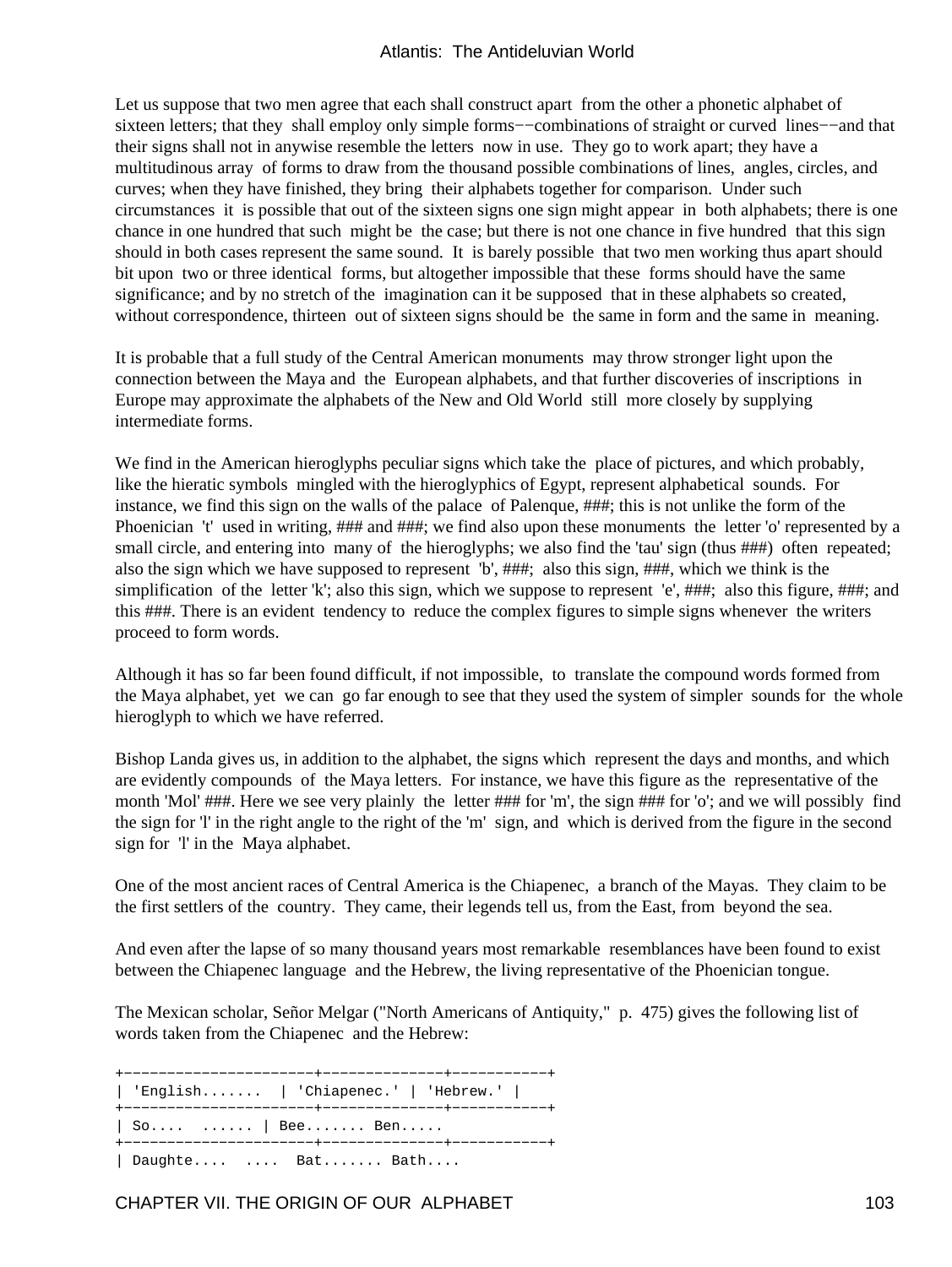| $Father$ $ \text{Abag}$ $\text{Abba}$                  |
|--------------------------------------------------------|
| Star in Zodia   Chima   Chimah.                        |
| Kin  Mol Maloc.                                        |
| Name applied to $Adam \mid Abag$ $Abah$<br>L           |
| $\vert$ Afflicte $\vert$ Chana $\vert$ Chanan. $\vert$ |
| Go      Ela Elab                                       |
| $\vert$ Septembe $\vert$ Tsiquin Tischiri. $\vert$     |
| $\vert$ Mor  Chi Chi                                   |
| $\vert$ Ric  Chabi $\vert$ Chabic. $\vert$             |
| $\vert$ Son of Set $\vert$ Eno Enos                    |
| To giv      Vota Votan.                                |

Thus, while we find such extraordinary resemblances between the Maya alphabet and the Phoenician alphabet, we find equally surprising coincidences between the Chiapenec tongue, a branch of the Mayas, and the Hebrew, a branch of the Phoenician.

Attempts have been repeatedly made by European scholars to trace the letters of the Phoenician alphabet back to the elaborate hieroglyphics from which all authorities agree they must have been developed, but all such attempts have been failures. But here, in the Maya alphabet, we are not only able to extract from the heart of the hieroglyphic the typical sign for the sound, but we are able to go a step farther, and, by means of the inscriptions upon the monuments of Copan and Palenque, deduce the alphabetical hieroglyph itself from an older and more ornate figure; we thus not Only discover the relationship of the European alphabet to the American, but we trace its descent in the very mode in which reason tells us it must have been developed. All this proves that the similarities in question did not come from Phoenicians having accidentally visited the shores of America, but that we have before us the origin, the source, the very matrix in which the Phoenician alphabet was formed. In the light of such a discovery the inscriptions upon the monuments of Central America assume incalculable importance; they take us back to a civilization far anterior to the oldest known in Europe; they represent the language of antediluvian times.

It may be said that it is improbable that the use of an alphabet could have ascended to antediluvian times, or to that prehistoric age when intercourse existed between ancient Europe and America; but it must be remembered that if the Flood legends of Europe and Asia are worth anything they prove that the art of writing existed at the date of the Deluge, and that records of antediluvian learning were preserved by those who escaped the Flood; while Plato tells us that the people of Atlantis engraved their laws upon columns of bronze and plates of gold.

There was a general belief among the ancient nations that the art of writing was known to the antediluvians. The Druids believed in books more ancient than the Flood. They styled them "the books of Pheryllt," and "the writings of Pridian or Hu." "Ceridwen consults them before she prepares the mysterious caldron which shadows out the awful catastrophe of the Deluge." (Faber's "Pagan Idolatry," vol. ii., pp. 150, 151.) In the first 'Avatar' of Vishnu we are told that "the divine ordinances were stolen by the demon Haya−Griva. Vishnu became a fish; and after the Deluge, when the waters had subsided, he recovered the holy books 'from the bottom of the ocean'." Berosus, speaking of the time before the Deluge, says: "Oannes wrote concerning the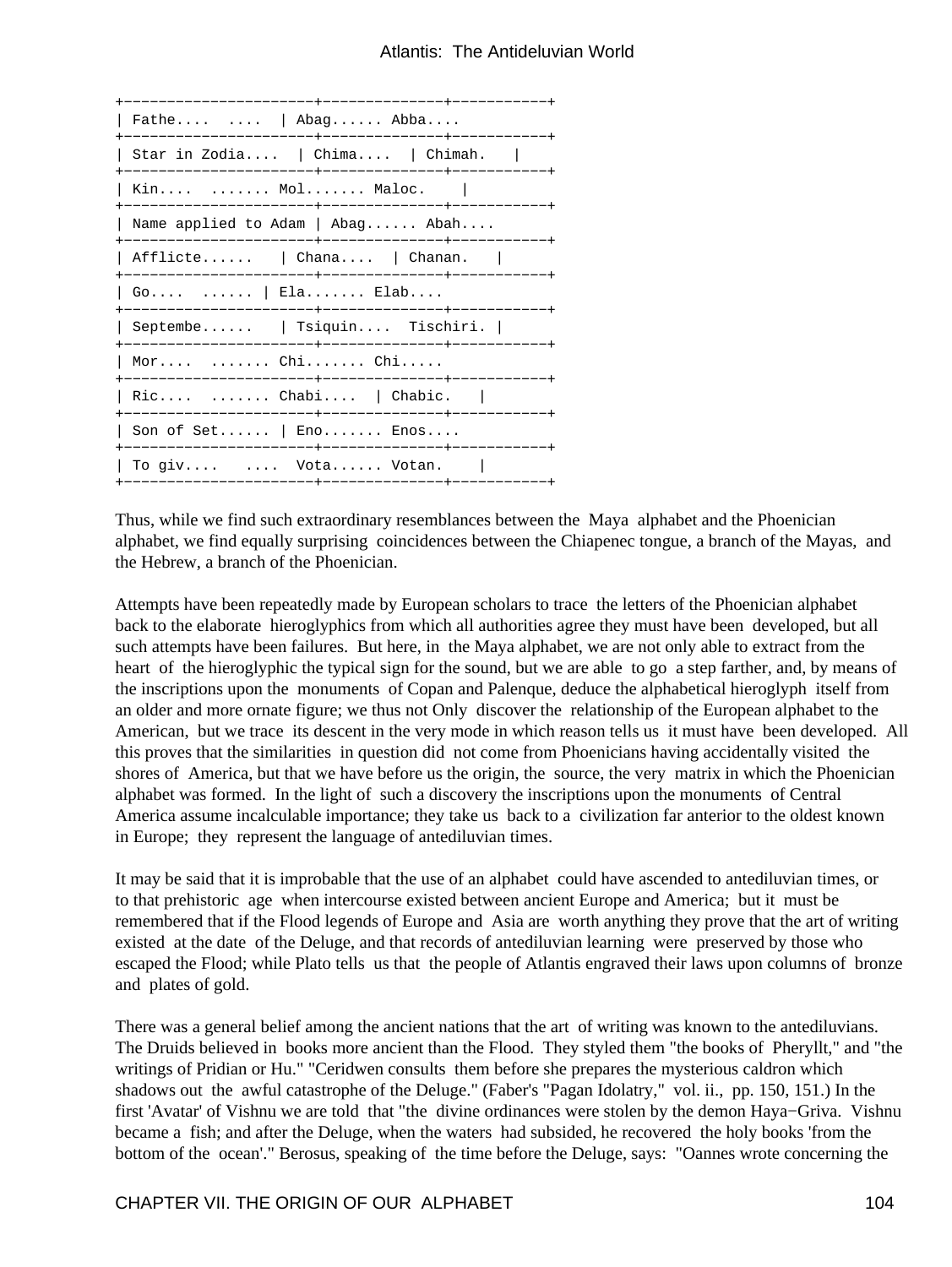generations of mankind and their civil polity." The Hebrew commentators on Genesis say, "Our rabbins assert that Adam, our father of blessed memory, composed a book of precepts, which were delivered to him by God in Paradise." (Smith's "Sacred Annals," p. 49.) That is to say, the Hebrews preserved a tradition that the Ad−ami, the people of Ad, or Adlantis, possessed, while yet dwelling in Paradise, the art of writing. It has been suggested that without the use of letters it would have been impossible to preserve the many details as to dates, ages, and measurements, as of the ark, handed down to us in Genesis. Josephus, quoting Jewish traditions, says, "The births and deaths of illustrious men, between Adam and Noah, were noted down at the time with great accuracy." (Ant., lib. 1, cap. iii., see. 3.) Suidas, a Greek lexicographer of the eleventh century, expresses tradition when he says, "Adam was the author of arts and letters." The Egyptians said that their god Anubis was an antediluvian, and it wrote annals 'before' the Flood." The Chinese have traditions that the earliest race of their nation, prior to history, "taught all the arts of life and wrote books." "The Goths always had the use of letters;" and Le Grand affirms that before or soon after the Flood "there were found the acts of great men engraved in letters on large stones." (Fosbroke's "Encyclopædia of Antiquity," vol. i., p. 355.) Pliny says, "Letters were always in use." Strabo says, "The inhabitants of Spain possessed records 'written before the Deluge'." (Jackson's "Chronicles of Antiquity," vol. iii., p. 85.) Mitford ("History of Greece," vol. i, p. 121) says, "Nothing appears to us so probable as that it (the alphabet) was derived from the antediluvian world."

# **CHAPTER VIII. THE BRONZE AGE IN EUROPE.**

There exist in Europe the evidences of three different ages of human development:

1. The Stone Age, which dates back to a vast antiquity. It is subdivided into two periods: an age of rough stone implements; and a later age, when these implements were ground smooth and made in improved forms.

2. The Bronze Age, when the great mass of implements were manufactured of a compound metal, consisting of about nine parts of copper and one part of tin.

3. An age when iron superseded bronze for weapons and cutting tools, although bronze still remained in use for ornaments. This age continued down to what we call the Historical Period, and embraces our present civilization; its more ancient remains are mixed with coins of the Gauls, Greeks, and Romans.

The Bronze Period has been one of the perplexing problems of European scientists. Articles of bronze are found over nearly all that continent, but in especial abundance in Ireland and Scandinavia. They indicate very considerable refinement and civilization upon the part of the people who made them; and a wide diversity of opinion has prevailed as to who that people were and where they dwelt.

In the first place, it was observed that the age of bronze (a compound of copper and tin) must, in the natural order of things, have been preceded by an age when copper and tin were used separately, before the ancient metallurgists had discovered the art of combining them, and yet in Europe the remains of no such age have been found. Sir John Lubbock says ("Prehistoric Times," p. 59), "The absence of implements made either of copper or tin seems to me to indicate that 'the art of making bronze was introduced into, not invented in, Europe'." The absence of articles of copper is especially marked, nearly all the European specimens of copper implements have been found in Ireland; and yet out of twelve hundred and eighty−three articles of the Bronze Age, in the great museum at Dublin, only thirty celts and one sword−blade are said to be made of pure copper; and even as to some of these there seems to be a question.

Where on the face of the earth are we to find a Copper Age? Is it in the barbaric depths of that Asia out of whose uncivilized tribes all civilization is said to have issued? By no means. Again we are compelled to turn to the West. In America, from Bolivia to Lake Superior, we find everywhere the traces of a long−enduring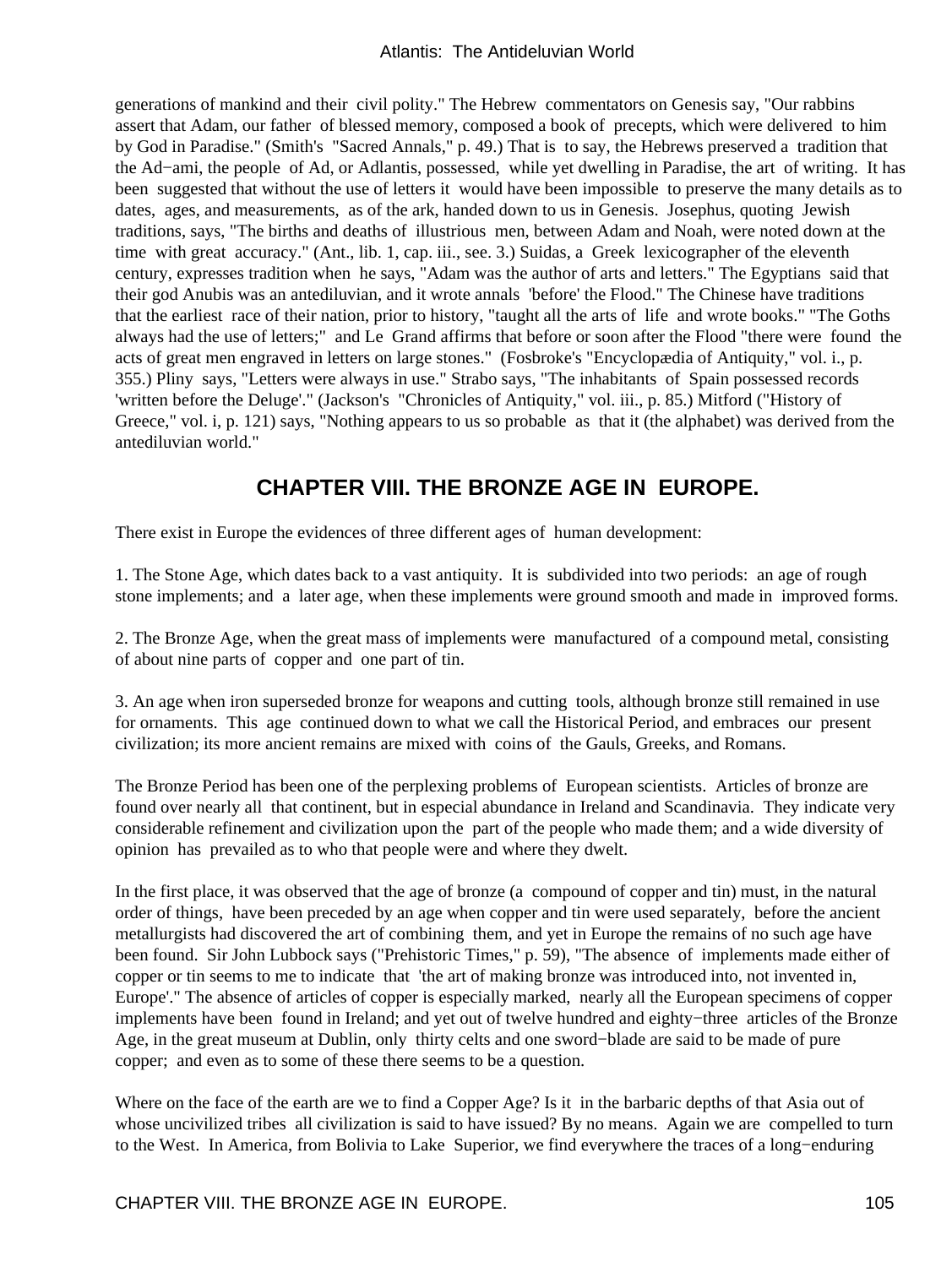Copper Age; bronze existed, it is true, in Mexico, but it held the same relation to the copper as the copper held to the bronze in Europe−−it was the exception as against the rule. And among the Chippeways of the shores of Lake Superior, 'and among them alone', we find any traditions of the origin of the manufacture of copper implements; and on the shores of that lake we find pure copper, out of which the first metal tools were probably hammered before man had learned to reduce the ore or run the metal into moulds. And on the shores of this same American lake we find the ancient mines from which some people, thousands of years ago, derived their supplies of copper.

#### IMPLEMENTS AND ORNAMENTS OF THE BRONZE AGE

Sir W. R. Wilde says, "It is remarkable that so few antique copper implements have been found (in Europe), although a knowledge of that metal must have been the preliminary stage in the manufacture of bronze." He thinks that this may be accounted for by supposing that "but a short time elapsed between the knowledge of smelting and casting copper ore and the introduction of tin, and the subsequent manufacture and use of bronze."

But here we have in America the evidence that thousands of years must have elapsed during which copper was used alone, before it was discovered that by adding one−tenth part of tin it gave a harder edge, and produced a superior metal.

The Bronze Age cannot be attributed to the Roman civilization. Sir John Lubbock shows ("Prehistoric Times," p. 21) that bronze weapons have never been found associated with Roman coins or pottery, or other remains of the Roman Period; that bronze articles have been found in the greatest abundance in countries like Ireland and Denmark, which were never invaded by Roman armies; and that the character of the ornamentation of the works of bronze is not Roman in character, and that the Roman bronze contained a large proportion of lead, which is never the case in that of the Bronze Age.

It has been customary to assume that the Bronze Age was due to the Phoenicians, but of late the highest authorities have taken issue with this opinion. Sir John Lubbock ('Ibid'., p. 73) gives the following reasons why the Phoenicians could not have been the authors of the Bronze Age: First, the ornamentation is different. In the Bronze Age "this always consists of geometrical figures, and we rarely, if ever, find upon them representations of animals and plants, while on the ornamented shields, etc., described by Homer, as well as in the decoration of Solomon's Temple, animals and plants were abundantly represented." The cuts on p. 242 will show the character of the ornamentation of the Bronze Age. In the next place, the form of burial is different in the Bronze Age from that of the Phoenicians. "In the third place, the Phoenicians, so far as we know them, were well acquainted with the use of iron; in Homer we find the warriors already armed with iron weapons, and the tools used in preparing the materials for Solomon's Temple were of this metal."

This view is also held by M. de Fallenberg, in the "Bulletin de la Société des Sciences" of Berne. (See "Smithsonian Rep.," 1865−66, p. 383.) He says,

#### ORNAMENTS OF THE BRONZE AGE

"It seems surprising that the nearest neighbors of the Phoenicians−−the Greeks, the Egyptians, the Etruscans, and the Romans−−should have manufactured 'plumbiferous' bronzes, while the Phoenicians carried to the people of the North only pure bronzes without the alloy of lead. If the civilized people of the Mediterranean added lead to their bronzes, it can scarcely be doubted that the calculating Phoenicians would have done as much, and, at least, with distant and half−civilized tribes, have replaced the more costly tin by the cheaper metal.... On the whole, then, I consider that the first knowledge of bronze may have been conveyed to the populations of the period tinder review not only by the Phoenicians, but by other civilized people dwelling more to the south−east."

CHAPTER VIII. THE BRONZE AGE IN EUROPE. 106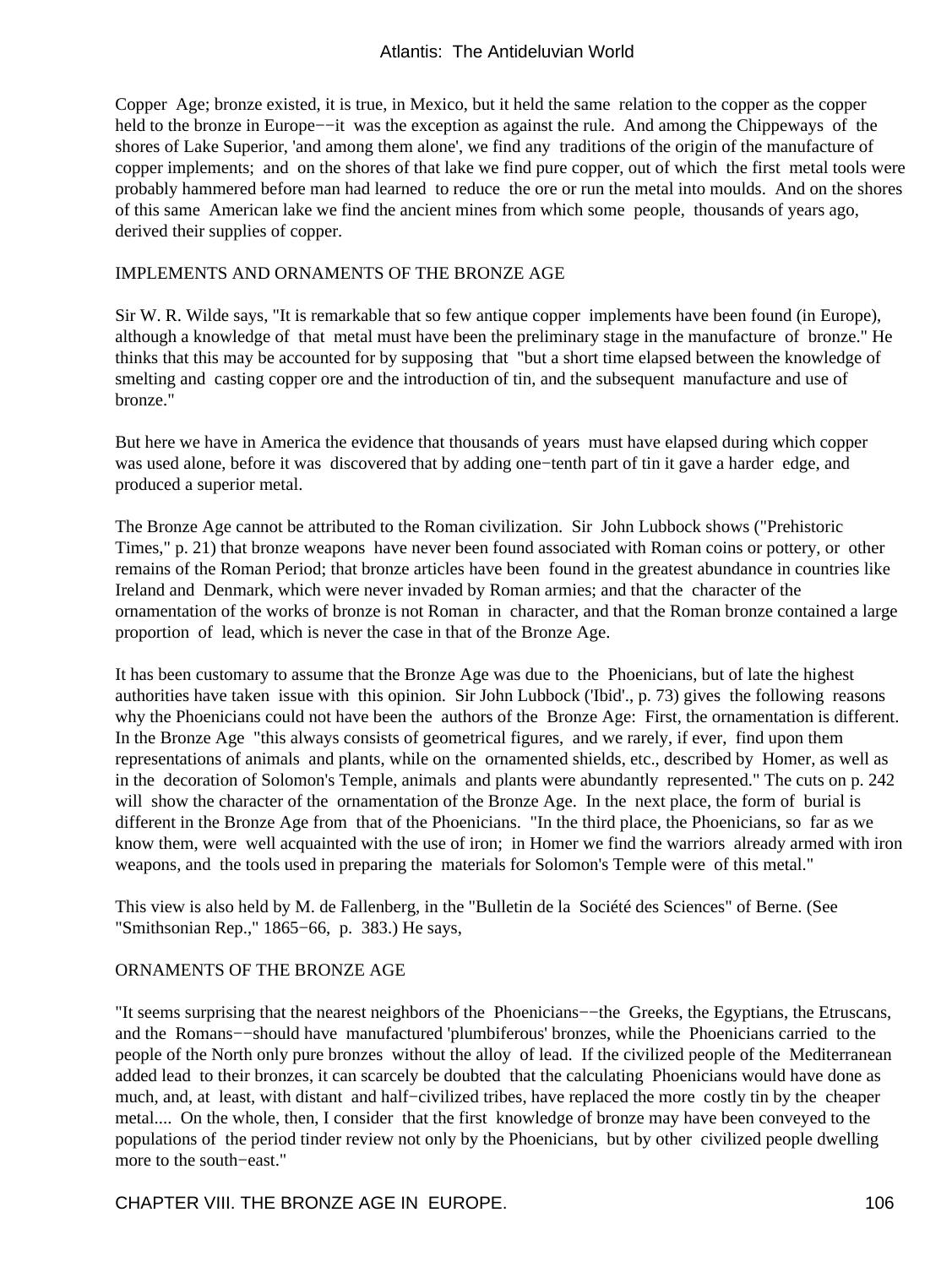Professor E. Desor, in his work on the "Lacustrian Constructions of the Lake of Neuchatel," says,

"The Phoenicians certainly knew the use of iron, and it can scarcely be conceived why they should have excluded it from their commerce on the Scandinavian coasts.... The Etruscans, moreover, were acquainted with the use of iron as well as the Phoenicians, and it has already been seen that the composition of their bronzes is different, since it contains lead, which is entirely a stranger to our bronze epoch.... We must look, then, 'beyond' both the Etruscans and Phoenicians in attempting to identify the commerce of the Bronze Age of our palafittes. It will be the province of the historian to inquire whether, exclusive of Phoenicians and Carthaginians, there may not have been some maritime and commercial people who carried on a traffic through the ports of Liguria with the populations of the age of bronze of the lakes of Italy 'before the discovery of iron'. We may remark, in passing, that there is nothing to prove that the Phoenicians were the first navigators. History, on the Contrary, positively mentions prisoners, under the name of Tokhari, who were vanquished in a naval battle fought by Rhamses III. in the thirteenth century before our era, and whose physiognomy, according to Morton, would indicate the Celtic type. Now there is room to suppose that if these Tokhari were energetic enough to measure their strength on the sea with one of the powerful kings of Egypt, they must, with stronger reason, have been in a condition to carry on a commerce along the coasts of the Mediterranean, and perhaps of the Atlantic. If such a commerce really existed before the time of the Phoenicians, it would not be limited to the southern slope of the Alps; it would have extended also to the people of the age of bronze in Switzerland. The introduction of bronze would thus ascend to a very high antiquity, doubtless beyond the limits of the most ancient European races."

For the merchants of the Bronze Age we must look beyond even the Tokhari, who were contemporaries of the Phoenicians.

The Tokhari, we have seen, are represented as taken prisoners, in a sea−fight with Rhamses III., of the twentieth dynasty, about the thirteenth century B.C. They are probably the 'Tochari' of Strabo. The accompanying figure represents one of these people as they appear upon the Egyptian monuments. (See Nott and Gliddon's "Types of Mankind," p. 108.) Here we have, not an inhabitant of Atlantis, but probably a representative of one of the mixed races that sprung from its colonies.

Dr. Morton thinks these people, as painted on the Egyptian monuments, to have "strong Celtic features. Those familiar with the Scotch Highlanders may recognize a speaking likeness."

It is at least interesting to have a portrait of one of the daring race who more than three thousand years ago left the west of Europe in their ships to attack the mighty power of Egypt.

They were troublesome to the nations of the East for many centuries; for in 700 B.C. we find them depicted on the Assyrian monuments. This figure represents one of the Tokhari of the time of Sennacherib. It will be observed that the headdress (apparently of feathers) is the same in both portraits, al, though separated by a period of six hundred years.

It is more reasonable to suppose that the authors of the bronze Age of Europe were the people described by Plato, who were workers in metal, who were highly civilized, who preceded in time all the nations which we call ancient. It was this people who passed through an age of copper before they reached the age of bronze, and whose colonies in America represented this older form of metallurgy as it existed for many generations.

#### Professor Desor says:

"We are asked if the preparation of bronze was not an indigenous invention which had originated on the slopes of the Alps.... In this idea we acquiesced for a moment. But we are met by the objection that, if this were so, the natives, like the ancient tribes of America, would have commenced by manufacturing utensils of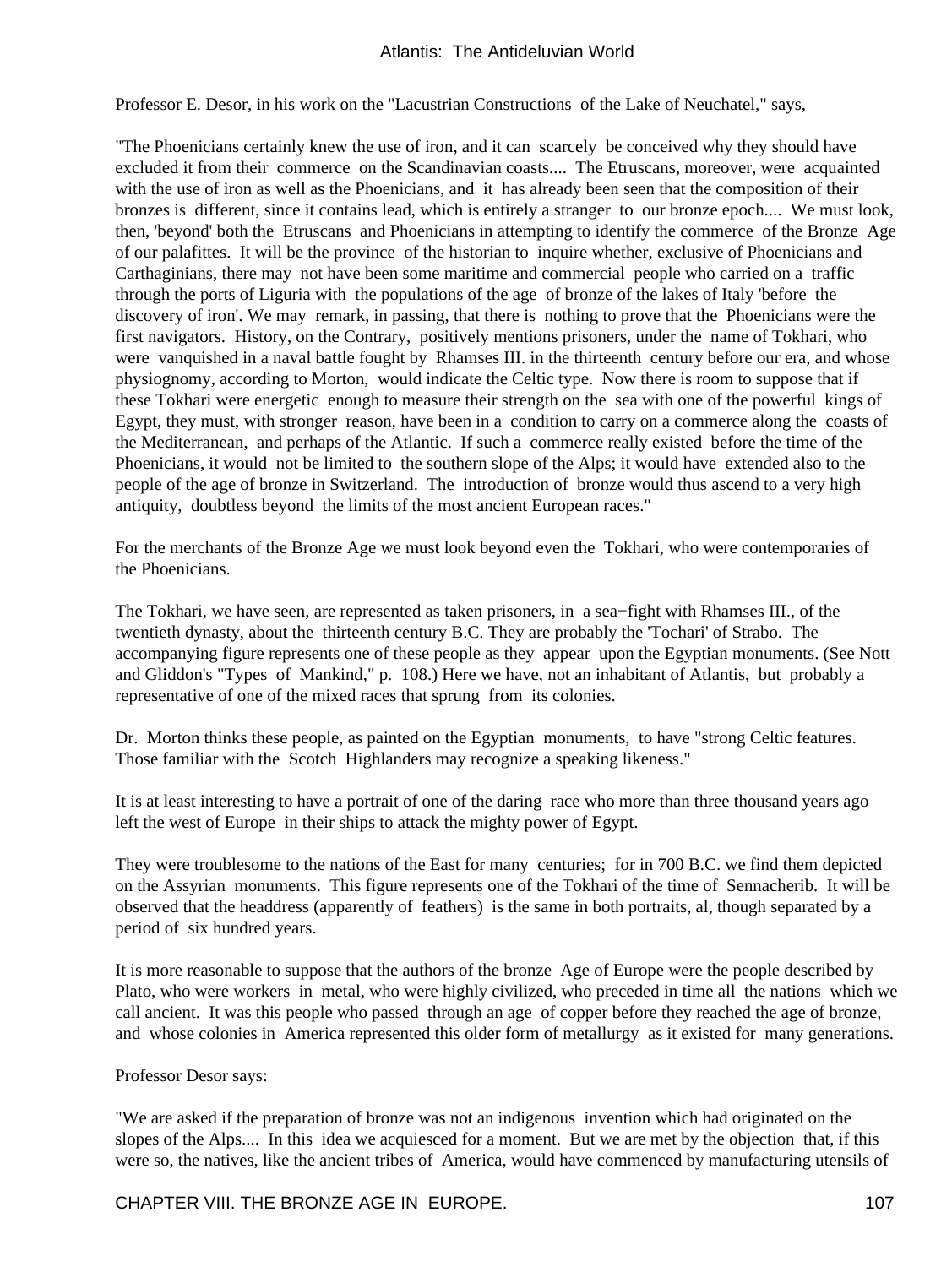'copper'; yet thus far no utensils of this metal have been found except a few in the strand of Lake Garda. The great majority of metallic objects is of bronze, which necessitated the employment of tin, and this could not be obtained except by commerce, inasmuch as it is a stranger to the Alps. It would appear, therefore, more natural to admit that the art of combining tin with copper−−in other words, 'that the manufacture of bronze−−was of foreign importation'." He then shows that, although copper ores are found in the Alps, the probability is that even "the copper also was of foreign importation. Now, in view of the prodigious quantity of bronze manufactured at that epoch, this single branch of commerce must itself have 'necessitated the most incessant commercial communications'."

And as this commerce could not, as we have seen, have been carried on by the Romans, Greeks, Etruscans, or Phoenicians, because their civilizations flourished during the Iron Age, to which this age of bronze was anterior, where then are we to look for a great maritime and commercial people, who carried vast quantities of copper, tin, and bronze (unalloyed by the lead of the south of Europe) to Denmark, Norway, Sweden, Ireland, England, France, Spain, Switzerland, and Italy? Where can we find them save in that people of Atlantis, whose ships, docks, canals, and commerce provoked the astonishment of the ancient Egyptians, as recorded by Plato. The Toltec root for water is 'Atl'; the Peruvian word for copper is 'Anti' (from which, probably, the Andes derived their name, as there was a province of Anti on their slopes): may it not be that the name of Atlantis is derived from these originals, and signified the copper island, or the copper mountains in the sea? And from these came the thousands of tons of copper and tin that must, during the Bronze Age, have been introduced into Europe? There are no ancient works to indicate that the tin mines of Cornwall were worked for any length of time in the early days (see "Prehistoric Times," p. 74). Morlot has pointed out that the bronze implements of Hallstadt, in Austria, were of foreign origin, because they contain no lead or silver.

Or, if we are to seek for the source of the vast amount of copper brought into Europe somewhere else than in Atlantis, may it not be that these supplies were drawn in large part from the shores of Lake Superior in America? The mining operations of some ancient people were there carried on upon a gigantic scale, not only along the shores of the lake but even far out upon its islands. At Isle Royale vast works were found, reaching to a depth of sixty feet; great intelligence was shown in following up the richest veins even when interrupted; the excavations were drained by underground drains. On three sections of land on this island the amount of mining exceeded that mined in twenty years in one of our largest mines, with a numerous force constantly employed. In one place the excavations extended in a nearly continuous line for two miles. No remains of the dead and no mounds are found near these mines: it would seem, therefore, that the miners came from a distance, and carried their dead back with them. Henry Gillman ("Smithsonian Rep.," 1873, p. 387) supposes that the curious so−called "Garden Beds" of Michigan were the fields from which they drew their supplies of food. He adds,

"The discoveries in Isle Royale throw a new light on the character of the 'Mound Builders,' giving us a totally distinct conception of them, and dignifying them with something of the prowess and spirit of adventure which we associate with the higher races. The copper, the result of their mining, to be available, must, in all probability, have been conveyed in vessels, great or small, across a treacherous and stormy sea, whose dangers are formidable to us now, being dreaded even by our largest craft, and often proving their destruction. Leaving their homes, those men dared to face the unknown, to brave the hardships and perils of the deep and of the wilderness, actuated by an ambition which we to−day would not be ashamed to acknowledge."

Such vast works in so remote a land must have been inspired by the commercial necessities of some great civilization; and why not by that ancient and mighty people who covered Europe, Asia, and Africa with their manufactures of bronze−and who possessed, as Plato tells us, enormous fleets trading to all parts of the inhabited world−whose cities roared with the continual tumult of traffic, whose dominion extended to Italy and Egypt, and who held parts of "the great opposite continent" of America under their control? A continuous water−way led, from the island of Atlantis to the Gulf of Mexico, and thence up the Mississippi River and its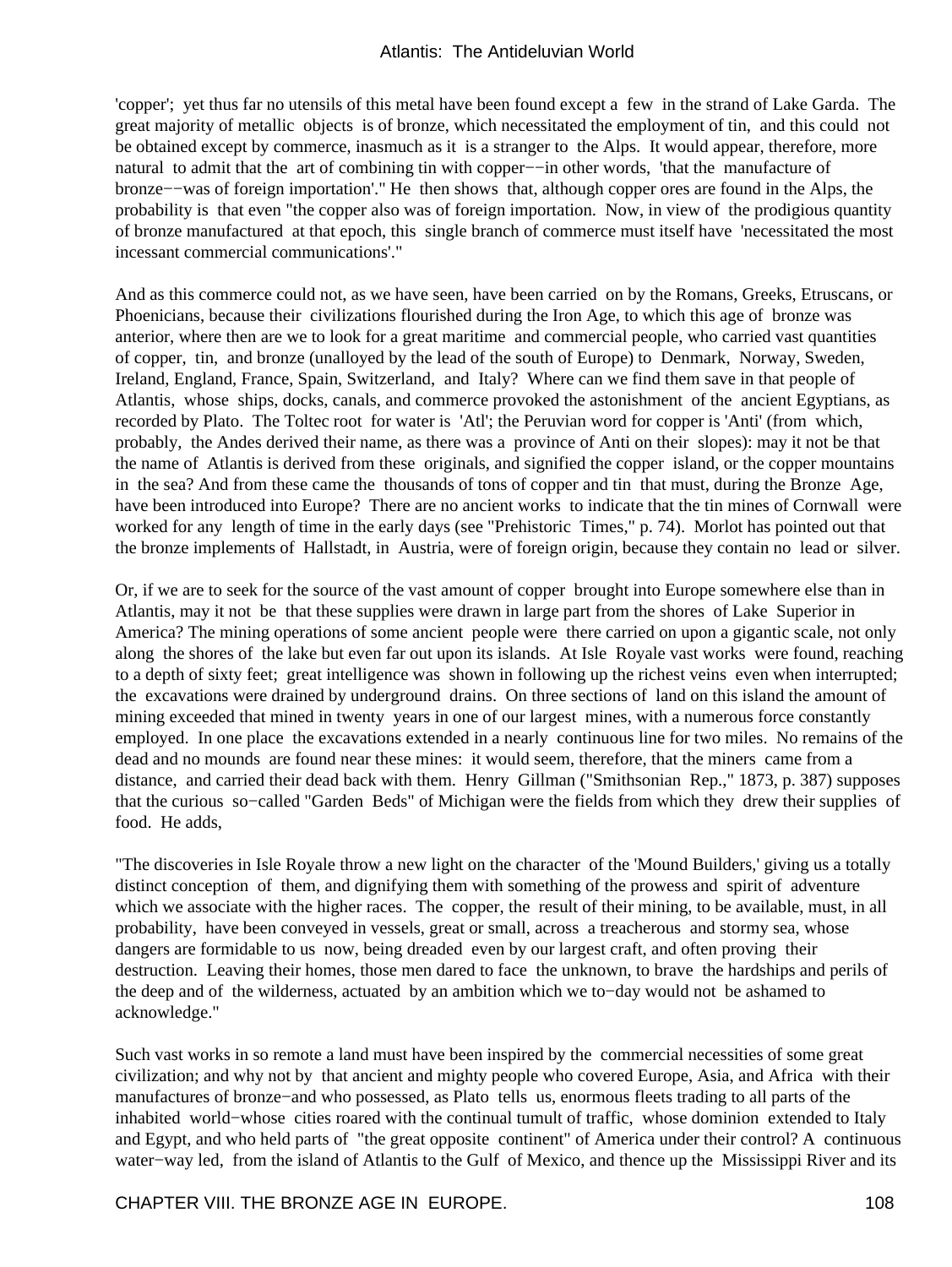tributaries almost to these very mines of Lake Superior.

Arthur Mitchell says ("The Past in the Present," p. 132),

"The discovery of bronze, and the knowledge of how to make it, may, as a mere intellectual effort, be regarded as rather above than below the effort which is involved in the discovery and use of iron. As regards bronze, there is first the discovery of copper, and the way of getting it from its ore; then the discovery of tin, and the way to get it from its ore; and then the further discovery that, by an admixture of tin with copper in proper proportions, an alloy with the qualities of a hard metal can be produced. It is surely no mistake to say that there goes quite as much thinking to this as to the getting of iron from its ore, and the conversion of that iron into steel. There is a considerable leap from stone to bronze, but the leap from bronze to iron is comparatively small.... It seems highly improbable, if not altogether absurd, that the human mind, at some particular stage of its development, should here, there, and everywhere−−independently, and as the result of reaching that stage−−discover that an alloy of copper and tin yields a hard metal useful in the manufacture of tools and weapons. There is nothing analogous to such an occurrence in the known history of human progress. It is infinitely more probable that bronze was discovered in one or more centres by one or more men, and that its first use was solely in such centre or centres. That the invention should then be perfected, and its various applications found out, and that it should thereafter spread more or less broadly over the face of the earth, is a thing easily understood."

We will find the knowledge of bronze wherever the colonies of Atlantis extended, and nowhere else; and Plato tells us that the people of Atlantis possessed and used that metal.

The indications are that the Bronze Age represents the coming in of a new people−−a civilized people. With that era, it is believed, appears in Europe for the first time the domesticated animals−the horse, the ox, the sheep, the goat, and the hog. (Morlot, "Smithsonian Rep.," 1860, p. 311.) It was a small race, with very small hands; this is shown in the size of the sword−hilts: they are not large enough to be used by the present races of Europe. They were a race with long skulls, as contradistinguished. from the round heads of the Stone Period. The drawings on the following page represent the types of the two races.

#### SKULLS OF THE AGE OF STONE, DENMARK

This people must have sent out colonies to the shores of France, Spain, Italy, Ireland, Denmark, and Norway, who bore with them the arts and implements of civilized life. They raised crops of grain, as is proved by the bronze sickles found in different parts of Europe.

It is not even certain that their explorations did not reach to Iceland. Says Humboldt,

"When the Northmen first landed in Iceland (A.D. 875), although the country was uninhabited, they found there Irish books, mass−bells, and other objects which had been left behind by earlier visitors, called Papar; these papæ (fathers) were the clerici of Dicuil. If, then, as we may suppose from the testimony here referred to, these objects belonged to Irish monks (papar), who had come from the Faroe Islands, why should they have been termed in the native sagas 'West men' (Vestmen), ''who had come over the sea from the westward'' (kommer til vestan um haf)?" (Humboldt's "Cosmos," vol. ii., 238.)

If they came "from the West" they could not have come from Ireland; and the Scandinavians may easily have mistaken Atlantean books and bells for Irish books and mass−bells. They do not say that there were any evidences that these relics belonged to a people who had recently visited the island; and, as they found the island uninhabited, it would be impossible for them to tell how many years or centuries had elapsed since the books and bells were left there.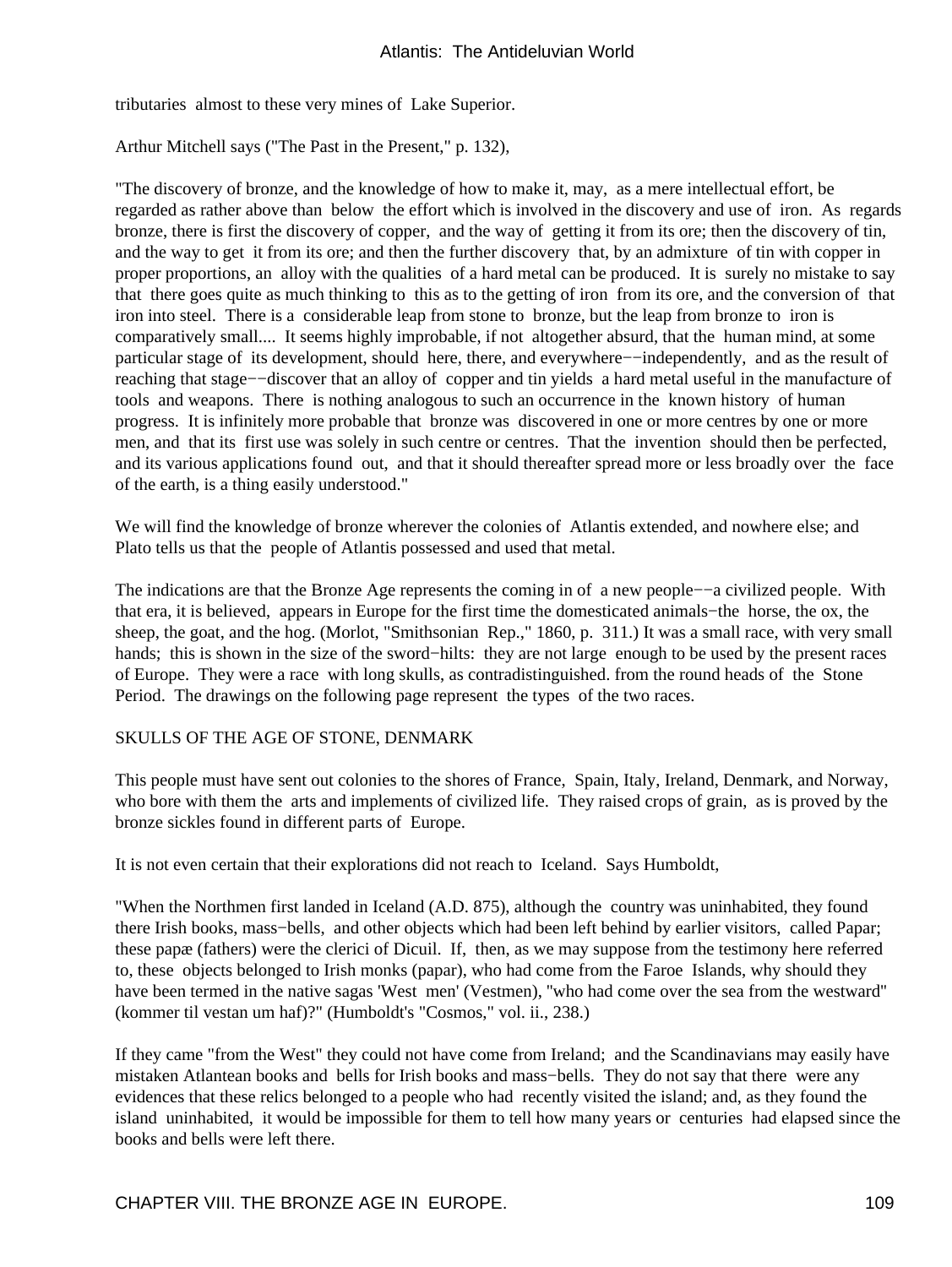#### Atlantis: The Antideluvian World

The fact that the implements of the Bronze Age came from some common centre, and did not originate independently in different countries, is proved by the striking similarity which exists between the bronze implements of regions as widely separated as Switzerland, Ireland, Denmark, and Africa. It is not to be supposed that any overland communication existed in that early age between these countries; and the coincidence of design which we find to exist can only be accounted for by the fact that the articles of bronze were obtained from some sea−going people, who carried on a commerce at the same time with all these regions.

#### **CELTS**

Compare, for instance, these two decorated bronze celts. the first from Ireland, the second from Denmark; and then compare both these with a stone celt found in a mound in Tennessee, given below. Here we have the same form precisely.

#### LEAF SHAPED BRONZE SWORDS

Compare the bronze swords in the four preceding illustrations−from Ireland, Sweden, Switzerland, and Denmark−and then observe the same very peculiar shape−−the leaf−shape, as it is called−−in the stone sword from Big Harpeth River, Tennessee.

We shall find, as we proceed, that the Phoenicians were unquestionably identified with Atlantis, and that it was probably from Atlantis they derived their god Baal, or Bel, or El, whose name crops out in the Bel of the Babylonians, the Elohim, and the Beelzebub of the Jews, and the Allah of the Arabians, And we find that this great deity, whose worship extended so widely among the Mediterranean races, was known and adored also upon the northern and western coasts of Europe. Professor Nilsson finds traces of Baal worship in Scandinavia; he tells us that the festival of Baal, or Balder, was celebrated on midsummer's night in Scania, and far up into Norway, almost to the Loffoden Islands, until within the last fifty years. The feast of Baal, or Beltinne, was celebrated in Ireland to a late period. I argue from these facts, not that the worship of Baal came to Ireland and Norway from Assyria or Arabia, but that the same great parent−race which carried the knowledge of Baal to the Mediterranean brought it also to the western coasts of Europe, and with the adoration of Baal they imported also the implements of bronze now found in such abundance in those regions.

The same similarity of form exists in the bronze knives from Denmark and Switzerland, as represented in the illustrations on p. 254.

In the central figure we have a representation of an Egyptian−looking man holding a cup before him. We shall see, as we proceed, that the magnetic needle, or "mariner's compass," dates back to the days of Hercules, and that it consisted of a bar of magnetized iron floating upon a piece of wood in a cup. It is possible that in this ancient relic of the Bronze Age we have a representation of the magnetic cup. The magnetic needle must certainly have been an object of great interest to a people who, through its agency, were able to carry on commerce on all the shores of Europe, from the Mediterranean to the Baltic. The second knife represented above has upon its handle a wheel, or cross surrounded by a ring, which, we shall see here after, was pre−eminently the symbol of Atlantis.

If we are satisfied that these implements of bronze were the work of the artisans of Atlantis−−of the antediluvians−−they must acquire additional and extraordinary interest in our eyes, and we turn to them to earn something of the habits and customs of "that great, original, broad−eyed, sunken race."

We find among the relies of the Bronze Age an urn, which probably gives us some idea of the houses of the Atlanteans: it is evidently made to represent a house, and shows us even the rude fashion in which they

CHAPTER VIII. THE BRONZE AGE IN EUROPE. 110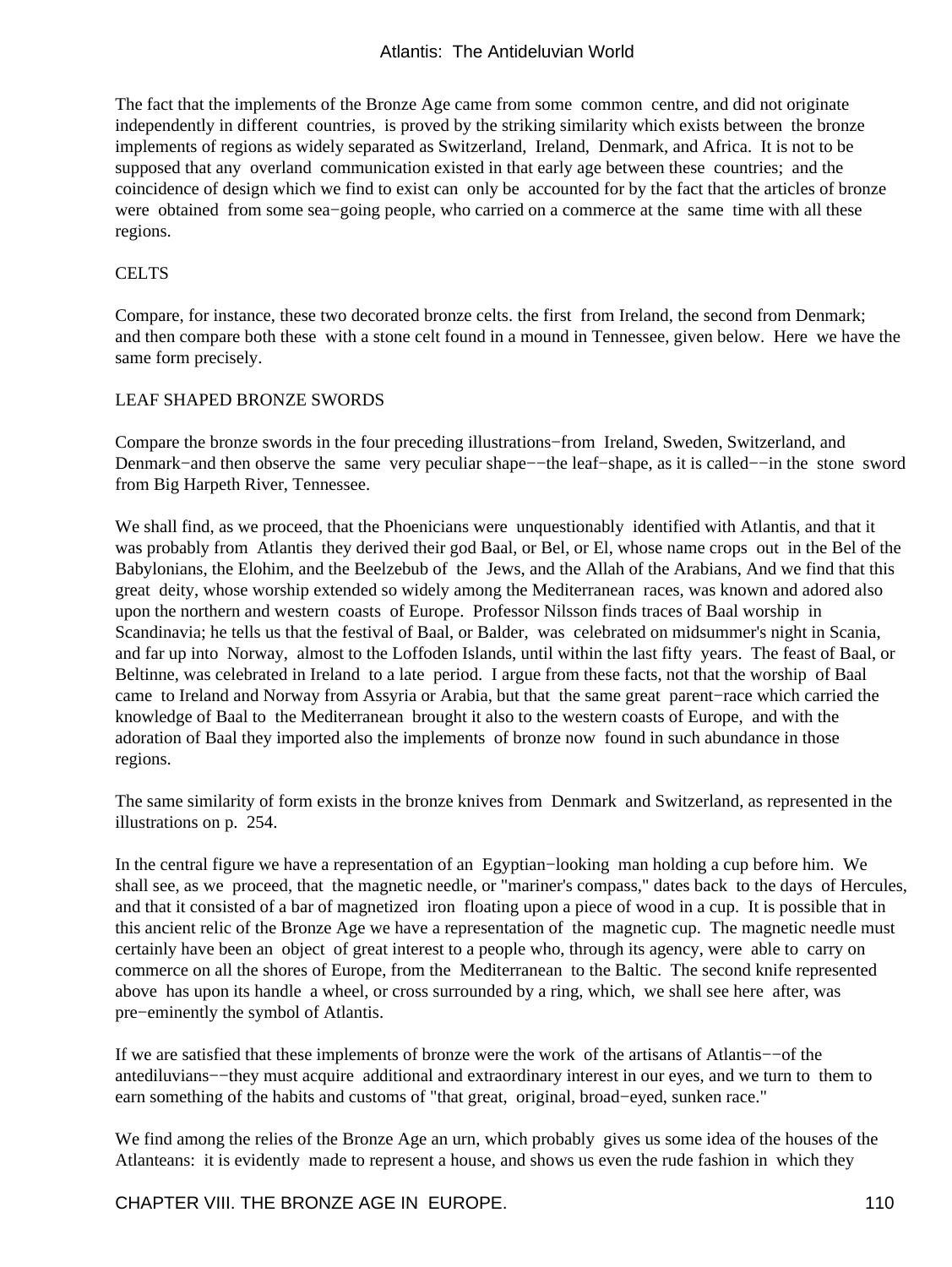fastened their doors. The Mandan Indiana built round houses very much of this appearance.

The museum at Munich contains a very interesting piece of pottery, which is supposed to represent one of the lake villages or hamlets of the era when the people of Switzerland dwelt in houses erected on piles driven into the bottom of the lakes of that country. The accompanying illustration represents it. The double spiral ornament upon it shows that it belongs to the Bronze Age.

Among the curious relies of the Bronze Age are a number of razor−like knives; from which we may conclude that the habit of shaving the whole or some part of the face or head dates back to a great antiquity. The illustrations below represent them.

These knives were found in Denmark. The figures upon them represent ships, and it is not impossible that their curious appendages may have been a primitive kind of sails.

#### BRONZE RAZOR−KNIVES.

An examination of the second of these bronze knives reveals a singular feature: Upon the handle of the razor there are 'ten' series of lines; the stars in the sky are 'ten' in number; and there were probably 'ten' rings at the left−hand side of the figure, two being obliterated. There were, we are told, ten sub−kingdoms in Atlantis; and precisely as the thirteen stripes on the American flag symbolize the thirteen original States of the Union, so the recurrence of the figure ten in the emblems upon this bronze implement may have reference to the ten subdivisions of Atlantis. The large object in the middle of this ship may be intended to represent a palm−tree−the symbol, as we shall see, in America, of Aztlan, or Atlantis. We have but to compare the pictures of the ships upon these ancient razor−knives with the accompanying representations of a Roman galley and a ship of William the Conqueror's time, to see that there can be no question that they represented the galleys of that remote age. They are doubtless faithful portraits of the great vessels which Plato described as filling the harbors of Atlantis.

#### SHIP OF WILLIAM THE CONQUERER.

We give on page 258 a representation of a bronze dagger found in Ireland, a strongly−made weapon. The cut below it represents the only implement of the Bronze Age yet found containing an inscription. It has been impossible to decipher it, or even to tell to what group of languages its alphabet belongs.

It is proper to note, in connection with a discussion of the Bronze Age, that our word bronze is derived from the Basque, or Iberian 'broncea', from which the Spanish derive 'bronce', and the Italians 'bronzo'. The copper mines of the Basques were extensively worked at a very early age of the world, either by the people of Atlantis or by the Basques themselves, a colony from Atlantis. The probabilities are that the name for bronze, as well as the metal itself, dates back to Plato's island.

I give some illustrations on pages 239 and 242 of ornaments and implements of the Bronze Age, which may serve to throw light upon the habits of the ancient people. It will be seen that they had reached a considerable degree of civilization; that they raised crops of grain, and cut them with sickles; that their women ornamented themselves with bracelets, armlets, earrings, finger−rings, hair−pins, and amulets; that their mechanics used hammers, adzes, and chisels; and that they possessed very fair specimens of pottery. Sir John Lubbock argues ("Prehistoric Times," pp. 14, 16, etc.):

"A new civilization is indicated not only by the mere presence of bronze but by the beauty and variety of the articles made from it. We find not only, as before, during the Stone Age, axes, arrows, and knives, but, in addition, swords, lances, sickles, fish−hooks, ear−rings, bracelets, pins, rings, and a variety of other articles."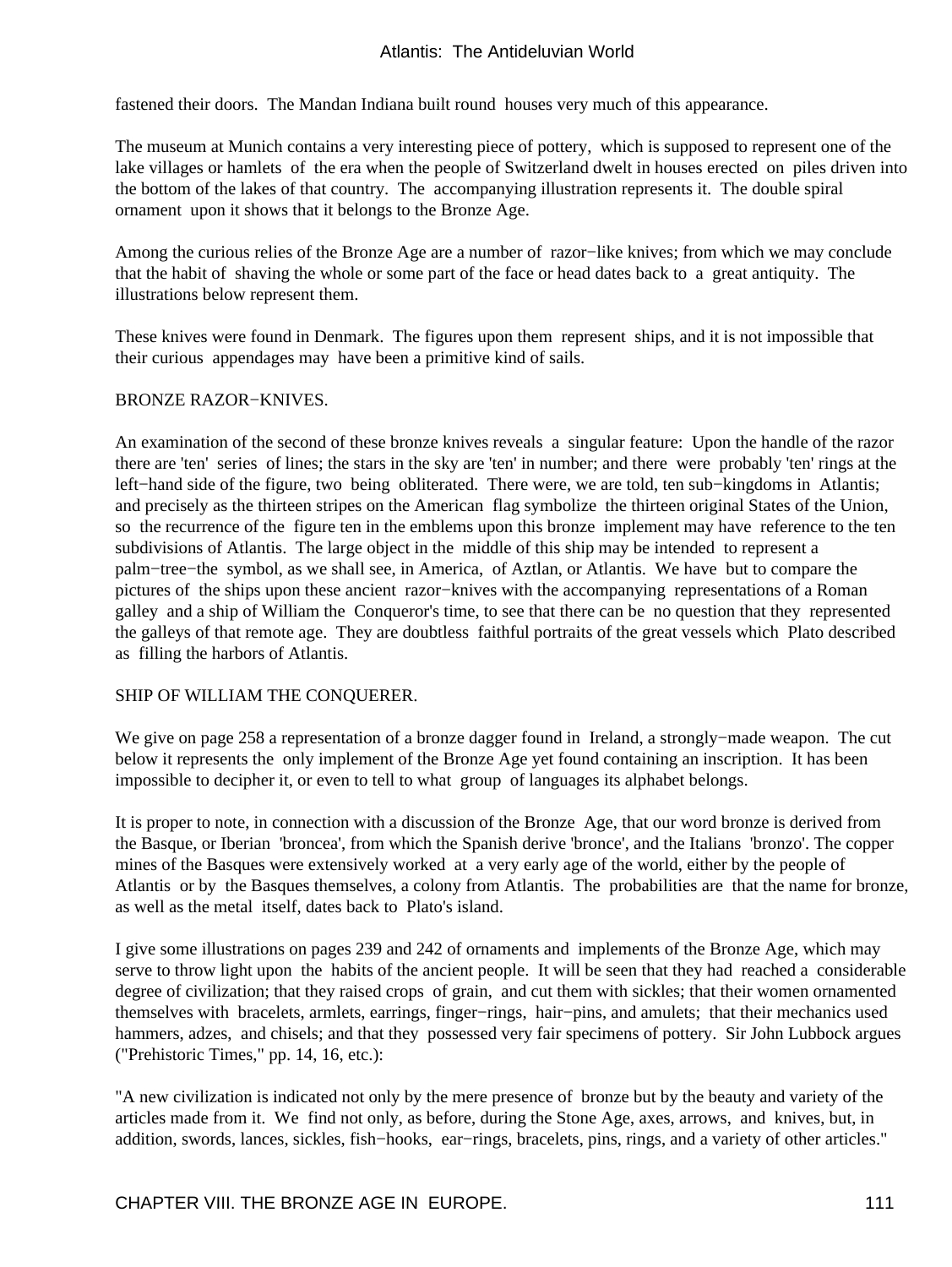If the bronze implements of Europe had been derived from the Phoenicians, Greeks, Etruscans, or Romans, the nearer we approached the site of those nations the greater should be the number of bronze weapons we would find; but the reverse is the case. Sir John Lubbock ("Prehistoric Times," p. 20) shows that more than three hundred and fifty bronze swords have been found in Denmark, and that the Dublin Museum contains twelve hundred and eighty−three bronze weapons found in Ireland; "while," he says, "I have only been able to hear of six bronze swords in all Italy." This state of things is inexplicable unless we suppose that Ireland and Denmark received their bronze implements directly from some maritime nation whose site was practically as near their shores as it was to the shores of the Mediterranean. We have but to look at our map on page 43, ante, to see that Atlantis was considerably nearer to Ireland than it was to Italy.

The striking resemblance between the bronze implements found in the different portions of Europe is another proof that they were derived from one and the same source−from some great mercantile people who carried on their commerce at the same time with Denmark, Norway, Ireland, Spain, Greece, Italy, Egypt, Switzerland, and Hungary. Mr. Wright ("Essays on Archæology," p. 120) says, "Whenever we find the bronze swords or celts,

#### VASES FROM MOUNDS IN THE MISSISSIPPI VALLEY.

whether in Ireland, in the far west, in Scotland, in distant Scandinavia, in Germany, or still farther east, in the Sclavonic countries, they are the same−−'not similar in character, but identical'." Says Sir John Lubbock ("Prehistoric Times," p. 59), "Not only are the several varieties of celts found throughout Europe alike, but some of the swords, knives, daggers, etc., are so similar that they seem as if they must have been cast by the same maker."

What race was there, other than the people of Atlantis, that existed before the Iron Age−before the Greek, Roman, Etruscan, and Phoenician−−that was civilized, that worked in metals, that carried on a commerce with all parts of Europe? Does history or tradition make mention of any such?

We find a great resemblance between the pottery of the Bronze Age in Europe and the pottery of the ancient inhabitants of America. The two figures on page 260 represent vases from one of the mounds of the Mississippi Valley. Compare them with the following from the lake dwellings of Switzerland:

#### VASES FROM SWITZERLAND.

It will be seen that these vases could scarcely stand upright unsupported; and we find that the ancient inhabitants of Switzerland had circles or rings of baked earth in which they placed them when in use, as in the annexed figure. The Mound Builders used the same contrivance.

The illustrations of discoidal stones on page 263 are from the "North Americans of Antiquity," p. 77. The objects represented were taken from an ancient mound in Illinois. It would be indeed surprising if two distinct peoples, living in two different continents, thousands of miles apart, should, without any intercourse with each other, not only form their vases in the same inconvenient form, but should hit upon the same expedient as a remedy.

We observe, in the American spear−head and the Swiss hatchets, on the opposite page, the same overlapping), of the metal around the staff, or handle−−a very peculiar mode of uniting them together, which has now passed out of use.

A favorite design of the men of the Bronze Age in Europe is the spiral or double−spiral form. It appears on the face of the urn in the shape of a lake dwelling, which is given on p. 255; it also appears in the rock sculptures of Argyleshire, Scotland, here shown.

CHAPTER VIII. THE BRONZE AGE IN EUROPE. 112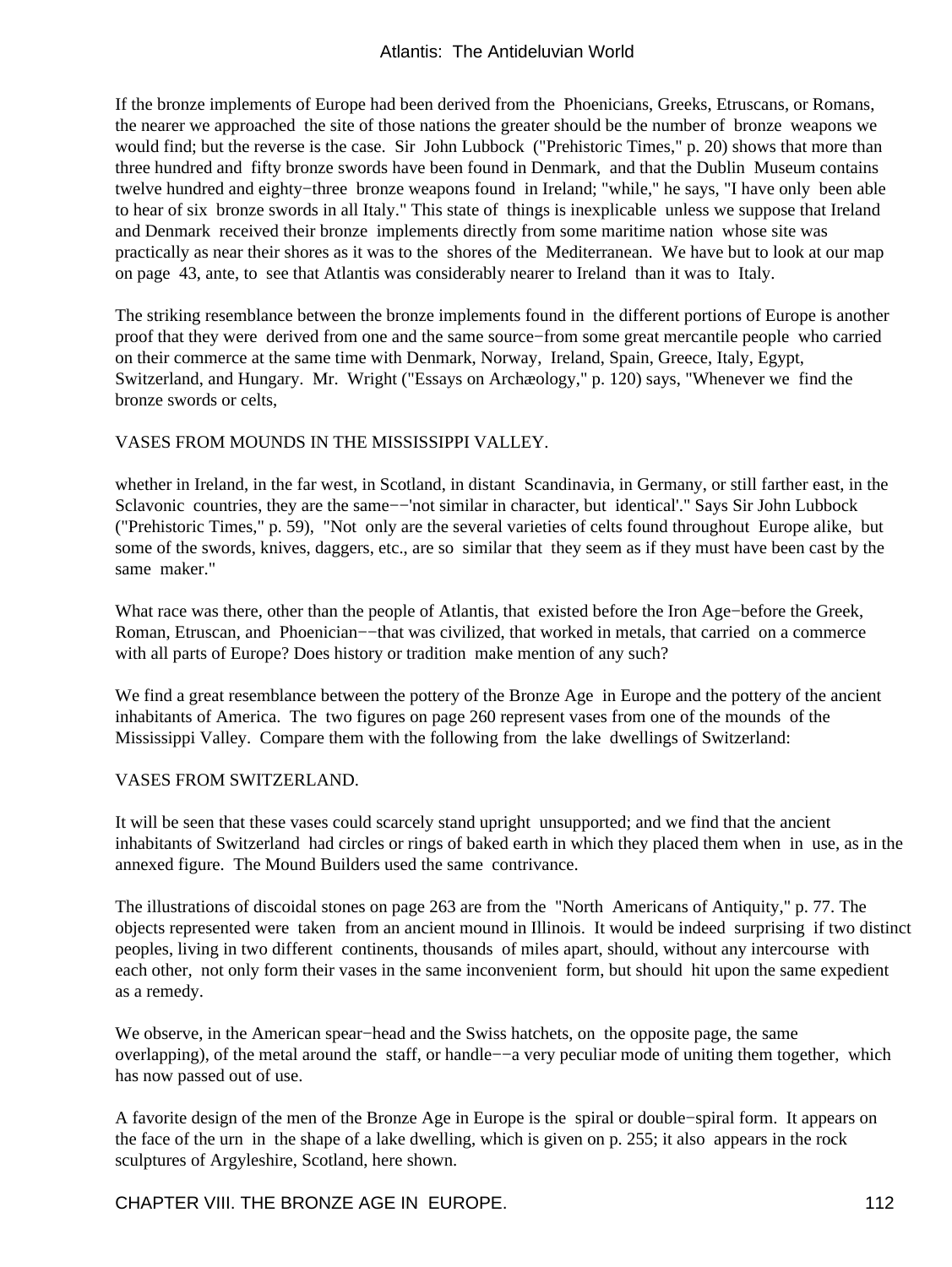We find the same figure in an ancient fragment of pottery from the Little Colorado, as given in the "United States Pacific Railroad Survey Report," vol. iii., p. 49, art. 'Pottery'. It was part of a large vessel. The annexed illustration represents this.

DISCOIDAL STONES, ILLINOIS.

COPPER SPEAR−HEAD, LAKE SUPERIOR.

BRONZE HATCHETS, SWITZERLAND.

The same design is also found in ancient rock etchings of the Zuñis of New Mexico, of which the cut on p. 265 is an illustration.

We also find this figure repeated upon vase from a Mississippi Valley mound, which we give elsewhere. (See p. 260.)

It is found upon many of the monuments of Central America. In the Treasure House of Atreus, at Mycenæ, Greece, a fragment of a pillar was found which is literally covered with this double spiral design. (See "Rosengarten's Architectural Styles," p, 59.)

This Treasure House of Atreus is one of the oldest buildings in Greece.

We find the double−spiral figure upon a shell ornament found on the breast of a skeleton, in a carefully constructed stone coffin, in a mound near Nashville, Tennessee.

Lenormant remarks ("Anc. Civil.," vol. ii., p. 158) that the bronze implements found in Egypt, near Memphis, had been buried for six thousand years; and that at that time, as the Egyptians had a horror of the sea, some commercial nation must have brought the tin, of which the bronze was in part composed, from India, the Caucasus, or Spain, the nearest points to Egypt in which tin is found.

Heer has shown that the civilized plants of the lake dwellings are not of Asiatic, but of African, and, to a great extent, of Egyptian origin. Their stone axes are made largely of jade or nephrite, a mineral which, strange to say, geologists 'have not found in place on the continent of Europe'." (Foster's "Prehistoric Races," p. 44.)

Compare this picture of a copper axe from a mound near Laporte, Indiana, with this representation of a copper axe of the Bronze Age, found near Waterford, Ireland. Professor Foster pronounces them almost identical.

Compare this specimen of pottery from the lake dwellings of Switzerland with the following specimen from San José, Mexico. Professor Foster calls attention to the striking resemblance in the designs of these two widely separated works of art, one belonging to the Bronze Age of Europe, the other to the Copper Age of America.

+−−−−−−−−−−−−−−−−−−−−−−−−−−−−−−−−−−−−−+−−−−−−−−−−−−−−−−−−−−−−−−−−−−−−−−−+ | FRAGMENT OF POTTERY, LAK...... | FRAGMENT OF POTTERY, SAN JOSÉ, | | NEUFCHATEL, SWITZERLAND...... | MEXICO.... .... .... | +−−−−−−−−−−−−−−−−−−−−−−−−−−−−−−−−−−−−−+−−−−−−−−−−−−−−−−−−−−−−−−−−−−−−−−−+

These, then, in conclusion, are our reasons for believing that the Bronze Age of Europe has relation to Atlantis:

CHAPTER VIII. THE BRONZE AGE IN EUROPE. 113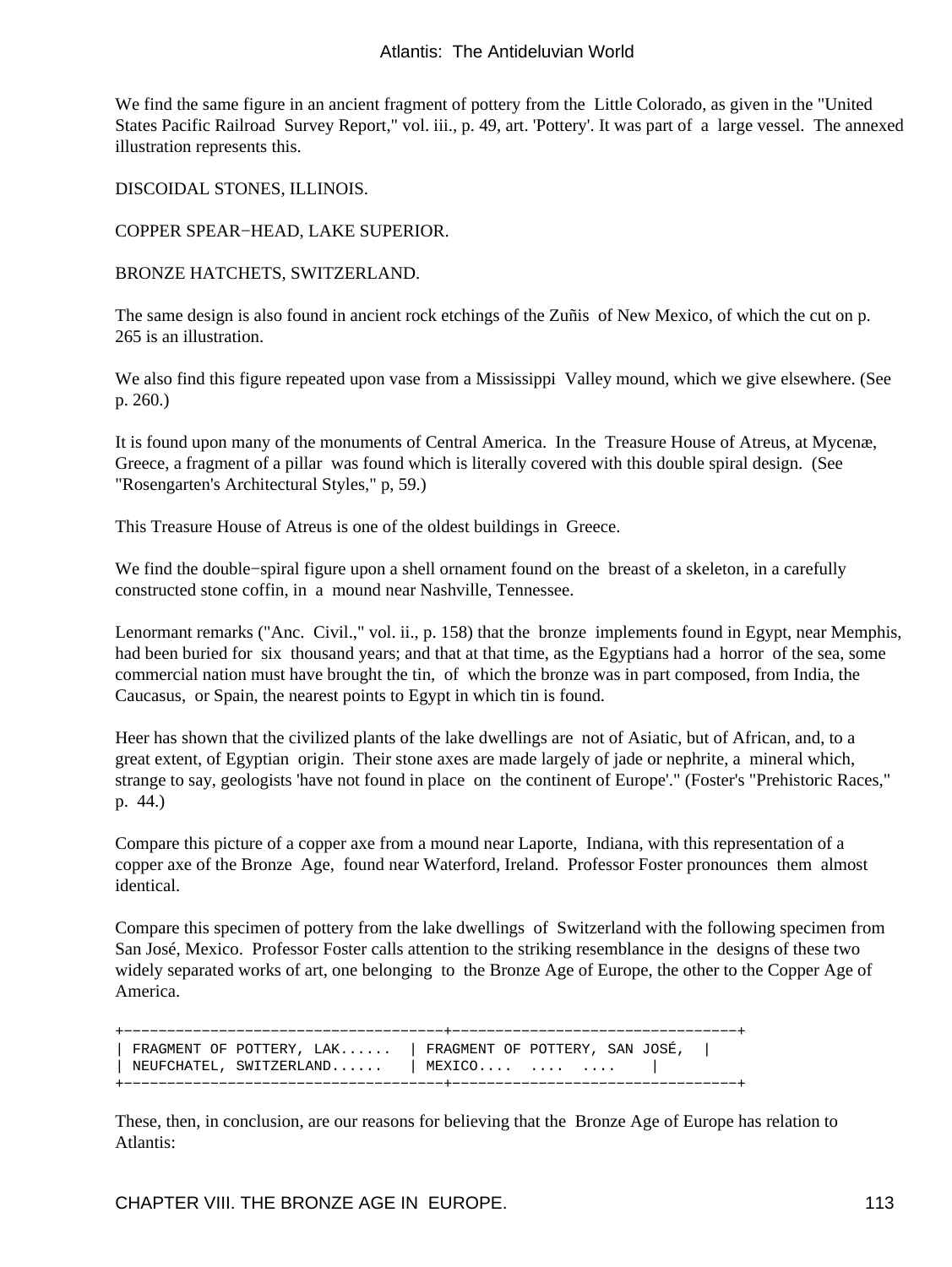1. The admitted fact that it is anterior in time to the Iron Age relegates it to a great antiquity.

2. The fact that it is anterior in time to the Iron Age is conclusive that it is not due to any of the known European or Asiatic nations, all of which belong to the Iron Age.

3. The fact that there war. in Europe, Asia, or Africa no copper or tin age prior to the Bronze Age, is conclusive testimony that the manufacture of bronze was an importation into those continents from some foreign country.

4. The fact that in America alone of all the world is found the Copper Age, which must necessarily have preceded the Bronze Age, teaches us to look to the westward of Europe and beyond the sea for that foreign country.

5. We find many similarities in forms of implements between the Bronze Age of Europe and the Copper Age of America.

6. if Plato told the truth, the Atlanteans were a great commercial nation, trading to America and Europe, and, at the same time, they possessed bronze, and were great workers in the other metals.

7. We shall see hereafter that the mythological traditions of Greece referred to a Bronze Age which preceded an Iron Age, and placed this in the land of the gods, which was an island in the Atlantic Ocean, beyond the Pillars of Hercules; and this land was, as we shall see, clearly Atlantis.

8. As we find but a small development of the Bronze Age in America, it is reasonable to suppose that there must have been some intermediate station between America and Europe, where, during a long period of time, the Bronze Age was developed out of the Copper Age, and immense quantities of bronze implements were manufactured and carried to Europe.

### **CHAPTER IX. ARTIFICIAL DEFORMATION OF THE SKULL.**

An examination of the American monuments shows (see figure on page 269) that the people represented were in the habit of flattening the skull by artificial means. The Greek and Roman writers had mentioned this practice, but it was long totally forgotten by the civilized world, until it was discovered, as an unheard−of wonder, to be the usage among the Carib Islanders, and several Indian tribes in North America. It was afterward found that the ancient Peruvians and Mexicans practised this art: several flattened Peruvian skulls are depicted in Morton's "Crania Americana." It is still in use among the Flat−head Indians of the north−western part of the United States.

In 1849 a remarkable memoir appeared from the pen of M. Rathke, showing that similar skulls had been found near Kertsch, in the Crimea, and calling attention to the book of Hippocrates, "De Aeris, Aquis et Locu," lib. iv., and a passage of Strabo, which speaks of the practice among the Scythians. In 1854 Dr. Fitzinger published a learned memoir on the skulls of the Avars, a branch of the Uralian race of Turks. He shows that the practice of flattening the head had existed from an early date throughout the East, and described an ancient skull, greatly distorted by artificial means, which had lately been found in Lower Austria. Skulls similarly flattened have been found in Switzerland and Savoy. The Huns under Attila had the same practice of flattening the heads. Professor Anders Retzius proved (see "Smithsonian Report," 1859) that the custom still exists in the south of France, and in parts of Turkey. "Not long since a French physician surprised the world by the fact that nurses in Normandy were still giving the children's heads a sugar-loaf shape by bandages and a tight cap,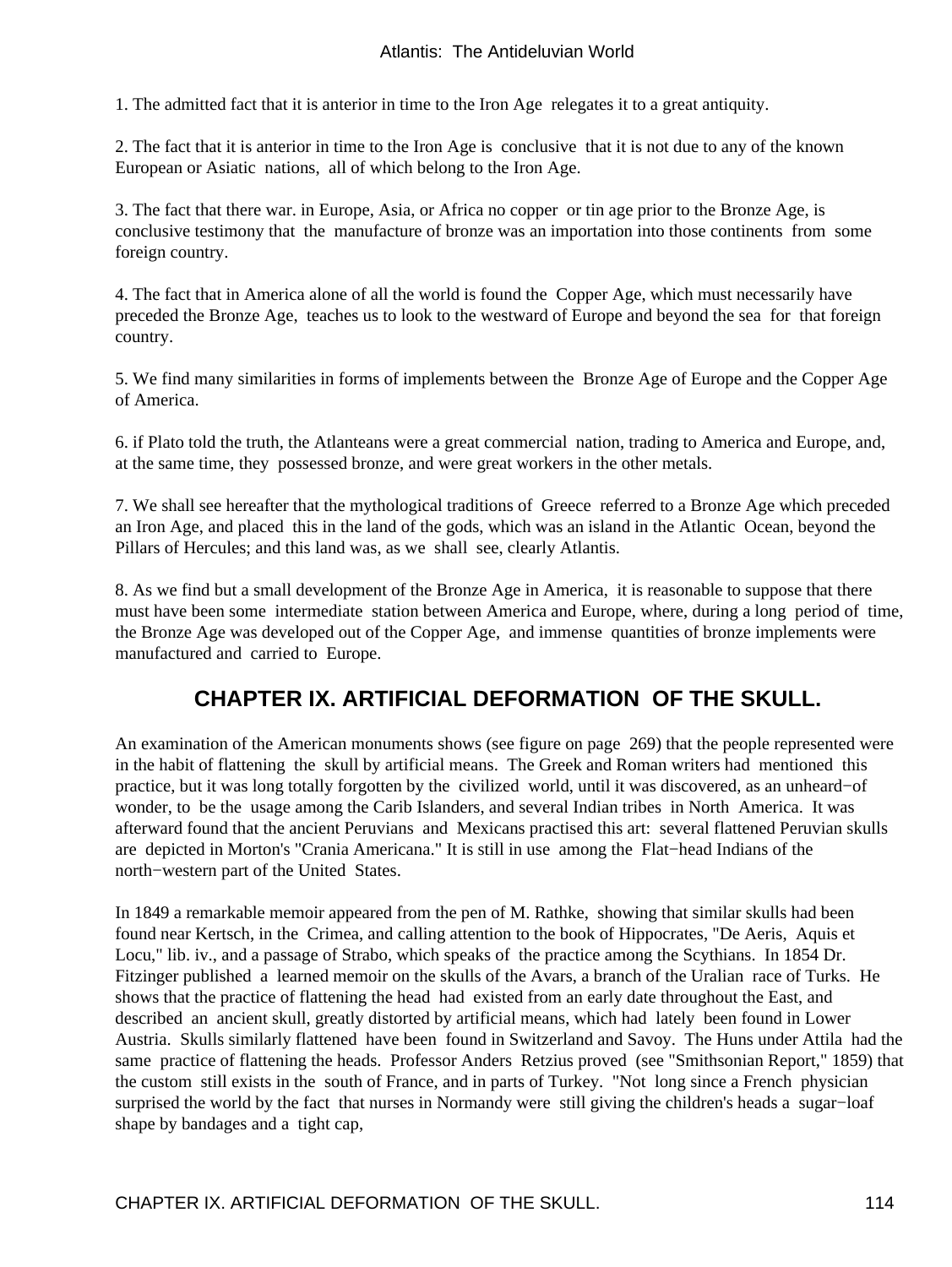#### STUCCO BAS−RELIEF IN THE PALACE OF PALENQUE.

while in Brittany they preferred to press it round. No doubt they are doing so to this day." (Tylor's "Anthropology," p. 241.)

#### Professor Wilson remarks:

"Trifling as it may appear, it is not without interest to have the fact brought under our notice, by the disclosures of ancient barrows and cysts, that the same practice of nursing the child and carrying it about, bound to a flat cradle−board, prevailed in Britain and the north of Europe long before the first notices of written history reveal the presence of man beyond the Baltic or the English Channel, and that in all probability the same custom prevailed continuously from the shores of the German Ocean to Behring's Strait." ("Smithsonian Report," 1862, p. 286.)

Dr. L. A. Gosse testifies to the prevalence of the same custom among the Caledonians and Scandinavians in the earliest times; and Dr. Thurman has treated of the same peculiarity among the Anglo−Saxons. Crania Britannica," chap. iv., p. 38.)

#### PERUVIAN SKULL.

#### CHINOOK (FLAT−HEAD), AFTER CATLIN.

Here, then, is an extraordinary and unnatural practice which has existed from the highest antiquity, over vast regions of country, on both sides of the Atlantic, and which is perpetuated unto this day in races as widely separated as the Turks, the French, and the Flat−head Indians. Is it possible to explain this except by supposing that it originated from some common centre?

The annexed out represents an ancient Swiss skull, from a cemetery near Lausanne, from a drawing of Frederick Troyon. Compare this with the illustration given on page 271, which represents a Peruvian flat−head, copied from Morton's "Ethnography and Archæology of the American Aborigines," 1846. This skull is shockingly distorted. The dotted lines indicate the course of the bandages by which the skull was deformed.

The following heads are from Del Rio's "Account of Palenque," copied into Nott and Gliddon's "Types of Mankind," p. 440. They show that the receding forehead was a natural characteristic of the ancient people of Central America. The same form of head has been found even in fossil skulls. We may therefore conclude that the skull−flattening, which we find to have been practised in both the Old and New Worlds, was an attempt of other races to imitate the form of skull of a people whose likenesses are found on the monuments of Egypt and of America. It has been shown that this peculiar form of the head was present even in the foetus of the Peruvian mummies.

Hippocrates tells us that the practice among the Scythians was for the purpose of giving a certain aristocratic distinction.

#### HEADS FROM PALENQUE.

Amedée Thierry, in his "History of Attila," says the Huns used it for the same reason; and the same purpose influences the Indians of Oregon.

Dr. Lund, a Swedish naturalist, found in the bone caves of Minas−Geraes, Brazil, ancient human bones associated with the remains of extinct quadrupeds. "These skulls," says Lund, "show not only the peculiarity

CHAPTER IX. ARTIFICIAL DEFORMATION OF THE SKULL.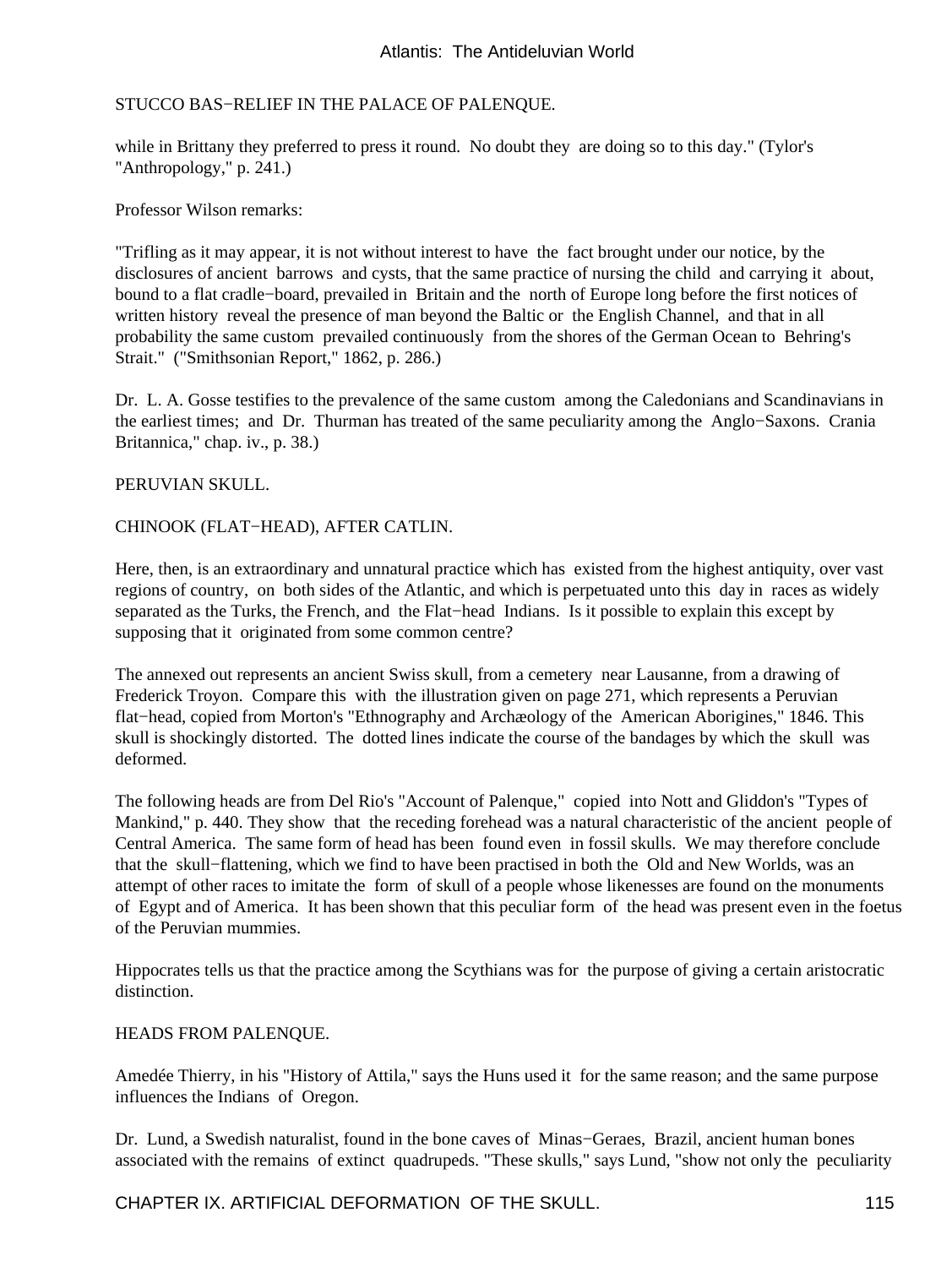of the American race but in an excessive degree, 'even to the entire disappearance of the forehead'." Sir Robert Schomburgh found on some of the affluents of the Orinoco a tribe known as Frog Indians, whose heads were flattened by Nature, as shown in newly−born children.

In the accompanying plate we show the difference in the conformation of the forehead in various races. The upper dotted line, A, represents the shape of the European forehead; the next line, B, that of the Australian; the next, C, that of the Mound Builder of the United States; the next, D, that of the Guanche of the Canary Islands; and the next, E, that of a skull from the Inca cemetery of Peru. We have but to compare these lines with the skulls of the Egyptians, Kurds, and the heroic type of heads in the statues of the gods of Greece, to see that there was formerly an ancient race marked by a receding forehead; and that the practice of flattening the skull was probably an attempt to approximate the shape of the bead to this standard of an early civilized and dominant people.

Not only do we find the same receding forehead in the skulls of the ancient races of Europe and America, and the same attempt to imitate this natural and peculiar conformation by artificial flattening of the head, but it has been found (see Henry Gillman's "Ancient Man in Michigan," "Smithsonian Report," 1875, p. 242) that the Mound Builders and Peruvians of America, and the Neolithic people of France and 'the Canary Islands', had alike an extraordinary custom of boring a circular bole in the top of the skulls of their dead, so that the soul might readily pass in and out. More than this, it has been found that in all these ancient populations the skeletons exhibit a remarkable degree of 'platicnemism', or flattening of the 'tibiæ' or leg bones. ('lbid'., 1873, p.367.) In this respect the Mound Builders of Michigan were identical with the man of Cro Magnon and the ancient inhabitants of Wales.

The annexed ancient Egyptian heads, copied from the monuments, indicate either that the people of the Nile deformed their beads by pressure upon the front of the skull, or that

#### EGYPTIAN HEADS.

there was some race characteristic which gave this appearance to their heads. These heads are all the heads of priests, and therefore represented the aristocratic class.

The first illustration below is taken from a stucco relief found in a temple at Palenque, Central America. The second is from an Egyptian monument of the time of Rameses IV.

The outline drawing on the following page shows the form of the skull of the royal Inca line: the receding forehead here seems to be natural, and not the result of artificial compression.

Both illustrations at the bottom of the preceding page show the same receding form of the forehead, due to either artificial deformation of the skull or to a common race characteristic.

We must add the fact that the extraordinary practice of deforming the skull was found all over Europe and America to the catalogue of other proofs that the people of both continents were originally united in blood and race. With the couvade, the practice of circumcision, unity of religious beliefs and customs, folk−lore, and alphabetical signs, language and flood legends, we array together a mass of unanswerable proofs of prehistoric identity of race.

# **PART IV. THE MYTHOLOGIES OF THE OLD WORLD A RECOLLECTION OF ATLANTIS.**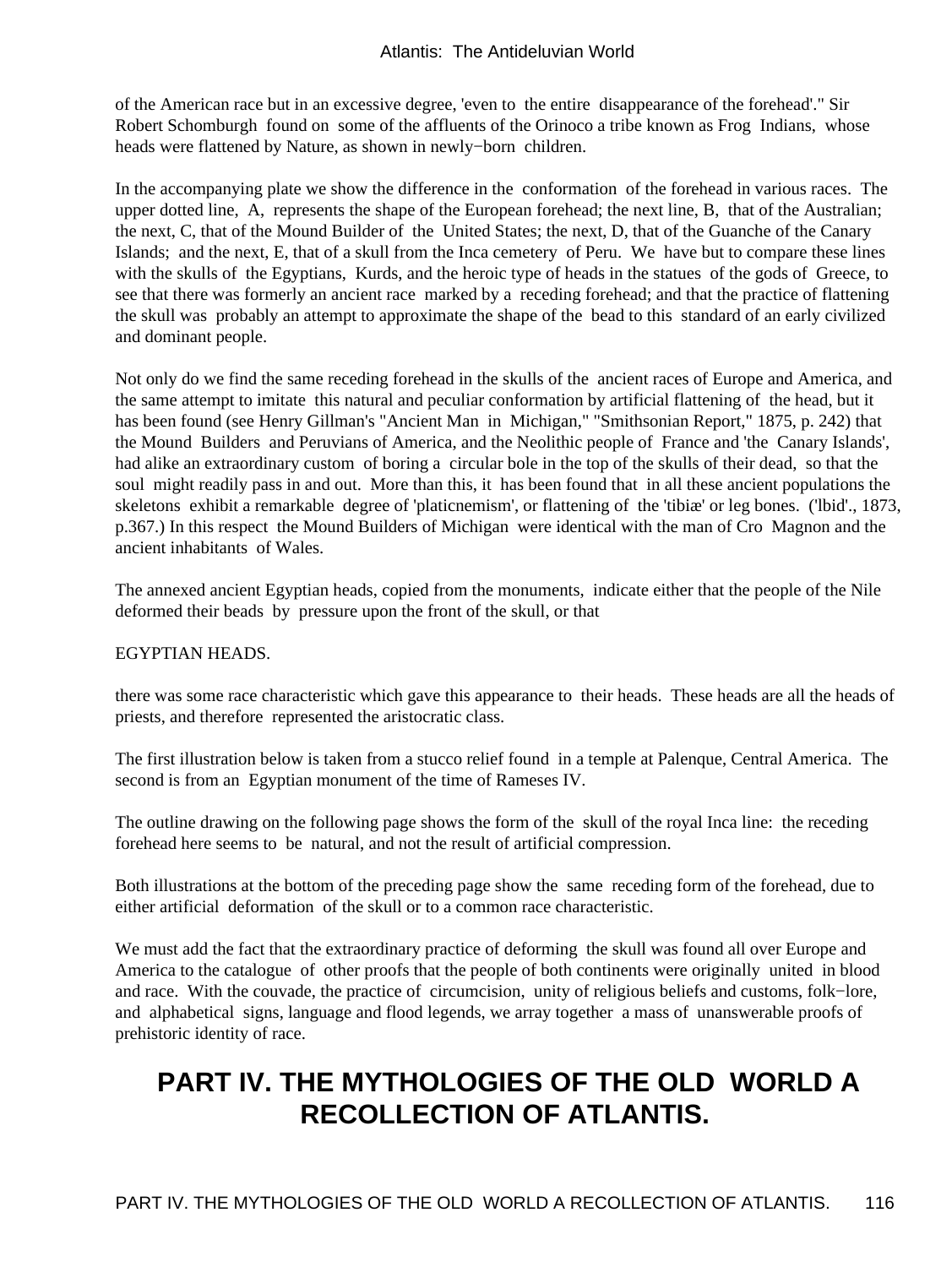## **CHAPTER I. TRADITIONS OF ATLANTIS.**

We find allusions to the Atlanteans in the most ancient traditions of many different races.

The great 'antediluvian' king of the Mussulman was Shedd−Ad−Ben−Ad, or Shed−Ad, the son of Ad, or Atlantis.

Among the Arabians the first inhabitants of that country are known as the Adites, from their progenitor, who is called Ad, the grandson of Ham. These Adites were probably the people of Atlantis or Ad−lantis. "They are personified by a monarch 'to whom everything is ascribed', and to whom is assigned several centuries of life." ("Ancient History of the East," Lenormant and Chevallier, vol. ii., p. 295.), Ad came from the northeast. "He married a thousand wives, had four thousand sons, and lived twelve hundred years. His descendants multiplied considerably. After his death his sons Shadid and Shedad reigned in succession over the Adites. In the time of the latter the people of Ad were a thousand tribes, each composed of several thousands of men. Great conquests are attributed to Shedad; he subdued, it is said, all Arabia and Irak. The migration of the Canaanites, their establishment in Syria, and the Shepherd invasion of Egypt are, by many Arab writers, attributed to an expedition of Shedad." ('Ibid'., p. 296.)

Shedad built a palace ornamented with superb columns, and surrounded by a magnificent garden. It was called Irem. "It was a paradise that Shedad had built in imitation of the celestial Paradise, of whose delights he had heard." ("Ancient History of the East," p. 296.) In other words, an ancient, sun−worshipping, powerful, and conquering race overran Arabia at the very dawn of history; they were the sons of Adlantis: their king tried to create a palace and garden of Eden like that of Atlantis.

The Adites are remembered by the Arabians as a great and civilized race. "They are depicted as men of gigantic stature; their strength was equal to their size, and they easily moved enormous blocks of stone." ('Ibid'.) They were architects and builders. "They raised many monuments of their power; and hence, among the Arabs, arose the custom of calling great ruins "buildings of the Adites." To this day the Arabs say "as old as Ad." In the Koran allusion is made to the edifices they built on "high places for vain uses;" expressions proving that their "idolatry was considered to have been tainted with Sabæism or star−worship." ('Ibid'.) "In these legends," says Lenormant, "we find traces of a wealthy nation, constructors of great buildings, with an advanced civilization, analogous to that of Chaldea, professing a religion similar to the Babylonian; a nation, in short, with whom material progress was allied to great moral depravity and obscene rites. These facts must be true and strictly historical, for they are everywhere met with among the Cushites, as among the Canaanites, their brothers by origin."

Nor is there wanting a great catastrophe which destroys the whole Adite nation, except a very few who escape because they had renounced idolatry. A black cloud assails their country, from which proceeds a terrible hurricane (the water−spout?) which sweeps away everything.

The first Adites were followed by a second Adite race; probably the colonists who had escaped the Deluge. The centre of its power was the country of Sheba proper. This empire endured for a thousand years. The Adites are represented upon the Egyptian monuments as very much like the Egyptians themselves; in other words, they were a red or sunburnt race: their great temples were pyramidal, surmounted by buildings. ("Ancient History of the East," p. 321.) "The Sabæans," says Agatharchides ("De Mari Erythræo," p. 102), "have in their houses an incredible number of vases, and utensils of all sorts, of gold and silver, beds and tripods of silver, and all the furniture of astonishing richness. Their buildings have porticos with columns sheathed with gold, or surmounted by capitals of silver. On the friezes, ornaments, and the framework of the doors they place plates of gold incrusted with precious stones."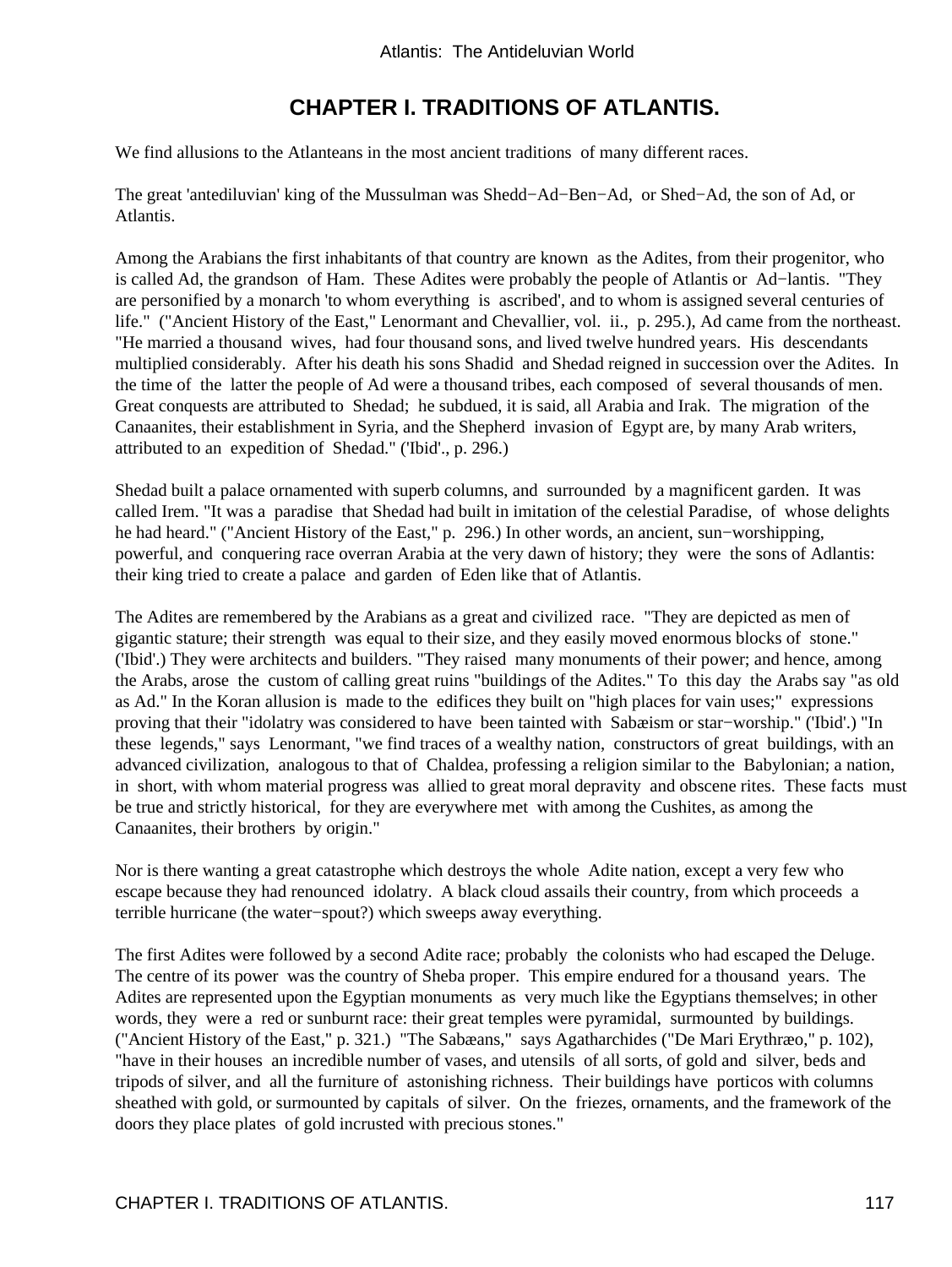All this reminds one of the descriptions given by the Spaniards of the temples of the sun in Peru.

The Adites worshipped the gods of the Phoenicians under names but slightly changed; "their religion was especially solar... It was originally a religion without images, without idolatry, and without a priesthood." ('Ibid'., p. 325.) They "worshipped the sun from the tops of pyramids." ('Ibid'.) They believed in the immortality of the soul.

In all these things we see resemblances to the Atlanteans.

The great Ethiopian or Cushite Empire, which in the earliest ages prevailed, as Mr. Rawlinson says, "from the Caucasus to the Indian Ocean, from the shores of the Mediterranean to the mouth of the Ganges," was the empire of Dionysos, the empire of "Ad," the empire of Atlantis. El Eldrisi called the language spoken to this day by the Arabs of Mahrah, in Eastern Arabia, "the language of the people of Ad," and Dr. J. H. Carter, in the 'Bombay Journal' of July, 1847, says, "It is the softest and sweetest language I have ever heard." It would be interesting to compare this primitive tongue with the languages of Central America.

The god Thoth of the Egyptians, who was the god of a foreign country, and who invented letters, was called At−hothes.

We turn now to another ancient race, the Indo−European family−−the Aryan race.

In Sanscrit 'Adim', means first. Among the Hindoos the first man was 'Ad'−ima, his wife was Heva. They dwelt upon an island, said to be Ceylon; they left the island and reached the main−land, when, by a great convulsion of nature, their communication with the parent land was forever cut off. (See "Bible in India.")

Here we seem to have a recollection of the destruction of Atlantis.

Mr. Bryant says, "Ad and Ada signify 'the first'." The Persians called the first man "Ad−amah." "Adon" was one of the names of the Supreme God of the Phoenicians; from it was derived the name of the Greek god "Ad−onis." The Arv−'ad' of Genesis was the Ar−'Ad' of the Cushites; it is now known as Ru−'Ad'. It is a series of connected cities twelve miles in length, along the coast, full of the most massive and gigantic ruins.

Sir William Jones gives the tradition of the Persians as to the earliest ages. He says: "Moshan assures us that in the opinion of the best informed Persians the first monarch of Iran, 'and of the whole earth', was Mashab−'Ad'; that he received from the Creator, and promulgated among men a sacred book, 'in a heavenly language', to which the Mussulman author gives the Arabic title of 'Desatir,' or 'Regulations.' Mashab−'Ad' was, in the opinion of the ancient Persians, the person left at the end of the last great cycle, and consequently the father of the present world. He and his wife having survived the former cycle, were blessed with a numerous progeny; he planted gardens, invented ornaments, forged weapons, taught men to take the fleece from sheep and make clothing; he built cities, constructed palaces, fortified towns, and introduced arts and commerce."

We have already seen that the primal gods of this people are identical with the gods of the Greek mythology, and were originally kings of Atlantis. But it seems that these ancient divinities are grouped together as "'the Aditya';" and in this name "Ad−itya" we find a strong likeness to the Semitic "Adites," and another reminiscence of Atlantis, or Adlantis. In corroboration of this view we find,

1. The gods who are grouped together as the Aditya are the most ancient in the Hindoo mythology.

2. They are all gods of light, or solar gods. (Whitney's Oriental and Linguistic Studies," p. 39.)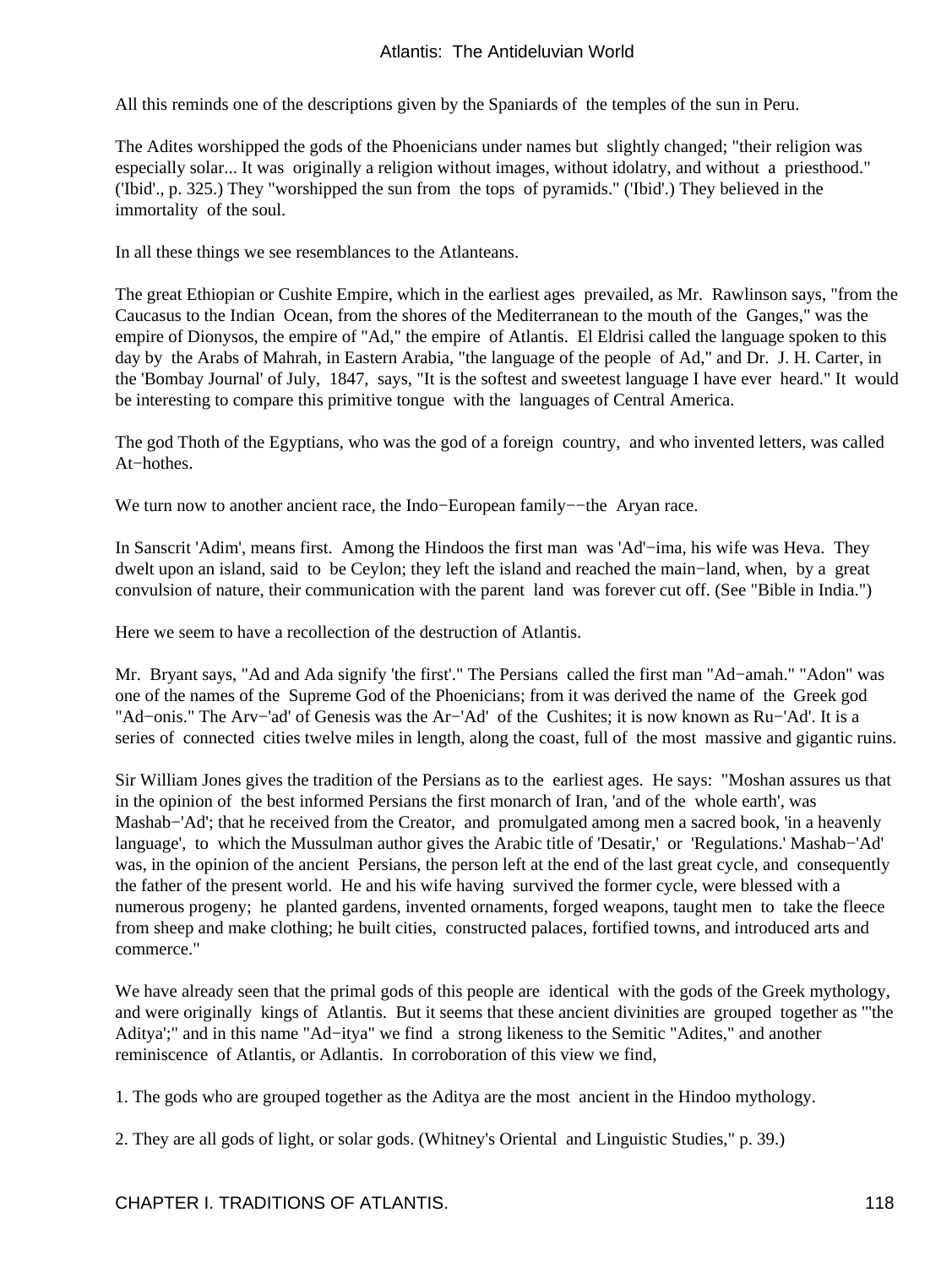3. There are twelve of them. ('Ibid'.)

4. These twelve gods presided over twelve months in the year.

5. They are a dim recollection of a very remote past. Says Whitney, "It seems as if here was an attempt on the part of the Indian religion to take a new development in a moral direction, which a change in the character and circumstances of the people has caused to fail in the midst, and fall back again into forgetfulness, while yet half finished and indistinct." ('Ibid'.)

6. These gods are called "the sons of Aditi," just as in the Bible we have allusions to "the sons of Adab," who were the first metallurgists and musicians. "Aditi is not a goddess. She is addressed as a queen's daughter, she of fair children."

7. The Aditya "are elevated above all imperfections; they do not sleep or wink." The Greeks represented their gods as equally wakeful and omniscient. "Their character is all truth; they hate and punish guilt." We have seen the same traits ascribed by the Greeks to the Atlantean kings.

8. The sun is sometimes addressed as an Aditya.

9. Among the Aditya is Varuna, the equivalent of Uranos, whose identification with Atlantis I have shown. In the vedas Varuna is "the god of the ocean."

10. The Aditya represent an earlier and purer form of religion: "While in hymns to the other deities long: life, wealth, power, are the objects commonly prayed for, of the Aditya is craved purity, forgiveness of sin, freedom from guilt, and repentance." ("Oriental and Linguistic Studies," p. 43.)

11. The Aditya, like the Adites, are identified with the doctrine of the immortality of the soul. Yama is the god of the abode beyond the grave. In the Persian story he appears as Yima, and "'is made ruler of the golden age and founder of the Paradise'." ('Ibid'., p. 45.) (See "Zamna," p. 167 'ante'.)

In view of all these facts, one cannot doubt that the legends of the "sons of Ad," "the Adites," and "the Aditya," all refer to Atlantis.

Mr. George Smith, in the Chaldean account of the Creation (p. 78), deciphered from the Babylonian tablets, shows that there was an original race of men at the beginning of Chaldean history, a dark race, the 'Zalmat−qaqadi', who were called 'Ad−mi', or 'Ad−ami'; they were the race "who had fallen," and were contradistinguished from "the 'Sarku', or light race." The "fall" probably refers to their destruction by a deluge, in consequence of their moral degradation and the indignation of the gods. The name Adam is used in these legends, but as the name of a race, not of a man.

Genesis (chap. v., 2) distinctly says that God created man male and female, and "called 'their' name Adam." That is to say, the people were the Ad−ami, the people of "Ad," or Atlantis. "The author of the Book of Genesis," says M. Schoebel, "in speaking of the men who were swallowed up by the Deluge, always describes them as 'Haadam,' 'Adamite humanity.'" The race of Cain lived and multiplied far away from the land of Seth; in other words, far from the land destroyed by the Deluge. Josephus, who gives us the primitive traditions of the Jews, tells us (chap. ii., p. 42) that "Cain travelled over many countries" before he came to the land of Nod. The Bible does not tell us that the race of Cain perished in the Deluge. "Cain went out from the presence of Jehovah;" he did not call on his name; the people that were destroyed were the "sons of Jehovah." All this indicates that large colonies had been sent out by the mother−land before it sunk in the sea.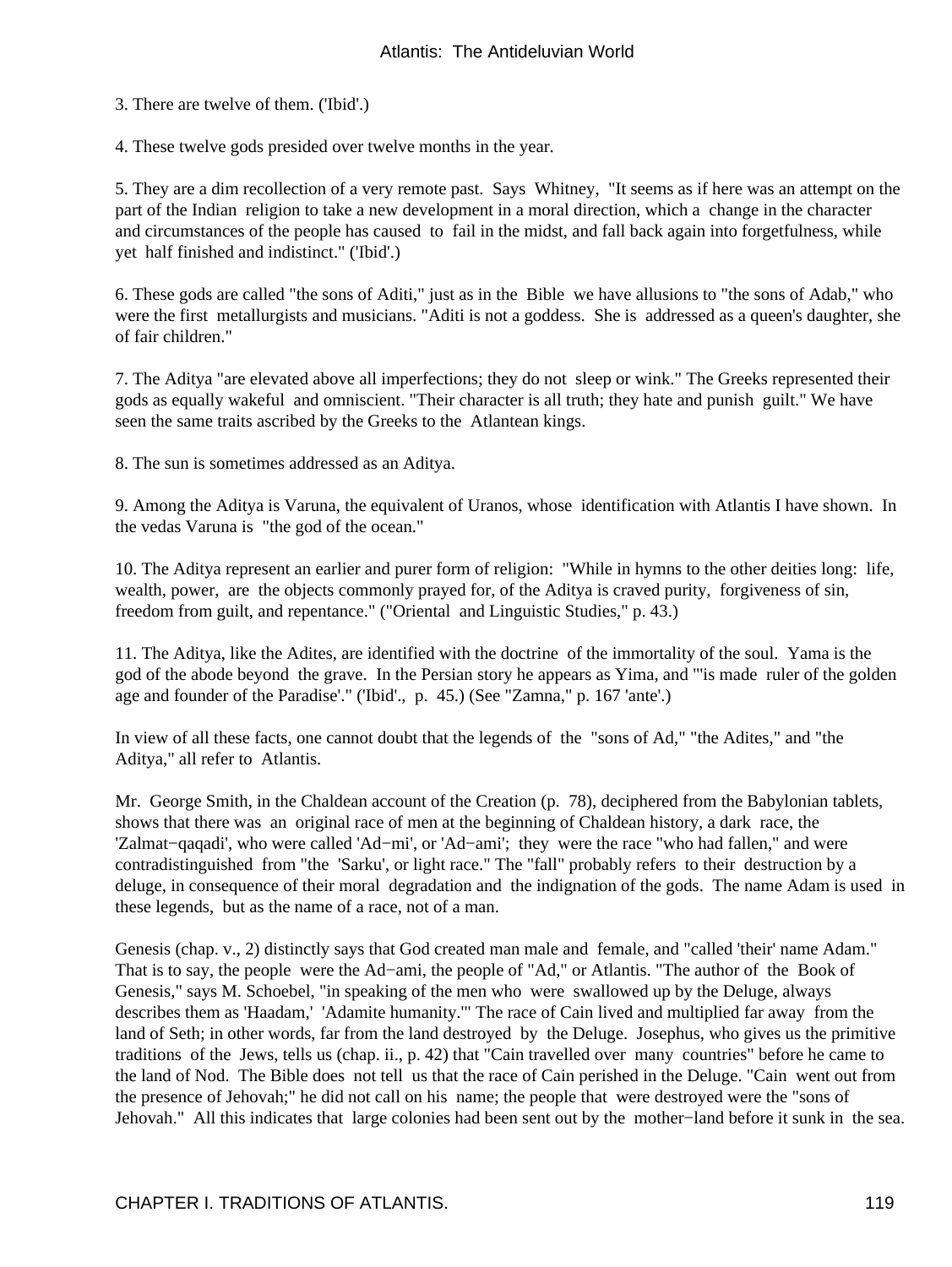Across the ocean we find the people of Guatemala claiming their descent from a goddess called 'At−tit', or grandmother, who lived for four hundred years, and first taught the worship of the true God, which they afterward forgot. (Bancroft's "Native Races," vol. iii., p. 75.) While the famous Mexican calendar stone shows that the sun was commonly called 'tonatiuh' but when it was referred to as the god of the Deluge it was then called 'Atl−tona−ti−uh', or 'At−onatiuh'. (Valentini's "Mexican Calendar Stone," art. 'Maya Archæology', p. 15.)

We thus find the sons of 'Ad' at the base of all the most ancient races of men, to wit, the Hebrews, the Arabians, the Chaldeans, the Hindoos, the Persians, the Egyptians, the Ethiopians, the Mexicans, and the Central Americans; testimony that all these races traced their beginning back to a dimly remembered Ad−lantis.

### **CHAPTER II. THE KINGS OF ATLANTIS BECOME THE GODS OF THE GREEKS.**

Lord Bacon said:

"The mythology of the Greeks, which their oldest writers do not pretend to have invented, was no more than a light air, which had passed from a more ancient people into the flutes of the Greeks, which they modulated to such descants as best suited their fancies."

This profoundly wise and great man, who has illuminated every subject which he has touched, guessed very close to the truth in this utterance.

The Hon. W. E. Gladstone has had quite a debate of late with Mr. Cox as to whether the Greek mythology was underlaid by a nature worship, or a planetary or solar worship.

Peru, worshipping the sun and moon and planets, probably represents very closely the simple and primitive religion of Atlantis, with its sacrifices of fruits and flowers. This passed directly to their colony in Egypt. We find the Egyptians in their early ages sun and planet worshippers. Ptah was the object of their highest adoration. He is the father of the god of the sun, the ruler of the region of light. Ra was the sun−god. He was the supreme divinity at On, or Heliopolis, near Memphis. His symbol was the solar disk, supported by two rings. He created all that exists below the heavens.

The Babylonian trinity was composed of Idea, Anu, and Bel. Bel represented the sun, and was the favorite god. Sin was the goddess of the moon.

The Phoenicians were also sun−worshippers. The sun was represented by Baal−Samin, the great god, the god of light and the heavens, the creator and rejuvenator.

"The attributes of both Baal and Moloch (the good and bad powers of the sun) were united in the Phoenician god Melkart, "king of the city," whom the inhabitants of Tyre considered their special patron. The Greeks called him "Melicertes," and identified him with Hercules. By his great strength and power he turned evil into good, brought life out of destruction, pulled back the sun to the earth at the time of the solstices, lessened excessive beat and cold, and rectified the evil signs of the zodiac. In Phoenician legends he conquers the savage races of distant coasts, founds the ancient settlements on the Mediterranean, and plants the rocks in the Straits of Gibraltar. ("American Cyclopædia," art. 'Mythology'.)

The Egyptians worshipped the sun under the name of Ra; the Hindoos worshipped the sun under the name of Rama; while the great festival of the sun, of the Peruvians, was called Ray−mi.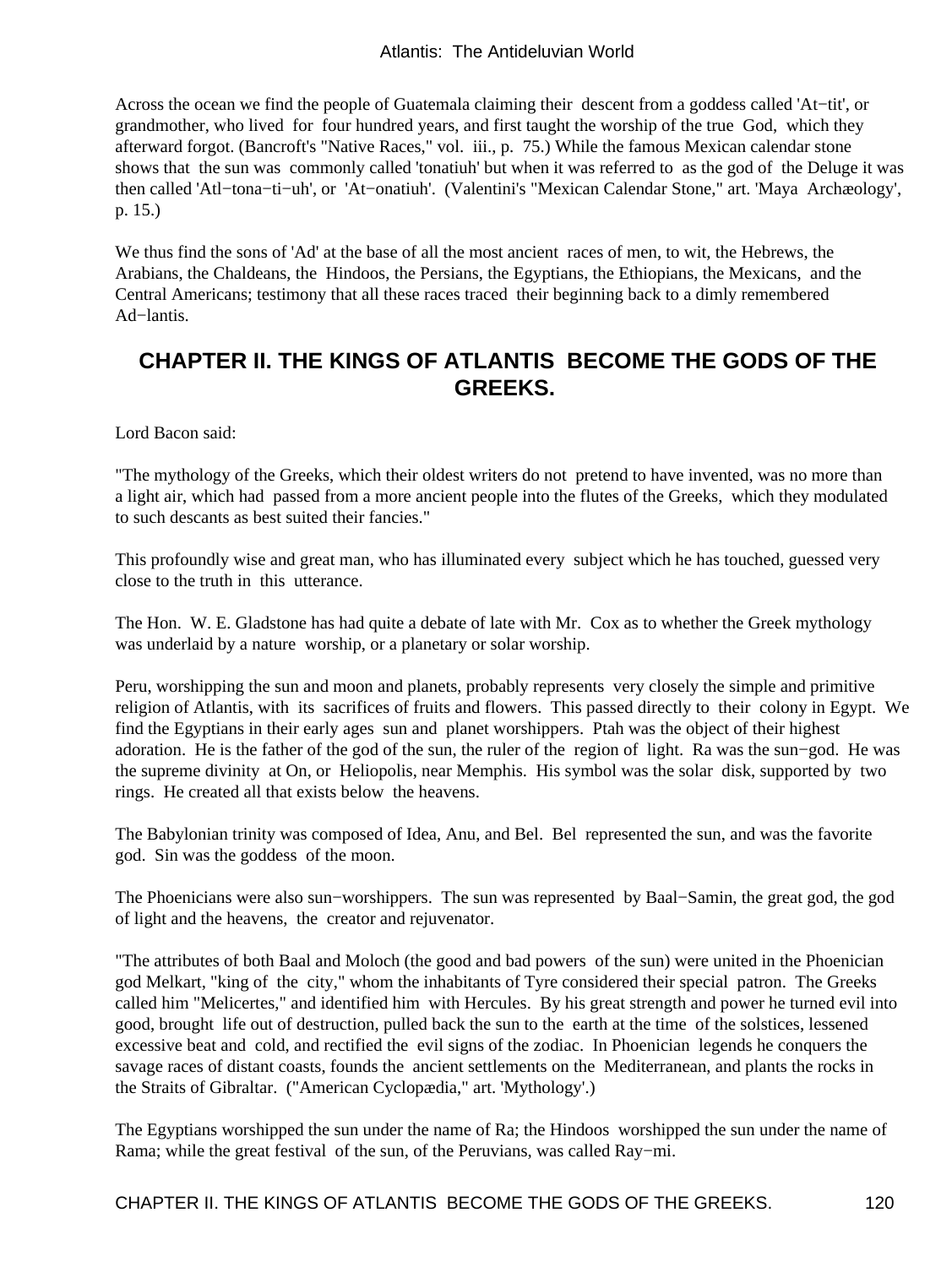Sun−worship, as the ancient religion of Atlantis, underlies all the superstitions of the colonies of that country. The Samoyed woman says to the sun, "When thou, god, risest, I too rise from my bed." Every morning even now the Brahmans stand on one foot, with their hands held out before them and their faces turned to the east, adoring the sun. "In Germany or France one may still see the peasant take off his hat to the rising sun." ("Anthropology," p. 361.) The Romans, even, in later times, worshipped the sun at Emesa, under the name of Elagabalus, "typified in the form of a black conical stone, which it was believed had fallen from heaven." The conical stone was the emblem of Bel. Did it have relation to the mounds and pyramids?

Sun−worship was the primitive religion of the red men of America. It was found among all the tribes. (Dorman, "Origin of Primitive Superstitions, p. 338.) The Chichimecs called the sun their father. The Comanches have a similar belief.

But, compared with such ancient nations as the Egyptians and Babylonians, the Greeks were children. A priest of Sais said to Solon,

"You Greeks are novices in knowledge of antiquity. You are ignorant of what passed either here or among yourselves in days of old. The history of eight thousand years is deposited in our sacred books; but I can ascend to a much higher antiquity, and tell you what our fathers have done for nine thousand years; I mean their institutions, their laws, and their most brilliant achievements."

The Greeks, too young to have shared in the religion of Atlantis, but preserving some memory of that great country and its history, proceeded to convert its kings into gods, and to depict Atlantis itself as the heaven of the human race. Thus we find a great solar or nature worship in the elder nations, while Greece has nothing but an incongruous jumble of gods and goddesses, who are born and eat and drink and make love and ravish and steal and die; and who are worshipped as immortal in presence of the very monuments that testify to their death.

"These deities, to whom the affairs of the world were in trusted, were, it is believed, immortal, though not eternal in their existence. In Crete there was even a story of the death of Zeus, his tomb being pointed out." (Murray's "Mythology," p. 2.)

The history of Atlantis is the key of the Greek mythology. There can be no question that these gods of Greece were human beings. The tendency to attach divine attributes to great earthly rulers is one deeply implanted in human nature. The savages who killed Captain Cook firmly believed that he was immortal, that he was yet alive, and would return to punish them. The highly civilized Romans made gods out of their dead emperors. Dr. Livingstone mentions that on one occasion, after talking to a Bushman for some time about the Deity, he found that the savage thought he was speaking of Sekomi, the principal chief of the district.

We find the barbarians of the coast of the Mediterranean regarding the civilized people of Atlantis with awe and wonder: "Their physical strength was extraordinary, the earth shaking sometimes under their tread. Whatever they did was done speedily. They moved through space almost without the loss of a moment of time." This probably alluded to the rapid motion of their sailing−vessels. "They were wise, and communicated their wisdom to men." That is to say, they civilized the people they came in contact with. 'They had a strict sense of justice, and punished crime rigorously, and rewarded noble actions, though it is true they were less conspicuous for the latter." (Murray's "Mythology," p. 4.) We should understand this to mean that where they colonized they established a government of law, as contradistinguished from the anarchy of barbarism.

"There were tales of personal visits and adventures of the gods among men, taking part in battles and appearing in dreams. They were conceived to possess the form of human beings, and to be, like men, subject to love and pain, but always characterized by the highest qualities and grandest forms that could be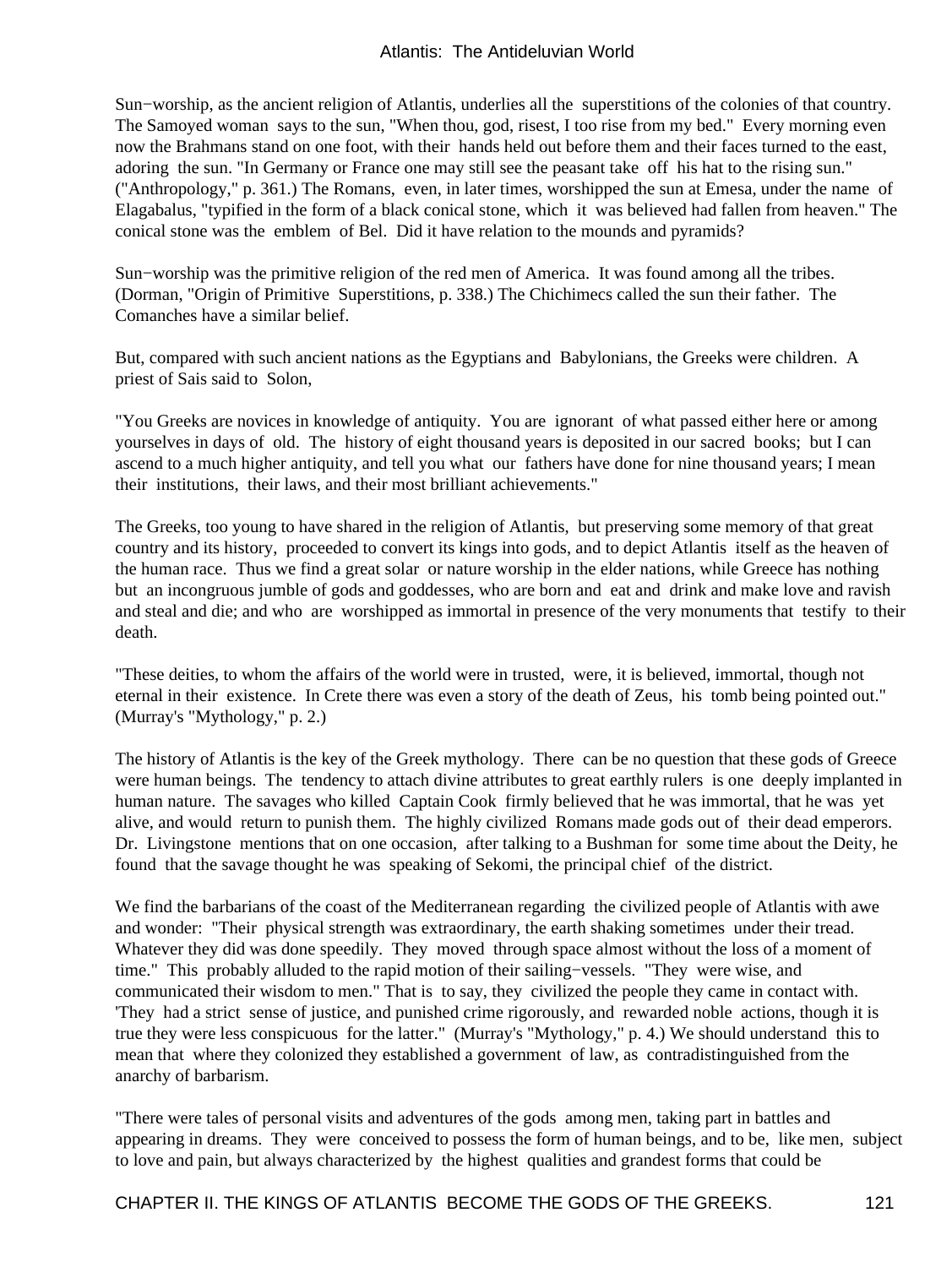imagined." ('Ibid'.)

Another proof that the gods of the Greeks were but the deified kings of Atlantis is found in the fact that "the gods were not looked upon as having created the world." They succeeded to the management of a world already in existence.

The gods dwelt on Olympus. They lived together like human beings; they possessed palaces, storehouses, stables, horses, etc.; "they dwelt in a social state which was but a magnified reflection of the social system on earth. Quarrels, love passages, mutual assistance, and such instances as characterize human life, were ascribed to them." ('Ibid'., p. 10.)

Where was Olympus? It was in Atlantis. "The ocean encircled the earth with a great stream, and was a region of wonders of all kinds." ('Ibid'., p. 23.) It was a great island, the then civilized world. The encircling ocean "was spoken of in all the ancient legends. Okeanos lived there with his wife Tethys: these were the 'Islands of the Blessed', the garden of the gods, the sources of the nectar and ambrosia on which the gods lived." (Murray's "Mythology," p. 23.) Nectar was probably a fermented intoxicating liquor, and ambrosia bread made from wheat. Soma was a kind of whiskey, and the Hindoos deified it. "The gods lived on nectar and ambrosia" simply meant that the inhabitants of these blessed islands were civilized, and possessed a liquor of some kind and a species of food superior to anything in use among the barbarous tribes with whom they came in contact.

This blessed land answers to the description of Atlantis. It was an island full of wonders. It lay spread out in the ocean "like a disk, with the mountains rising from it." ('Ibid'.) On the highest point of this mountain dwelt Zeus (the king), "while the mansions of the other deities were arranged upon plateaus, or in ravines lower down the mountain. These deities, including Zeus, were twelve in number: Zeus (or Jupiter), Hera (or Juno), Poseidon (or Neptune), Demeter (or Ceres), Apollo, Artemis (or Diana), Hephæstos (or Vulcan), Pallas Athena (or Minerva), Ares (or Mars), Aphrodite (or Venus), Hermes (or Mercury), and Hestia (or Vesta)." These were doubtless the twelve gods from whom the Egyptians derived their kings. Where two names are given to a deity in the above list, the first name is that bestowed by the Greeks, the last that given by the Romans.

It is not impossible that our division of the year into twelve parts is a reminiscence of the twelve gods of Atlantis. Diodorus Siculus tells us that among the Babylonians there were twelve gods of the heavens, each personified by one of the signs of the zodiac, and worshipped in a 'certain month of the year'. The Hindoos had twelve primal gods, "the Aditya." Moses erected twelve pillars at Sinai. The Mandan Indians celebrated the Flood with twelve typical characters, who danced around the ark. The Scandinavians believed in the twelve gods, the Aesir, who dwelt on Asgard, the Norse Olympus. Diligent investigation may yet reveal that the number of a modern jury, twelve, is a survival of the ancient council of Asgard.

"According to the traditions of the Phoenicians, the Gardens of the Hesperides were in the remote west." (Murray's "Manual of Mythology," p. 258.) Atlas lived in these gardens. ('Ibid'., p. 259.) Atlas, we have seen, was king of Atlantis. "The Elysian Fields (the happy islands) were commonly placed in the remote west. They were ruled over by Chronos." ('Ibid'., p. 60.) Tartarus, the region of Hades, the gloomy home of the dead, was also located "under the mountains of an island in the midst of the ocean in the remote west." ('Ibid'., p. 58.) Atlas was described in Greek mythology as "an enormous giant, who stood upon the western confines of the earth, and supported the heavens on his shoulders, in a region of the west where the sun continued to shine after he had set upon Greece." ('Ibid'., p. 156.)

Greek tradition located the island in which Olympus was situated "in the far west," "in the ocean beyond Africa," "on the western boundary of the known world," "where the sun shone when it had ceased to shine on Greece," and where the mighty Atlas "held up the heavens." And Plato tells us that the land where Poseidon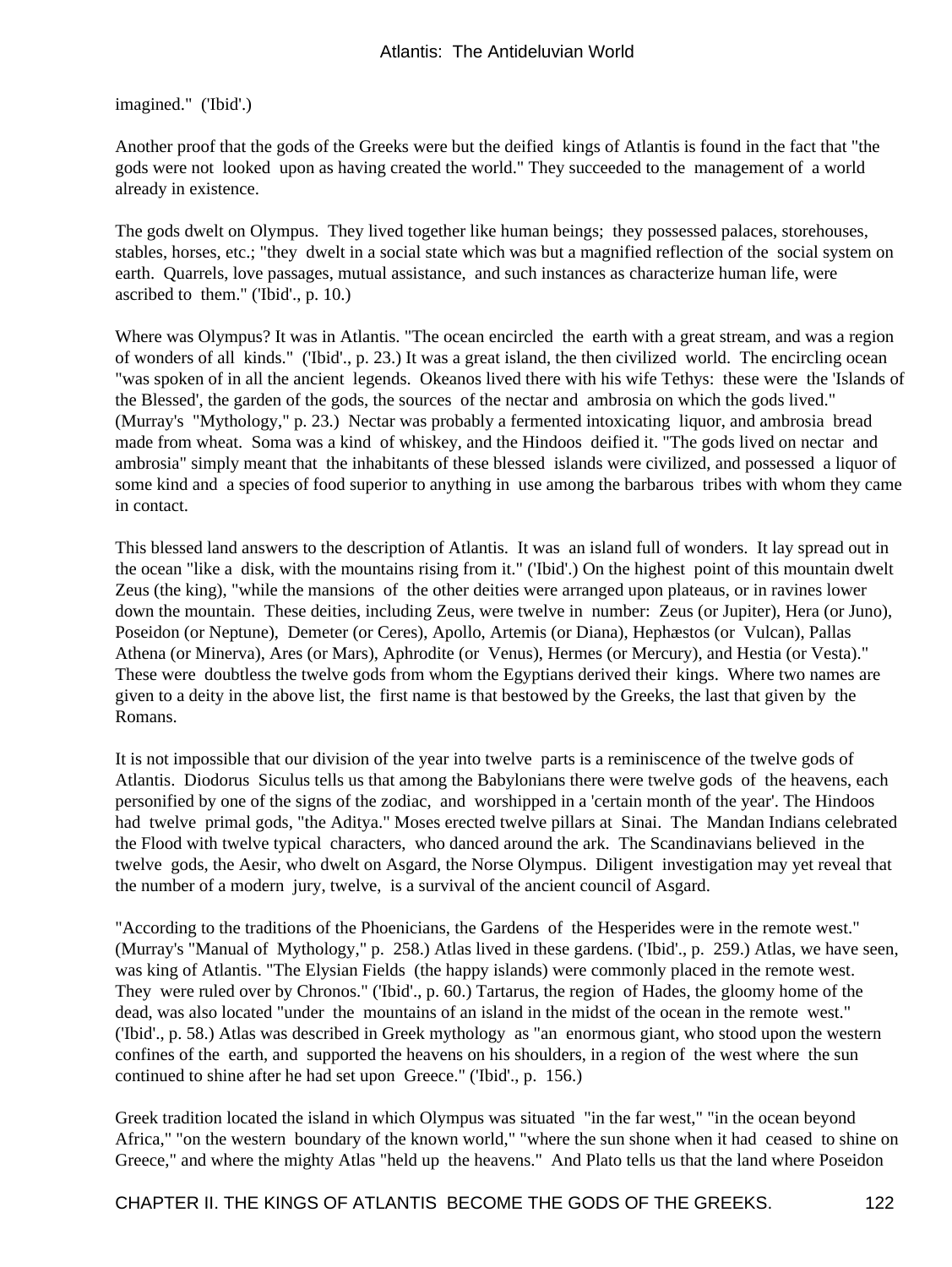and Atlas ruled was Atlantis.

"The Garden of the Hesperides" (another name for the dwelling−place of the gods) "was situated 'at the extreme limit of Africa'. Atlas was said to have surrounded it on every side with high mountains." (Smith's "Sacred Annals, Patriarchal Age," p. 131.) Here were found the golden apples.

This is very much like the description which Plato gives of the great plain of Atlantis, covered with fruit of every kind, and surrounded by precipitous mountains descending to the sea.

The Greek mythology, in speaking of the Garden of the Hesperides, tells us that "the outer edge of the garden was slightly raised, so that the water might not run in and overflow the land." Another reminiscence of the surrounding mountains of Atlantis as described by Plato, and as revealed by the deep−sea soundings of modern times.

Chronos, or Saturn, Dionysos, Hyperion, Atlas, Hercules, were all connected with "a great Saturnian continent;" they were kings that ruled over countries on the western shores of the Mediterranean, Africa and Spain. One account says:

"Hyperion, Atlas, and Saturn, or Chronos, were sons of Uranos, who reigned over a great kingdom composed of countries around the western part of the Mediterranean, with certain islands in the Atlantic. Hyperion succeeded his father, and was then killed by the Titans. The kingdom was then divided between Atlas and Saturn−−Atlas taking Northern Africa, with the Atlantic islands, and Saturn the countries on the opposite shore of the Mediterranean to Italy and Sicily." (Baldwin's Prehistoric Nations," p. 357.)

Plato says, speaking of the traditions of the Greeks ("Dialogues, Laws," c. iv., p. 713), "There is a tradition of the happy life of mankind in the days when all things were spontaneous and abundant.... In like manner God in his love of mankind placed over us the demons, who are a superior race, and they, with great care and pleasure to themselves and no less to us, taking care of us and giving us place and reverence and order and justice never failing, made the tribes of men happy and peacefu.... for Cronos knew that no human nature, invested with supreme power, is able to order human affairs and not overflow with insolence and wrong."

In other words, this tradition refers to an ancient time when the forefathers of the Greeks were governed by Chronos, of the Cronian Sea (the Atlantic), king of Atlantis, through civilized Atlantean governors, who by their wisdom preserved peace and created a golden age for all the populations under their control−−they were the demons, that is, "the knowing ones," the civilized.

Plato puts into the mouth of Socrates these words ("Dialogues, Cratylus," p. 397): "My notion would be that the sun, moon, and stars, earth, and heaven, which are still the gods of many barbarians, were the only gods known to the aboriginal Hellenes.... What shall follow the gods? Must not demons and heroes and men come next.... Consider the real meaning of the word demons. You know Hesiod uses the word. He speaks of 'a golden race of men' who came first. He says of them,

But now that fate has 'closed over this race', They are holy demons upon earth, Beneficent averters of ills, guardians of mortal men.'

He means by the golden men not men literally made of gold, but good and noble men; he says we are of the 'age of iron.' He called them demons because they were dah'mones (knowing or wise)."

This is made the more evident when we read that this region of the gods, of Chronos and Uranos and Zeus, passed through, first, a Golden Age, then a Silver Age−−these constituting a great period of peace and happiness; then it reached a Bronze Age; then an Iron Age, and finally perished by a great flood, sent upon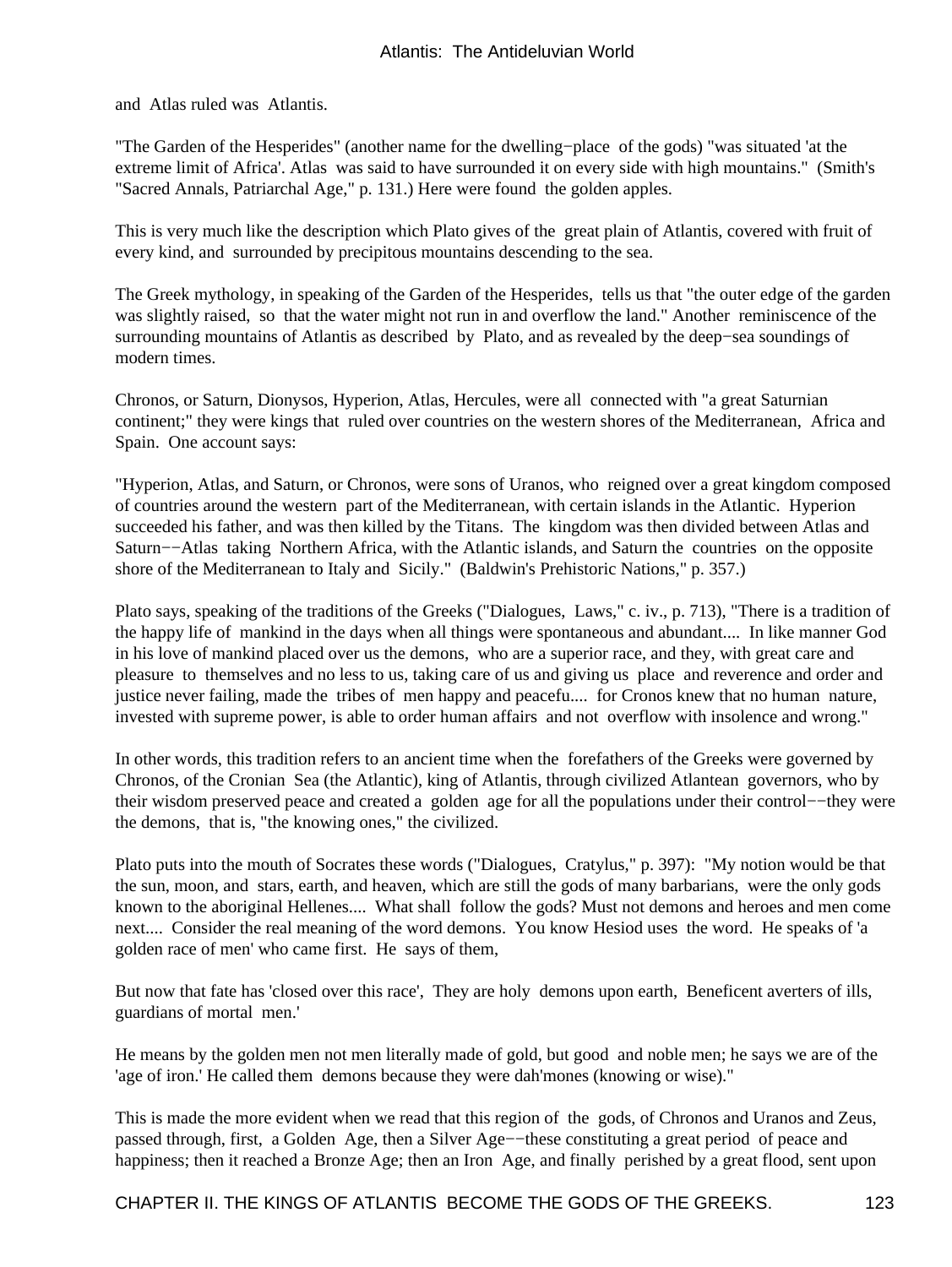these people by Zeus as a punishment for their sins. We read:

"Men were rich then (in the Silver Age), as in the Golden Age of Chronos, and lived in plenty; but still they wanted the innocence and contentment which were the true sources of bu man happiness in the former age; and accordingly, while living in luxury and delicacy, they became overbearing in their manners to the highest degree, were never satisfied, and forgot the gods, to whom, in their confidence of prosperity and com fort, they denied the reverence they owed.... Then followed the Bronze Age, a period of constant quarrelling and deeds of violence. Instead of cultivated lands, and a life of peaceful occupations and orderly habits, there came a day when every where might was right, and men, big and powerful as they were, became physically worn out.... Finally came the Iron Age, in which enfeebled mankind had to toil for bread with their hands, and, bent on gain, did their best to overreach each other. Dike, or Astræa, the goddess of justice and good faith, modesty and truth, turned her back on such scenes, and retired to Olympus, while Zeus determined to destroy the human race by a great flood. The whole of Greece lay under water, and none but Deucalion and his wife Pyrrha were saved." (Murray's "Mythology" p. 44.)

It is remarkable that we find here the same succession of the Iron Age after the Bronze Age that has been revealed to scientific men by the patient examination of the relies of antiquity in Europe. And this identification of the land that was destroyed by a flood−−the land of Chronos and Poseidon and Zeus−−with the Bronze Age, confirms the view expressed in Chapter VIII. (page 237, 'ante'), that the bronze implements and weapons of Europe were mainly imported from Atlantis.

And here we find that the Flood that destroyed this land of the gods was the Flood of Deucalion, and the Flood of Deucalion was the Flood of the Bible, and this, as we have shown, was "the last great Deluge of all," according to the Egyptians, which destroyed Atlantis.

The foregoing description of the Golden Age of Chronos, when "men were rich and lived in plenty," reminds us of Plato's description of the happy age of Atlantis, when "men despised everything but virtue, not caring for their present state of life, and thinking lightly of the possession of gold and other property;" a time when, as the chants of the Delaware Indians stated it (page 109, ante), "all were willingly pleased, all were well−happified." While the description given by Murray in the above extract of the degeneracy of mankind in the land of the gods, "a period of constant quarrelling and deeds of violence, when might was right," agrees with Plato's account of the Atlanteans, when they became "aggressive," "unable to bear their fortune," "unseemly," "base," "filled with unrighteous avarice and power,"−−and "in a most wretched state." And here again I might quote from the chant of the Delaware Indians−−"they became troubled, hating each other; both were fighting, both were spoiling, both were never peaceful." And in all three instances the gods punished the depravity of mankind by a great deluge. Can all these precise coincidences be the result of accident?

May we not even suppose that the very word "Olympus" is a transformation from "Atlantis" in accordance with the laws that regulate the changes of letters of the same class into each other? Olympus was written by the Greeks "Olumpos." The letter a in Atlantis was sounded by the ancient world broad and full, like the 'a' in our words 'all' or 'altar'; in these words it approximates very closely to the sound of 'o'. It is not far to go to convert Otlontis into Oluntos, and this into Olumpos. We may, therefore, suppose that when the Greeks said that their gods dwelt in "Olympus," it was the same as if they said that they dwelt in "Atlantis."

Nearly all the gods of Greece are connected with Atlantis. We have seen the twelve principal gods all dwelling on the mountain of Olympus, in the midst of an island in the ocean in the far west, which was subsequently destroyed by a deluge on account of the wickedness of its people. And when we turn to Plato's description of Atlantis (p. 13, 'ante') we find that Poseidon and Atlas dwelt upon a mountain in the midst of the island; and on this mountain were their magnificent temples and palaces, where they lived, separated by great walls from their subjects.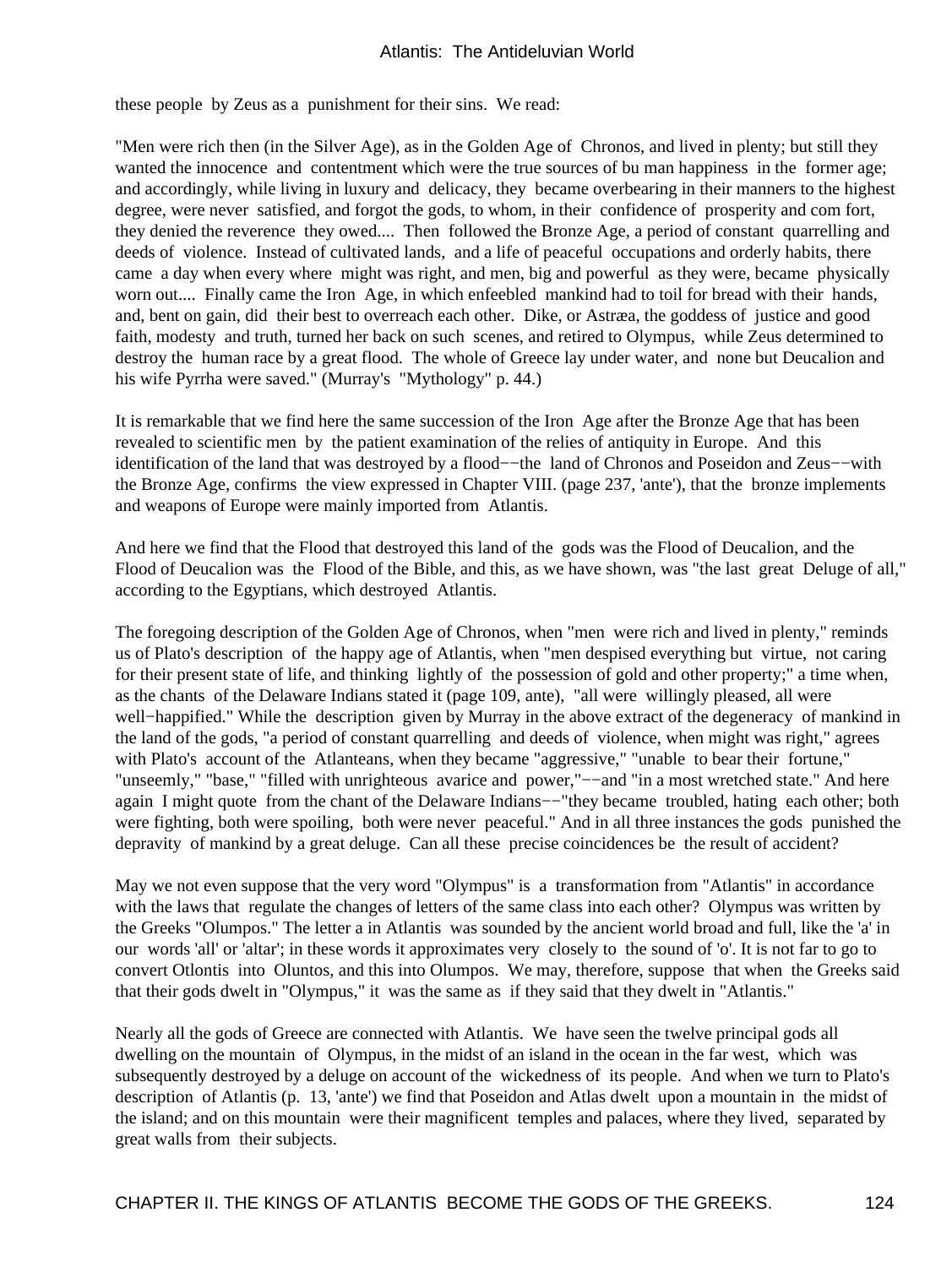It may be urged that Mount Olympus could not have referred to any mountain in Atlantis, because the Greeks gave that name to a group of mountains partly in Macedonia and partly in Thessaly. But in Mysia, Lycia, Cyprus, and elsewhere there were mountains called Olympus; and on the plain of Olympia, in Elis, there was an eminence bearing the same designation. There is a natural tendency among uncivilized peoples to give a "local habitation" to every general tradition.

"Many of the oldest myths," says Baldwin (" Prehistoric Nations," p. 376), "relate to Spain, North−western Africa, and other regions on the Atlantic, such as those concerning Hercules, the Cronidæ, the Hyperboreans, the Hesperides, and the Islands of the Blessed. Homer described the Atlantic region of Europe in his account of the wanderings of Ulysses.... In the ages previous to the decline of Phoenician influence in Greece and around the Ægean Sea, the people of those regions must have had a much better knowledge of Western Europe than prevailed there during the Ionian or Hellenic period."

The mythology of Greece is really a history of the kings of Atlantis. The Greek heaven was Atlantis. Hence the references to statues, swords, etc., that fell from heaven, and were preserved in the temples of the different states along the shores of the Mediterranean from a vast antiquity, and which were regarded as the most precious possessions of the people. They were relics of the lost race received in the early ages. Thus we read of the brazen or bronze anvil that was preserved in one city, which fell from heaven, and was nine days and nine nights in falling; in other words, it took nine days and nights of a sailing−voyage to bring it from Atlantis.

The modern theory that the gods of Greece never had any personal existence, but represented atmospheric and meteorological myths, the movements of clouds, planets, and the sun, is absurd. Rude nations repeat, they do not invent; to suppose a barbarous people creating their deities out of clouds and sunsets is to reverse nature. Men first worship stones, then other men, then spirits. Resemblances of names prove nothing; it is as if one would show that the name of the great Napoleon meant "the lion of the desert" (Napo−leon), and should thence argue that Napoleon never existed, that he was a myth, that he represented power in solitude, or some such stuff. When we read that Jove whipped his wife, and threw her son out of the window, the inference is that Jove was a man, and actually did something like the thing described; certainly gods, sublimated spirits, aerial sprites, do not act after this fashion; and it would puzzle the mythmakers to prove that the sun, moon, or stars whipped their wives or flung recalcitrant young men out of windows. The history of Atlantis could be in part reconstructed out of the mythology of Greece; it is a history of kings, queens, and princes; of love−making, adulteries, rebellions, wars, murders, sea−voyages, and colonizations; of palaces, temples, workshops, and forges; of sword−making, engraving and metallurgy; of wine, barley, wheat, cattle, sheep, horses, and agriculture generally. Who can doubt that it represents the history of a real people?

Uranos was the first god; that is to say, the first king of the great race. As he was at the commencement of all things, his symbol was the sky. He probably represented the race previous even to the settlement of Atlantis. He was a son of Gæa (the earth). He seems to have been the parent of three races−−the Titans, the Hekatoncheires, and the Kyklopes or Cyclops.

I incline to the belief that these were civilized races, and that the peculiarities ascribed to the last two refer to the vessels in which they visited the shores of the barbarians.

#### THE EMPIRE OF ATLANTIS.

The empire of the Titans was clearly the empire of Atlantis. "The most judicious among our mythologists" (says Dr. Rees, "New British Cyclopædia," art. 'Titans')−−"such as Gerard Vossius, Marsham, Bochart, and Father Thomassin−−are of opinion that the partition of the world among the sons of Noah−Shem, Ham, and Japheth−−was the original of the tradition 'of the same partition among Jupiter, Neptune, and Pluto'," upon the breaking up of the great empire of the Titans. "The learned Pezron contends that the division which was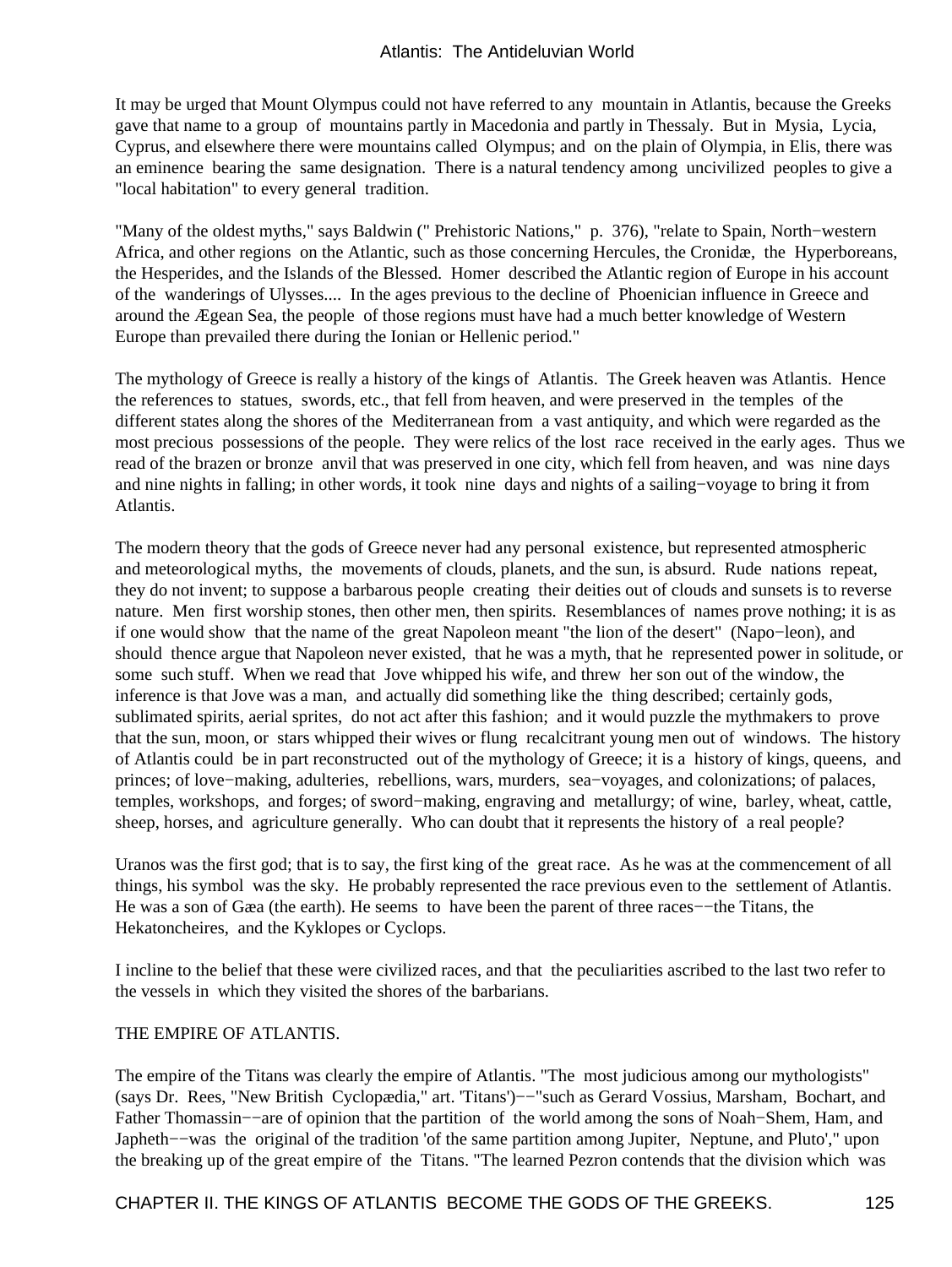made of this vast empire came, in after−times, to be taken for the partition of the whole world; that Asia remaining in the hands of Jupiter (Zeus), the most potent of the three brothers, made him looked upon as the god of Olympus; that the sea and islands which fell to Neptune occasioned their giving him the title of 'god of the sea;' and that Spain, the extremity of the then known world, thought to be a very low country in respect of Asia, and famous for its excellent mines of gold and silver, failing to Pluto, occasioned him to be taken for the 'god of the infernal regions.'" We should suppose that Pluto possibly ruled over the transatlantic possessions of Atlantis in America, over those "portions of the opposite continent" which Plato tells us were dominated by Atlas and his posterity, and which, being far beyond or below sunset, were the "under−world" of the ancients; while Atlantis, the Canaries, etc., constituted the island division with Western Africa and Spain. Murray tells us ("Mythology," p. 58) that Pluto's share of the kingdom was supposed to lie "in the remote west." The under−world of the dead was simply the world below the western horizon; "the home of the dead has to do with that 'far west' region where the sun dies at night." ("Anthropology," p. 350.) "On the coast of Brittany, where Cape Raz stands out westward into the ocean, there is 'the Bay of Souls,' the launching−place where the departed spirits 'sail off across the sea'." ('Ibid'.) In like manner, Odysseus found the land of the dead in the ocean beyond the Pillars of Hercules. There, indeed, was the land of the mighty dead, the grave of the drowned Atlanteans.

"However this be," continues F. Pezron, "the empire of the Titans, according to the ancients, was very extensive; they possessed Phrygia, Thrace, a part of Greece, the island of Crete, and several other provinces to the inmost recesses of Spain. To these Sanchoniathon seems to join Syria; and Diodorus adds a part of Africa, and the kingdoms of Mauritania." The kingdoms of Mauritania embraced all that north−western region of Africa nearest to Atlantis in which are the Atlas Mountains, and in which, in the days of Herodotus, dwelt the Atlantes.

Neptune, or Poseidon, says, in answer to a message from Jupiter,

No vassal god, nor of his train am I. Three brothers, deities, from Saturn came, And ancient Rhea, earth's immortal dame; Assigned by lot our triple rule we know; Infernal Pluto sways the shades below: O'er the wide clouds, and o'er the starry plain Ethereal Jove extends his high domain; My court beneath the hoary waves I keep, And hush the roaring of the sacred deep.

Iliad, book xviii.

Homer alludes to Poseidon as

"The god whose liquid arms are hurled Around the globs, whose earthquakes rock the world."

Mythology tells us that when the Titans were defeated by Saturn they retreated into the interior of Spain; Jupiter followed them up, and beat them for the last time near Tartessus, and thus terminated a ten−years' war. Here we have a real battle on an actual battle−field.

If we needed any further proof that the empire of the Titans was the empire of Atlantis, we would find it in the names of the Titans: among these were 'Oceanus', Saturn or Chronos, and 'Atlas'; they were all the sons of Uranos. Oceanus was at the base of the Greek mythology. Plato says ("Dialogues," Timæus, vol. ii., p. 533): "Oceanus and Tethys were the children of Earth and Heaven, and from these sprung Phorcys, and Chronos, and Rhea, and many more with them; and from Chronos and Rhea sprung Zeus and Hera, and 'all those whom we know as their brethren, and others who were their children'." In other words, all their gods came out of the ocean; they were rulers over some ocean realm; Chronos was the son of Oceanus, and Chronos was an Atlantean god, and from him the Atlantic Ocean was called by tho ancients "the Chronian Sea." The elder Minos was called "the Son of the Ocean:" he first gave civilization to the Cretans; he engraved his laws on brass, precisely as Plato tells us the laws of Atlantis were engraved on pillars of brass.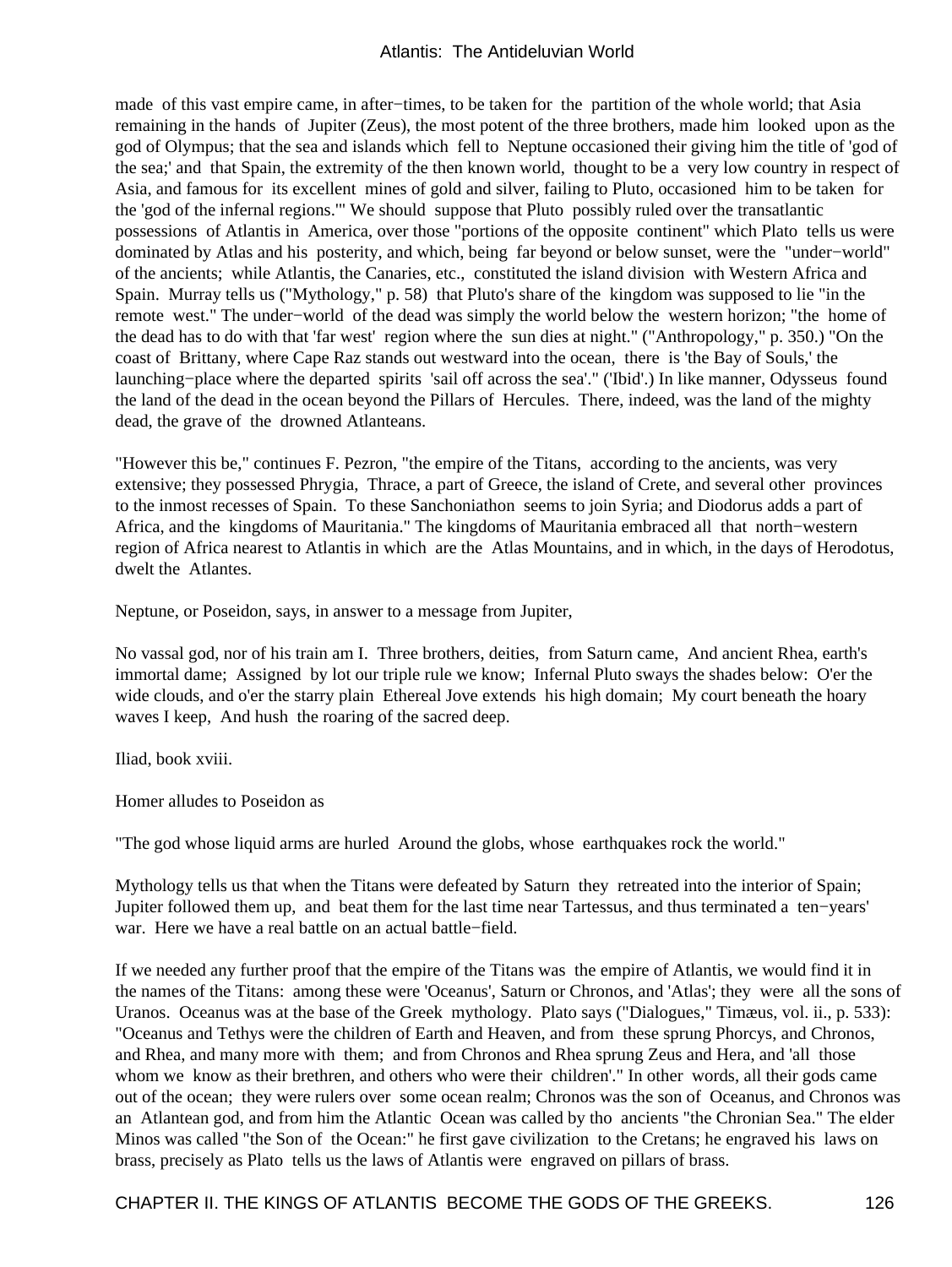The wanderings of Ulysses, as detailed in the "Odyssey" of Homer, are strangely connected with the Atlantic Ocean. The islands of the Phoenicians were apparently in mid−ocean:

We dwell apart, afar Within the unmeasured deep, amid its waves The most remote of men; no other race Hath commerce with us.—−'Odyssey', book vi.

The description of the Phæacian walls, harbors, cities, palaces, ships, etc., seems like a recollection of Atlantis. The island of Calypso appears also to have been in the Atlantic Ocean, twenty days' sail from the Phæacian isles; and when Ulysses goes to the land of Pluto, "the under−world," the home of the dead, he

"Reached the far confines of Oceanus,"

beyond the Pillars of Hercules. It would be curious to inquire how far the poems of Homer are Atlantean in their relations and inspiration. Ulysses's wanderings were a prolonged struggle with Poseidon, the founder and god of Atlantis.

"The Hekatoncheires, or Cetimæni, beings each with a hundred hands, were three in number−−Kottos, Gyges or Gyes, and Briareus−−and represented the frightful crashing of waves, and its resemblance to the convulsions of earthquakes." (Murray's "Mythology," p. 26.) Are not these hundred arms the oars of the galleys, and the frightful crashing of the waves their movements in the water?

"The Kyklopes also were three in number−−Brontes, with his thunder; Steropes, with his lightning; and Arges, with his stream of light. They were represented as having only one eye, which was placed at the juncture between the nose and brow. It was, however, a large, flashing eye, as became beings who were personifications of the storm−cloud, with its flashes of destructive lightning and peals of thunder."

We shall show hereafter that the invention of gunpowder dates back to the days of the Phoenicians, and may have been derived by them from Atlantis. It is not impossible that in this picture of the Kyklopes we see a tradition of sea−going ships, with a light burning at the prow, and armed with some explosive preparation, which, with a roar like thunder, and a flash like lightning, destroyed those against whom it was employed? It at least requires less strain upon our credulity to suppose these monsters were a barbarian's memory of great ships than to believe that human beings ever existed with a hundred arms, and with one eye in the middle of the forehead, and giving out thunder and lightning.

The natives of the West India Islands regarded the ships of Columbus as living creatures, and that their sails were wings.

Berosus tells us, speaking of the ancient days of Chaldea, "In the first year there appeared, from that part of the Erythræan Sea which borders upon Babylonia, an animal endowed with reason, by name Oannes, whose whole body (according to the account of Apollodorus) was that of a fish; that under the fish's head he had another head, with feet also below, similar to those of a man, subjoined to the fish's tail. His. voice too and language was articulate and human, and a representation of him is preserved even unto this day. This being was accustomed to pass the day among men, but took no food at that season, and he gave them an insight into letters and arts of all kinds. He taught them to construct cities, to found temples, to compile laws, and explained to them the principles of geometrical knowledge. He made them distinguish the seeds of the earth, and showed them how to collect the fruits; in short, be instructed them in everything which could tend to soften manners and humanize their laws. 'From that time nothing material has been added by way of improvement to his instructions'. And when the sun set, this being, Oannes, retired again into the sea, and passed the night in the deep, for he was amphibious. After this there appeared other animals like Oannes."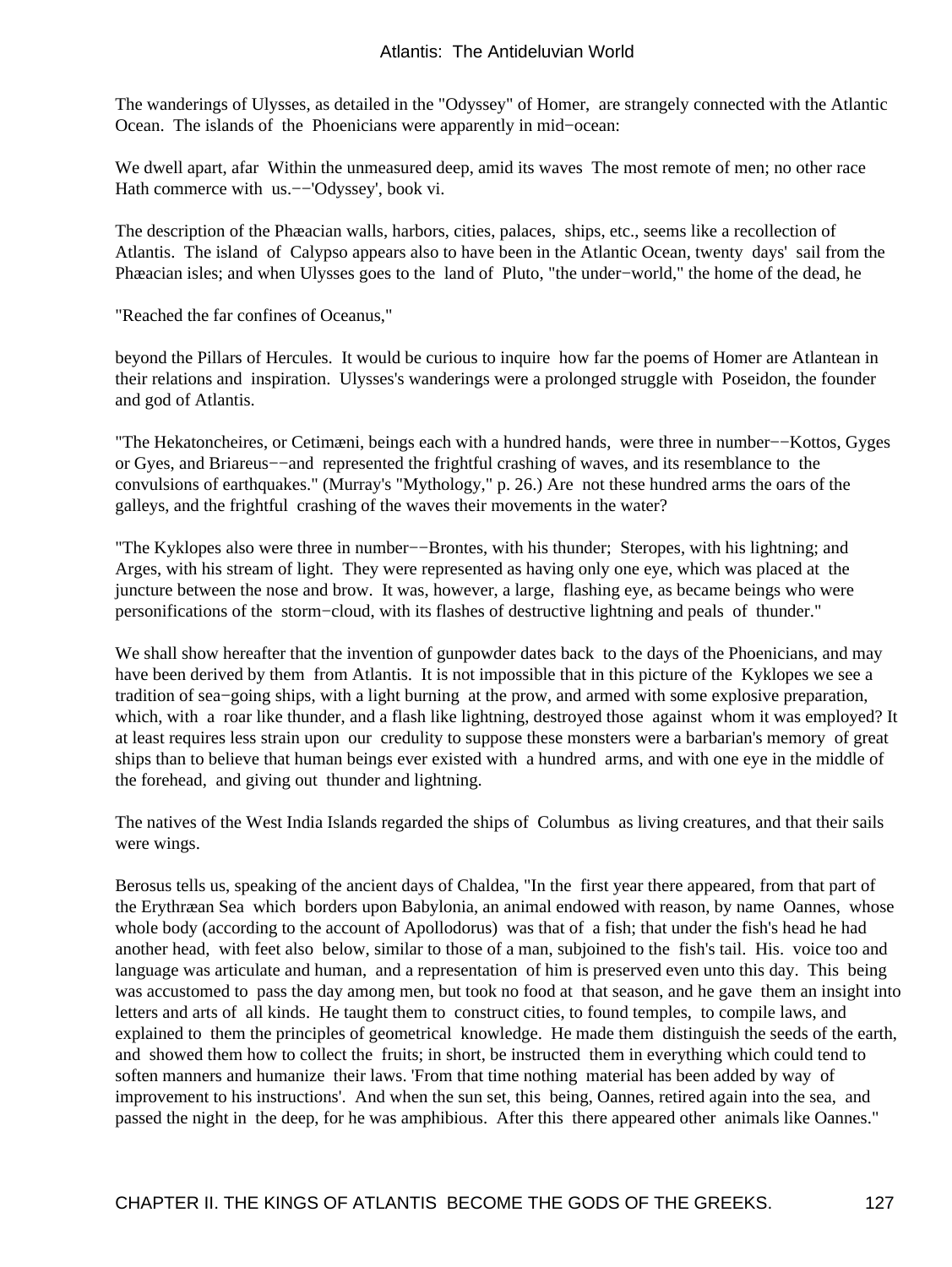This is clearly the tradition preserved by a barbarous people of the great ships of a civilized nation, who colonized their coast and introduced the arts and sciences among them. And here we see the same tendency to represent the ship as a living thing, which converted the war−vessels of the Atlanteans (the Kyklopes) into men with one blazing eye in the middle of the forehead.

Uranos was deposed from the throne, and succeeded by his son Chronos. He was called "the ripener, the harvest−god," and was probably identified with the beginning of the Agricultural Period. He married his sister Rhea, who bore him Pluto, 'Poseidon', Zeus, Hestia, Demeter, and Hera. He anticipated that his sons would dethrone him, as he had dethroned his father, Uranos, and he swallowed his first five children, and would have swallowed the sixth child, Zeus, but that his wife Rhea deceived him with a stone image of the child; and Zeus was conveyed to the island of Crete, and there concealed in a cave and raised to manhood. Subsequently Chronos "yielded back to the light the children he had swallowed." This myth probably means that Chronos had his children raised in some secret place, where they could not be used by his enemies as the instruments of a rebellion against his throne; and the stone image of Zeus, palmed off upon him by Rhea, was probably some other child substituted for his own. His precautions seem to have been wise; for as soon as the children returned to the light they commenced a rebellion, and drove the old gentleman from his throne. A rebellion of the Titans followed. The struggle was a tremendous one, and seems to have been decided at last by the use of gunpowder, as I shall show farther on.

We have seen Chronos identified with the Atlantic, called by the Romans the "Chronian Sea." He was known to the Romans under the name of Saturn, and ruled over "a great Saturnian continent" in the Western Ocean. Saturn, or Chronos, came to Italy: he presented himself to the king, Janus, "and proceeded to instruct the subjects of the latter in agriculture, gardening, and many other arts then quite unknown to them; as, for example, how to tend and cultivate the vine. By such means he at length raised the people from a rude and comparatively barbarous condition to one of order and peaceful occupations, in consequence of which he was everywhere held in high esteem, and, in course of time, was selected by Janus to share with him the government of the country, which thereupon assumed the name of Saturnia−−'a land of seed and fruit.' The period of Saturn's government was sung in later days by poets as a happy time, when sorrows were unknown, when innocence, freedom, and gladness reigned throughout the land in such a degree as to deserve the title of the Golden Age." (Murray's Mythology," p. 32.)

All this accords with Plato's story. He tells us that the rule of the Atlanteans extended to Italy; that they were a civilized, agricultural, and commercial people. The civilization of Rome was therefore an outgrowth directly from the civilization of Atlantis.

The Roman 'Saturnalia' was a remembrance of the Atlantean colonization. It was a period of joy and festivity; master and slave met as equals; the distinctions of poverty and wealth were forgotten; no punishments for crime were inflicted; servants and slaves went about dressed in the clothes of their masters; and children received presents from their parents or relatives. It was a time of jollity and mirth, a recollection of the Golden Age. We find a reminiscence of it in the Roman "Carnival."

The third and last on the throne of the highest god was Zeus. We shall see him, a little farther on, by the aid of some mysterious engine overthrowing the rebels, the Titans, who rose against his power, amid the flash of lightning and the roar of thunder. He was called "the thunderer," and "the mighty thunderer." He was represented with thunder−bolts in his hand and an eagle at his feet.

During the time of Zeus Atlantis seems to have reached its greatest height of power. He was recognized as the father of the whole world; he everywhere rewarded uprightness, truth, faithfulness, and kindness; be was merciful to the poor, and punished the cruel. To illustrate his rule on earth the following story is told: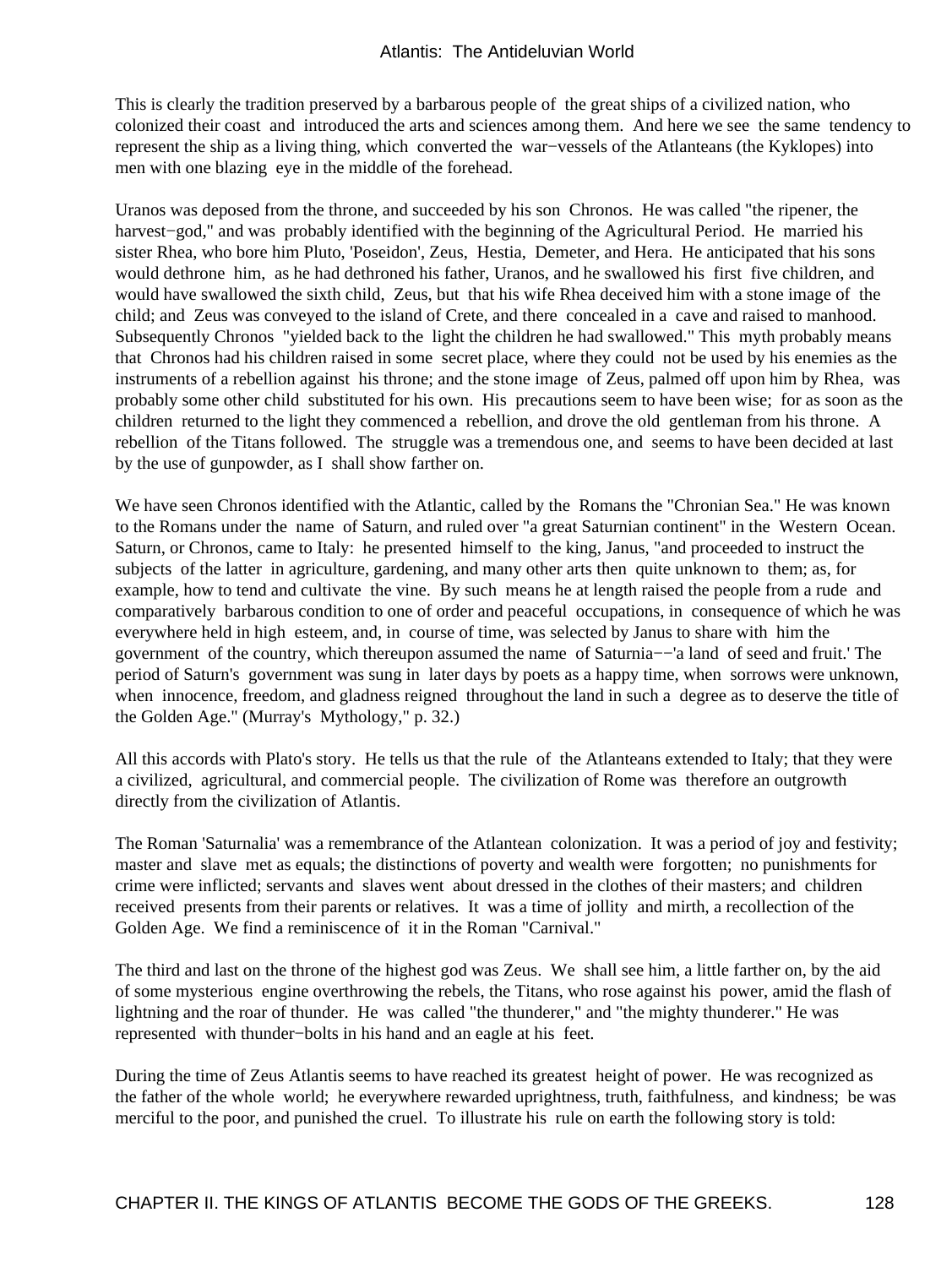"Philemon and Baukis, an aged couple of the poorer class, were living peacefully and full of piety toward the gods in their cottage in Phrygia, when Zeus, who often visited the earth, disguised, to inquire into the behavior of men, paid a visit, in passing through Phrygia on such a journey, to these poor old people, and was received by them very kindly as a weary traveller, which he pretended to be. Bidding him welcome to the house, they set about preparing for their guest, who was accompanied by Hermes, as excellent a meal as they could afford, and for this purpose were about to kill the only goose they had left, when Zeus interfered; for he was touched by their kindliness and genuine piety, and that all the more because be had observed among the other inhabitants of the district nothing but cruelty of disposition and a habit of reproaching and despising the gods. To punish this conduct he determined to visit the country with a flood, but to save from it Philemon and Baukis, the good aged couple, and to reward them in a striking manner. To this end he revealed himself to them before opening the gates of the great flood, transformed their poor cottage on the hill into a splendid temple, installed the aged pair as his priest and priestess, and granted their prayer that they might both die together. When, after many years, death overtook them, they were changed into two trees, that side by side in the neighborhood−−an oak and a linden." (Murray's "Mythology," p. 38.)

Here we have another reference to the Flood, and another identification with Atlantis.

Zeus was a kind of Henry VIII., and took to himself a number of wives. By Demeter (Ceres) he had Persephone (Proserpine); by Leto, Apollo and Artemis (Diana); by Dione, Aphrodite (Venus); by Semele, Dionysos (Bacchus); by Maia, Hermes (Mercury); by Alkmene, Hercules, etc., etc.

We have thus the whole family of gods and goddesses traced back to Atlantis.

Hera, or Juno, was the first and principal wife of Zeus. There were numerous conjugal rows between the royal pair, in which, say the poets, Juno was generally to blame. She was naturally jealous of the other wives of Zeus. Zeus on one occasion beat her, and threw her son Hephæstos out of Olympus; on another occasion he hung her out of Olympus with her arms tied and two great weights attached to her feet−−a very brutal and ungentlemanly trick−−but the Greeks transposed this into a beautiful symbol: the two weights, they say, represent the earth and sea, "an illustration of how all the phenomena of the visible sky were supposed to hang dependent on the highest god of heaven!" ('Ibid'., p. 47.) Juno probably regarded the transaction in an altogether different light; and she therefore United with Poseidon, the king's brother, and his daughter Athena, in a rebellion to put the old fellow in a strait−jacket, "and would have succeeded had not Thetis brought to his aid the sea−giant Ægæon," probably a war−ship. She seems in the main, however, to have been a good wife, and was the type of all the womanly virtues.

Poseidon, the first king of Atlantis, according to Plato, was, according to Greek mythology, a brother of Zeus, and a son of Chronos. In the division of the kingdom he fell heir to the ocean and its islands, and to the navigable rivers; in other words, he was king of a maritime and commercial people. His symbol was the horse. "He was the first to train and employ horses;" that is to say, his people first domesticated the horse. This agrees with what Plato tells us of the importance attached to the horse in Atlantis, and of the baths and race−courses provided for him. He was worshipped in the island of Tenos "in the character of a physician," showing that he represented an advanced civilization. He was also master of an agricultural people; "the ram with the golden fleece for which the Argonauts sailed was the offspring of Poseidon." He carried in his hand a three−pronged symbol, the trident, doubtless an emblem of the three continents that were embraced in the empire of Atlantis. He founded many colonies along the shores of the Mediterranean; "he helped to build the walls of Troy;" the tradition thus tracing the Trojan civilization to an Atlantean source. He settled Attica and founded Athens, named after his niece Athena, daughter of Zeus, who had no mother, but had sprung from the bead of Zeus, which probably signified that her mother's name was not known−−she was a foundling. Athena caused the first olive−tree to grow on the Acropolis of Athens, parent of all the olive−trees of Greece. Poseidon seems to have had settlements at Corinth, Ægina, Naxos, and Delphi. Temples were erected to his honor in nearly 'all the seaport towns Of Greece'. He sent a sea−monster, to wit, a slip, to ravage part of the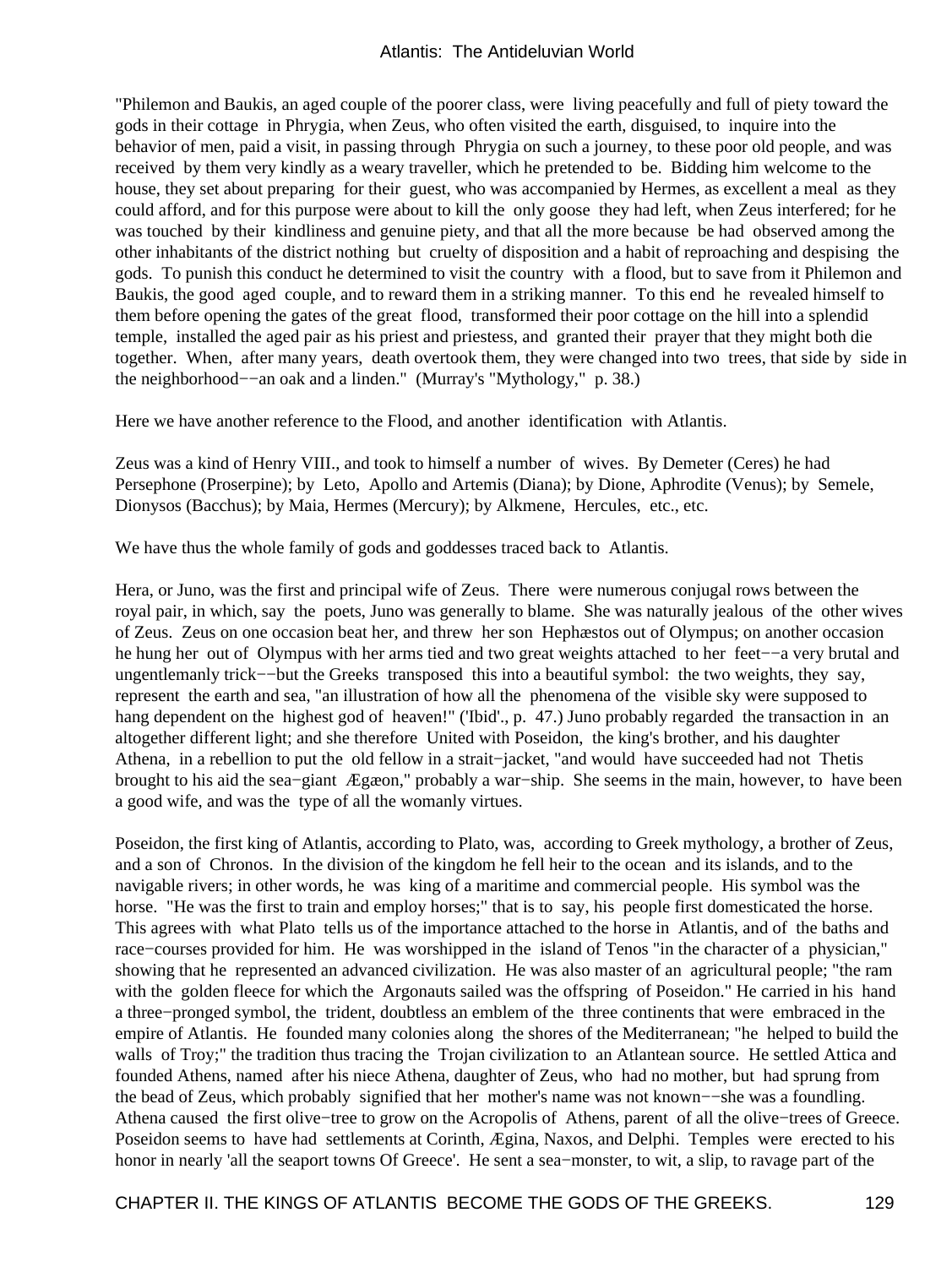Trojan territory.

In the "Iliad" Poseidon appears "as ruler of the sea, inhabiting a brilliant palace in its depths, traversing its surface in a chariot, or stirring the powerful billows 'until the earth shakes' as they crash upon the shores.... He is also associated with well−watered plains and valleys." (Murray's "Mythology," p, 51.) The palace in the depths of the sea was the palace upon Olympus in Atlantis; the traversing of the sea referred to the movements of a mercantile race; the shaking of

#### POSEIDON, OR NEPTUNE.

the earth was an association with earthquakes; the "well−watered plains and valleys" remind us of the great plain of Atlantis described by Plato.

All the traditions of the coming of civilization into Europe point to Atlantis.

For instance, Keleos, who lived at Eleusis, near Athens, hospitably received Demeter, the Greek Ceres, the daughter of Poseidon, when she landed; and in return she taught him the use of the plough, and presented his son with the seed of barley, and sent him out to teach mankind bow to sow and utilize that grain. Dionysos, grandson of Poseidon, travelled "through all the known world, even into the remotest parts of India, instructing the people, as be proceeded, how to tend the vine, and how to practise many other arts of peace, besides teaching them the value of just and honorable dealings." (Murray's "Mythology," p. 119.) The Greeks celebrated great festivals in his honor down to the coming of Christianity.

"The Nymphs of Grecian mythology were a kind of middle beings between the gods and men, communicating with both, loved and respected by both; ... living like the gods on ambrosia. In extraordinary cases they were summoned, it was believed, to the councils of the Olympian gods; but they usually remained in their particular spheres, in secluded grottoes and peaceful valleys, occupied in spinning, weaving, bathing, singing sweet songs, dancing, sporting, or accompanying deities who passed through their territories−−hunting with Artemis (Diana), rushing about with Dionysos (Bacchus), making merry with Apollo or Hermes (Mercury), but always in a hostile attitude toward the wanton and excited Satyrs."

The Nymphs were plainly the female inhabitants of Atlantis dwelling on the plains, while the aristocracy lived on the higher lands. And this is confirmed by the fact that part of them were called 'Atlantids', offspring of Atlantis. The Hesperides were also "daughters of Atlas;" their mother was Hesperis, a personification of "the region of the West." Their home was an island in the ocean," Off the north or west coast of Africa.

And here we find a tradition which not only points to Atlantis, but also shows some kinship to the legend in Genesis of the tree and the serpent.

Titæa, "a goddess of the earth," gave Zeus a tree bearing golden apples on it. This tree was put in the care of the Hesperides, but they 'could not resist the temptation to pluck and eat its fruit'; thereupon a serpent named Ladon was put to watch the tree. Hercules slew the serpent, and gave the apples to the Hesperides.

Heracles (Hercules), we have seen, was a son of Zeus, king of Atlantis. One of his twelve labors (the tenth) was the carrying off the cattle of Geryon. The meaning of Geryon is the red glow of the 'sunset'." He dwelt on the island of "Erythea, in the remote west, beyond the Pillars of Hercules." Hercules took a ship, and after encountering a storm, reached the island and placed himself on Mount Abas. Hercules killed Geryon, stole the cattle, put them on the ship, and landed them safely, driving them "through Iberia, Gaul, and over the Alps down into Italy." (Murray's "Mythology," p. 257.) This was simply the memory of a cattle raid made by an uncivilized race upon the civilized, cattle−raising people of Atlantis.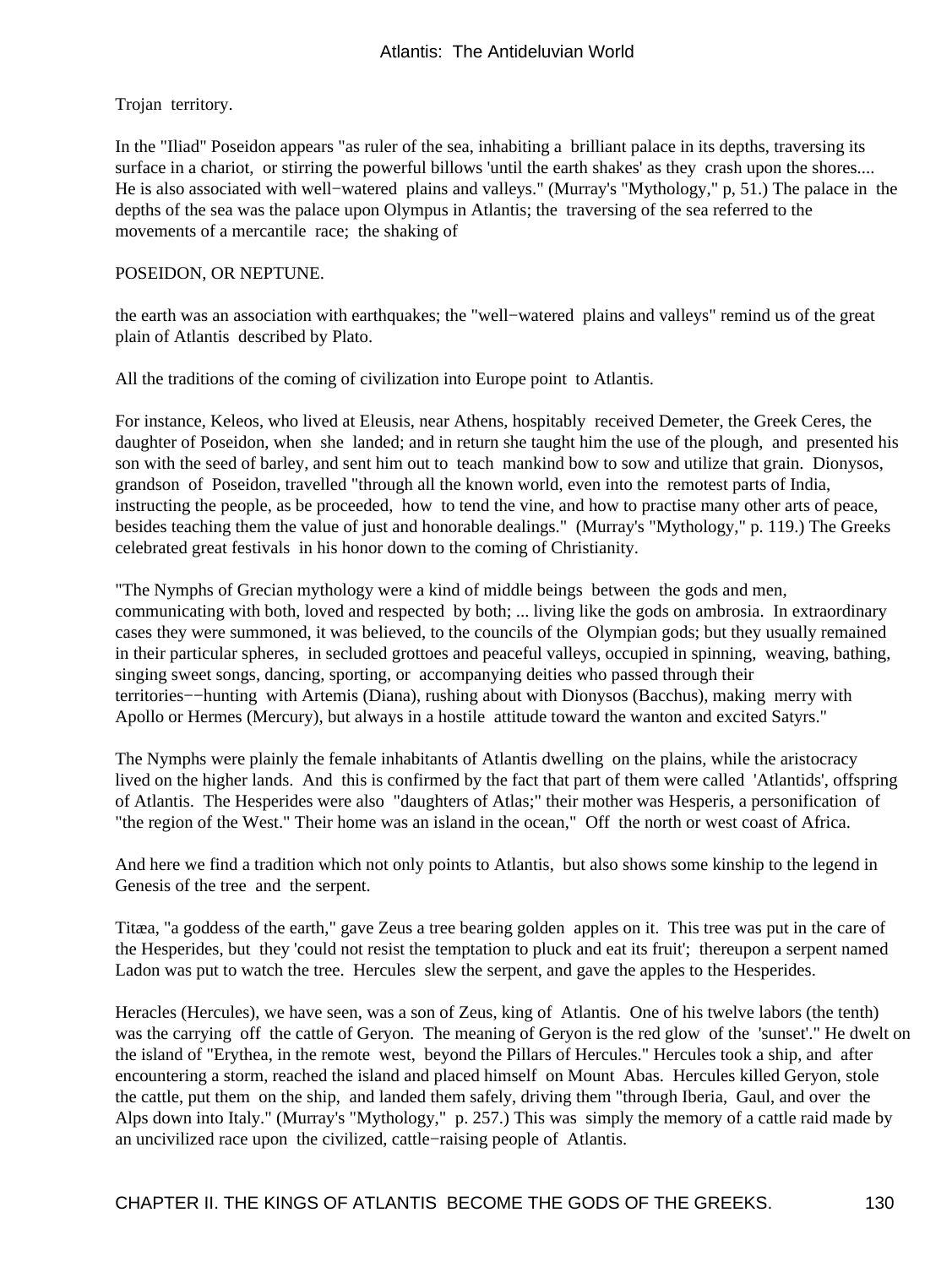#### Atlantis: The Antideluvian World

It is not necessary to pursue the study of the gods of Greece any farther. They were simply barbarian recollections of the rulers of a great civilized people who in early days visited their shores, and brought with them the arts of peace.

Here then, in conclusion, are the proofs of our proposition that the gods of Greece had been the kings of Atlantis:

1. They were not the makers, but the rulers of the world.

2. They were human in their attributes; they loved, sinned, and fought battles, the very sites of which are given; they founded cities, and civilized the people of the shores of the Mediterranean.

3. They dwelt upon an island in the Atlantic,." in the remote west. . . . where the sun shines after it has ceased to shine on Greece."

4. Their land was destroyed in a deluge.

5. They were ruled over by Poseidon and Atlas.

6. Their empire extended to Egypt and Italy and the shores of Africa, precisely as stated by Plato.

7. They existed during the Bronze Age and at the beginning of the Iron Age.

The entire Greek mythology is the recollection, by a degenerate race, of a vast, mighty, and highly civilized empire, which in a remote past covered large parts of Europe, Asia, Africa, and America.

### **CHAPTER III. THE GODS OF THE PHOENICIANS ALSO KINGS OF ATLANTIS.**

Not alone were the gods of the Greeks the deified kings of Atlantis, but we find that the mythology of the Phoenicians was drawn from the same source.

For instance, we find in the Phoenician cosmogony that the Titans (Rephaim) derive their origin from the Phoenician gods Agrus and Agrotus. This connects the Phoenicians with that island in the remote west, in the midst of ocean, where, according to the Greeks, the Titans dwelt.

According to Sanchoniathon, 'Ouranos' was the son of Autochthon, and, according to Plato, Autochthon was one of the ten kings of Atlantis. He married his sister Ge. He is the Uranos of the Greeks, who was the son of 'Gæa' (the earth), whom he married. The Phoenicians tell us, "Ouranos had by Ge four sons: Ilus (El), who is called Chronos, and Betylus (Beth−El), and Dagon, which signifies bread−corn, and Atlas (Tammuz?)." Here, again, we have the names of two other kings of Atlantis. These four sons probably represented four races, the offspring of the earth. The Greek Uranos was the father of Chronos, and the ancestor of Atlas. The Phoenician god Ouranos had a great many other wives: his wife Ge was jealous; they quarrelled, and he attempted to kill the children he had by her. This is the legend which the Greeks told of Zeus and Juno. In the Phoenician mythology Chronos raised a rebellion against Ouranos, and, after a great battle, dethroned him. In the Greek legends it is Zeus who attacks and overthrows his father, Chronos. Ouranos had a daughter called Astarte (Ashtoreth), another called Rhea. "And Dagon, after he had found out bread−corn and the plough, was called Zeus−Arotrius."

We find also, in the Phoenician legends, mention made of Poseidon, founder and king of Atlantis.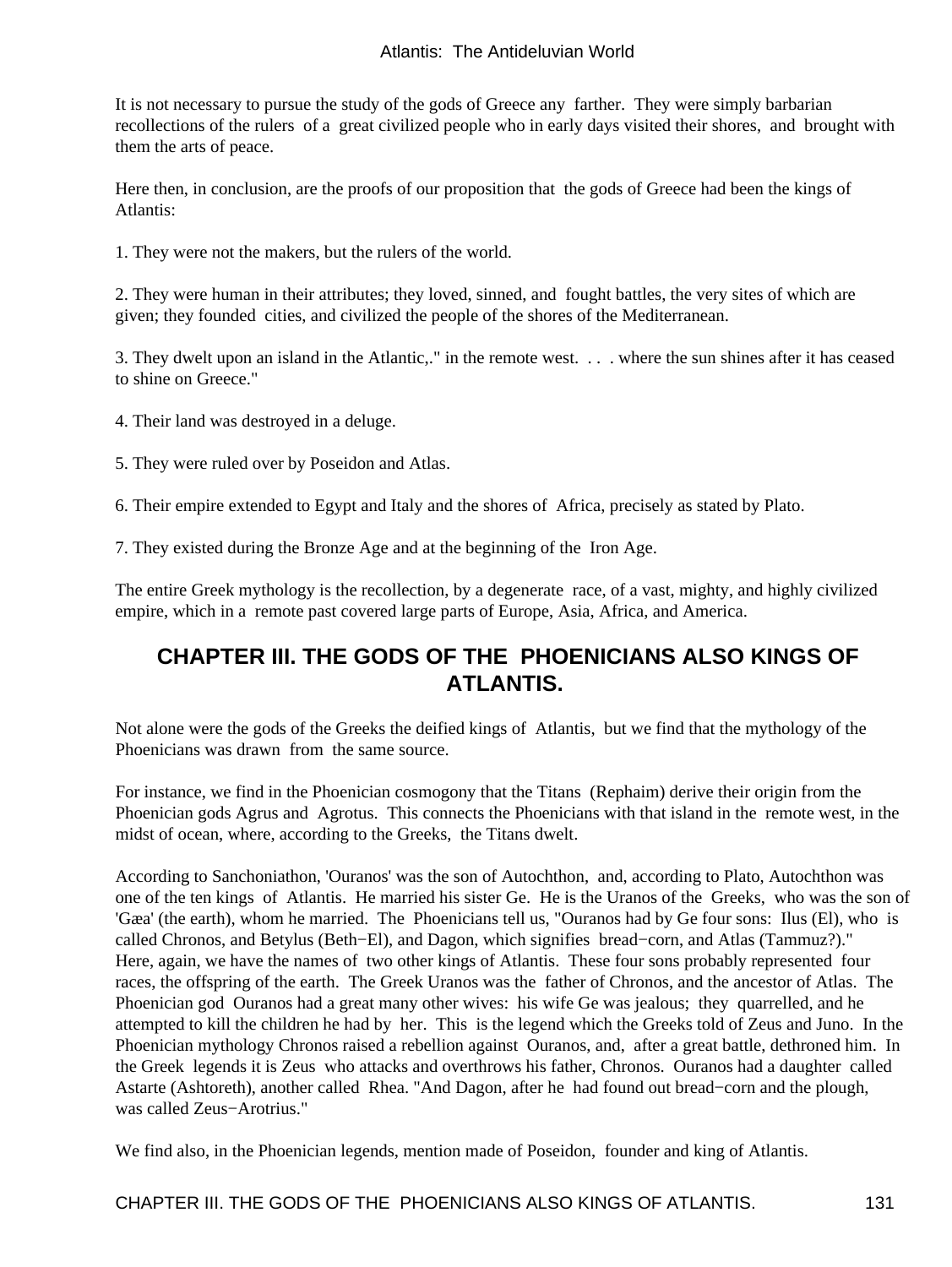Chronos gave Attica to his daughter Athena, as in the Greek legends. In a time of plague be sacrificed his son to Ouranos, and "circumcised himself, and compelled his allies to do the same thing." It would thus appear that this singular rite, practised as we have seen by the Atlantidæ of the Old and New Worlds, the Egyptians, the Phoenicians, the Hebrews, the Ethiopians, the Mexicans, and the red men of America, dates back, as we might have expected, to Atlantis.

"Chronos visits the different regions of the habitable world."

He gave Egypt as a kingdom to the god Taaut, who had invented the alphabet. The Egyptians called him Thoth, and he was represented among them as "the god of letters, the clerk of the under−world," bearing a tablet, pen, and palm−branch.

This not only connects the Phoenicians with Atlantis, but shows the relations of Egyptian civilization to both Atlantis and the Phoenicians.

There can be no doubt that the royal personages who formed the gods of Greece were also the gods of the Phoenicians. We have seen the Autochthon of Plato reappearing in the Autochthon of the Phoenicians; the Atlas of Plato in the Atlas of the Phoenicians; the Poseidon of Plato in the Poseidon of the Phoenicians; while the kings Mestor and Mneseus of Plato are probably the gods Misor and Amynus of the Phoenicians.

Sanchoniathon tells us, after narrating all the discoveries by which the people advanced to civilization, that the Cabiri set down their records of the past by the command of the god Taaut, "and they delivered them to their successors and to foreigners, of whom one was Isiris (Osiris), the inventor of the three letters, the brother of Chua, who is called the first Phoenician." (Lenormant and Chevallier, "Ancient History of the East," vol. ii., p. 228.)

This would show that the first Phoenician came long after this line of the kings or gods, and that he was a foreigner, as compared with them; and, therefore, that it could not have been the Phoenicians proper who made the several inventions narrated by Sanchoniathon, but some other race, from whom the Phoenicians might have been descended.

And in the delivery of their records to the foreigner Osiris, the god of Egypt, we have another evidence that Egypt derived her civilization from Atlantis.

Max Müller says:

"The Semitic languages also are all varieties of one form of speech. Though we do not know that primitive language from which the Semitic dialects diverged, yet we know that at one time such language must have existed.... We cannot derive Hebrew from Sanscrit, or Sanscrit from Hebrew; but we can well understand bow both may have proceeded from one common source. They are both channels supplied from one river, and they carry, though not always on the surface, floating materials of language which challenge comparison, and have already yielded satisfactory results to careful analyzers." ("Outlines of Philosophy of History," vol. i., p. 475.)

There was an ancient tradition among the Persians that the Phoenicians migrated from the shores of the Erythræan Sea, and this has been supposed to mean the Persian Gulf; but there was a very old city of Erythia, in utter ruin in the time of Strabo, which was built in some ancient age, long before the founding of Gades, near the site of that town, on the Atlantic coast of Spain. May not this town of Erythia have given its name to the adjacent sea? And this may have been the starting−point of the Phoenicians in their European migrations. It would even appear that there was an island of Erythea. In the Greek mythology the tenth labor of Hercules consisted in driving away the cattle of Geryon, who lived in the island of Erythea, "an island somewhere in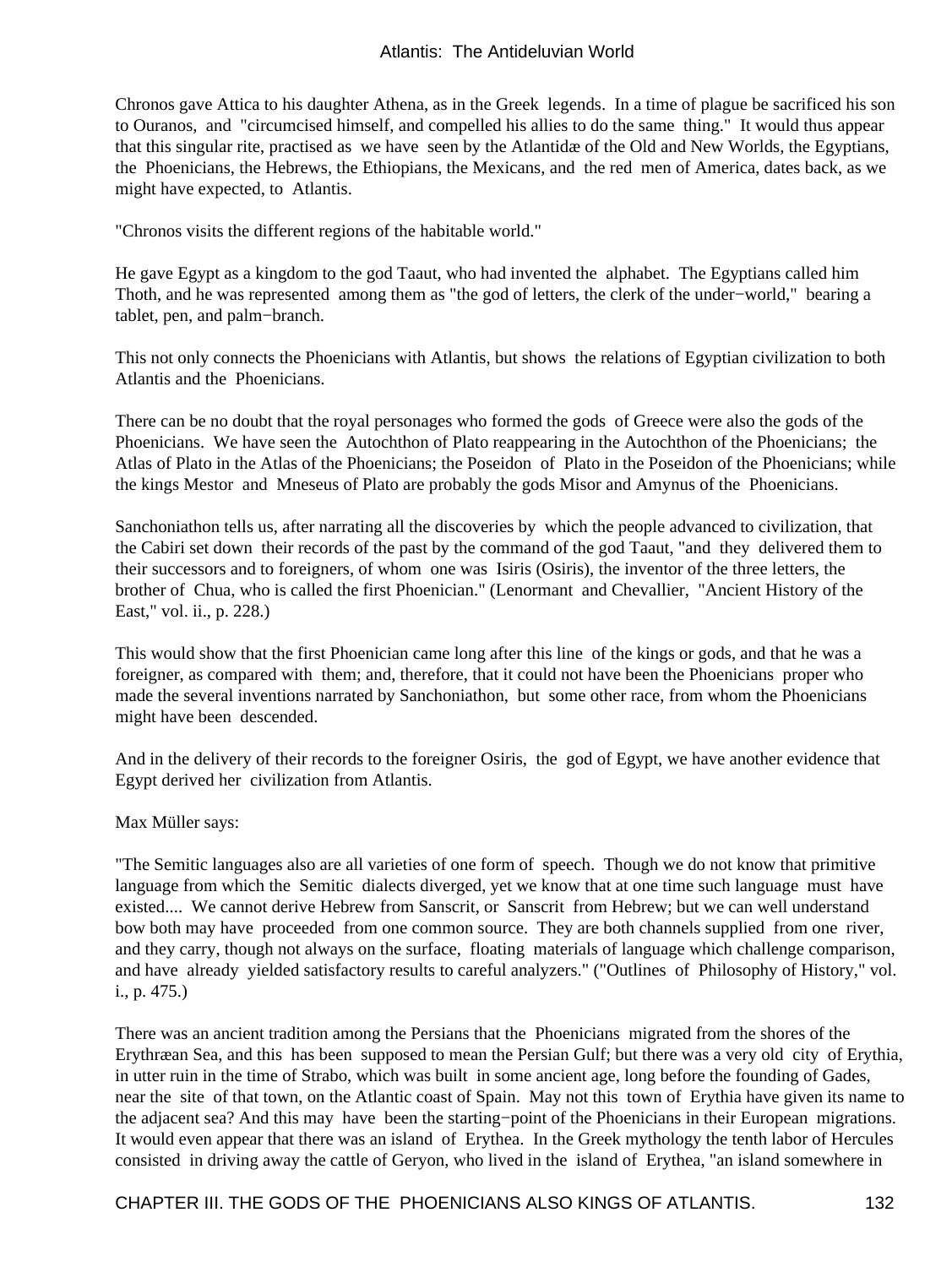the remote west, 'beyond the Pillars of Hercules'." (Murray's "Mythology," p. 257.) Hercules stole the cattle from this remote oceanic island, and, returning drove them "through Iberia, Gaul, over the Alps, and through Italy." ('Ibid'.) It is probable that a people emigrating from the Erythræan Sea, that is, from the Atlantic, first gave their name to a town on the coast of Spain, and at a later date to the Persian Gulf−−as we have seen the name of York carried from England to the banks of the Hudson, and then to the Arctic Circle.

The builders of the Central American cities are reported to have been a bearded race. The Phoenicians, in common with the Indians, practised human sacrifices to a great extent; they worshipped fire and water, adopted the names of the animals whose skins they wore−−that is to say, they had the totemic system−−telegraphed by means of fires, poisoned their arrows, offered peace before beginning battle, and used drums. (Bancroft's "Native Races," vol. v., p. 77.)

The extent of country covered by the commerce of the Phoenicians represents to some degree the area of the old Atlantean Empire. Their colonies and trading−posts extended east and west from the shores of the Black Sea, through the Mediterranean to the west coast of Africa and of Spain, and around to Ireland and England; while from north to south they ranged from the Baltic to the Persian Gulf. They touched every point where civilization in later ages made its appearance. Strabo estimated that they had three hundred cities along the west coast of Africa. When Columbus sailed to discover a new world, or re−discover an old one, he took his departure from a Phoenician seaport, founded by that great race two thousand five hundred years previously. This Atlantean sailor, with his Phoenician features, sailing from an Atlantean port, simply re−opened the path of commerce and colonization which had been closed when Plato's island sunk in the sea. And it is a curious fact that Columbus had the antediluvian world in his mind's eye even then, for when he reached the mouth of the Orinoco he thought it was the river Gihon, that flowed out of Paradise, and he wrote home to Spain, "There are here great indications suggesting the proximity of the earthly Paradise, for not only does it correspond in mathematical position with the opinions of the holy and learned theologians, but all other signs concur to make it probable."

Sanchoniathon claims that the learning of Egypt, Greece, and Judæa was derived from the Phoenicians. It would appear probable that, while other races represent the conquests or colonizations of Atlantis, the Phoenicians succeeded to their arts, sciences, and especially their commercial supremacy; and hence the close resemblances which we have found to exist between the Hebrews, a branch of the Phoenician stock, and the people of America.

Upon the Syrian sea the people live Who style themselves Phoenicians.... These were 'the first great founders of the world'−− Founders of cities and of mighty states−− Who showed a path through seas before unknown. In the first ages, when the sons of men Knew not which way to turn them, they assigned To each his first department; they bestowed Of land a portion and of sea a lot, And sent each wandering tribe far off to share A different soil and climate. Hence arose The great diversity, so plainly seen, 'Mid nations widely severed.

Dyonysius of Susiana, A.D. 3,

### **CHAPTER IV. THE GOD ODIN, WODEN, OR WOTAN.**

In the Scandinavian mythology the chief god was Odin, the Woden, Wotan, or Wuotan of the Germans. He is represented with many of the attributes of the Greek god Zeus, and is supposed by some to be identical with him. He dwelt with the 'twelve' *Æsir*, or gods, upon Asgard, the Norse Olympus, which arose out of Midgard, a land half−way between the regions of frost and fire (to wit, in a temperate climate). The Scandinavian Olympus was probably Atlantis. Odin is represented as a grave−looking elderly man with a long beard, carrying in his hand a spear, and accompanied by two dogs and two ravens. He was the father of poetry, and the inventor of Runic writing.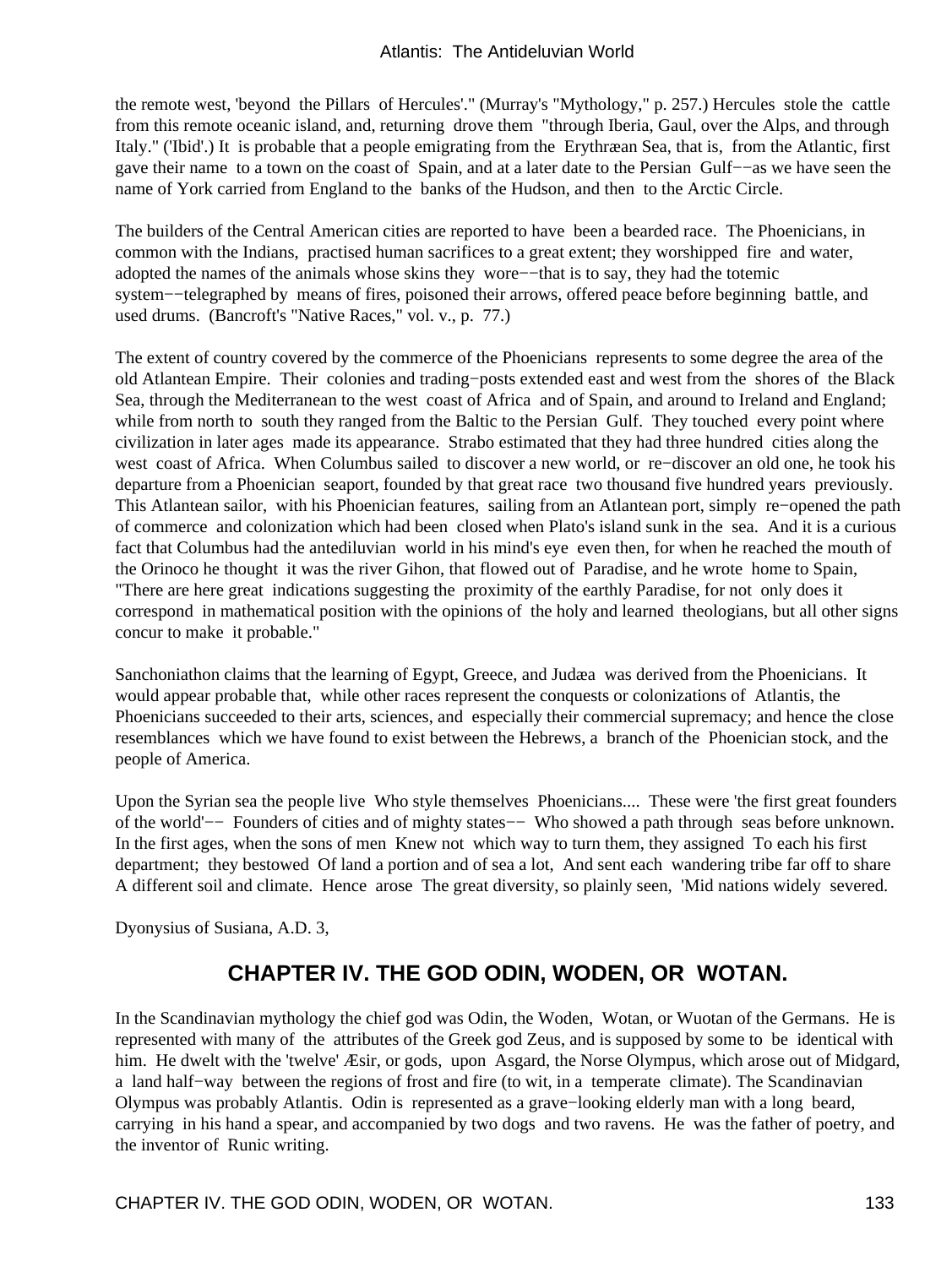The Chiapenese of Central America (the people whose language we have seen furnishing such remarkable resemblances to Hebrew) claim to have been the first people of the New World. Clavigero tells us ("Hist. Antiq. del Messico," Eng. trans., 1807, vol. i.) that according to the traditions of the Chiapenese there was a Votan who was the grandson of the man who built the ark to save himself and family from the Deluge; he was one of those who undertook to build the tower that should reach to heaven., The Lord ordered him to people America. "He came 'from the East'." He brought seven families with him. He had been preceded in America by two others, Igh and Imox. He built a great city in America called "Nachan," City of the Serpents (the serpent that tempted Eve was Nahash), from his own race, which was named Chan, a serpent. This Nachan is supposed to have been Palenque. The date of his journey is placed in the legends in the year 3000 of the world, and in the tenth century B.C. He also founded three tributary monarchies, whose capitals were Tulan, Mayapan, and Chiquimala. He wrote a book containing a history of his deeds, and proofs that he belonged to the tribe of Chanes (serpents). He states that "he is the third of the Votans; that he conducted seven families from Valum−Votan to this continent, and assigned lands to them; that be determined to travel until he came to the root of heaven and found his relations, the Culebres, and made himself known to them; that he accordingly made four voyages to Chivim; that he arrived in Spain; that he went to Rome; that he saw the house of God building; that be went by the road which his brethren, the Culebres, had bored; that he marked it, and that he passed by the houses of the thirteen Culebres. He relates that, in returning from one of his voyages, he found seven other families of the Tzequil nation who had joined the first inhabitants, and recognized in them the same origin as his own, that is, of the Culebres; he speaks of the place where they built the first town, which from its founders received the name of Tzequil; he affirms that, having taught them the refinement of manners in the use of the table, table−cloths, dishes, basins, cups, and napkins, they taught him the knowledge of God and his worship; his first ideas of a king, and obedience to him; that he was chosen captain of all these united families."

It is probable that Spain and Rome are interpolations. Cabrera claims that the Votanites were Carthaginians. He thinks the Chivim of Votan were the Hivim, or Givim, who were descended of Heth, son of Canaan, Phoenicians; they were the builders of Accaron, Azotus, Ascalon, and Gaza. The Scriptures refer to them as Hivites (Givim) in Deuteronomy (chap. ii., verse 32), and Joshua (chap. xiii., verse 4). He claims that Cadmus and his wife Hermione were of this stock; and according to Ovid they were metamorphosed into snakes (Culebres). The name Hivites in Phoenician signifies a snake.

Votan may not, possibly, have passed into Europe; be may have travelled altogether in Africa. His singular allusion to "a way which the Culebres had bored" seems at first inexplicable; but Dr. Livingstone's last letters, published 8th November, 1869, in the "Proceedings of the Royal Geographical Society," mention that "tribes live in underground houses in Rua. Some excavations are said to be thirty miles long, and have running rills in them; a whole district can stand a siege in them. The 'writings' therein, I have been told by some of the people, are drawings of animals, and not letters; otherwise I should have gone to see them. People very dark, well made, and outer angle of eyes slanting inward."

And Captain Grant, who accompanied Captain Speke in his famous exploration of the sources of the Nile, tells of a tunnel or subway under the river Kaoma, on the highway between Loowemba and Marunga, near Lake Tanganyika. His guide Manua describes it to him:

"I asked Manua if he had ever seen any country resembling it. His reply was, 'This country reminds me of what I saw in the country to the south of the Lake Tanganyika, when travelling with an Arab's caravan from Unjanyembeh. There is a river there called the Kaoma, running into the lake, the sides of which are similar in precipitousness to the rocks before us.' I then asked, 'Do the people cross this river in boats?' 'No; they have no boats; and even if they had, the people could not land, as the sides are too steep: they pass underneath the river by a natural tunnel, or subway.' He and all his party went through it on their way from Loowemba to Ooroongoo, and returned by it. He described its length as having taken them from sunrise till noon to pass through it, and so high that, if mounted upon camels, they could not touch the top. Tall reeds, the thickness of

CHAPTER IV. THE GOD ODIN, WODEN, OR WOTAN. THE COLLECT AND THE RESERVE THAT A 134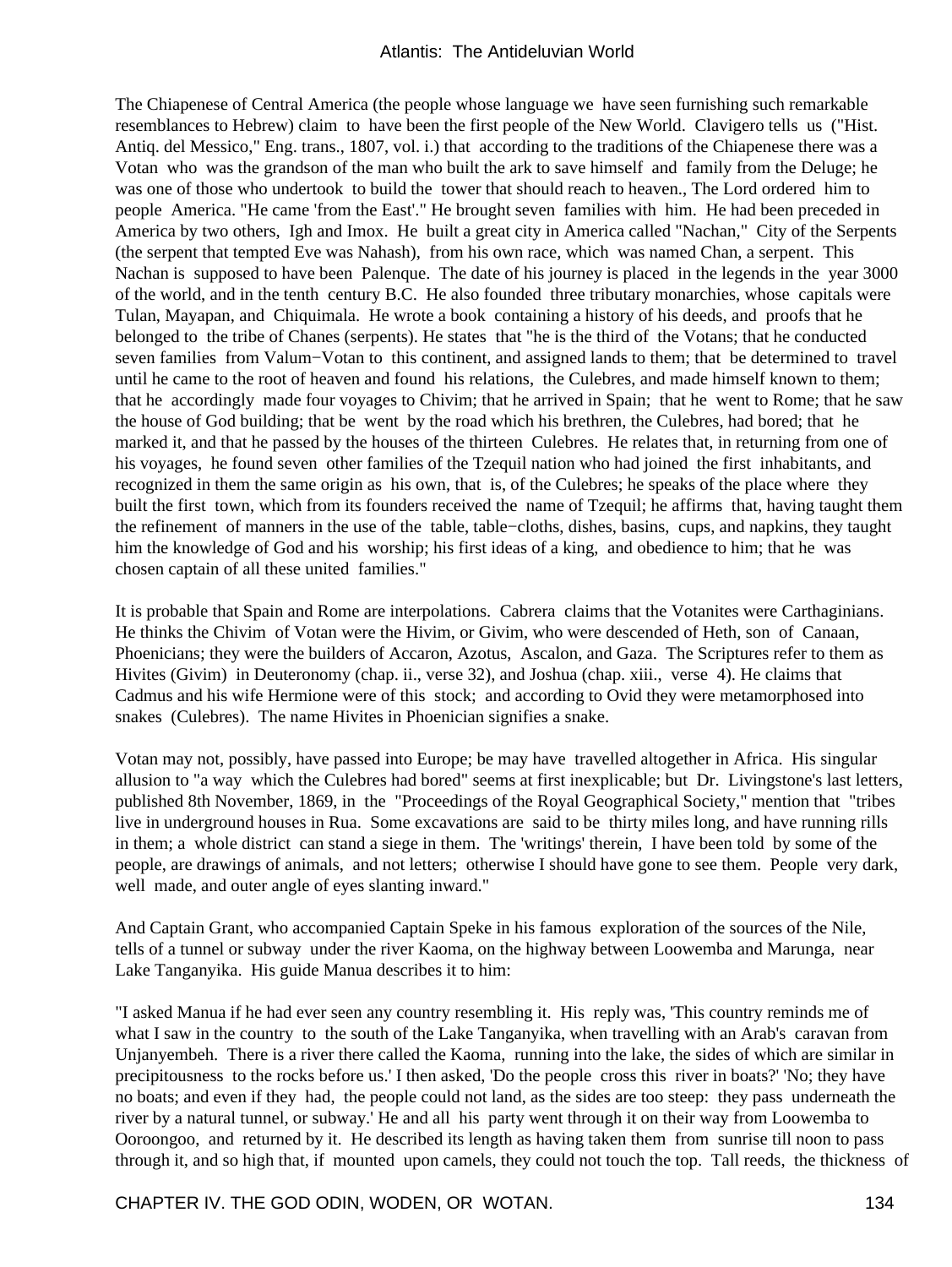a walking−stick, grew inside, the road was strewed with white pebbles, and so wide−−four hundred yards−−that they could see their way tolerably well while passing through it. The rocks looked as if they had been planed by artificial means. Water never came through from the river overhead; it was procured by digging wells. Manua added that the people of Wambweh take shelter in this tunnel, and live there with their families and cattle, when molested by the Watuta, a warlike race, descended from the Zooloo Kafirs.

But it is interesting to find in this book of Votan, however little reliance we may place in its dates or details, evidence that there was actual intercourse between the Old World and the New in remote ages.

#### Humboldt remarks:

"We have fixed the special attention of our readers upon this Votan, or Wodan, an American who appears of the same family with the Wods or Odins of the Goths and of the people of Celtic origin. Since, according to the learned researches of Sir William Jones, Odin and Buddha are probably the same person, it is curious to see the names of 'Bondvar', 'Wodansday', and Votan designating in India, Scandinavia, and in Mexico the day of a brief period." ("Vues des Cordilleras," p. 148, ed. 1810.)

There are many things to connect the mythology of the Gothic nations with Atlantis; they had, as we have seen, flood legends; their gods Krodo and Satar were the Chronos and Saturn of Atlantis; their Baal was the Bel of the Phoenicians, who were closely connected with Poseidon and Atlas; and, as we shall see hereafter, their language has a distinct relationship with the tongues of the Arabians, Cushites, Chaldeans, and Phoenicians.

### **CHAPTER V. THE PYRAMID, THE CROSS, AND THE GARDEN OF EDEN.**

No fact is better established than the reverence shown to the sign of the Cross in all the ages prior to Christianity. We cannot do better than quote from an able article in the Edinburgh Review of July, 1870, upon this question:

"From the dawn of organized Paganism in the Eastern world to the final establishment of Christianity in the Western, the Cross was undoubtedly one of the commonest and most sacred of symbolical monuments; and, to a remarkable extent, it is so still in almost every land where that of Calvary is unrecognized or unknown. Apart from any distinctions of social or intellectual superiority, of caste, color, nationality, or location in either hemisphere, it appears to have been the aboriginal possession of every people in antiquity−−the elastic girdle, so to say, which embraced the most widely separated heathen communities−−the most significant token of a universal brotherhood, to which all the families of mankind were severally and irresistibly drawn, and by which 'their common descent was emphatically expressed', or by means of which each and all preserved, amid every vicissitude of fortune, a knowledge of 'the primeval happiness and dignity of their species'. Where authentic history is silent on the subject, the material relics of past and long since forgotten races are not wanting to confirm and strengthen this supposition. Diversified forms of the symbol are delineated more or less artistically, according to the progress achieved in civilization at the period, on the ruined walls of temples and palaces, on natural rocks and sepulchral galleries, on the hoariest monoliths and the rudest statuary; on coins, medals, and vases of every description; and, in not a few instances, are preserved in the architectural proportions of subterranean as well as superterranean structures, of tumuli as well as fanes. The extraordinary sanctity attaching to the symbol, in every age and under every variety of circumstance, justified any expenditure incurred in its fabrication or embellishment; hence the most persistent labor, the most consummate ingenuity, were lavished upon it. Populations of essentially different culture, tastes, and pursuits−−the highly−civilized and the demi−civilized, the settled and nomadic−−vied with each other in their efforts to extend the knowledge of its exceptional import and virtue among their latest posterities. The marvellous rock−hewn caves of Elephanta and Ellora, and the stately temples of Mathura and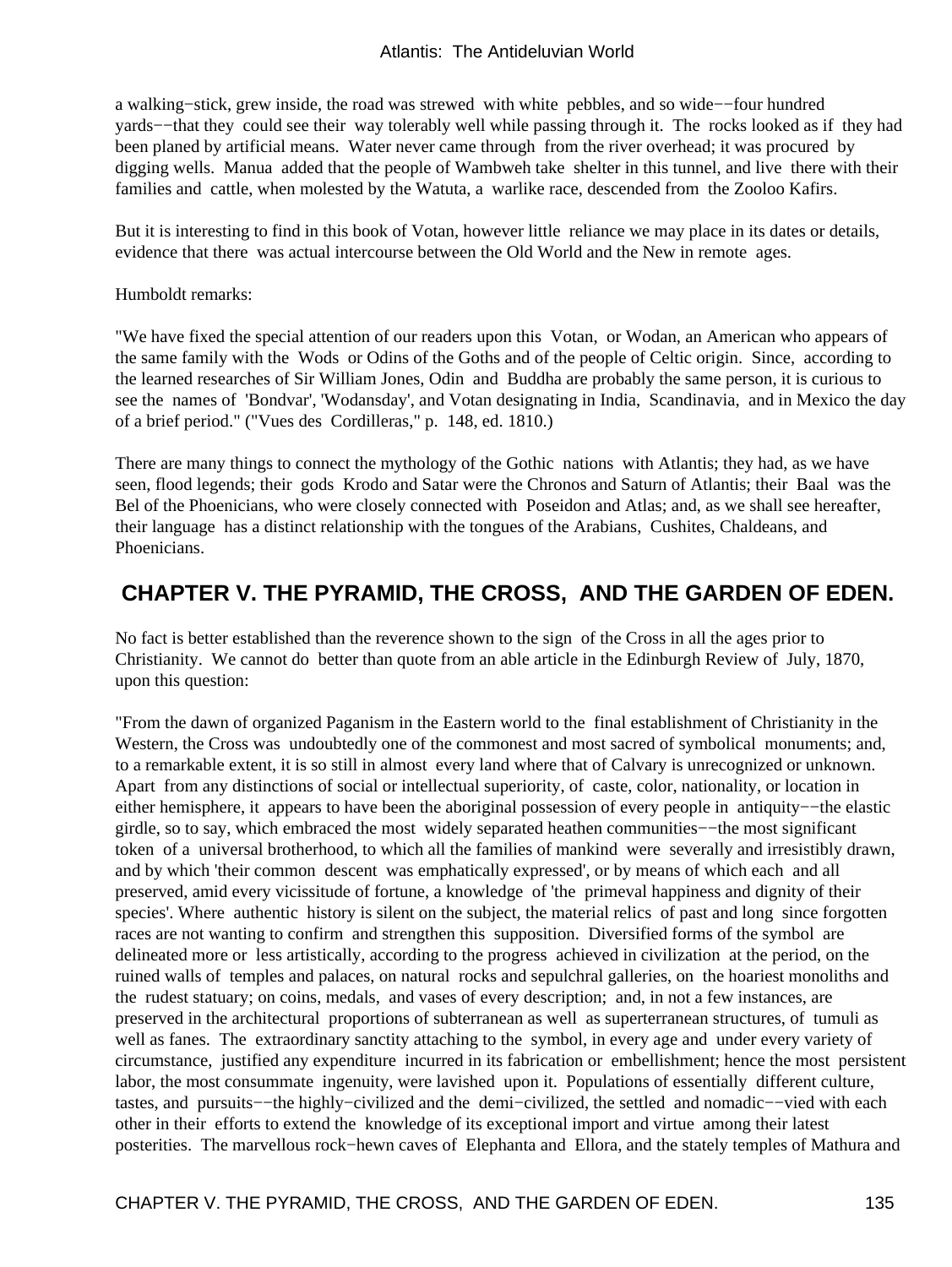Terputty, in the East, may be cited as characteristic examples of one laborious method of exhibiting it; and the megalithic structures of Callernish and Newgrange, in the West, of another; while a third may be instanced. in the great temple at Mitzla, 'the City of the Moon,' in Ojaaca, Central America. also excavated in the living rock, and manifesting the same stupendous labor and ingenuity as are observable in the cognate caverns of Salsette−−of endeavors, we repeat, made by peoples as intellectually as geographically distinct, and followers withal of independent and unassociated deities, to magnify and perpetuate some grand primeval symbol....

"Of the several varieties of the Cross still in vogue, as national or ecclesiastical emblems, in this and other European states, and distinguished by the familiar appellations of St. George, St. Andrew, the Maltese, the Greek, the Latin, etc., etc., there is not one among them the existence of which may not be traced to the remotest antiquity. They were the common property of the Eastern nations. No revolution or other casualty has wrought any perceptible difference in their several forms or delineations; they have passed from one hemisphere to the other intact; have survived dynasties, empires, and races; have been borne on the crest of each successive wave of Aryan population in its course toward the West; and, having been reconsecrated in later times by their lineal descendants, are still recognized as military and national badges of distinction....

Among the earliest known types is the 'crux ansata', vulgarly called 'the key of the Nile,' because of its being found sculptured or otherwise represented so frequently upon Egyptian and Coptic monuments. It has, however, a very much older and more sacred signification than this. It was the symbol of symbols, the mystical Tau, 'the bidden wisdom,' not only of the ancient Egyptians but also of the Chaldeans, Phoenicians, Mexicans, Peruvians, and of every other ancient people commemorated in history, in either hemisphere, and is formed very similarly to our letter T, with a roundlet, or oval, placed immediately above it. Thus it was figured on the gigantic emerald or glass statue of Serapis, which was transported (293 B.C.) by order of Ptolemy Soter from Sinope, on the southern shores of the Black Sea, re−erected within that famous labyrinth which encompassed the banks of Lake Moeris, and destroyed by the victorious army of Theodosius (A.D. 389), despite the earnest entreaties of the Egyptian priesthood to spare it, because it was the emblem of their god and of 'the life to come.' Sometimes, as may be seen on the breast of an Egyptian mummy in the museum of the London University, the simple T only is planted on the frustum of a cone; and sometimes it is represented as springing from a heart; in the first instance signifying goodness; in the second, hope or expectation of reward. As in the oldest temples and catacombs of Egypt, so this type likewise abounds in the ruined cities of Mexico and Central America, graven as well upon the most ancient cyclopean and polygonal walls as upon the more modern and perfect examples of masonry; and is displayed in an equally conspicuous manner upon the breasts of innumerable bronze statuettes which have been recently disinterred from the cemetery of Juigalpa (of unknown antiquity) in Nicaragua."

When the Spanish missionaries first set foot upon the soil of America, in the fifteenth century, they were amazed to find the Cross was as devoutly worshipped by the red Indians as by themselves, and were in doubt whether to ascribe the fact to the pious labors of St. Thomas or to the cunning device of the Evil One. The hallowed symbol challenged their attention on every hand and in almost every variety of form. It appeared on the bass−reliefs of ruined and deserted as well as on those of inhabited palaces, and was the most conspicuous ornament in the great temple of Gozumel, off the coast of Yucatan. According to the particular locality, and the purpose which it served, it was formed of various materials−−of marble and gypsum in the open spaces of cities and by the way−side; of wood in the teocallis or chapels on pyramidal summits and in subterranean sanctuaries; and of emerald or jasper in the palaces of kings and nobles.

When we ask the question how it comes that the sign of the Cross has thus been reverenced. from the highest antiquity by the races of the Old and New Worlds, we learn that it is a reminiscence of the Garden of Eden, in other words, of Atlantis.

Professor Hardwicke says:

CHAPTER V. THE PYRAMID, THE CROSS, AND THE GARDEN OF EDEN. 136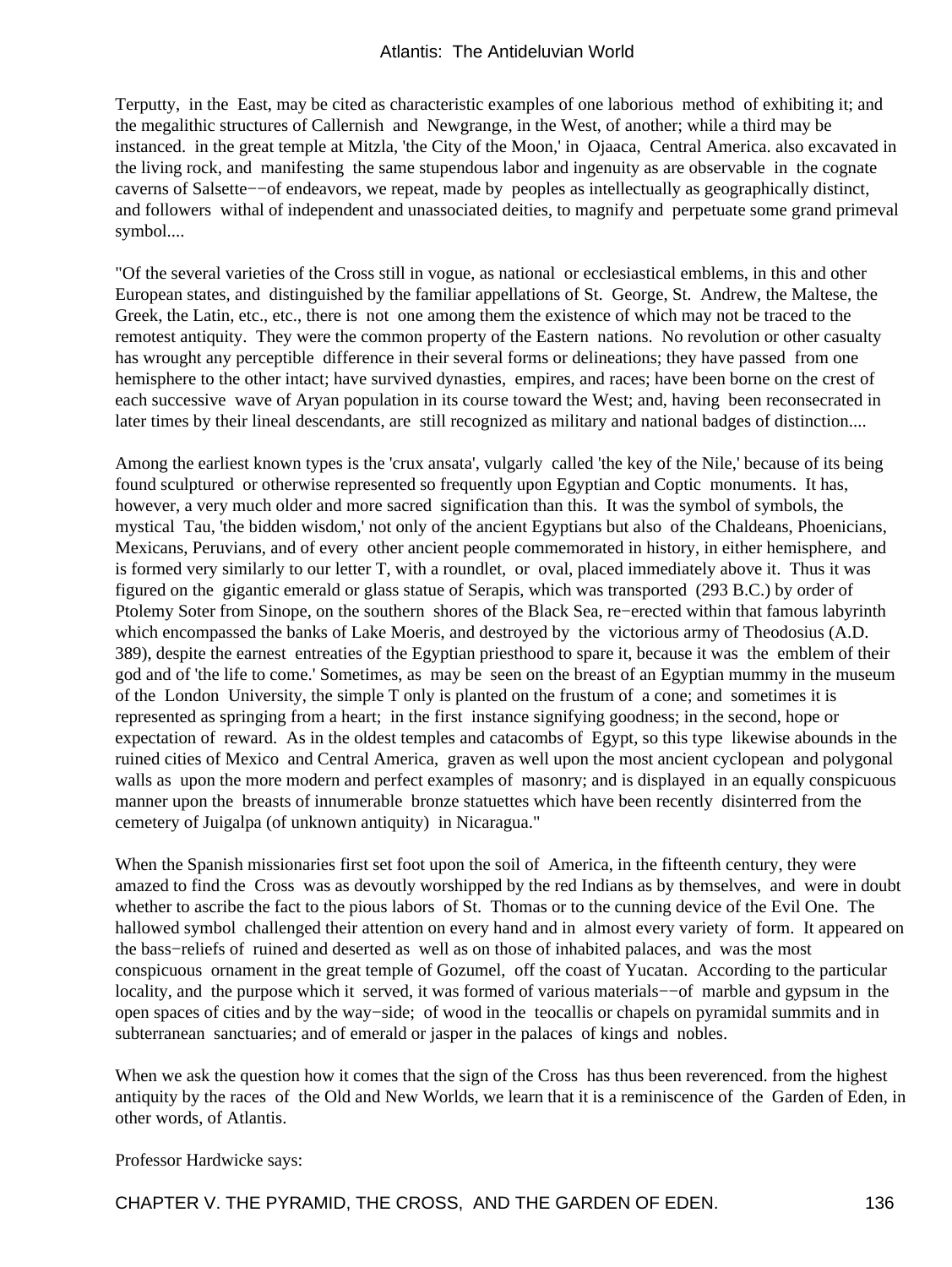"All these and similar traditions are but mocking satires of the old Hebrew story−−jarred and broken notes of the same strain; but with all their exaggerations they intimate how in the background of man's vision lay a paradise of holy joy−−a paradise secured from every kind of profanation, and made inaccessible to the guilty; a paradise full of objects that were calculated to delight the senses and to elevate the mind a paradise that granted to its tenant rich and rare immunities, and that fed with its perennial streams the tree of life and immortality."

To quote again from the writer in the 'Edinburgh Review', already cited;

"Its undoubted antiquity, no less than its extraordinary diffusion, evidences that it must have been, as it may be said to be still in unchristianized lands, emblematical of some fundamental doctrine or mystery. The reader will not have failed to observe that it is most usually associated with water; it was 'the key of the Nile,' that mystical instrument by means of which, in the popular judgment of his Egyptian devotees, Osiris produced the annual revivifying inundations of the sacred stream; it is discernible in that mysterious pitcher or vase portrayed on the brazen table of Bembus, before−mentioned, with its four lips discharging as many streams of water in opposite directions; it was the emblem of the water−deities of the Babylonians in the East and of the Gothic nations in the West, as well as that of the rain−deities respectively of the mixed population in America. We have seen with what peculiar rites the symbol was honored by those widely separated races in the western hemisphere; and the monumental slabs of Nineveh, now in the museums of London and Paris, show us how it was similarly honored by the successors of the Chaldees in the eastern....

#### ANCIENT IRISH CROSS−−PRE−CHRISTIAN−−KILNABOY.

"In Egypt, Assyria, and Britain it was emblematical of creative power and eternity; in India, China, and Scandinavia, of heaven and immortality; in the two Americas, of rejuvenescence and freedom from physical suffering; while in both hemispheres it was the common symbol of the resurrection, or 'the sign of the life to come;' and, finally, in all heathen communities, without exception, it was the emphatic type, the sole enduring evidence, of the Divine Unity. This circumstance alone determines its extreme antiquity−−an antiquity, in all likelihood, long antecedent to the foundation of either of the three great systems of religion in the East. And, lastly, we have seen how, as a rule, it is found in conjunction with a stream or streams of water, with exuberant vegetation, and with a bill or a mountainous region—−in a word, 'with a land of beauty, fertility, and joy'. Thus it was expressed upon those circular and sacred cakes of the Egyptians, composed of the richest materials−of flour, of honey, of milk−−and with which the serpent and bull, as well as other reptiles and beasts consecrated to the service of Isis and their higher divinities, were daily fed; and upon certain festivals were eaten with extraordinary ceremony by the people and their priests. 'The cross−cake,' says Sir Gardner Wilkinson, 'was their hieroglyph for civilized land;' obviously 'a land superior to their own, as it was, indeed, to all other mundane territories'; for it was that 'distant, traditional country of sempiternal contentment and repose', of exquisite delight and serenity, where Nature, unassisted by man, produces all that is necessary for his sustentation."

And this land was the Garden of Eden of our race. This was the Olympus of the Greeks, where

"This same mild season gives the blooms to blow, The buds to harden and the fruits to grow."

In the midst of it was a sacred and glorious eminence−−the 'umbilicus orbis terrarum'−−"toward which the heathen in all parts of the world, and in all ages, turned a wistful gaze in every act of devotion, and to which they hoped to be admitted, or, rather, to be restored, at the close of this transitory scene."

In this "glorious eminence" do we not see Plato's mountain in the middle of Atlantis, as he describes it: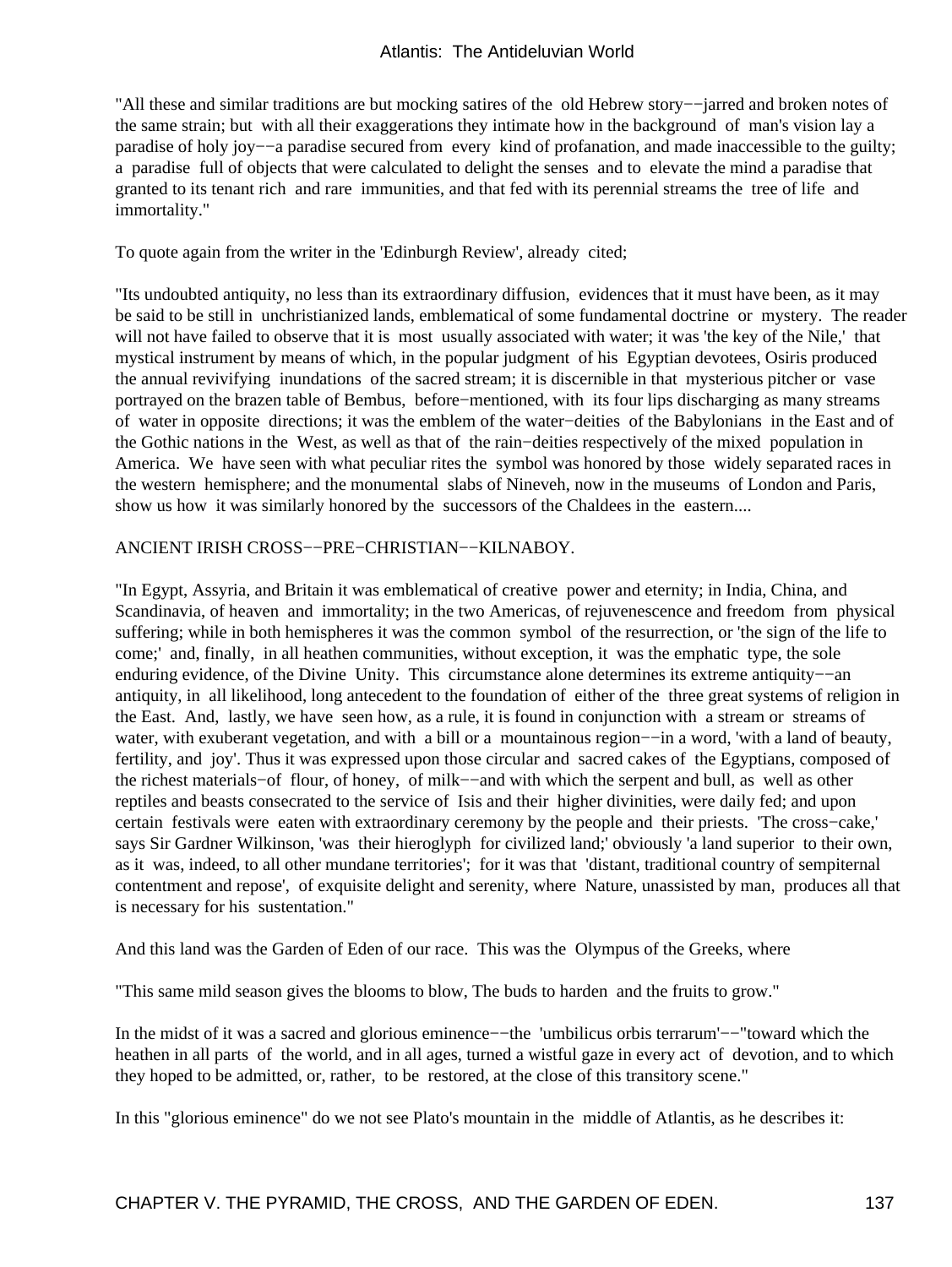#### Atlantis: The Antideluvian World

"Near the plain and in the centre of the island there was a mountain, not very high on any side. In this mountain there dwelt one of the earth−born primeval men of that country, whose name was Evenor, and he had a wife named Leucippe, and they had an only daughter, who was named Cleito. Poseidon married her. He enclosed the hill in which she dwelt all around, making alternate zones of sea and land, larger and smaller, encircling one another; there were two of land and three of wate.... so that no man could get to the island.... He brought streams of water under the earth to this mountain−island, and made all manner of food to grow upon it. This island became the seat of Atlas, the over−king of the whole island; upon it they built the great temple of their nation; they continued to ornament it in successive generations, every king surpassing the one who came before him to the utmost of his power, until they made the building a marvel to behold for size and beauty.... And they had such an amount of wealth as was never before possessed by kings and potentates−−as is not likely ever to be again."

The gardens of Alcinous and Laertes, of which we read in Homeric song, and those of Babylon, were probably transcripts of Atlantis. "The sacred eminence in the midst of a 'superabundant, happy region figures more or less distinctly in a]most every mythology, ancient or modern. It was the Mesomphalos of the earlier Greeks, and the Omphalium of the Cretans, dominating the Elysian fields, upon whose tops, bathed in pure, brilliant, incomparable light, the gods passed their days in ceaseless joys."

"The Buddhists and Brahmans, who together constitute nearly half the population of the world, tell us that the decussated figure (the cross), whether in a simple or a complex form, symbolizes the traditional happy abode of their primeval ancestors−−that 'Paradise of Eden toward the East,' as we find expressed in the Hebrew. And, let us ask, what better picture, or more significant characters, in the complicated alphabet of symbolism, could have been selected for the purpose than a circle and a cross: the one to denote a region of absolute purity and perpetual felicity; the other, those four perennial streams that divided and watered the several quarters of it?" ('Edinburgh Review', January, 1870.)

And when we turn to the mythology of the Greeks, we find that the origin of the world was ascribed to 'Okeanos', the ocean, The world was at first an island surrounded by the ocean, as by a great stream:

"It was a region of wonders of all kinds; Okeanos lived there with his wife Tethys: these were the Islands of the Blessed, the gardens of the gods, the sources of nectar and ambrosia, on which the gods lived. Within this 'circle of water' the earth lay spread out like a disk, 'with mountains rising from it', and the vault of heaven appearing to rest upon its outer edge all around." (Murray's "Manual of Mythology," pp. 23, 24, 'et seq.')

On the mountains dwelt the gods; they had palaces on these mountains, with store−rooms, stabling, etc.

"The Gardens of the Hesperides, with their golden apples, were believed to exist i'n some island of the ocean', or, as it was sometimes thought, 'in the islands' off the north or 'west coast of Africa'. They were far famed in antiquity; for it was there that springs of nectar flowed by the couch of Zeus, and there that the earth displayed the rarest blessings of the gods; it was another Eden." ('Ibid.', p. 156.)

Homer described it in these words:

"Stern winter smiles on that auspicious clime, The fields are florid with unfading prime, From the bleak pole no winds inclement blow. Mould the round hail, or flake the fleecy snow; But from the breezy deep the blessed inhale The fragrant murmurs of the western gale."

"It was the sacred Asgard of the Scandinavians, springing from the centre of a fruitful land, which was watered by four primeval rivers of milk, severally flowing in the direction of the cardinal points, 'the abode of happiness, and the height of bliss.' It is the Tien−Chan, 'the celestial mountain−land.... the enchanted gardens' of the Chinese and Tartars, watered by the four perennial fountains of Tychin, or Immortality; it is the

CHAPTER V. THE PYRAMID, THE CROSS, AND THE GARDEN OF EDEN. 138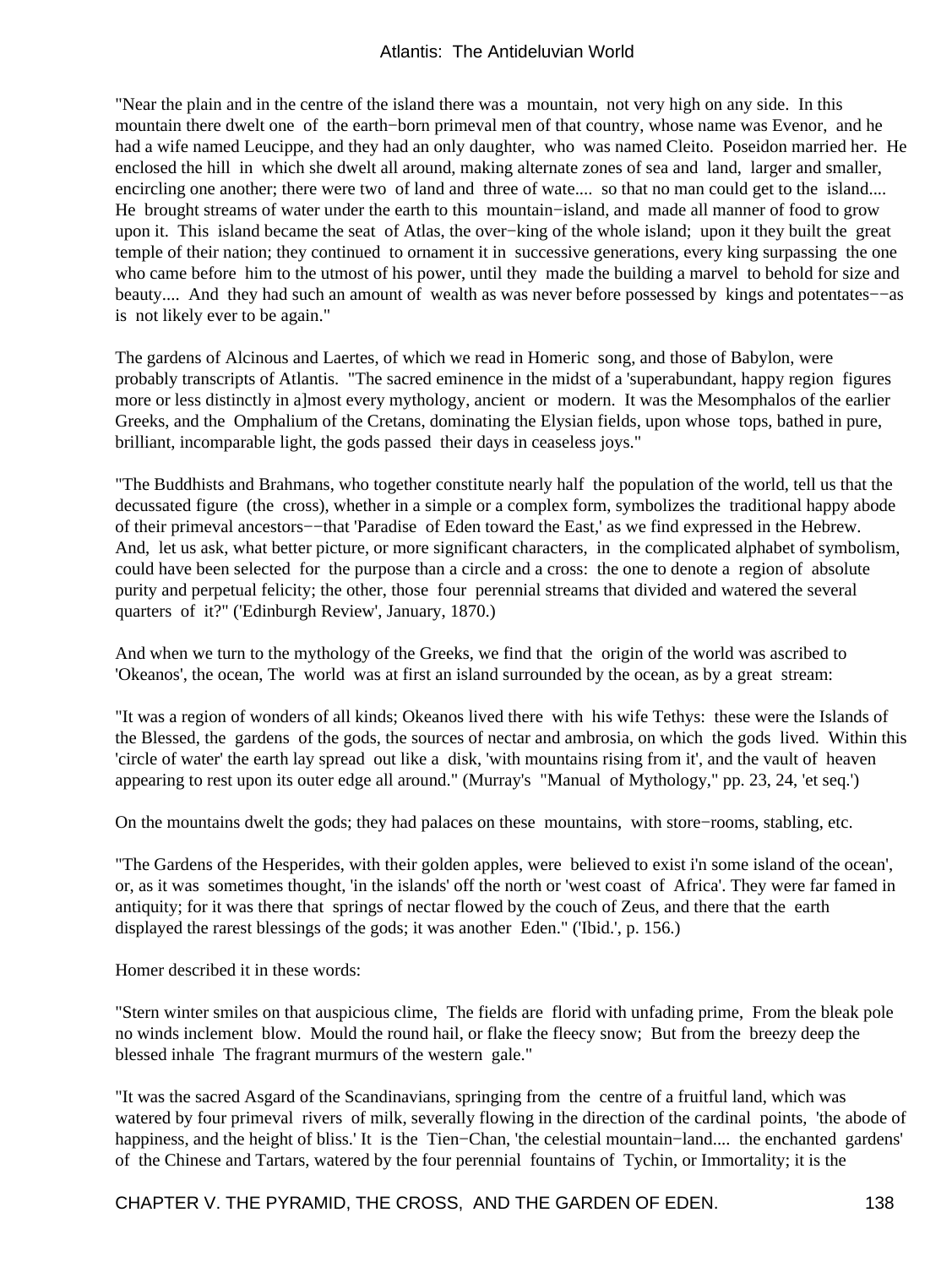#### Atlantis: The Antideluvian World

hill−encompassed Ilá of the Singhalese and Thibetians, 'the everlasting dwelling−place of the wise and just.' It is the Sineru of the Buddhist, on the summit of which is Tawrutisa, the habitation of Sekrá, the supreme god, from which proceed the four sacred streams, running in as many contrary directions.

It is the Slávratta, 'the celestial earth,' of the Hindoo, the summit of his golden mountain Meru, the city of Brahma, in the centre of Jambadwípa, and from the four sides of which gush forth the four primeval rivers, reflecting in their passage the colorific glories of their source, and severally flowing northward, southward, eastward, and westward."

It is the Garden of Eden of the Hebrews:

"And the Lord God planted a garden eastward in Eden; and there he put the man whom he had formed. And out of the ground made the Lord God to grow every tree that is pleasant to the sight, and good for food; the tree of life also in the midst of the garden, and the tree of knowledge of good and evil. And a river went out of Eden to water the garden; and from thence it was parted, and became into 'four' heads. The name of the first is Pison; that is it which compasseth the whole land of Havilah, where there is gold; and the gold of that land is good: there is bdellium and the onyx stone. And the name of the second river is Gihon: the same is it that compasseth the whole land of Ethiopia. And the name of the third river is Hiddekel: that is it which goeth toward the east of Assyria. And the fourth river is Euphrates. And the Lord God took the man and put him into the Garden of Eden to dress it and to keep it." (Gen. ii., 8−1−5.)

As the four rivers named in Genesis are not branches of any one stream, and head in very different regions, it is evident that there was an attempt, on the part of the writer of the Book, to adapt an ancient tradition concerning another country to the known features of the region in which be dwelt.

Josephus tells us (chap. i., p. 41), "Now the garden (of Eden) was watered by one river, 'which ran round about the whole earth', and was parted into four parts." Here in the four parts we see the origin of the Cross, while in the river running around the whole earth we have the wonderful canal of Atlantis, described by Plato, which was "carried around the whole of the plain," and received the streams which came down from the mountains. The streams named by Josephus would seem to represent the migrations of people from Atlantis to its colonies. "Phison," he tells us, "denotes a multitude; it ran into India; the Euphrates and Tigris go down into the Red Sea while the Geon runs through Egypt."

We are further told (chap. ii., p. 42) that when Cain, after the murder of. Abel, left the land of Adam, "he travelled over many countries" before be reached the land of Nod; 'and the land of Nod was to the eastward of Adam's home'. In other words, the original seat of mankind was in the West, that is to say, in the direction of Atlantis. Wilson tells us that the Aryans of India believed that they originally came "from the West." Thus the nations on the west of the Atlantic look to the 'east' for their place of origin; while on the east of the Atlantic they look to the 'west': thus all the lines of tradition converge upon Atlantis.

But here is the same testimony that in the Garden of Eden there were four rivers radiating from one parent stream. And these four rivers, as we have seen, we find in the Scandinavian traditions, and in the legends of the Chinese, the Tartars, the Singhalese, the Thibetians, the Buddhists, the Hebrews, and the Brahmans.

And not only do we find this tradition of the Garden of Eden in the Old World, but it meets us also among the civilized races of America. The elder Montezuma said to Cortez, "Our fathers dwelt in that happy and prosperous place which they called Aztlan, which means 'whiteness'. . . . In this place 'there is a great mountain in the middle of the water' which is called Culhuacan, because it has the point somewhat turned over toward the bottom; and for this cause it is called Culhuacan, which means 'crooked mountain.'" He then proceeds to describe the charms of this favored land, abounding in birds, game, fish, trees, "fountains enclosed with elders and junipers, and alder−trees both large and beautiful." The people planted "maize, red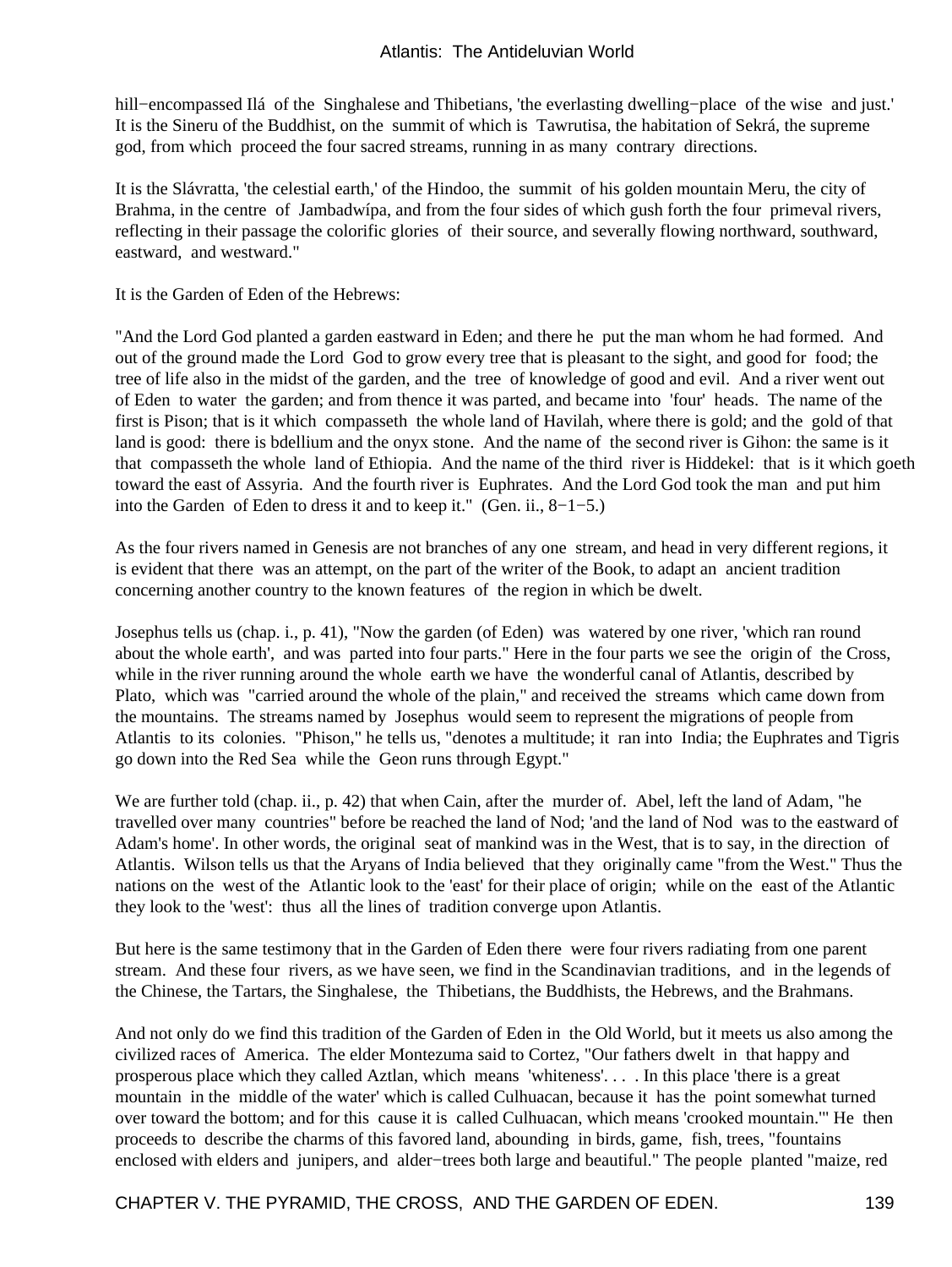peppers, tomatoes, beans, and all kinds of plants, 'in furrows'."

Here we have the same mountain in the midst of the water which Plato describes−−the same mountain to which all the legends of the most ancient races of Europe refer.

The inhabitants of Aztlan were 'boatmen'. (Bancroft's "Native Races," vol. v., p. 325.) E. G. Squier, in his "Notes on Central America," p. 349, says, "It is a significant fact that in the map of their migrations, presented by Gemelli, the place of the origin of the Aztecs is designated by the sign of water, 'Atl' standing for 'Atzlan', a 'pyramidal temple' with grades, and near these a palm−tree." This circumstance did not escape the attention of Humboldt, who says, I am astonished at finding a palm−tree near this teocalli. This tree certainly does not indicate a northern origin.... The possibility that an unskilful artist should unintentionally represent a tree of which he had no knowledge is so great, that any argument dependent on it hangs upon a slender thread." ("North Americans of Antiquity," p. 266.)

The Miztecs, a tribe dwelling on the outskirts of Mexico, had a tradition that the gods, "in the day of obscurity and darkness," built "a sumptuous palace, a masterpiece of skill, in which they male their abode upon a mountain. The rock was called 'The Place of Heaven;' there the gods first abode on earth, living many years in great rest and content, as in a happy and delicious land, though the world still lay in obscurity and darkness. The children of these gods made to themselves a garden, in which they put many trees, and fruit−trees, and flowers, and roses, and odorous herbs. Subsequently there came a great deluge, in which many of the sons and daughters of the gods perished." (Bancroft's "Native Races," vol. iii., p. 71.) Here we have a distinct reference to Olympus, the Garden of Plato, and the destruction of Atlantis.

And in Plato's account of Atlantis we have another description of the Garden of Eden and the Golden Age of the world:

"Also, whatever fragrant things there are in the earth, whether roots, or herbage, or woods, or distilling drops of flowers and fruits, grew and thrived in that land; and again the cultivated fruits of the earth, both the edible fruits and other species of food which we call by the name of legumes, and the fruits having a hard rind, affording drinks and meats and ointment.... all these that sacred island, lying beneath the sun, brought forth in abundance.... For many generations, as long as the divine nature lasted in them, they were obedient to the laws, and well affectioned toward the gods, who were their kinsmen; for they possessed true and in every way great spirits, practising gentleness and wisdom in the various chances of life, and in their intercourse with one another. They despised everything but virtue, not caring for their present state of life, and thinking lightly of the possession of gold and other property, which seemed only a burden to them; neither were they intoxicated by luxury; nor did wealth deprive them of their self−control; but they were sober, and saw clearly that all these goods were increased by virtuous friendship with one another, and that by excessive zeal for them, and honor of them, the good of them is lost, and friendship perishes with them."

All this cannot be a mere coincidence; it points to a common tradition of a veritable land, where four rivers flowed down in opposite directions from a central mountain−peak. And these four rivers, flowing to the north, south, east, and west, constitute the origin of that sign of the Cross which we have seen meeting us at every point among the races who were either descended from the people of Atlantis, or who, by commerce and colonization, received their opinions and civilization from them.

Let us look at the question of the identity of the Garden of Eden with Atlantis from another point of view:

If the alphabet of the Phoenicians is kindred with the Maya alphabet, as I think is clear, then the Phoenicians were of the same race, or of some race with which the Mayas were connected; in other words, they were from Atlantis.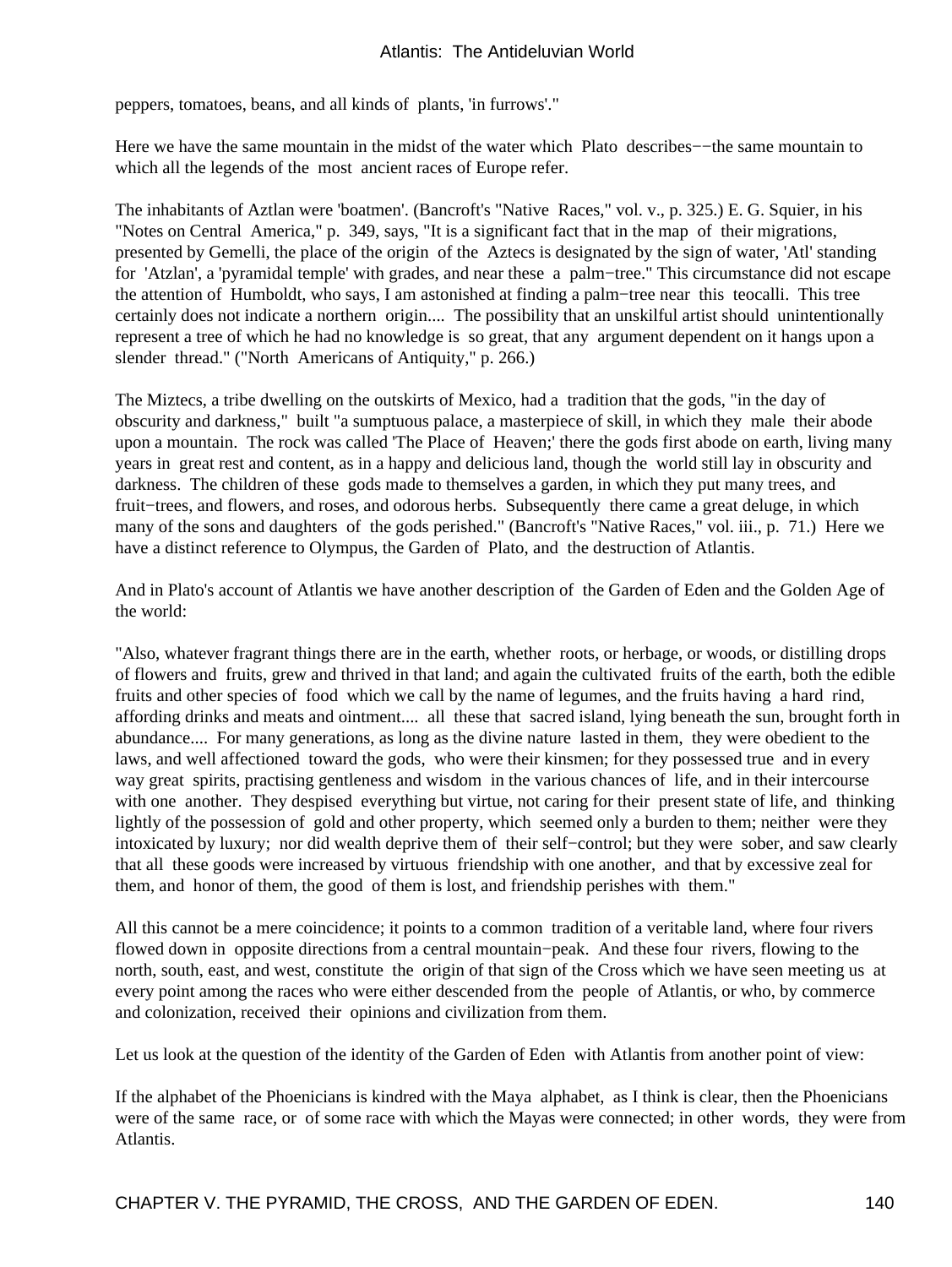Now we know that the Phoenicians and Hebrews were of the same stock, used the same alphabet, and spoke almost precisely the same language.

The Phoenicians preserved traditions, which have come down to us in the writings, of Sanchoniathon, of all the great essential inventions or discoveries which underlie civilization. The first two human beings, they tell us, were Protogonos and Aion (Adam and 'Havath), who produce Genos and Genea (Qên and Qênath), from whom again are descended three brothers, named Phos, Phur, and Phlox (Light, Fire, and Flame), because they "have discovered how to produce fire by the friction of two pieces of wood, and have taught the use of this element." In another fragment, at the origin of the human race we see in succession the fraternal couples of Autochthon and Technites (Adam and Quen−−Cain?), inventors of the manufacture of bricks; Agros and Agrotes (Sade and Cêd), fathers of the agriculturists and hunters; then Amynos and Magos, "who taught to dwell in villages and rear flocks."

The connection between these Atlantean traditions and the Bible record is shown in many things. For instance, "the Greek text, in expressing the invention of Amynos, uses the words kw'mas kai` poi'mnas, which are precisely the same as the terms 'ôhel umiqneh', which the Bible uses in speaking of the dwellings of the descendants of Jabal (Gen., chap. iv., v. 20). In like manner Lamech, both in the signification of his name and also iv the savage character attributed to him by the legend attached to his memory, is a true synonyme of Agrotes."

"And the title of A?lh~tai, given to Agros and Agrotes in the Greek of the Phoenician history, fits in wonderfully with the physiognomy of the race of the Cainites in the Bible narrative, whether we take a?lh~tai simply as a Hellenized transcription of the Semitic 'Elim', 'the strong, the mighty,' or whether we take it in its Greek acceptation, 'the wanderers;' for such is the destiny of Cain and his race according to the very terms of the condemnation which was inflicted upon him after his crime (Gen. iv., 14), and this is what is signified by the name of his grandson 'Yirad. Only, in Sanchoniathon the genealogy does not end with Amynos and Magos, as that of the Cainites in the Bible does with the three sons of Lamech. These two personages are succeeded by Misôr and Sydyk, 'the released and the just,' as Sanchoniathon translates them, but rather the 'upright and the just' (Mishôr and Çüdüq), 'who invent the use of salt.' To Misôr is born Taautos (Taût), to whom we owe letters; and to Sydyk the Cabiri or Corybantes, the institutors of navigation." (Lenormant, "Genealogies between Adam and the Deluge." 'Contemporary Review', April, 1880.)

We have, also, the fact that the Phoenician name for their goddess Astynome (Ashtar No'emâ), whom the Greeks called Nemaun, was the same as the name of the sister of the three sons of Lamech, as given in Genesis−−Na'emah, or Na'amah.

If, then, the original seat of the Hebrews and Phoenicians was the Garden of Eden, to the west of Europe, and if the Phoenicians are shown to be connected, through their alphabets, with the Central Americans, who looked to an island in the sea, to the eastward, as their starting−point, the conclusion becomes irresistible that Atlantis and the Garden of Eden were one and the same.

'The Pyramid'.−−Not only are the Cross and the Garden of Eden identified with Atlantis, but in Atlantis, the habitation of the gods, we find the original model of all those pyramids which extend from India to Peru.

This singular architectural construction dates back far beyond the birth of history. In the 'Purânas' of the Hindoos we read of pyramids long anterior in time to any which have survived to our day. Cheops was preceded by a countless host of similar erections which have long since mouldered into ruins.

If the reader will turn to page 104 of this work he will see, in the midst of the picture of Aztlan, the starting−point of the Aztecs, according to the Botturini pictured writing, a pyramid with worshippers kneeling before it.

CHAPTER V. THE PYRAMID, THE CROSS, AND THE GARDEN OF EDEN. 141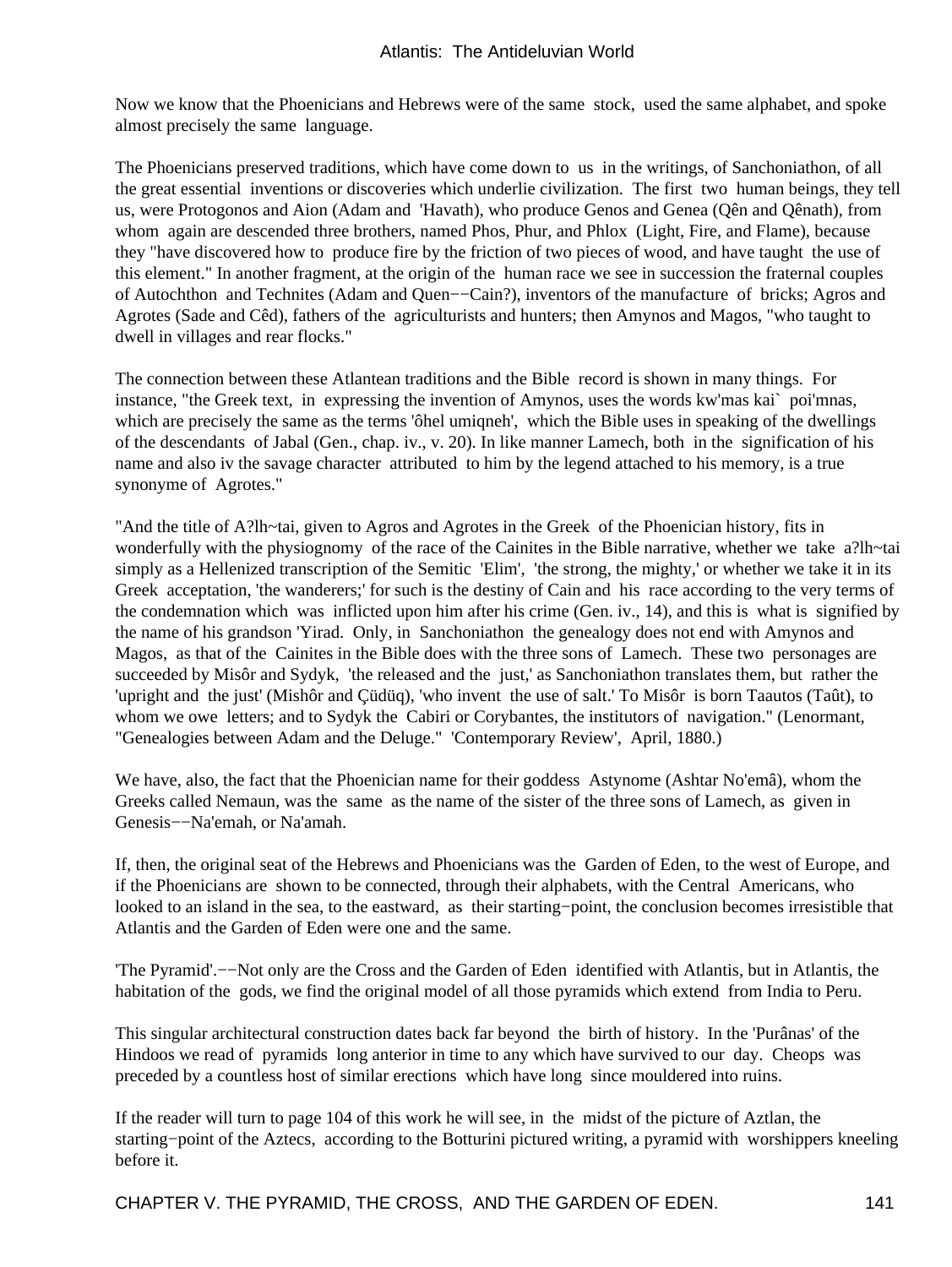Fifty years ago Mr. Faber, in his "Origin of Pagan Idolatry," placed artificial tumuli, pyramids, and pagodas in the same category, conceiving that all were transcripts of the holy mountain which was generally supposed to have stood in the centre of Eden; or, rather. as intimated in more than one place by the Psalmist, the garden itself was situated on an eminence. (Psalms, chap. iii., v. 4, and chap. lxviii., vs. 15, 16, 18.)

The pyramid is one of the marvellous features of that problem which confronts us everywhere, and which is insoluble without Atlantis.

The Arabian traditions linked the pyramid with the Flood. In a manuscript preserved in the Bodleian Library, and translated by Dr. Sprenger, Abou Balkhi says:

"The wise men, 'previous to the Flood', foreseeing an impending Judgment from heaven, either by submersion or fire, which would destroy every created thing, built upon the tops of the mountains in Upper Egypt many pyramids of stone, in order to have some refuge against the approaching calamity. Two of these buildings exceeded the rest in height, being four hundred cubits, high and as many broad and as many long. They were built with large blocks of marble, and they were so well put together that the joints were scarcely perceptible. Upon the exterior of the building every charm and wonder of physic was inscribed."

This tradition locates these monster structures upon the mountains of Upper Egypt, but there are no buildings of such dimensions to be found anywhere in Egypt. Is it not probable that we have here another reference to the great record preserved in the land of the Deluge? Were not the pyramids of Egypt and America imitations of similar structures in Atlantis? Might not the building of such a gigantic edifice have given rise to the legends existing on both continents in regard to a Tower of Babel?

How did the human mind hit upon this singular edifice—−the pyramid? By what process of development did it reach it? Why should these extraordinary structures crop out on the banks of the Nile, and amid the forests and plains of America? And why, in both countries, should they stand with their sides square to the four cardinal points of the compass? Are they in this, too, a reminiscence of the Cross, and of the four rivers of Atlantis that ran to the north, south, east, and west?

"There is yet a third combination that demands a specific notice. The decussated symbol is not unfrequently planted upon what Christian archæologists designate 'a calvary,' that is, upon a mount or a cone. Thus it is represented in both hemispheres. The megalithic structure of Callernish, in the island of Lewis before mentioned, is the most perfect example of the practice extant in Europe. The mount is preserved to this day. This, to be brief, was the recognized conventional mode of expressing a particular primitive truth or mystery from the days of the Chaldeans to those of the Gnostics, or from one extremity of the civilized world to the other. It is seen in the treatment of the ash Yggdrasill of the Scandinavians, as well as in that of the Bo−tree of the Buddhists. The prototype was not the Egyptian, but the Babylonian 'crux ansata', the lower member of which constitutes a conical support for the oval or sphere above it. With the Gnostics, who occupied the debatable ground between primitive Christianity and philosophic paganism, and who inscribed it upon their tombs, the cone symbolized death as well as life. In every heathen mythology it was the universal emblem of the goddess or mother of heaven, by whatsoever name she was addressed−−whether as Mylitta, Astarte, Aphrodite, Isis, Mata, or Venus; and the several eminences consecrated to her worship were, like those upon which Jupiter was originally adored, of a conical or pyramidal shape. This, too, is the ordinary form of the altars dedicated to the Assyrian god of fertility. In exceptional instances the cone is introduced upon one or the other of the sides, or is distinguishable in the always accompanying mystical tree." ('Edinburgh Review', July, 1870.)

If the reader will again turn to page 104 of this work he will see that the tree appears on the top of the pyramid or mountain in both the Aztec representations of Aztlan, the original island−home of the Central American races.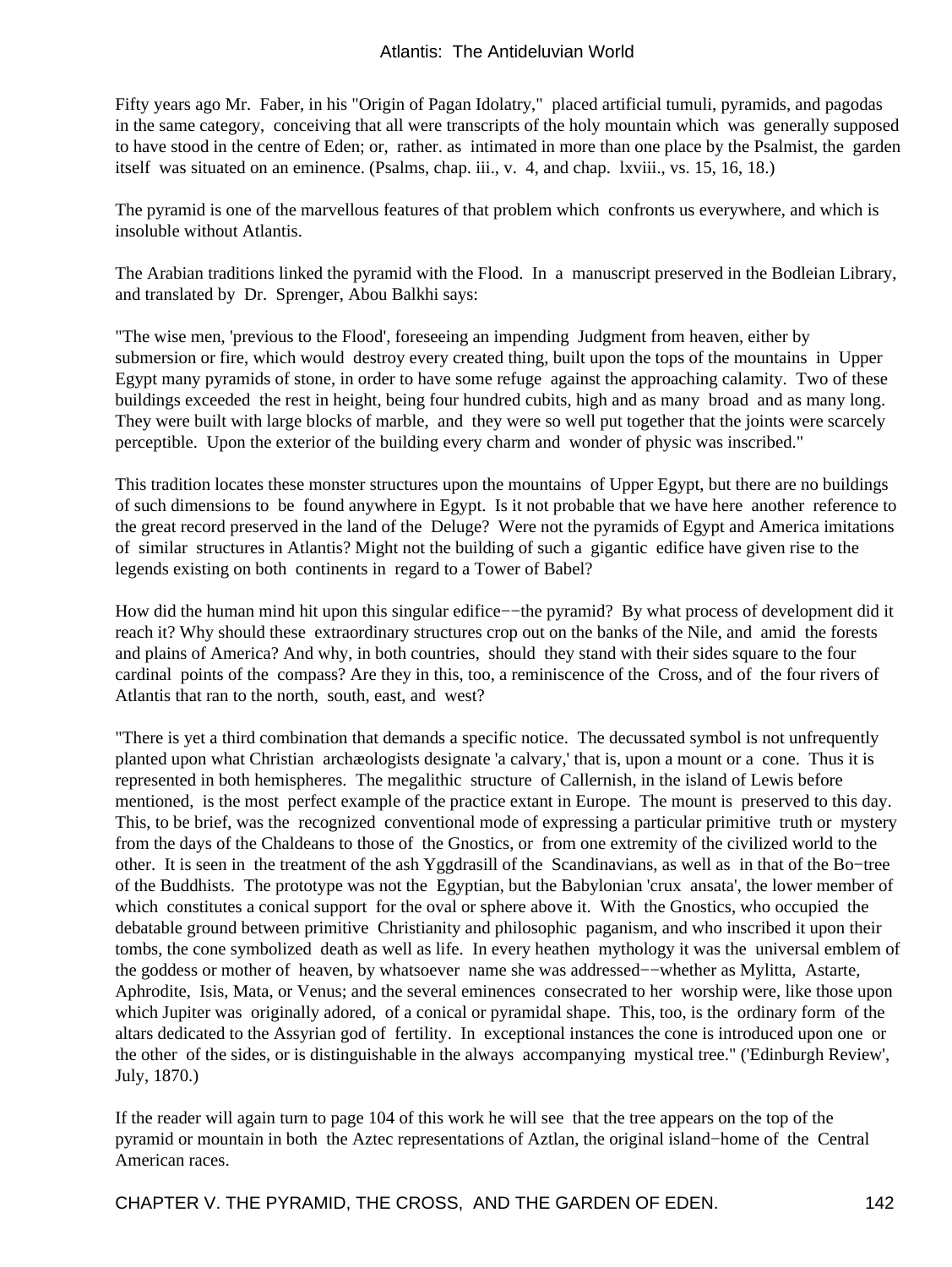The writer just quoted believes that Mr. Faber is correct in his opinion that the pyramid is a transcript of the sacred mountain which stood in the midst of Eden, the Olympus of Atlantis. He adds:

"Thomas Maurice, who is no mean authority, held the same view. He conceived the use to which pyramids in particular were anciently applied to have been threefold−namely, as tombs, temples, and observatories; and this view he labors to establish in the third volume of his 'Indian Antiquities.' Now, whatever may be their actual date, or with whatsoever people they may have originated, whether in Africa or Asia, in the lower valley of the Nile or in the plains of Chaldea, the pyramids of Egypt were unquestionably destined to very opposite purposes. According, to Herodotus, they were introduced by the Hyksos; and Proclus, the Platonic philosopher, connects them with the science of astronomy−−a science which, he adds, the Egyptians derived from the Chaldeans. Hence we may reasonably infer that they served as well for temples for planetary worship as for observatories. Subsequently to the descent of the shepherds, their hallowed precincts were invaded by royalty, from motives of pride and superstition; and the principal chamber in each was used as tombs."

The pyramidal imitations, dear to the hearts of colonists of the sacred mountain upon which their gods dwelt, was devoted, as perhaps the mountain itself was, to sun and fire worship. The same writer says:

"That Sabian worship once extensively prevailed in the New World is a well−authenticated fact; it is yet practised to some extent by the wandering tribes on the Northern continent, and was the national religion of the Peruvians at the time of the Conquest. That it was also the religion of their more highly civilized predecessors on the soil, south of the equator more especially, is evidenced by the remains of fire−altars, both round and square, scattered about the shores of lakes Umayu and Titicaca, and which are the counterparts of the Gueber dokh mehs overhanging the Caspian Sea. Accordingly, we find, among these and other vestiges of antiquity that indissolubly connected those long−since extinct populations in the New with the races of the Old World, the well−defined symbol of the Maltese Cross. On the Mexican feroher before alluded to, and which is most elaborately carved in bass−relief on a massive piece of polygonous granite, constituting a portion of a cyclopean wall, the cross is enclosed within the ring, and accompanying it are four tassel−like ornaments, graved equally well. Those accompaniments, however, are disposed without any particular regard to order, but the four arms of the cross, nevertheless, severally and accurately point to the cardinal quarters, The same regularity is observable on a much smaller but not less curious monument, which was discovered some time since in an ancient Peruvian huaca or catacomb−−namely, a syrinx or pandean pipe, cut out of a solid mass of 'lapis ollaris', the sides of which are profusely ornamented, not only with Maltese crosses, but also with other symbols very similar in style to those inscribed on the obelisks of Egypt and on the monoliths of this country. The like figure occurs on the equally ancient Otrusco black pottery. But by far the most remarkable example of this form of the Cross in the New World is that which appears on a second type of the Mexican feroher, engraved on a tablet of gypsum, and which is described at length by its discoverer, Captain du Paix, and depicted by his friend, M. Baradère. Here the accompaniments−−a shield, a hamlet, and a couple of bead−annulets or rosaries−−are, with a single exception, identical in even the minutest particular with an Assyrian monument emblematical of the Deity....

"No country in the world can compare with India for the exposition of the pyramidal cross. There the stupendous labors of Egypt are rivalled, and sometimes surpassed. Indeed, but for the fact of such monuments of patient industry and unexampled skill being still in existence, the accounts of some others which have long since disappeared, having succumbed to the ravages of time and the fury of the bigoted Mussulman, would sound in our ears as incredible as the story of Porsenna's tomb, which 'o'ertopped old Pelion,' and made 'Ossa like a wart.' Yet something not very dissimilar in character to it was formerly the boast of the ancient city of Benares, on the banks of the Ganges. We allude to the great temple of Bindh Madhu, which was demolished in the seventeenth century by the Emperor Aurungzebe. Tavernier, the French baron, who travelled thither about the year 1680, has preserved a brief description of it. The body of the temple was constructed in the figure of a colossal cross (i. e., a St. Andrew's Cross), with a lofty dome at the centre, above which rose a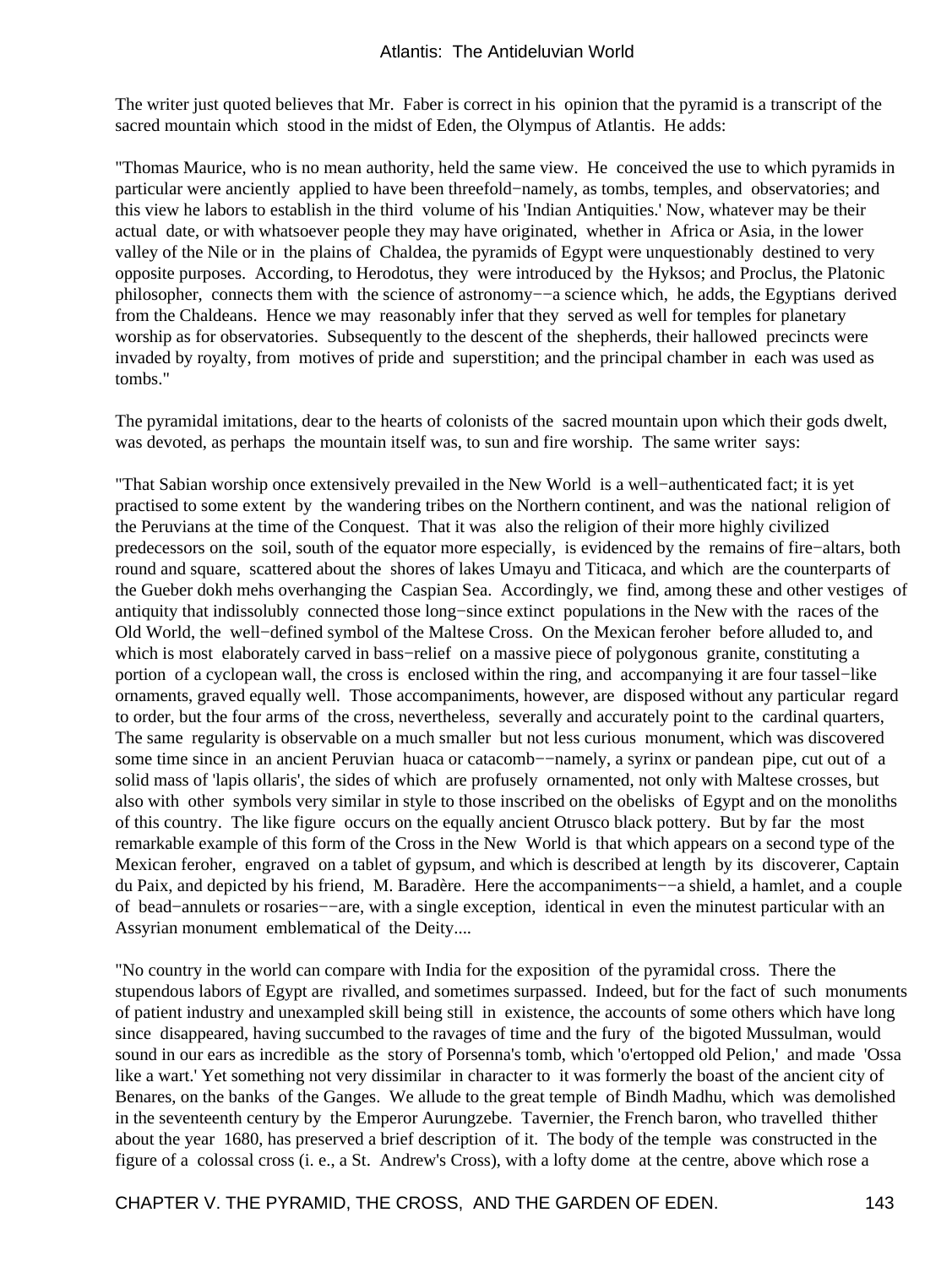massive structure of a pyramidal form. At the four extremities of the cross there were four other pyramids of proportionate dimensions, and which were ascended from the outside by steps, with balconies at stated distances for places of rest, reminding us of the temple of Belus, as described in the pages of Herodotus. The remains of a similar building are found at Mhuttra, on the banks of the Jumna. This and many others, including the subterranean temple at Elephanta and the caverns of Ellora and Salsette, are described at length in the well−known work by Maurice; who adds that, besides these, there was yet another device in which the Hindoo displayed the all−pervading sign; this was by pyramidal towers placed crosswise. At the famous temple of Chillambrum, on the Coromandel coast, there were seven lofty walls, one within the other, round the central quadrangle, and as many pyramidal gate−ways in the midst of each side which forms the limbs of a vast cross."

In Mexico pyramids were found everywhere. Cortez, in a letter to Charles V., states that he counted four hundred of them at Cholula. Their temples were on those "high−places." The most ancient pyramids in Mexico are at Teotihuacan, eight leagues from the city of Mexico; the two largest were dedicated to the sun and moon respectively, each built of cut stone, with a level area at the summit, and four stages leading up to it. The larger one is 680 feet square at the base, about 200 feet high, and covers an area of eleven acres. The Pyramid of Cholula, measured by Humboldt, is 160 feet high, 1400 feet square at the base, and covers forty five acres! The great pyramid of Egypt, Cheops, is 746 feet square, 450 feet high, and covers between twelve and thirteen acres. So that it appears that the base of the Teotihuacan structure is nearly as large as that of Cheops, while that of Cholula covers nearly four times as much space. The Cheops pyramid, however, exceeds very much in height both the American structures.

Señor Garcia y Cubas thinks the pyramids of Teotihuacan (Mexico) were built for the same purpose as those of Egypt. He considers the analogy established in eleven particulars, as follows: 1, the site chosen is the same; 2, the structures are orientated with slight variation; 3, the line through the centres of the structures is in the astronomical meridian; 4, the construction in grades and steps is the same; 5, in both cases the larger pyramids are dedicated to the sun; 6, the Nile has "a valley of the dead," as in Teotihuacan there is "a street of the dead;" 7, some monuments in each class have the nature of fortifications; 8, the smaller mounds are of the same nature and for the same purpose; 9, both pyramids have a small mound joined to one of their faces; 10, the openings discovered in the Pyramid of the Moon are also found in some Egyptian pyramids; 11, the interior arrangements of the pyramids are analogous. ("Ensayo de un Estudio.")

It is objected that the American edifices are different in form from the Egyptian, in that they are truncated, or flattened at the top; but this is not an universal rule.

"In many of the ruined cities of Yucatan one or more pyramids have been found upon the summit of which no traces of any building could be discovered, although upon surrounding pyramids such structures could be found. There is also some reason to believe that perfect pyramids have been found in America. Waldeck found near Palenque two pyramids in a state of perfect preservation, square at the base, pointed at the top, and thirty−one feet high, their sides forming equilateral triangles." (Bancroft's Native Races," vol. v., p. 58.)

Bradford thinks that some of the Egyptian pyramids, and those which with some reason it has been supposed are the most ancient, are precisely similar to the Mexican 'teocalli'." ("North Americans of Antiquity" p. 423.)

And there is in Egypt another form of pyramid called the 'mastaba', which, like the Mexican, was flattened on the top; while in Assyria structures flattened like the Mexican are found. "In fact," says one writer, "this form of temple (the flat−topped) has been found from Mesopotamia to the Pacific Ocean." The Phoenicians also built pyramids. In the thirteenth century the Dominican Brocard visited the ruins of the Phoenician city of Mrith or Marathos, and speaks in the strongest terms of admiration of those pyramids of surprising grandeur, constructed of blocks of stone from twenty−six to twenty eight feet long, whose thickness exceeded the stature of a tall man. ("Prehistoric Nations," p. 144.)

CHAPTER V. THE PYRAMID, THE CROSS, AND THE GARDEN OF EDEN. 144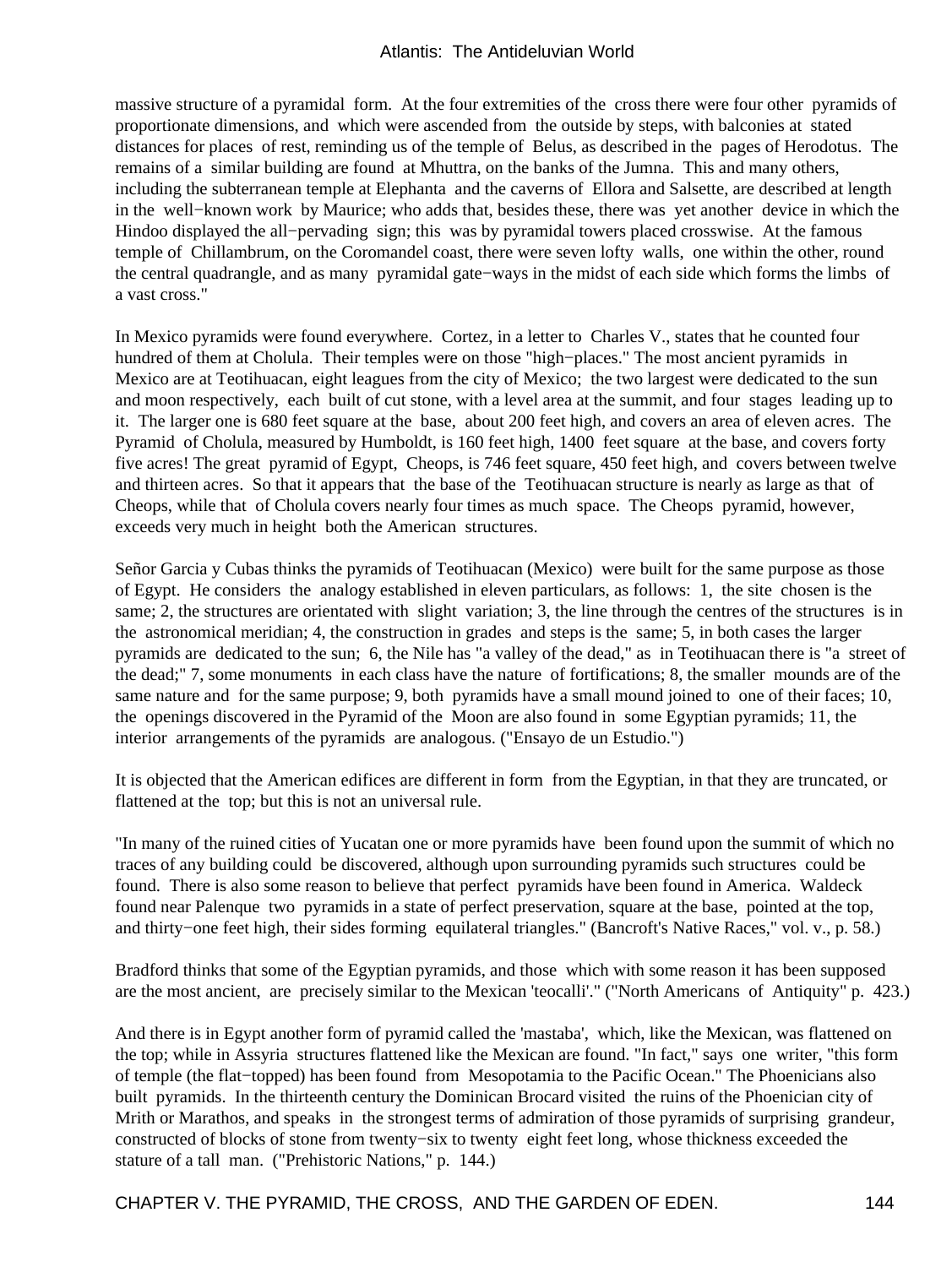"If," says Ferguson, "we still hesitate to pronounce that there was any connection between the builders of the pyramids of Suku and Oajaca, or the temples of Xochialco and Boro Buddor, we must at least allow that the likeness is startling, and difficult to account for on the theory of mere accidental coincidence."

### PYRAMIDS OF EGYPT.

The Egyptian pyramids all stand with their sides to the cardinal points, while many of the Mexican pyramids do likewise. The Egyptian pyramids were penetrated by small passage−ways; so were the Mexican. The Pyramid of Teotihuacan, according to Almarez, has, at a point sixty−nine feet from the base, a gallery large enough to admit a man crawling on hands and knees, which extends, inward, on an incline, a distance of twenty feet, and terminates in two square wells or chambers, each five feet square and one of them fifteen feet deep. Mr. Löwenstern states,

#### PYRAMIDS OF TEOTIHUACAN.

according to Mr. Bancroft ("Native Races," vol. iv., p. 533), that "the gallery is one hundred and fifty−seven feet long, increasing in height to over six feet and a half as it penetrates the pyramid; that the well is over six feet square, extending (apparently) down to the base and up to the summit; and that other cross−galleries are blocked up by débris." In the Pyramid of Cheops there is a similar opening or passage−way forty−nine feet above the base; it is three feet eleven inches high, and three feet five and a half inches wide; it leads down a slope to a sepulchral chamber or well, and connects with other passage−ways leading up into the body of the pyramid.

#### THE GREAT MOUND, NEAR MIAMISBURG, OHIO.

In both the Egyptian the American pyramids the outside of the structures was covered with a thick coating of smooth, shining cement.

Humboldt considered the Pyramid of Cholula of the same type as the Temple of Jupiter Belus, the pyramids of Meidoun Dachhour, and the group of Sakkarah, in Egypt.

### GREAT PYRAMID OF XCOCH.

In both America and Egypt the pyramids were used as places of sepulture; and it is a remarkable fact that the system of earthworks and mounds, kindred to the pyramids, is found even in England. Silsbury Hill, at Avebury, is an artificial mound 'one hundred and seventy feet high'. It is connected with ramparts, avenues (fourteen hundred and eighty yards long), circular ditches, and stone circles, almost identical with those found in the valley of the Mississippi. In Ireland the dead were buried in vaults of stone, and the earth raised over them in pyramids flattened on the top. They were called "moats" by the people. We have found the stone vaults at the base of similar truncated pyramids in Ohio. There can be no doubt that the pyramid was a developed and perfected mound, and that the parent form of these curious structures is to be found in Silsbury Hill, and in the mounds of earth of Central America and the Mississippi Valley.

We find the emblem of the Cross in pre−Christian times venerated as a holy symbol on both sides of the Atlantic; and we find it explained as a type of the four rivers of the happy island where the civilization of the race originated.

We find everywhere among the European and American nations the memory of an Eden of the race, where the first men dwelt in primeval peace and happiness, and which was afterward destroyed by water.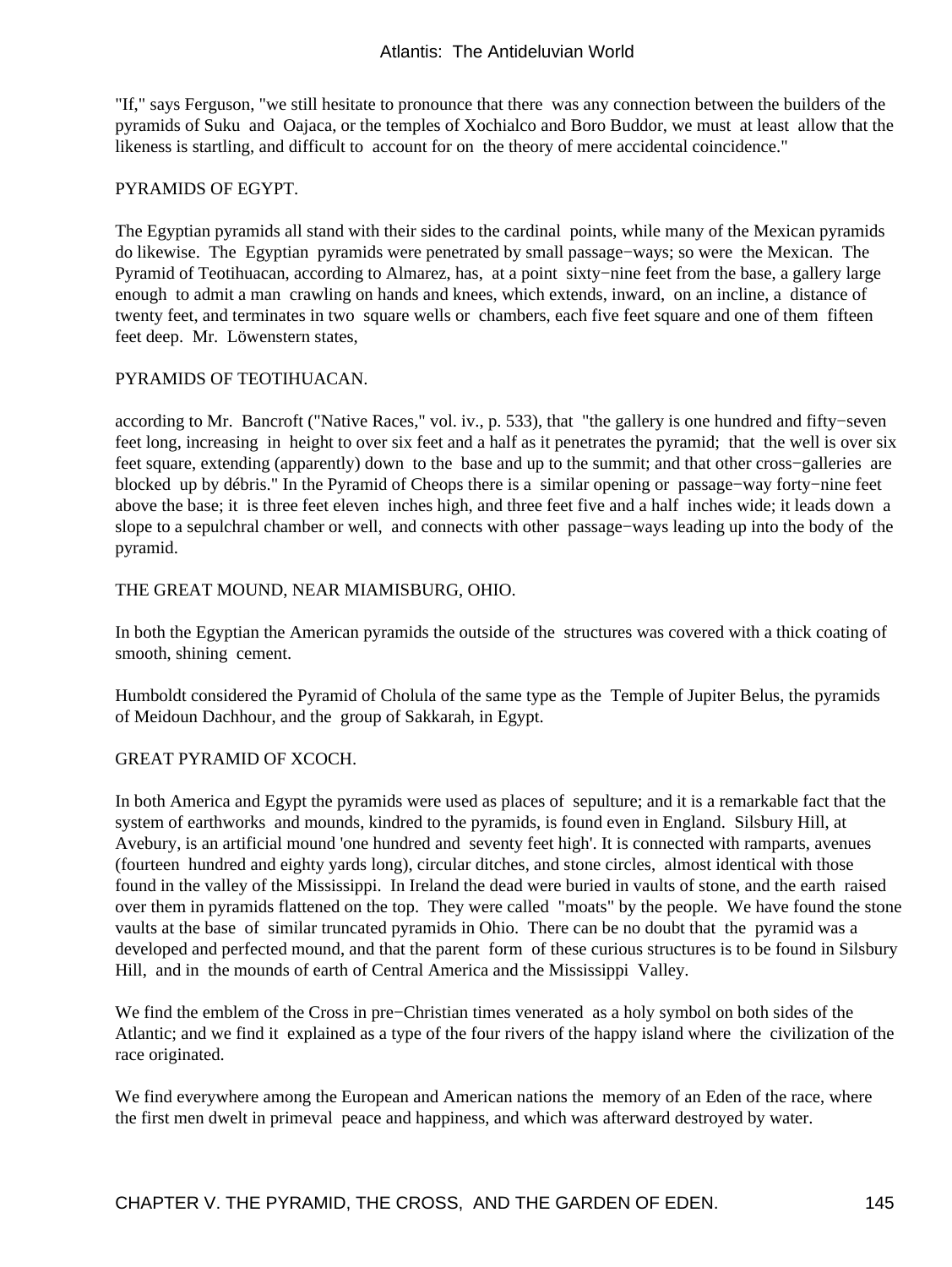We find the pyramid on both sides of the Atlantic, with its four sides pointing, like the arms of the Cross, to the four cardinal points−a reminiscence of Olympus; and in the Aztec representation of Olympos (Aztlan) we find the pyramid as the central and typical figure.

Is it possible to suppose all these extraordinary coincidences to be the result of accident? We might just as well say that the similarities between the American and English forms of government were not the result of relationship or descent, but that men placed in similar circumstances had spontaneously and necessarily reached the same results.

# **CHAPTER VI. GOLD AND SILVER THE SACRED METALS OF ATLANTIS.**

Money is the instrumentality by which man is lifted above the limitations of barter. Baron Storch terms it "the marvellous instrument to which we are indebted for our wealth and civilization."

It is interesting to inquire into the various articles which have been used in different countries and ages as money. The following is a table of some of them:

'Articles of Utility.'

| Indi     Cakes of tea                                                                                      |
|------------------------------------------------------------------------------------------------------------|
| Pieces of silk<br>$\text{Chin}\ldots \quad \ldots \quad \ldots$<br>__________________                      |
| Abyssini $\dots$ $ $ Salt $\dots$<br>----------------------                                                |
| Iceland and Newfoundland Codfish<br>-----------------                                                      |
| Illinois (in early days) Coon-skins                                                                        |
| Bornoo (Africa  Cotton shirts<br>-------------------                                                       |
| Skins of wild animals<br>Ancient Russi                                                                     |
| West India Islands $(1500$ Cocoa-nuts $$                                                                   |
| Massachusetts Indian   Wampum and musket-balls.<br>---------                                               |
| Virginia (1700  Tobacco                                                                                    |
| British West India Islands   Pins, snuff, and whiskey.                                                     |
| Central South Americ   Soap, chocolate, and eggs.<br>-----------+-                                         |
| Ancient Roman<br>$Cattle$ $\ldots$                                                                         |
| Nails of copper and iron.<br>Ancient Greec<br>$\cdots$                                                     |
| The Lacedemonian $\vert$<br>$\text{Iron} \ldots \ldots \ldots \ldots$<br>. _ _ _ _ _ _ _ _ _ _ _ _ _ _ _ _ |
| The Burman Empir   Lead $\ldots$ $\ldots$                                                                  |
| Russia (1828 to 1845   Platinum                                                                            |
| Rome (under Numa Pompilius)   Wood and leather                                                             |
| Rome (under the Cæsars<br>Land                                                                             |

CHAPTER VI. GOLD AND SILVER THE SACRED METALS OF ATLANTIS. 146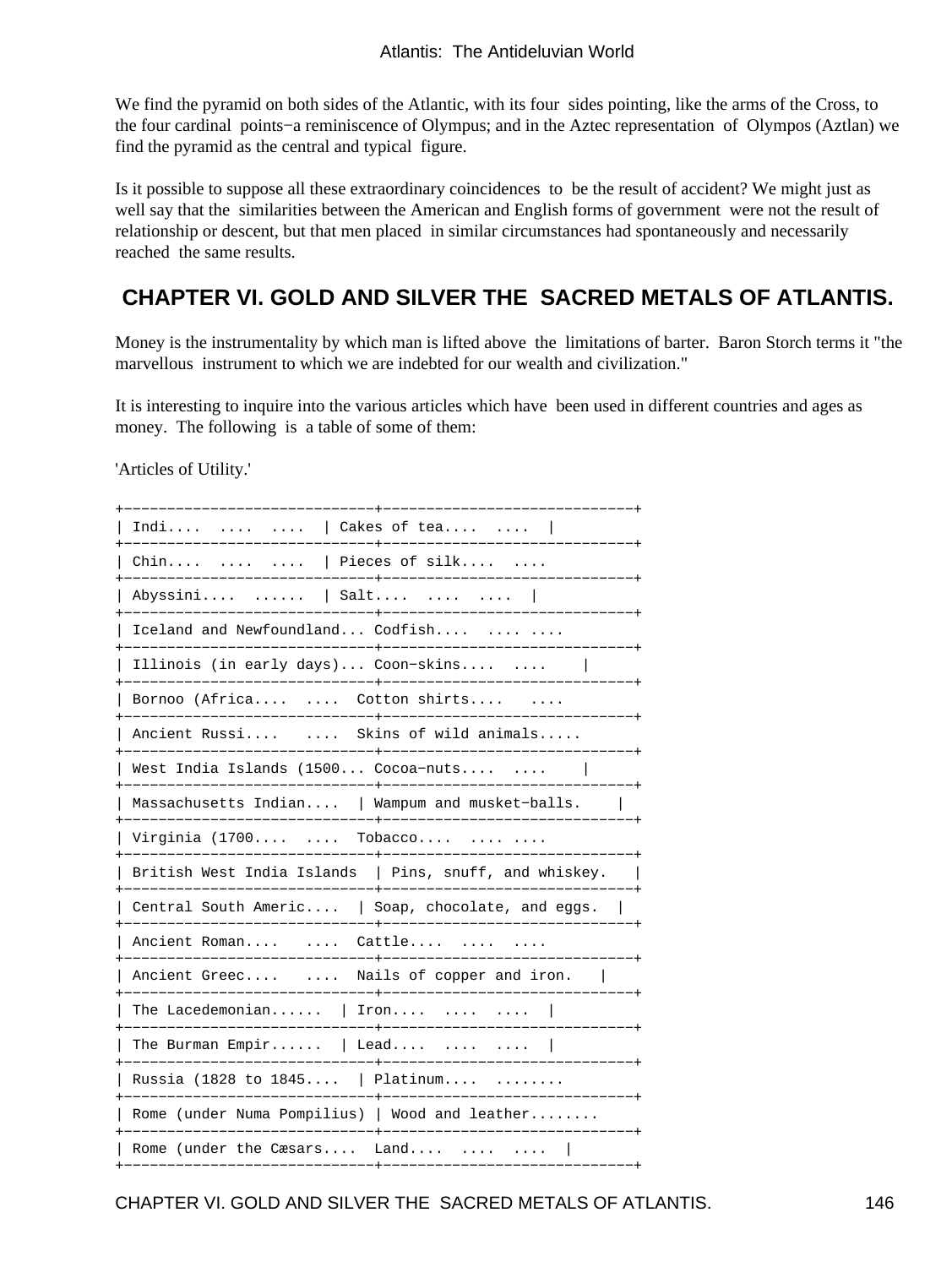| Carthaginian    Leather                             |
|-----------------------------------------------------|
| Ancient Britons Cattle slaves, brass, and iron.     |
| England (under James II Tin, gun-metal, and pewter. |
| South Sea Island   Axes and hammers                 |
|                                                     |

'Articles of Ornament.'

+−−−−−−−−−−−−−−−−−−−−−−−−−−−−−−−+−−−−−−−−−−−−−−−−+ | Ancient Jew.... ...... | Jewels.... | +−−−−−−−−−−−−−−−−−−−−−−−−−−−−−−−+−−−−−−−−−−−−−−−−+ | The Indian Islands and Africa | Cowrie shells, | +−−−−−−−−−−−−−−−−−−−−−−−−−−−−−−−+−−−−−−−−−−−−−−−−+

'Conventional Signs.'

+−−−−−−−−−−−−−−−−+−−−−−−−−−−−−−−−−−−−−−−−−−−−−+ | Holland (1574) | Pieces of pasteboard..... +−−−−−−−−−−−−−−−−+−−−−−−−−−−−−−−−−−−−−−−−−−−−−+ | China (1200... Bark of the mulberry−tree. | +−−−−−−−−−−−−−−−−+−−−−−−−−−−−−−−−−−−−−−−−−−−−−+

It is evident that every primitive people uses as money those articles upon which they set the highest value−−as cattle, jewels, slaves, salt, musket−balls, pins, snuff, whiskey, cotton shirts, leather, axes, and hammers; or those articles for which there was a foreign demand, and which they could trade off to the merchants for articles of necessity−−as tea, silk, codfish, coonskins, cocoa−nuts, and tobacco. Then there is a later stage, when the stamp of the government is impressed upon paper, wood, pasteboard, or the bark of trees, and these articles are given a legal−tender character.

When a civilized nation comes in contact with a barbarous people they seek to trade with them for those things which they need; a metal−working people, manufacturing weapons of iron or copper, will seek for the useful metals, and hence we find iron, copper, tin, and lead coming into use as a standard of values−−as money; for they can always be converted into articles of use and weapons of war. But when we ask bow it chanced that gold and silver came to be used as money, and why it is that gold is regarded as so much more valuable than silver, no answer presents itself. It was impossible to make either of them into pots or pans, swords or spears; they were not necessarily more beautiful than glass or the combinations of tin and copper. Nothing astonished the American races more than the extraordinary value set upon gold and silver by the Spaniards; they could not understand it. A West Indian savage traded a handful of gold−dust with one of the sailors accompanying Columbus for some tool, and then ran for his life to the woods lest the sailor should repent his bargain and call him back. The Mexicans had coins of tin shaped like a letter T. We can understand this, for tin was necessary to them in hardening their bronze implements, and it may have been the highest type of metallic value among them. A round copper coin with a serpent stamped on it was found at Palenque, and T−shaped copper coins are very abundant in the ruins of Central America. This too we can understand, for copper was necessary in every work of art or utility.

All these nations were familiar with gold and silver, but they used them as 'sacred metals' for the adornment of the temples of the sun and moon. The color of gold was something of the color of the sun's rays, while the color of silver resembled the pale light of the moon, and hence they were respectively sacred to the gods of the sun and moon. And this is probably the origin of the comparative value of these metals: they became the precious metals because they were the sacred metals, and gold was more valuable than silver−−just as the sun–god was the great god of the nations, while the mild moon was simply an attendant upon the sun.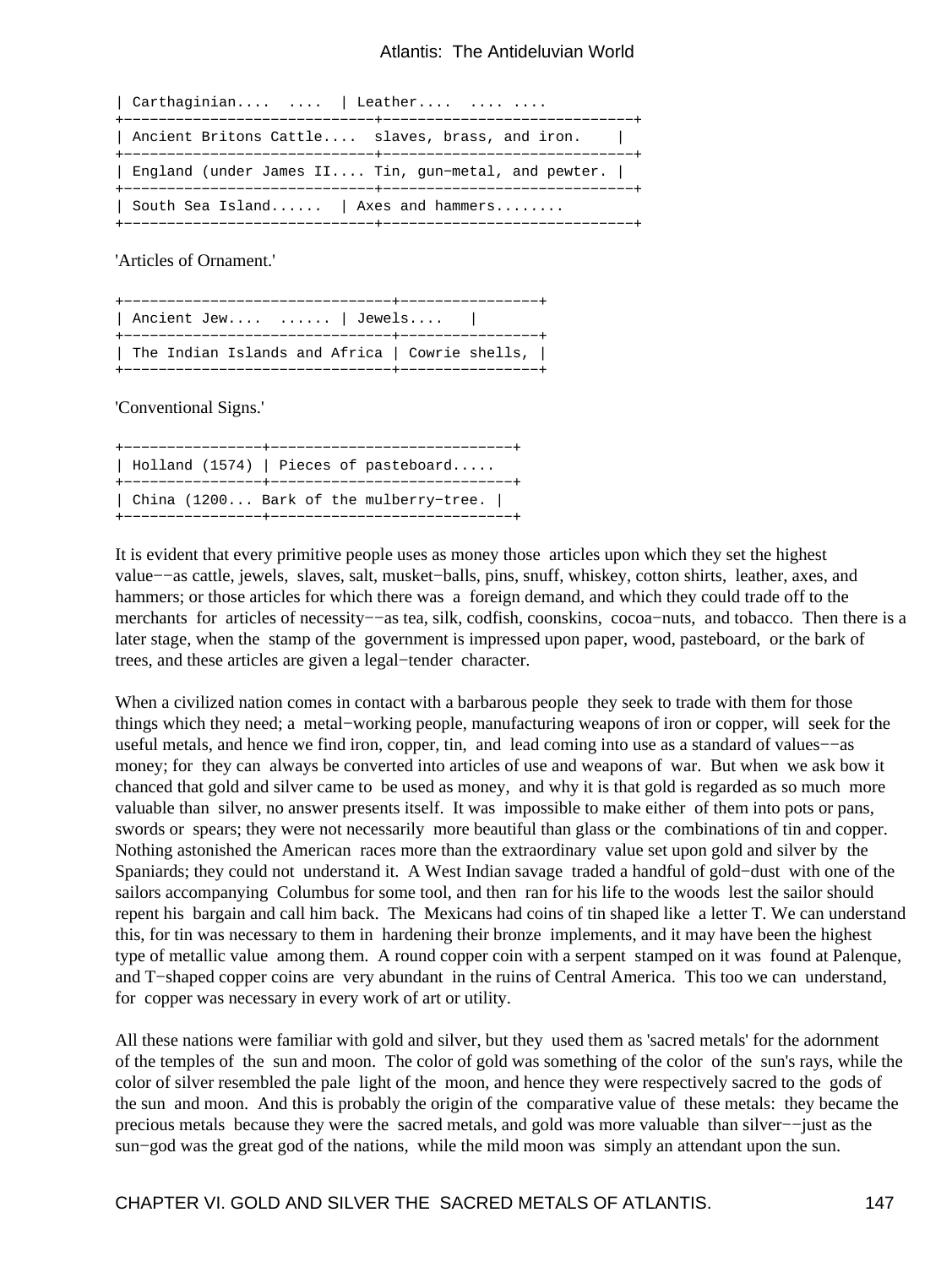The Peruvians called gold "the tears wept by the sun." It was not used among the people for ornament or money. The great temple of the sun at Cuzco was called the "Place of Gold." It was, as I have shown, literally a mine of gold. Walls, cornices, statuary, plate, ornaments, all were of gold; the very ewers, pipes, and aqueducts−−even the agricultural implements used in the garden of the temple−−were of gold and silver. The value of the jewels which adorned the temple was equal to one hundred and eighty millions of dollars! The riches of the kingdom can be conceived when we remember that from a pyramid in Chimu a Spanish explorer named Toledo took, in 1577, \$4,450,284 in gold and silver. ("New American Cyclopædia," art. 'American Antiquities'.) The gold and silver of Peru largely contributed to form the metallic currency upon which Europe has carried on her commerce during the last three hundred years.

Gold and silver were not valued in Peru for any intrinsic usefulness; they were regarded as sacred because reserved for the two great gods of the nation. As we find gold and silver mined and worked on both sides of the Atlantic at the earliest periods of recorded history, we may fairly conclude that they were known to the Atlanteans; and this view is confirmed by the statements of Plato, who represents a condition of things in Atlantis exactly like that which Pizarro found in Peru. Doubtless the vast accumulations of gold and silver in both countries were due to the fact that these metals were not permitted to be used by the people. In Peru the annual taxes of the people were paid to the Inca in part in gold and silver from the mines, and they were used to ornament the temples; and thus the work of accumulating the sacred metals went on from generation to generation. The same process doubtless led to the vast accumulations in the temples of Atlantis, as described by Plato.

Now, as the Atlanteans carried on an immense commerce with all the countries of Europe and Western Asia, they doubtless inquired and traded for gold and silver for the adornment of their temples, and they thus produced a demand for and gave a value to the two metals otherwise comparatively useless to man−−a value higher than any other commodity which the people could offer their civilized customers; and as the reverence for the great burning orb of the sun, master of all the manifestations of nature, was tenfold as great as the veneration for the smaller, weaker, and variable goddess of the night, so was the demand for the metal sacred to the sun ten times as great as for the metal sacred to the moon. This view is confirmed by the fact that the root of the word by which the Celts, the Greeks, and the Romans designated gold was the Sanscrit word karat, which means, "'the color of the sun'." Among the Assyrians gold and silver were respectively consecrated to the and moon precisely as they were in Peru. A pyramid belonging to the palace of Nineveh is referred to repeatedly in the inscriptions. It was composed of seven stages, equal in height, and each one smaller in area than the one beneath it; each stage was covered with stucco of different colors, "a different color representing each of the heavenly bodies, the least important being at the base: white (Venus); black (Saturn); purple (Jupiter); blue (Mercury); vermillion (Mars); 'silver' (the Moon); and 'gold' (the Sun)." (Lenormant's "Ancient History of the East," vol. i., p. 463.) "In England, to this day the new moon is saluted with a bow or a courtesy, as well as the curious practice of 'turning one's silver,' which seems a relic of the offering of 'the moon's proper metal'." (Tylor's "Anthropology", p. 361.) The custom of wishing, when one first sees the new moon, is probably a survival of moon−worship; the wish taking the place of the prayer.

And thus has it come to pass that, precisely as the physicians of Europe, fifty years ago, practised bleeding, because for thousands of years their savage ancestors had used it to draw away the evil spirits out of the man, so the business of our modern civilization is dependent upon the superstition of a past civilization, and the bankers of the world are to−day perpetuating the adoration of "the tears wept by the sun" which was commenced ages since on the island of Atlantis.

And it becomes a grave question−−when we remember that the rapidly increasing business of the world, consequent upon an increasing population, and a civilization advancing with giant steps, is measured by the standard of a currency limited by natural laws, decreasing annually in production, and incapable of expanding proportionately to the growth of the world−−whether this Atlantean superstition may not yet inflict more incalculable injuries on mankind than those which resulted from the practice of phlebotomy.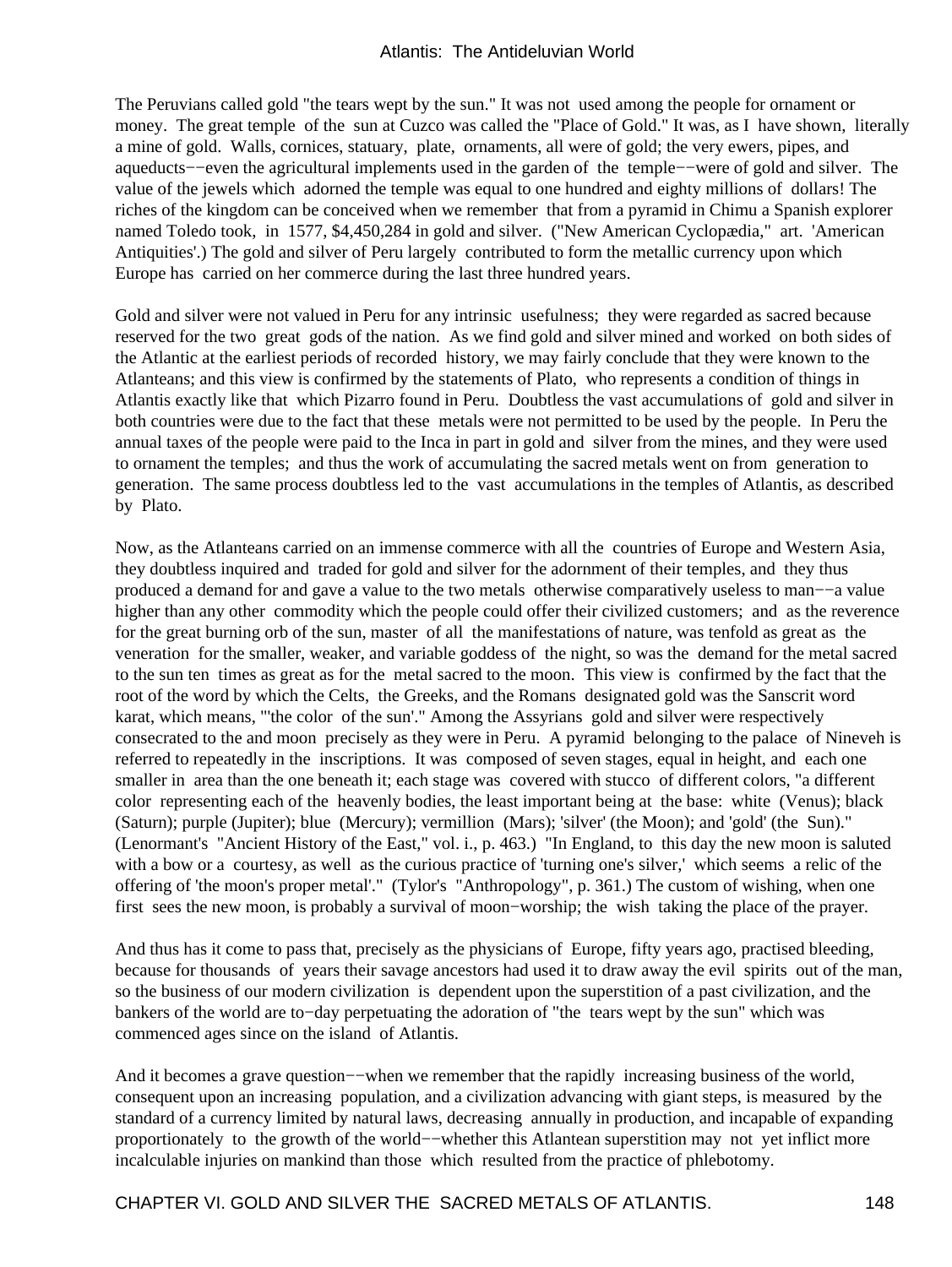# **PART V. THE COLONIES OF ATLANTIS.**

# **CHAPTER I. THE CENTRAL AMERICAN AND MEXICAN COLONIES.**

The western shores of Atlantis were not far distant from the West India Islands; a people possessed of ships could readily pass from island to island until they reached the continent. Columbus found the natives making such voyages in open canoes. If, then, we will suppose that there was no original connection between the inhabitants of the main−land and of Atlantis, the commercial activity of the Atlanteans would soon reveal to them the shores of the Gulf. Commerce implies the plantation of colonies; the trading−post is always the nucleus of a settlement; we have seen this illustrated in modern times in the case of the English East India Company and the Hudson Bay Company. We can therefore readily believe that commercial intercourse between Atlantis and Yucatan, Honduras and Mexico, created colonies along the shores of the Gulf which gradually spread into the interior, and to the high table−lands of Mexico. And, accordingly, we find, as I have already shown, that all the traditions of Central America and Mexico point to some country in the East, and beyond the sea, as the source of their first civilized people; and this region, known among them as "Aztlan," lived in the memory of the people as a beautiful and happy land, where their ancestors had dwelt in peace for many generations.

Dr. Le Plongeon, who spent four years exploring Yucatan, says:

"One−third of this tongue (the Maya) is pure Greek. Who brought the dialect of Homer to America? or who took to Greece that of the Mayas? Greek is the offspring of the Sanscrit. Is Maya? or are they coeval? . . . The Maya is not devoid of words from the Assyrian."

That the population of Central America (and in this term I include Mexico) was at one time very dense, and had attained to a high degree of civilization, higher even than that of Europe in the time of Columbus, there can be no question; and it is also probable, as I have shown, that they originally belonged to the white race. Dêsirè Charnay, who is now exploring the ruins of Central America, says ('North American Review', January, 1881, p. 48), "The Toltecs were 'fair, robust, and bearded'. I have often seen Indians of pure blood with blue eyes." Quetzalcoatl was represented as large, "with a big head and a heavy beard." The same author speaks (page 44) of "the ocean of ruins all around, not inferior in size to those of Egypt" At Teotihuacan he measured one building two thousand feet wide on each side, and fifteen pyramids, each nearly as large in the base as Cheops. "The city is indeed of vast exten.... the whole ground, over a space of five or six miles in diameter, is covered with heaps of ruins−−ruins which at first make no impression, so complete is their dilapidation." He asserts the great antiquity of these ruins, because be found the very highways of the ancient city to be composed of broken bricks and pottery, the débris left by earlier populations. "This continent," he says (page 43), "is the land of mysteries; we here enter an infinity whose limits we cannot estimate. . ... shall soon have to quit work in this place. The long avenue on which it stands is lined with ruins of public buildings and palaces, forming continuous lines, as in the streets of modern cities. Still, all these edifices and balls were as nothing compared with the vast substructures which strengthened their foundations."

We find the strongest resemblances to the works of the ancient European races: the masonry is similar; the cement is the same; the sculptures are alike; both peoples used the arch; in both continents we find bricks, glassware, and even porcelain ('North American Review', December, 1880, pp. 524, 525), "with blue figures on a white ground;" also bronze composed of the same elements of copper and tin in like proportions; coins made of copper, round and T−shaped, and even metallic candlesticks.

Dêsirè Charnay believes that he has found in the ruins of Tula the bones of swine, sheep, oxen, and horses, in a fossil state, indicating an immense antiquity. The Toltecs possessed a pure and simple religion, like that of Atlantis, as described by Plato, with the same sacrifices of fruits and flowers; they were farmers; they raised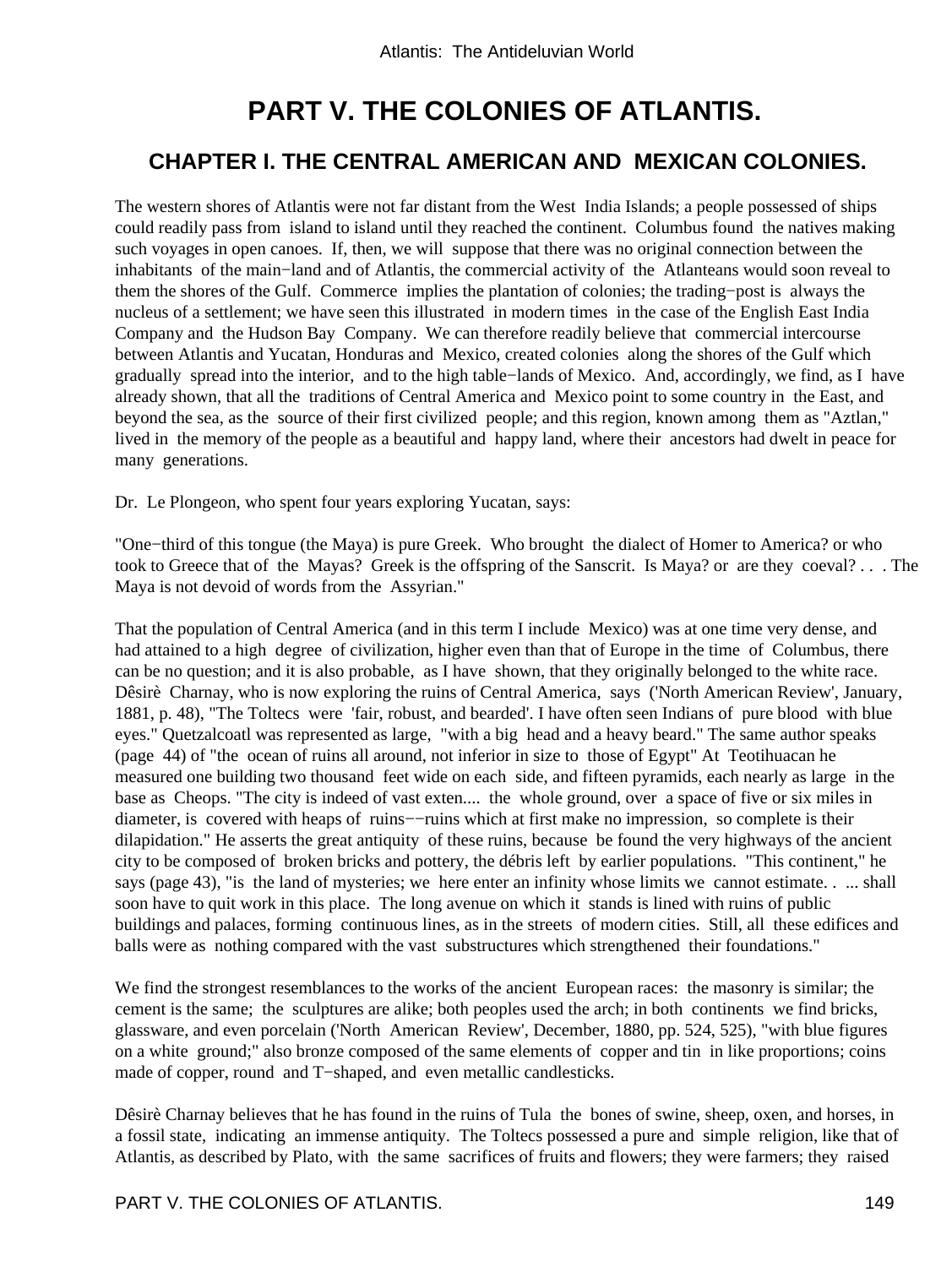and wove cotton; they cultivated fruits; they used the sign of the Cross extensively; they cut and engraved precious stones; among their carvings have been found representations of the elephant and the lion, both animals not known in America. The forms of sepulture were the same as among the ancient races of the Old World; they burnt the bodies of their great men, and enclosed the dust in funeral urns; some of their dead were buried in a sitting position, others reclined at full length, and many were embalmed like the Egyptian mummies.

When we turn to Mexico, the same resemblances present themselves.

The government was an elective monarchy, like that of Poland, the king being selected from the royal family by the votes of the nobles of the kingdom. There was a royal family, an aristocracy, a privileged priesthood, a judiciary, and a common people. Here we have all the several estates into which society in Europe is divided.

There were thirty grand nobles in the kingdom, and the vastness of the realm may be judged by the fact that each of these could muster one hundred thousand vassals from their own estates, or a total of three millions. And we have only to read of the vast hordes brought into the field against Cortez to know that this was not an exaggeration.

They even possessed that which has been considered the crowning feature of European society, the feudal system. The nobles held their lands upon the tenure of military service.

But the most striking feature was the organization of the judiciary. The judges were independent even of the king, and held their offices for life. There were supreme judges for the larger divisions of the kingdom, district judges in each of the provinces, and magistrates chosen by the people throughout the country.

There was also a general legislative assembly, congress, or parliament, held every eighty days, presided over by the king, consisting of all the judges of the realm, to which the last appeal lay

"The rites of marriage," says Prescott, "were celebrated with as much formality as in any Christian country; and the institution was held in such reverence that a tribunal was instituted for the sole purpose of determining questions relating to it. Divorces could not be obtained until authorized by a sentence of the court, after a patient hearing of the parties."

Slavery was tolerated, but the labors of the slave were light, his rights carefully guarded, and his children were free. The slave could own property, and even other slaves.

Their religion possessed so many features similar to those of the Old World, that the Spanish priests declared the devil had given them a bogus imitation of Christianity to destroy their souls. "The devil," said they, "stole all he could."

They had confessions, absolution of sins, and baptism. When their children were named, they sprinkled their lips and bosoms with water, and "the Lord was implored to permit the holy drops to wash away the sin that was given it before the foundation of the world."

The priests were numerous and powerful. They practised fasts, vigils, flagellations, and many of them lived in monastic seclusion.

The Aztecs, like the Egyptians, had progressed through all the three different modes of writing−−the picture−writing, the symbolical, and the phonetic. They recorded all their laws, their tribute−rolls specifying the various imposts, their mythology, astronomical calendars, and rituals, their political annals and their chronology. They wrote on cotton−cloth, on skins prepared like parchment, on a composition of silk and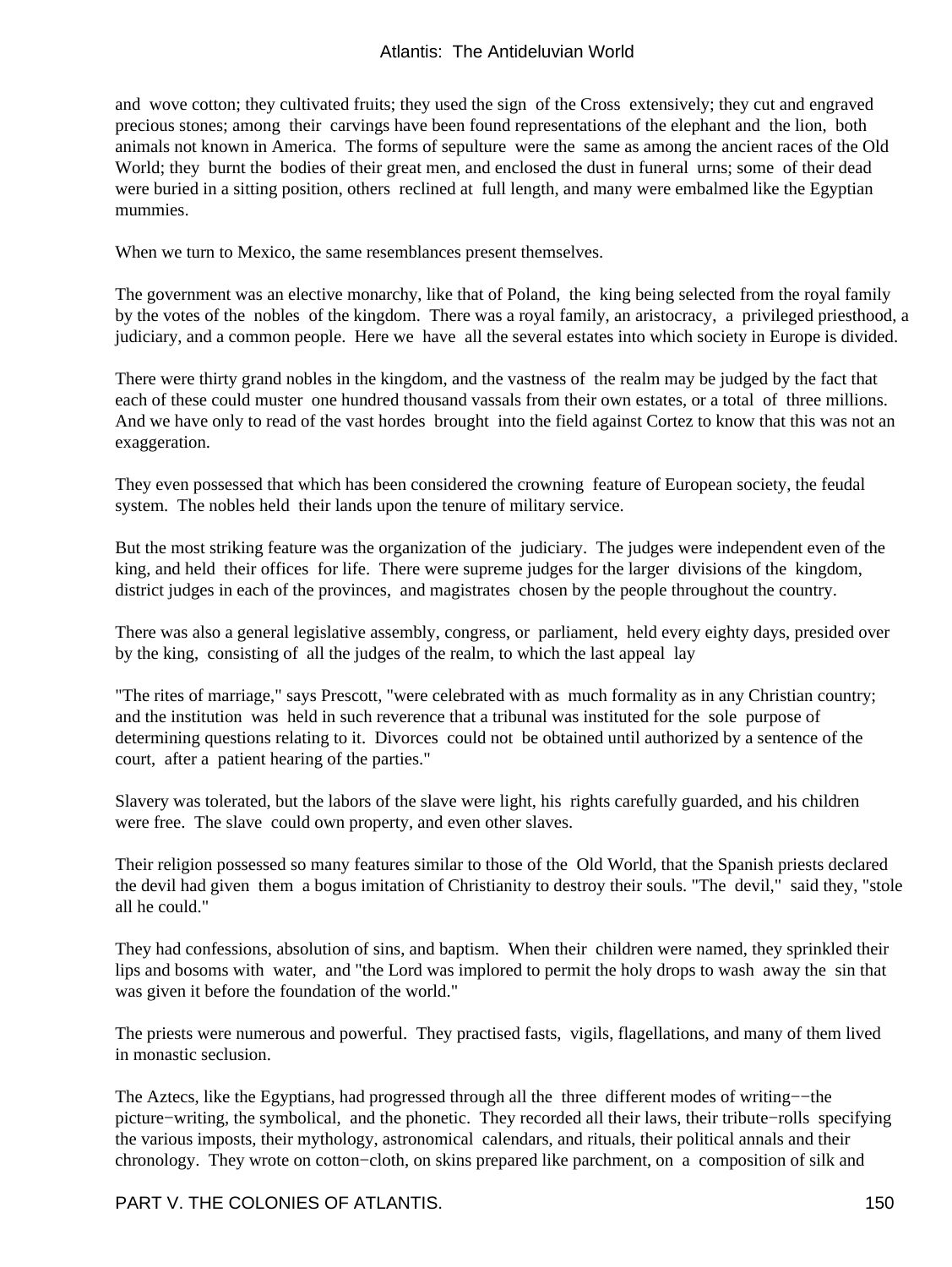gum, and on a species of paper, soft and beautiful, made from the aloe. Their books were about the size and shape of our own, but the leaves were long strips folded together in many folds.

They wrote poetry and cultivated oratory, and paid much attention to rhetoric. They also had a species of theatrical performances.

Their proficiency in astronomy is thus spoken of by Prescott:

"That they should be capable of accurately adjusting their festivals by the movements of the heavenly bodies, and should fix the true length of the tropical year 'with a precision unknown to the great philosophers of antiquity', could be the result only of a long series of nice and patient observations, evincing no slight progress in civilization."

"Their women," says the same author, "are described by the Spaniards as pretty, though with a serious and rather melancholy cast of countenance. Their long, black hair might generally be seen wreathed with flowers, or, among the richer people, with strings of precious stones and pearls from the Gulf of California. They appear to have been treated with much consideration by their husbands; and passed their time in indolent tranquillity, or in such feminine occupations as spinning, embroidery, and the like; while their maidens beguiled the hours by the rehearsal of traditionary tales and ballads.

"Numerous attendants of both sexes waited at the banquets. The balls were scented with perfumes, and the courts strewed with odoriferous herbs and flowers, which were distributed in profusion among the guests as they arrived. Cotton napkins and ewers of water were placed before them as they took their seats at the board. Tobacco was them offered, in pipes, mixed with aromatic substances, or in the form of cigars inserted in tubes of tortoise−shell or silver. It is a curious fact that the Aztecs also took the dried tobacco leaf in the pulverized form of snuff.

"The table was well supplied with substantial meats, especially game, among which the most conspicuous was the turkey. Also, there were found very delicious vegetables and. fruits of every variety native to the continent. Their palate was still further regaled by confections and pastry, for which their maize−flower and sugar furnished them ample materials. The meats were kept warm with chafing−dishes. The table was ornamented with vases of silver and sometimes gold of delicate workmanship. The favorite beverage was 'chocolatl', flavored with vanilla and different spices. The fermented juice of the maguey, with a mixture of sweets and acids, supplied various agreeable drinks of different degrees of strength."

It is not necessary to describe their great public works, their floating gardens, their aqueducts, bridges, forts, temples,

### COMMON FORM OF ARCH, CENTRAL AMERICA.

palaces, and gigantic pyramids, all ornamented with wonderful statuary.

### SECTION OF THE TREASURE−HOUSE OF ATREUS AT MYCENAE

We find a strong resemblance between the form of arch used in the architecture of Central America and that of the oldest buildings of Greece. The Palenque arch is made by the gradual overlapping of the strata of the building, as shown in the accompanying cut from Baldwin's "Ancient America," page 100. It was the custom of these ancient architects to fill in the arch itself with masonry, as shown in the picture

ARCH OF LAS MONJAS, PALENQUE, CENTRAL AMERICA

PART V. THE COLONIES OF ATLANTIS. 151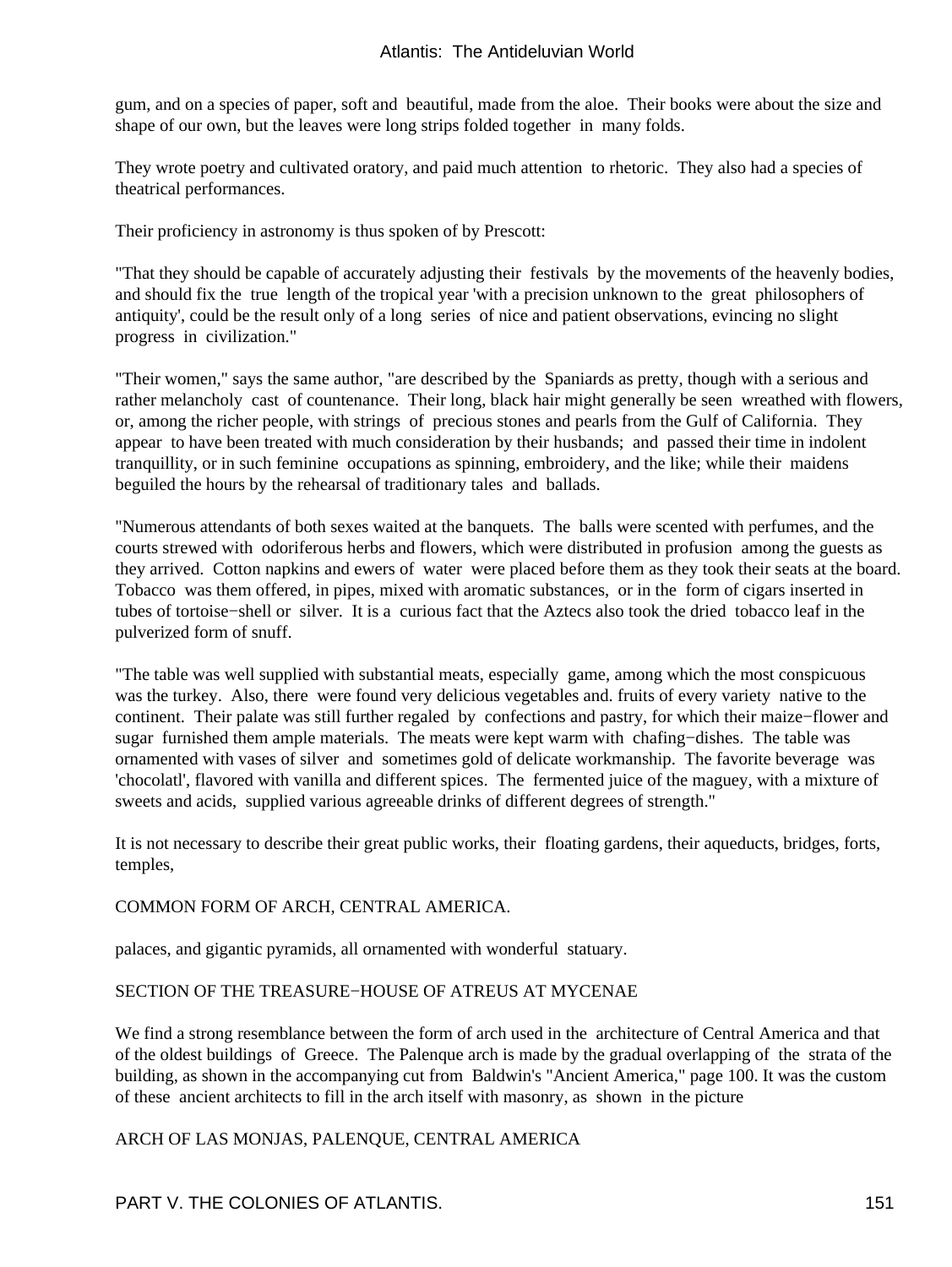on page 355 of the Arch of Las Monjas, Palenque. If now we took at the representation of the "Treasure−house of Atreus" at Mycenæ, on page 354−one of the oldest structures in Greece−−we find precisely the same form of arch, filled in in the same way.

Rosengarten ("Architectural Styles," p. 59) says:

"The base of these treasure−houses is circular, and the covering of a dome shape; it does not, however, form an arch, but courses of stone are laid horizontally over one another in such a way that each course projects beyond the one below it, till the space at the highest course becomes so narrow that a single stone covers it. Of all those that have survived to the present day the treasure−house at Atreus is the most venerable."

The same form of arch is found among the ruins of that interesting people, the Etruscans.

"Etruscan vaults are of two kinds. The more curious and probably the most ancient are 'false arches', formed of horizontal courses of stone, each a little overlapping the other, and carried on until the aperture at the top could be closed by a single superincumbent slab. Such is the construction of the Regulini−Galassi vault, at Cervetere, the ancient Cære." (Rawlinson's "Origin of Nations," p. 117.)

It is sufficient to say, in conclusion, that Mexico, under European rule, or under her own leaders, has never again risen to her former standard of refinement, wealth, prosperity, or civilization.

# **CHAPTER II. THE EGYPTIAN COLONY.**

What proofs have we that the Egyptians were a colony from Atlantis?

1. They claimed descent from "the twelve great gods," which must have meant the twelve gods of Atlantis, to wit, Poseidon and Cleito and their ten sons.

2. According to the traditions of the Phoenicians, the Egyptians derived their civilization from them; and as the Egyptians far antedated the rise of the Phoenician nations proper, this must have meant that Egypt derived its civilization from the same country to which the Phoenicians owed their own origin. The Phoenician legends show that Misor, from whom, the Egyptians were descended, was the child of the Phoenician gods Amynus and Magus. Misor gave birth to Taaut, the god of letters, the inventor of the alphabet, and Taaut became Thoth, the god of history of the Egyptians. Sanchoniathon tells us that "Chronos (king of Atlantis) visited the South, and gave all Egypt to the god Taaut, that it might be his kingdom." "Misor" is probably the king "Mestor" named by Plato.

3. According to the Bible, the Egyptians were descendants of Ham, who was one of the three sons of Noah who escaped from the Deluge, to wit, the destruction of Atlantis.

4. The great similarity between the Egyptian civilization and that of the American nations.

5. The fact that the Egyptians claimed to be red men.

6. The religion of Egypt was pre−eminently sun−worship, and Ra was the sun−god of Egypt, Rama, the sun of the Hindoos, Rana, a god of the Toltecs, Raymi, the great festival of the sun of the Peruvians, and Rayam, a god of Yemen.

7. The presence of pyramids in Egypt and America.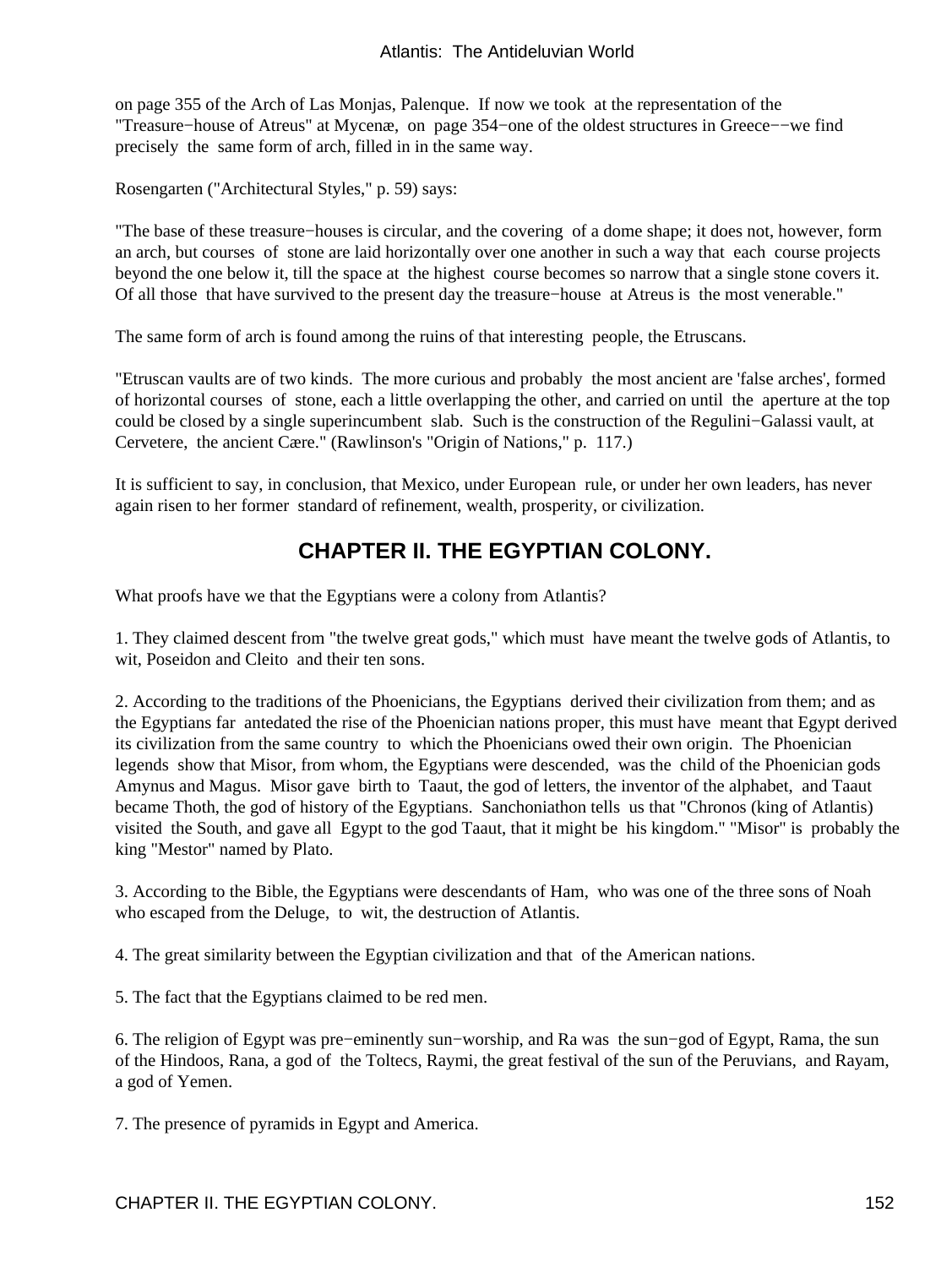8. The Egyptians were the only people of antiquity who were well−informed as to the history of Atlantis. The Egyptians were never a maritime people, and the Atlanteans must have brought that knowledge to them. They were not likely to send ships to Atlantis.

9. We find another proof of the descent of the Egyptians from Atlantis in their belief as to the "under−world." This land of the dead was situated in the West−−hence the tombs were all placed, whenever possible, on the west bank of the Nile. The constant cry of the mourners as the funeral procession moved forward was, "To the west; to the west." This under−world was 'beyond the water', hence the funeral procession always crossed a body of water. "Where the tombs were, as in most cases, on the west bank of the Nile, the Nile was crossed; where they were on the eastern shore the procession passed over a sacred lake." (R. S. Poole, 'Contemporary Review', August, 1881, p. 17.) In the procession was "'a sacred ark' of the sun."

All this is very plain: the under−world in the West, the land of the dead, was Atlantis, the drowned world, the world beneath the horizon, beneath the sea, to which the peasants of Brittany looked from Cape Raz, the most western cape projecting into the Atlantic. It was only to be reached from Egypt by crossing the water, and it was associated with the ark, the emblem of Atlantis in all lands.

The soul of the dead man was supposed to journey to the under−world by "'a water progress'" ('Ibid'., p. 18), his destination was the Elysian Fields, where mighty corn grew, and where he was expected to cultivate the earth; "this task was of supreme importance." ('Ibid'., p. 19.) The Elysian Fields were the "Elysion" of the Greeks, the abode of the blessed, which we have seen was an island 'in the remote west'." The Egyptian belief referred to a real country; they described its cities, mountains, and rivers; one of the latter was called 'Uranes', a name which reminds us of the Atlantean god Uranos. In connection with all this we must not forget that Plato described Atlantis as "that 'sacred' island lying beneath the sun." Everywhere in the ancient world we find the minds of men looking to the west for the land of the dead. Poole says, "How then can we account for this strong conviction? Surely it must be a survival of an ancient belief which flowed in the very veins of the race." ('Contemporary Review', 1881, p. 19.) It was based on an universal tradition that under "an immense ocean," in "the far west," there was an "under−world," a world comprising millions of the dead, a mighty race, that had been suddenly swallowed up in the greatest catastrophe known to man since he had inhabited the globe.

10. There is no evidence that the civilization of Egypt was developed in Egypt itself; it must have been transported there from some other country. To use the words of a recent writer in 'Blackwood',

"Till lately it was believed that the use of the papyrus for writing was introduced about the time of Alexander the Great; then Lepsius found the hieroglyphic sign of the papyrus−roll on monuments of the twelfth dynasty; afterward be found the same sign on monuments of the fourth dynasty, which is getting back pretty close to Menes, the protomonarch; and, indeed, little doubt is entertained that the art of writing on papyrus was understood as early as the days of Menes himself. The fruits of investigation in this, as m many other subjects, are truly most marvellous. Instead of exhibiting the rise and progress of any branches of knowledge, they tend to prove that nothing had any rise or progress, but that everything is referable to the very earliest dates. The experience of the Egyptologist must teach him to reverse the observation of Topsy, and to "spect" that nothing growed,' but that as soon as men were planted on the banks of the Nile they were 'already the cleverest men that ever lived, endowed with more knowledge and more power than their successors for centuries and centuries could attain to'. Their system of writing, also, is found to have been complete from the very first....

"But what are we to think when the antiquary, grubbing in the dust and silt of five thousand years ago to discover some traces of infant effort−−some rude specimens of the ages of Magog and Mizraim, in which we may admire the germ that has since developed into a wonderful art−−breaks his shins against an article so perfect that it equals if it does not excel the supreme stretch of modern ability? How shall we support the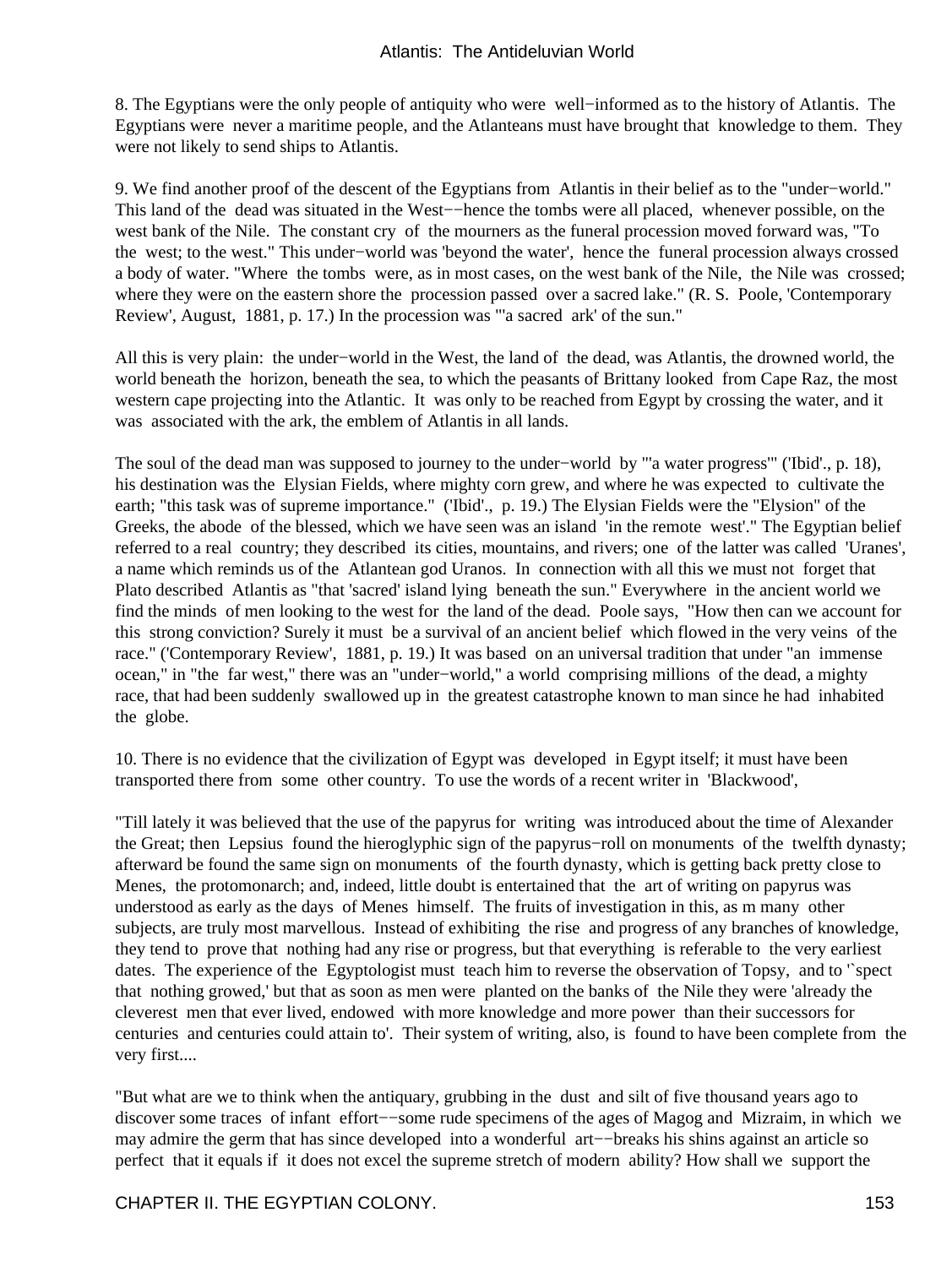theory if it come to our knowledge that, before Noah was cold in his grave, his descendants were adepts in construction and in the fine arts, and that their achievements were for magnitude such as, if we possess the requisite skill, we never attempt to emulate....

"As we have not yet discovered any trace of the rude, savage Egypt, but have seen her in her very earliest manifestations already skilful, erudite, and strong, it is impossible to determine the order of her inventions. Light may yet be thrown upon her rise and progress, but our deepest researches have hitherto shown her to us as only the mother of a most accomplished race. How they came by their knowledge is matter for speculation; that they possessed it is matter of fact. We never find them without the ability to organize labor, or shrinking from the very boldest efforts in digging canals and irrigating, in quarrying rock, in building, and in sculpture."

The explanation is simple: the waters of the Atlantic now flow over the country where all this magnificence and power were developed by slow stages from the rude beginnings of barbarism.

And how mighty must have been the parent nation of which this Egypt was a colony!

Egypt was the magnificent, the golden bridge, ten thousand years long, glorious with temples and pyramids, illuminated and illustrated by the most complete and continuous records of human history, along which the civilization of Atlantis, in a great procession of kings and priests, philosophers and astronomers, artists and artisans, streamed forward to Greece, to Rome, to Europe, to America. As far back in the ages as the eye can penetrate, even where the perspective dwindles almost to a point, we can still see the swarming multitudes, possessed of all the arts of the highest civilization, pressing forward from out that other and greater empire of which even this wonderworking Nile−land is but a faint and imperfect copy.

Look at the record of Egyptian greatness as preserved in her works: The pyramids, still in their ruins, are the marvel of mankind. The river Nile was diverted from its course by monstrous embankments to make a place for the city of Memphis. The artificial lake of Moeris was created as a reservoir for the waters of the Nile: it was 'four hundred and fifty miles in circumference' and three hundred and fifty feet deep, with subterranean channels, flood−gates, locks, and dams, by which the wilderness was redeemed from sterility. Look at the magnificent mason−work of this ancient people! Mr. Kenrick, speaking of the casing of the Great Pyramid, says, "The joints are scarcely perceptible, and 'not wider than the thickness of silver−paper', and the cement so tenacious that fragments of the casing−stones still remain in their original position, notwithstanding the lapse of so many centuries, and the violence by which they were detached." Look at the ruins of the Labyrinth, which aroused the astonishment of Herodotus; it had three thousand chambers, half of them above ground and half below−−a combination of courts, chambers, colonnades, statues, and pyramids. Look at the Temple of Karnac, covering a square each side of which is eighteen hundred feet. Says a recent writer, "Travellers one and all appear to have been unable to find words to express the feelings with which these sublime remains inspired them. They have been astounded and overcome by the magnificence and the prodigality of workmanship here to be admired. Courts, halls, gate−ways, pillars, obelisks, monolithic figures, sculptures, rows of sphinxes, are massed in such profusion that the sight is too much for modern comprehension." Denon says, "It is hardly possible to believe, after having seen it, in the reality of the existence of so many buildings collected on a single point−−in their dimensions, in the resolute perseverance which their construction required, and in the incalculable expense of so much magnificence." And again, "It is necessary that the reader should fancy what is before him to be a dream, as he who views the objects themselves occasionally yields to the doubt whether he be perfectly awake." There were lakes and mountains within the periphery of the sanctuary. "'The cathedral of Notre Dame at Paris could be set inside one of the halls of Karnac, and not touch the walls!.... The whole valley and delta of the Nile, from the Catacombs to the sea, was covered with temples, palaces, tombs, pyramids, and pillars." Every stone was covered with inscriptions.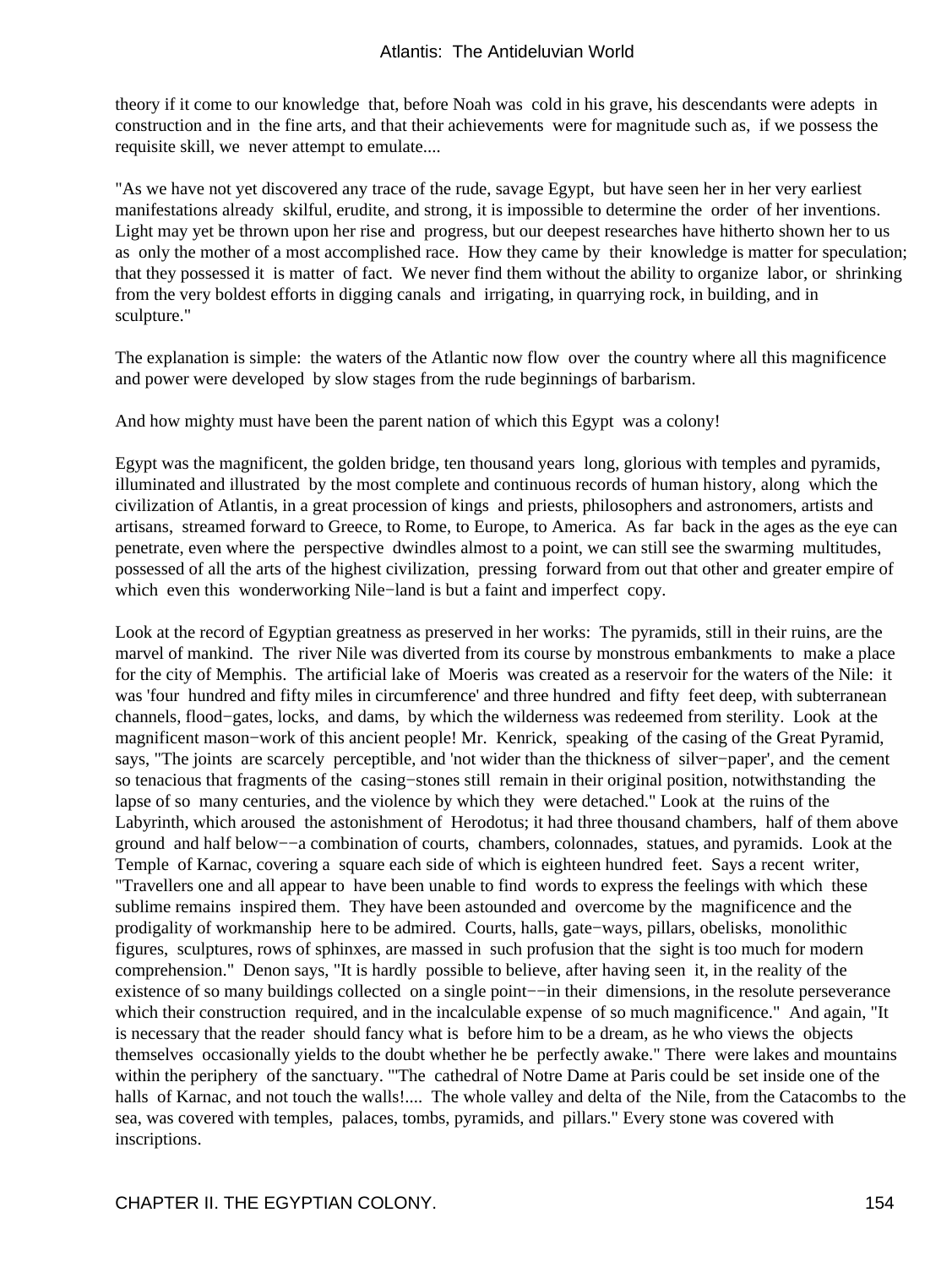The state of society in the early days of Egypt approximated very closely to our modern civilization. Religion consisted in the worship of one God and the practice of virtue; forty−two commandments prescribed the duties of men to themselves, their neighbors, their country, and the Deity; a heaven awaited the good and a hell the vicious; there was a judgment−day when the hearts of men were weighed:

"He is sifting out the hearts of men Before his judgment−seat."

Monogamy was the strict rule; not even the kings, in the early days, were allowed to have more than one wife. The wife's rights of separate property and her dower were protected by law; she was "the lady of the house;" she could "buy, sell, and trade on her own account;" in case of divorce her dowry was to be repaid to her, with interest at a high rate. The marriage−ceremony embraced an oath not to contract any other matrimonial alliance. The wife's status was as high in the earliest days of Egypt as it is now in the most civilized nations of Europe or America.

Slavery was permitted, but the slaves were treated with the greatest humanity. In the confessions, buried with the dead, the soul is made to declare that "I have not incriminated the slave to his master," There was also a clause in the commandments "which protected the laboring man against the exaction of more than his day's labor." They were merciful to the captives made in war; no picture represents torture inflicted upon them; while the representation of a sea−fight shows them saving their drowning enemies. Reginald Stuart Poole says ('Contemporary Review', August, 1881, p. 43):

"When we consider the high ideal of the Egyptians, as proved by their portrayals of a just life, the principles they laid down as the basis of ethics, the elevation of women among them, their humanity in war, we must admit that their moral place ranks very high among the nations of antiquity.

"The true comparison of Egyptian life is with that of modern nations. This is far too difficult a task to be here undertaken. Enough has been said, however, to show that we need not think that in all respects they were far behind us."

Then look at the proficiency in art of this ancient people.

They were the first mathematicians of the Old World. Those Greeks whom we regard as the fathers of mathematics were simply pupils of Egypt. They were the first land−surveyors. They were the first astronomers, calculating eclipses, and watching the periods of planets and constellations. They knew the rotundity of the earth, which it was supposed Columbus had discovered!

"The signs of the zodiac were certainly in use among the Egyptians 1722 years before Christ. One of the learned men of our day, who for fifty years labored to decipher the hieroglyphics of the ancients, found upon a mummy−case in the British Museum a delineation of the signs of the zodiac, and the position of the planets; the date to which they pointed was the autumnal equinox of the year 1722 B.C. Professor Mitchell, to whom the fact was communicated, employed his assistants to ascertain the exact position of the heavenly bodies belonging to our solar system on the equinox of that year. This was done, and a diagram furnished by parties ignorant of his object, which showed that on the 7th of October, 1722 B.C. the moon and planets occupied the exact point in the heavens marked upon the coffin in the British Museum." (Goodrich's "Columbus," p. 22.)

They had clocks and dials for measuring time. They possessed gold and silver money. They were the first agriculturists of the Old World, raising all the cereals, cattle, horses, sheep, etc. They manufactured linen of so fine a quality that in the days of King Amasis (600 years B.C.) a single thread of a garment was composed of three hundred and sixty−five minor threads. They worked in gold, silver, copper, bronze, and iron; they tempered iron to the hardness of steel. They were the first chemists. The word "chemistry" comes from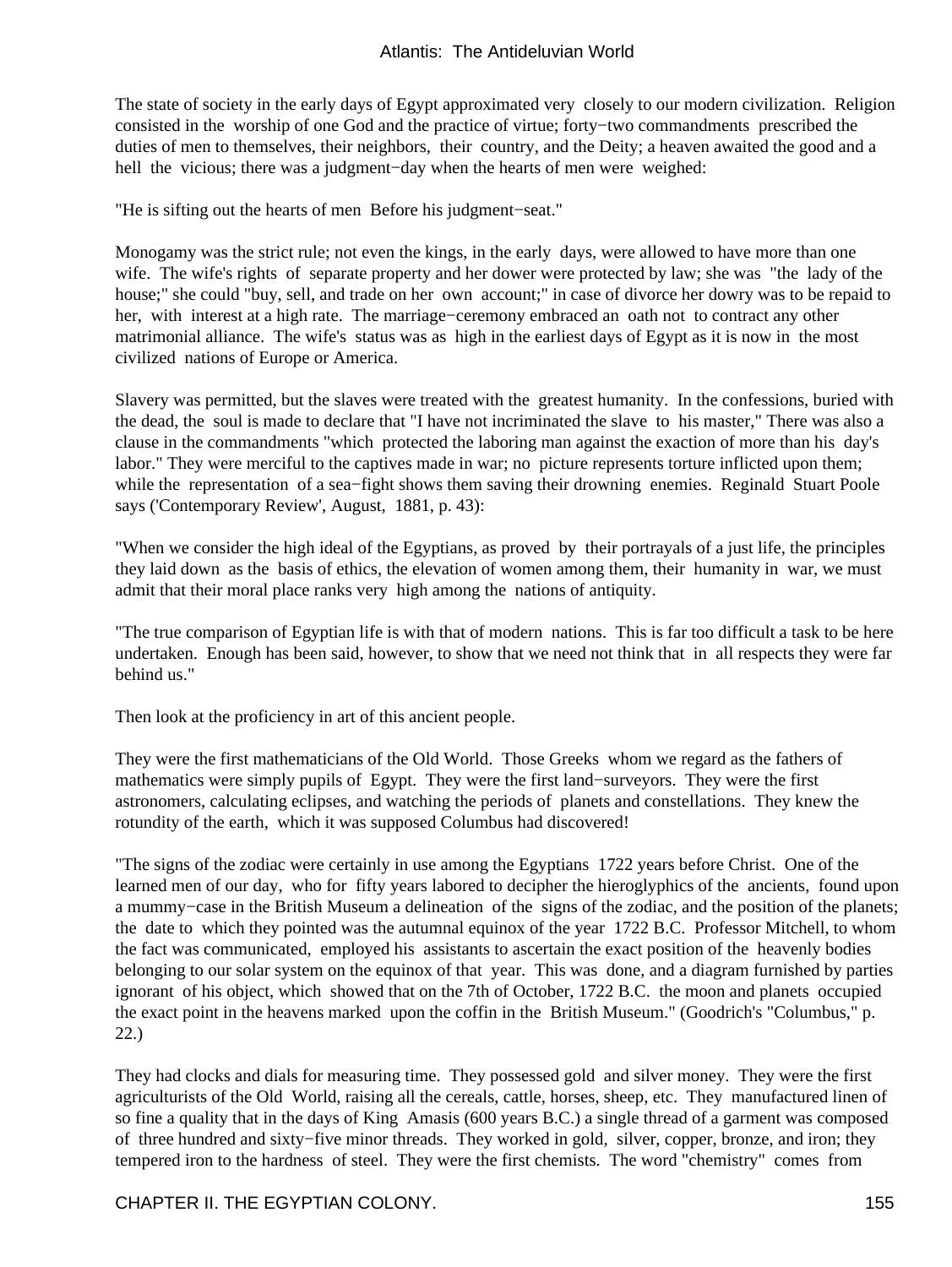'chemi', and 'chemi' means Egypt. They manufactured glass and all kinds of pottery; they made boats out of earthenware; and, precisely as we are now making railroad car−wheels of paper, they manufactured vessels of paper. Their dentists filled teeth with gold; their farmers hatched poultry by artificial beat. They were the first musicians; they possessed guitars, single and double pipes, cymbals, drums, lyres, harps, flutes, the sambric, ashur, etc.; they had even castanets, such as are now used in Spain. In medicine and surgery they had reached such a degree of perfection that several hundred years B.C. the operation for the removal of cataract from the eye was performed among them; one of the most delicate and difficult feats of surgery, only attempted by us in the most recent times. "The papyrus of Berlin" states that it was discovered, rolled up in a case, under the feet of an Anubis in the town of Sekhem, in the days of Tet (or Thoth), after whose death it was transmitted to King Sent, and was then restored to the feet of the statue. King Sent belonged to the second dynasty, which flourished 4751 B.C., and the papyrus was old in his day. This papyrus is a medical treatise; there are in it no incantations or charms; but it deals in reasonable remedies, draughts, unguents and injections. The later medical papyri contain a great deal of magic and incantations.

"Great and splendid as are the things which we know about oldest Egypt, she is made a thousand times more sublime by our uncertainty as to the limits of her accomplishments. She presents not a great, definite idea, which, though hard to receive, is, when once acquired, comprehensible and clear. Under the soil of the modern country are hid away thousands and thousands of relics which may astonish the world for ages to come, and change continually its conception of what Egypt was. The effect of research seems to be to prove the objects of it to be much older than we thought them to be−−some things thought to be wholly modern having been proved to be repetitions of things Egyptian, and other things known to have been Egyptian being by every advance in knowledge carried back more and more toward the very beginning of things. She shakes our most rooted ideas concerning the world's history; she has not ceased to be a puzzle and a lure: there is a spell over her still."

Renan says, "It has no archaic epoch." Osborn says, "It bursts upon us at once in the flower of its highest perfection." Seiss says ("A, Miracle in Stone," p. 40), "It suddenly takes its place in the world in all its matchless magnificence, without father, without mother, and as clean apart from all evolution as if it had dropped from the unknown heavens." It had dropped from Atlantis.

Rawlinson says ("Origin of Nations," p. 13):

"Now, in Egypt, it is notorious that there is no indication of any early period of savagery or barbarism. All the authorities agree that, however far back we go, we find in Egypt no rude or uncivilized time out of which civilization is developed. Menes, the first king, changes the course of the Nile, makes a great reservoir, and builds the temple of Phthah at Memphis.... We see no barbarous customs, not even the habit, so slowly abandoned by all people, of wearing arms when not on military service."

Tylor says (" Anthropology," p. 192):

"Among the ancient cultured nations of Egypt and Assyria handicrafts had already come to a stage which could only have been reached by thousands of years of progress. In museums still may be examined the work of their joiners, stone−cutters, goldsmiths, wonderful in skill and finish, and in putting to shame the modern artificer.... To see gold jewellery of the highest order, the student should examine that of the ancients, such as the Egyptian, Greek, and Etruscan."

The carpenters' and masons' tools of the ancient Egyptians were almost identical with those used among us to−day.

There is a plate showing an Aztec priestess in Delafield's "Antiquities of America," p. 61, which presents a head−dress strikingly Egyptian. In the celebrated "tablet of the cross," at Palenque, we see a cross with a bird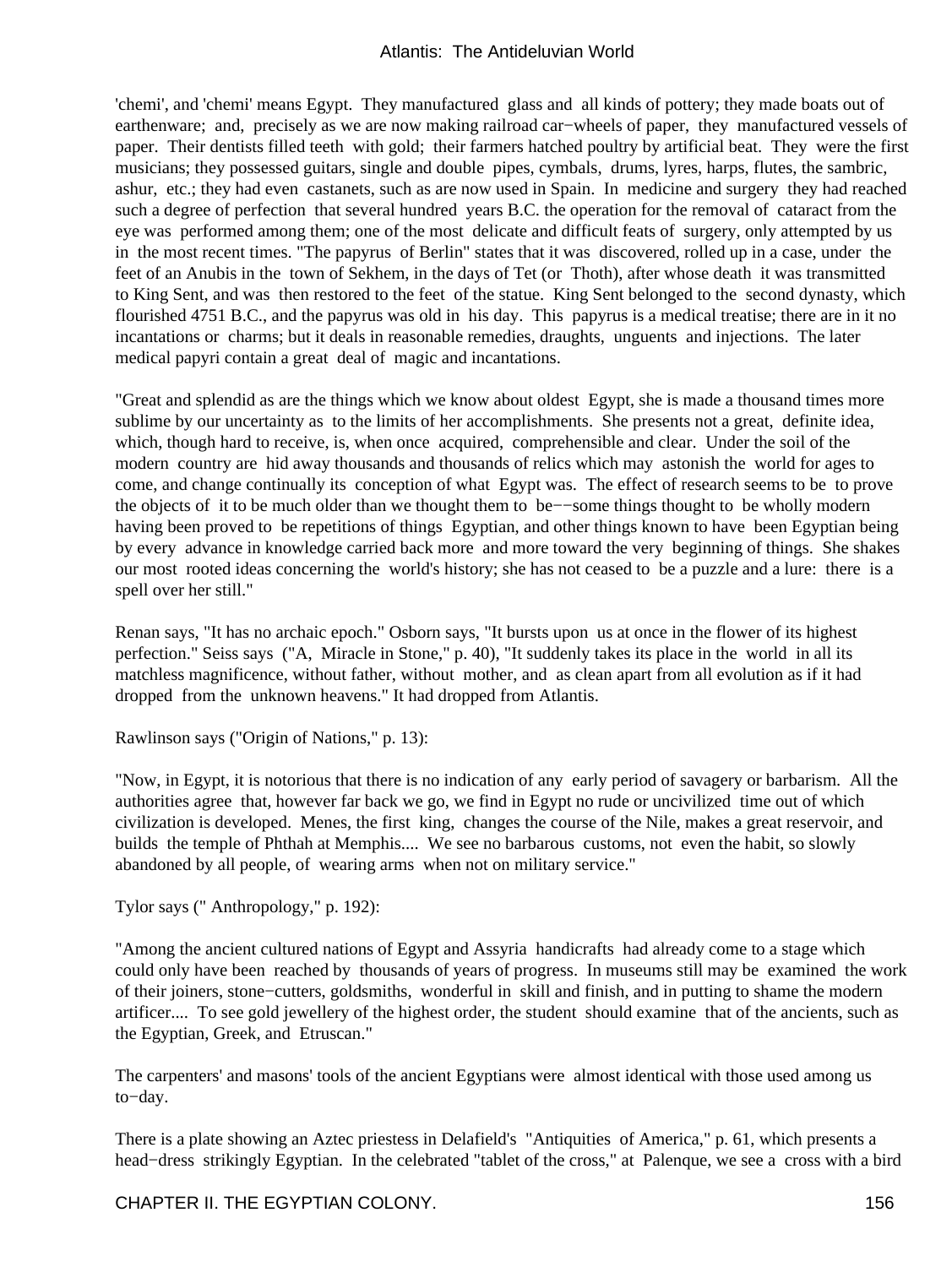perched upon it, to which (or to the cross) two priests are offering sacrifice. In Mr. Stephens's representation from the Vocal Memnon we find almost the same thing, the difference being that, instead of an ornamented Latin cross, we have a 'crux commissa', and instead of one bird there are two, not on the cross, but immediately above it. In both cases the hieroglyphics, though the characters are of course different, are disposed upon the stone in much the same manner. (Bancroft's "Native Races," vol. v., p. 61.)

Even the obelisks of Egypt have their counterpart in America.

Quoting from Molina ("History of Chili," tom. i., p. 169), McCullough writes, "Between the hills of Mendoza and La Punta is a pillar of stone 'one hundred and fifty feet high', and twelve feet in diameter." ("Researches," pp. 171, 172.) The columns of Copan stand detached and solitary, so do the obelisks of Egypt; both are square or four–sided, and covered with sculpture. (Bancroft's "Native Races," vol. v., p. 60.)

In a letter by Jomard, quoted by Delafield, we read,

"I have recognized in your memoir on the division of time among the Mexican nations, compared with those of Asia, some very striking analogies between the Toltec characters and institutions observed on the banks of the Nile. Among these analogies there is one which is worthy of attention−−it is the use of the vague year of three hundred and sixty−five days, composed of equal months, and of five complementary days, equally employed at Thebes and Mexico−−a distance of three thousand leagues.... In reality, the intercalation of the Mexicans being thirteen days on each cycle of fifty−two years, comes to the same thing as that of the Julian calendar, which is one day in four years; and consequently supposes the duration of the year to be three hundred and sixty−five days 'six hours'. Now such was the length of the year among the Egyptians−−they intercalated an entire year of three hundred and seventy−five days every one thousand four hundred and sixty years. ... The fact of the intercalation (by the Mexicans) of thirteen days every cycle that is, the use of a year of three hundred and sixty−five days and a quarter−−is a proof that it was borrowed from the Egyptians, 'or that they had a common origin'." ("Antiquities of America," pp. 52, 53.)

The Mexican century began on the 26th of February, and the 26th of February was celebrated from the time of Nabonassor, 747 B.C., because the Egyptian priests, conformably to their astronomical observations, had fixed the beginning of the month 'Toth', and the commencement of their year, at noon on that day. The five intercalated days to make up the three hundred and sixty−five days were called by the Mexicans 'Nemontemi', or useless, and on them they transacted no business; while the Egyptians, during that epoch, celebrated the festival of the birth of their gods, as attested by Plutarch and others.

It will be conceded that a considerable degree of astronomical knowledge must have been necessary to reach the conclusion that the true year consisted of three hundred and sixty−five days 'and six hours' (modern science has demonstrated that it consists of three hundred and sixty−five days and five hours, less ten seconds); and a high degree of civilization was requisite to insist that the year must be brought around, by the intercalation of a certain number of days in a certain period of time, to its true relation to the seasons. Both were the outgrowth of a vast, ancient civilization of the highest order, which transmitted some part of its astronomical knowledge to its colonies through their respective priesthoods.

Can we, in the presence of such facts, doubt the statements of the Egyptian priests to Solon, as to the glory and greatness of Atlantis, its monuments, its sculpture, its laws, its religion, its civilization?

In Egypt we have the oldest of the Old World children of Atlantis; in her magnificence we have a testimony to the development attained by the parent country; by that country whose kings were the gods of succeeding nations, and whose kingdom extended to the uttermost ends of the earth.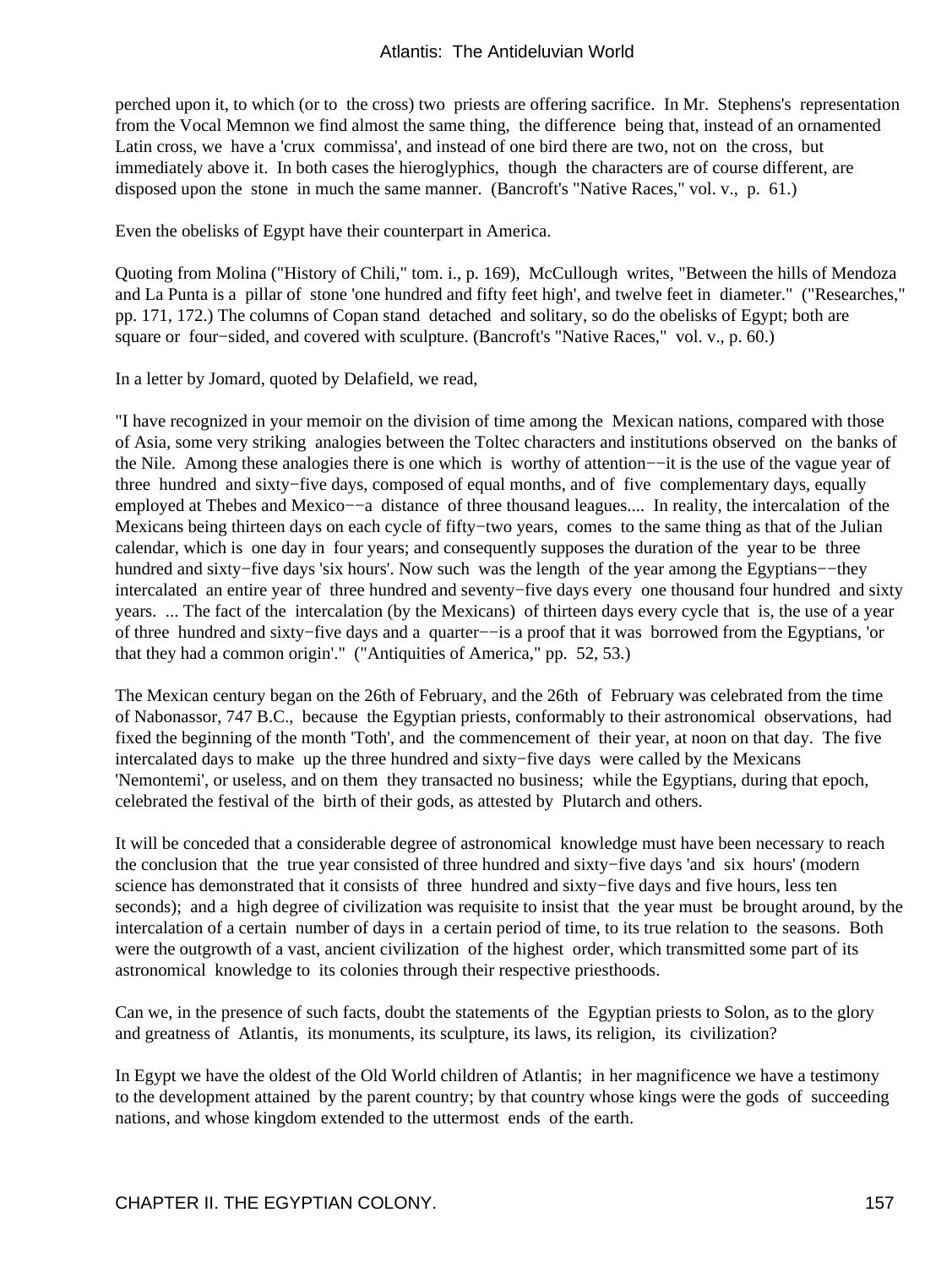The Egyptian historian, Manetho, referred to a period of thirteen thousand nine hundred years as "the reign of the gods," and placed this period at the very beginning of Egyptian history. These thirteen thousand nine hundred years were probably a recollection of Atlantis. Such a lapse of time, vast as it may appear, is but as a day compared with some of our recognized geological epochs.

# **CHAPTER III. THE COLONIES OF THE MISSISSIPPI VALLEY**

If we will suppose a civilized, maritime people to have planted colonies, in the remote past, along the headlands and shores of the Gulf of Mexico, spreading thence, in time, to the tablelands of Mexico and to the plains and mountains of New Mexico and Colorado, what would be more natural than that these adventurous navigators, passing around the shores of the Gulf, should, sooner or later, discover the mouth of the Mississippi River; and what more certain than that they would enter it, explore it, and plant colonies along its shores, wherever they found a fertile soil and a salubrious climate. Their outlying provinces would penetrate even into regions where the severity of the climate would prevent great density of population or development of civilization.

The results we have presupposed are precisely those which we find to have existed at one time in the Mississippi Valley.

The Mound Builders of the United States were pre−eminently a river people. Their densest settlements and greatest works were near the Mississippi and its tributaries. Says Foster ("Prehistoric Races," p. 110), "The navigable streams were the great highways of the Mound Builders."

Mr. Fontaine claims ("How the World was Peopled") that this ancient people constructed "levees" to control and utilize the bayous of the Mississippi for the purpose of agriculture and commerce. The Yazoo River is called 'Yazoo−okhinnah'−−the River of Ancient Ruins. "There is no evidence that they had reached the Atlantic coast; no authentic remains of the Mound Builders are found in the New England States, nor even in the State of New York." ("North Americans of Antiquity," p. 28.) This would indicate that the civilization of this people advanced up the Mississippi River and spread out over its tributaries, but did not cross the Alleghany {sic} Mountains. They reached, however, far up the Missouri and Yellowstone rivers, and thence into Oregon. The head−waters of the Missouri became one of their great centres of population; but their chief sites were upon the Mississippi and Ohio rivers. In Wisconsin we find the northern central limit of their work; they seem to have occupied the southern counties of the State, and the western shores of Lake Michigan. Their circular mounds are found in Minnesota and Iowa, and some very large ones in Dakota. Illinois and Indiana were densely populated by them: it is believed that the vital centre of their colonies was near the junction of the Ohio and Mississippi rivers.

The chief characteristic of the Mound Builders was that from which they derived their name−the creation of great structures of earth or stone, not unlike the pyramids of Mexico and Egypt. Between Alton and East St. Louis is the great mound of Cahokia, which may be selected as a type of their works: it rises ninety−seven feet high, while its square sides are 700 and 500 feet respectively. There was a terrace on the south side 160 by 300 feet, reached by a graded way; the summit of the pyramid is flattened, affording a platform 200 by 450 feet. It will thus be seen that the area covered by the mound of Cahokia is about as large as that of the greatest pyramid of Egypt, Cheops, although its height is much less.

The number of monuments left by the Mound Builders is extraordinarily great. In Ohio alone there are more than ten thousand tumuli, and from one thousand to fifteen hundred enclosures. Their mounds were not cones but four−sided pyramids−their sides, like those of the Egyptian pyramids, corresponding with the cardinal points. (Foster's "Prehistoric Races," p. 112.)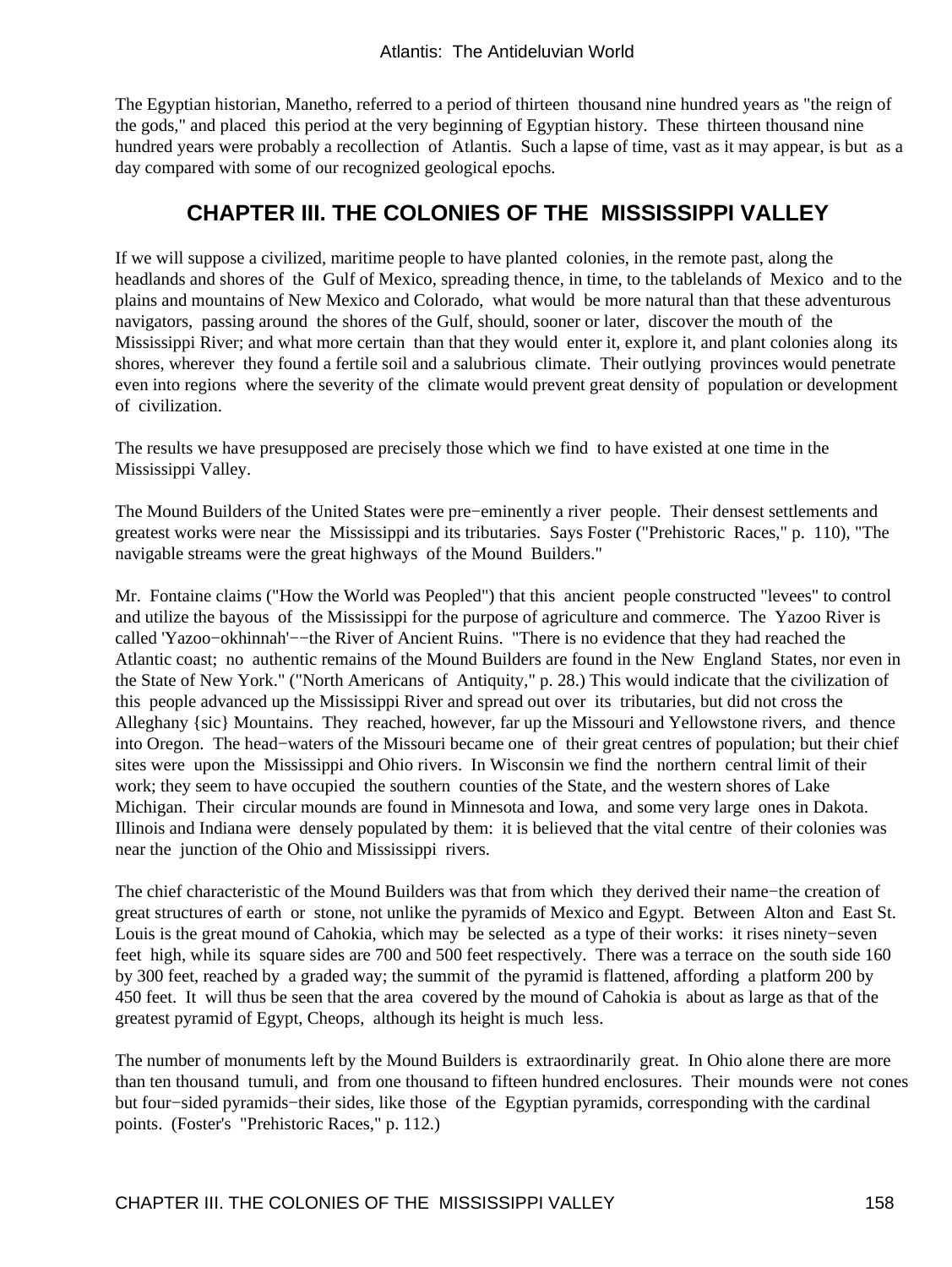The Mound Builders had attained a considerable degree of civilization; they were able to form, in the construction of their works, perfect circles and perfect squares of great accuracy, carried over the varying surface of the country. One large enclosure comprises exactly forty acres. At Hopetown, Ohio, are two walled figures−−one a square, the other a circle−−each containing precisely twenty acres. They must have possessed regular scales of measurement, and the means of determining angles and of computing the area to be enclosed by the square and the circle, so that the space enclosed by each might exactly correspond.

"The most skilful engineer of this day would find it difficult," says Mr. Squier, "without the aid of instruments, to lay down an accurate square of the great dimensions above represented, measuring, as they do, more than four−fifths of a mile in circumference.... But we not only find accurate squares and perfect circles, but also, as we have seen, octagons of great dimensions."

They also possessed an accurate system of weights; bracelets of copper on the arms of a skeleton have been found to be of uniform size, measuring each two and nine−tenth inches, and each weighing 'precisely four ounces'.

They built great military works surrounded by walls and ditches, with artificial lakes in the centre to supply water. One work, Fort Ancient, on the Little Miami River, Ohio, has a circuit of between four and five miles; the embankment was twenty feet high; the fort could have held a garrison of sixty thousand men with their families and provisions.

Not only do we find pyramidal structures of earth in the Mississippi Valley very much like the pyramids of Egypt, Mexico, and Peru, but a very singular structure is repeated in Ohio and Peru: I refer to the double walls or prolonged pyramids, if I may coin an expression, shown in the cut page 375.

#### GRAND WAY NEAR PIKETON, OHIO.

The Mound Builders possessed chains of fortifications reaching from the southern line of New York diagonally across the country, through Central and Northern Ohio to the Wabash. It would appear probable, therefore, that while they

#### WALLS AT GRAN−CHIMU, PERU.

advanced from the south it was from the north−east the savage races came who drove them south or exterminated them.

At Marietta, Ohio, we find a combination of the cross and pyramid., (See p. 334, 'ante'.) At Newark, Ohio, are extensive

#### CROSS AND PYRAMID MOUND, OHIO.

and intricate works: they occupy an area two miles square, embraced within embankments twelve miles long. One of the mounds is a threefold symbol, like a bird's foot; the central mound is 155 feet long, and the other two each 110 feet it length. Is this curious design a reminiscence of Atlantis and the three−pronged trident of Poseidon? (See 4th fig., p, 242, ante.)

The Mound Builders made sun−dried brick mixed with rushes, as the Egyptians made sun−dried bricks mixed with straw; they worked in copper, silver, lead, and there are evidences, as we shall see, that they wrought even in iron.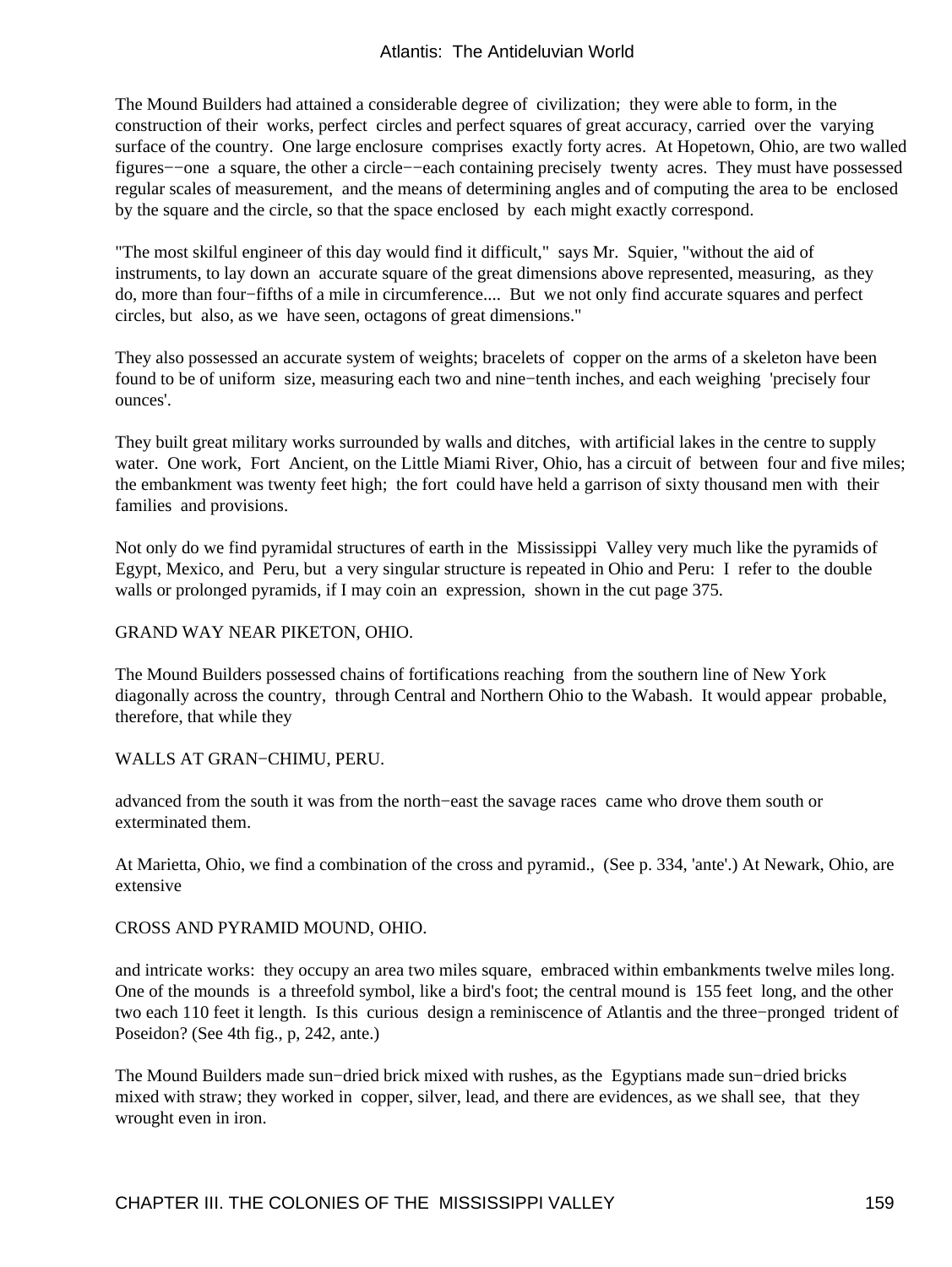Copper implements are very numerous in the mounds. Copper axes, spear−heads, hollow buttons, bosses for ornaments, bracelets, rings, etc., are found in very many of them strikingly similar to those of the Bronze Age in Europe. In one in Butler County, Ohio, was found a copper fillet around the head of a skeleton, with strange devices marked upon it.

Silver ornaments have also been found, but not in such great numbers. They seem to have attached a high value to silver, and it is often found in thin sheets, no thicker than paper, wrapped over copper or stone ornaments so neatly as almost to escape detection. The great esteem in which they held a metal so intrinsically valueless as silver, is another evidence that they must have drawn their superstitions from the same source as the European nations.

Copper is also often found in this manner plated over stone pipes, presenting an unbroken metallic lustre, the overlapping edges so well polished as to be scarcely discoverable. Beads and stars made of shells have sometimes been found doubly plated, first with copper then with silver.

The Mound Builders also understood the art of casting metals, or they held intercourse with some race who did; a copper axe it "cast" has been found in the State of New York. (See Lubbock's "Prehistoric Times," p. 254, note.) Professor Foster ("Prehistoric Races," p. 259) also proves that the ancient people of the Mississippi Valley possessed this art, and he gives us representations of various articles plainly showing the marks of the mould upon them.

A rude article in the shape of an axe, composed of pure lead, weighing about half a pound, was found in sinking a well within the trench of the ancient works at Circleville. There can be no doubt it was the production of the Mound Builders, as galena has often been found on the altars in the mounds.

It has been generally thought, by Mr. Squier and others, that there were no evidences that the Mound Builders were acquainted with the use of iron, or that their plating was more than a simple overlaying of one metal on another, or on some foreign substance.

Some years since, however, a mound was opened at Marietta, Ohio, which seems to have refuted these opinions. Dr. S. P. Hildreth, in a letter to the American Antiquarian Society, thus speaks of it:

"Lying immediately over or on the forehead of the body were found three large circular bosses, or ornaments for a sword−belt or buckler; they are composed of copper overlaid with a thick plate of silver. The fronts are slightly convex, with a depression like a cup in the centre, and they measure two inches and a quarter across the face of each. On the back side, opposite the depressed portion, is a copper rivet or nail, around which are two separate plates by which they were fastened to the leather. Two small pieces of leather were found lying between the plates of one of the bosses; they resemble the skin of a mummy, and seem to have been preserved by the salts of copper. Near the side of the body was found a plate of silver, which appears to have been the upper part of a sword scabbard; it is six inches in length, two in breadth, and weighs one ounce. It seems to have been fastened to the scabbard by three or four rivets, the holes of which remain in the silver.

"Two or three pieces of copper tube were also found, 'filled with iron rust'. These pieces, from their appearance, composed the lower end of the scabbard, near the point of the sword. No signs of the sword itself were discovered, except the rust above mentioned.

"The mound had every appearance of being as old as any in the neighborhood, and was at the first settlement of Marietta covered with large trees. It seems to have been made for this single personage, as this skeleton alone was discovered. The bones were very much decayed, and many of them crumbled to dust upon exposure to the air."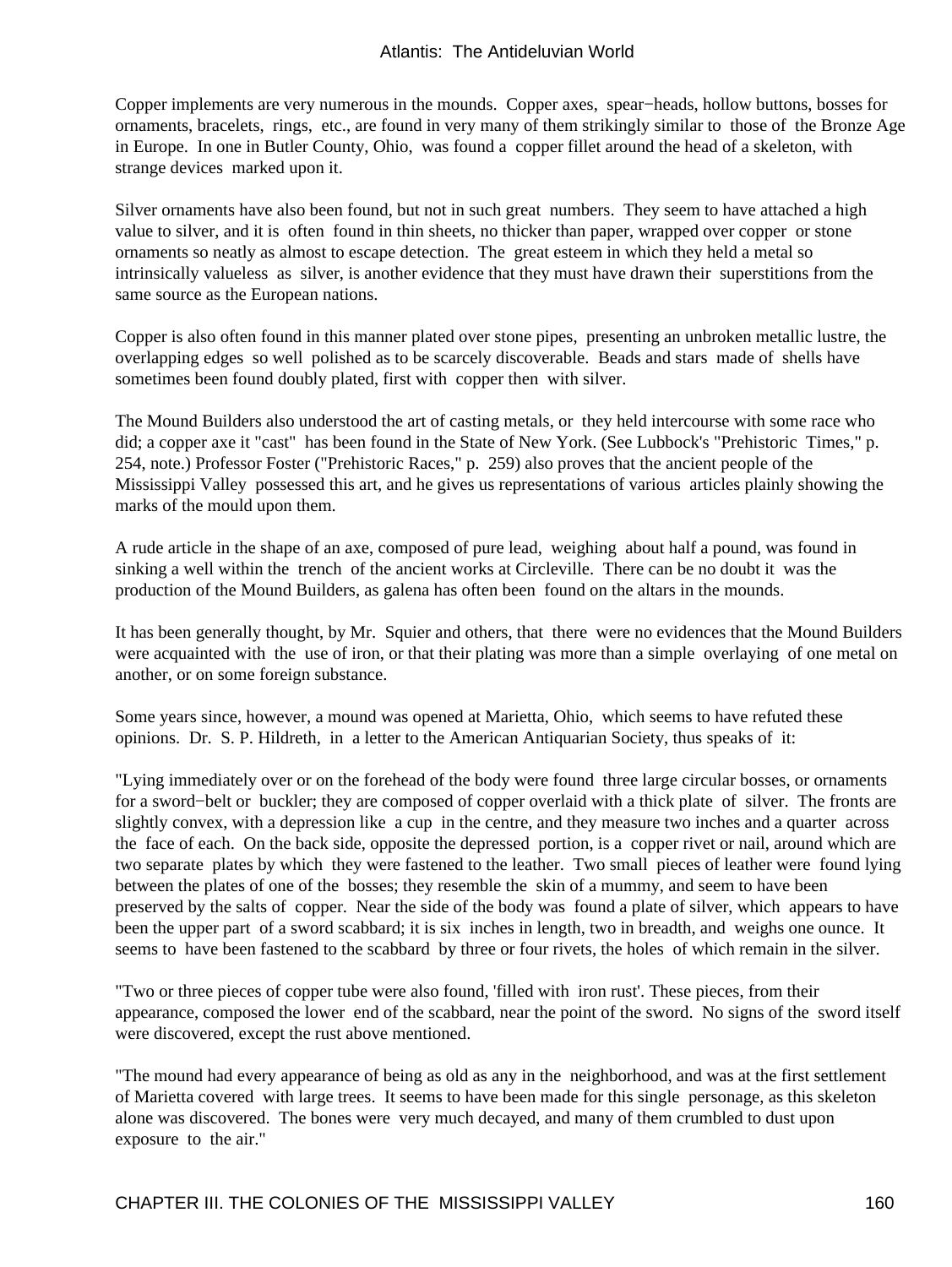Mr. Squier says, "These articles have been critically examined, and it is beyond doubt that the copper bosses were absolutely 'plated', not simply 'overlaid', with silver. Between the copper and the silver exists a connection such as, it seems to me, could only be produced by heat; and if it is admitted that. these are genuine relies of the Mound Builders, it must, at the same time, be admitted that they possessed the difficult art of plating one metal upon another. There is but one alternative, viz., that they had occasional or constant intercourse with a people advanced in the arts, from whom these articles were obtained. Again, if Dr. Hildreth is not mistaken, 'oxydized iron' or steel was also discovered in connection with the above remains, from which also follows the extraordinary conclusion that 'the Mound Builders were acquainted with the use of iron', the conclusion being, of course, subject to the improbable alternative already mentioned."

In connection with this subject, we would refer to the interesting evidences that the copper mines of the shore of Lake Superior had been at some very remote period worked by the Mound Builders. There were found deep excavations, with rude ladders, huge masses of rock broken off, also numerous stone tools, and all the evidences of extensive and long−continued labor. It is even said that the great Ontonagon mass of pure copper which is now in Washington was excavated by these ancient miners, and that when first found its surface showed numerous marks of their tools.

There seems to be no doubt, then, that the Mound Builders were familiar with the use of copper, silver, and lead, and in all probability of iron. They possessed various mechanical contrivances. They were very probably acquainted with the lathe. Beads of shell have been found looking very much like ivory, and showing the 'circular striæ, identical with those produced by turning in a lathe'.

In a mound on the Scioto River was found around the neck of a skeleton triple rows of beads, made of marine shells and the tusks of some animal. "Several of these," says Squier, "still retain their polish, and bear marks which seem to indicate that they were turned in some machine, instead of being carved or rubbed into shape by hand."

"Not among the least interesting and remarkable relies," continues the same author, "obtained from the mounds are the stone tubes. They are all carved from fine−grained materials, capable of receiving a polish, and being made ornamental as well as useful. The finest specimen yet discovered, and which can scarcely be surpassed in the delicacy of its workmanship, was found in a mound in the immediate vicinity of Chillicothe. It is composed of a compact variety of slate. This stone cuts with great clearness, and receives a fine though not glaring polish. The tube under notice is thirteen inches long by one and one−tenth in diameter; one end swells slightly, and the other terminates in a broad, flattened, triangular mouth–piece of fine proportions, which is carved 'with mathematical precision'. It is drilled throughout; the bore is seven−tenths of an inch in diameter at the cylindrical end of the tube, and retains that calibre until it reaches the point where the cylinder subsides into the mouth−piece, when it contracts gradually to one−tenth of an inch. The inner surface of the tube is perfectly smooth till within a short distance of the point of contraction. 'For the remaining distance the circular striæ, formed by the drill in boring, are distinctly marked'. The carving upon it is very fine."

That they possessed saws is proved by the fact that on some fossil teeth found in one of the mounds the 'striæ' of the teeth of the saw could be distinctly perceived.

When we consider that some of their porphyry carvings will turn the edge of the best−tempered knife, we are forced to conclude that they possessed that singular process, known to the Mexicans and Peruvians of tempering copper to the hardness of steel.

We find in the mounds adzes similar in shape to our own, with the edges bevelled from the inside.

Drills and gravers of copper have also been found, with chisel−shaped edges or sharp points.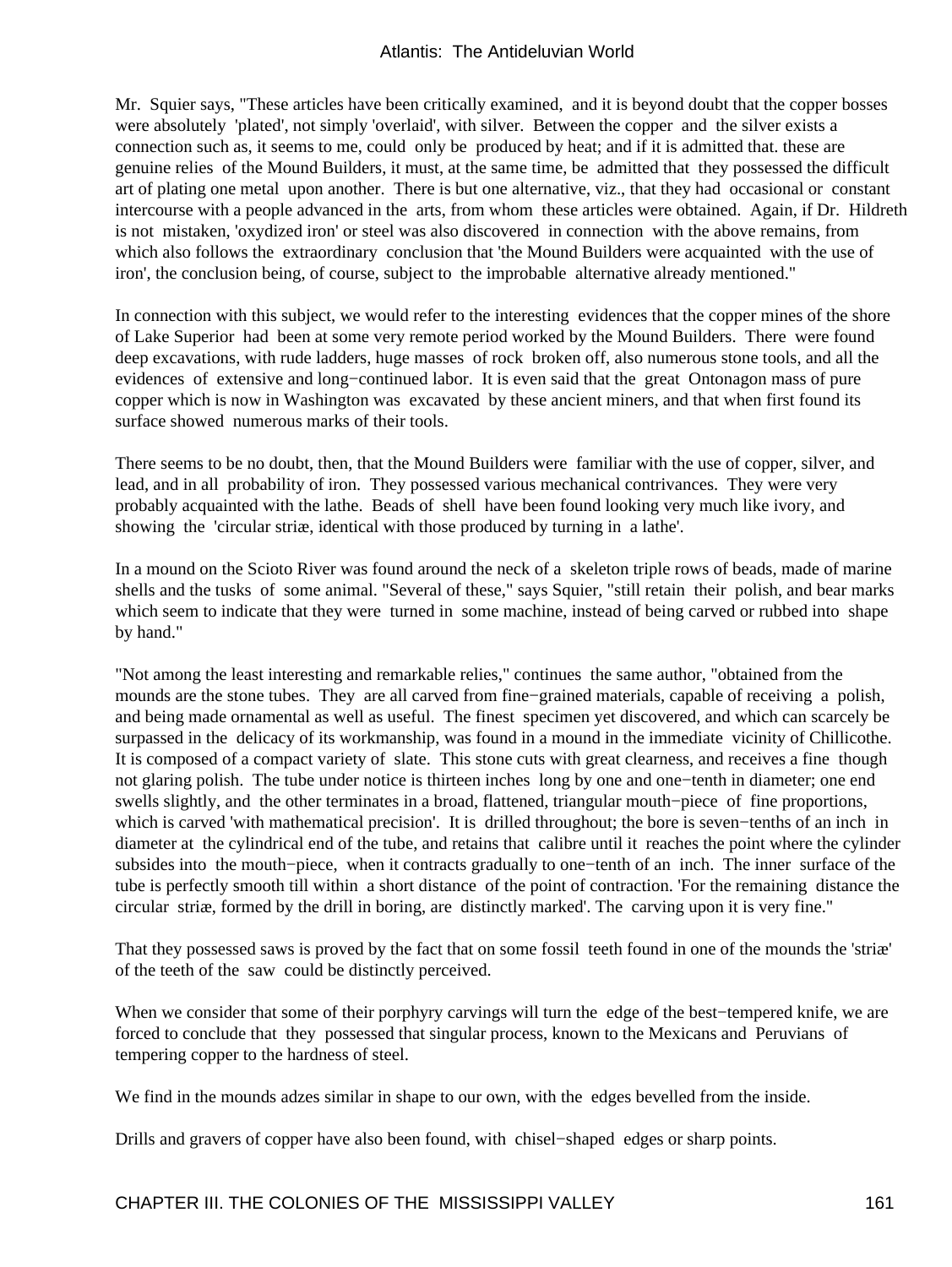"It is not impossible," says Squier, "but, on the contrary, very probable, from a close inspection of the mound pottery, that the ancient people possessed the simple approximation toward the potter's wheel; and the polish which some of the finer vessels possess is due to other causes than vitrification."

Their sculptures show a considerable degree of progress. They consist of figures of birds, animals, reptiles, and the faces of men, carved from various kinds of stones, upon the bowls of pipes, upon toys, upon rings, and in distinct and separate figures. We give the opinions of those who have examined them.

Mr. Squier observes: "Various though not abundant specimens of their skill have been recovered, which in elegance of model, delicacy, and finish, as also in fineness of material, come fully up to the best Peruvian specimens, to which they bear, in many respects, a close resemblance. The bowls of most of the stone pipes are carved in miniature figures of animals, birds, reptiles, etc. All of them are executed with strict fidelity to nature, and with exquisite skill. Not only are the features of the objects faithfully represented, but their peculiarities and habits. are in some degree exhibited.... The two heads here presented, intended to represent the eagle, are far superior in point of finish, spirit, and truthfulness, to any miniature carvings, ancient or modern, which have fallen under the notice of the authors. The peculiar defiant expression of the king of birds is admirably preserved in the carving, which in this respect, more than any other, displays the skill of the artist."

# FROM THE MOUNDS OF THE OHIO VALLEY

Traces of cloth with "doubled and twisted fibre" have been found in the mounds; also matting; also shuttle−like tablets, used in weaving. There have also been found numerous musical pipes, with mouth–pieces and stops; lovers' pipes, curiously and delicately carved, reminding us of Bryant's lines−−

"Till twilight came, and lovers walked and wooed In a forgotten language; and old tunes, From instruments of unremembered forms, Gave the soft winds a voice."

There is evidence which goes to prove that the Mound Builders had relations with the people of a semi−tropical region in the direction of Atlantis, Among their sculptures, in Ohio, we find accurate representations of the lamantine, manatee, or sea−cow−−found to−day on the shores of Florida, Brazil, and Central America−−and of the toucan, a tropical and almost exclusively South American bird. Sea−shells from the Gulf, pearls from the Atlantic, and obsidian from Mexico, have also been found side by side in their mounds.

The antiquity of their works is now generally conceded. "From the ruins of Nineveh and Babylon," says Mr. Gliddon, "we have bones of at least two thousand five hundred years old; from the pyramids and the catacombs of Egypt both mummied and unmummied crania have been taken, of still higher antiquity, in perfect preservation; nevertheless, the skeletons deposited in our Indian mounds, from the Lakes to the Gulf, are crumbling into dust through age alone."

All the evidence points to the conclusion that civilized or semi−civilized man has dwelt on the western continent from a vast antiquity. Maize, tobacco, quinoa, and the mandico plants have been cultivated so long that their wild originals have quite disappeared.

"The only species of palm cultivated by the South American Indians, that known as the 'Gulielma speciosa', has lost through that culture its original nut−like seed, and is dependent on the hands of its cultivators for its life. Alluding to the above−named plants Dr. Brinton ("Myths of the New World," p. 37) remarks, 'Several are sure to perish unless fostered by human care. What numberless ages does this suggest? How many centuries elapsed ere man thought of cultivating Indian corn? How many more ere it had spread over nearly a hundred degrees of latitude and lost all resemblance to its original form?' In the animal kingdom certain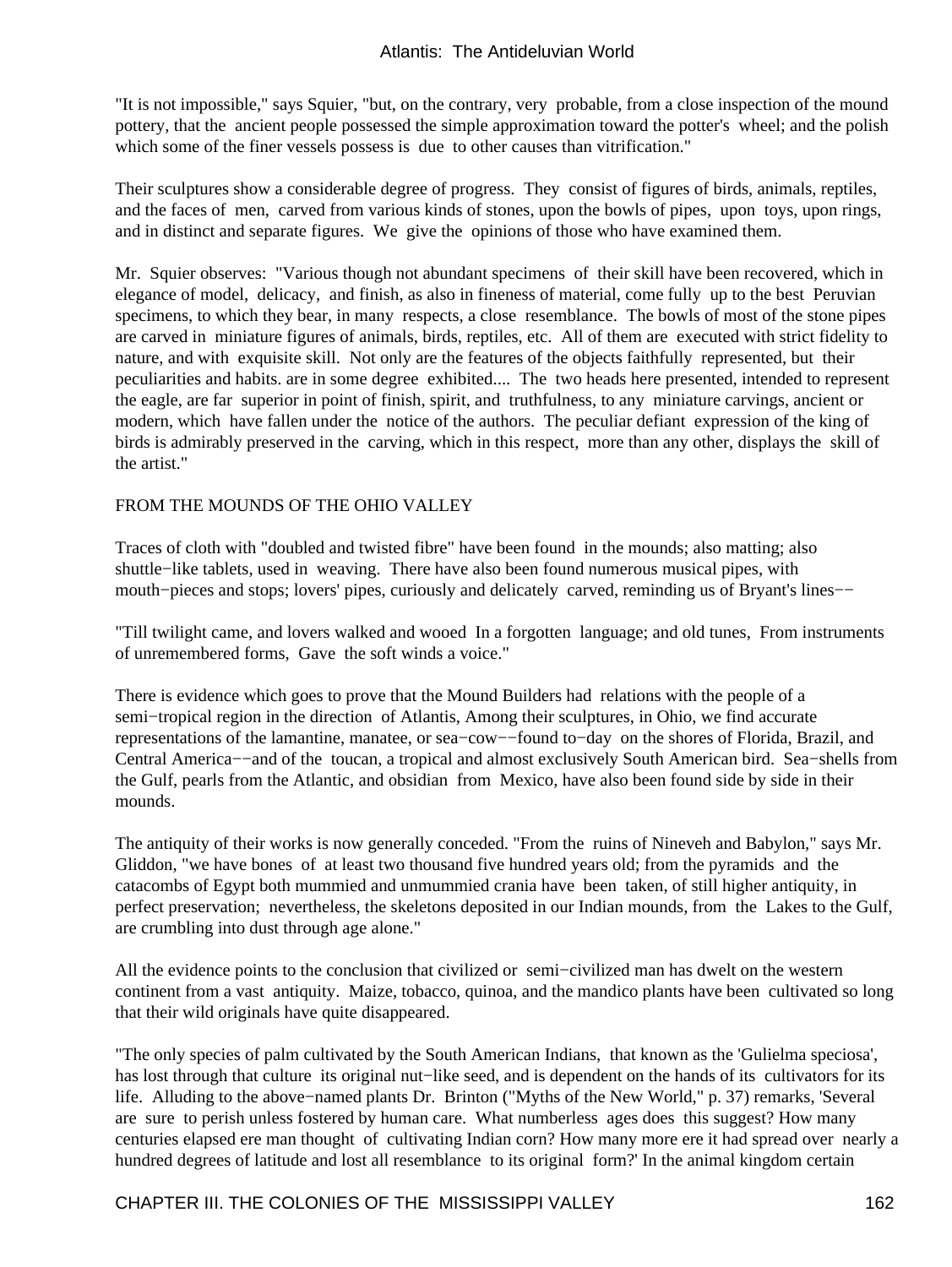animals were domesticated by the aborigines from so remote a period that scarcely any of their species, as in the case of the lama of Peru, were to be found in a state of unrestrained freedom at the advent of the Spaniards." (Short's "North Americans of Antiquity," p. 11.)

The most ancient remains of man found in Europe are distinguished by a flattening of the tibia; and this peculiarity is found to be present in an exaggerated form in some of the American mounds. This also points to a high antiquity.

"None of the works, mounds, or enclosures are found on the lowest formed of the river terraces which mark the subsidence of the streams, and as there is no good reason why their builders should have avoided erecting them on that terrace while they raised them promiscuously on all the others, it follows, not unreasonably, that this terrace has been formed since the works were erected. (Baldwin's "Ancient America," p. 47.)

We have given some illustrations showing the similarity between the works of the Mound Builders and those of the Stone and Bronze Age in Europe. (See pp. 251, 260, 261, 262, 265, 266, ante.)

The Mound Builders retreated southward toward Mexico, and probably arrived there some time between A.D. 29 and A.D. 231, under the name of Nahuas. They called the region they left in the Mississippi Valley "Hue Hue Tlapalan"−−'the old, old red land'−−in allusion, probably, to the red−clay soil of part of the country.

In the mounds we find many works of copper but none of bronze. This may indicate one of two things: either the colonies which settled the Mississippi Valley may have left Atlantis prior to the discovery of the art of manufacturing bronze, by mixing one part of tin with nine parts of copper, or, which is more probable, the manufactures of the Mound Builders may have been made on the spot; and as they had no tin within their territory they used copper alone, except, it may be, for such tools as were needed to carve stone, and these, perhaps, were hardened with tin. It is known that the Mexicans possessed the art of manufacturing true bronze; and the intercourse which evidently existed between Mexico and the Mississippi Valley, as proved by the presence of implements of obsidian in the mounds of Ohio, renders it probable that the same commerce which brought them obsidian brought them also small quantities of tin, or tin−hardened copper implements necessary for their sculptures.

The proofs, then, of the connection of the Mound Builders with Atlantis are:

1. Their race identity with the nations of Central America who possessed Flood legends, and whose traditions all point to an eastern, over−sea origin; while the many evidences of their race identity with the ancient Peruvians indicate that they were part of one great movement of the human race, extending from the Andes to Lake Superior, and, as I believe, from Atlantis to India.

2. The similarity of their civilization, and their works of stone and bronze, with the civilization of the Bronze Age in Europe.

3. The presence of great truncated mounds, kindred to the pyramids of Central America, Mexico, Egypt, and India.

4. The representation of tropical animals, which point to an intercourse with the regions around the Gulf of Mexico, where the Atlanteans were colonized.

5. The fact that the settlements of the Mound Builders were confined to the valley of the Mississippi, and were apparently densest at those points where a population advancing up that, stream would first reach high, healthy, and fertile lands.

CHAPTER III. THE COLONIES OF THE MISSISSIPPI VALLEY 163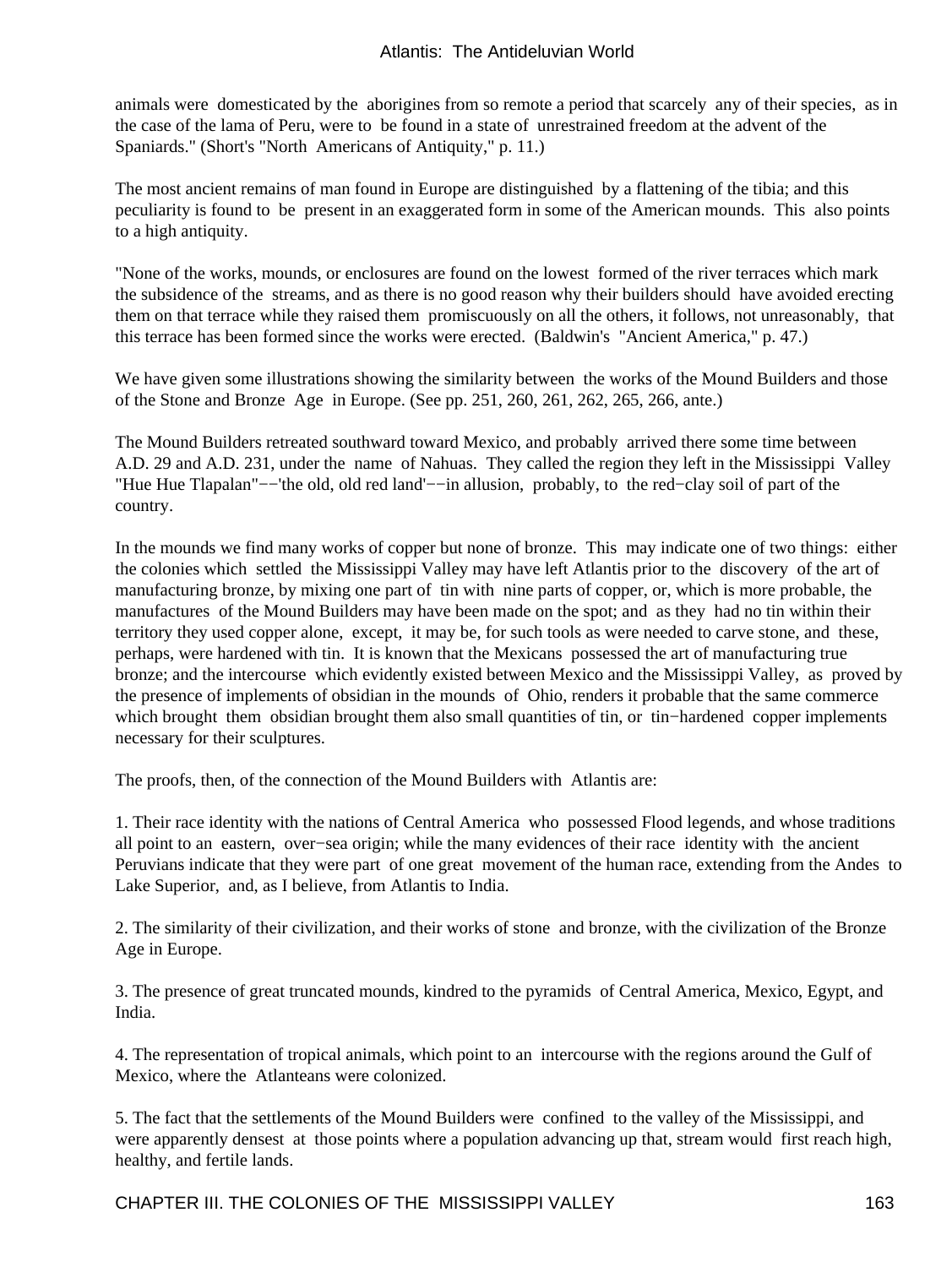6. The hostile nations which attacked them came from the north; and when the Mound Builders could no longer hold the country, or when Atlantis stink in the sea, they retreated in the direction whence they came, and fell back upon their kindred races in Central America, as the Roman troops in Gaul and Britain drew southward upon the destruction of Rome.

7. The Natchez Indians, who are supposed to have descended from the Mound Builders, kept a perpetual fire burning before an altar, watched by old men who were a sort of priesthood, as in Europe.

8. If the tablet said to have been found in a mound near Davenport, Iowa, is genuine, which appears probable, the Mound Builders must either have possessed an alphabet, or have held intercourse with some people who did. (See "North Americans of Antiquity," p. 38.) This singular relic exhibits what appears to be a sacrificial mound with a fire upon it; over it are the sun, moon, and stars, and above these a mass of hieroglyphics which bear some resemblance to the letters of European alphabets, and especially to that unknown alphabet which appears upon the inscribed bronze celt found near Rome. (See p. 258 of this work.) For instance, one of the letters on the celt is this, ; on the Davenport tablet we find this sign, ; on the celt we have ; on the tablet, ; on the celt we have ; on the tablet, .

# **CHAPTER IV. THE IBERIAN COLONIES OF ATLANTIS**

At the farthest point in the past to which human knowledge extends a race called Iberian inhabited the entire peninsula of Spain, from the Mediterranean to the Pyrenees. They also extended over the southern part of Gaul as far as the Rhone.

"It is thought that the Iberians from Atlantis and the north−west part of Africa," says Winchell, "settled in the Southwest of Europe at a period earlier than the settlement of the Egyptians in the north−east of Africa. The Iberians spread themselves over Spain, Gaul, and the British Islands as early as 4000 or 5000 B.C.... The fourth dynasty (of the Egyptians), according to Brugsch, dates from about 3500 B.C. At this time the Iberians had become sufficiently powerful to attempt the conquest of the known world." ("Preadamites," p. 443.)

"The Libyan−Amazons of Diodorus−−that is to say, the Libyans of the Iberian race−−must be identified with the Libyans with brown and grizzly skin, of whom Brugsch has already pointed out the representations figured on the Egyptian monuments of the fourth dynasty." ('Ibid'.)

The Iberians, known as Sicanes, colonized Sicily in the ancient days. They were the original settlers in Italy and Sardinia. They are probably the source of the dark−haired stock in Norway and Sweden. Bodichon claims that the Iberians embraced the Ligurians, Cantabrians, Asturians, and Aquitanians. Strabo says, speaking of the Turduli and Turdetani, "they are the most cultivated of all the Iberians; they employ the art of writing, and have written books containing memorials of ancient times, and also poems and laws set in verse, for which they claim an antiquity of six thousand years." (Strabo, lib. iii., p. 139.)

The Iberians are represented to−day by the Basques.

The Basque are "of middle size, compactly built, robust and agile, 'of a darker complexion than the Spaniards', with gray eyes and black hair. They are simple but proud, impetuous, merry, and hospitable. The women are beautiful, skilful in performing men's work, and remarkable for their vivacity and grace. The Basques are much attached to dancing, and are very fond of the music of the bagpipe." ("New American Cyclopædia," art. 'Basques'.)

"According to Paul Broca their language stands quite alone, or has mere 'analogies with the American type'. Of all Europeans, we must provisionally hold the Basques to be the oldest inhabitants of our quarter of the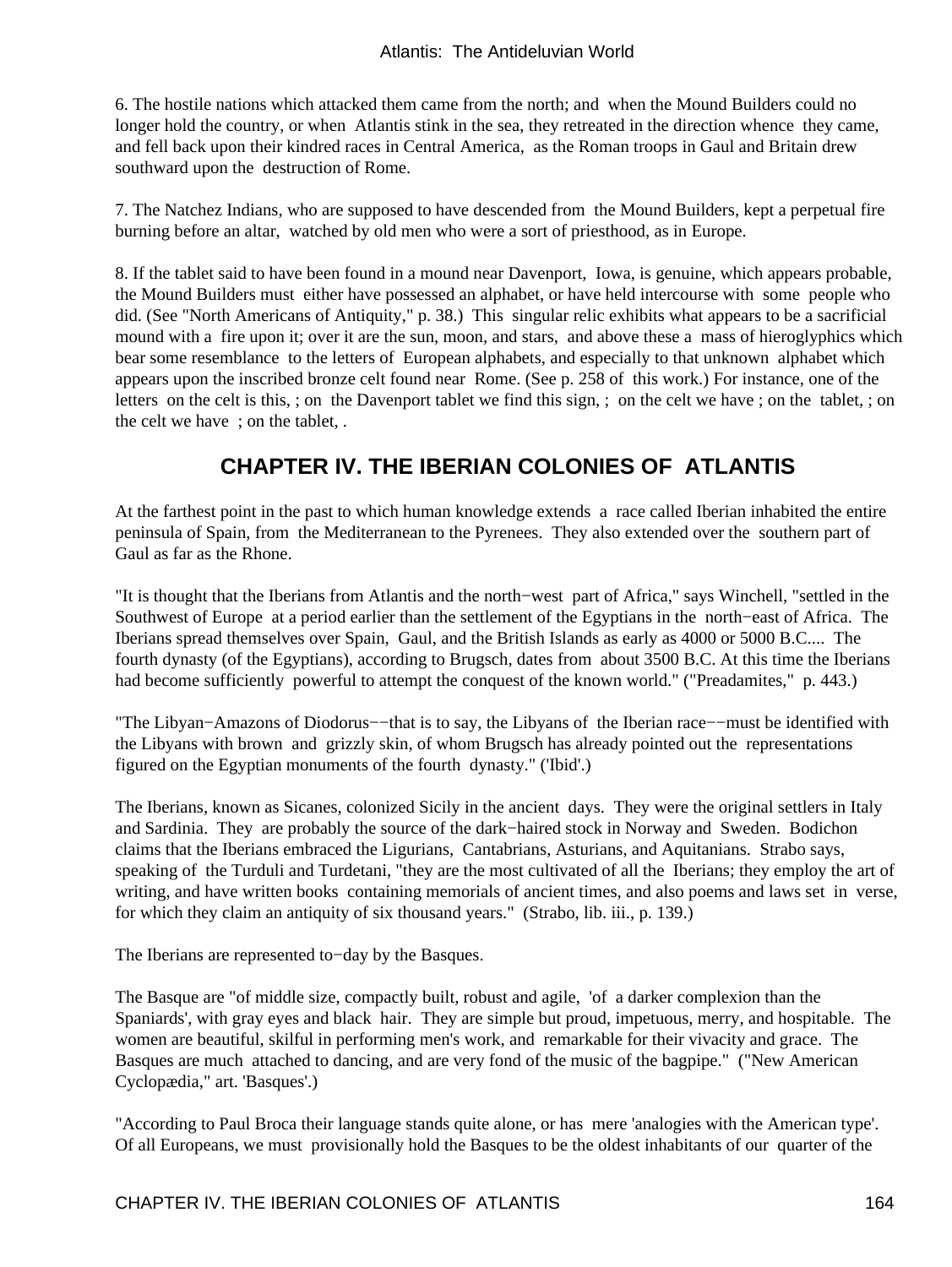world." (Peschel, "Races of Men," p. 501.)

The Basque language−−the Euscara−−"has some common traits with the Magyar, Osmanli, and other dialects of the Altai family, as, for instance, with the Finnic on the old continent, as well as the 'Algonquin−Lenape language and some others in America'." ("New American Cyclopædia," art. 'Basques'.)

Duponceau says of the Basque tongue:

"This language, preserved in a corner of Europe by a few thousand mountaineers, is the sole remaining fragment of, perhaps, a hundred dialects constructed on the same plan, which probably existed and were universally spoken at a remote period in that quarter of the world. Like the bones of the mammoth, it remains a monument of the destruction produced by a succession of ages. It stands single and alone of its kind, Surrounded by idioms that have no affinity with it."

We have seen them settling, in the earliest ages, in Ireland. They also formed the base of the dark−haired population of England and Scotland. They seem to have race affinities with the Berbers, on the Mediterranean coast of Africa.

Dr. Bodichon, for fifteen years a surgeon in Algiers, says

"Persons who have inhabited Brittany, and then go to Algeria, are struck with the resemblance between the ancient Armoricans (the 'Brètons') and the Cabyles (of Algiers). In fact, the moral and physical character is identical. The Breton of pure blood has a long head, light yellow complexion of bistre tinge, eyes black or brown, stature short, and the black hair of the Cabyle. Like him, he instinctively hates strangers; in both are the same perverseness and obstinacy, same endurance of fatigue, same love of independence, same inflexion of the voice, same expression of feelings. Listen to a Cabyle speaking his native ton(rue, and you will think you bear a Breton talking Celtic."

The Bretons, he tells us, form a strong contrast to the people around them, who are "Celts of tall stature, with blue eyes, white skins, and blond hair: they are communicative, impetuous, versatile; they pass rapidly from courage to despair. The Bretons are entirely different: they are taciturn, hold strongly to their ideas and usages, are persevering and melancholic; in a word, both in 'morale' and 'physique' they present the type of a southern race−−of the 'Atlanteans'."

By Atlanteans Dr. Bodichon refers to the inhabitants of the Barbary States−−that being one of the names by which they were known to the Greeks and Romans. He adds:

"The Atlanteans, among the ancients, passed for the favorite children of Neptune; they made known the worship of this god to other nations−to the Egyptians, for example. In other words, the Atlanteans were the first known navigators. Like all navigators, they must have planted colonies at a distance. The Bretons, in our opinion, sprung from one of them."

Neptune was Poseidon, according to Plato, founder of Atlantis.

I could multiply proofs of the close relationship between the people of the Bronze Age of Europe and the ancient inhabitants of Northern Africa, which should be read remembering that "connecting ridge" which, according to the deep−sea soundings, united Africa and Atlantis.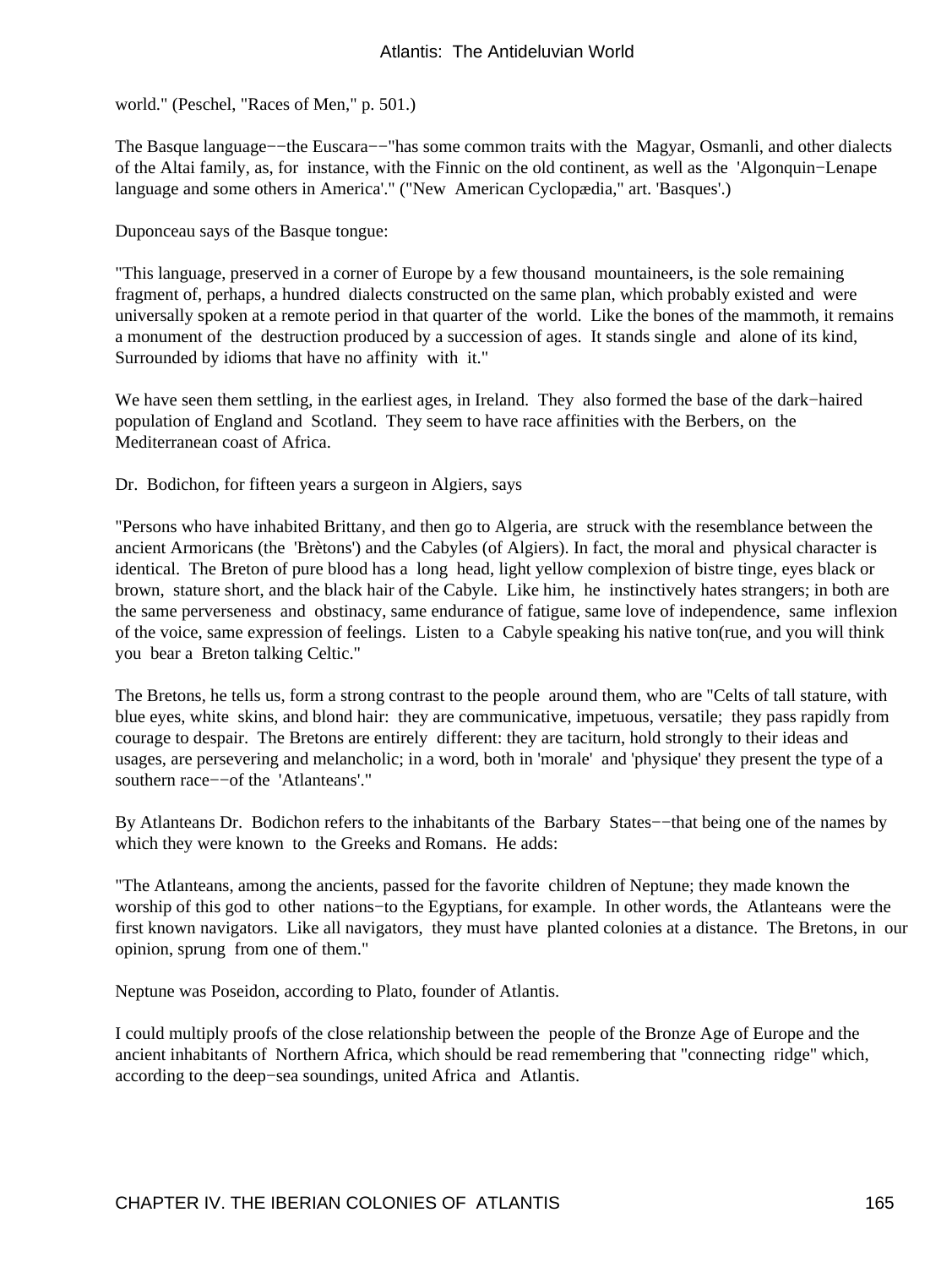# **CHAPTER V. THE PERUVIAN COLONY.**

If we look at the map of Atlantis, as revealed by the deep sea soundings, we will find that it approaches at one point, by its connecting ridge, quite closely to the shore of South. America, above the mouth of the Amazon, and that probably it was originally connected with it.

If the population of Atlantis expanded westwardly, it naturally found its way in its ships up the magnificent valley of the Amazon and its tributaries; and, passing by the low and fever−stricken lands of Brazil, it rested not until it had reached the high, fertile, beautiful, and healthful regions of Bolivia, from which it would eventually cross the mountains into Peru.

Here it would establish its outlying colonies at the terminus of its western line of advance, arrested only by the Pacific Ocean, precisely as we have seen it advancing up the valley of the Mississippi, and carrying on its mining operations on the shores of Lake Superior; precisely as we have seen it going eastward up the Mediterranean, past the Dardanelles, and founding Aryan, Hamitic, and probably Turanian colonies on the farther shores of the Black Sea and on the Caspian. This is the universal empire over which, the Hindoo books tell us, Deva Nahusha was ruler; this was "the great and aggressive empire" to which Plato alludes; this was the mighty kingdom, embracing the whole of the then known world, from which the Greeks obtained their conception of the universal father of all men in King Zeus. And in this universal empire Señor Lopez must find an explanation of the similarity which, as we shall show, exists between the speech of the South American Pacific coast on the one hand, and the speech of Gaul, Ireland, England, Italy, Greece, Bactria, and Hindostan on the other.

Montesino tells us that at some time near the date of the Deluge, in other words, in the highest antiquity, America was invaded by a people with four leaders, named Ayar−manco−topa, Ayar−chaki, Ayar−aucca, and Ayar−uyssu. "Ayar," says Señor Lopez, "is the Sanscrit 'Ajar', or 'aje', and means primitive chief; and 'manco', 'chaki', 'aucca', and 'uyssu', mean believers, wanderers, soldiers, husbandmen. We have here a tradition of castes like that preserved in the four tribal names of Athens." The laboring class (naturally enough in a new colony) obtained the supremacy, and its leader was named Pirhua−manco, revealer of 'Pir', light (pu~r, Umbrian 'pir'). Do the laws which control the changes of language, by which a labial succeeds a labial, indicate that the Mero or Merou of Theopompus, the name of Atlantis, was carried by the colonists of Atlantis to South America (as the name of old York was transplanted in a later age to New York), and became in time Pérou or Peru? Was not the Nubian "Island of Merou," with its pyramids built by "red men," a similar transplantation? And when the Hindoo priest points to his sacred emblem with five projecting points upon it, and tells us that they typify "Mero and the four quarters of the world," does he not refer to Atlantis and its ancient universal empire?

'Manco', in the names of the Peruvian colonists, it has been urged, was the same as Mannus, Manu, and the Santhal Maniko. It reminds us of Menes, Minos, etc., who are found at the beginning of so many of the Old World traditions.

The Quichuas–−this invading people––were originally a fair skinned race, with blue eyes and light and even auburn hair; they had regular features, large heads, and large bodies. Their descendants are to this day an olive−skinned people, much lighter in color than the Indian tribes subjugated by them.

They were a great race. Peru, as it was known to the Spaniards, held very much the same relation to the ancient Quichua civilization as England in the sixteenth century held to the civilization of the empire of the Cæsars. The Incas were simply an offshoot, who, descending from the mountains, subdued the rude races of the sea−coast, and imposed their ancient civilization upon them.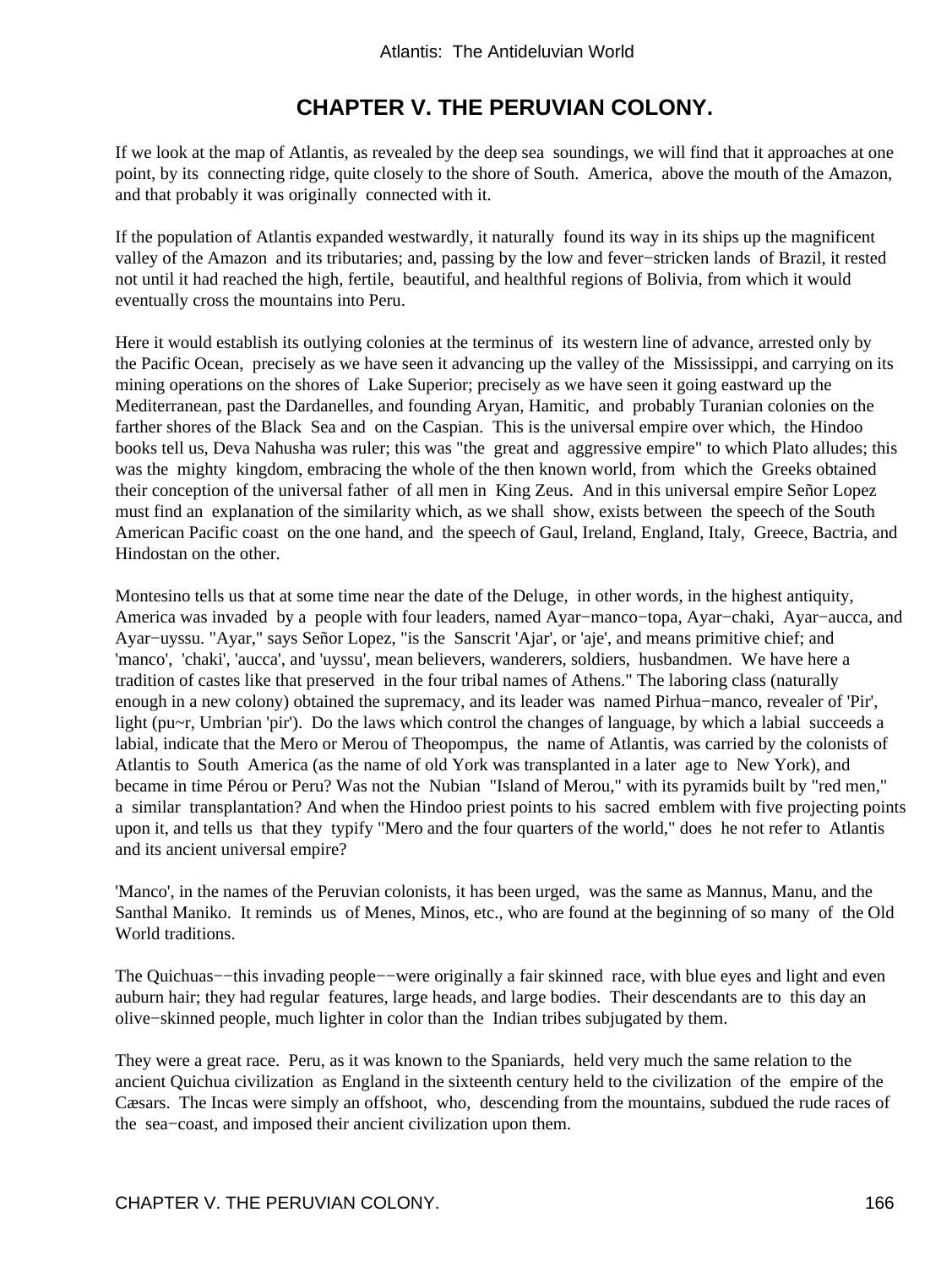The Quichua nation extended at one time over a region of country more than two thousand miles long. This whole region, when the Spaniards arrived, "was a populous and prosperous empire, complete in its civil organization, supported by an efficient system of industry, and presenting a notable development of some of the more important arts of civilized life." (Baldwin's "Ancient America," p. 222.)

The companions of Pizarro found everywhere the evidences of a civilization of vast antiquity. Cieça de Leon mentions it great edifices "that were in ruins at Tiahuanaca, "an artificial hill raised on a groundwork of stone," and "two stone idols, apparently made by skilful artificers," ten or twelve feet high, clothed in long robes. "In this place, also," says De Leon, "there are stones so large and so overgrown that our wonder is excited, it being incomprehensible how the power of man could have placed them where we see them. They are variously wrought, and some of them, having the form of men, must have been idols. Near the walls are many caves and excavations under the earth; but in another place, farther west, are other and greater monuments, such as large gate−ways with hinges, platforms, and porches, each made of a single stone. It surprised me to see these enormous gate−ways, made of great masses of stone, some of which were thirty feet long, fifteen high, and six thick."

The capital of the Chimus of Northern Peru at Gran−Chimu was conquered by the Incas after a long and bloody struggle, and the capital was given up to barbaric ravage and spoliation. "But its remains exist to−day, the marvel of the Southern Continent, 'covering not less than twenty square miles'. Tombs. temples, and palaces arise on every hand, ruined but still traceable. Immense pyramidal structures, some of them 'half a mile in circuit'; vast areas shut in by massive walls, each containing its water−tank, its shops, municipal edifices, and the dwellings of its inhabitants, and each a branch of a larger organization; prisons, furnaces for smelting metals, and almost every concomitant of civilization, existed in the ancient Chimu capital. One of the great pyramids, called the "Temple of the Sun," is 812 feet long by 470 wide, and 150 high. These vast structures have been ruined for centuries, but still the work of excavation is going on.

One of the centres of the ancient Quichua civilization was around Lake Titicaca. The buildings here, as throughout Peru, were all constructed of hewn stone, and had doors and windows with posts, sills, and thresholds of stone.

At Cuelap, in Northern Peru, remarkable ruins were found. "They consist of a wall of wrought stones 3600 feet long, 560 broad, and 150 high, constituting a solid mass with a level summit. On this mass was another 600 feet long, 500 broad, and 150 high," making 'an aggregate height of three hundred feet!' In it were rooms and cells which were used as tombs.

Very ancient ruins, showing remains of large and remarkable edifices, were found near Huamanga, and described by Cieça de Leon. The native traditions said this city was built "by bearded white men, who came there long before the time of the Incas, and established a settlement."

"The Peruvians made large use of aqueducts, which they built with notable skill, using hewn stones and cement, and making them very substantial." One extended four hundred and fifty miles across sierras and over rivers. Think of a stone aqueduct reaching from the city of New York to the State of North Carolina!

The public roads of the Peruvians were most remarkable; they were built on masonry. One of the−se roads ran along the mountains through the whole length of the empire, from Quito to Chili; another, starting from this at Cuzco, went down to the coast, and extended northward to the equator. These roads were from twenty to twenty−five feet wide, were macadamized with pulverized stone mixed with lime and bituminous cement, and were walled in by strong walls "more than a fathom in thickness." In many places these roads were cut for leagues through the rock; great ravines were filled up with solid masonry; rivers were crossed by suspension bridges, used here ages before their introduction into Europe. Says Baldwin, "The builders of our Pacific Railroad, with their superior engineering skill and mechanical appliances, might reasonably shrink

CHAPTER V. THE PERUVIAN COLONY. 167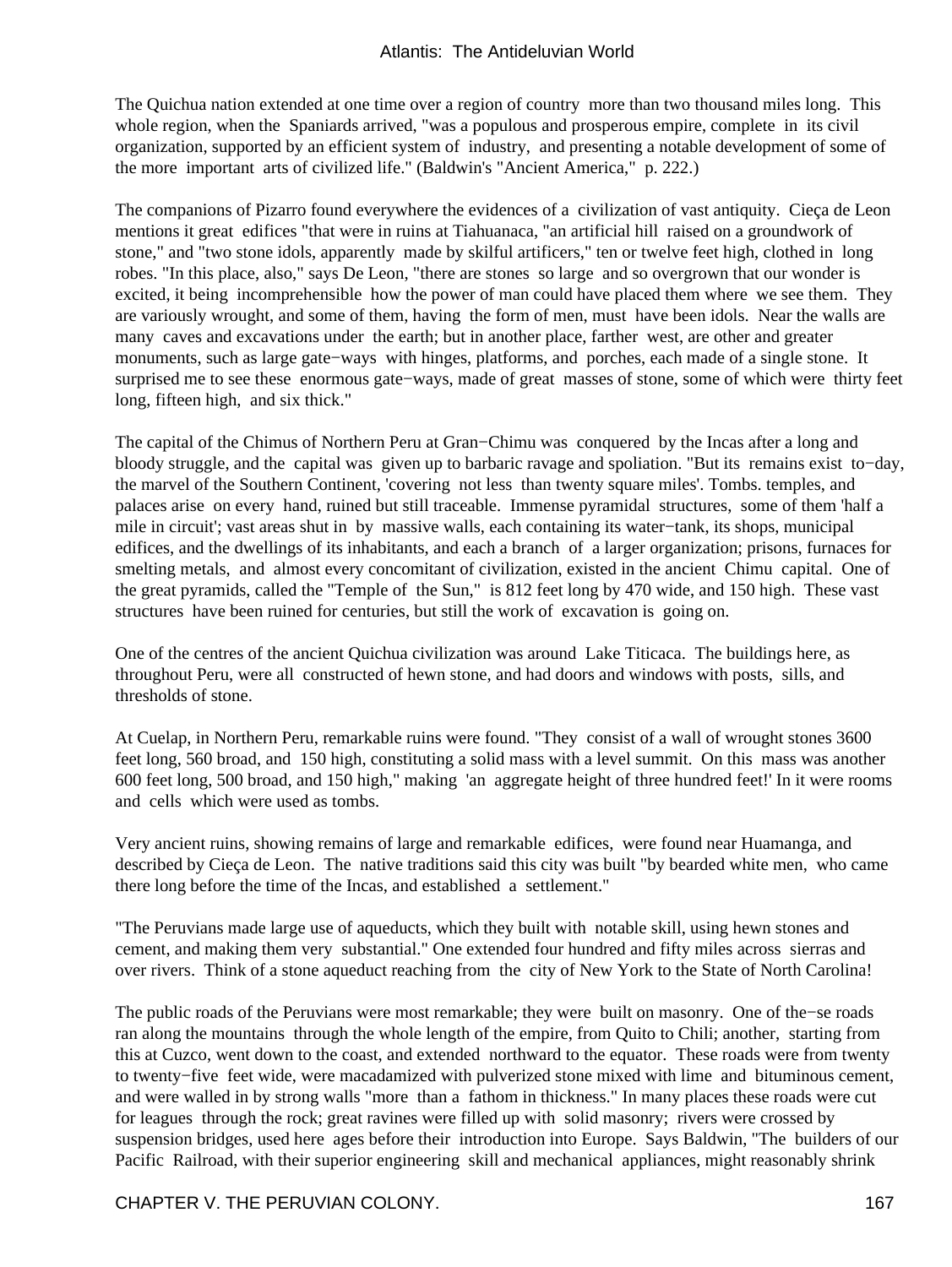from the cost and the difficulties of such a work as this. Extending from one degree north of Quito to Cuzco, and from Cuzco to Chili, 'it was quite as long as the two Pacific railroads', and its wild route among the mountains was far more difficult." Sarmiento, describing it, said, "It seems to me that if the emperor (Charles V.) should see fit to order the construction of another road like that which leads from Quito to Cuzco, or that which from Cuzco goes toward Chili, I certainly think be would not be able to make it, with all his power." Humboldt said, "This road was marvellous; none of the Roman roads I had seen in Italy, in the south of France, or in Spain, appeared to me more imposing than this work of the ancient Peruvians."

Along these great roads caravansaries were established for the accommodation of travellers.

These roads were ancient in the time of the Incas. They were the work of the white, auburn−haired, bearded men from Atlantis, thousands of years before the time of the Incas. When Huayna Capac marched his army over the main road to invade Quito, it was so old and decayed "that he found great difficulties in the passage," and he immediately ordered the necessary reconstructions.

It is not necessary, in a work of this kind, to give a detailed description of the arts and civilization of the Peruvians.. They were simply marvellous. Their works in cotton and wool exceeded in fineness anything known in Europe at that time. They had carried irrigation, agriculture, and the cutting of gems to a point equal to that of the Old World. Their accumulations of the precious metals exceeded anything previously known in the history of the world. In the course of twenty−five years after the Conquest the Spaniards sent from Peru to Spain 'more than eight hundred millions of dollars of gold', nearly all of it taken from the Peruvians as "booty." In one of their palaces "they had an artificial garden, the soil of which was made of small pieces of fine gold, and this was artificially planted with different kinds of maize, which were of gold, their stems, leaves, and cars. Besides this, they had more than twenty sheep (llamas) with their lambs, attended by shepherds, all made of gold." In a description of one lot of golden articles, sent to Spain in 1534 by Pizarro, there is mention of "four llamas, ten statues of women of full size, and a cistern of gold, so curious that it excited the wonder of all."

Can any one read these details and declare Plato's description of Atlantis to be fabulous, simply because he tells us of the enormous quantities of gold and silver possessed by the people? Atlantis was the older country, the parent country, the more civilized country; and, doubtless, like the Peruvians, its people regarded the precious metals as sacred to their gods; and they had been accumulating them from all parts of the world for countless ages. If the story of Plato is true, there now lies beneath the waters of the Atlantic, covered, doubtless, by hundreds of feet of volcanic débris, an amount of gold and silver exceeding many times that brought to Europe from Peru, Mexico, and Central America since the time of Columbus; a treasure which, if brought to light, would revolutionize the financial values of the world.

I have already shown, in the chapter upon the similarities between the civilizations of the Old and New Worlds, some of the remarkable coincidences which existed between the Peruvians and the ancient European races; I will again briefly, refer to a few of them:

- 1. They worshipped the sun, moon, and planets.
- 2. They believed in the immortality of the soul.
- 3. They believed in the resurrection of the body, and accordingly embalmed their dead.

4. The priest examined the entrails of the animals offered in sacrifice, and, like the Roman augurs, divined the future from their appearance.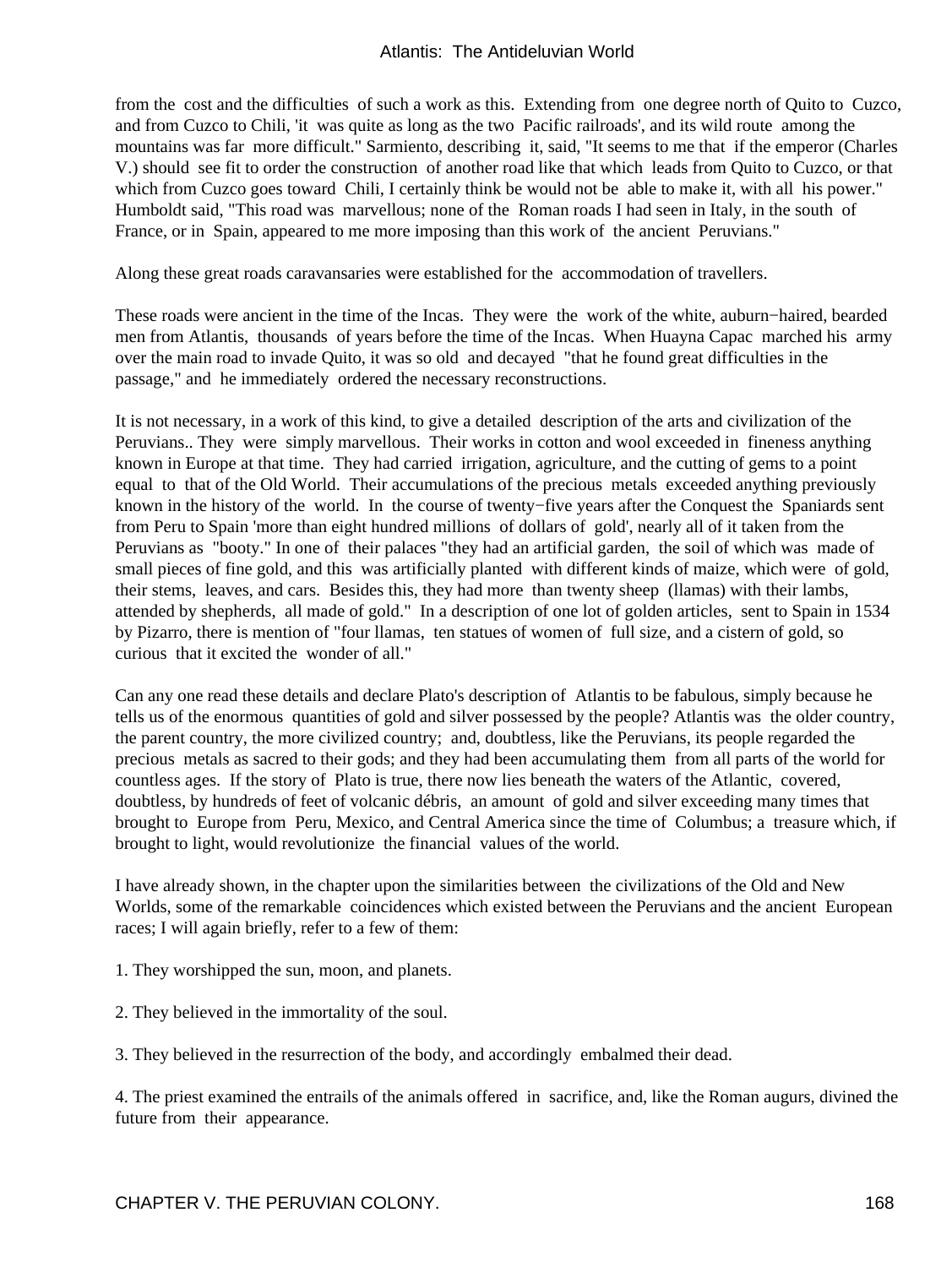5. They had an order of women vowed to celibacy−vestal virgins−nuns; and a violation of their vow was punished, in both continents, by their being buried alive.

6. They divided the year into twelve months.

7. Their enumeration was by tens; the people were divided into decades and hundreds, like the Anglo−Saxons; and the whole nation into bodies of 500, 1000, and 10,000, with a governor over each.

8. They possessed castes; and the trade of the father descended to the son, as in India.

9. They had bards and minstrels, who sung at the great festivals.

10. Their weapons were the same as those of the Old World, and made after the same pattern.

11. They drank toasts and invoked blessings.

12. They built triumphal arches for their returning heroes, and strewed the road before them with leaves and flowers.

13. They used sedan−chairs.

14. They regarded agriculture as the principal interest of the nation, and held great agricultural fairs and festivals for the interchange of the productions of the farmers.

15. The king opened the agricultural season by a great celebration, and, like the kings of Egypt, be put his hand to the plough, and ploughed the first furrow.

16. They had an order of knighthood, in which the candidate knelt before the king; his sandals were put on by a nobleman, very much as the spurs were buckled on the European knight; he was then allowed to use the girdle or sash around the loins, corresponding to the 'toga virilis' of the Romans; he was then crowned with flowers. According to Fernandez, the candidates wore white shirts, like the knights of the Middle Ages, with a cross embroidered in front.

17. There was a striking resemblance between the architecture of the Peruvians and that of some of the nations of the Old World. It is enough for me to quote Mr. Ferguson's words, that the coincidence between the buildings of the Incas and the Cyclopean remains attributed to the Pelasgians in Italy and Greece, "is the most remarkable in the history of architecture."

### OWL−HEADED VASES, TROY AND PERU

The illustrations on page 397 strikingly confirm Mr. Ferguson's views.

"The sloping jambs, the window cornice, the polygonal masonry, and other forms so closely resemble what is found in the old Pelasgic cities of Greece and Italy, that it is difficult to resist the conclusion that there may be some relation between them."

Even the mode of decorating their palaces and temples finds a parallel in the Old World. A recent writer says:

"We may end by observing, what seems to have escaped Señor Lopez, that the 'interior' of an Inca palace, with its walls covered with gold, as described by Spaniards, with its artificial golden flowers and golden beasts, must have been exactly like the interior of the house of Alkinous or Menelaus−−

CHAPTER V. THE PERUVIAN COLONY. 169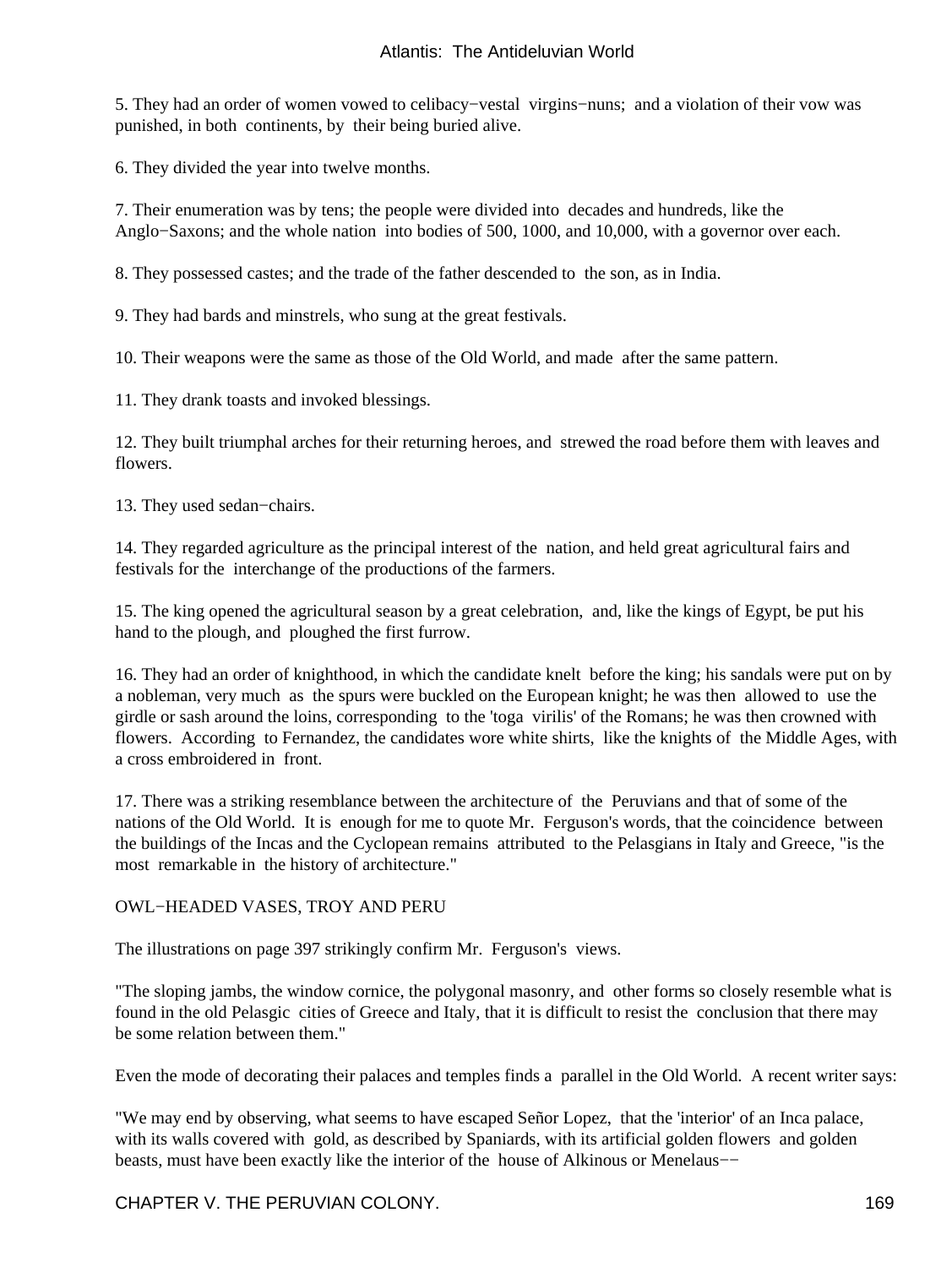"'The doors were framed of gold, Where underneath the brazen floor doth glass Silver pilasters, which with grace uphold Lintel of silver framed; the ring was burnished gold, And dogs on each side of the door there stand, Silver and golden.'"

"I can personally testify" (says Winchell, "Preadamites," p. 387) "that a study of ancient Peruvian pottery has constantly reminded me of forms with which we are familiar in Egyptian archæology."

Dr. Schliemann, in his excavations of the ruins of Troy, found a number of what he calls "owl−headed idols" and vases. I give specimens on page 398 and page 400.

In Peru we find vases with very much the same style of face.

I might pursue those parallels much farther; but it seems to me that these extraordinary coincidences must have arisen either from identity of origin or long−continued ancient intercourse. There can be little doubt that a fair−skinned, light−haired, bearded race, holding the religion which Plato says prevailed in Atlantis, carried an Atlantean civilization at an early day up the valley of the Amazon to the heights of Bolivia and Peru, precisely as a similar emigration of Aryans went westward to the shores of the Mediterranean and Caspian, and it is very likely that these diverse migrations habitually spoke the same language.

Señor Vincente Lopez, a Spanish gentleman of Montevideo, in 1872 published a work entitled "Les Races Aryennes in Pérou," in which he attempts to prove that the great Quichua language, which the Incas imposed on their subjects over a vast extent of territory, and which is still a living tongue in Peru and Bolivia, is really a branch of the great Aryan or Indo−European speech. I quote Andrew Lang's summary of the proofs on this point:

### OWL−HEADED VASE, TROY

"Señor Lopez's view, that the Peruvians were Aryans who left the parent stock long before the Teutonic or Hellenic races entered Europe, is supported by arguments drawn from language, from the traces of institutions, from religious beliefs, from legendary records, and artistic remains. The evidence from language is treated scientifically, and not as a kind of ingenious guessing. Señor Lopez first combats the idea that the living dialect of Peru is barbarous and fluctuating. It is not one of the casual and shifting forms of speech produced by nomad races. To which of the stages of language does this belong−−the agglutinative, in which one root is fastened on to another, and a word is formed in which the constitutive elements are obviously distinct, or the inflexional, where the auxiliary roots get worn down and are only distinguishable by the philologist? As all known Aryan tongues are inflexional, Señor Lopez may appear to contradict himself when be says that Quichua is an 'agglutinative Aryan language'. But he quotes Mr. Max Müller's opinion that there must have been a time when the germs of Aryan tongues had not yet reached the inflexional stage, and shows that while the form of Quichua is agglutinative, as in Turanian, the 'roots of words' are Aryan. If this be so, Quichua may be a linguistic missing link.

"When we first look at Quichua, with its multitude of words, beginning with 'hu', and its great preponderance of 'q''s, it seems almost as odd as Mexican. But many of these forms are due to a scanty alphabet, and really express familiar sounds; and many, again, result from the casual spelling of the Spaniards. We must now examine some of the−forms which Aryan roots are supposed to take in Quichua. In the first place, Quichua abhors the shock of two consonants. Thus, a word like ple'w in Greek would be unpleasant to the Peruvian's ear, and he says 'pillui', 'I sail.' The 'plu', again, in 'pluma', a feather, is said to be found in 'pillu', 'to fly.' Quichua has no 'v', any more than Greek has, and just as the Greeks had to spell Roman words beginning with 'V' with 'Ou', like Valerius-−Ou?ale'rios-−so, where Sanscrit has 'v', Quichua has sometimes 'hu'. Here is a list of words in 'hu':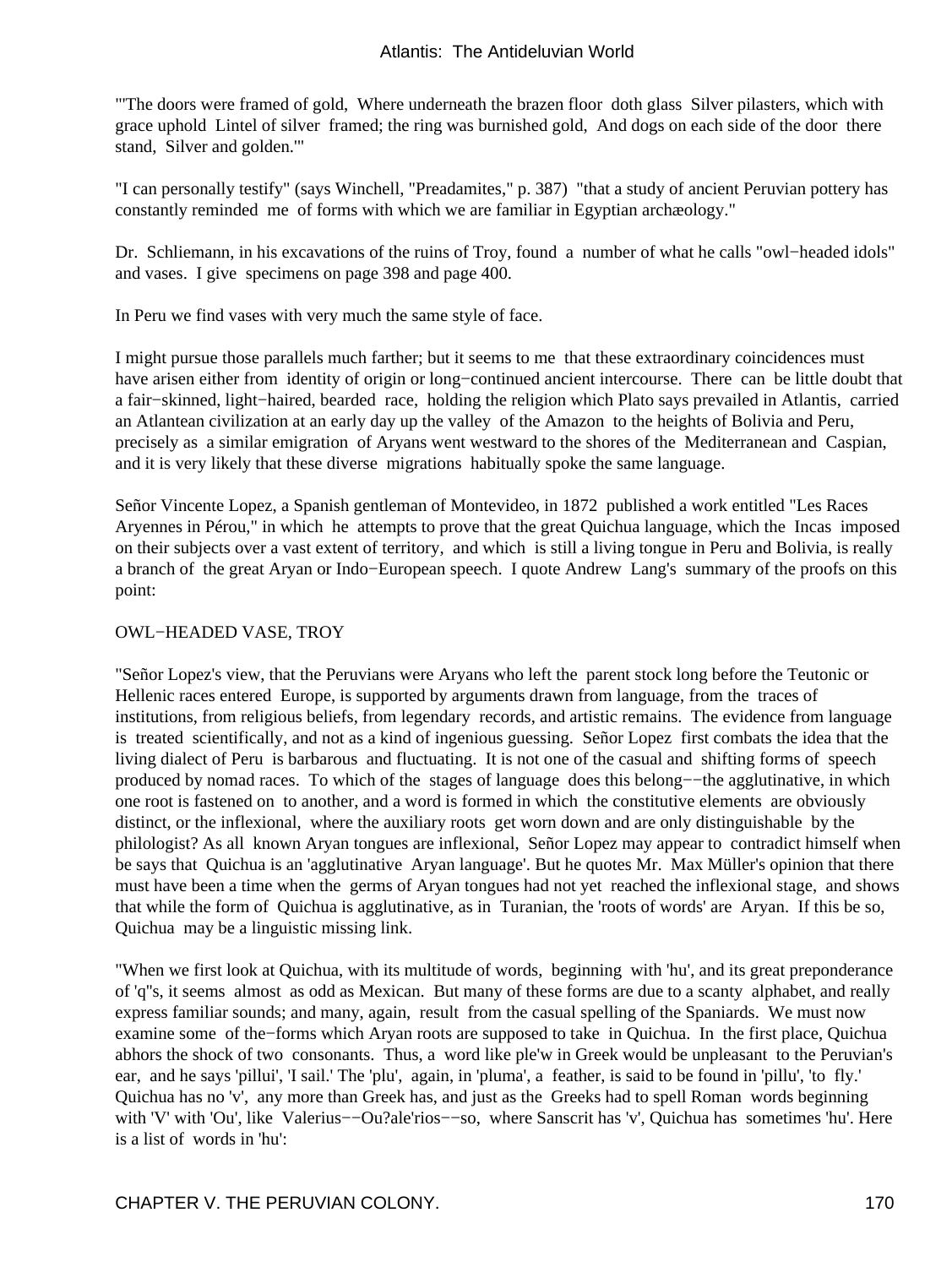| $\vert$ QUICHUA $\vert$ SANSCRIT |                                                    |  |  |
|----------------------------------|----------------------------------------------------|--|--|
|                                  | 'Huakia', to call 'Vacc', to speak $\ldots$        |  |  |
|                                  | 'Huasi', a house 'Vas', to inhabit $\ldots$        |  |  |
|                                  | 'Huayra', air, au?'ra.   'Vâ', to breathe $\ldots$ |  |  |
|                                  | 'Huasa', the back 'Vas', to be able ('pouvoir').   |  |  |

"There is a Sanscrit root, 'kr', to act, to do: this root is found In more than three hundred names of peoples and places in Southern America. Thus there are the Caribs, whose name may have the same origin as that of our old friends the Carians, and mean the Braves, and their land the home of the Braves, like Kaleva−la, in Finnish. The same root gives 'kara', the hand, the Greek xei'r, and 'kkalli', brave, which a person of fancy may connect with kalo's. Again, Quichua has an 'alpha privative'−−thus 'A−stani' means 'I change a thing's place;' for 'ni' or 'mi' is the first person singular, and, added to the root of a verb, is the sign of the first person of the present indicative. For instance, can means being, and 'Can−mi', or 'Cani', is, 'I am.' In the same way 'Munanmi', or 'Munani', is 'I love,' and 'Apanmi', or 'Apani', 'I carry.' So Lord Strangford was wrong when he supposed that the last verb in 'mi' lived with the last patriot in Lithuania. Peru has stores of a grammatical form which has happily perished in Europe. It is impossible to do more than refer to the supposed Aryan roots contained in the glossary, but it may be noticed that the future of the Quichuan verb is formed in 's'−I love, 'Munani'; I shall love, 'Munasa'–−and that the affixes denoting cases in the noun are curiously like the Greek prepositions."

The resemblance between the Quichua and Mandan words for I or me−−'mi'−−will here be observed.

Very recently Dr. Rudolf Falb has announced ('Neue Freie Presse', of Vienna) that be has discovered that the relation of the Quichua and Aimara languages to the Aryan and Semitic tongues is very close; that, in fact, they "exhibit the most astounding affinities with the Semitic tongue, and particularly the Arabic, in which tongue Dr. Falb has been skilled from his boyhood. Following, up the lines of this discovery, Dr. Falb has found (1) a connecting link with the Aryan roots, and (2) has ultimately arrived face to face with the surprising revelation that "the Semitic roots are universally Aryan." The common stems of all the variants are found in their purest condition in Quichua and Aimara, from which fact Dr. Falb derives the conclusion that the high plains of Peru and Bolivia must be regarded as the point of exit of the present human race.

[Since the above was written I have received a letter from Dr. Falb, dated Leipsic, April 5th, 1881. Scholars will be glad to learn that Dr. Falb's great work on the relationship of the Aryan and Semitic languages to the Quichua and Aimara tongues will be published in a year or two; the manuscript contains over two thousand pages, and Dr. Falb has devoted to it ten years of study. A work from such a source, upon so curious and important a subject, will be looked for with great interest.]

But it is impossible that the Quichuas and Aimaras could have passed across the wide Atlantic to Europe if there had been no stepping−stone in the shape of Atlantis with its bridge−like ridges connecting the two continents.

It is, however, more reasonable to suppose that the Quichuas and Aimaras were a race of emigrants from Plato's island than to think that Atlantis was populated from South America. The very traditions to which we have referred as existing among the Peruvians, that the civilized race were white and bearded, and that they entered or invaded the country, would show that civilization did not originate in Peru, but was a transplantation from abroad, and only in the direction of Atlantis can we look for a white and bearded race.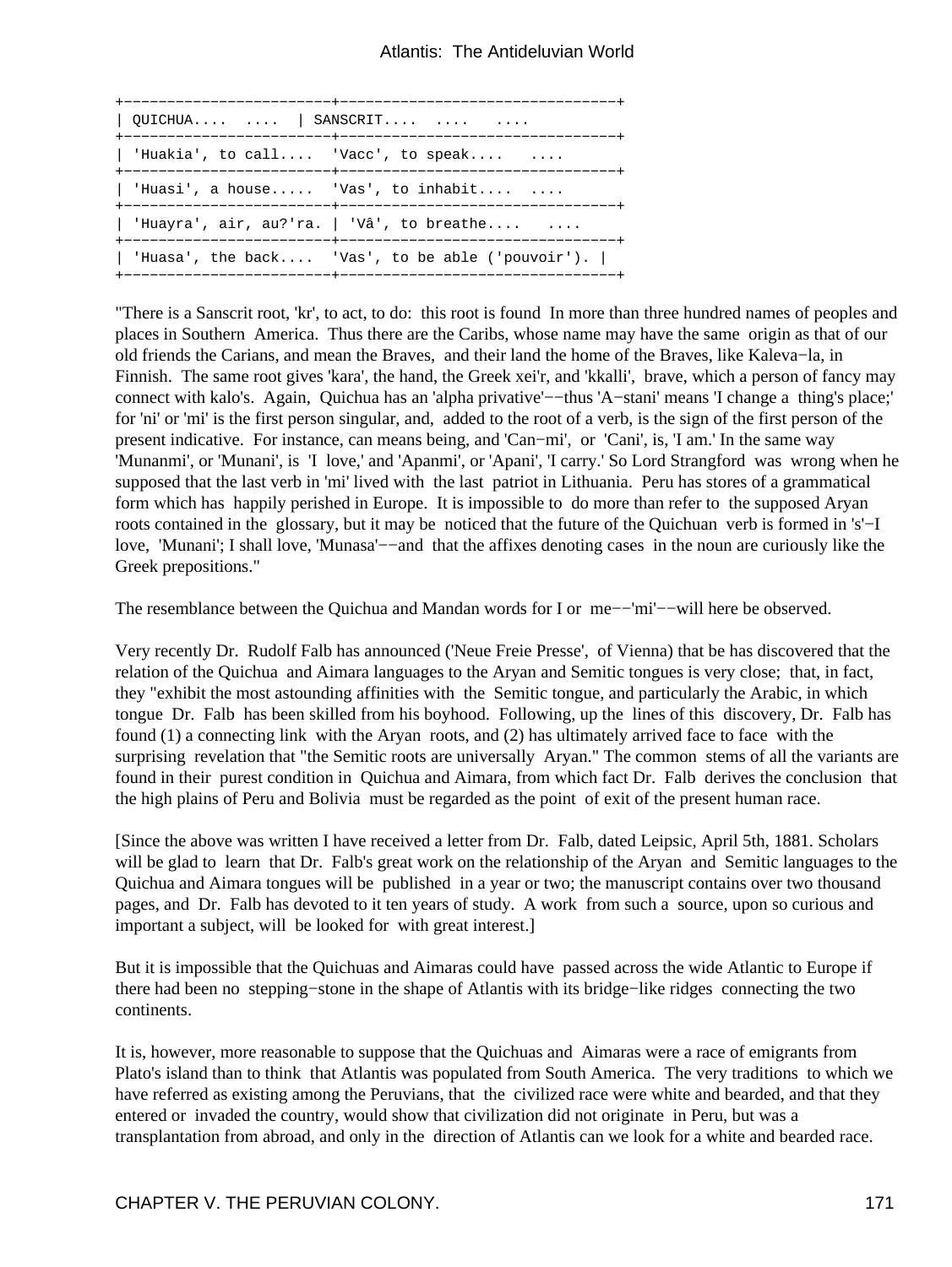In fact, kindred races, with the same arts, and speaking the same tongue in an early age of the world, separated in Atlantis and went east and west–−the one to repeat the civilization of the mother–country along the shores of the Mediterranean Sea, which, like a great river, may be said to flow out from the Black Sea, with the Nile as one of its tributaries, and along the shores of the Red Sea and the Persian Gulf; while the other emigration advanced up the Amazon, and created mighty nations upon its head−waters in the valleys of the Andes and on the shores of the Pacific.

# **CHAPTER VI. THE AFRICAN COLONIES.**

Africa, like Europe and America, evidences a commingling of different stocks: the blacks are not all black, nor all woolly−haired; the Africans pass through all shades, from that of a light Berber, no darker than the Spaniard, to the deep black of the Iolofs, between Senegal and Gambia.

The traces of red men or copper−colored races are found in many parts of the continent. Prichard divides the true negroes into four classes; his second class is thus described:

"2. Other tribes have forms and features like the European; their complexion is black, or a 'deep olive', or a 'copper color' approaching to black, while their hair, though often crisp and frizzled, is not in the least woolly. Such are the Bishari and Danekil and Hazorta, and the darkest of the Abyssinians.

"The complexion and hair of the Abyssinians vary very much, their complexion ranging from almost white to dark brown or black, and their hair from straight to crisp, frizzled, and almost woolly." (Nott and Gliddon, "Types of Mankind," p. 194.)

"Some of the Nubians are copper−colored or black, with a tinge of red." ('Ibid'., p. 198.)

Speaking of the Barbary States, these authors further say ('Ibid'., p. 204):

"On the northern coast of Africa, between the Mediterranean and the Great Desert, including Morocco, Algiers, Tunis, Tripoli, and Benzazi, there is a continuous system of highlands, which have been included under the general term Atlas−−anciently Atlantis, now the Barbary States.... Throughout Barbary we encounter a peculiar group of races, subdivided into many tribes of various shades, now spread over a vast area, but which formerly had its principal and perhaps 'aboriginal abode along the mountain slopes of Atlas'.... The real name of the Berbers is 'Mazirgh', with the article prefixed or suffixed−−T−amazirgh or Amazirgh−T−−meaning 'free', 'dominant', or ''noble race'..... We have every reason to believe the Berbers existed in the remotest times, with all their essential moral and physical peculiarities.... They existed in the time of Menes in the same condition in which they were discovered by Phoenician navigators previously to the foundation of Carthage. They are an indomitable, nomadic people, who, since the introduction of camels, have penetrated in considerable numbers into the Desert, and even as far as Nigritia.... 'Some of these clans are white', others black, with woolly hair."

Speaking of the Barbary Moors, Prichard says:

"Their figure and stature are nearly the same as those of the southern Europeans, and their complexion, if darker, is only so in proportion to the higher temperature of the country. It displays great varieties."

Jackson says:

"The men of Temsena and Showiah are of a strong, robust make, and of a copper color; the women are beautiful. The women of Fez are fair as the Europeans, but hair and eyes always dark. The women of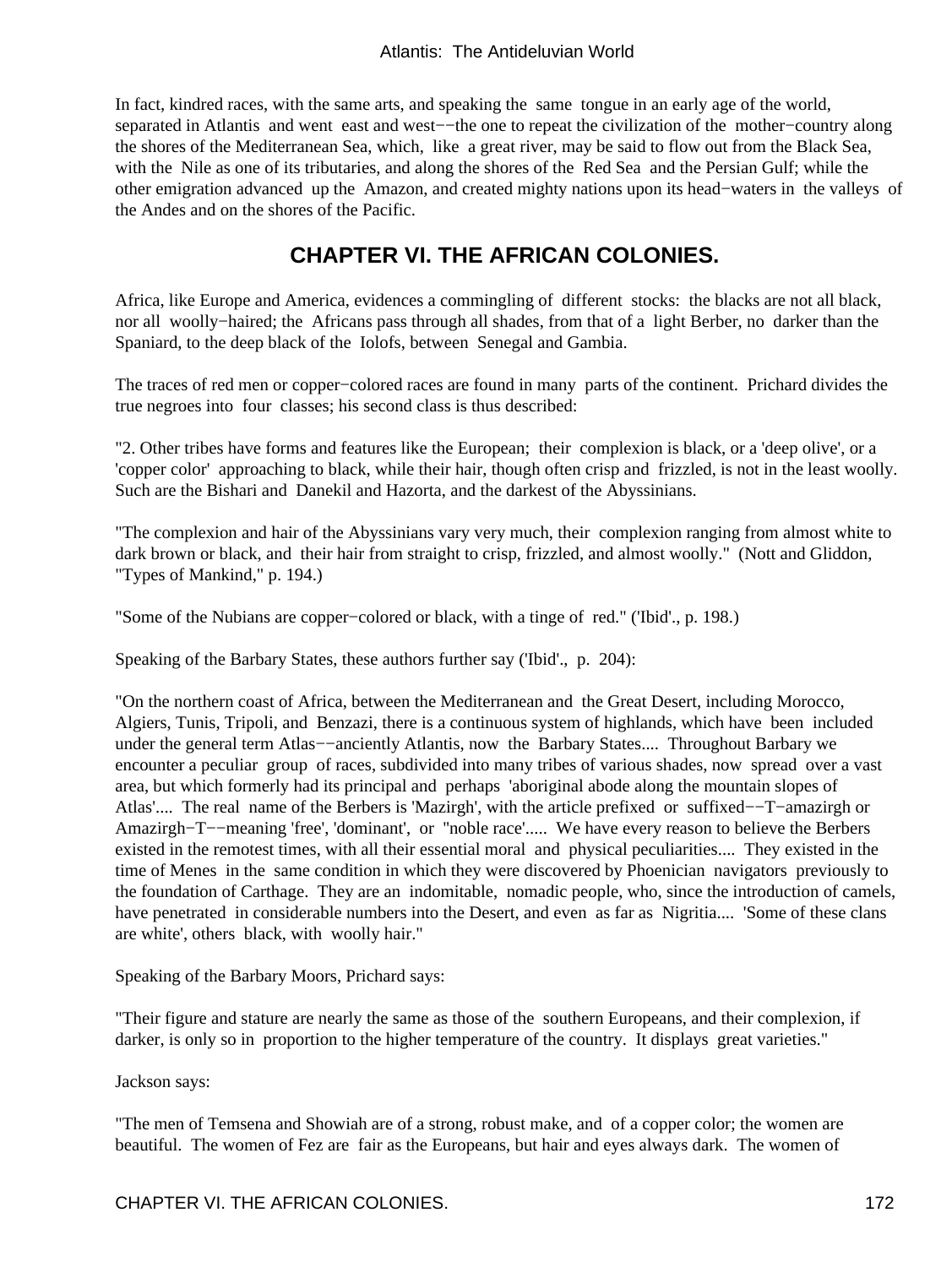Mequinas are very beautiful, and 'have the red−and−white complexion of English women'."

Spix and Martins, the German travellers, depict the Moors as follows:

A high forehead, an oval countenance, large, speaking, black eyes, shaded by arched and strong eyebrows, a thin, rather long, but not too pointed nose, rather broad lips, meeting in an acute angle, 'brownish−yellow complexion', thick, smooth, and black hair, and a stature greater than the middle height."

Hodgson states:

"The Tuarycks are a white people, of the Berber race; the Mozabiaks are a remarkably white people, and mixed with the Bedouin Arabs. The Wadreagans and Wurgelans are of a 'dark bronze', with woolly hair."

The Foolahs, Fulbe (sing. 'Pullo'), Fellani, or Fellatah, are a people of West and Central Africa. It is the opinion of modern travellers that the Foolahs are destined to become the dominant people of Negro−land. In language, appearance, and history they present striking differences from the neighboring tribes, to whom they are superior in intelligence, but inferior, according to Garth, in physical development. Golbery describes them as "robust and courageous, of a 'reddish'−black color, with regular features, hair longer and less woolly than that of the common negroes, and high mental capacity." Dr. Barth found great local differences in their physical characteristics, as Bowen describes the Foolahs of Bomba as being some black, some almost white, and many of a mulatto color, varying from dark to very bright. Their features and skulls were cast in the European mould. They have a tradition that their ancestors were whites, and certain tribes call themselves white men. They came from Timbuctoo, which lies to the north of their present location.

The Nubians and Foolahs are classed as Mediterraneans. They are not black, but yellowish−brown, or red−brown. The hair is not woolly but curly, and sometimes quite straight; it is either dark−brown or black, with a fuller growth of beard than the negroes. The oval face gives them a Mediterranean type. Their noses are prominent, their lips not puffy, and their languages have no connection with the tongues of the negroes proper. ("American Cyclopædia," art. 'Ethnology', p. 759.)

"The Cromlechs ('dolmens') of Algeria" was the subject of an address made by General Faidherbe at the Brussels International Congress. He considers these structures to be simply sepulchral monuments, and, after examining five or six thousand of them, maintains that the dolmens of Africa and of Europe were all constructed by the same race, during their emigration from the shores of the Baltic to the southern coast of the Mediterranean. The author does not, however, attempt to explain the existence of these monuments in other countries−−Hindostan, for instance, and America. "In Africa," he says, "cromlechs are called tombs of the idolaters"−−the 'idolaters' being neither Romans, nor Christians, nor Phoenicians, but some antique race. He regards the Berbers as the descendants of the primitive dolmen−builders. Certain Egyptian monuments tell of invasions of Lower Egypt one thousand five hundred years before our era by blond tribes from the West. The bones found in the cromlechs are those of a large and dolichocephalous race. General Faidherbe gives the average stature (including the women) at 1.65 or 1.74 metre, while the average stature of French carabineers is only 1.65 metre. He did not find a single brachycephalous skull. The profiles indicated great intelligence. The Egyptian documents already referred to call the invaders Tamahu, which must have come from the invaders' own language, as it is not Egyptian. The Tuaregs of the present day may be regarded as the best representatives of the Tamahus. They are of lofty stature, have blue eyes, and cling to the custom of bearing long swords, to be wielded by both bands. In Soudan, on the banks of the Niger, dwells a negro tribe ruled by a royal family (Masas), who are of rather fair complexion, and claim descent from white men. 'Masas' is perhaps the same as 'Mashash', which occurs in the Egyptian documents applied to the Tamahus. The Masas wear the hair in the same fashion as the Tamahus, and General Faidherbe is inclined to think that they too are the descendants of the dolmen−builders.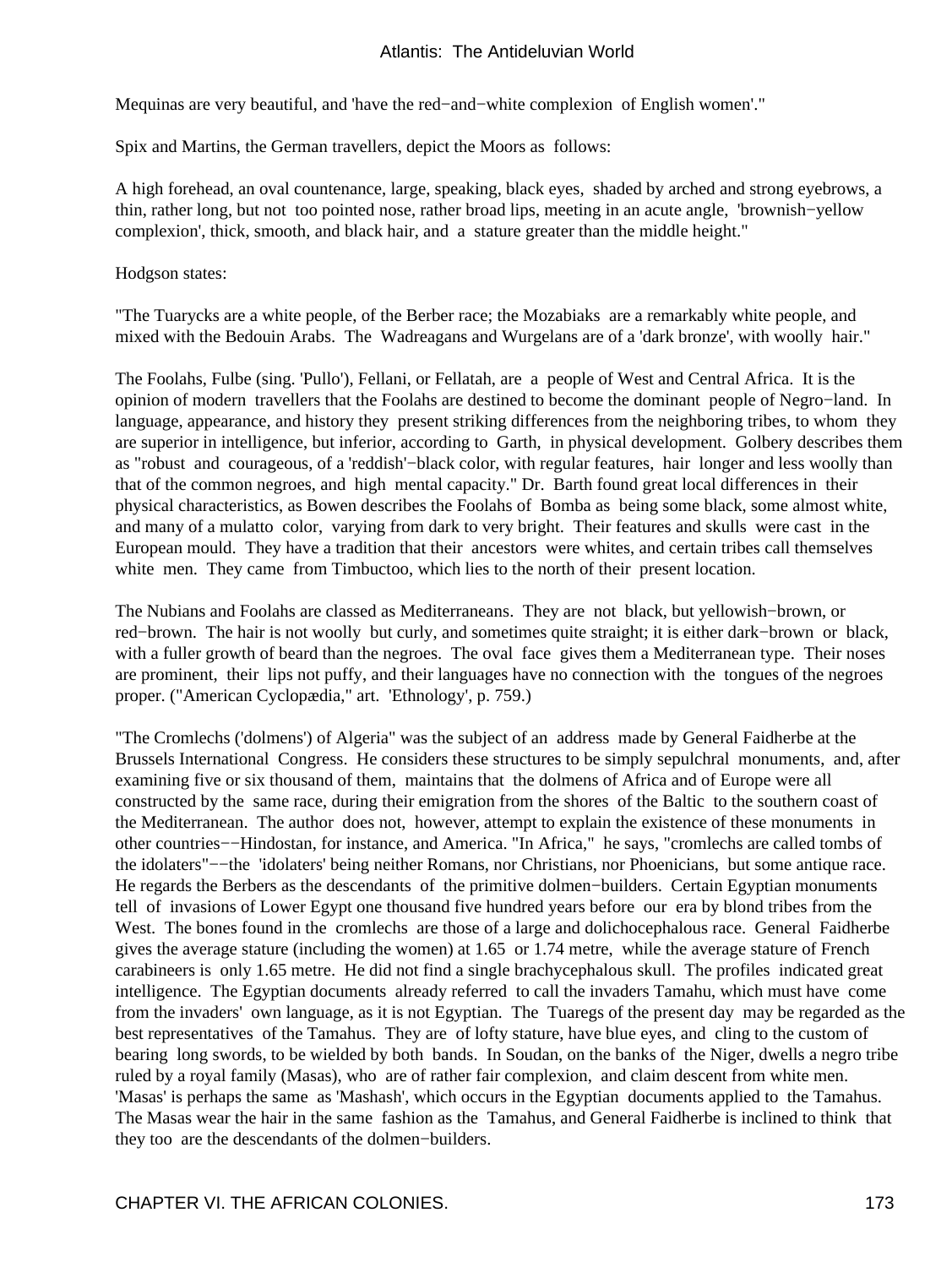These people, according to my theory, were colonists from Atlantis−−colonists of three different races−−white, yellow, and sunburnt or red.

# **CHAPTER VII. THE IRISH COLONIES FROM ATLANTIS.**

We have seen that beyond question Spain and France owed a great part of their population to Atlantis. Let us turn now to Ireland.

We would naturally expect, in view of the geographical position of the country, to find Ireland colonized at an early day by the overflowing population of Atlantis. And, in fact, the Irish annals tell us that their island was settled 'prior to the Flood'. In their oldest legends an account is given of three Spanish fishermen who were driven by contrary winds on the coast of Ireland before the Deluge. After these came the Formorians, who were led into the country prior to the Deluge by the 'Lady Banbha', or Kesair; her maiden name was h'Erni, or Berba; she was accompanied by fifty maidens and three men−−Bith, Ladhra, and Fintain. Ladhra was their conductor, who was the first buried in Hibernia. That ancient book, the "Cin of Drom−Snechta," is quoted in the "Book of Ballymote" as authority for this legend.

The Irish annals speak of the Formorians as a warlike race, who, according to the "Annals of Clonmacnois," "were a sept descended from Cham, the son of Noeh, and lived by pyracie and spoile of other nations, and were in those days 'very troublesome to the whole world'."

Were not these the inhabitants of Atlantis, who, according to Plato, carried their arms to Egypt and Athens, and whose subsequent destruction has been attributed to divine vengeance invoked by their arrogance and oppressions?

The Formorians were from Atlantis. They were called 'Fomhoraicc', 'F'omoraig Afraic', and 'Formoragh', which has been rendered into English as 'Formorians'. They possessed ships, and the uniform representation is that they came, as the name 'F'omoraig Afraic' indicated, from 'Africa'. But in that day Africa did not mean the continent of Africa, as we now understand it. Major Wilford, in the eighth volume of the "Asiatic Researches," has pointed out that Africa comes from 'Apar', 'Aphar', 'Apara', or 'Aparica', terms used to signify "the West," just as we now speak of the Asiatic world as "the East." When, therefore, the Formorians claimed to come from Africa, they simply meant that they came from the West−−in other words, from Atlantis−−for there was no other country except America west of them.

They possessed Ireland from so early a period that by some of the historians they are spoken of as the aborigines of the country.

The first invasion of Ireland, subsequent to the coming of the Formorians, was led by a chief called Partholan: his people are known in the Irish annals as "Partholan's people." They were also probably Atlanteans. They were from Spain. A British prince, Gulguntius, or Gurmund, encountered off the Hebrides a fleet of thirty ships, filled with men and women, led by one Partholyan, who told him they were from Spain, and seeking some place to colonize. The British prince directed him to Ireland. ("De Antiq. et Orig. Cantab.")

Spain in that day was the land of the Iberians, the Basques; that is to say, the Atlanteans.

The Formorians defeated Partholan's people, killed Partholan, and drove the invaders out of the country.

The Formorians were a civilized race; they had "a fleet of sixty ships and a strong army."

The next invader of their dominions was Neimhidh; he captured one of their fortifications, but it was retaken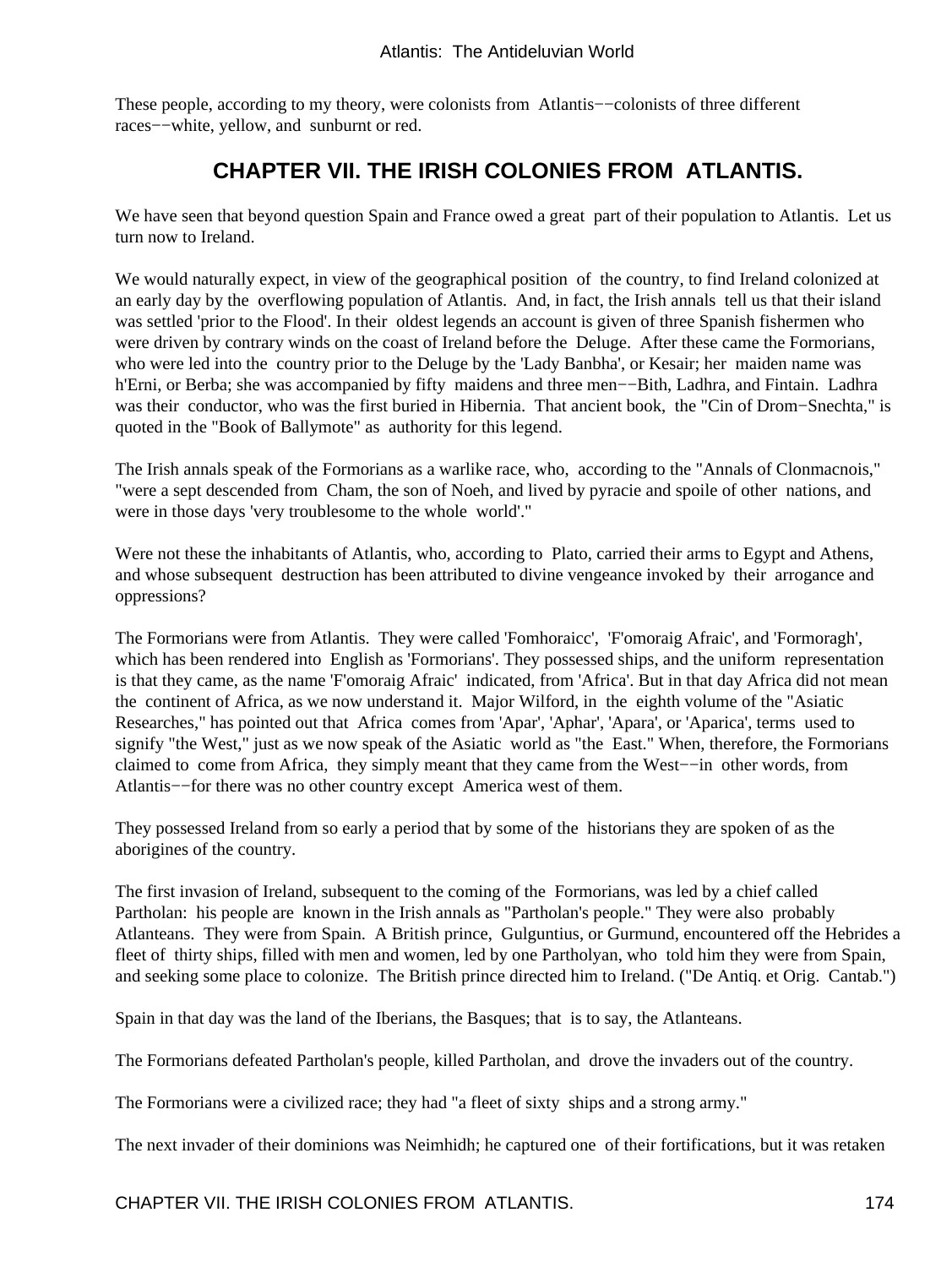by the Formorians under "Morc." Neimhidh was driven out of the country, and the Atlanteans continued in undisturbed possession of the island for four hundred years more. Then came the Fir−Bolgs. They conquered the whole island, and divided it into five provinces. They held possession of the country for only thirty−seven years, when they were overthrown by the Tuatha−de−Dananns, a people more advanced in civilization; so much so that when their king, Nuadha, lost his hand in battle, "Creidne, the artificer," we are told, "put a silver hand upon him, the fingers of which were capable of motion." This great race ruled the country for one hundred and ninety−seven years: they were overthrown by an immigration from Spain, probably of Basques, or Iberians, or Atlanteans, "the sons of Milidh," or Milesius, who "possessed a large fleet and a strong army." This last invasion took place about the year 1700 B.C.; so that the invasion of Neimhidh must have occurred about the year 2334 B.C.; while we will have to assign a still earlier date for the coming of Partholan's people, and an earlier still for the occupation of the country by the Formorians from the West.

In the Irish historic tales called "Catha; or Battles," as given by the learned O'Curry, a record is preserved of a real battle which was fought between the Tuatha−de−Dananns and the Fir Bolgs, from which it appears that these two races spoke the same language, and that they were intimately connected with the Formorians. As the armies drew near together the Fir−Bolgs sent out Breas, one of their great chiefs, to reconnoitre the camp of the strangers; the Tuatha−de−Dananns appointed one of their champions, named Sreng, to meet the emissary of the enemy; the two warriors met and talked to one another over the tops of their shields, and each was delighted to find that 'the other spoke the same language'. A battle followed, in which Nunda, king of the Fir−Bolgs, was slain; Breas succeeded him; he encountered the hostility of the bards, and was compelled to resign the crown. He went to the court of his father−in−law, Elathe, 'a Formorian sea−king or pirate'; not being well received, be repaired to the camp of Balor of the Evil Eye, a 'Formorian chief'. The Formorian head−quarters seem to have been in the Hebrides. Breas and Balor collected a vast army and navy and invaded Ireland, but were defeated in a great battle by the Tuatha−de−Dananns.

These particulars would show the race−identity of the Fir−Bolg and Tuatha−de−Dananns; and also their intimate connection, if not identity with, the Formorians.

The Tuatha−de−Dananns seem to have been a civilized people; besides possessing ships and armies and working in the metals, they had an organized body of surgeons, whose duty it was to attend upon the wounded in battle; and they had also a bardic or Druid class, to preserve the history of the country and the deeds of kings and heroes.

According to the ancient books of Ireland the race known as "Partholan's people," the Nemedians, the Fir−Bolgs, the Tuatha−de−Dananns, and the Milesians were all descended from two brothers, sons of Magog, son of Japheth, son of Noah, who escaped from the catastrophe which destroyed his country. Thus all these races were Atlantean. They were connected with the African colonies of Atlantis, the Berbers, and with the Egyptians. The Milesians lived in Egypt: they were expelled thence; they stopped a while in Crete, then in Scythia, then they settled in Africa (See MacGeoghegan's "History of Ireland," p. 57), at a place called Gæthulighe or Getulia, and lived there during eight generations, say two hundred and fifty years; "then they entered Spain, where they built Brigantia, or Briganza, named after their king Breogan: they dwelt in Spain a considerable time. Milesius, a descendant of Breogan, went on an expedition to Egypt, took part in a war against the Ethiopians, married the king's daughter, Scota: he died in Spain, but his people soon after conquered Ireland. On landing on the coast they offered sacrifices to Neptune or Poseidon"−−the god of Atlantis. ('Ibid'., p. 58.)

The Book of Genesis (chap. x.) gives us the descendants of Noah's three sons, Shem, Ham, and Japheth. We are told that the sons of Japheth were Gomer, and Magog, and Madai, and Javan, and Tubal, and Meshech, and Tiras. We are then given the names of the descendants of Gomer and Javan, but not of Magog. Josephus says the sons of Magog were the Scythians. The Irish annals take up the genealogy of Magog's family where the Bible leaves it. The Book of Invasions, the "Cin of Drom−Snechta," claims that these Scythians were the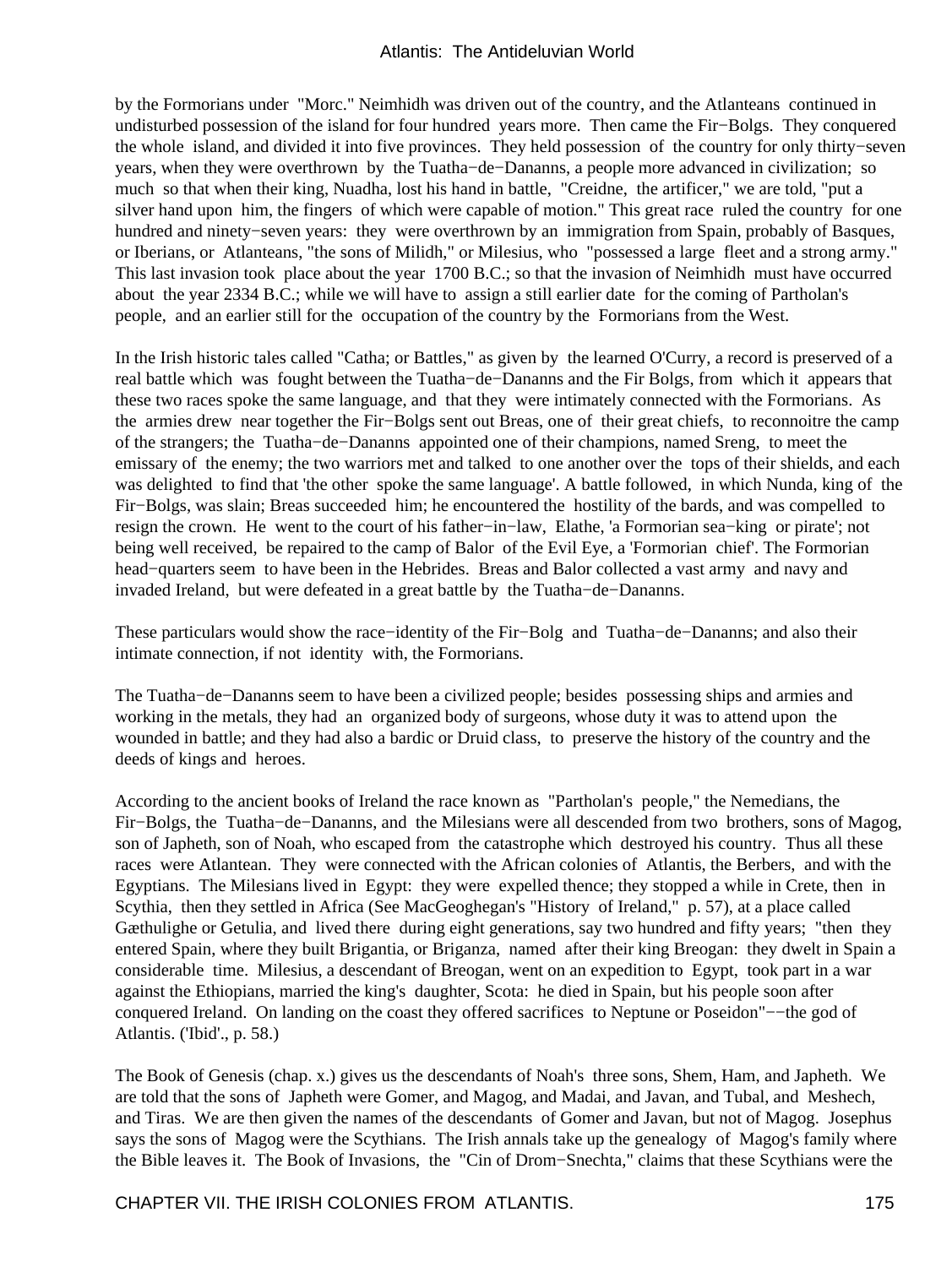Phoenicians; and we are told that a branch of this family were driven out of Egypt in the time of Moses: "He wandered through Africa for forty−two years, and passed by the lake of Salivæ to the altars of the Philistines, and between Rusicada and the mountains Azure, and he came by the river Monlon, and by the sea to the Pillars of Hercules, and through the Tuscan sea, and he made for Spain, and dwelt there many years, and he increased and multiplied, and his people were multiplied."

From all these facts it appears that the population of Ireland 'came from the West', and not from Asia−−that it was one of the many waves of population flowing out from the Island of Atlantis−and herein we find the explanation of that problem which has puzzled the Aryan scholars. As Ireland is farther from the Punjab than Persia, Greece, Rome, or Scandinavia, it would follow that the Celtic wave of migration must have been the earliest sent out from the Sanscrit centre; but it is now asserted by Professor Schleicher and others that the Celtic tongue shows that it separated from the Sanscrit original tongue 'later' than the others, and that it is more closely allied to the Latin than any other Aryan tongue. This is entirely inexplicable upon any theory of an Eastern origin of the Indo−European races, but very easily understood if we recognize the Aryan and Celtic migrations as going out about the same time from the Atlantean fountain−head.

There are many points confirmatory of this belief. In the first place, the civilization of the Irish dates back to a vast antiquity. We have seen their annals laying claim to an immigration from the direction of Atlantis prior to the Deluge, with no record that the people of Ireland were subsequently destroyed by the Deluge. From the Formorians, who came before the Deluge, to the Milesians, who came from Spain in the Historic Period, the island was continuously inhabited. This demonstrates (1) that these legends did not come from Christian sources, as the Bible record was understood in the old time to imply a destruction of all who lived before the Flood except Noah and his family; (2) it confirms our view that the Deluge was a local catastrophe, and did not drown the whole human family; (3) that the coming of the Formorians having been before the Deluge, that great cataclysm was of comparatively recent date, to wit, since the settlement of Ireland; and (4) that as the Deluge was a local catastrophe, it must have occurred somewhere not far from Ireland to have come to their knowledge. A rude people could scarcely have heard in that day of a local catastrophe occurring in the heart of Asia.

There are many evidences that the Old World recognized Ireland as possessing a very ancient civilization. In the Sanscrit books it is referred to as Hiranya, the "Island of the Sun," to wit, of sun−worship; in other words, as pre−eminently the centre of that religion which was shared by all the ancient races of Europe, Asia, Africa, and America. It is believed that Ireland was the "Garden of Phoebus" of the Western mythologists.

The Greeks called Ireland the "Sacred Isle" and "Ogygia."

"Nor can any one," says Camden, "conceive why they should call it Ogygia, unless, perhaps, from its antiquity; for the Greeks called nothing Ogygia unless what was extremely ancient." We have seen that Ogyges was connected by the Greek legends with a first deluge, and that Ogyges was "a quite mythical personage, lost in the night of ages."

It appears, as another confirmation of the theory of the Atlantis origin of these colonies, that their original religion was sun−worship; this, as was the case in other countries, became subsequently overlaid with idol−worship. In the reign of King Tighernmas the worship of idols was introduced. The priests constituted the Order of Druids. Naturally many analogies have been found to exist between the beliefs and customs of the Druids and the other religions which were drawn from Atlantis. We have seen in the chapter on sun−worship how extensive this form of religion was in the Atlantean days, both in Europe and America.

It would appear probable that the religion of the Druids passed from Ireland to England and France. The metempsychosis or transmigration of souls was one of the articles of their belief long before the time of Pythagoras; it had probably been drawn from the storehouse of Atlantis, whence it passed to the Druids, the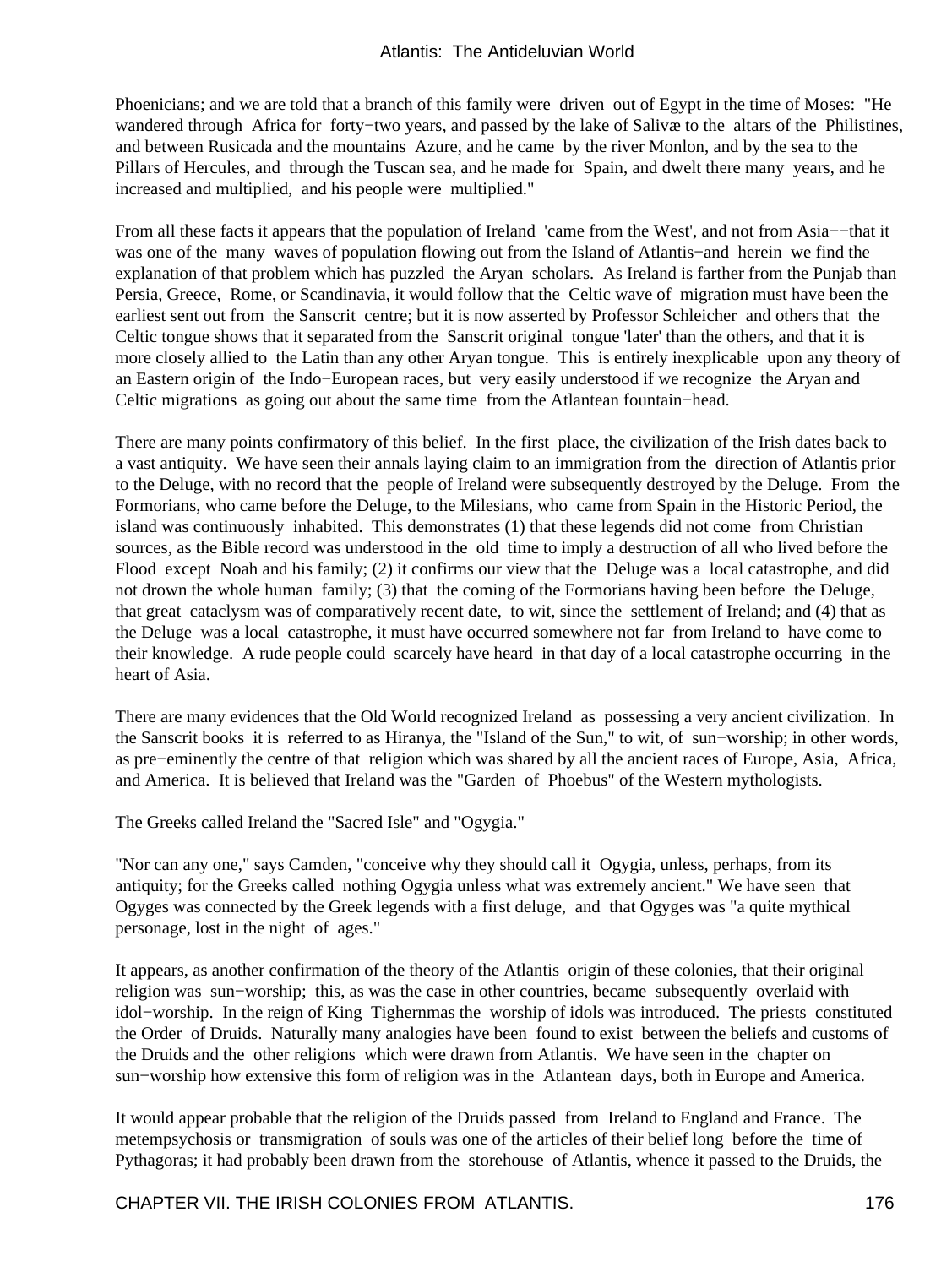Greeks, and the Hindoos. The Druids had a 'pontifex maximus' to whom they yielded entire obedience. Here again we see a practice which extended to the Phoenicians, Egyptians, Hindoos, Peruvians, and Mexicans.

The Druids of Gaul and Britain offered human sacrifices, while it is claimed that the Irish Druids did not. This would appear to have been a corrupt after−growth imposed upon the earlier and purer sacrifice of fruits and flowers known in Atlantis, and due in part to greater cruelty and barbarism in their descendants. Hence we find it practised in degenerate ages on both sides of the Atlantic.

The Irish Druidical rites manifested themselves principally in sun worship. Their chief god was Bel or Baal−−the same worshipped by the Phoenicians−−the god of the sun. The Irish name for the sun, 'Grian', is, according to Virgil, one of the names of Apollo−−another sun−god, Gryneus. Sun−worship continued in Ireland down to the time of St. Patrick, and some of its customs exist among the peasantry of that country to this day. We have seen that among the Peruvians, Romans, and other nations, on a certain day all fires were extinguished throughout the kingdom. and a new fire kindled at the chief temple by the sun's rays, from which the people obtained their fire for the coming year. In Ireland the same practice was found to exist. A piece of land was set apart, where the four provinces met, in the present county of Meath; here, at a palace called Tlachta, the divine fire was kindled. Upon the night of what is now All−Saints−day the Druids assembled at this place to offer sacrifice, and it was established, under heavy penalties, that no fire should be kindled except from this source. On the first of May a convocation of Druids was held in the royal palace of the King of Connaught, and two fires were lit, between which cattle were driven, as a preventive of murrain and other pestilential disorders. This was called Beltinne, or the day of Bel's fire. And unto this day the Irish call the first day of May "Lha−Beul−tinne," which signifies "the day of Bel's fire." The celebration in Ireland of St. John's−eve by watch−fires is a relic of the ancient sun−worship of Atlantis. The practice of driving cattle through the fire continued for a longtime, and Kelly mentions in his "Folk−lore" that in Northamptonshire, in England, a calf was sacrificed in one of these fires to "stop the murrain" 'during the present century'. Fires are still lighted in England and Scotland as well as Ireland for superstitious purposes; so that the people of Great Britain, it may be said, are still in some sense in the midst of the ancient sun−worship of Atlantis.

We find among the Irish of to−day many Oriental customs. The game of "jacks," or throwing up five pebbles and catching them on the back of the hand, was known in Rome. "The Irish 'keen' (caoine), or the lament over the dead, may still be heard in Algeria and Upper Egypt, even as Herodotus heard it chanted by the Libyan women." The same practice existed among the Egyptians, Etruscans, and Romans. The Irish wakes are identical with the funeral feasts of the Greeks, Etruscans, and Romans. (Cusack's "History of Ireland," p. 141.) The Irish custom of saying "God bless you!" when one sneezes, is a very ancient practice; it was known to the Romans, and referred, it is said, to a plague in the remote past, whose first symptom was sneezing.

We find many points of resemblance between the customs of the Irish and those of the Hindoo. The practice of the creditor fasting at the door−step of his debtor until be is paid, is known to both countries; the kindly "God save you!" is the same as the Eastern "God be gracious to you, my son!" The reverence for the wren in Ireland and Scotland reminds us of the Oriental and Greek respect for that bird. The practice of pilgrimages, fasting, bodily macerations, and devotion to holy wells and particular places, extends from Ireland to India.

All these things speak of a common origin; this fact has been generally recognized, but it has always been interpreted that the Irish camp, from the East, and were in fact a migration of Hindoos. There is not the slightest evidence to sustain this theory. The Hindoos have never within the knowledge of man sent out colonies or fleets for exploration; but there is abundant evidence, on the other hand, of migrations from Atlantis eastward. And how could the Sanscrit writings have preserved maps of Ireland, England, and Spain, giving the shape and outline of their coasts, and their very names, and yet have preserved no memory of the expeditions or colonizations by which they acquired that knowledge?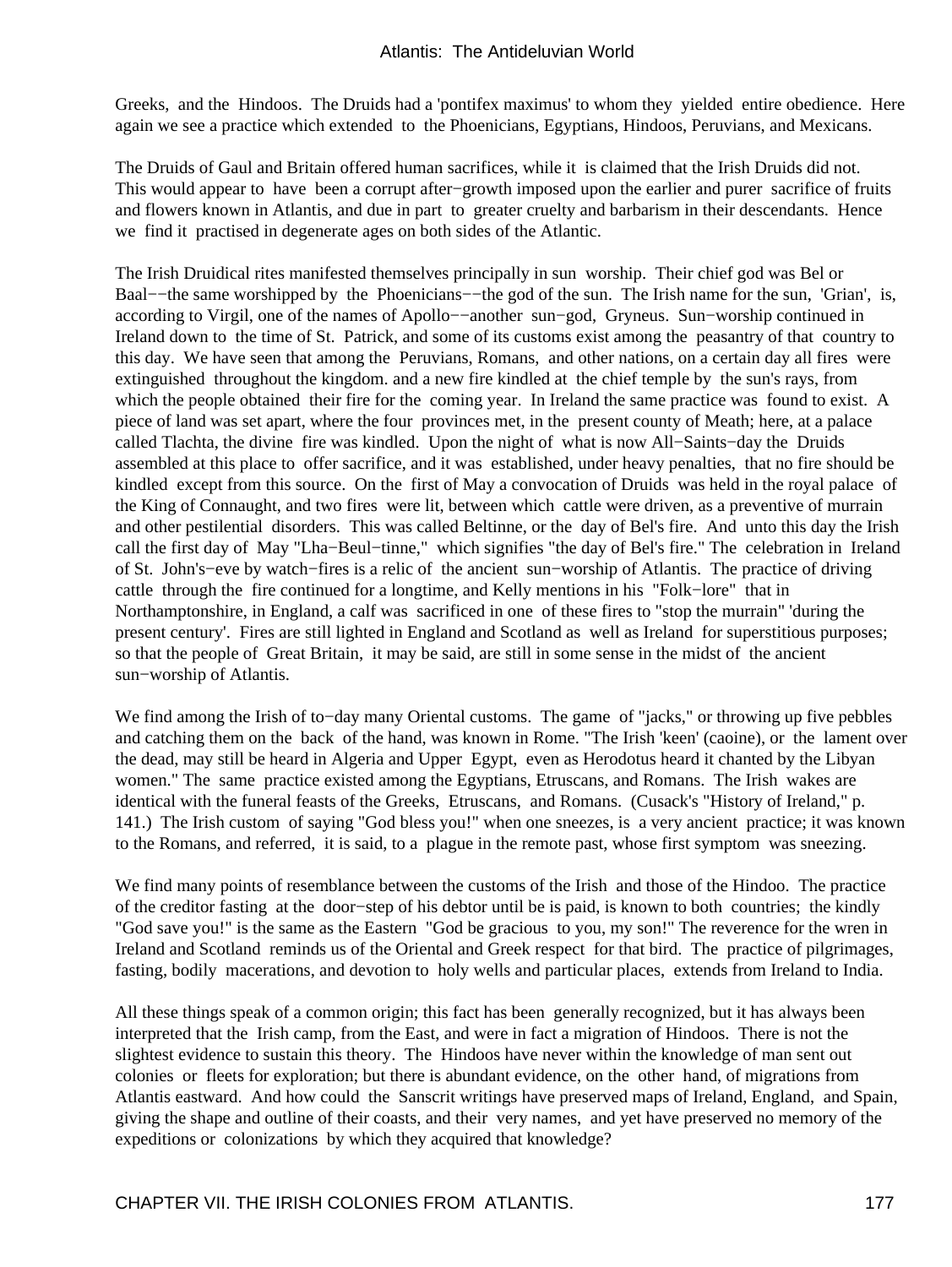Another proof of our theory is found in "the round−towers" of Ireland. Attempts have been made to show, by Dr. Petrie and others, that these extraordinary structures are of modern origin, and were built by the Christian priests, in which to keep their church−plate. But it is shown that the "Annals of Ulster" mention the destruction of fifty−seven of them by an earthquake in A.D. 448; and Giraldus Cambrensis shows that Lough Neagh was created by an inundation, or sinking of the laud, in A.D. 65, and that in his day the fishermen could

"See the round−towers of other days In the waves beneath them shining."

Moreover, we find Diodorus Siculus, in a well−known passage, referring to Ireland, and describing it as "an island in the ocean over against Gaul, to the north, and not inferior in size to Sicily, the soil of which is so fruitful that they mow there twice in the year." He mentions the skill of their harpers, their sacred groves, 'and their singular temples of round form'.

### THE BURGH OF MOUSSA, IN THE SHETLANDS

We find similar structures in America, Sardinia, and India. The remains of similar round−towers are very abundant in the Orkneys and Shetlands. "They have been supposed by some," says Sir John Lubbock, to be Scandinavian, but no similar buildings exist in Norway, Sweden, or Denmark, so that this style of architecture is no doubt anterior to the arrival of the Northmen." I give above a picture of the Burgh or Broch of the little island of Moussa, in the Shetlands. It is circular in form, forty−one feet in height. Open at the top; the central space is twenty feet in diameter, the walls about fourteen feet thick at the base, and eight feet at the top. They contain a staircase, which leads to the top of the building. Similar structures are found in the Island of Sardinia.

#### ROUND−TOWER OF THE CANYON OF THE MANCOS, COLORADO, U.S.

In New Mexico and Colorado the remains of round−towers are very abundant. The illustration below represents our of these in the valley of the Mancos, in the south−western corner of Colorado. A model of it is to be found in the Smithsonian collection at Washington. The tower stands at present, in its ruined condition, twenty feet high. It will be seen that it resembles the towers of Ireland, not only in its circular form but also in the fact that its door−way is situated at some distance from the ground.

It will not do to say that the resemblance between these prehistoric and singular towers, in countries so far apart as Sardinia, Ireland, Colorado, and India, is due to an accidental coincidence. It might as well be argued that the resemblance between the roots of the various Indo−European languages was also due to accidental coincidence, and did not establish any similarity of origin. In fact, we might just as well go back to the theory of the philosophers of one hundred and fifty years ago, and say that the resemblance between the fossil forms in the rocks and the living forms upon them did not indicate relationship, or prove that the fossils were the remains of creatures that had once lived, but that it was simply a way nature had of working out extraordinary coincidences in a kind of joke; a sort of "plastic power in nature," as it was called.

We find another proof that Ireland was settled by the people of Atlantis in the fact that traditions long existed among the Irish peasantry of a land in the "Far West," and that this belief was especially found among the posterity of the Tuatha−de−Dananns, whose connection with the Formorians we have shown.

The Abbé Brasseur de Bourbourg, in a note to his translation of the "Popol Vuh," says:

"There is an abundance of legends and traditions concerning the passage of the Irish into America, and their habitual communication with that continent many centuries before the time of Columbus. We should bear in mind that Ireland was colonized by the Phoenicians (or by people of that race). An Irish Saint named Vigile,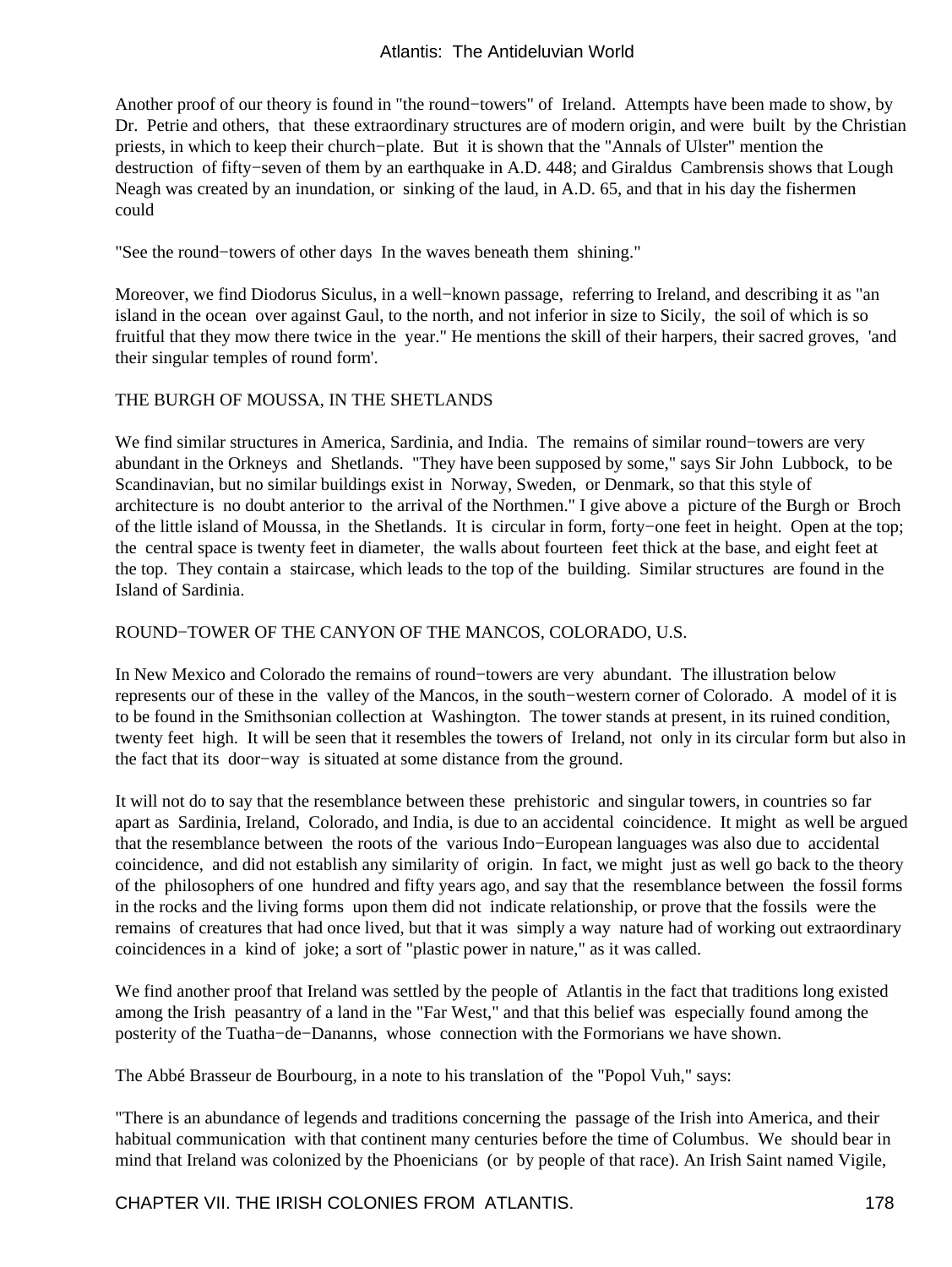who lived in the eighth century, was accused to Pope Zachary of having taught heresies on the subject of the antipodes. At first he wrote to the pope in reply to the charge, but afterward he went to Rome in person to justify himself, and there be proved to the pope that the Irish had been 'accustomed to communicate with a transatlantic world'."

"This fact," says Baldwin, "seems to have been preserved in the records of the Vatican."

The Irish annals preserve the memory of St. Brendan of Clonfert, and his remarkable voyage to a land in the West, made A.D. 545. His early youth was passed under the care of St. Ita, a lady of the princely family of the Desii. When he was five years old he was placed under the care of Bishop Ercus. Kerry was his native home; the blue waves of the Atlantic washed its shores; the coast was full of traditions of a wonderful land in the West. He went to see the venerable St. Enda, the first abbot of Arran, for counsel. he was probably encouraged in the plan he had formed of carrying the Gospel to this distant land. "He proceeded along the coast of Mayo, inquiring as he went for 'traditions of the Western continent'. On his return to Kerry he decided to set out on the important expedition. St. Brendan's Hill still bears his name; and from the bay at the foot of this lofty eminence be sailed for the 'Far West.' Directing his course toward the southwest, with a few faithful companions, in a well−provisioned bark, he came, after some rough and dangerous navigation, to calm seas, where, without aid of oar or sail, he was borne along for many weeks." He had probably entered upon the same great current which Columbus travelled nearly one thousand years later, and which extends from the shores of Africa and Europe to America. He finally reached land; he proceeded inland until he came to a large river flowing from east to west, supposed by some to be the Ohio. "After an absence of seven years he returned to Ireland, and lived not only to tell of the marvels he had seen, but to found a college of three thousand monks at Clonfert." There are eleven Latin MSS. in the 'Bibliothèque Impériale' at Paris of this legend, the dates of which vary from the eleventh to the fourteenth century, but all of them anterior to the time of Columbus.

The fact that St. Brendan sailed in search of a country in the west cannot be doubted; and the legends which guided him were probably the traditions of Atlantis among a people whose ancestors had been derived directly or at second−hand from that country.

This land was associated in the minds of the peasantry with traditions of Edenic happiness and beauty. Miss Eleanor C. Donnelly, of Philadelphia, has referred to it in her poem, "The Sleeper's Sail," where the starving boy dreams of the pleasant and plentiful land:

"'Mother, I've been on the cliffs out yonder, Straining my eyes o'er the breakers free To the lovely spot where the sun was setting, Setting and sinking into the sea.

"'The sky was full of the fairest colors Pink and purple and paly green, With great soft masses of gray and amber, And great bright rifts of gold between.

"'And all the birds that way were flying, Heron and curlew overhead, With a mighty eagle westward floating, Every plume in their pinions red.

"'And then I saw it, the fairy city, Far away o'er the waters deep; Towers and castles and chapels glowing Like blesséd dreams that we see in sleep.

"'What is its name?' 'Be still, 'acushla' (Thy hair is wet with the mists, my boy); Thou hast looked perchance on the Tir−na−n'oge, Land of eternal youth and joy!

"'Out of the sea, when the sun is setting, It rises, golden and fair to view; No trace of ruin, or change of sorrow, No sign of age where all is new.

CHAPTER VII. THE IRISH COLONIES FROM ATLANTIS. 179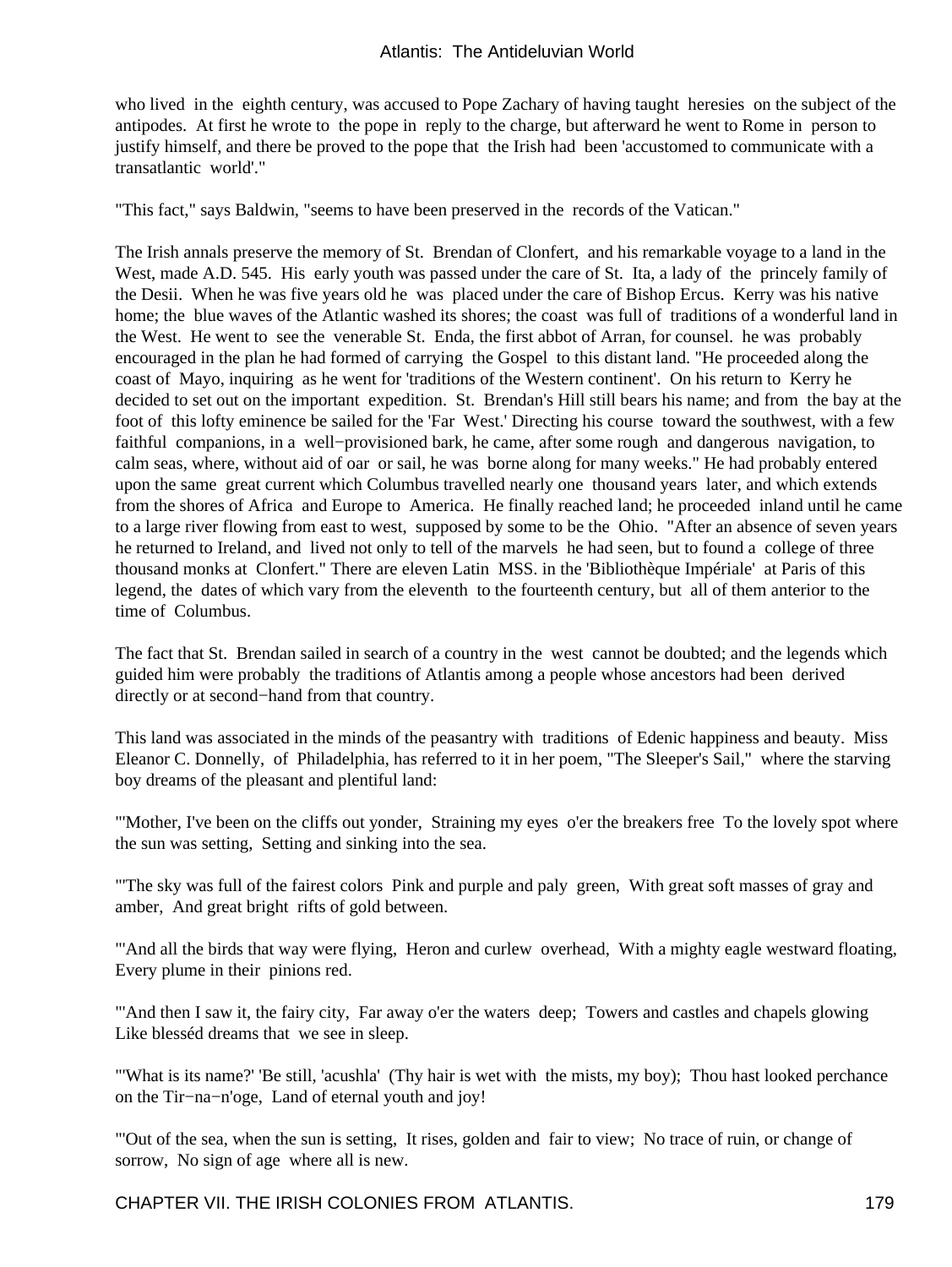"'Forever sunny, forever blooming, Nor cloud nor frost can touch that spot, Where the happy people are ever roaming, The bitter pangs of the past forgot.'

This is the Greek story of Elysion; these are the Elysian Fields of the Egyptians; these are the Gardens of the Hesperides; this is the region in the West to which the peasant of Brittany looks from the shores of Cape Raz; this is Atlantis.

The starving child seeks to reach this blessed land in a boat and is drowned.

"High on the cliffs the light−house keeper Caught the sound of a piercing scream; Low in her hut the lonely widow Moaned in the maze of a troubled dream;

"And saw in her sleep a seaman ghostly, With sea−weeds clinging in his hair, Into her room, all wet and dripping, A drownéd boy on his bosom bear.

"Over Death Sea on a bridge of silver The child to his Father's arms had passed! Heaven was nearer than Tir−na−n'oge, And the golden city was reached at last."

# **CHAPTER VIII. THE OLDEST SON OF NOAH.**

That eminent authority, Dr. Max Müller, says, in his "Lectures on the Science of Religion,"

"If we confine ourselves to the Asiatic continent, with its important peninsula of Europe, we find that in the vast desert of drifting human speech three, and only three, oases have been formed in which, 'before the beginning of all history', language became permanent and traditional−−assumed, in fact, a new character, a character totally different from the original character of the floating and constantly varying speech of human beings. These three oases of language are known by the name of 'Turanian', 'Aryan', and 'Semitic'. In these three centres, more particularly in the 'Aryan' and 'Semitic', language ceased to be natural; its growth was arrested, and it became permanent, solid, petrified, or, if you like, historical speech. I have always maintained that this centralization and traditional conservation of language could only have been the result of religious and political influences, and I now mean to show that we really have clear evidence of three independent settlements of religion−−the 'Turanian', the 'Aryan', and the 'Semitic'−−concomitantly with the three great settlements of language."

There can be no doubt that the Aryan and another branch, which Müller calls Semitic, but which may more properly be called Hamitic, radiated from Noah; it is a question yet to be decided whether the Turanian or Mongolian is also a branch of the Noachic or Atlantean stock.

To quote again from Max Müller:

"If it can only be proved that the religions of the Aryan nations are united by the same bonds of a real relationship which have enabled us to treat their languages as so many varieties of the same type−−and so also of the Semitic−−the field thus opened is vast enough, and its careful clearing, and cultivation will occupy several generations of scholars. And this original relationship, I believe, can be proved. Names of the principal deities, words also expressive of the most essential elements of religion, such as 'prayer', 'sacrifice', 'altar', 'spirit', 'law', and 'faith', have been preserved among the Aryan and among the Semitic nations, and these relies admit of one explanation only. After that, a comparative study of the Turanian religions may be approached with better hope of success; for that there was not only a primitive Aryan and a primitive Semitic religion, 'but likewise a primitive Turanian religion, before each of these primeval races was broken up and became separated in language, worship and national sentiment, admits, I believe, of little doubt'.... There was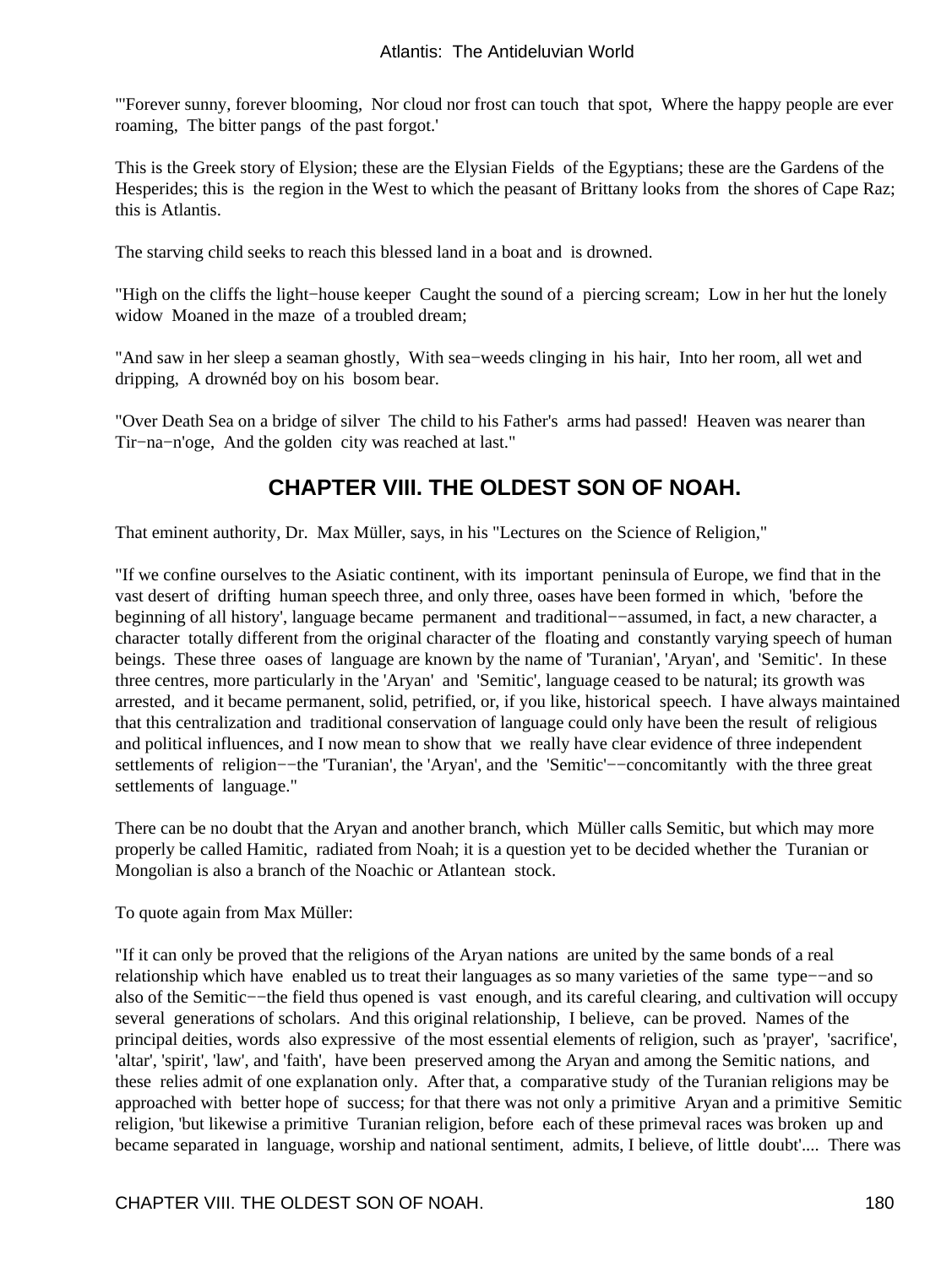a period during which the ancestors of the Semitic family had not yet been divided, whether in language or in religion. That period transcends the recollection of every one of the Semitic races, in the same way as neither Hindoos, Greeks, nor Romans have any recollection of the time when they spoke a common language, and worshipped their Father in heaven by a name that was as yet neither Sanscrit, nor Greek, nor Latin. But I do not hesitate to call this Prehistoric Period historical in the best sense of the word. It was a real period, because, unless it was real, all the realities of the Semitic languages and the Semitic religions, such as we find them after their separation, would be unintelligible. Hebrew, Syriac, and Arabic point to a common source as much as Sanscrit, Greek, and Latin; and unless we can bring ourselves to doubt that the Hindoos, the Greeks, the Romans, and the Teutons derived the worship of their principal deity from their common Aryan sanctuary, we shall not be able to deny that there was likewise a primitive religion of the whole Semitic race, and that 'El', the Strong One in heaven, was invoked by the ancestors of all the Semitic races before there were Babylonians in Babylon, Phoenicians in Sidon and Tyrus−−before there were Jews in Mesopotamia or Jerusalem. The evidence of the Semitic is the same as that of the Aryan languages: the conclusion cannot be different....

"These three classes of religion are not to be mistaken−as little as the three classes of language, the Turanian, the Semitic, and the Aryan. They mark three events in the most ancient history of the world, events which have determined the whole fate of the human race, and of which we ourselves still feel the consequences in our language, in our thoughts, and in our religion."

We have seen that all the evidence points to the fact that this original seat of the Phoenician−Hebrew family was in Atlantis.

The great god of the so−called Semites was El, the Strong One, from whose name comes the Biblical names 'Beth−el', the house of God; 'Ha−el', the strong one; 'El−ohim', the gods; 'El−oah', God; and from the same name is derived the Arabian name of God, Al−lah.

Another evidence of the connection between the Greeks, Phoenicians, Hebrews, and Atlanteans is shown in the name of Adonis.

The Greeks tell us that Adonis was the lover of Aphrodite, or Venus, who was the offspring of Uranus––"she came out of the sea;" Uranus was the father of Chronos, and the grandfather of Poseidon, king of Atlantis.

Now We find 'Adonâi' in the Old Testament used exclusively as the name of Jehovah, while among the Phoenicians Adonâi was the supreme deity. In both cases the root 'Ad' is probably a reminiscence of 'Ad'−lantis.

There seem to exist similar connections between the Egyptian and the Turanian mythology. The great god of Egypt was Neph or Num; the chief god of the Samoyedes is Num; and Max Müller established an identity between the 'Num' of the Samoyedes and the god 'Yum−ala' of the Finns, and probably with the name of the god 'Nam' of the Thibetians.

That mysterious people, the Etruscans, who inhabited part of Italy, and whose bronze implements agreed exactly in style and workmanship with those which we think were derived from Atlantis, were, it is now claimed, a branch of the Turanian family.

"At a recent meeting of the English Philological Society great interest was excited by a paper on Etruscan Numerals, by the Rev. Isaac Taylor. He stated that the long−sought key to the Etruscan language had at last been discovered. Two dice had been found in a tomb, with their six faces marked with words instead of pips. He showed that these words were identical with the first six digits in the Altaic branch of the Turanian family of speech. Guided by this clew, it was easy to prove that the grammar and vocabulary of the 3000 Etruscan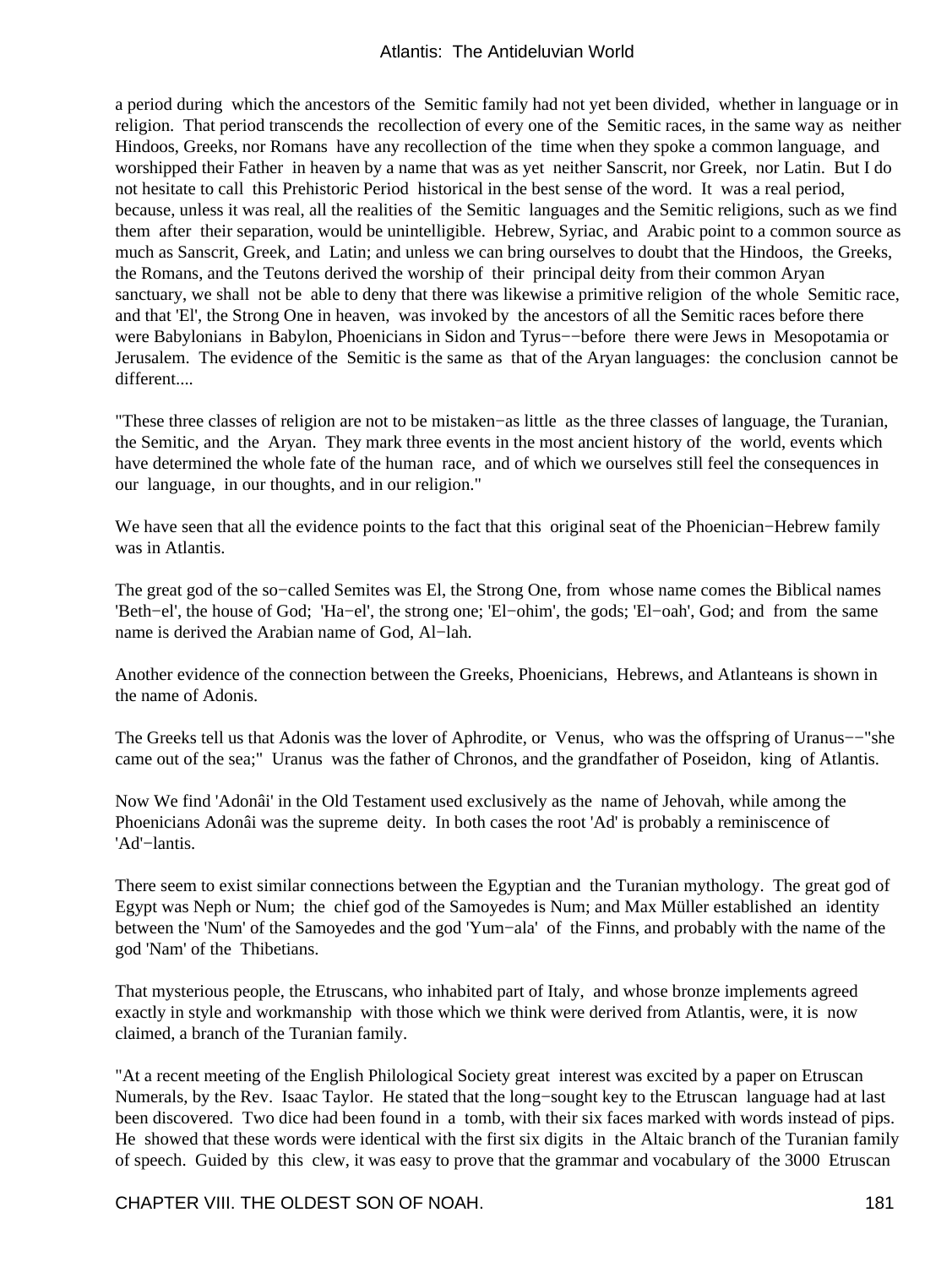inscriptions were also Altaic. The words denoting kindred, the pronouns, the conjugations, and the declensions, corresponded closely to those of the Tartar tribes of Siberia. The Etruscan mythology proved to be essentially the same as that of the Kalevala, the great Finnic epic."

According to Lenormant ("Ancient History of the East," vol. i., p. 62; vol. ii., p. 23), the early contests between the Aryans and the Turanians are represented in the Iranian traditions as "contests between hostile 'brothers.... the Ugro−Finnish races must, according to all appearances, be looked upon as 'a branch, earlier detached than the others from the Japhetic stem'."

If it be true that the first branch originating from Atlantis was the Turanian, which includes the Chinese and Japanese, then we have derived from Atlantis all the building and metalworking races of men who have proved themselves capable of civilization; and we may, therefore, divide mankind into two great classes: those capable of civilization, derived from Atlantis, and those essentially and at all times barbarian, who hold no blood relationship with the people of Atlantis.

Humboldt is sure "that some connection existed between ancient Ethiopia and the elevated plain of Central Asia." There were invasions which reached from the shores of Arabia into China. "An Arabian sovereign, Schamar−Iarasch (Abou Karib), is described by Hamza, Nuwayri, and others as a powerful ruler and conqueror, who carried his arms successfully far into Central Asia; he occupied Samarcand and invaded China. He erected an edifice at Samarcand, bearing an inscription, in Himyarite or Cushite characters, 'In the name of God, Schamar−Iarasch has erected this edifice to the sun, his Lord." (Baldwin's "Prehistoric Nations," p. 110.) These invasions must have been prior to 1518 B.C.

Charles Walcott Brooks read a paper before the California Academy of Sciences, in which be says:

"According to Chinese annals, Tai−Ko−Fokee, the great stranger king, ruled the kingdom of China. In pictures he is represented with two small horns, like those associated with the representations of Moses. He and his successor are said to have introduced into China 'picture−writing,' like that in use in Central America at the time of the Spanish conquest. He taught the motions of the heavenly bodies, and divided time into years and months; be also introduced many other useful arts and sciences.

"Now, there has been found at Copan, in Central America, a figure strikingly like the Chinese symbol of Fokee, with his two horns; and, in like manner, there is a close resemblance between the Central American and the Chinese figures representing earth and heaven. Either one people learned from the other, or both acquired these forms from a common source. Many physico−geographical facts favor the hypothesis that they were derived in very remote ages from America, and that from China they passed to Egypt. Chinese records say that the progenitors of the Chinese race came from across the sea."

The two small horns of Tai−Ko−Fokee and Moses are probably a reminiscence of Baal. We find the horns of Baal represented in the remains of the Bronze Age of Europe. Bel sometimes wore a tiara with his bull's horns; the tiara was the crown subsequently worn by the Persian kings, and it became, in time, the symbol of Papal authority. The Atlanteans having domesticated cattle, and discovered their vast importance to humanity, associated the bull and cow with religious ideas, as revealed in the oldest hymns of the Aryans and the cow−headed idols of Troy, a representation of one of which is shown on the preceding page. Upon the head of their great god Baal they placed the horns of the bull; and these have descended in popular imagination to the spirit of evil of our day. Burns says:

"O thou! whatever title suit thee, Auld 'Hornie', Satan, Nick, or Clootie."

"Clootie" is derived from the cleft hoof of a cow; while the Scotch name for a bull is 'Bill', a corruption, probably, of Bel. Less than two hundred years ago it was customary to sacrifice a bull on the 25th of August

CHAPTER VIII. THE OLDEST SON OF NOAH. 182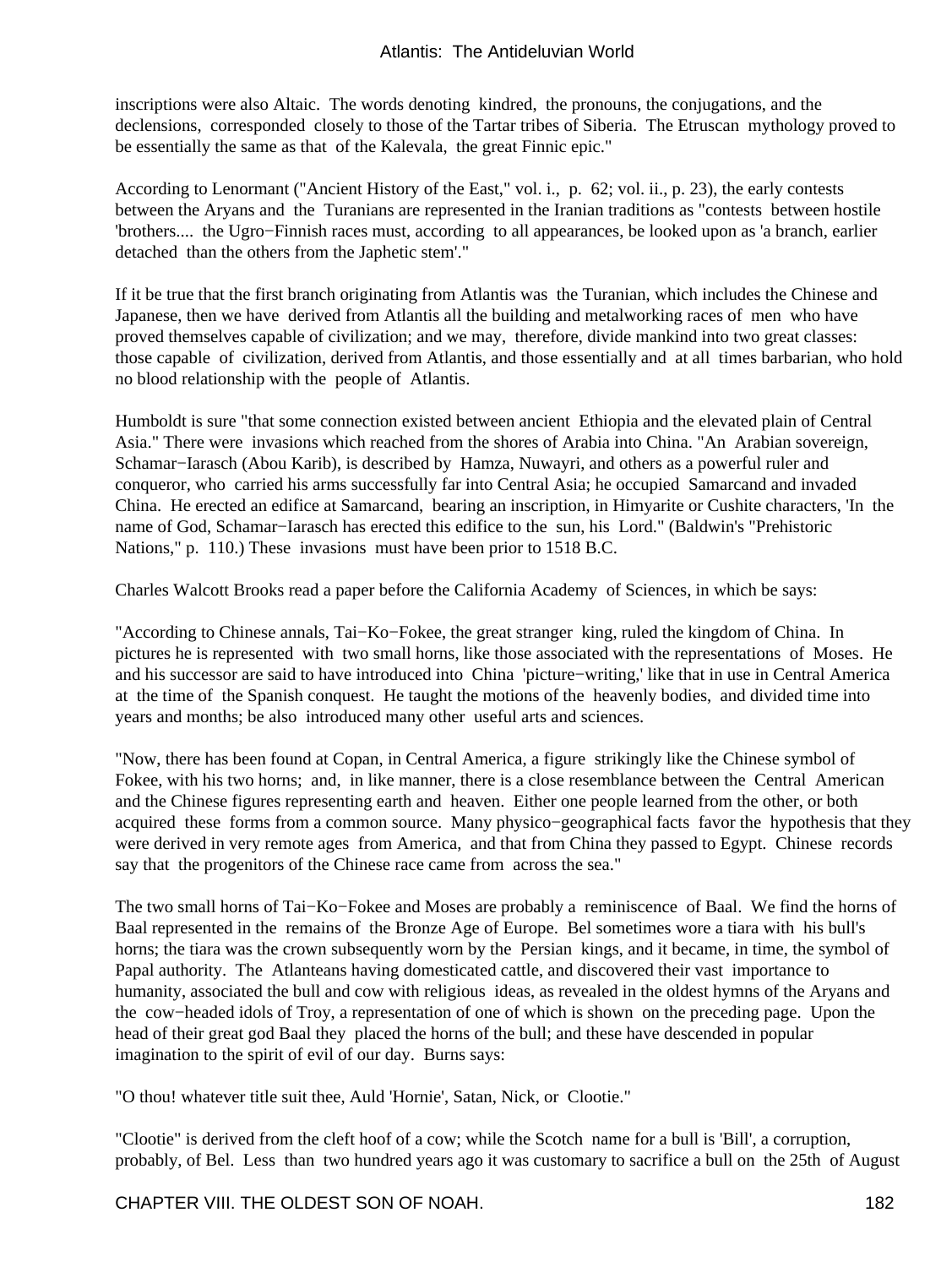to the "God Mowrie" and "his devilans" on the island of Inis Maree, Scotland. ("The Past in the Present," p. 165.) The trident of Poseidon has degenerated into the pitchfork of Beelzebub!

And when we cross the Atlantic, we find in America the horns of Baal reappearing in a singular manner. The first cut on page 429 represents an idol of the Moquis of New Mexico: the head is very bull−like. In the next figure we have a representation of the war−god of the Dakotas, with something like a trident in his hand; while the next illustration is taken from Zarate's "Peru," and depicts "the god of a degrading worship." He is very much like the traditional conception of the European devil−horns, pointed ears, wings, and poker. Compare this last figure, from Peru, with the representation on page 430 of a Greek siren, one of those cruel monsters who, according to Grecian mythology, sat in the midst of bones and blood, tempting men to ruin by their sweet music. Here we have the same bird−like legs and claws as in the Peruvian demon.

Heeren shows that a great overland commerce extended in ancient times between the Black Sea and "Great Mongolia;" he mentions a "Temple of the Sun," and a great caravansary in the desert of Gobi. Arminius Vámbéry, in his "Travels in Central Asia," describes very important ruins near the eastern shore of the Caspian Sea, at a place called Gömüshtepe; and connected with these are the remains of a great wall which he followed "ten geographical miles." He found a vast aqueduct one hundred and fifty miles long, extending to the Persian mountains. He reports abundant ruins in all that country, 'extending even to China'.

The early history of China indicates contact with a superior race. "Fuh−hi, who is regarded as a demi−god, founded the Chinese Empire 2852 B.C. He introduced cattle, taught the people how to raise them, and taught the art of writing." ("American Cyclopædia," art. 'China'.) He might have invented his alphabet, but he did not invent the cattle; be must have got them from some nation who, during many centuries of civilization, had domesticated them; and from what nation was he more likely to have obtained them than from the Atlanteans, whose colonies we have seen reached his borders, and whose armies invaded his territory! "He instituted the ceremony of marriage." ('Ibid'.) This also was an importation from a civilized land. "His successor, Shin−nung, during a reign of one hundred and forty years, introduced agriculture and medical science. The next emperor, Hwang−ti, is believed to have invented weapons, wagons, ships, clocks, and musical instruments, and to have introduced coins, weights, and measures." ('Ibid'.) As these various inventions in all other countries have been the result of slow development, running through many centuries, or are borrowed from some other more civilized people, it is certain that no emperor of China ever invented them all during a period of one hundred and sixty−four years. These, then, were also importations from the West. In fact, the Chinese themselves claim to have invaded China in the early days 'from the north−west'; and their first location is placed by Winchell near Lake Balkat, a short distance east of the Caspian, where we have already seen Aryan Atlantean colonies planted at an early day. "The third successor of Fuh−hi, Ti−ku, established schools, and was the first to practise polygamy. In 2357 his son Yau ascended the throne, and it is from his reign that the regular historical records begin. A great flood, which occurred in his reign, has been considered synchronous and identical with the Noachic Deluge, and to Yau is attributed the merit of having successfully battled against the waters."

There can be no question that the Chinese themselves, in their early legends, connected their origin with a people who were destroyed by water in a tremendous convulsion of the earth. Associated with this event was a divine personage called Niu−va (Noah?).

Sir William Jones says:

"The Chinese believe the earth to have been wholly covered with water, which, in works of undisputed authenticity, they describe as flowing abundantly, then subsiding and 'separating the higher from the lower ages of mankind'; that this division of time, from which their poetical history begins, just preceded the appearance of Fo−hi on the mountains of Chin. ("Discourse on the Chinese; Asiatic Researches," vol. ii., p. 376.)

CHAPTER VIII. THE OLDEST SON OF NOAH. 183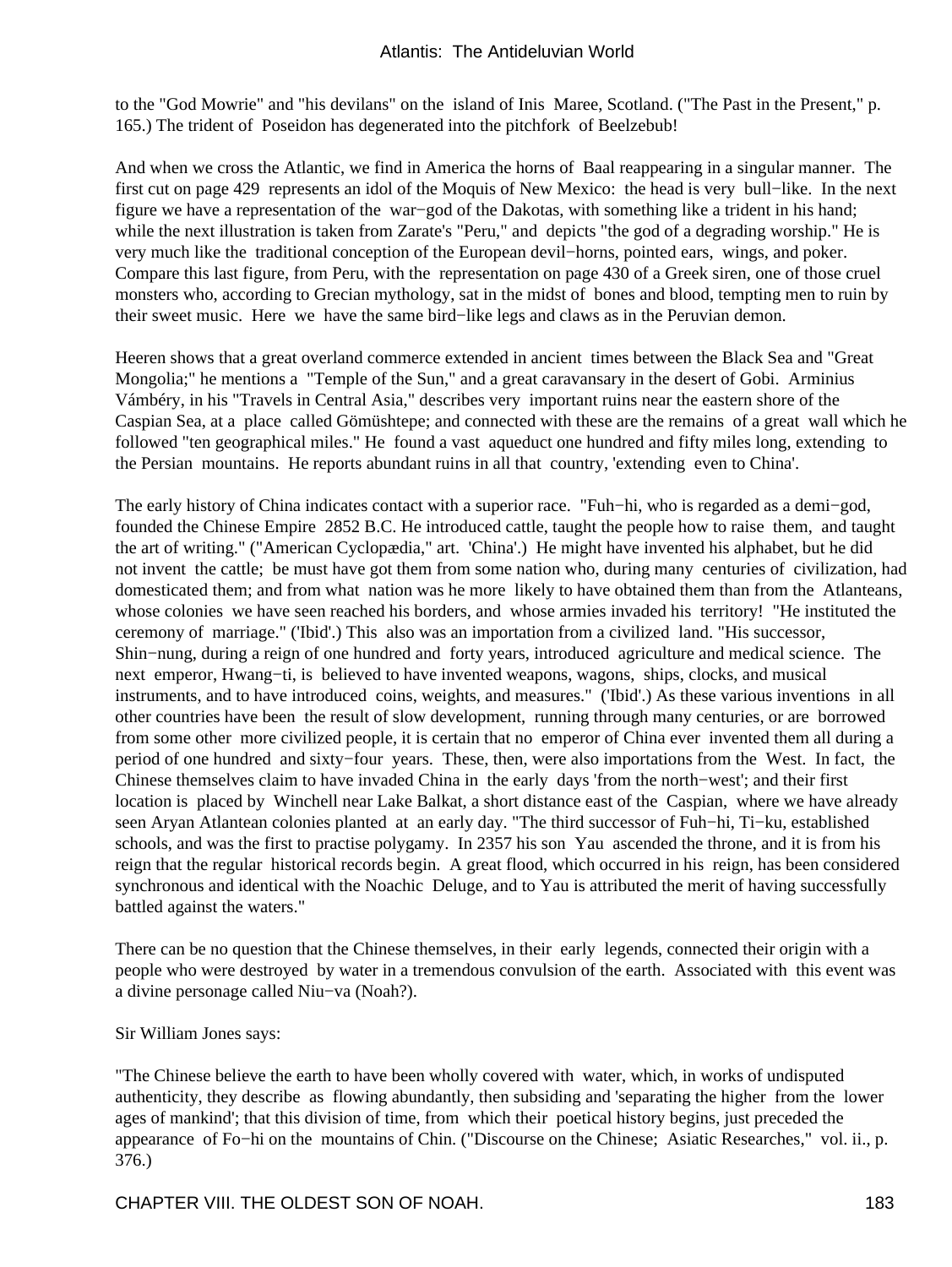The following history of this destruction of their ancestors vividly recalls to us the convulsion depicted in the Chaldean and American legends:

"The pillars of heaven were broken; the earth shook to its very foundations; the heavens sunk lower toward the north; the sun, the moon, and the stars changed their motions; the earth fell to pieces, and the waters enclosed within its bosom burst forth with violence and overflowed it. Man having rebelled against Heaven, the system of the universe was totally disordered. The sun was eclipsed, the planets altered their course, and the grand harmony of nature was disturbed."

A learned Frenchman, M. Terrien de la Couperie, member of the Asiatic Society of Paris, has just published a work (1880) in which he demonstrates the astonishing fact that the Chinese language is clearly related to the Chaldean, and that both the Chinese characters and the cuneiform alphabet are degenerate descendants of an original hieroglyphical alphabet. The same signs exist for many words, while numerous words are very much alike. M. de la Couperie gives a table of some of these similarities, from which I quote as follows:

| ------------+-------------+-------<br>$'English.'$   'Chinese.'   'Chaldee.'  <br>L       |           |
|-------------------------------------------------------------------------------------------|-----------|
| To shin $Mu$ $Mul$  <br>+------------+------------+-----------+                           |           |
| To di   Mu  Mit                                                                           |           |
| Boo   Kin   Kin  <br>+------------+------------+-----------+                              |           |
| Cloth Si Sik  <br>+------------+------------+-------                                      | $- - - +$ |
| Right hand $ $ Dze $ $ Zag $ $<br>$\mathbf{L}$<br>+------------+------------+-----------+ |           |
| Her   Ta Dun  <br>+------------+------------+-------                                      | $---+$    |
| Earth Kien-ka Kiengi.<br>+-----------+------------+----------+                            |           |
| Co Lu Lu, lup.   <br>+------------+------------+----------+                               |           |
| Brick K Ku<br>+------------+------------+-----                                            |           |

This surprising discovery brings the Chinese civilization still nearer to the Mediterranean head−quarters of the races, and increases the probability that the arts of China were of Atlantean origin; and that the name of Nai Hoang−ti, or Nai Korti, the founder of Chinese civilization, may be a reminiscence of Nakhunta, the chief of the gods, as recorded in the Susian texts, and this, in turn, a recollection of the Deva−Nahusha of the Hindoos, the Dionysos of the Greeks, the king of Atlantis, whose great empire reached to the "farther parts of India," and embraced, according to Plato, "parts of the continent of America."

Linguistic science achieved a great discovery when it established the fact that there was a continuous belt of languages from Iceland to Ceylon which were the variant forms of one mother−tongue, the Indo−European; but it must prepare itself for a still wider generalization. There is abundant proof−−proof with which pages might be filled−−that there was a still older mother−tongue, from which Aryan, Semitic, and Hamitic were all derived−−the language of Noah, the language of Atlantis, the language of the great "aggressive empire" of Plato, the language of the empire of the Titans.

The Arabic word 'bin', within, becomes, when it means interval, space, 'binnon'; this is the German and Dutch 'binnen' and Saxon 'binnon', signifying within. The Ethiopian word 'aorf', to fall asleep, is the root of the word 'Morpheus', the god of sleep. The Hebrew word 'chanah', to dwell, is the parent of the Anglo−Saxon 'inne' and Icelandic 'inni', a house, and of our word 'inn', a hotel. The Hebrew word 'naval' or 'nafal' signifies to fall;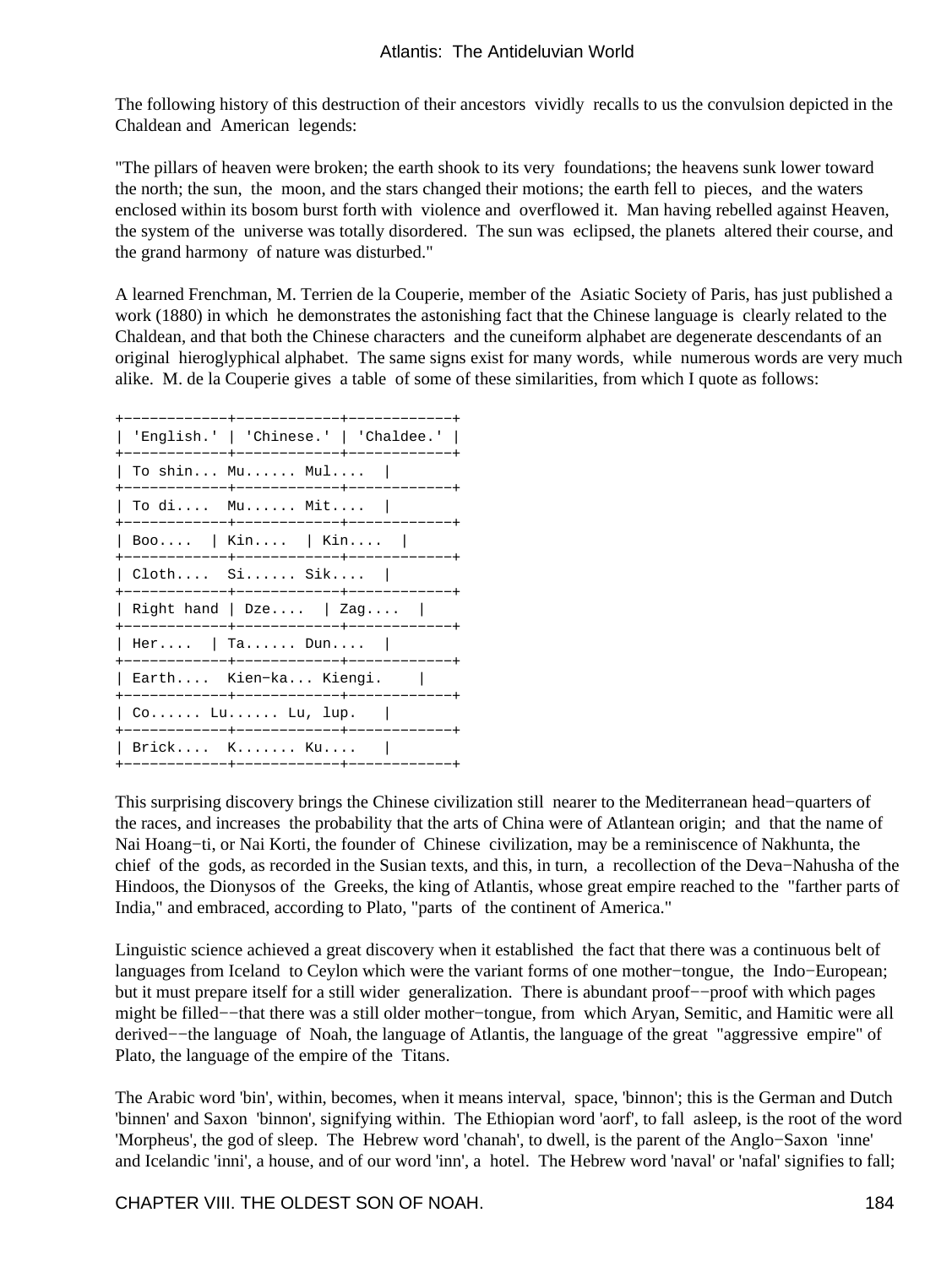#### Atlantis: The Antideluvian World

from it is derived our word fall and fool (one who falls); the Chaldee word is 'nabal', to make foul, and the Arabic word 'nabala' means to die, that is, to fall. From the last syllable of the Chaldee 'nasar', to saw, we can derive the Latin 'serra', the High German 'sagen', the Danish 'sauga', and our word 'to saw'. The Arabic 'nafida', to fade, is the same as the Italian 'fado', the Latin 'fatuus' (foolish, tasteless), the Dutch 'vadden', and our 'to fade'. The Ethiopic word 'gaber', to make, to do, and the Arabic word 'jabara', to make strong, becomes the Welsh word 'goberu', to work, to operate, the Latin 'operor', and the English 'operate'. The Arabic word 'abara' signifies to prick, to sting; we see this root in the Welsh 'bar', a summit, and 'pâr', a spear, and 'per', a spit; whence our word 'spear'. In the Chaldee, Syriac, and Arabic 'zug' means to join, to couple; from this the Greeks obtained zugos, the Romans 'jugum', and we the word 'yoke'; while the Germans obtained 'jok' or 'jog', the Dutch 'juk', the Swedes 'ok'. The Sanscrit is 'juga'. The Arabic 'sanna', to be old, reappears in the Latin 'senex', the Welsh 'hen', and our 'senile'. The Hebrew 'banah', to build, is the Irish 'bun', foundation, and the Latin 'fundo', 'fundare', to found. The Arabic 'baraka', to bend the knee, to fall on the breast, is probably the Saxon 'brecau', the Danish 'bräkke', the Swedish bräcka, Welsh 'bregu', and our word 'to break'. The Arabic 'baraka' also signifies to rain violently; and from this we get the Saxon 'roegn', to rain, Dutch 'regen', to rain, Cimbric 'roekia', rain, Welsh 'rheg', rain. The Chaldee word 'braic', a branch, is the Irish 'braic' or 'raigh', an arm, the Welsh 'braic', the Latin 'brachium', and the English 'brace', something which supports like an arm. The Chaldee 'frak', to rub, to tread out grain, is the same as the Latin 'frico', 'frio', and our word 'rake'. The Arabic word to rub is 'fraka'. The Chaldee 'rag', 'ragag', means to desire, to long for; it is the same as the Greek oregw, the Latin 'porrigere', the Saxon 'roeccan', the Icelandic 'rakna', the German 'reichen', and our 'to reach', to rage. The Arabic 'rauka', to strain or purify, as wine, is precisely our English word 'rack', to rack wine. The Hebrew word 'bara', to create, is our word to bear, as to bear children: a great number of words in all the European languages contain this root in its various modifications. The Hebrew word 'kafar', to cover, is our word 'to cover', and 'coffer', something which covers, and 'covert', a secret place; from this root also comes the Latin 'cooperio' and the French 'couvrir', to cover. The Arabic word 'shakala', to bind under the belly, is our word 'to shackle'. From the Arabic 'walada' and Ethiopian 'walad', to beget, to bring forth, we get the Welsh 'llawd', a shooting out; and hence our word 'lad'. Our word 'matter', or 'pus', is from the Arabic 'madda'; our word 'mature' is originally from the Chaldee 'mita'. The Arabic word 'amida' signifies to end, and from this comes the noun, a limit, a termination, Latin 'meta', and our words 'meet' and 'mete'.

I might continue this list, but I have given enough to show that all the Atlantean races once spoke the same language, and that the dispersion on the plains of Shinar signifies that breaking up of the tongues of one people under the operation of vast spaces of time. Philology is yet in its infancy, and the time is not far distant when the identity of the languages of all the Noachic races will be as clearly established and as universally acknowledged as is now the identity, of the languages of the Aryan family of nations.

And precisely as recent research has demonstrated the relationship between Pekin and Babylon, so investigation in Central America has proved that there is a mysterious bond of union connecting the Chinese and one of the races of Mexico. The resemblances are so great that Mr. Short ("North Americans of Antiquity," p. 494) says, "There is no doubt that strong analogies exist between the Otomi and the Chinese." Señor Najera ("Dissertacion Sobre la lingua Othomi, Mexico," pp. 87, 88) gives a list of words from which I quote the following:

+−−−−−−−−−−+−−−−−−−−−+−−−−−−−−−−−−+−−−−−−−−−−+−−−−−−−−+−−−−−−−−−−−−+ | Chinese. | Othomi. | English... Chinese. | Othomi | English. | +−−−−−−−−−−+−−−−−−−−−+−−−−−−−−−−−−+−−−−−−−−−−+−−−−−−−−+−−−−−−−−−−−−+ | Cho.... To.... The, that. | P.... | D.... To give. | +−−−−−−−−−−+−−−−−−−−−+−−−−−−−−−−−−+−−−−−−−−−−+−−−−−−−−+−−−−−−−−−−−−+ ...... | N-.... A wound... Tsu.... Nsu... Honor.... +−−−−−−−−−−+−−−−−−−−−+−−−−−−−−−−−−+−−−−−−−−−−+−−−−−−−−+−−−−−−−−−−−−+ | Ten.... Gu, mu | Head..... H.... | Hmu... Sir, Lord. | +−−−−−−−−−−+−−−−−−−−−+−−−−−−−−−−−−+−−−−−−−−−−+−−−−−−−−+−−−−−−−−−−−−+ | Sia.... Su.... Night.... N.... | N.... That..... +−−−−−−−−−−+−−−−−−−−−+−−−−−−−−−−−−+−−−−−−−−−−+−−−−−−−−+−−−−−−−−−−−−+

CHAPTER VIII. THE OLDEST SON OF NOAH. 185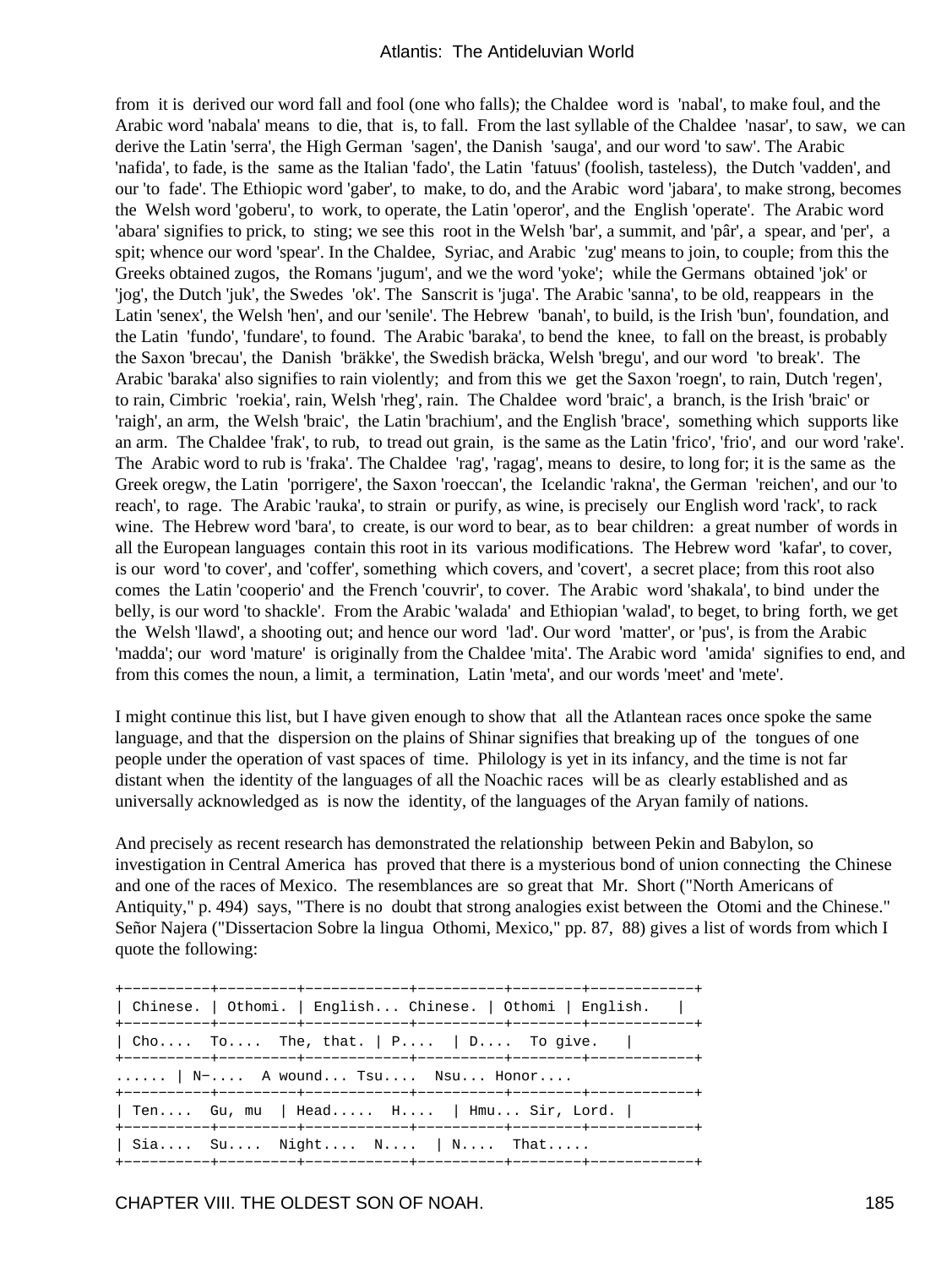|  | Tie $TS$ Tooth $H$   $H$ Cold                        |
|--|------------------------------------------------------|
|  | $\vert$ Y $\vert$ Yo Shining Y $\vert$ H And $\vert$ |
|  | K   Hy (ji)   Happiness.   Hoa Hia Word              |
|  | K   Du Death Nug Nga                                 |
|  | $\vert$ P $\vert$ Yo N N $\vert$ Nuy Thou            |
|  | $\vert$ N $\vert$ Ta Ma Hao Nho The good. $\vert$    |
|  | Nin $\texttt{Ns} \dots$ Femal T   D The great.       |
|  | Tse Tsi, ti   So L   T Gain                          |
|  | Tso Ts To perfect   H   T Who                        |
|  | Kua Khuani   Tru   P   P To leave.                   |
|  | $\vert$ Sia Sa To mock Mu, m M Mother. $\vert$       |

Recently Herr Forchhammer, of Leipsic, has published a truly scientific comparison of the grammatical structure of the Choctaw, Chickasaw, Muscogee, and Seminole languages with the Ural−Altaic tongues, in which be has developed many interesting points of resemblance.

It has been the custom to ascribe the recognized similarities between the Indians of America and the Chinese and Japanese to a migration by way of Behring's Strait from Asia into America; but when we find that the Chinese themselves only reached the Pacific coast within the Historical Period, and that they came to it from the direction of the Mediterranean and Atlantis, and when we find so many and such distinct recollections of the destruction of Atlantis in the Flood le(rends of the American races, it seems more reasonable to conclude that the resemblances between the Othomi and the Chinese are to be accounted for by intercourse through Atlantis.

We find a confirmation in all these facts of the order in which Genesis names the sons of Noah:

"Now these are the generations of the sons of Noah: Shem, Ham, and Japheth, and unto them were sons born after the flood."

Can we not suppose that those three sons represent three great races in the order of their precedence?

The record of Genesis claims that the Phoenicians were descended from Ham, while the Hebrews were descended from Shem; yet we find the Hebrews and Phoenicians united by the ties of a common language, common traditions, and common race characteristics. The Jews are the great merchants of the world eighteen centuries after Christ, just as the Phoenicians were the great merchants of the world fifteen centuries before Christ.

Moreover, the Arabians, who are popularly classed as Semites, or sons of Shem, admit in their traditions that they are descended from "Ad, 'the son of Ham';" and the tenth chapter of Genesis classes them among the descendants of Ham, calling them Seba, Havilah, Raamah, etc. If the two great so−called Semitic stocks−−the Phoenicians and Arabians−−are Hamites, surely the third member of the group belongs to the same "sunburnt" race.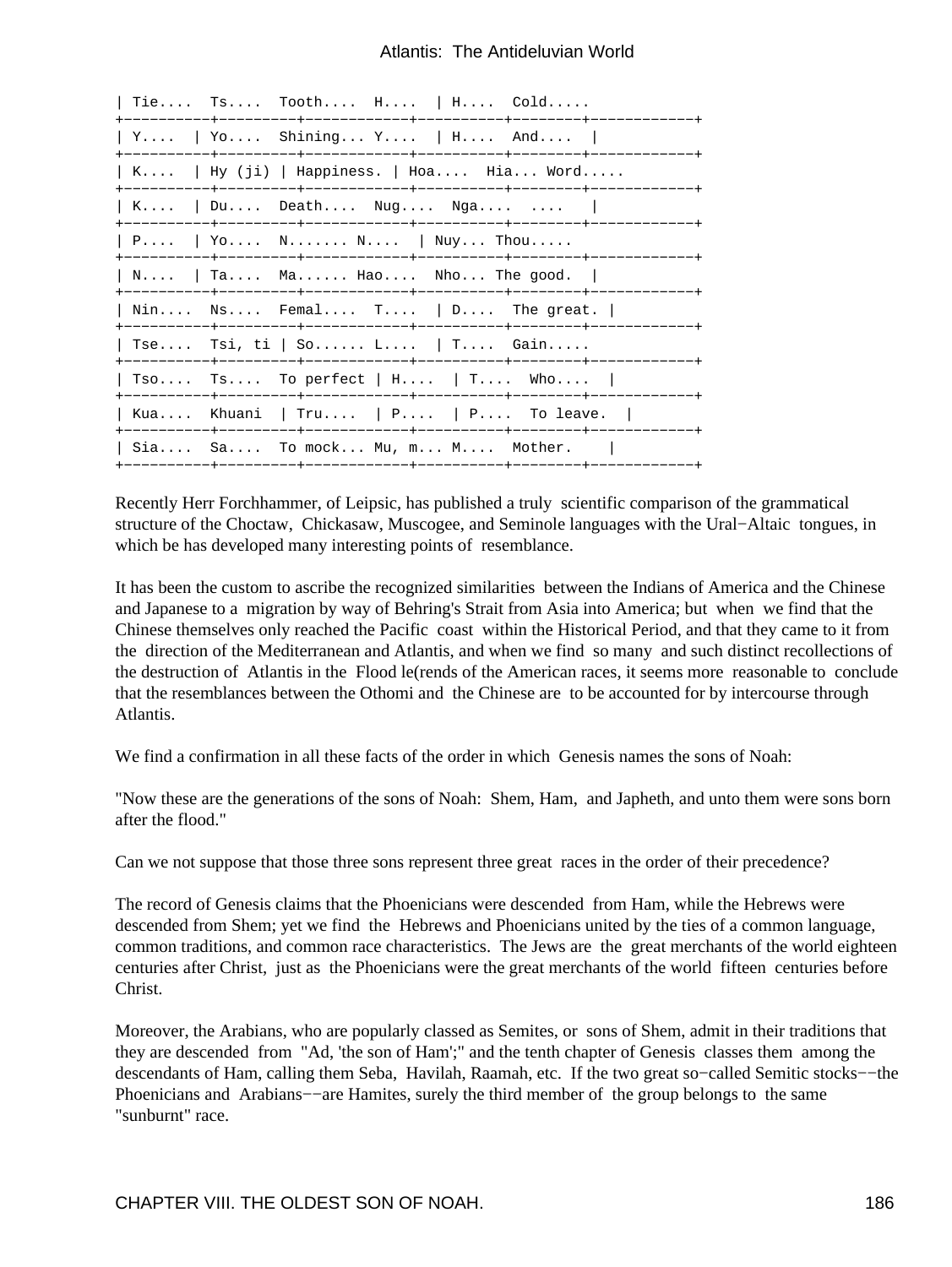If we concede that the Jews were also a branch of the Hamitic stock, then we have, firstly, a Semitic stock, the Turanian, embracing the Etruscans, the Finns, the Tartars, the Mongols, the Chinese, and Japanese; secondly, a Hamitic family, "the sunburnt" race−−a red race−−including the Cushites, Phoenicians, Egyptians, Hebrews, Berbers, etc.; and, thirdly, a Japhetic or whiter stock, embracing the Greeks, Italians, Celts, Goths, and the men who wrote Sanscrit−in other words, the entire Aryan family.

If we add to these three races the negro race−−which cannot be traced back to Atlantis, and is not included, according to Genesis, among the descendants of Noah−−we have the four races, the 'white', 'red', 'yellow', and 'black', recognized by the Egyptians as embracing all the people known to them.

There seems to be some confusion in Genesis as to the Semitic stock. It classes different races as both Semites and Hamites; as, for instance, Sheba and Havilah; while the race of Mash, or Meshech, is classed among the sons of Shem and the sons of Japheth. In fact, there seems to be a confusion of Hamitic and Semitic stocks. "This is shown in the blending of Hamitic and Semitic in some of the most ancient inscriptions; in the facility of intercourse between the Semites of Asia and the Hamites of Egypt; in the peaceful and unobserved absorption of all the Asiatic Hamites, and the Semitic adoption of the Hamitic gods and religious system. It is manifest that, at a period not long previous, 'the two families' had dwelt together and spoken the same language." (Winchell's "Pre−Adamites," p. 36.) Is it not more reasonable to suppose that the so−called Semitic races of Genesis were a mere division of the Hamitic stock, and that we are to look for the third great division of the sons of Noah among the Turanians?

Francis Lenormant, high authority, is of the opinion that the Turanian races are descended from Magog, the son of Japheth. He regards the Turanians as intermediate between the white and yellow races, graduating insensibly into each. "The Uzbecs, the Osmanli Turks, and the Hungarians are not to be distinguished in appearance from the most perfect branches of the white race; on the other hand, the Tchondes almost exactly resemble the Tongouses, who belong to the yellow race.

The Turanian languages are marked by the same agglutinative character found in the American races.

The Mongolian and the Indian are alike in the absence of a heavy beard. The royal color of the Incas was yellow; yellow is the color of the imperial family in China. The religion of the Peruvians was sun−worship; "the sun was the peculiar god of the Mongols from the earliest times." The Peruvians regarded Pachacamac as the sovereign creator. Camac−Hya was the name of a Hindoo goddess. 'Haylli' was the burden of every verse of the song composed in praise of the sun and the Incas. Mr. John Ranking derives the word 'Allah' from the word 'Haylli', also the word 'Halle'−lujah. In the city of Cuzco was a portion of land which none were permitted to cultivate except those of the royal blood. At certain seasons the Incas turned up the sod here, amid much rejoicing, and many ceremonies. A similar custom prevails in China: The emperor ploughs a few furrows, and twelve illustrious persons attend the plough after him. (Du Halde, "Empire of China," vol. i., p. 275.) The cycle of sixty years was in use among most of the nations of Eastern Asia, and among the Muyscas of the elevated plains of Bogota. 'The "quipu," a knotted reckoning−cord, was in use in Peru and in China'. (Bancroft's "Native Races," vol. v., p. 48.) In Peru and China "both use hieroglyphics, which are read from above downward." ('Ibid'.)

"It appears most evident to me," says Humboldt, "that the monuments, methods of computing time, systems of cosmogony, and many myths of America, offer striking analogies with the ideas of Eastern Asia−−'analogies which indicate an ancient communication', and are not simply the result of that uniform condition in which all nations are found in the dawn of civilization." ("Exam. Crit.," tom. ii., p. 68.)

"In the ruined cities of Cambodia, which lies farther to the east of Burmah, recent research has discovered teocallis like those in Mexico, and the remains of temples of the same type and pattern as those of Yucatan. And when we reach the sea we encounter at Suku, in Java, a teocalli which is absolutely identical with that of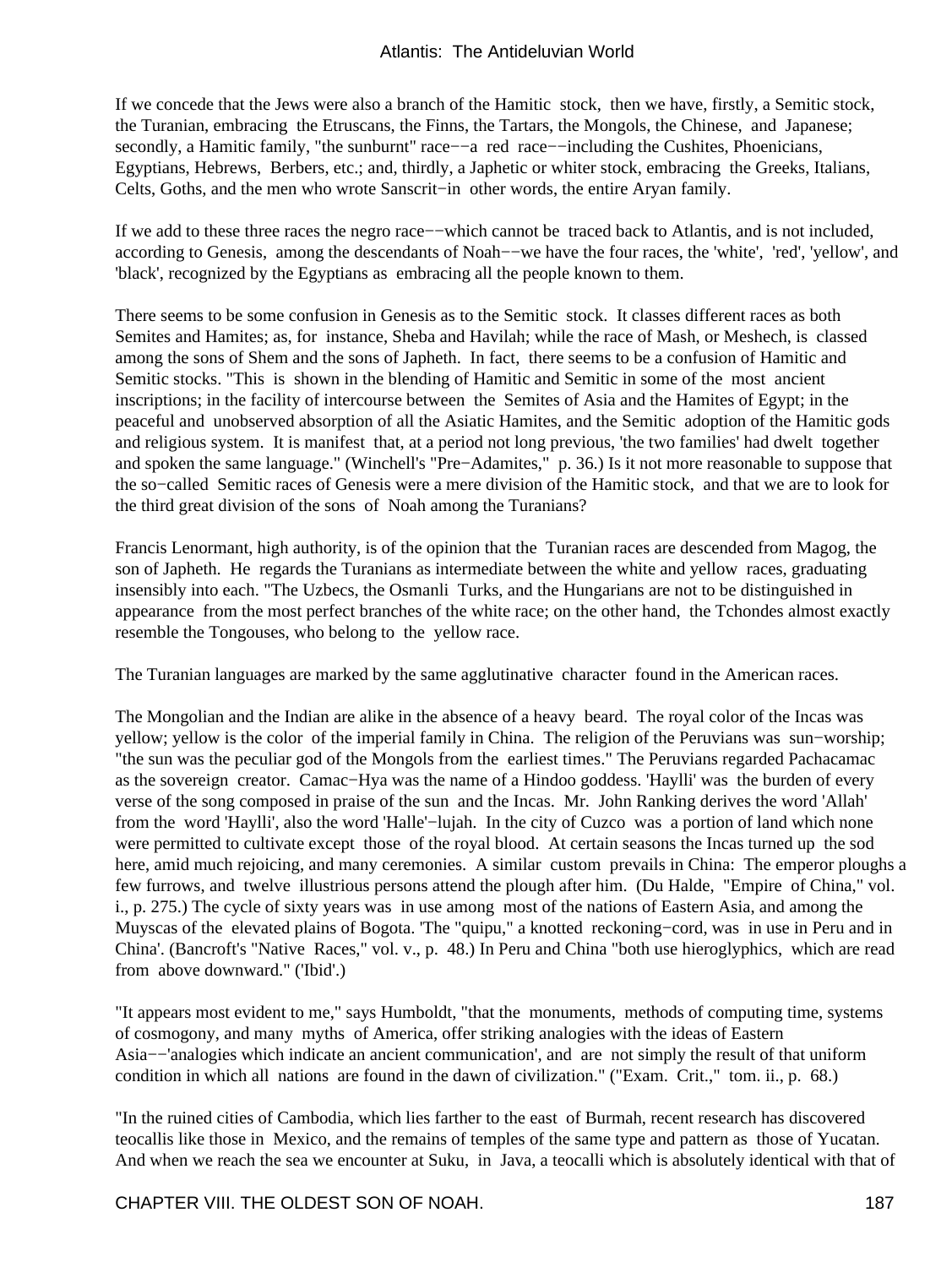Tehuantepec. Mr. Ferguson said, 'as we advance eastward from the valley of the Euphrates, at every step we meet with forms of art becoming more and more like those of Central America.'" ("Builders of Babel," p. 88.)

Prescott says:

The coincidences are sufficiently strong to authorize a belief that the civilization of Anahuac was in some degree influenced by that of Eastern Asia; and, secondly, that the discrepancies are such 'as to carry back the communication to a very remote period'." ("Mexico," vol. iii., p. 418.)

"All appearances," continues Lenormant ("Ancient History of the East," vol. i., p. 64), "would lead us to regard the Turanian race as the first branch of the family of Japheth which went forth into the world; and by that premature separation, by an isolated and antagonistic existence, took, or rather preserved, a completely distinct physiognomy.... It is a type of the white race imperfectly developed."

We may regard this yellow race as the first and oldest wave from Atlantis, and, therefore, reaching farthest away from the common source; then came the Hamitic race; then the Japhetic.

# **CHAPTER IX. THE ANTIQUITY OF SOME OF OUR GREAT INVENTIONS.**

It may seem like a flight of the imagination to suppose that the mariner's compass was known to the inhabitants of Atlantis. And yet, if my readers are satisfied that the Atlantean, were a highly civilized maritime people, carrying on commerce with regions as far apart as Peru and Syria, we must conclude that they possessed some means of tracing their course in the great seas they traversed; and accordingly, when we proceed to investigate this subject, we find that as far back as we may go in the study of the ancient races of the world, we find them possessed of a knowledge of the virtues of the magnetic stone, and in the habit of utilizing it. The people of Europe, rising a few centuries since out of a state of semi−barbarism, have been in the habit of claiming the invention of many things which they simply borrowed from the older nations. This was the case with the mariner's compass. It was believed for many years that it was first invented by an Italian named Amalfi, A.D. 1302. In that interesting work, Goodrich's "Life of Columbus," we find a curious history of the magnetic compass prior to that time, from which we collate the following points:

"In A.D. 868 it was employed by the Northmen." ("The Landnamabok," vol. i., chap. 2.) An Italian poem Of A.D. 1190 refers to it as in use among the Italian sailors at that date. In the ancient language of the Hindoos, the Sanscrit−−which has been a dead language for twenty−two hundred years−−the magnet was called "the precious stone beloved of Iron." The Talmud speaks of it as "the stone of attraction;" and it is alluded to in the early Hebrew prayers as 'Kalamitah', the same name given it by the Greeks, from the reed upon which the compass floated. The Phoenicians were familiar with the use of the magnet. At the prow of their vessels stood the figure of a woman (Astarte) holding a cross in one hand and pointing the way with the other; the cross represented the compass, which was a magnetized needle, floating in water crosswise upon a piece of reed or wood. The cross became the coat of arms of the Phoenicians–−not only, possibly, as we have shown, as a recollection of the four rivers of Atlantis, but because it represented the secret of their great sea−voyages, to which they owed their national greatness. The hyperborean magician, Abaras, carried "a guiding arrow," which Pythagoras gave him, "in order that it may be useful to him in all difficulties in his long journey." ("Herodotus," vol. iv., p. 36.)

The magnet was called the "Stone of Hercules." Hercules was the patron divinity of the Phoenicians. He was, as we have shown elsewhere, one of the gods of Atlantis−−probably one of its great kings and navigators. The Atlanteans were, as Plato tells us, a maritime, commercial people, trading up the Mediterranean as far as Egypt and Syria, and across the Atlantic to "the whole opposite continent that surrounds the sea;" the Phoenicians, as their successors and descendants, and colonized on the shores of the Mediterranean, inherited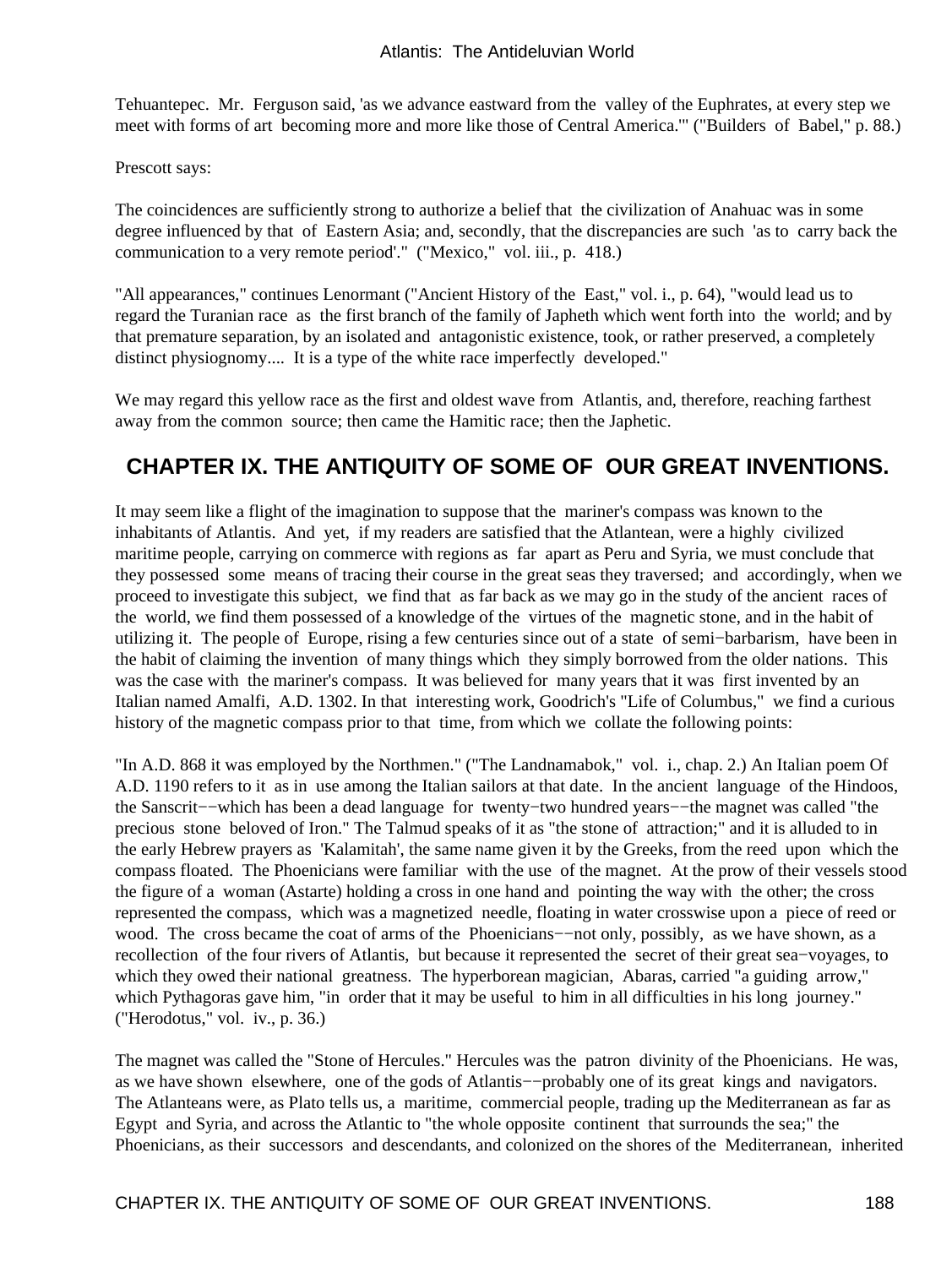### Atlantis: The Antideluvian World

their civilization and their maritime habits, and with these that invention without which their great voyages were impossible. From them the magnet passed to the Hindoos, and from them to the Chinese, who certainly possessed it at an early date. In the year 2700 B.C. the Emperor Wang−ti placed a magnetic figure with an extended arm, like the Astarte of the Phoenicians, on the front of carriages, the arm always turning and pointing to the south, which the Chinese regarded as the principal pole. (See Goodrich's "Columbus," p. 31, etc.) This illustration represents one of these chariots:

In the seventh century it was used by the navigators of the Baltic Sea and the German Ocean.

#### CHINESE MAGNETIC CAR

The ancient Egyptians called the loadstone the bone of Haroeri, and iron the bone of Typhon. Haroeri was the son of Osiris and grandson of Rhea, a goddess 'of the earth', a queen of Atlantis, and 'mother of Poseidon'; Typhon was a wind−god and an evil genius, but also a son of Rhea, the earth goddess. Do we find in this curious designation of iron and loadstone as "bones of the descendants of the earth," an explanation of that otherwise inexplicable Greek legend about Deucalion "throwing the bones of the earth behind him, when instantly men rose from the ground, and the world was repeopled?" Does it mean that by means of the magnet he sailed, after the Flood, to the European colonies of Atlantis. already thickly inhabited?

A late writer, speaking upon the subject of the loadstone, tells us:

"Hercules, it was said, being once overpowered by the heat of the sun, drew his bow against that luminary; whereupon the god Phoebus, admiring his intrepidity, gave him a golden cup, with which he sailed over the ocean. This cup was the compass, which old writers have called 'Lapis Heracleus'. Pisander says 'Oceanus lent him the cup', and Lucian says it was a sea−shell. Tradition affirms that the magnet originally was not on a pivot, but set to float on water in a cup. The old antiquarian is wildly theoretical on this point, and sees a compass in the Golden Fleece of Argos, in the oracular needle which Nero worshipped, and in everything else. Yet undoubtedly there are some curious facts connected with the matter. Osonius says that Gama and the Portuguese got the compass from some pirates at the Cape of Good Hope, A.D. 1260. M. Fauchet, the French antiquarian, finds it plainly alluded to in some old poem of Brittany belonging to the year A.D. 1180. Paulo Venetus brought it in the thirteenth century from China, where it was regarded as oracular. Genebrand says Melvius, a Neapolitan, brought it to Europe in A.D. 1303. Costa says Gama got it from Mohammedan seamen. But all nations with whom it was found 'associate it with regions where Heraclean myths prevailed'. And one of the most curious facts is that the ancient Britons, as the Welsh do to−day, call a pilot 'llywydd' (lode). Lodemanage, in Skinner's 'Etymology,' is the word for the price paid to a pilot. But whether this famous, and afterward deified, mariner (Hercules) had a compass or not, we can hardly regard the association of his name with so many Western monuments as accidental."

Hercules was, as we know, a god of Atlantis, and Oceanos, who lent the magnetic cup to Hercules, was the Dame by which the Greeks designated the Atlantic Ocean. And this may be the explanation of the recurrence of a cup in many antique paintings and statues. Hercules is often represented with a cup in his hand; we even find the cup upon the handle of the bronze dagger found in Denmark, and represented in the chapter on the Bronze Age, in this work. (See p. 254 'ante'.)

So "oracular" an object as this self−moving needle, always pointing to the north, would doubtless affect vividly the minds of the people, and appear in their works of art. When Hercules left the coast of Europe to sail to the island of Erythea in the Atlantic, in the remote west, we are told, in Greek mythology (Murray, p. 257), that he borrowed "the cup" of Helios, in (with) which "he was accustomed to sail every night." Here we seem to have a reference to the magnetic cup used in night sailing; and this is another proof that the use of the magnetic needle in sea−voyages was associated with the Atlantean gods.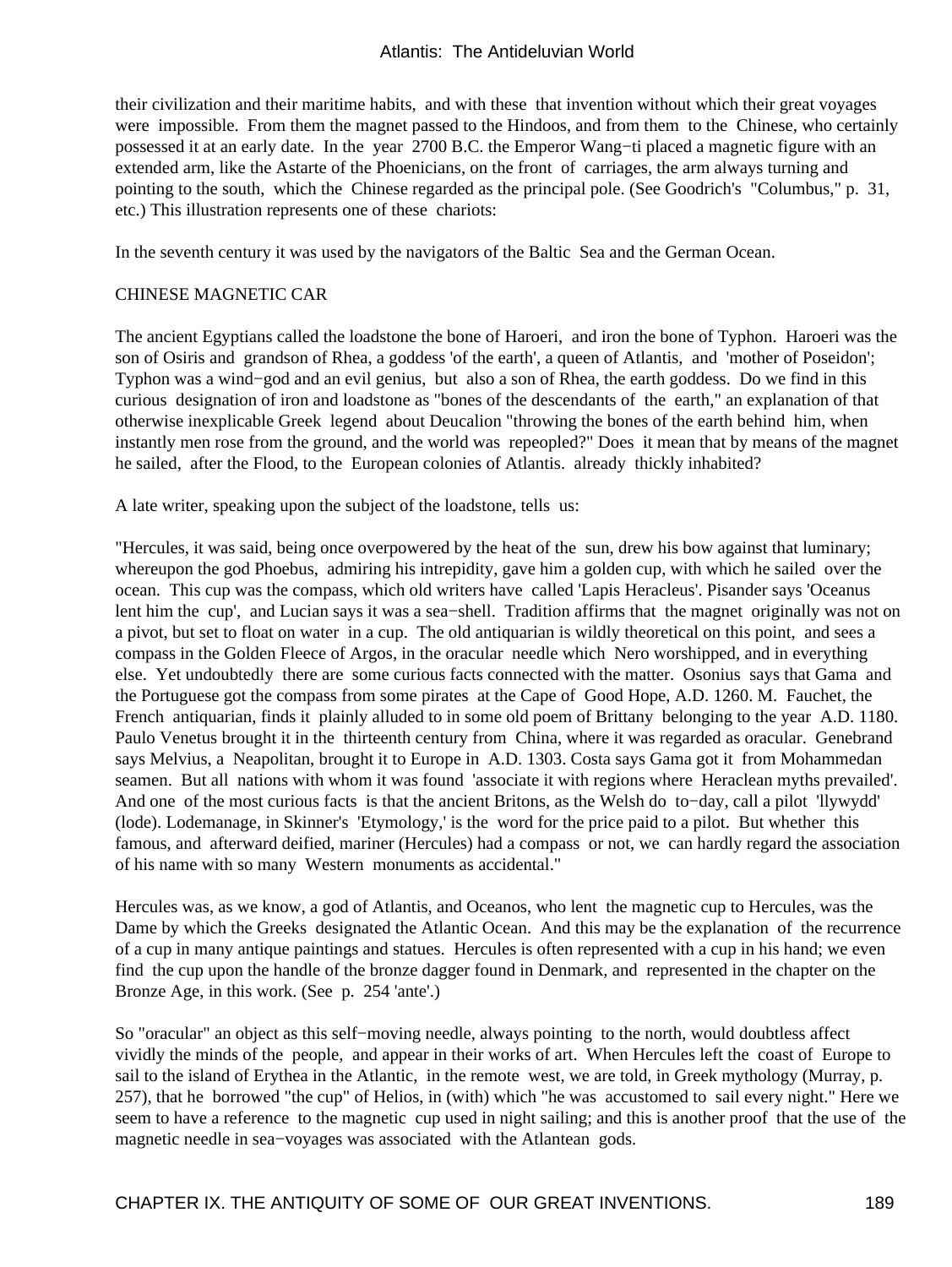### ANCIENT COINS OF TYRE

Lucian tells us that a sea−shell often took the place of the cup, as a vessel in which to hold the water where the needle floated, and hence upon the ancient coins of Tyre we find a sea−shell represented.

Here, too, we have the Pillars of Hercules, supposed to have been placed at the mouth of the Mediterranean, and the tree of life or knowledge, with the serpent twined around it, which appears in Genesis; and in the combination of the two pillars and the serpent we have, it is said, the original source of our dollar mark [\$].

### COIN FROM CENTRAL AMERICA

Compare these Phoenician coins with the following representation of a copper coin, two inches in diameter and three lines thick, found nearly a century ago by Ordonez, at the city of Guatemala. "M. Dupaix noticed an indication of the use of the compass in the centre of one of the sides, the figures on the same side representing a kneeling, bearded, turbaned man between two fierce heads, perhaps of crocodiles, which appear to defend the entrance to a mountainous and wooded country. The reverse presents a serpent coiled around a fruit−tree, and an eagle on a hill." (Bancroft's "Native Races," vol. iv., p. 118.) The mountain leans to one side: it is a "culhuacan," or crooked mountain.

We find in Sanchoniathon's "Legends of the Phoenicians that Ouranus, the first god of the people of Atlantis, "devised Bætulia, 'contriving stones that moved as having life', which were supposed to fall from heaven." These stones were probably magnetic loadstones; in other words, Ouranus, the first god of Atlantis, devised the mariner's compass.

I find in the "Report of United States Explorations for a Route for a Pacific Railroad" a description of a New Mexican Indian priest, who foretells the result of a proposed war by placing a piece of wood in a bowl of water, and causing it to turn to the right or left, or sink or rise, as he directs it. This is incomprehensible, unless the wood, like the ancient Chinese compass, contained a piece of magnetic iron hidden in it, which would be attracted or repulsed, or even drawn downward, by a piece of iron held in the hand of the priest, on the outside of the bowl. If so, this trick was a remembrance of the mariner's compass transmitted from age to age by the medicine men. The reclining statue of Chac−Mol, of Central America, holds a bowl or dish upon its breast.

Divination was the 'ars Etrusca'. The Etruscans set their temples squarely with the cardinal points of the compass; so did the Egyptians, the Mexicans, and 'the Mound Builders of America'. Could they have done this without the magnetic compass?

The Romans and the Persians called the line of the axis of the globe 'cardo', and it was to 'cardo' the needle pointed. Now "'Cardo' was the name of the mountain on which the human race took refuge from the Deluge ... the primitive geographic point for the countries which were the cradle of the human race." (Urquhart's "Pillars of Hercules," vol. i., p. 145.) From this comes our word "cardinal," as the cardinal points.

'Navigation'.−−Navigation was not by any means in a rude state in the earliest times:

"In the wanderings of the heroes returning from Troy, Aristoricus makes Menelaus circumnavigate Africa more than 500 years before Neco sailed from Gadeira to India." ("Cosmos," vol. ii., p. 144.)

"In the tomb of Rameses the Great is a representation of a naval combat between the Egyptians and some other people, supposed to be the Phoenicians, whose huge ships are propelled by sails." (Goodrich's "Columbus," p. 29.)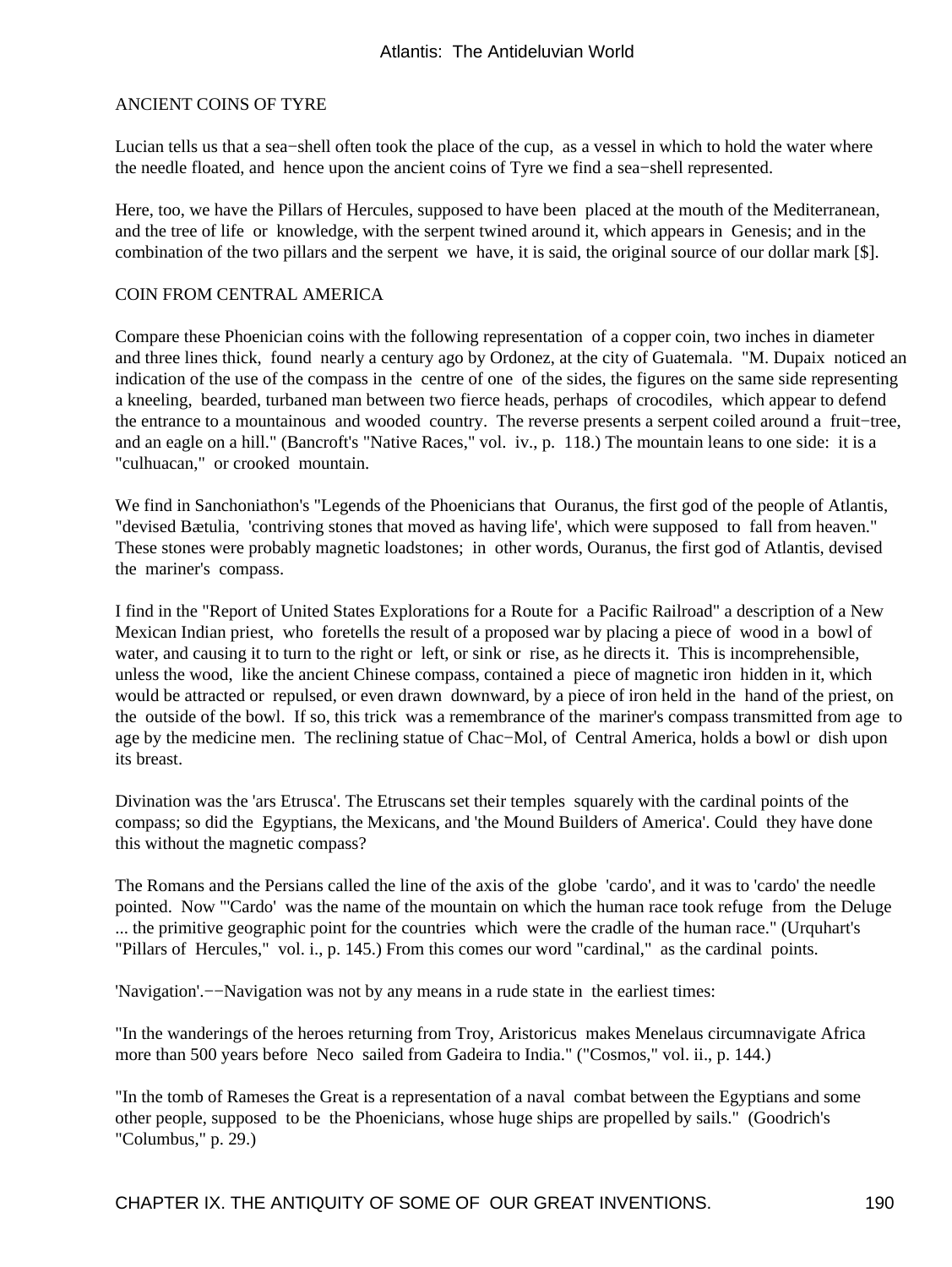The proportions of the fastest sailing−vessels of the present day are about 300 feet long to 50 wide and 30 high; these were precisely the proportions of Noah's ark−−300 cubits long, 50 broad, and 30 high.

"Hiero of Syracuse built, under the superintendence of Archimedes, a vessel which consumed in its construction the material for fifty galleys; it contained galleries, gardens, stables, fish−ponds, mills, baths, a temple of Venus, and an engine to throw stones three hundred pounds in weight, and arrows thirty−six feet long. The floors of this monstrous vessel were inlaid with scenes from Homer's 'Iliad.'" ('Ibid'., p. 30.)

The fleet of Sesostris consisted of four hundred ships; and when Semiramis invaded India she was opposed by four thousand vessels.

It is probable that in the earliest times the vessels were sheeted with metal. A Roman ship of the time of Trajan has been recovered from Lake Ricciole after 1300 years. The outside was covered with sheets of lead fastened with small copper nails. Even the use of iron chains in place of ropes for the anchors was known at an early period. Julius Cæsar tells us that the galleys of the Veneti were thus equipped. (Goodrich's "Columbus," p. 31.)

'Gunpowder'.−−It is not impossible that even the invention of gunpowder may date back to Atlantis. It was certainly known in Europe long before the time of the German monk, Berthold Schwarz, who is commonly credited with the invention of it. It was employed in 1257 at the siege of Niebla, in Spain. It was described in an Arab treatise of the thirteenth century. In A.D. 811 the Emperor Leo employed fire−arms. "Greek−fire" is supposed to have been gunpowder mixed with resin or petroleum, and thrown in the form of fuses and explosive shells. It was introduced from Egypt A.D. 668. In A.D. 690 the Arabs used fire−arms against Mecca, bringing the knowledge of them from India. 'In A.D. 80 the Chinese obtained from India a knowledge of gunpowder'. There is reason to believe that the Carthaginian (Phoenician) general, Hannibal, used gunpowder in breaking a way for his army over the Alps. The Romans, who were ignorant of its use, said that Hannibal made his way by making fires against the rocks, and pouring vinegar and water over the ashes. It is evident that fire and vinegar would have no effect on masses of the Alps great enough to arrest the march of an army. Dr. William Maginn has suggested that the wood was probably burnt by Hannibal to obtain charcoal; and the word which has been translated "vinegar" probably signified some preparation of nitre and sulphur, and that Hannibal made gunpowder and blew up the rocks. The same author suggests that the story of Hannibal breaking loose from the mountains where he was surrounded on all sides by the Romans, and in danger of starvation, by fastening firebrands to the horns of two thousand oxen, and sending them rushing at night among the terrified Romans, simply refers to the use of rockets. As Maginn well asks, how could Hannibal be in danger of starvation when he had two thousand oxen to spare for such an experiment? And why should the veteran Roman troops have been so terrified and panic−stricken by a lot of cattle with firebrands on their horns? At the battle of Lake Trasymene, between Hannibal and Flaminius, we have another curious piece of information which goes far to confirm the belief that Hannibal was familiar with the use of gunpowder. In the midst of the battle there was, say the Roman historians, an "earthquake;" the earth reeled under the feet of the soldiers, a tremendous crash was heard, a fog or smoke covered the scene, the earth broke open, and the rocks fell upon the beads of the Romans. This reads very much as if the Carthaginians had decoyed the Romans into a pass where they had already planted a mine, and had exploded it at the proper moment to throw them into a panic. Earthquakes do not cast rocks up in the air to fall on men's heads!

And that this is not all surmise is shown by the fact that a city of India, in the time of Alexander the Great, defended itself by the use of gunpowder: it was said to be a favorite of the gods, because thunder and lightning came from its walls to resist the attacks of its assailants.

As the Hebrews were a branch of the Phoenician race, it is not surprising that we find some things in their history which look very much like legends of gunpowder.

CHAPTER IX. THE ANTIQUITY OF SOME OF OUR GREAT INVENTIONS.  $191$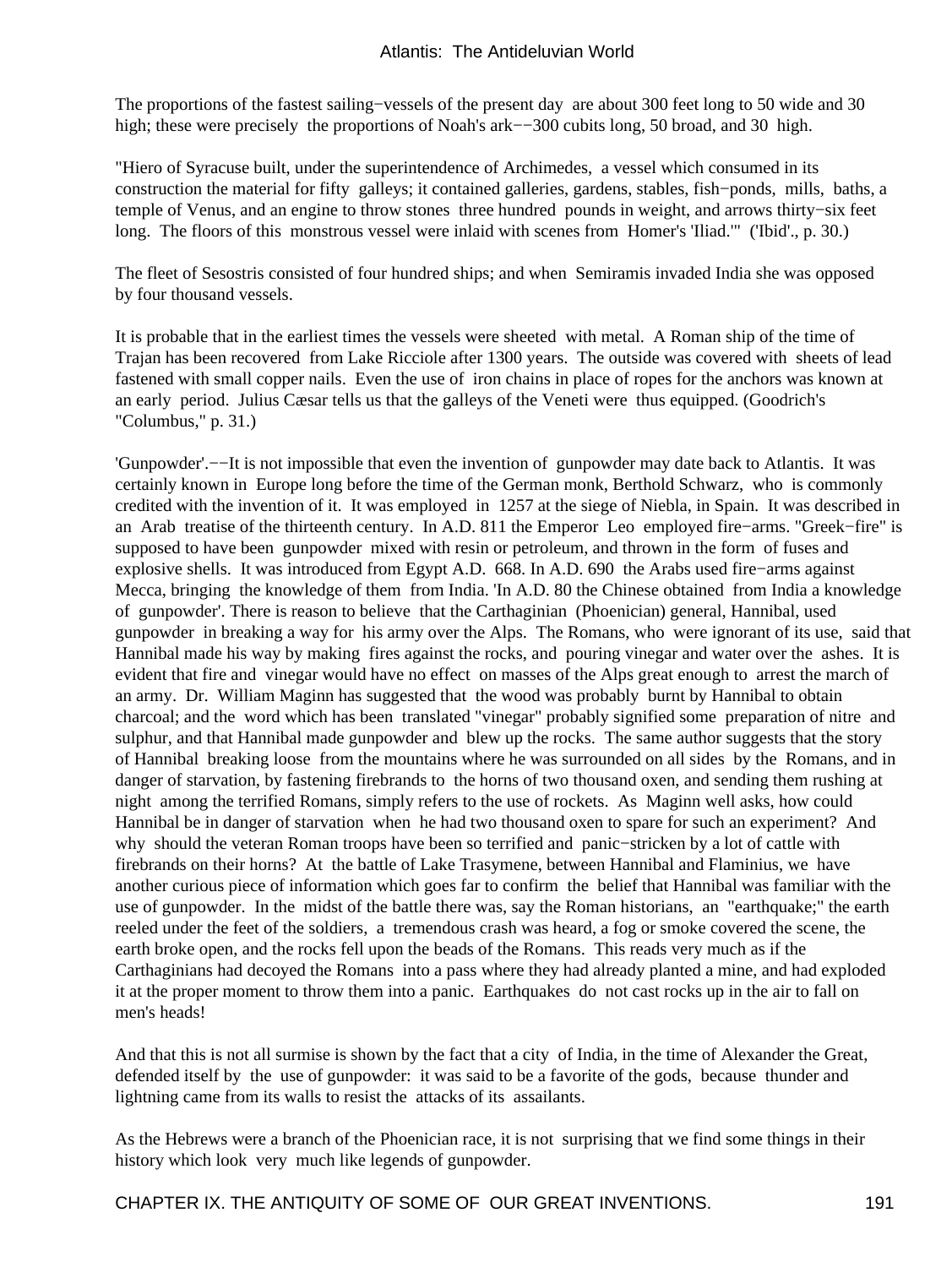When Korah, Dathan, and Abiram led a rebellion against Moses, Moses separated the faithful from the unfaithful, and thereupon "the ground clave asunder that was under them: and the earth opened her mouth, and swallowed them up, and their houses, and all the men that appertained unto Korah, and all their goods.... And there came out a fire from the Lord, and consumed the two hundred and fifty men that offered incense.... But on the morrow all the congregation of the children of Israel murmured against Moses and against Aaron, saying, Ye have killed the people of the Lord." (Numb. xvi., 31−41.)

This looks very much as if Moses had blown up the rebels with gunpowder.

Roger Bacon, who himself rediscovered gunpowder, was of opinion that the event described in Judges vii., where Gideon captured the camp of the Midianites with the roar of trumpets, the crash caused by the breaking of innumerable pitchers, and the flash of a multitude of lanterns, had reference to the use of gunpowder; that the noise made by the breaking of the pitchers represented the detonation of an explosion, the flame of the lights the blaze, and the noise of the trumpets the thunder of the gunpowder. We can understand, in this wise, the results that followed; but we cannot otherwise understand how the breaking of pitchers, the flashing of lamps, and the clangor of trumpets would throw an army into panic, until "every man's sword was set against his fellow, and the host fled to Beth−shittah;" and this, too, without any attack upon the part of the Israelites, for "they stood every man in his place around the camp; and all the host ran and cried and fled."

If it was a miraculous interposition in behalf of the Jews, the Lord could have scared the Midianites out of their wits without the smashed pitchers and lanterns; and certain it is the pitchers, and lanterns would not have done the work with out a miraculous interposition.

Having traced the knowledge of gunpowder back to the most remote times, and to the different races which were descended from Atlantis, we are not surprised to find in the legends of Greek mythology events described which are only explicable by supposing that the Atlanteans possessed the secret of this powerful explosive.

A rebellion sprang tip in Atlantis (see Murray's "Manual of Mythology," p. .30) against Zeus; it is known in mythology as the "War of the Titans:"

"The struggle lasted many years, all the might which the Olympians could bring to bear being useless, until, on the advice of Gæa, Zeus set free the Kyklopes and the Hekatoncheires" (that is, brought the ships into play), "of whom the former fashioned thunder−bolts for him, while the latter advanced on his side with force equal to the shock of an earthquake. The earth trembled down to lowest Tartarus as Zeus now appeared with his terrible weapon and new allies. Old Chaos thought his hour had come, as from a continuous blaze of thunder−bolts the earth took fire, and the waters seethed in the sea. The rebels were partly slain or consumed, and partly hurled into deep chasms, with rocks and hills reeling after them."

Do not these words picture the explosion of a mine with a "force equal to the shock of an earthquake?"

We have already shown that the Kyklopes and Hekatoncheires were probably great war−ships, armed with some explosive material in the nature of gunpowder.

Zeus, the king of Atlantis, was known as "the thunderer," and was represented armed with thunder−bolts.

Some ancient nation must, in the most remote ages, have invented gunpowder; and is it unreasonable to attribute it to that "great original race" rather than to any one people of their posterity, who seem to have borrowed all the other arts from them; and who, during many thousands of years, did not add a single new invention to the list they received from Atlantis?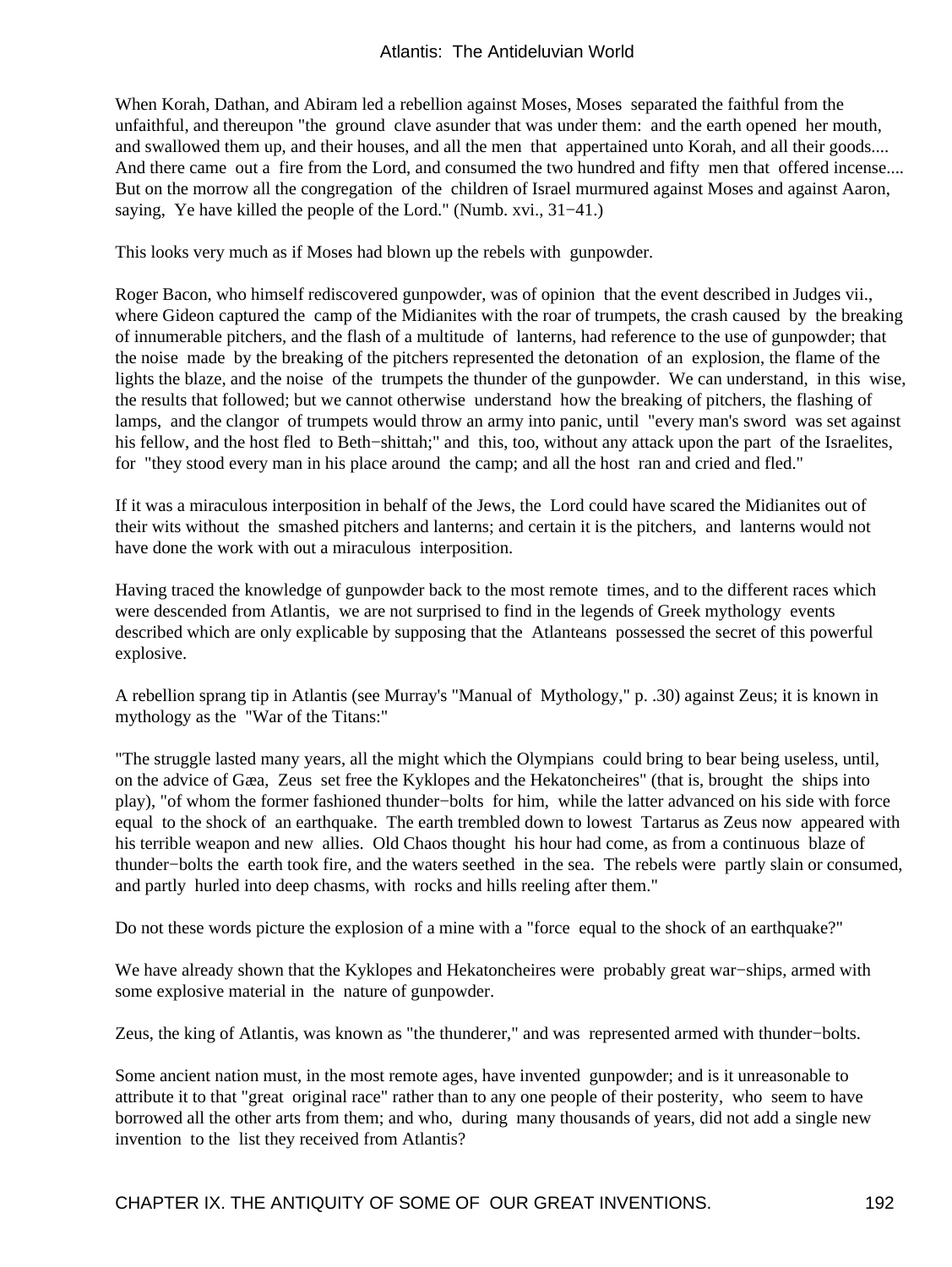'Iron'.−−have seen that the Greek mythological legends asserted that before the submergence of the great race over whom their gods reigned there had been not only an Age of Bronze but an Age of Iron. This metal was known to the Egyptians in the earliest ages; fragments of iron have been found in the oldest pyramids. The Iron Age in Northern Europe far antedated intercourse with the Greeks or Romans. In the mounds of the Mississippi Valley, as I have shown, the remains of iron implements have been found. In the "Mercurio Peruano" (tom. i., p. 201, 1791) it is stated that "anciently the Peruvian sovereigns worked magnificent iron mines at Ancoriames, on the west shore of Lake Titicaca." "It is remarkable," says Molina, "that iron, which has been thought unknown to the ancient Americans, had particular names in some of their tongues." In official Peruvian it was called 'quillay', and in Chilian 'panilic'. The Mound Builders fashioned implements out of meteoric iron. (Foster's "Prehistoric Races," p. 333.)

As we find this metal known to man in the earliest ages on both sides of the Atlantic, the presumption is very strong that it was borrowed by the nations, east and west, from Atlantis.

'Paper'.−−The same argument holds good as to paper. The oldest Egyptian monuments contain pictures of the papyrus roll; while in Mexico, as I have shown, a beautiful paper was manufactured and formed into books shaped like our own. In Peru a paper was made of plantain leaves, and books were common in the earlier ages. Humboldt mentions books of hieroglyphical writings among the Panoes, which were "bundles of their paper resembling our volumes in quarto."

'Silk Manufacture'.−−The manufacture of a woven fabric of great beauty out of the delicate fibre of the egg−cocoon of a worm could only have originated among a people who had attained the highest degree of civilization; it implies the art of weaving by delicate instruments, a dense population, a patient, skilful, artistic people, a sense of the beautiful, and a wealthy and luxurious class to purchase such costly fabrics.

We trace it back to the most remote ages. In the introduction to the "History of Hindostan," or rather of the Mohammedan Dynasties, by Mohammed Cassim, it is stated that in the year 3870 B.C. an Indian king sent various silk stuffs as a present to the King of Persia. The art of making silk was known in China more than two thousand six hundred years before the Christian era, at the time when we find them first possessed of civilization. The Phoenicians dealt in silks in the most remote past; they imported them from India and sold them along the shores of the Mediterranean. It is probable that the Egyptians understood and practised the art of manufacturing silk. It was woven in the island of Cos in the time of Aristotle. The "Babylonish garment" referred to in Joshua (chap. vii., 21), and for secreting which Achan lost his life, was probably a garment of silk; it was rated above silver and gold in value.

It is not a violent presumption to suppose that an art known to the Hindoos 3870 B.C., and to the Chinese and Phoenicians at the very beginning of their history−−an art so curious, so extraordinary−−may have dated back to Atlantean times.

'Civil Government'.−−Mr. Baldwin shows ("Prehistoric Nations," p. 114) that the Cushites, the successors of the Atlanteans, whose very ancient empire extended from Spain to Syria, were the first to establish independent municipal republics, with the right of the people to govern themselves; and that this system was perpetuated in the great Phoenician communities; in "the fierce democracies" of ancient Greece; in the "village republics" of the African Berbers and the Hindoos; in the "free cities" of the Middle Ages in Europe; and in the independent governments of the Basques, which continued down to our own day. The Cushite state was an aggregation of municipalities, each possessing the right of self−government, but subject within prescribed limits to a general authority; in other words, it was precisely the form of government possessed to−day by the United States. It is a surprising thought that the perfection of modern government may be another perpetuation of Atlantean civilization.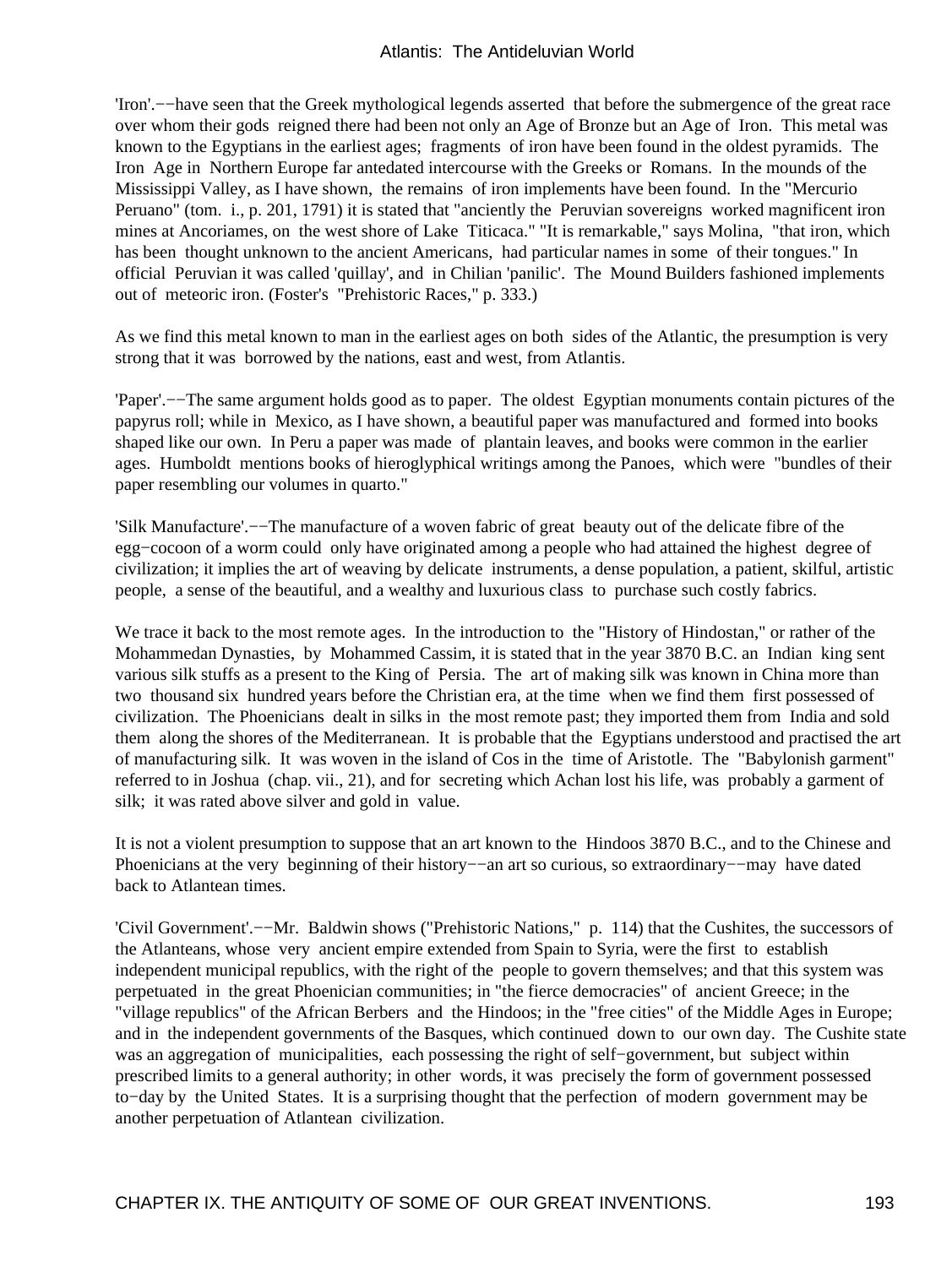'Agriculture'.−−The Greek traditions of "the golden apples of the Hesperides" and "the golden fleece" point to Atlantis. The allusions to the golden apples indicate that tradition regarded the "Islands of the Blessed" in the Atlantic Ocean as a place of orchards. And when we turn to Egypt we find that in the remotest times many of our modern garden and field plants were there cultivated. When the Israelites murmured in the wilderness against Moses, they cried out (Numb., chap. xi., 4, 5), "Who shall give us flesh to eat? We remember the fish which we did eat in Egypt freely; the cucumbers, and the Melons, and the leeks, and the onions, and the garlic." The Egyptians also cultivated wheat, barley, oats, flax, hemp, etc. In fact, if we were to take away from civilized man the domestic animals, the cereals, and the field and garden vegetables possessed by the Egyptians at the very dawn of history, there would be very little left for the granaries or the tables of the world.

'Astronomy'.−−The knowledge of the ancients as to astronomy was great and accurate. Callisthenes, who accompanied Alexander the Great to Babylon, sent to Aristotle a series of Chaldean astronomical observations which he found preserved there, recorded on tablets of baked clay, and extending back as far as 2234 B.C. Humboldt says, "The Chaldeans knew the mean motions of the moon with an exactness which induced the Greek astronomers to use their calculations for the foundation of a lunar theory." The Chaldeans knew the true nature of comets, and could foretell their reappearance. "A lens of considerable power was found in the ruins of Babylon; it was an inch and a half in diameter and nine−tenths of an inch thick." (Layard's "Nineveh and Babylon," pp. 16,17.) Nero used optical glasses when be watched the fights of the gladiators; they are supposed to have come from Egypt and the East. Plutarch speaks of optical instruments used by Archimedes "to manifest to the eye the largeness of the sun." "There are actual astronomical calculations in existence, with calendars formed upon them, which eminent astronomers of England and France admit to be genuine and true, and which carry back the antiquity of the science of astronomy, together with the constellations, to within a few years of the Deluge, even on the longer chronology of the Septuagint." ("The Miracle in Stone," p. 142.) Josephus attributes the invention of the constellations to the family of the antediluvian Seth, the son of Adam, while Origen affirms that it was asserted in the Book of Enoch that in the time of that patriarch the constellations were already divided and named. The Greeks associated the origin of astronomy with Atlas and Hercules, Atlantean kings or heroes. The Egyptians regarded Taut (At?) or Thoth, or 'At'−hotes, as the originator of both astronomy and the alphabet; doubtless he represented a civilized people, by whom their country was originally colonized. Bailly and others assert that astronomy "must have been established when the summer solstice was in the first degree of Virgo, and that the solar and lunar zodiacs were of similar antiquity, which would be about four thousand years before, the Christian era. They suppose the originators to have lived in about the 'fortieth degree of north latitude', and to have been a highly−civilized people." It will be remembered that the fortieth degree of north latitude passed through Atlantis. Plato knew (" Dialogues, Phædo," 108) that the earth "is a body in the centre of the heavens" held in equipoise. He speaks of it as a "round body," a "globe;" he even understood that it revolved on its axis, and that these revolutions produced day and night. He says−−"Dialogues, Timæus"−−"The earth circling around the pole (which is extended through the universe) be made to be the artificer of night and day." All this Greek learning was probably drawn from the Egyptians.

Only among the Atlanteans in Europe and America do we find traditions preserved as to the origin of all the principal inventions which have raised man from a savage to a civilized condition. We can give in part the very names of the inventors.

Starting with the Chippeway legends, and following with the Bible and Phoenician records, we make a table like the appended:

+−−−−−−−−−−−−−−−−−−−−−−−−−−−−+−−−−−−−−−−−−−+−−−−−−−−−−−−−−−−−−−−−−−−−−−−+ | 'The Invention o...... | 'The Race.' | 'The Inventors......... | Discovery..... .... .... .... .... .... ....... +−−−−−−−−−−−−−−−−−−−−−−−−−−−−+−−−−−−−−−−−−−+−−−−−−−−−−−−−−−−−−−−−−−−−−−−+ | Fir.... .... .... | Atlantea... Phos, Phur, and Phlox....

CHAPTER IX. THE ANTIQUITY OF SOME OF OUR GREAT INVENTIONS. 194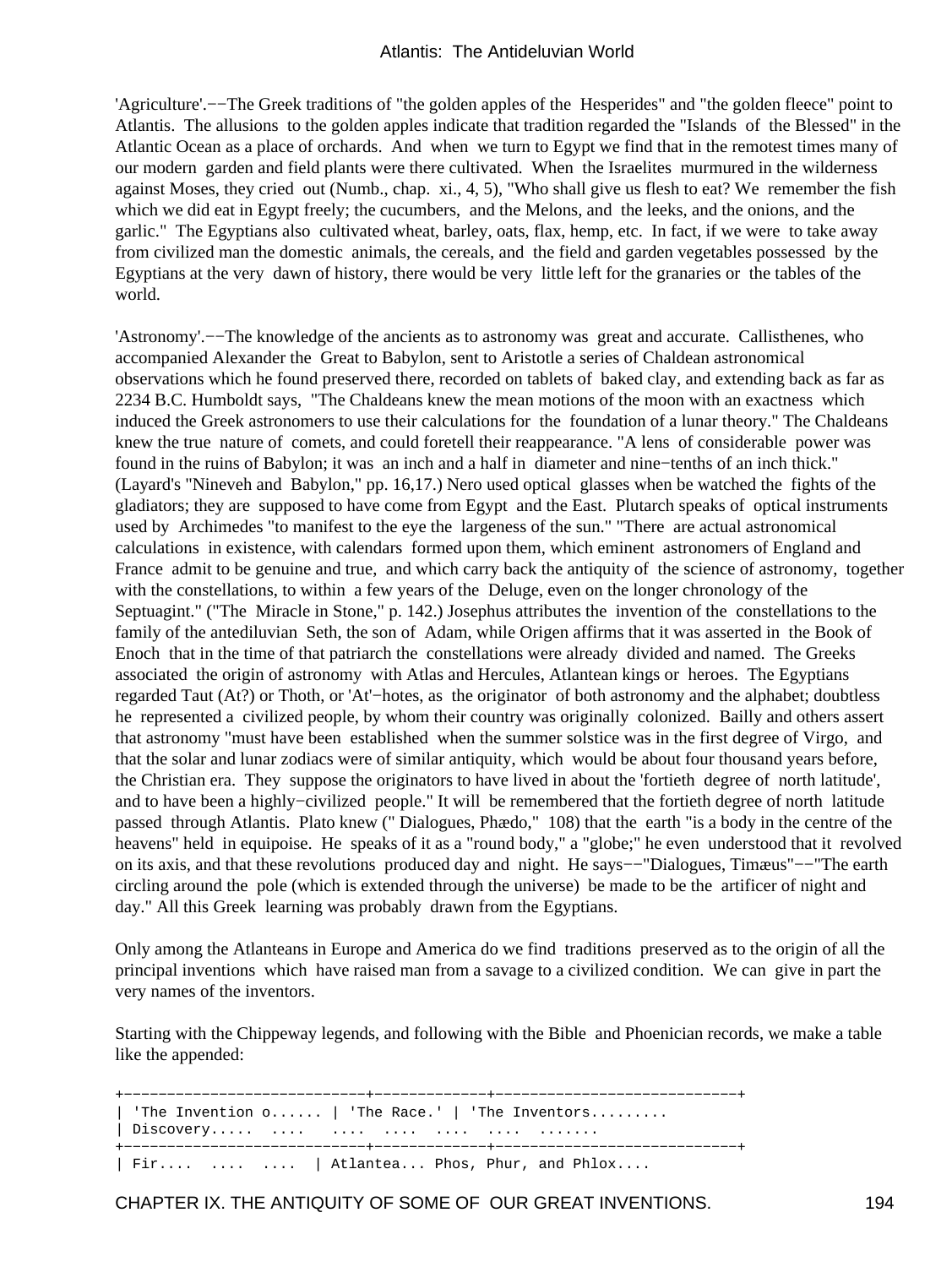+−−−−−−−−−−−−−−−−−−−−−−−−−−−−+−−−−−−−−−−−−−+−−−−−−−−−−−−−−−−−−−−−−−−−−−−+ | The bow and arro...... | Chippewa... Manaboshu.... .... | +−−−−−−−−−−−−−−−−−−−−−−−−−−−−+−−−−−−−−−−−−−+−−−−−−−−−−−−−−−−−−−−−−−−−−−−+ | The use of flin.... .... .... .... .... .... .... +−−−−−−−−−−−−−−−−−−−−−−−−−−−−+−−−−−−−−−−−−−+−−−−−−−−−−−−−−−−−−−−−−−−−−−−+ The use of coppe....  $\dots$  ....  $\dots$  .... .... .... .... +−−−−−−−−−−−−−−−−−−−−−−−−−−−−+−−−−−−−−−−−−−+−−−−−−−−−−−−−−−−−−−−−−−−−−−−+ | The manufacture of bricks | Atlantea... Autochthon and Technites. | +−−−−−−−−−−−−−−−−−−−−−−−−−−−−+−−−−−−−−−−−−−+−−−−−−−−−−−−−−−−−−−−−−−−−−−−+ | Agriculture and hunting.... ....... Argos and Agrotes.... | +−−−−−−−−−−−−−−−−−−−−−−−−−−−−+−−−−−−−−−−−−−+−−−−−−−−−−−−−−−−−−−−−−−−−−−−+ | Village life, and the.... ...... | Amynos and Magos.......  $\label{eq:rearing} \begin{array}{|ccc|} \hbox{\tt\footnotesize\sc I} & \hbox{\tt\sc T} & \hbox{\tt\sc T} & \hbox{\tt\sc T} & \hbox{\tt\sc T} & \hbox{\tt\sc T} & \hbox{\tt\sc T} & \hbox{\tt\sc T} & \hbox{\tt\sc T} & \hbox{\tt\sc T} & \hbox{\tt\sc T} & \hbox{\tt\sc T} & \hbox{\tt\sc T} & \hbox{\tt\sc T} & \hbox{\tt\sc T} & \hbox{\tt\sc T} & \hbox{\tt\sc T} & \hbox{\tt\sc T} & \hbox{\tt\sc T} & \hbox{\tt\sc T}$ +−−−−−−−−−−−−−−−−−−−−−−−−−−−−+−−−−−−−−−−−−−+−−−−−−−−−−−−−−−−−−−−−−−−−−−−+ | The use of sal.... ..... ....... Misor and Sydyk........ +−−−−−−−−−−−−−−−−−−−−−−−−−−−−+−−−−−−−−−−−−−+−−−−−−−−−−−−−−−−−−−−−−−−−−−−+ | The use of letter.... .... .... | Taautos, or Taut....... +−−−−−−−−−−−−−−−−−−−−−−−−−−−−+−−−−−−−−−−−−−+−−−−−−−−−−−−−−−−−−−−−−−−−−−−+ | Navigatio.... .... .... .... | The Cabiri, or Corybantes. | +−−−−−−−−−−−−−−−−−−−−−−−−−−−−+−−−−−−−−−−−−−+−−−−−−−−−−−−−−−−−−−−−−−−−−−−+ | The art of musi...... | Hebrew.... Jubal.... .... .... +−−−−−−−−−−−−−−−−−−−−−−−−−−−−+−−−−−−−−−−−−−+−−−−−−−−−−−−−−−−−−−−−−−−−−−−+ | Metallurgy, and the use.... ....... Tubal−cain.... .... |  $\begin{array}{|ccc|} \hline \text{of it0...} & \dots & \dots & \dots & \dots & \dots & \dots & \dots & \dots & \ \hline \end{array}$ +−−−−−−−−−−−−−−−−−−−−−−−−−−−−+−−−−−−−−−−−−−+−−−−−−−−−−−−−−−−−−−−−−−−−−−−+ | The syrin.... ....... Gree.... | Pan.... .... .... | +−−−−−−−−−−−−−−−−−−−−−−−−−−−−+−−−−−−−−−−−−−+−−−−−−−−−−−−−−−−−−−−−−−−−−−−+ | The lyr.... .... ..... ........ Hermes.... .... ..... +−−−−−−−−−−−−−−−−−−−−−−−−−−−−+−−−−−−−−−−−−−+−−−−−−−−−−−−−−−−−−−−−−−−−−−−+

We cannot consider all these evidences of the vast antiquity of the great inventions upon which our civilization mainly rests, including the art of writing, which, as I have shown, dates back far beyond the beginning of history; we cannot remember that the origin of all the great food−plants, such as wheat, oats, barley, rye, and maize, is lost in the remote past; and that all the domesticated animals, the horse, the ass, the ox, the sheep, the goat, and the hog had been reduced to subjection to man in ages long previous to written history, without having the conclusion forced upon us irresistibly that beyond Egypt and Greece, beyond Chaldea and China, there existed a mighty civilization, of which these states were but the broken fragments.

## **CHAPTER X. THE ARYAN COLONIES FROM ATLANTIS.**

We come now to another question: "Did the Aryan or Japhetic race come from Atlantis?"

If the Aryans are the Japhetic race, and if Japheth was one of the sons of the patriarch who escaped from the Deluge, then assuredly, if the tradition of Genesis be true, the Aryans came from the drowned land, to wit, Atlantis. According to Genesis, the descendants of the Japheth who escaped out of the Flood with Noah are the Ionians, the inhabitants of the Morea, the dwellers on the Cilician coast of Asia Minor, the Cyprians, the Dodoneans of Macedonia, the Iberians, and the Thracians. These are all now recognized as Aryans, except the Iberians.

"From non−Biblical sources," says Winchell, "we obtain further information respecting the early dispersion of the Japhethites or Indo−Europeans−−called also Aryans. 'All determinations confirm the Biblical account of their primitive residence in the same country with the Hamites and Semites'. Rawlinson informs us that even Aryan roots are mingled with Presemitic in some of the old inscriptions of Assyria. The precise region where these three families dwelt in a common home has not been pointed out." ("Preadamites," p. 43.)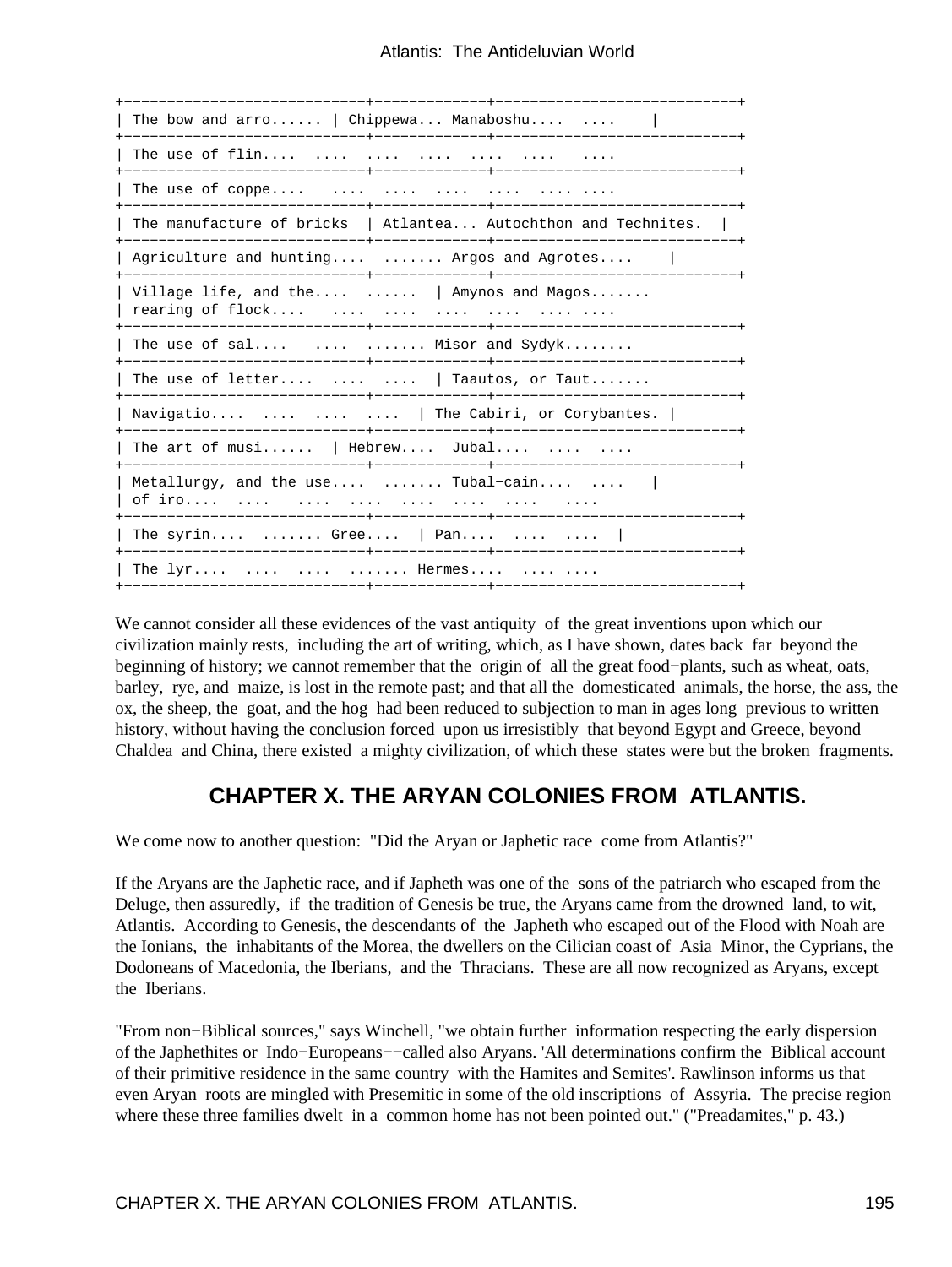I have shown in the chapter in relation to Peru that all the languages of the Hamites, Semites, and Japhethites are varieties of one aboriginal speech.

The centre of the Aryan migrations (according to popular opinion) within the Historical Period was Armenia. Here too is Mount Ararat, where it is said the ark rested−−another identification with the Flood regions, as it represents the usual transfer of the Atlantis legend by an Atlantean people to a high mountain in their new home.

Now turn to a map: Suppose the ships of Atlantis to have reached the shores of Syria, at the eastern end of the Mediterranean, where dwelt a people who, as we have seen, used the Central American Maya alphabet; the Atlantis ships are then but two hundred miles distant from Armenia. But these ships need not stop at Syria, they can go by the Dardanelles and the Black Sea, by uninterrupted water communication, to the shores of Armenia itself. If we admit, then, that it was from Armenia the Aryans stocked Europe and India, there is no reason why the original population of Armenia should not have been themselves colonists from Atlantis.

But we have seen that in the earliest ages, before the first Armenian migration of the historical Aryans, a people went from Iberian Spain and settled in Ireland, and the language of this people, it is now admitted, is Aryan. And these Iberians were originally, according to tradition, from the West.

The Mediterranean Aryans are known to have been in Southeastern Europe, along the shores of the Mediterranean, 2000 B.C. They at that early date possessed the plough; also wheat, rye, barley, gold, silver, and bronze. Aryan faces are found depicted upon the monuments of Egypt, painted four thousand years before the time of Christ. "The conflicts between the Kelts (an Aryan race) and the Iberians were far anterior in date to the settlements of the Phoenicians, Greeks, Carthaginians, and Noachites on the coasts of the Mediterranean Sea." ("American Cyclopædia," art. 'Basques'.) There is reason to believe that these Kelts were originally part of the population and Empire of Atlantis. We are told (Rees's "British Encyclopædia," art. 'Titans') that "Mercury, one of the Atlantean gods, was placed as ruler over the Celtæ, and became their great divinity." F. Pezron, in his "Antiquity of the Celtæ," makes out that the Celtæ were the same as the Titans, the giant race who rebelled in Atlantis, and "that their princes were the same with the giants of Scripture." He adds that the word Titan "is perfect Celtic, and comes from 'tit', the earth, and 'ten' or 'den', man, and hence the Greeks very properly also called them 'terriginæ', or earth−born." And it will be remembered that Plato uses the same phrase when he speaks of the race into which Poseidon intermarried as "the earth−born primeval men of that country."

The Greeks, who are Aryans, traced their descent from the people who were destroyed by the Flood, as did other races clearly Aryan.

"The nations who are comprehended under the common appellation of Indo−European," says Max Müller−−"the Hindoos, the Persians, the Celts, Germans, Romans, Greeks, and Slavs−−do not only share the same words and the same grammar, slightly modified in each country, but they seem to have likewise preserved a mass of popular traditions which had grown up before they left their common home."

"Bonfey, L. Geiger, and other students of the ancient Indo−European languages, have recently advanced the opinion that the original home of the Indo−European races must be sought in Europe, because their stock of words is rich in the names of plants and animals, and contains names of seasons that are not found in tropical countries or anywhere in Asia." ("American Cyclopædia," art. 'Ethnology'.)

By the study of comparative philology, or the seeking out of the words common to the various branches of the Aryan race before they separated, we are able to reconstruct an outline of the civilization of that ancient people. Max Müller has given this subject great study, and availing ourselves of his researches we can determine the following facts as to the progenitors of the Aryan stock: They were a civilized race; they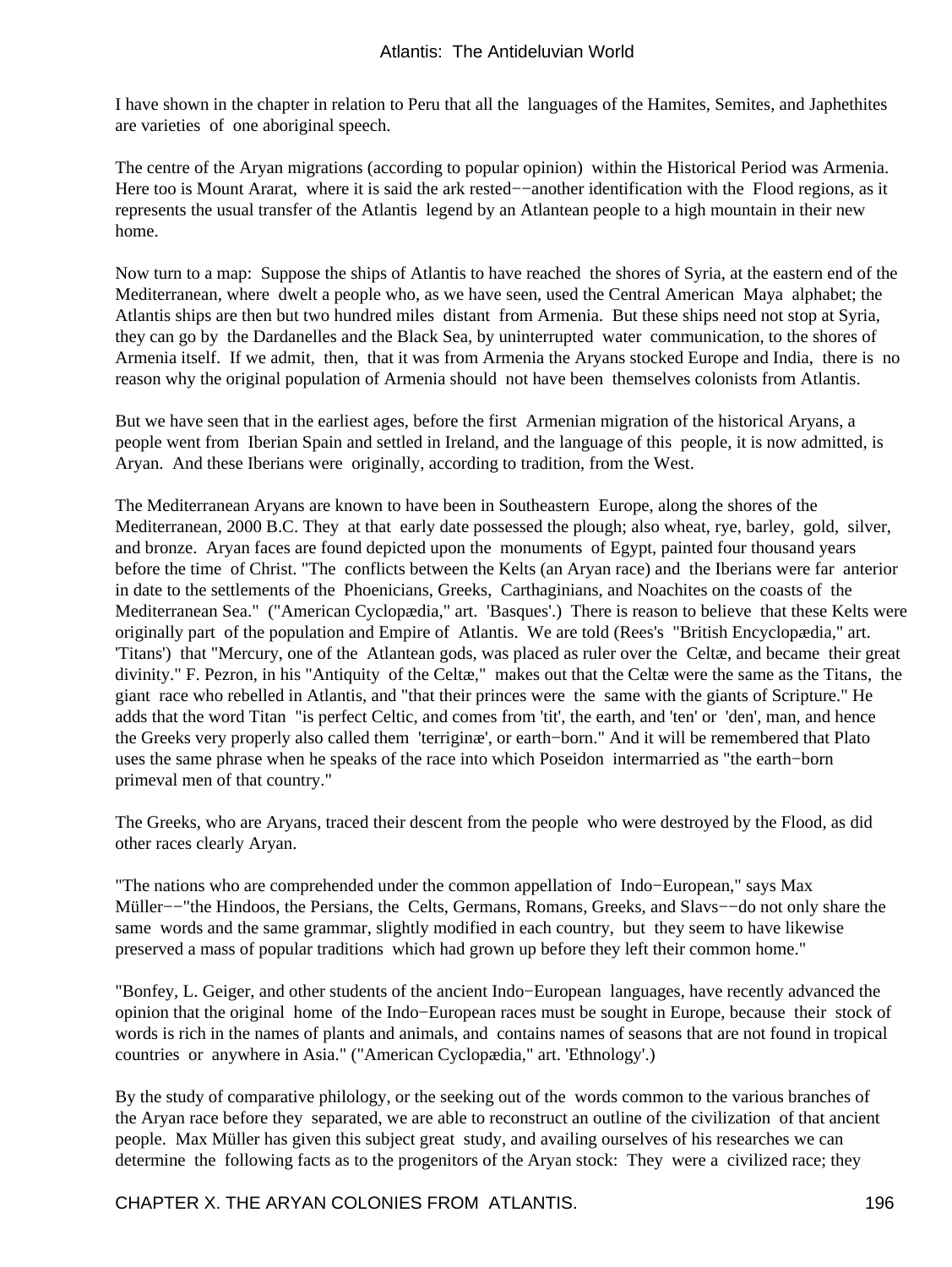possessed the institution of marriage; they recognized the relationship of father, mother, son, daughter, grandson, brother, sister, mother−in−law, father−in−law, son−in−law, daughter−in−law, brother−in−law, and sister−in−law, and had separate words for each of these relationships, which we are only able to express by adding the words "in−law." They recognized also the condition of widows, or "the husbandless." They lived in an organized society, governed by a king. They possessed houses with doors and solid walls. They had wagons and carriages. They possessed family names. They dwelt in towns and cities, on highways. They were not hunters or nomads. They were a peaceful people; the warlike words in the different Aryan languages cannot be traced back to this original race. They lived in a country having few wild beasts; the only wild animals whose names can be assigned to this parent stock being the bear, the wolf, and the serpent. The name of the elephant, "the beast with a hand," occurs only twice in the "Rig−Veda;" a singular omission if the Aryans were from time immemorial an Asiatic race; and "when it does occur, it is in such a way as to show that he was still an object of wonder and terror to them." (Whitney's "Oriental and Linguistic Studies," p. 26.) They possessed nearly all the domestic animals we now have−−the ox and the cow, the horse, the dog, the sheep, the goat, the hog, the donkey, and the goose. They divided the year into twelve months. They were farmers; they used the plough; their name as a race (Aryan) was derived from it; they were, par excellence, ploughmen; they raised various kinds of grain, including flax, barley, hemp, and wheat; they had mills and millers, and ground their corn. The presence of millers shows that they had proceeded beyond the primitive condition where each family ground its corn in its own mill. They used fire, and cooked and baked their food; they wove cloth and wore clothing; they spun wool; they possessed the different metals, even iron: they had gold. The word for "water" also meant "salt made from water," from which it might be inferred that the water with which they were familiar was saltwater. It is evident they manufactured salt by evaporating salt water. They possessed boats and ships. They had progressed so far as to perfect "a decimal system of enumeration, in itself," says Max Müller, "one of the most marvellous achievements of the human mind, based on an abstract conception of quantity, regulated by a philosophical classification, and yet conceived, nurtured, and finished before the soil of Europe was trodden by Greek, Roman, Slav, or Teuton."

#### ANCIENT EGYPTIAN PLOUGH

And herein we find another evidence of relationship between the Aryans and the people of Atlantis. Although Plato does not tell us that the Atlanteans possessed the decimal system of numeration, nevertheless there are many things in his narrative which point to that conclusion "There were ten kings ruling over ten provinces; the whole country was divided into military districts or squares ten stadia each way; the total force of chariots was ten thousand; the great ditch or canal was one hundred feet deep and ten thousand stadia long; there were one hundred Nereids," etc. In the Peruvian colony the decimal system clearly obtained: "The army had heads of ten, fifty, a hundred, five hundred, a thousand, ten thousand.... The community at large was registered in groups, under the control of officers over tens, fifties, hundreds, and so on." (Herbert Spencer, "Development of Political Institutions," chap. x.) The same division into tens and hundreds obtained among the Anglo−Saxons.

Where, we ask, could this ancient nation, which existed before Greek was Greek, Celt was Celt, Hindoo was Hindoo, or Goth was Goth, have been located! The common opinion says, in Armenia or Bactria, in Asia. But where in Asia could they have found a country so peaceful as to know no terms for war or bloodshed;—–a country so civilized as to possess no wild beasts save the bear, wolf, and serpent? No people could have been developed in Asia without bearing in its language traces of century−long battles for life with the rude and barbarous races around them; no nation could have fought for ages for existence against "man−eating" tigers, lions, elephants, and hyenas, without bearing the memory of these things in their tongue. A tiger, identical with that of Bengal, still exists around Lake Aral, in Asia; from time to time it is seen in Siberia. "The last tiger killed in 1828 was on the Lena, in latitude fifty−two degrees thirty minutes, in a climate colder than that of St. Petersburg and Stockholm."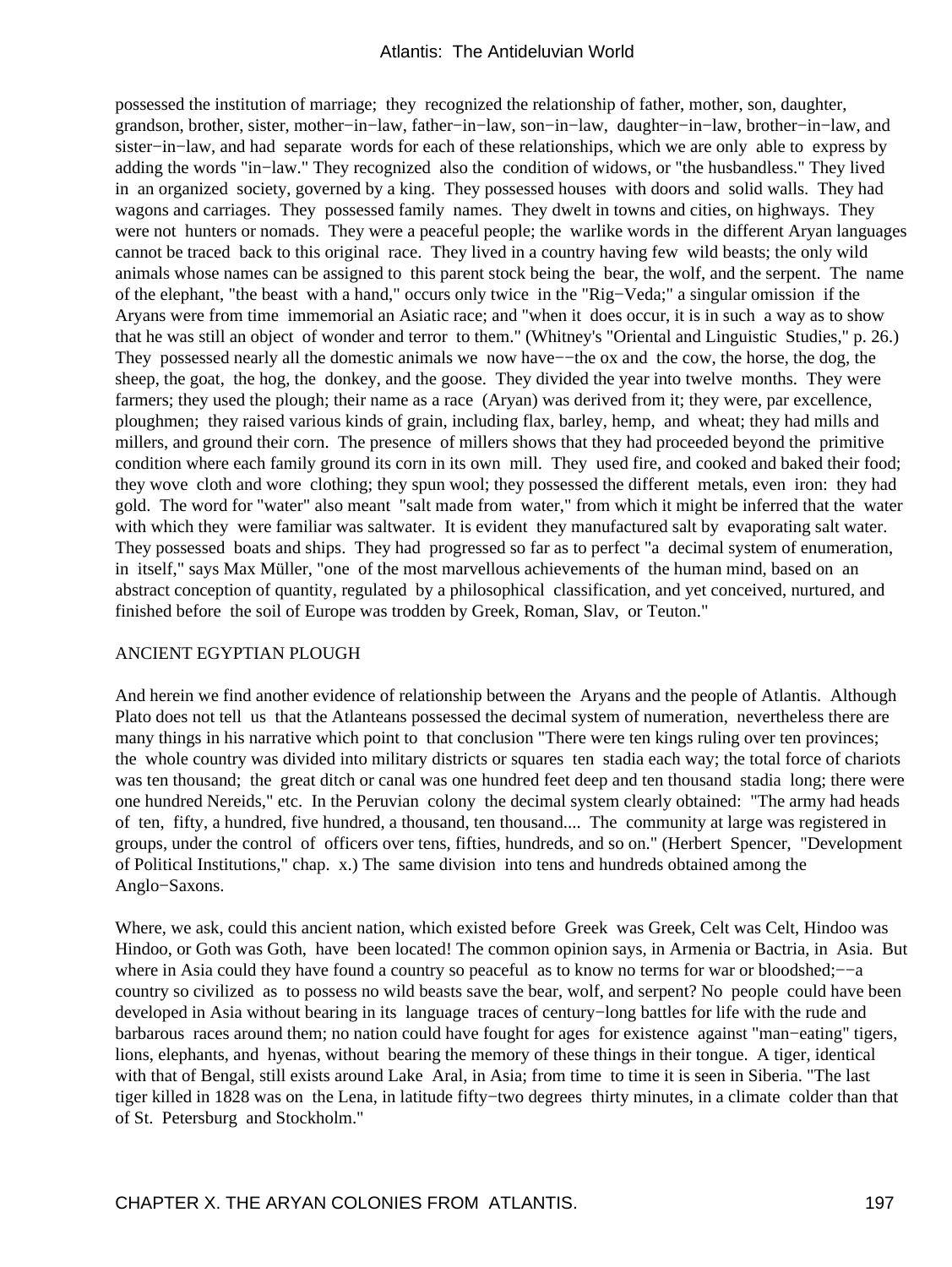The fathers of the Aryan race must have dwelt for many thousand years so completely protected from barbarians and wild beasts that they at last lost all memory of them, and all words descriptive of them; and where could this have been possible save in some great, long−civilized land, surrounded by the sea, and isolated from the attack of the savage tribes that occupied the rest of the world? And if such a great civilized nation had dwelt for centuries in Asia, Europe, or Africa, why have not their monuments long ago been discovered and identified? Where is the race who are their natural successors, and who must have continued to live after them in that sheltered and happy land, where they knew no human and scarcely any animal enemies? Why would any people have altogether left such a home? Why, when their civilization had spread to the ends of the earth, did it cease to exist in the peaceful region where it originated?

Savage nations cannot usually count beyond five. This people had names for the numerals up to one hundred, and the power, doubtless, of combining these to still higher powers, as three hundred, five hundred, ten hundred, etc. Says a high authority, "If any more proof were wanted as to the reality of that period which must have preceded the dispersion of the Aryan race, we might appeal to the Aryan numerals as irrefragable evidence of that long−continued intellectual life which characterizes that period." Such a degree of progress implies necessarily an alphabet, writing, commerce, and trade, even as the existence of words for boats and ships has already implied navigation.

In what have we added to the civilization of this ancient people? Their domestic animals were the same as our own, except one fowl adopted from America. In the past ten thousand years we have added one bird to their list of domesticated animals! They raised wheat and wool, and spun and wove as we do, except that we have added some mechanical contrivances to produce the same results. Their metals are ours. Even iron, the triumph, as we had supposed, of more modern times, they had already discovered. And it must not be forgotten that Greek mythology tells us that the god−like race who dwelt on Olympus, that great island "in the midst of the Atlantic," in the remote west, wrought in iron; and we find the remains of an iron sword and meteoric iron weapons in the mounds of the Mississippi Valley, while the name of the metal is found in the ancient languages of Peru and Chili, and the Incas worked in iron on the shores of Lake Titicaca.

A still further evidence of the civilization of this ancient race is found in the fact that, before the dispersion from their original home, the Aryans had reached such a degree of development that they possessed a regularly organized religion: they worshipped God, they believed in an evil spirit, they believed in a heaven for the just. All this presupposes temples, priests, sacrifices, and an orderly state of society.

We have seen that Greek mythology is really a history of the kings and queens of Atlantis.

When we turn to that other branch of the great Aryan family, the Hindoos, we find that their gods are also the kings of Atlantis. The Hindoo god Varuna is conceded to be the Greek god Uranos, who was the founder of the royal family of Atlantis.

In the Veda we find a hymn to "King Varuna," in which occurs this passage:

"This earth, too, belongs to Varuna, the king, and this wide sky, with its ends far apart. 'The two seas are Varuna's loins'; he is contained also in this drop of water."

Again in the Veda we find another hymn to King Varuna:

"He who knows the place of the birds that fly through the sky; who on the waters knows the ships. He, the upholder of order, who knows the twelve months with the offspring of each, and knows the month that is engendered afterward."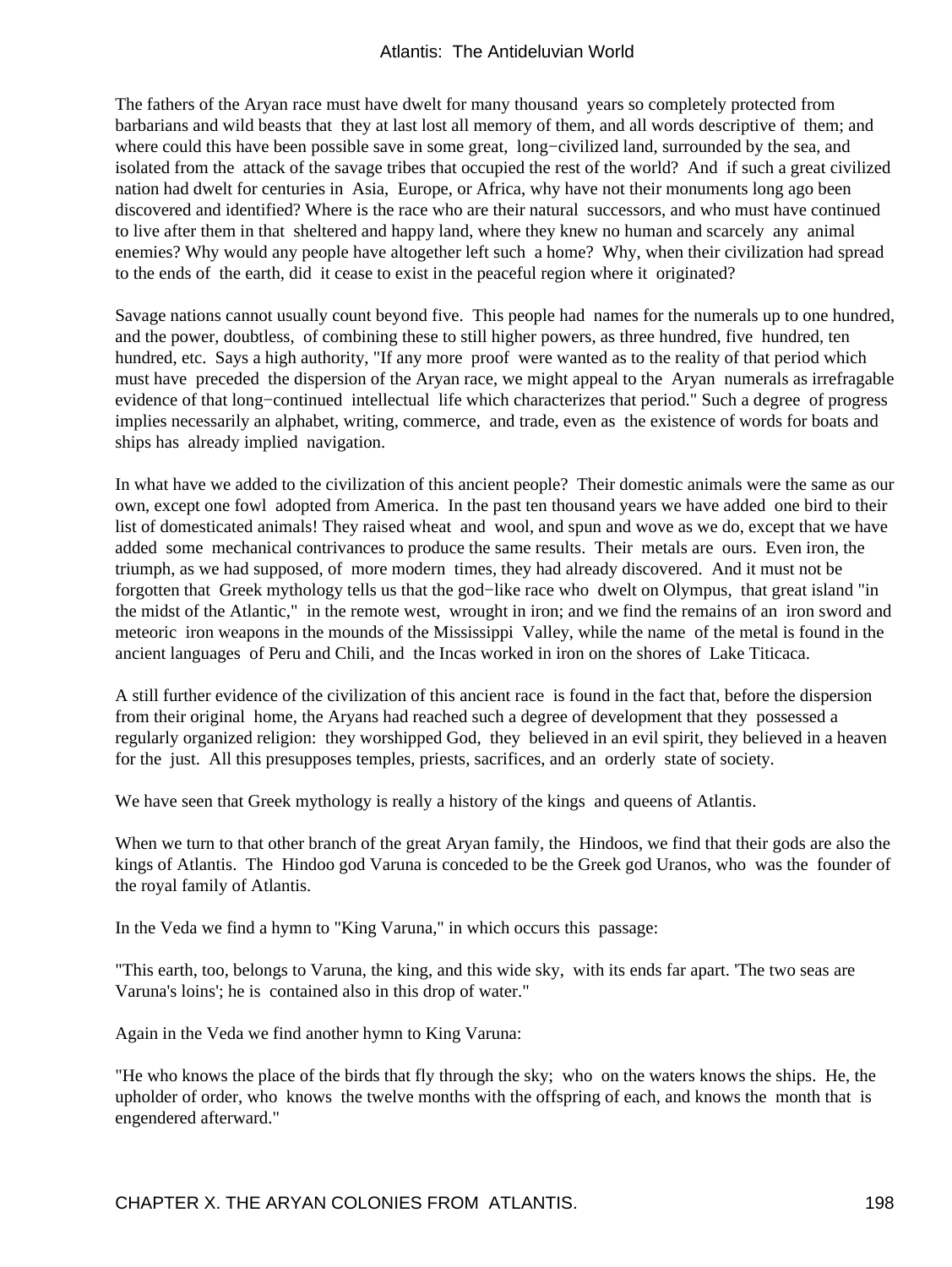This verse would seem to furnish additional proof that the Vedas were written by a maritime people; and in the allusion to the twelve months we are reminded of the Peruvians, who also divided the year into twelve parts of thirty days each, and afterward added six days to complete the year. The Egyptians and Mexicans also had intercalary days for the same purpose.

But, above all, it must be remembered that the Greeks, an Aryan race, in their mythological traditions, show the closest relationship to Atlantis. 'At'−tika and 'At'−hens are reminiscences of 'Ad', and we are told that Poseidon, god and founder of Atlantis, founded Athens. We find in the "Eleusinian mysteries" an Atlantean institution; their influence during the whole period of Greek history down to the coming of Christianity was extraordinary; and even then this masonry of Pre−Christian days, in which kings and emperors begged to be initiated, was, it is claimed, continued to our own times in our own Freemasons, who trace their descent back to "a Dionysiac fraternity which originated in Attika." And just as we have seen the Saturnalian festivities of Italy descending from Atlantean harvest−feasts, so these Eleusinian mysteries can be traced back to Plato's island. Poseidon was at the base of them; the first hierophant, Eumolpus, was "a son of Poseidon," and all the ceremonies were associated with seed−time and harvest, and with Demeter or Ceres, an Atlantean goddess, daughter of Chronos, who first taught the Greeks to use the plough and to plant barley. And, as the "Carnival" is a survival of the "Saturnalia," so Masonry is a survival of the Eleusinian mysteries. The roots of the institutions of to−day reach back to the Miocene Age.

We have seen that Zeus, the king of Atlantis, whose tomb was shown at Crete, was transformed into the Greek god Zeus; and in like manner we find him reappearing among the Hindoos as Dyaus. He is called "Dyaus−pitar," or God the Father, as among the Greeks we have Zeus−pater," which became among the Romans "Jupiter."

The strongest connection, however, with the Atlantean system is shown in the case of the Hindoo god Deva−Nahusha.

We have seen in the chapter on Greek mythology that Dionysos was a son of Zeus and grandson of Poseidon, being thus identified with Atlantis. "When he arrived at manhood," said the Greeks, "he set out on a journey through all known countries, even into the remotest parts of India, instructing the people, as be proceeded, how to tend the vine, and how to practise many other arts of peace, besides teaching them the value of just and honorable dealings. He was praised everywhere as the greatest benefactor of mankind." (Murray's "Mythology," p. 119.)

In other words, be represented the great Atlantean civilization, reaching into "the remotest parts of India," and "to all parts of the known world," from America to Asia. In consequence of the connection of this king with the vine, he was converted in later times into the dissolute god Bacchus. But everywhere the traditions concerning him refer us back to Atlantis. "All the legends of Egypt, India, Asia Minor, and the older Greeks describe him as a king very great during his life, and deified after death.... Amon, king of Arabia or Ethiopia, married Rhea, sister of Chronos, who reigned over Italy, Sicily, and 'certain countries of Northern Africa'." Dionysos, according to the Egyptians, was the son of Amon by the beautiful Amalthea. Chronos and Amon had a prolonged war; Dionysos defeated Chronos and captured his capital, dethroned him, and put his son Zeus in his place; Zeus reigned nobly, and won a great fame. Dionysos succeeded his father Amon, and "became the greatest of sovereigns. He extended his sway in all the neighboring countries, and completed the conquest of India.... He gave much attention to the Cushite colonies in Egypt, greatly increasing their strength, intelligence, and prosperity." (Baldwin's "Prehistoric Nations," p. 283.)

When we turn to the Hindoo we still find this Atlantean king.

In the Sanscrit books we find reference to a god called Deva−Nahusha, who has been identified by scholars with Dionysos. He is connected "with the oldest history and mythology in the world." He is said to have been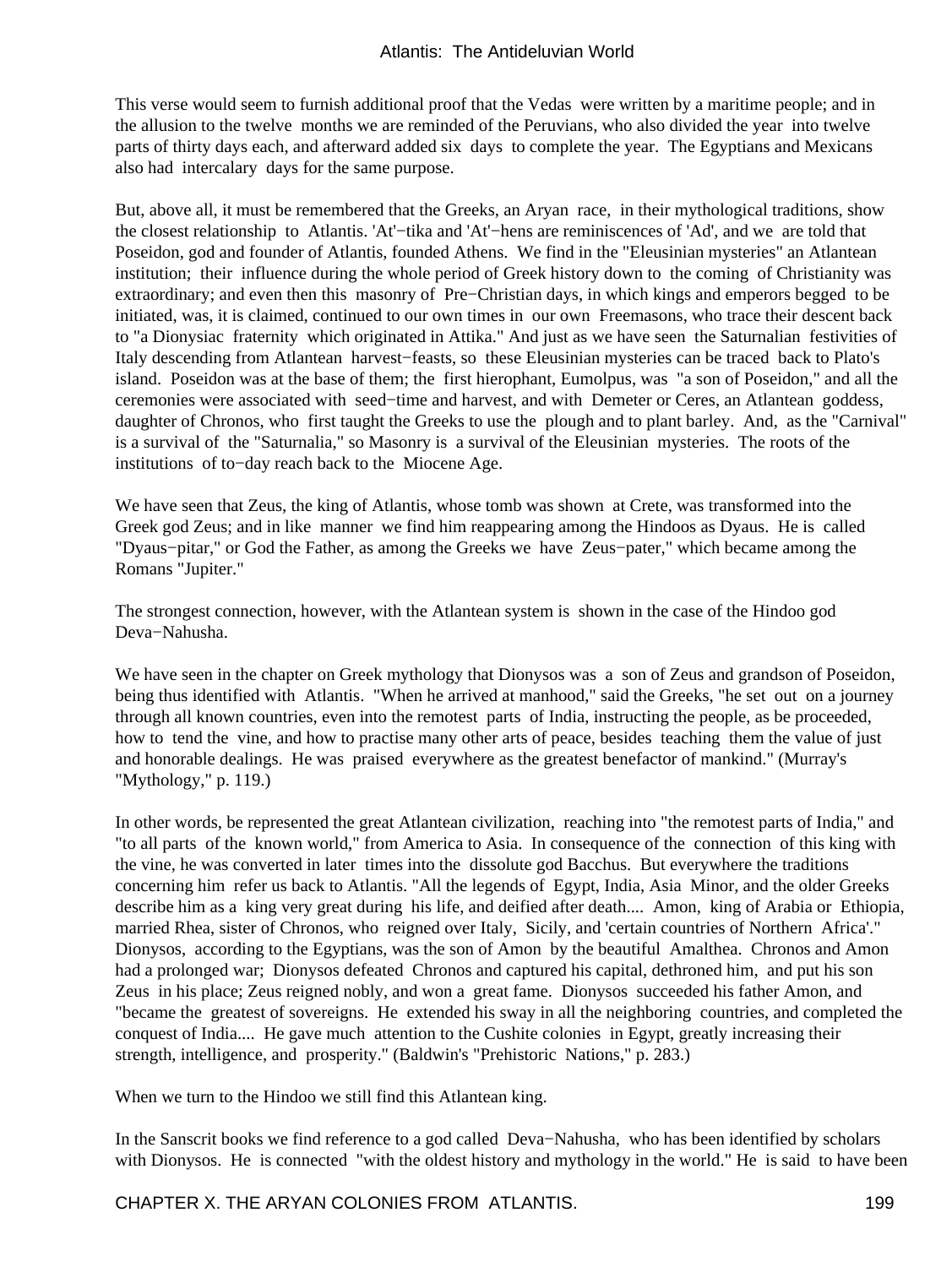a contemporary with Indra, king of Meru, who was also deified, and who appears in the Veda as a principal form of representation of the Supreme Being.

"The warmest colors of imagination are used in portraying the greatness of Deva−Nahusha. For a time he had sovereign control of affairs in Meru; he conquered the seven dwipas, and led his armies 'through all the known countries of the world'; by means of matchless wisdom and miraculous heroism 'he made his empire universal'." ('Ibid'., p. 287.)

Here we see that the great god Indra, chief god of the Hindoos, was formerly king of Meru, and that Deva−Nahusha (De(va)nushas−−De−onyshas) had also been king of Meru; and we must remember that Theopompus tell us that the island of Atlantis was inhabited by the "Meropes;" and Lenormant has reached the conclusion that the first people of the ancient world were "the men of Mero."

We can well believe, when we see traces of the same civilization extending from Peru and Lake Superior to Armenia and the frontiers of China, that this Atlantean kingdom was indeed "universal," and extended through all the "known countries of the world."

"We can see in the legends that Pururavas, Nahusha, and others had no connection with Sanscrit history. They are referred to ages very long anterior to the Sanscrit immigration, and must have been great personages celebrated in the traditions of the natives or Dasyus.... Pururavas was a king of great renown, 'who ruled over thirteen islands of the ocean', altogether surrounded by inhuman (or superhuman) personages; he engaged in a contest with Brahmans, and perished. Nahusha, mentioned by Maull, and in many legends, as famous for hostility to the Brahmans, lived at the time when Indra ruled on earth. He was a very great king, who ruled with justice a mighty empire, and 'attained the sovereignty of three worlds'." (Europe, Africa, and America?) "Being intoxicated with pride, he was arrogant to Brahmans, compelled them to bear his palanquin, and even dared to touch one of them with his foot" (kicked him?), "whereupon be was transformed into a serpent." (Baldwin's "Prehistoric Nations," p. 291.)

The Egyptians placed Dionysos (Osiris) at the close of the period of their history which was assigned to the gods, that is, toward the close of the great empire of Atlantis.

When we remember that the hymns of the "Rig−Veda" are admitted to date back to a vast antiquity, and are written in a language that had ceased to be a living tongue thousands of years ago, we can almost fancy those hymns preserve some part of the songs of praise uttered of old upon the island of Atlantis. Many of them seem to belong to sun−worship, and might have been sung with propriety upon the high places of Peru:

"In the beginning there arose 'the golden child'. He was the one born Lord of all that is. He established the earth and the sky. Who is the god to whom we shall offer sacrifice?

"He who gives life; He who gives strength; whose command all the bright gods" (the stars?) "revere; whose light is immortality; whose shadow is death.... He who through his power is the one God of the breathing and awakening world. He who governs all, man and beast. He whose greatness these snowy mountains, whose greatness the sea proclaims, with the distant river. 'He through whom the sky is bright and the earth firm'.... He who measured out the light in the air... Wherever the mighty water−clouds went, where they placed the seed and lit the fire, thence arose He who is the sole life of the bright gods.... He to whom heaven and earth, standing firm by His will, look up, trembling inwardly.... 'May he not destroy us'; He, the creator of the earth; He, the righteous, who created heaven. He also created 'the bright and mighty waters'."

This is plainly a hymn to the sun, or to a god whose most glorious representative was the sun. It is the hymn of a people near the sea; it was not written by a people living in the heart of Asia. It was the hymn of a people living in a volcanic country, who call upon their god to keep the earth "firm" and not to destroy them. It was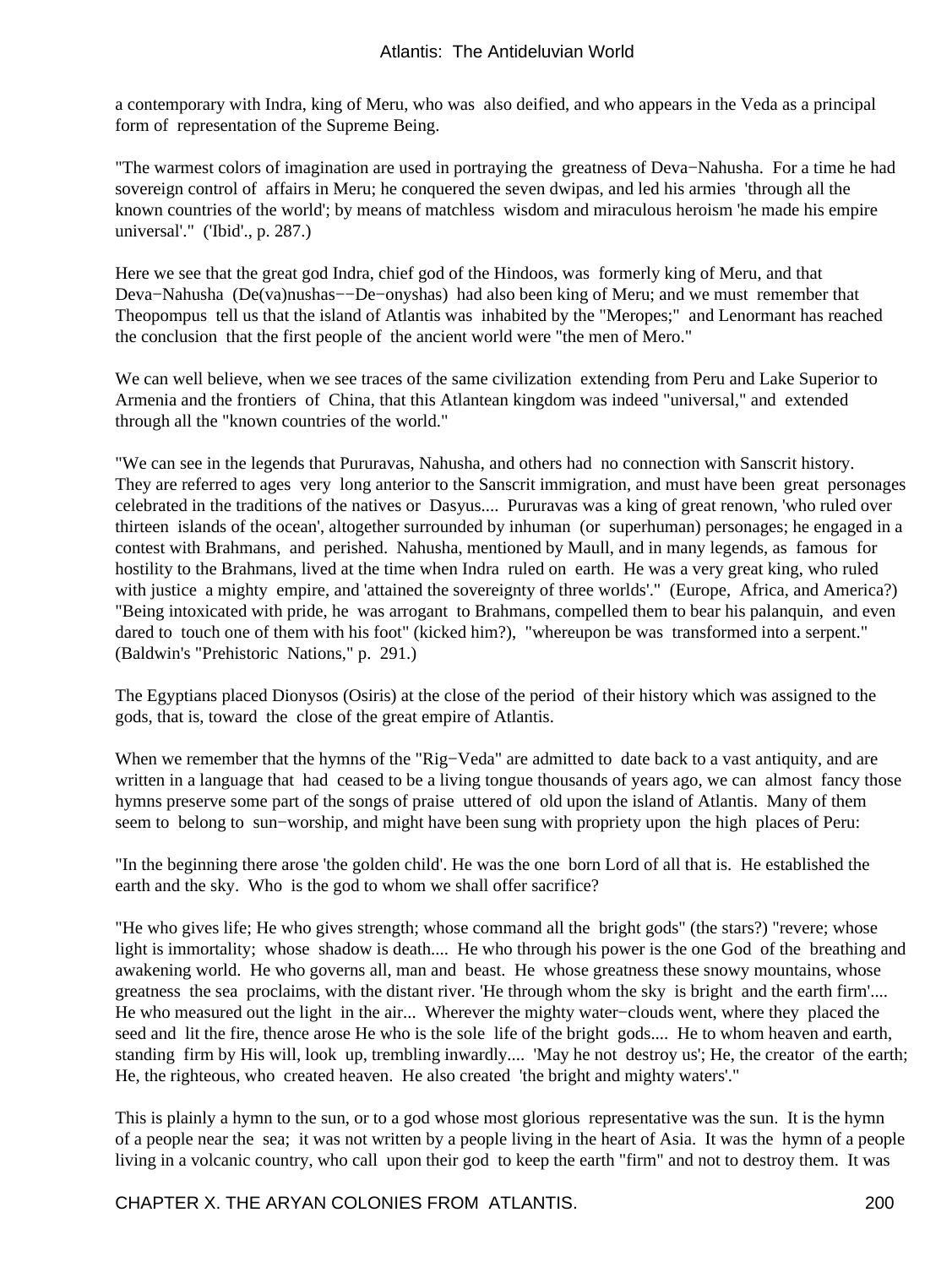### Atlantis: The Antideluvian World

sung at daybreak, as the sun rolled up the sky over an "awakening world."

The fire (Agni) upon the altar was regarded as a messenger rising from the earth to the sun:

"Youngest of the gods, their messenger, their invoker.... For thou, O sage, goest wisely between these two creations (heaven and earth, God and man) like a friendly messenger between two hamlets."

The dawn of the day (Ushas), part of the sun−worship, became also a god:

"She shines upon us like a young wife, rousing every living being to go to his work. When the fire had to be kindled by man, she made the light by striking down the darkness."

As the Egyptians and the Greeks looked to a happy abode (an under−world) in the west, beyond the waters, so the Aryan's paradise was the other side of some body of water. In the Veda (vii. 56, 24) we find a prayer to the Maruts, the storm−gods: "O, Maruts, may there be to us a strong son, who is a living ruler of men; through whom we may 'cross the waters on our way to the happy abode'." This happy abode is described as "where King Vaivasvata reigns; where the secret place of heaven is; where the mighty waters ar.... where there is food and rejoicin.... where there is happiness and delight; where joy and pleasure reside." (Rig−Veda ix. 113, 7.) This is the paradise beyond the seas; the Elysion; the Elysian Fields of the Greek and the Egyptian, located upon an island in the Atlantic which was destroyed by water. One great chain of tradition binds together these widely separated races.

"The religion of the Veda knows no idols," says Max Müller; "the worship of idols in India is a secondary formation, a degradation of the more primitive worship of ideal gods."

It was pure sun−worship, such as prevailed in Peru on the arrival of the Spaniards. It accords with Plato's description of the religion of Atlantis.

"The Dolphin's Ridge," at the bottom of the Atlantic, or the high land revealed by the soundings taken by the ship 'Challenger', is, as will be seen, of a three−pronged form−−one prong pointing toward the west coast of Ireland, another connecting with the north−east coast of South America, and a third near or on the west coast of Africa. It does not follow that the island of Atlantis, at any time while inhabited by civilized people, actually reached these coasts; there is a strong probability that races of men may have found their way there from the three continents of Europe, America, and Africa; or the great continent which once filled the whole bed of the present Atlantic Ocean, and from whose débris geology tells us the Old and New Worlds were constructed, may have been the scene of the development, during immense periods of time, of diverse races of men, occupying different zones of climate.

There are many indications that there were three races of men dwelling on Atlantis. Noah, according to Genesis, had three sons−−Shem, Ham, and Japheth−−who represented three different races of men of different colors. The Greek legends tell us of the rebellions inaugurated at different times in Olympus. One of these was a rebellion of the Giants, "a race of beings sprung from the blood of Uranos," the great original progenitor of the stock. "Their king or leader was Porphyrion, their most powerful champion Alkyoneus." Their mother was the earth: this probably meant that they represented the common people of a darker line. They made a desperate struggle for supremacy, but were conquered by Zeus. There were also two rebellions of the Titans. The Titans seem to have had a government of their own, and the names of twelve of their kings are given in the Greek mythology (see Murray, p. 27). They also were of "the blood of Uranos," the Adam of the people. We read, in fact, that Uranos married Gæa (the earth), and had three families: 1, the Titans; 2, the Hekatoncheires; and 3, the Kyklopes. We should conclude that the last two were maritime peoples, and I have shown that their mythical characteristics were probably derived from the appearance of their ships. Here we have, I think, a reference to the three races: 1, the red or sunburnt men, like the Egyptians, the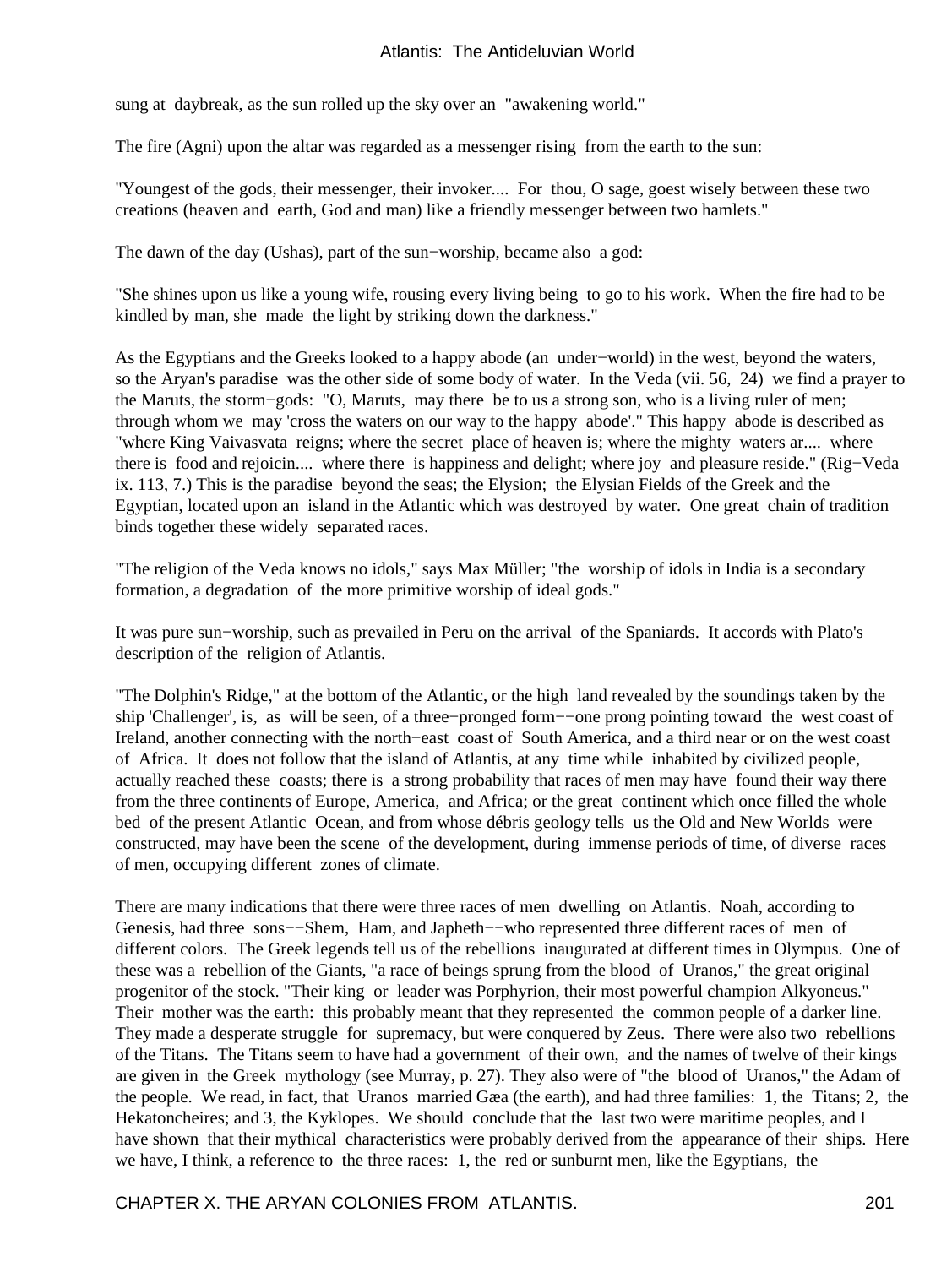Phoenicians, the Basques, and the Berber and Cushite stocks; 2, the sons of Shem, possibly the yellow or Turanian race; and 3, the whiter men, the Aryans, the Greeks, Kelts, Goths, Slavs, etc. If this view is correct, then we may suppose that colonies of the pale−faced stock may have been sent out from Atlantis to the northern coasts of Europe at different and perhaps widely separated periods of time, from some of which the Aryan families of Europe proceeded; hence the legend, which is found among them, that they were once forced to dwell in a country where the summers were only two months long.

From the earliest times two grand divisions are recognized in the Aryan family: "to the east those who specially called themselves 'Arians', whose descendants inhabited Persia, India, etc.; to the west, the 'Yavana', or the Young Ones, who first emigrated westward, and from whom have descended the various nations that have populated Europe. This is the name (Javan) found in the tenth chapter of Genesis." (Lenormant and Chevallier, "Ancient History of the East," vol. ii., p. 2.) But surely those who "first emigrated westward," the earliest to leave the parent stock, could not be the "Young Ones;" they would be rather the elder brothers. But if we can suppose the Bactrian population to have left Atlantis at an early date, and the Greeks, Latins, and Celts to have left it at a later period, then they would indeed be the "Young Ones" of the family, following on the heels of the earlier migrations, and herein we would find the explanation of the resemblance between the Latin and Celtic tongues. Lenormant says the name of Erin (Ireland) is derived from Aryan; and yet we have seen this island populated and named Erin by races distinctly. connected with Spain, Iberia, Africa, and Atlantis.

There is another reason for supposing that the Aryan nations came from Atlantis.

We find all Europe, except a small corner of Spain and a strip along the Arctic Circle, occupied by nations recognized as Aryan; but when we turn to Asia, there is but a corner of it, and that corner in the part 'nearest Europe', occupied by the Aryans. All the rest of that great continent has been filled from immemorial ages by non−Aryan races. There are seven branches of the Aryan family: 1. Germanic or Teutonic; 2. Slavo−Lithuanic; 3. Celtic; 4. Italic; 5. Greek; 6. Iranian or Persian; 7. Sanscritic or Indian; and of these seven branches five dwell on the soil of Europe, and the other two are intrusive races in Asia 'from the direction of Europe'. The Aryans in Europe have dwelt there apparently since the close of the Stone Age, if not before it, while the movements of the Aryans in Asia are within the Historical Period, and they appear as intrusive stocks, forming a high caste amid a vast population of a different race. The Vedas are supposed to date back to 2000 B.C., while there is every reason to believe that the Celt inhabited Western Europe 5000 B.C. If the Aryan race had originated in the heart of Asia, why would not its ramifications have extended into Siberia, China, and Japan, and all over Asia? And if the Aryans moved at a comparatively recent date into Europe from Bactria, where are the populations that then inhabited Europe−−the men of the ages of stone and bronze? We should expect to find the western coasts of Europe filled with them, just as the eastern coasts of Asia and India are filled with Turanian populations. On the contrary, we know that the Aryans descended upon India from the Punjab, which lies to the north−west of that region; and that their traditions represent that they came there from the west, to wit, from the direction of Europe and Atlantis.

# **CHAPTER XI. ATLANTIS RECONSTRUCTED.**

The farther we go back in time toward the era of Atlantis, the more the evidences multiply that we are approaching the presence of a great, wise, civilized race. For instance, we find the Egyptians, Ethiopians, and Israelites, from the earliest ages, refusing to eat the flesh of swine. The Western nations departed from this rule, and in these modern days we are beginning to realize the dangers of this article of food, on account of the trichina contained in it; and when we turn to the Talmud, we are told that it was forbidden to the Jews, "because of a small insect which infests it."

The Egyptians, the Ethiopians, the Phoenicians, the Hebrews, and others of the ancient races, practised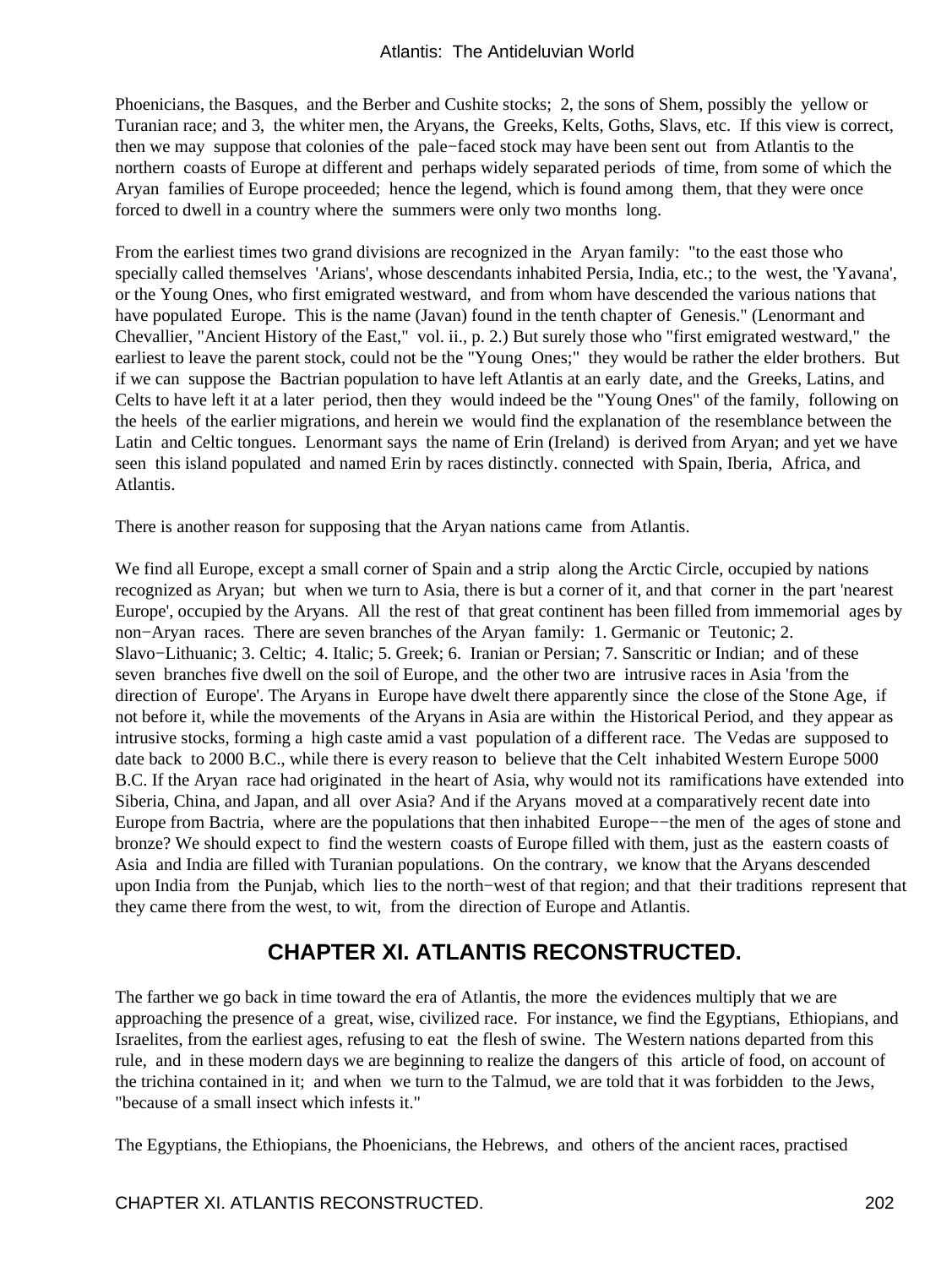circumcision. It was probably resorted to in Atlantean days, and imposed as a religious duty, to arrest one of the most dreadful scourges of the human race−a scourge which continued to decimate the people of America, arrested their growth, and paralyzed their civilization. Circumcision stamped out the disease in Atlantis; we read of one Atlantean king, the Greek god Ouranos, who, in a time of plague, compelled his whole army and the armies of his allies to undergo the rite. The colonies that went out to Europe carried the practice but not the disease out of which it originated with them; and it was not until Columbus reopened communication with the infected people of the West India Islands that the scourge crossed the Atlantic and "turned Europe," as one has expressed it, "into a charnal−house."

Life−insurance statistics show, nowadays, that the average life and health of the Hebrew is much greater than that of other men; and he owes this to the retention of practices and beliefs imposed ten thousand years ago by the great, wise race of Atlantis.

Let us now, with all the facts before us, gleaned from various sources, reconstruct, as near as may be, the condition of the antediluvians.

They dwelt upon a great island, near which were other smaller islands, probably east and west of them, forming stepping−stones, as it were, toward Europe and Africa in one direction, and the West India Islands and America in the other. There were volcanic mountains upon the main island, rising to a height of fifteen hundred feet, with their tops covered with perpetual snow. Below these were elevated table−lands, upon which were the royal establishments. Below these, again, was "the great plain of Atlantis." There were four rivers flowing north, south, east, and west from a central point. The climate was like that of the Azores, mild and pleasant; the soil volcanic and fertile, and suitable at its different elevations for the growth of the productions of the tropical and temperate zones.

The people represented at least two different races: a dark brown reddish race, akin to the Central Americans, the Berbers and the Egyptians; and a white race, like the Greeks, Goths, Celts, and Scandinavians. Various battles and struggles followed between the different peoples for supremacy. The darker race seems to have been, physically, a smaller race, with small hands; the lighter−colored race was much larger−−hence the legends of the Titans and Giants. The Guanches of the Canary Islands were men of very great stature. As the works of the Bronze Age represent a small−handed race, and as the races who possessed the ships and gunpowder joined in the war against the Giants, we might conclude that the dark races were the more civilized, that they were the metal−workers and navigators.

The fact that the same opinions and customs exist on both sides of the ocean implies identity of origin; it might be argued that the fact that the explanation of many customs existing on both hemispheres is to be found only in America, implies that the primeval stock existed in America, the emigrating portion of the population carrying away the custom, but forgetting the reason for it. The fact that domestic cattle and the great cereals, wheat, oats, barley, and rye, are found in Europe and not in America, would imply that after population moved to Atlantis from America civilization was developed in Atlantis, and that in the later ages communication was closer and more constant between Atlantis and Europe than between Atlantis and America. In the case of the bulky domestic animals, it would be more difficult to transport them, in the open vessels of that day, from Atlantis across the wider expanse of sea to America, than it would be to carry them by way of the now submerged islands in front of the Mediterranean Sea to the coast of Spain. It may be, too, that the climate of Spain and Italy was better adapted to the growth of wheat, barley, oats and rye, than maize; while the drier atmosphere of America was better suited to the latter plant Even now comparatively little wheat or barley is raised in Central America, Mexico, or Peru, and none on the low coasts of those countries; while a smaller quantity of maize, proportionately, is grown in Italy, Spain, and the rest of Western Europe, the rainy climate being unsuited to it. We have seen (p. 60, ante) that there is reason to believe that maize was known in a remote period in the drier regions of the Egyptians and Chinese.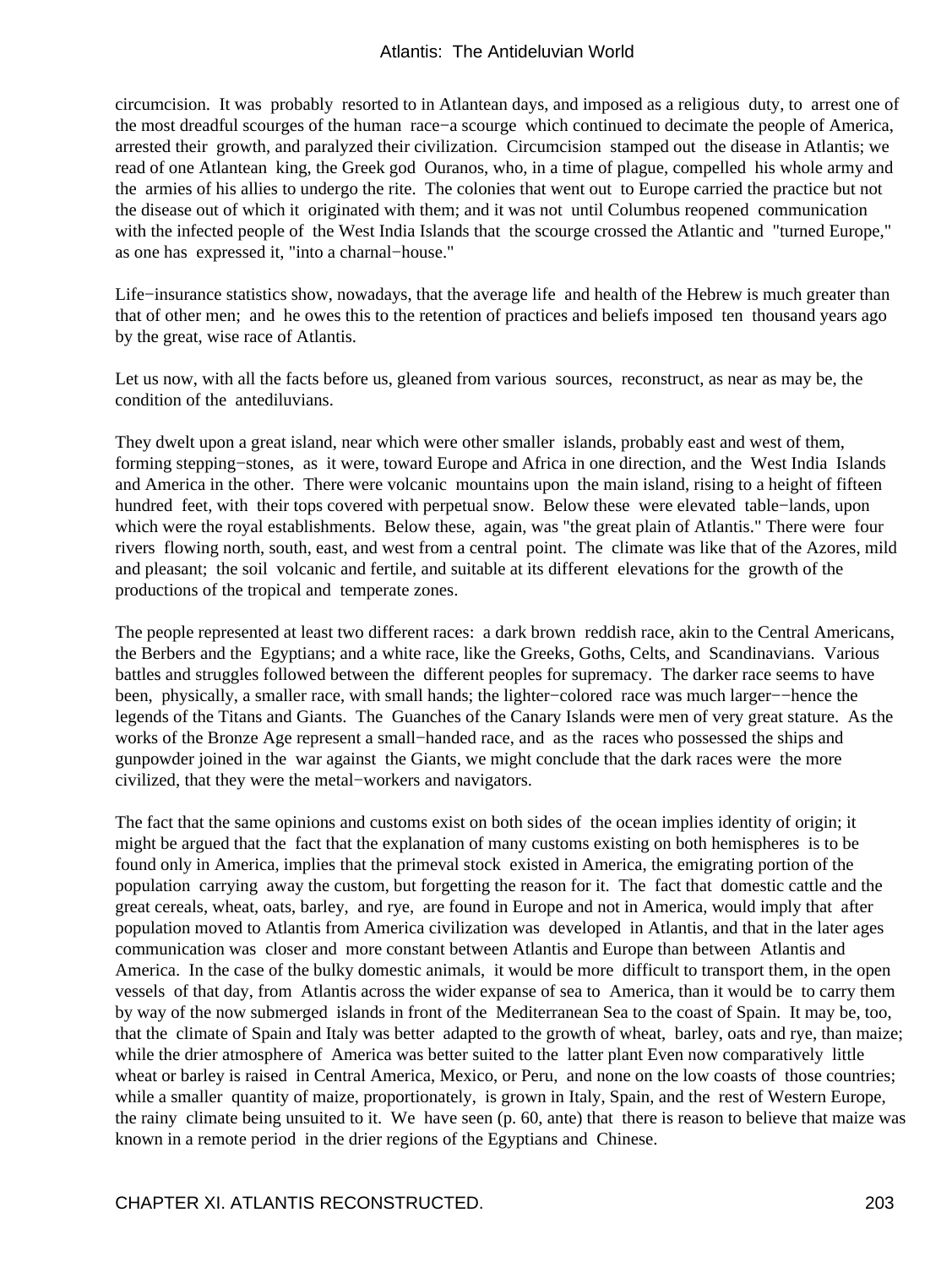As science has been able to reconstruct the history of the migrations of the Aryan race, by the words that exist or fail to appear in the kindred branches of that tongue, so the time will come when a careful comparison of words, customs, opinions, arts existing on the opposite sides of the Atlantic will furnish an approximate sketch of Atlantean history.

The people had attained a high position as agriculturists. The presence of the plough in Egypt and Peru implies that they possessed that implement. And as the horns and ox−head of Baal show the esteem in which cattle were held among them, we may suppose that they had passed the stage in which the plough was drawn by men, as in Peru and Egypt in ancient times, and in Sweden during the Historical Period, and that it was drawn by oxen or horses. They first domesticated the horse, hence the association of Poseidon or Neptune, a sea−god, with horses; hence the race−courses for horses described by Plato. They possessed sheep, and manufactured woollen goods; they also had goats, dogs, and swine. They raised cotton and made cotton goods; they probably cultivated maize, wheat, oats, barley, rye, tobacco, hemp, and flax, and possibly potatoes; they built aqueducts and practised irrigation; they were architects, sculptors, and engravers; they possessed an alphabet; they worked in tin, copper, bronze, silver, gold, and iron.

During the vast period of their duration, as peace and agriculture caused their population to increase to overflowing, they spread out in colonies east and west to the ends of the earth. This was not the work of a few years, but of many centuries; and the relations between these colonies may have been something like the relation between the different colonies that in a later age were established by the Phoenicians, the Greeks, and the Romans; there was an intermingling with the more ancient races, the 'autochthones' of the different lands where they settled; and the same crossing of stocks, which we know to have been continued all through the Historical Period, must have been going on for thousands of years, whereby new races and new dialects were formed; and the result of all this has been that the smaller races of antiquity have grown larger, while all the complexions shade into each other, so that we can pass from the whitest to the darkest by insensible degrees.

In some respects the Atlanteans exhibited conditions similar to those of the British Islands: there were the same, and even greater, race differences in the population; the same plantation of colonies in Europe, Asia, and America; the same carrying of civilization to the ends of the earth. We have seen colonies from Great Britain going out in the third and fifth centuries to settle on the shores of France, in Brittany, representing one of the nationalities and languages of the mother−country−−a race Atlantean in origin. In the same way we may suppose Hamitic emigrations to have gone out from Atlantis to Syria, Egypt, and the Barbary States. If we could imagine Highland Scotch, Welsh, Cornish, and Irish populations emigrating en masse from England in later times, and carrying to their new lands the civilization of England, with peculiar languages not English, we would have a state of things probably more like the migrations which took place from Atlantis. England, with a civilization Atlantean in origin, peopled by races from the same source, is repeating in these modern times the empire of Zeus and Chronos; and, just as we have seen Troy, Egypt, and Greece warring against the parent race, so in later days we have seen Brittany and the United States separating themselves from England, the race characteristics remaining after the governmental connection had ceased.

In religion the Atlanteans had reached all the great thoughts which underlie our modern creeds. They had attained to the conception of one universal, omnipotent, great First Cause. We find the worship of this One God in Peru and in early Egypt. They looked upon the sun as the mighty emblem, type, and instrumentality of this One God. Such a conception could only have come with civilization. It is not until these later days that science has realized the utter dependence of all earthly life upon the sun's rays:

"All applications of animal power may be regarded as derived directly or indirectly from the static chemical power of the vegetable substance by which the various organisms and their capabilities are sustained; and this power, in turn, from the kinetic action of the sun's rays.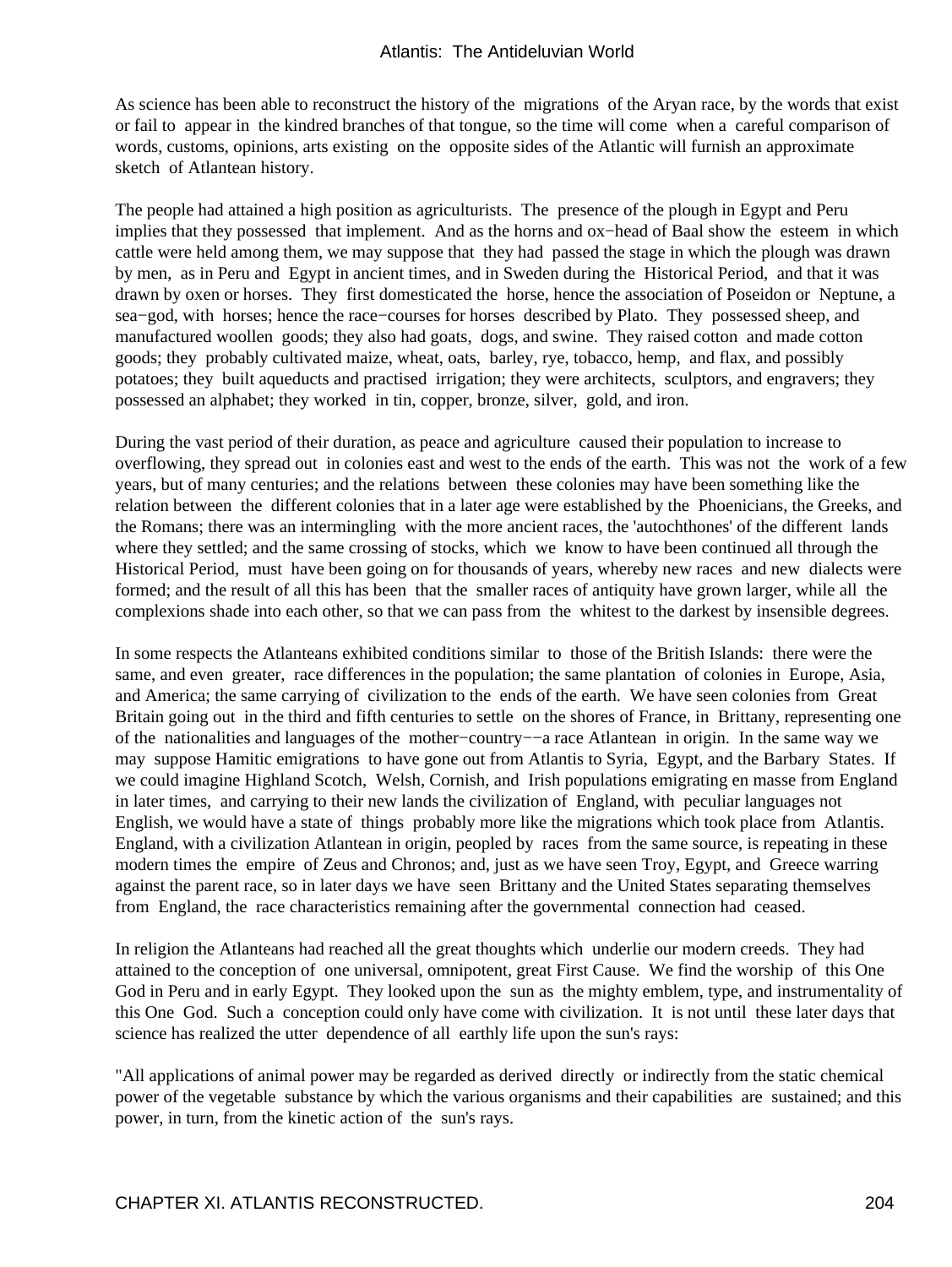"Winds and ocean currents, hailstorms and rain, sliding glaciers, flowing rivers, and falling cascades are the direct offspring of solar heat. All our machinery, therefore, whether driven by the windmill or the water−wheel, by horse−power or by steam−−all the results of electrical and electro−magnetic changes−−our telegraphs, our clocks, and our watches, all are wound up primarily by the sun.

"The sun is the great source of energy in almost all terrestrial phenomena. From the meteorological to the geographical, from the geological to the biological, in the expenditure and conversion of molecular movements, derived from the sun's rays, must be sought the motive power of all this infinitely varied phantasmagoria."

But the people of Atlantis had gone farther; they believed that the soul of man was immortal, and that he would live again in his material body; in other words, they believed in "the resurrection of the body and the life everlasting." They accordingly embalmed their dead.

The Duke of Argyll ("The Unity of Nature") says:

"We have found in the most ancient records of the Aryan language proof that the indications of religious thought are higher, simpler, and purer as we go back in time, until at last, in the very oldest compositions of human speech which have come down to us, we find the Divine Being spoken of in the sublime language which forms the opening of the Lord's Prayer. The date in absolute chronology of the oldest Vedic literature does not seem to be known. Professor Max Müller, however, considers that it may possibly take us back 5000 years.... All we can see with certainty is that the earliest inventions of mankind are the most wonderful that the race has ever made.... The first use of fire, and the discovery of the methods by which it can be kindled; the domestication of wild animals; and, above all, the processes by which the various cereals were first developed out of some wild grasses−these are all discoveries with which, in ingenuity and in importance, no subsequent discoveries may compare. They are all unknown to history−−all lost in the light of an effulgent dawn."

The Atlanteans possessed an established order of priests; their religious worship was pure and simple. They lived under a kingly government; they had their courts, their judges, their records, their monuments covered with inscriptions, their mines, their founderies, their workshops, their looms, their grist−mills, their boats and sailing−vessels, their highways, aqueducts, wharves, docks, and canals. They had processions, banners, and triumphal arches for their kings and heroes; they built pyramids, temples, round−towers, and obelisks; they practised religious ablutions; they knew the use of the magnet and of gunpowder. In short, they were in the enjoyment of a civilization nearly as high as our own, lacking only the printing−press, and those inventions in which steam, electricity, and magnetism are used. We are told that Deva−Nahusha visited his colonies in Farther India. An empire which reached from the Andes to Hindostan, if not to China, must have been magnificent indeed. In 'its markets must have met the maize of the Mississippi Valley, the copper of Lake Superior, the gold and silver of Peru and Mexico, the spices of India, the tin of Wales and Cornwall, the bronze of Iberia, the amber of the Baltic, the wheat and barley of Greece, Italy, and Switzerland.

It is not surprising that when this mighty nation sank beneath the waves, in the midst of terrible convulsions, with all its millions of people, the event left an everlasting impression upon the imagination of mankind. Let us suppose that Great Britain should to−morrow meet with a similar fate. What a wild consternation would fall upon her colonies and upon the whole human family! The world might relapse into barbarism, deep and almost universal. William the Conqueror, Richard Coeur de Lion, Alfred the Great, Cromwell, and Victoria might survive only as the gods or demons of later races; but the memory of the cataclysm in which the centre of a universal empire instantaneously went down to death would never be forgotten; it would survive in fragments, more or less complete, in every land on earth; it would outlive the memory of a thousand lesser convulsions of nature; it would survive dynasties, nations, creeds, and languages; it would never be forgotten while man continued to inhabit the face of the globe.